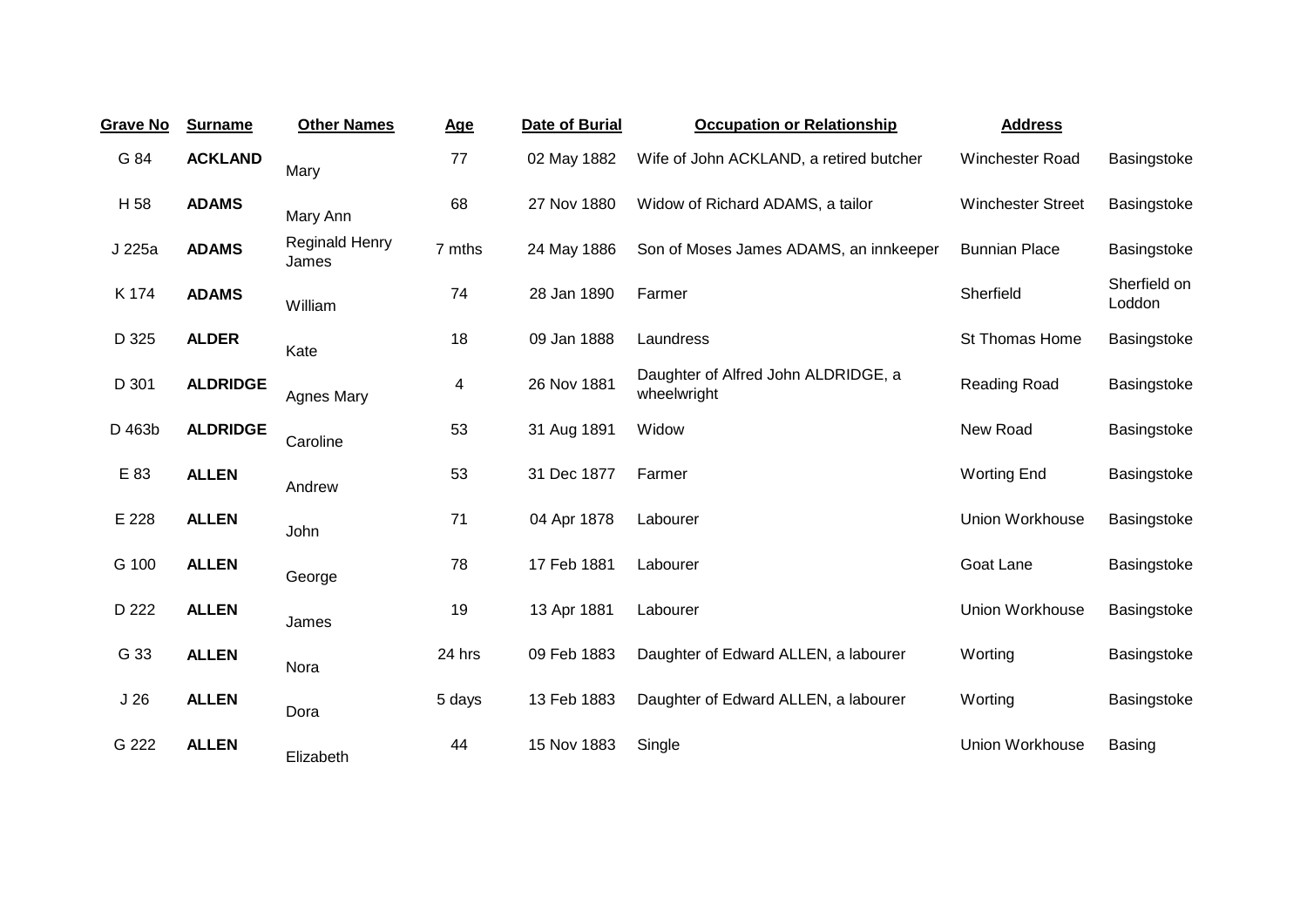| G 19  | <b>ALLEN</b>     |                      | Still born | 09 Jan 1886 | Child of Esward ALLEN, a labourer      | Worting Town End        | Basingstoke   |
|-------|------------------|----------------------|------------|-------------|----------------------------------------|-------------------------|---------------|
| F 407 | <b>ALLEN</b>     | Frederick            | 47         | 13 Jan 1886 | Labourer                               | <b>Union Workhouse</b>  | <b>Basing</b> |
| E 189 | <b>ALLEN</b>     | <b>Marian Grover</b> | 24         | 21 Jul 1887 | Gentlewoman                            | Eastrop                 | Eastrop       |
| M 11  | <b>ALLEN</b>     | Susan                | 36         | 01 Aug 1887 | Wife of Edward ALLEN, a labourer       | <b>Worting Town End</b> | Basingstoke   |
| K 105 | <b>ALLEN</b>     | James                | 60         | 01 Nov 1887 | Labourer                               | <b>Bunnian Place</b>    | Basingstoke   |
| G 100 | <b>ALLEN</b>     | Sarah                | 74         | 20 Mar 1888 | Midwife                                | Winnell                 | Winchester    |
| G 45  | <b>ALLISTON</b>  | Frank william        | 3 mths     | 16 Sep 1885 | Son of M J ALLISTON, a servant         | Flaxfield               | Basingstoke   |
| K 316 | <b>ANDREWS</b>   | Arthur               | 16 mths    | 10 Feb 1878 | Son of George ANDREWS, a porter        | Winchester Road         | Basingstoke   |
| M28   | <b>ANDREWS</b>   | Henry John           | 57         | 20 Dec 1890 | Pensioner                              | <b>Flaxfield Road</b>   | Basingstoke   |
| D 430 | <b>ANGLESS</b>   | Mary                 | 90         | 22 May 1877 | Widow of Jesse ANGLESS, a labourer     | Totterdown              | Basingstoke   |
| D 342 | <b>ANNANDALE</b> | Robert               | 40         | 11 Apr 1881 | Seedsman's clerk                       | <b>Basing Road</b>      | Basingstoke   |
| D 237 | <b>ANSELL</b>    | Henry                | 34         | 04 Jan 1882 | Labourer                               | Union Workhouse         | <b>Basing</b> |
| L 106 | <b>ANTHONY</b>   | Anna                 | 32         | 23 Jun 1887 | Widow                                  | <b>Stanley Terrace</b>  | Basingstoke   |
| D 485 | <b>APLIN</b>     | Edith Lucy           | 6 mths     | 01 Feb 1883 | Daughter of W R APLIN, a cabinet maker | <b>Chapel Street</b>    | Basingstoke   |
| D 390 | <b>APPLETON</b>  | Emma                 | 12 mths    | 01 Feb 1879 | Daughter of Henry APPLETON, a labourer | <b>Bunnian Place</b>    | Basingstoke   |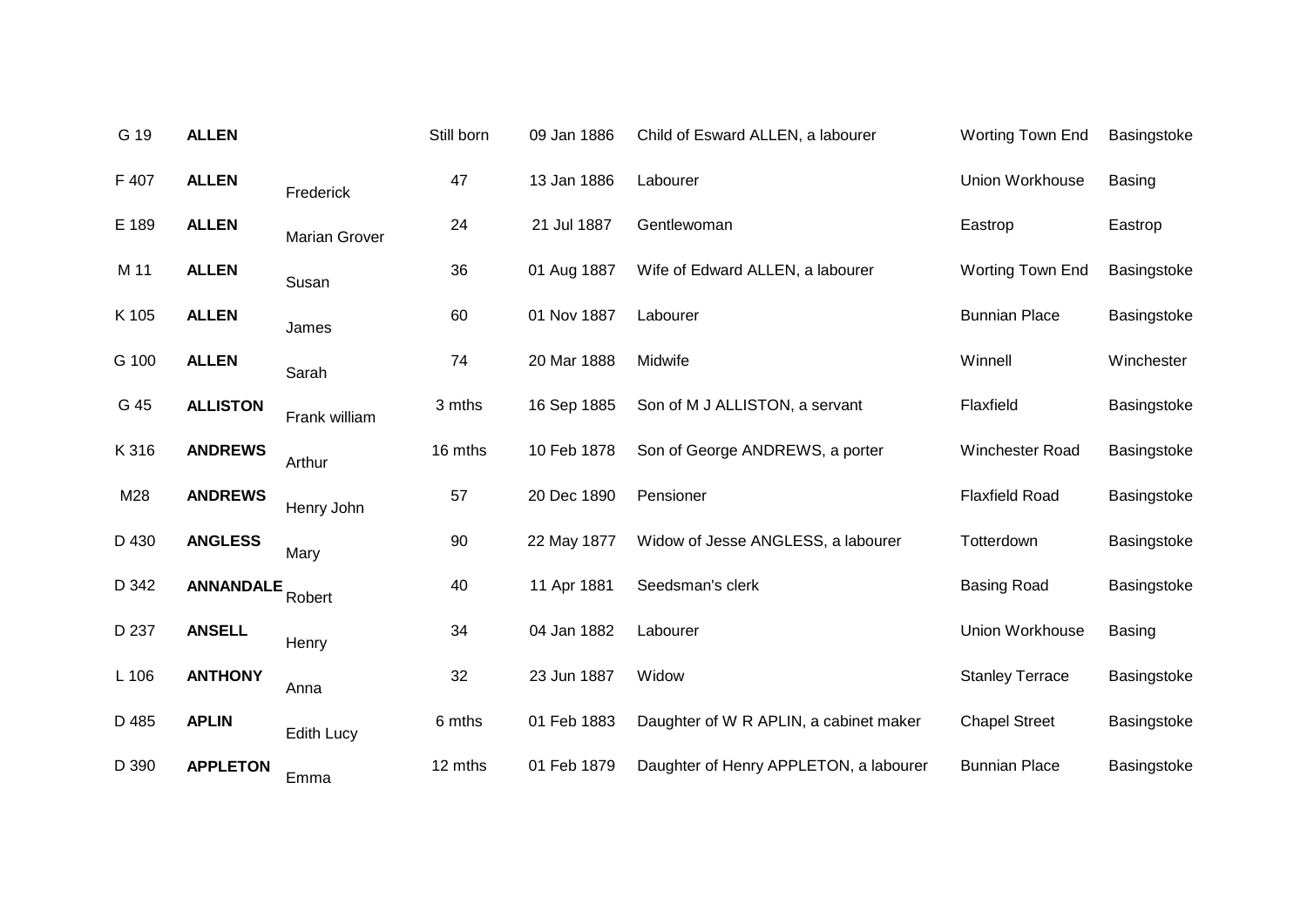| F 284           | <b>ARFORD</b>    | Ann         | 88         | 21 Aug 1888 | Widow                                      | Reading Road             | Basingstoke   |
|-----------------|------------------|-------------|------------|-------------|--------------------------------------------|--------------------------|---------------|
| D 205           | <b>ARMSTRONC</b> | William     | 46         | 24 Dec 1886 | Carpenter                                  | Dean                     | Dummer        |
| J 402a          | <b>ARMSTRONG</b> | Louisa      | 8          | 02 Dec 1887 | Daughter of John ARMSTRONG, a carpenter    | Newtown                  | Basingstoke   |
| D 352           | <b>ASLETT</b>    | Harriett    | 4 mths     | 19 Aug 1886 | Daughter of William ASLETT, a labourer     | Cliddesden Road          | Basingstoke   |
| F 353           | <b>ATTWOOD</b>   | Abraham     | 51         | 08 Oct 1876 | Cellerman                                  | New Road                 | Basingstoke   |
| G 185           | <b>ATWOOD</b>    |             | Still born | 24 Feb 1885 | Child of George ATWOOD, a tailor           | <b>Cambridge Terrace</b> | Basingstoke   |
| D 206           | <b>AVENELL</b>   | Henry       | 59         | 15 Jun 1888 | Labourer                                   | Union Workhouse          | <b>Basing</b> |
| D 215           | <b>AVERY</b>     | Annie Eliza | 58         | 18 May 1890 | WIFE OF James AVERY, a machinist           | <b>May Street</b>        | Basingstoke   |
| L <sub>52</sub> | <b>AVERY</b>     | James       | 63         | 11 Sep 1890 | Machinist                                  | <b>May Street</b>        | Basingstoke   |
| K 237           | <b>AYLIFFE</b>   | Edwin       | 44         | 21 Apr 1883 | Plumber & painter                          | Winchester Road          | Basingstoke   |
| K 348           | <b>AYLIFFE</b>   | Caroline    | 75         | 03 Mar 1887 | Wife of Charles AYLIFFE, a retired plumber | May Place                | Basingstoke   |
| K 348           | <b>AYLIFFE</b>   | Charles     | 76         | 08 Jul 1887 | Retired plumber                            | May Place                | Basingstoke   |
| G 185           | <b>AYRES</b>     | Rosanna     | 91         | 14 Feb 1885 | Widow                                      | <b>Union Workhouse</b>   | <b>Basing</b> |
| D 185           | <b>BACHELOR</b>  | John        | 57         | 09 Jul 1884 | Cowman                                     | Hackwood Road            | Basingstoke   |
| E 170           | <b>BACKHURST</b> | Mary Ann    | 38         | 14 Jan 1884 | Wife of John BACKHURST, a labourer         | <b>Union Workhouse</b>   | <b>Basing</b> |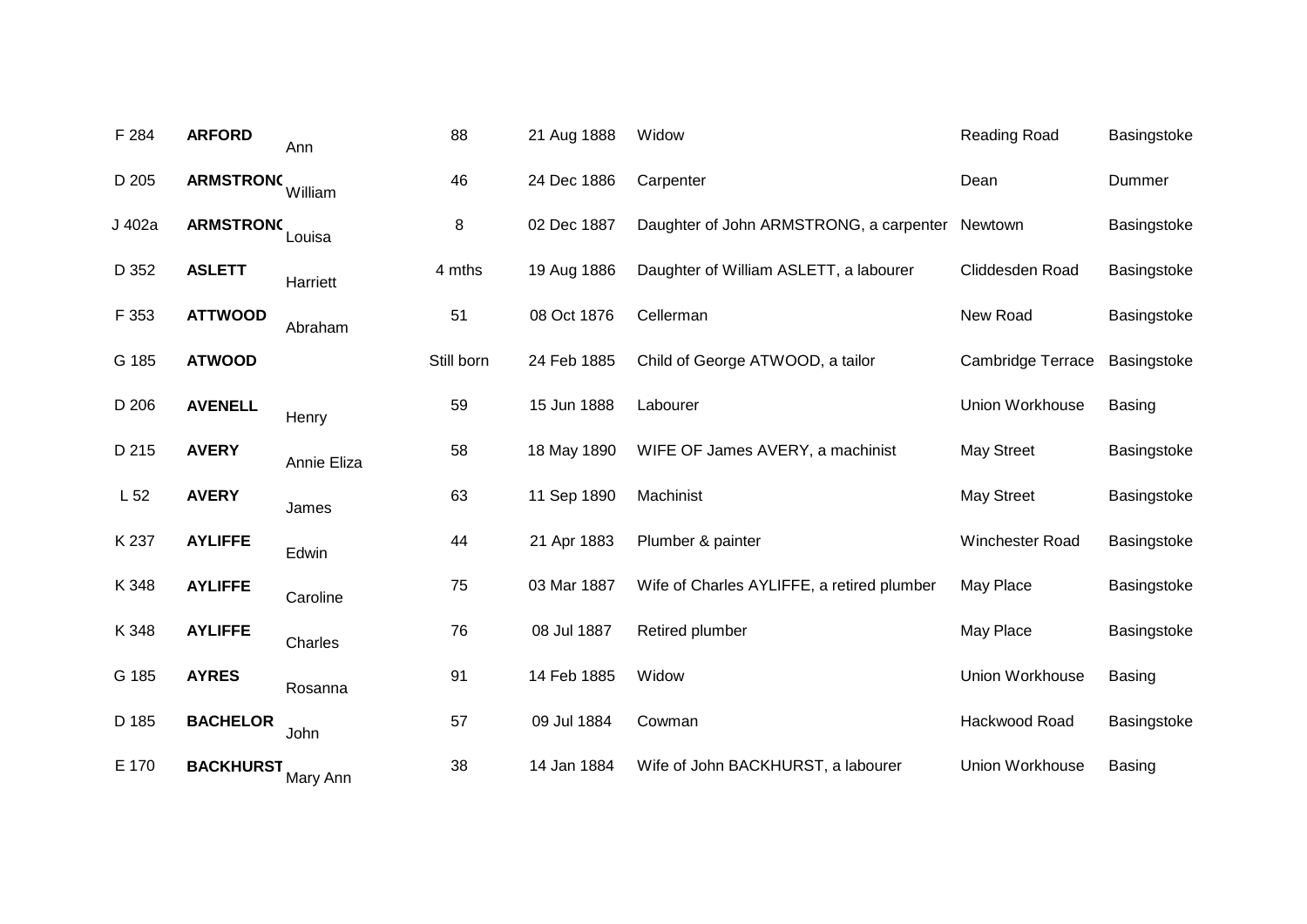| D 346    | <b>BAGGS</b>   | Frederick                   | 3          | 18 Jan 1878 | Son of George BAGGS                             | Down Grange                    | Basingstoke   |
|----------|----------------|-----------------------------|------------|-------------|-------------------------------------------------|--------------------------------|---------------|
| K 120b ? | <b>BAILEY</b>  | Alfred                      | 4          | 31 May 1885 | Son of William Charles BAILEY, a carter         | <b>Buckskin Farm</b>           | Basingstoke   |
| E 110    | <b>BAILEY</b>  | Mary                        | 4 days     | 08 Nov 1888 | Daughter of Thomas BAILEY, a cutter             | <b>Phoenix Park</b><br>Terrace | Basingstoke   |
| D 428    | <b>BAILEY</b>  | William Joseph              | 9 wks      | 25 Jan 1890 | Son of Thomas BAILEY, a cutter                  | <b>Phoenix Park</b><br>Terrace | Basingstoke   |
| M 66     | <b>BAKER</b>   | Thomas                      | 79         | 19 Feb 1881 | Farmer                                          | East Oakley                    | Wotton        |
| D 97     | <b>BALLARD</b> | Esther                      | 83         | 14 Oct 1881 | Widow                                           | <b>Union Workhouse</b>         | <b>Basing</b> |
| D 223    | <b>BALLARD</b> | Thomas                      | 48         | 07 Dec 1881 | Labourer                                        | Union Workhouse                | Basing        |
| G 58     | <b>BALLARD</b> | Mary                        | 60         | 23 Mar 1885 | Widow                                           | <b>Worting Road</b>            | Basingstoke   |
| K 359    | <b>BALLARD</b> | Elizabeth                   | 20         | 30 Jan 1891 | Daughter of Charles BALLARD, a coal<br>merchant | Lower Brook Street             | Basingstoke   |
| F 110    | <b>BANKS</b>   | Ann                         | 45         | 23 Jul 1886 | Wife of George BANKS, a labourer                | Newtown                        | Basingstoke   |
| F 110    | <b>BANKS</b>   | George                      | 71         | 26 Jun 1891 | Pensioner                                       | Hospital                       | Reading       |
| F 346    | <b>BARGENT</b> | <b>Richard George</b><br>Ps | 61         | 21 Jun 1890 | Painter                                         | Hackwood Road                  | Basingstoke   |
| F 230    | <b>BARKHAM</b> |                             | Still born | 21 May 1876 | Child of James BARKHAM, a coach painter         | Flexpool                       | Basingstoke   |
| K 53     | <b>BARKHAM</b> | Daniel                      | 64         | 17 Apr 1878 | Plumber                                         | <b>Western Terrace</b>         | Basingstoke   |
| F 190    | <b>BARKHAM</b> | Elizabeth Ann               | 3          | 16 Apr 1879 | Daughter of F BARKHAM, a coach painter          | 7 Adilade Terrace              | Basingstoke   |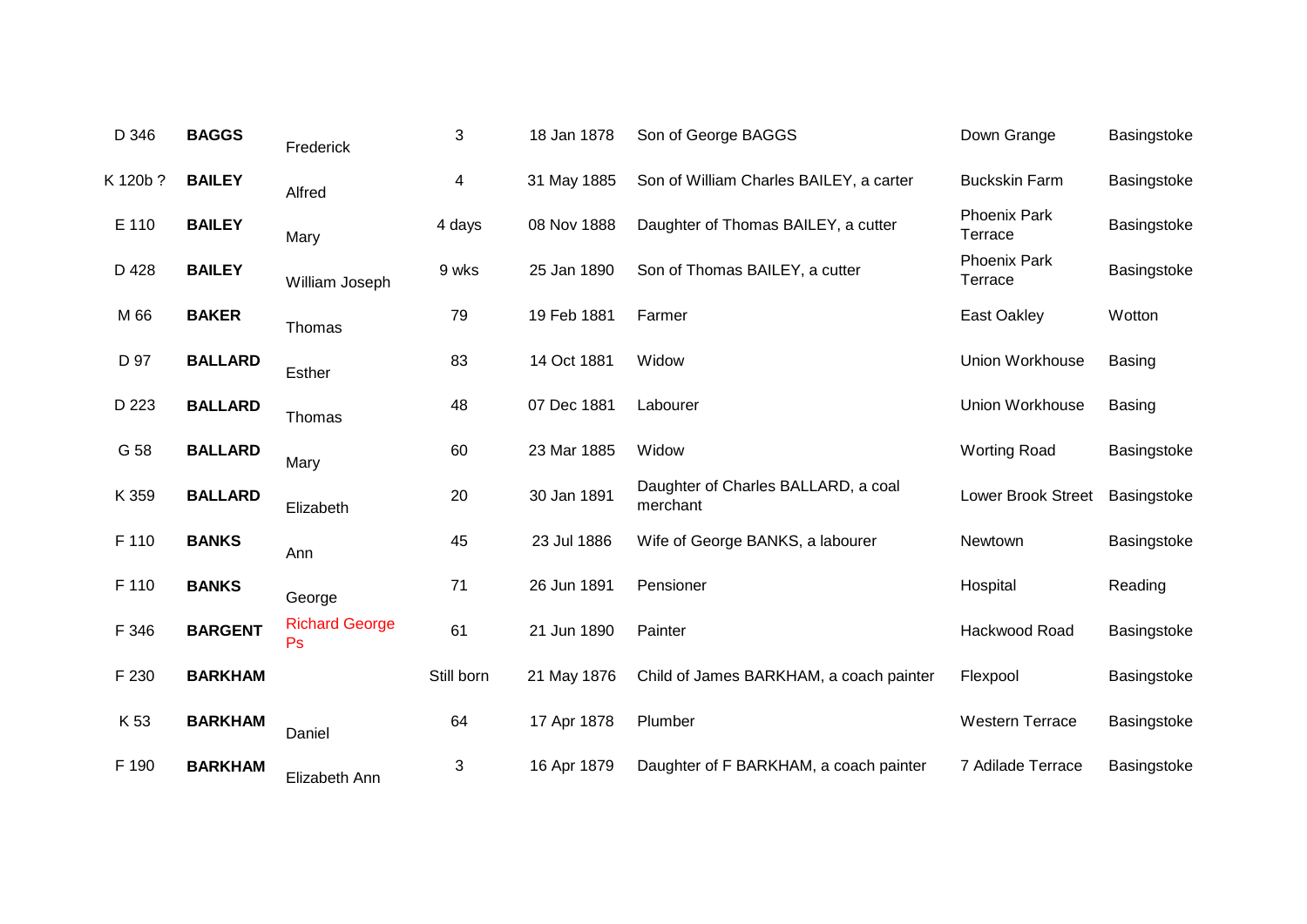| F 190  | <b>BARKHAM</b> | <b>Henry Daniel</b>          | 1          | 19 Apr 1879 | Son of F BARKHAM, a coach painter               | 7 Adilade Terrace              | Basingstoke |
|--------|----------------|------------------------------|------------|-------------|-------------------------------------------------|--------------------------------|-------------|
| F 190  | <b>BARKHAM</b> | Ada                          | 2y 11m     | 01 Dec 1882 | Daughter of F BARKHAM, a coach painter          | <b>Hadleigh Terrace</b>        | Basingstoke |
| F 207  | <b>BARKHAM</b> | Daniel                       | 4 mths     | 17 Oct 1884 | Son of Elizabeth Ann BARKHAM, a single<br>woman | <b>Western Terrace</b>         | Basingstoke |
| F 173  | <b>BARKHAM</b> | Mary Ann                     | 33         | 19 Apr 1888 | Wife of Frederick BARKHAM, a painter            | <b>Hadleigh Terrace</b>        | Basingstoke |
| F 174  | <b>BARKHAM</b> | Elizabeth                    | 72         | 05 Nov 1889 | Widow                                           | <b>Flaxfield Road</b>          | Basingstoke |
| F 158  | <b>BARKHAM</b> | Henry                        | 40         | 16 Dec 1890 | Painter                                         | Union Workhouse                | Basingstoke |
| F 173  | <b>BARKNAM</b> |                              | Still born | 19 Apr 1888 | Child of Frederick Barkham, a painter           | <b>Hadleigh Terrace</b>        | Basingstoke |
| J 91   | <b>BARLOW</b>  |                              | Still born | 07 Mar 1885 | Child of William BARLOW, a boiler maker         | <b>Phoenix Park</b><br>Terrace | Basingstoke |
| F 408b | <b>BARNARD</b> | Sarah                        | 56         | 21 Sep 1876 | Wife of James BARNARD, a shoemaker              | <b>London Street</b>           | Basingstoke |
| D 258  | <b>BARNARD</b> |                              | Still born | 02 Jul 1884 | Child of Sarah BERNARD, a housekeeper           | <b>London Street</b>           | Basingstoke |
| D 65   | <b>BARNARD</b> |                              | Still born | 10 Apr 1890 | Child of Sarah BARNARD, a housekeeper           | <b>London Street</b>           | Basingstoke |
| D 61   | <b>BARNES</b>  |                              | Still born | 07 May 1883 | Child of Robert BARNES, a blacksmith            | <b>Wote Street</b>             | Basingstoke |
| E 309  | <b>BARNES</b>  | <b>William Thomas</b>        | 11         | 26 Feb 1886 | Son of Robert BARNES, an innkeeper              | <b>Wote Street</b>             | Basingstoke |
| D 221  | <b>BARNES</b>  | Ann                          | 78         | 21 Mar 1891 | Widow                                           | Hackwood Road                  | Basingstoke |
| E 377b | <b>BARNET</b>  | George Valentine<br>Theodore | 13 wks     | 10 Oct 1884 | Son of Louisa BARNET, a single woman            | Newtown                        | Basingstoke |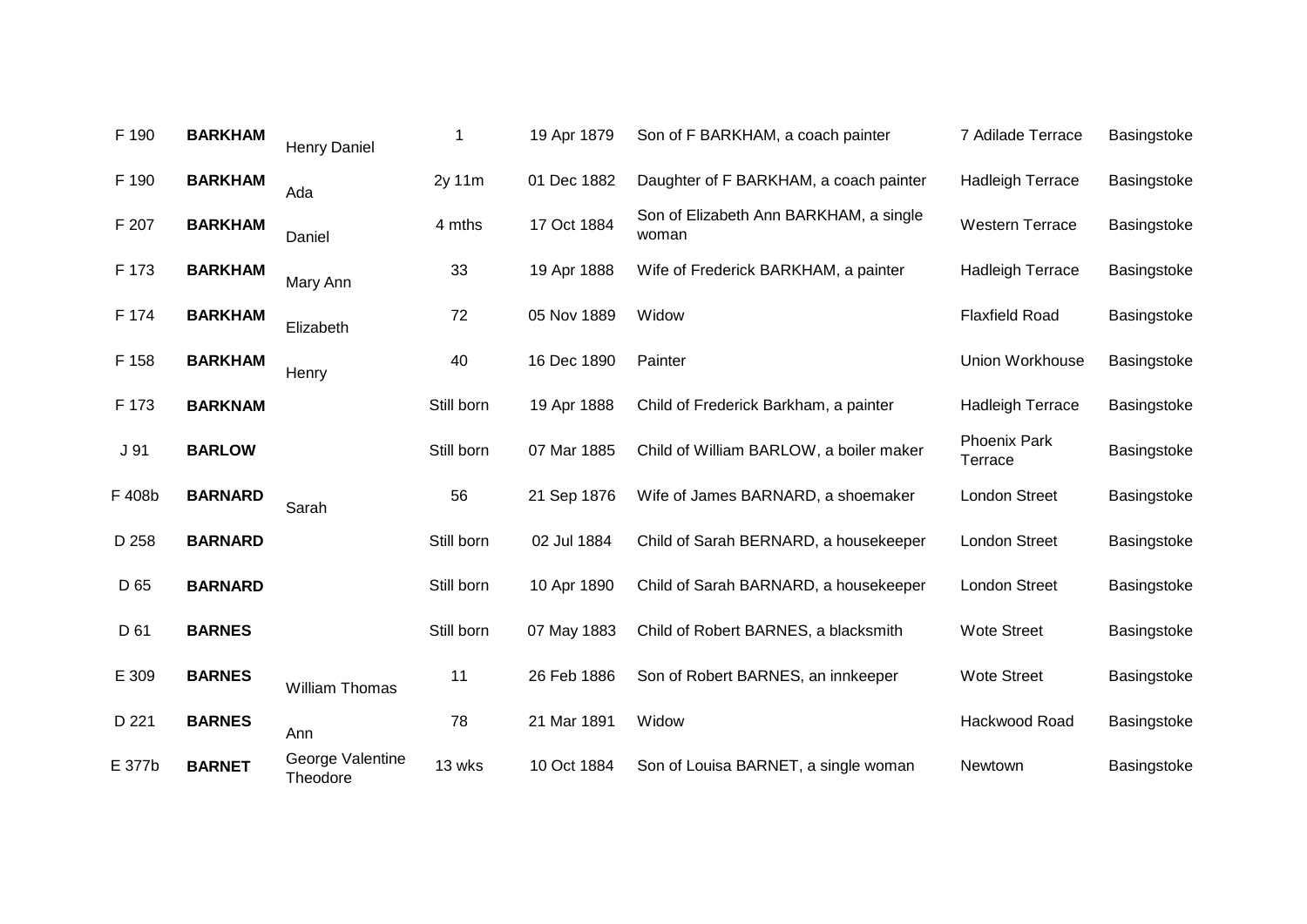| F 207          | <b>BARNETT</b>  | Ann Maria           | 81     | 15 Mar 1891 | Widow                                          | Union Workhouse        | <b>Basing</b>         |
|----------------|-----------------|---------------------|--------|-------------|------------------------------------------------|------------------------|-----------------------|
| E 287          | <b>BARNETT</b>  | Ann                 | 69     | 16 May 1891 | Widow                                          | Union Workhouse        | <b>Basing</b>         |
| J351           | <b>BARRATT</b>  | Amelia Jane         | 43     | 09 Feb 1886 | Wife of H BARRATT, a confectioner              | <b>Church Street</b>   | Basingstoke           |
| D 445          | <b>BARRETT</b>  | Mary                | 78     | 13 Sep 1877 | Wife of James BARRETT                          | Sherborne Road         | Basingstoke           |
| J 392a         | <b>BARRETT</b>  | Ellen               | 24     | 09 Sep 1887 | Wife of Charles BARRETT, a carter              | <b>Hartley Row</b>     | <b>Hartley Row</b>    |
| E 378c         | <b>BARRETT</b>  | Florence Jane       | 12     | 16 May 1889 | Daughter of George BARRETT, a pattern<br>maker | <b>Stanley Terrace</b> | Basingstoke           |
| D 445          | <b>BARRETT</b>  | James               | 86     | 28 Jan 1891 | Labourer                                       | Union Workhouse        | <b>Basing</b>         |
| D 280c         | <b>BARRETT</b>  | Sidney              | 4 days | 28 Mar 1891 | Son of Charles BARRETT, a painter              | Gas House Road         | Basingstoke           |
| F 435          | <b>BARTER</b>   | James               | 74     | 29 Sep 1877 | Registrar                                      | Cemetery Lodge         | Basingstoke           |
| D 21           | <b>BARTLETT</b> | Samuel              | 10     | 31 Jan 1878 | Son of John BARTLETT, a bootmaker              | Hackwood Road          | Basingstoke           |
| A 16           | <b>BARTLETT</b> | William             | 38     | 08 Dec 1883 | Labourer                                       | Union Workhouse        | <b>Basing</b>         |
| D 344          | <b>BARTLETT</b> | Frances<br>Gertrude | 5 mths | 20 Aug 1886 | Daughter of - BARTLETT, a labourer             | Southern Road          | Basingstoke           |
| J 404a         | <b>BARTLETT</b> | Daniel              | 67     | 20 Apr 1887 | Labourer                                       | <b>Bedford Place</b>   | Basingstoke           |
| D <sub>1</sub> | <b>BARTLETT</b> | Ann                 | 63     | 12 Jan 1888 | Wife of John BARTLETT, a shoemaker             | Hackwood Road          | Basingstoke           |
| <b>FV</b>      | <b>BARTON</b>   | Frank Wilson        | 23     | 21 Jan 1888 | Son of Charles BARTON, a farmer                | Park Privett Farm      | Sherbourne St<br>John |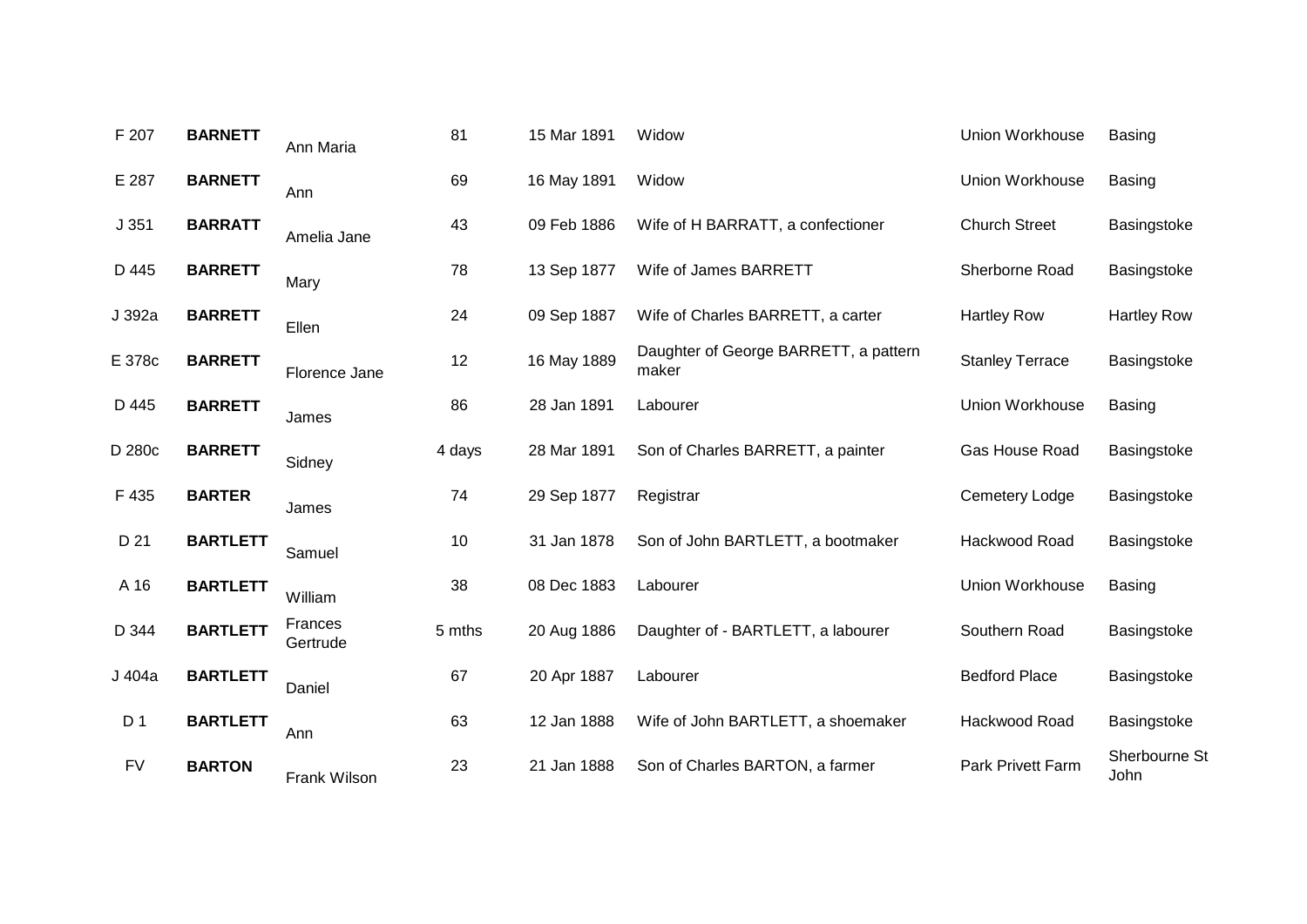| F 301 (FV) | <b>BARTON</b>    | Charles               | 57             | 23 May 1888 | Farmer                                                          | <b>Park Privett Farm</b> | Sherbourne St<br>John |
|------------|------------------|-----------------------|----------------|-------------|-----------------------------------------------------------------|--------------------------|-----------------------|
| D 303      | <b>BASING</b>    | Sarah                 | 70             | 08 Feb 1877 | Widow of an innkeeper                                           | <b>Station Hill</b>      | Basingstoke           |
| D 303      | <b>BASING</b>    | Jane                  | 38             | 13 Sep 1877 | Wife of Henry BASING, a licenced victualler                     | <b>Oxford Street</b>     |                       |
| E 305      | <b>BASING</b>    | Margaret Isabella     | $\overline{7}$ | 16 Sep 1884 | Daughter of Charles BASING, a painter                           | <b>Basing Road</b>       | Basingstoke           |
| E 291      | <b>BASING</b>    | Sarah                 | 4 mths         | 01 Apr 1891 | Saughter of Caroline BASING, a servant                          | <b>Basing Road</b>       | Basingstoke           |
| L 150      | <b>BASTON</b>    | <b>William Leaver</b> | 3              | 03 Apr 1879 | Son of W BASTON, a clothiers assistant                          | 7 Western Terrace        | Basingstoke           |
| L 163      | <b>BASTON</b>    | Hannah Grace          | 15 mths        | 08 Mar 1884 | Daughter of William BASTON, a clothiers<br>assistant            | 7 Western Terrace        | Basingstoke           |
| K 47       | <b>BASTON</b>    | Minnie Grace          | 17 mths        | 22 Dec 1885 | Daughter of William BASTON, a clothier's<br>assistant           | 7 Western Terrace        | Basingstoke           |
| F 90       | <b>BATCHELOR</b> | Andrew                | 28             | 20 Sep 1877 | Harness maker                                                   | <b>London Street</b>     | Basingstoke           |
| F 435      | <b>BATCHELOR</b> | John                  | 71             | 07 Jan 1878 | Harness maker                                                   | <b>London Street</b>     | Basingstoke           |
| F 56       | <b>BATCHELOR</b> | Sarah                 | 75             | 11 Apr 1878 | Widow of John Batchelor, a draper                               | <b>London Street</b>     | Basingstoke           |
| B 113      | <b>BAYLEY</b>    | Alice                 | 22             | 04 Apr 1876 | Wife of Thomas BAYLEY, a Private, 38<br><b>Regiment of Foot</b> | Gas House Row            | Basingstoke           |
| D 299      | <b>BAYLEY</b>    | Sophia Elizabeth      | 41             | 11 Nov 1882 | Wife of W H BAGLEY. A solicitor                                 | Sherbourne Road          | Basingstoke           |
| J304       | <b>BEAGLEY</b>   | Henry                 | 67             | 19 Jul 1887 | Hawker                                                          | Cliddesden Road          | Basingstoke           |
| F 350      | <b>BEALE</b>     |                       | Still born     | 13 Dec 1876 | Child of George BEALE, a domestic servant                       | <b>Chapel Street</b>     | Basingstoke           |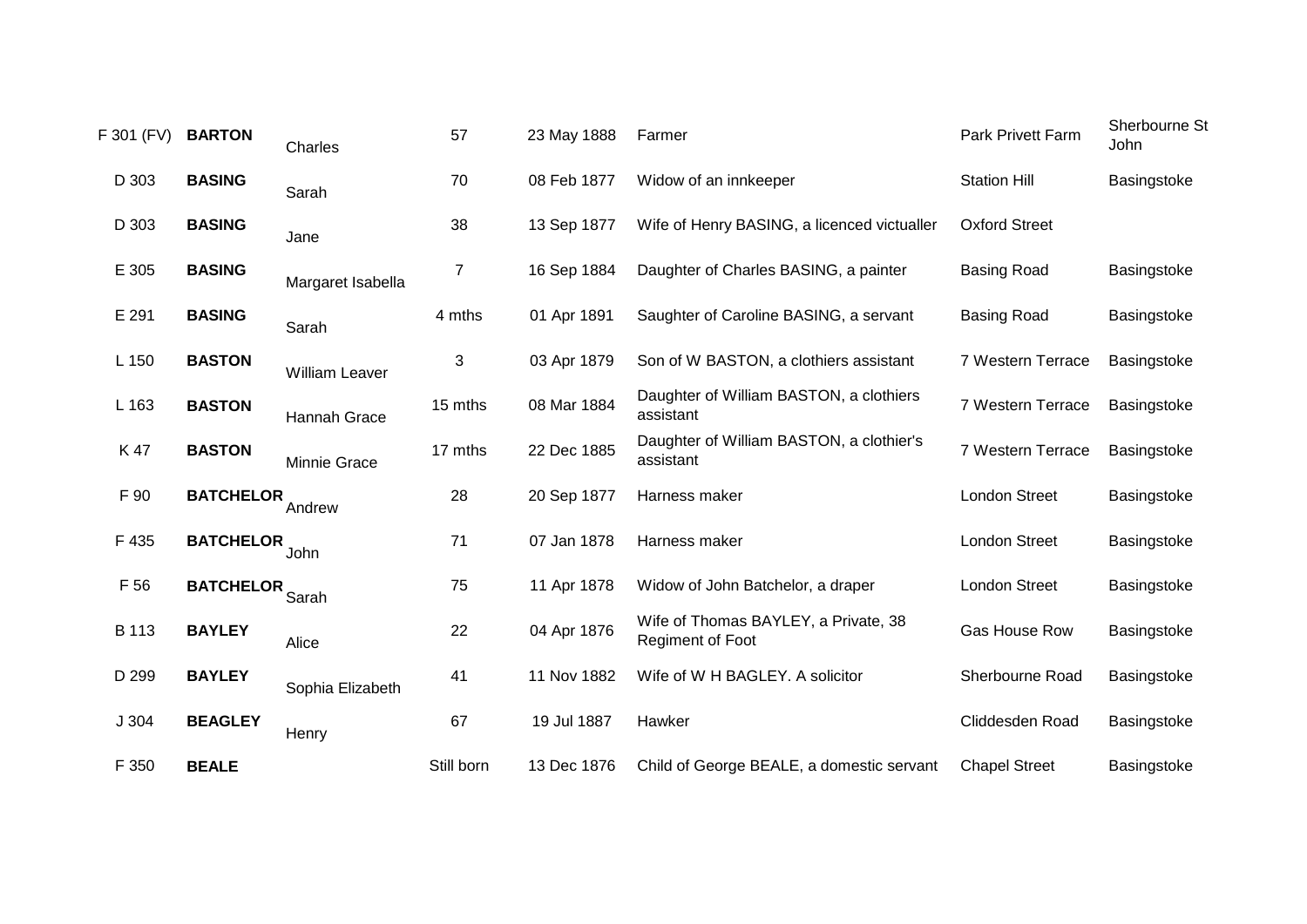| F 37             | <b>BEARD</b>    | Sally              | 68      | 16 Nov 1876 | Wife of Thomas BEARD, a High Bailiff                | <b>New Street</b>    | Basingstoke   |
|------------------|-----------------|--------------------|---------|-------------|-----------------------------------------------------|----------------------|---------------|
| F 50             | <b>BEARD</b>    | Louisa             | 41      | 18 Aug 1884 | Daughter of Thomas BEARD, a late<br>schoolmaster    | St John's Hospital   | Basingstoke   |
| F 50             | <b>BEARD</b>    | Elizabeth Matilda  | 35      | 09 Aug 1886 | Daughter of Thomas BEARD, late<br>schoolmaster      | North Wall           | Winchester    |
| F 63             | <b>BEARD</b>    | Sarah              | 47      | 13 Jun 1889 | Spinster                                            | 1 Garfield Terrace   | Winchester    |
| J <sub>210</sub> | <b>BEARD</b>    | Thomas             | 79      | 02 Dec 1891 | Late schoolmaster                                   | 16 St John's North   | Winchester    |
| E 330a           | <b>BEASANT</b>  | <b>Martha Mary</b> | 41      | 01 Jan 1891 | Wife of Henry D BEASANT, an innkeeper               | <b>Bunnian Place</b> | Basingstoke   |
| H 77             | <b>BEAUMONT</b> | Martha Saker       | 50      | 29 Sep 1881 | Wife of John BEAUMONT, a Minister for the<br>Gospel | <b>Essex Road</b>    | Basingstoke   |
| F 345            | <b>BEAUMONT</b> | William            | 64      | 05 Jan 1884 | Labourer                                            | Down Grange          | Basingstoke   |
| K 118            | <b>BECKETT</b>  | Lottey             | 19 mths | 14 Mar 1878 | Daughter of Henry BECKETT, a painter                | Ford's Building      | Basingstoke   |
| J 339a           | <b>BECKETT</b>  | Henry              | 48      | 20 Apr 1878 | Painter                                             | Ford's Building      | Basingstoke   |
| J a317           | <b>BECKETT</b>  | Alfred             | 32      | 21 May 1887 | Moulder                                             | Knowle Asylum        | Fareham       |
| G 155            | <b>BEKEN</b>    | John               | 66      | 25 May 1888 | Shoemaker                                           | Union Workhouse      | <b>Basing</b> |
| L 58             | <b>BEKEN</b>    | Sarah Rose         | 10 mths | 21 Sep 1889 | Daughterv of J W BEKEN, a coach painter             | New Road             | Basingstoke   |
| G 76             | <b>BELDHAM</b>  | Martha             | 48      | 24 Oct 1877 | Gentlewoman                                         | <b>Church Street</b> | Basingstoke   |
| K 212            | <b>BELL</b>     | Rose               | 3 mths  | 09 Mar 1884 | Daughter of Joseph BELL, a baker                    | Newtown              | Basingstoke   |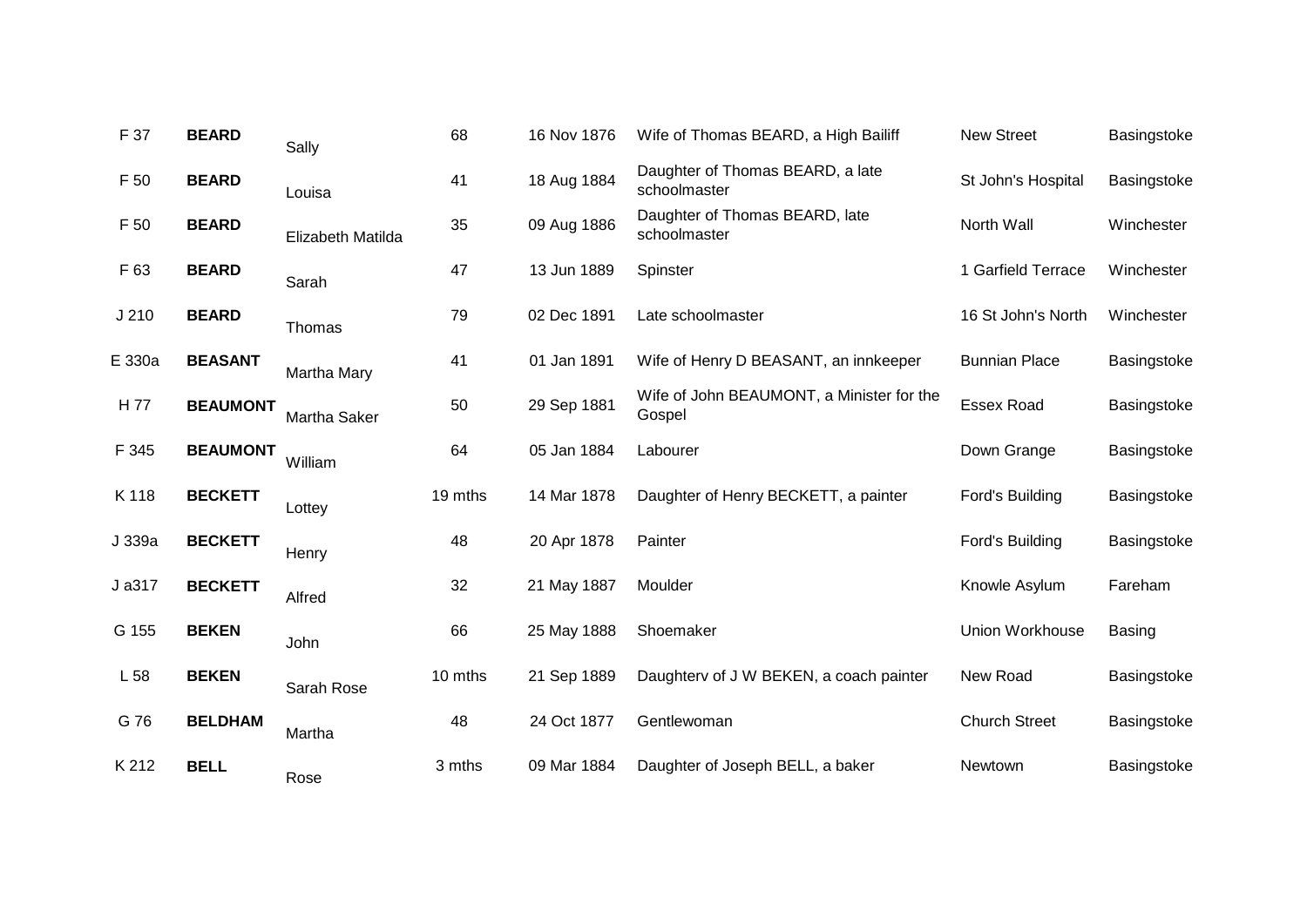| J 210a         | <b>BELL</b>      | Gertrude                | 16 mths | 12 May 1886 | Daughter of Joseph BELL, a baker                | <b>Chapel Street</b>    | Basingstoke |
|----------------|------------------|-------------------------|---------|-------------|-------------------------------------------------|-------------------------|-------------|
| E 165          | <b>BELL</b>      | Edith Woods             | 23      | 05 Jun 1886 | Gentlewoman                                     | <b>Church Street</b>    | Basingstoke |
| E 67           | <b>BELLINGER</b> |                         | 8 hrs   | 24 Nov 1887 | Infant son of Bernard BELLINGER, a<br>carpenter | Solby Road              | Basingstoke |
| D 360          | <b>BENGER</b>    | <b>Walter Francis</b>   | 7 mths  | 01 Nov 1877 | Son of George BENGER, a domestic servant        | Southern Road           | Basingstoke |
| D 362          | <b>BENHAM</b>    | Hannah                  | 69      | 20 Nov 1877 | <b>Seamstress</b>                               | <b>Union Workhouse</b>  | Basingstoke |
| J <sub>2</sub> | <b>BENHAM</b>    | Ernest                  | 12 wks  | 19 Aug 1878 | Son of Kate Benham, a laundress                 | Freefolk                | Overton     |
| E 370          | <b>BENHAM</b>    | Charles                 | 79      | 06 May 1882 | Labourer                                        | <b>Flaxfield Road</b>   | Basingstoke |
| E 141          | <b>BENHAM</b>    | Lavinia                 | 71      | 04 Sep 1882 | Widow of John BENHAM, a groom                   | New Road                | Basingstoke |
| G 121          | <b>BENHAM</b>    | Esther                  | 72      | 25 Mar 1888 | Widow                                           | Cranbourne Lodge        | Basingstoke |
| K 336          | <b>BENNETT</b>   | Fred                    | 4 wks   | 12 Nov 1885 | Son of George BENNETT, a labourer               | <b>Bunnian Place</b>    | Basingstoke |
| K 197          | <b>BENNETT</b>   | Jonas                   | 5 wks   | 02 Jan 1890 | Aon of Charles Bennett, a labourer              | <b>Worting Town End</b> | Basingstoke |
| D 457          | <b>BENNETT</b>   | James                   | 66      | 26 Nov 1891 | Painter                                         | Winchester Road         | Basingstoke |
| D 317          | <b>BENWELL</b>   | Eliza                   | 56      | 14 Mar 1877 | Widow of Charles BENWELL, a saddler             | Southern Road           | Basingstoke |
| F 240          | <b>BENZIE</b>    | <b>Horace Frederick</b> | 5 wks   | 11 Dec 1882 | Son of James R BENZIE, a watchmaker             | <b>London Street</b>    | Basingstoke |
| F 260          | <b>BENZIE</b>    | Frances                 | 37      | 11 Dec 1885 | Wife of J R BENZIE, a jewellers assistant       | <b>Worting Road</b>     | Basingstoke |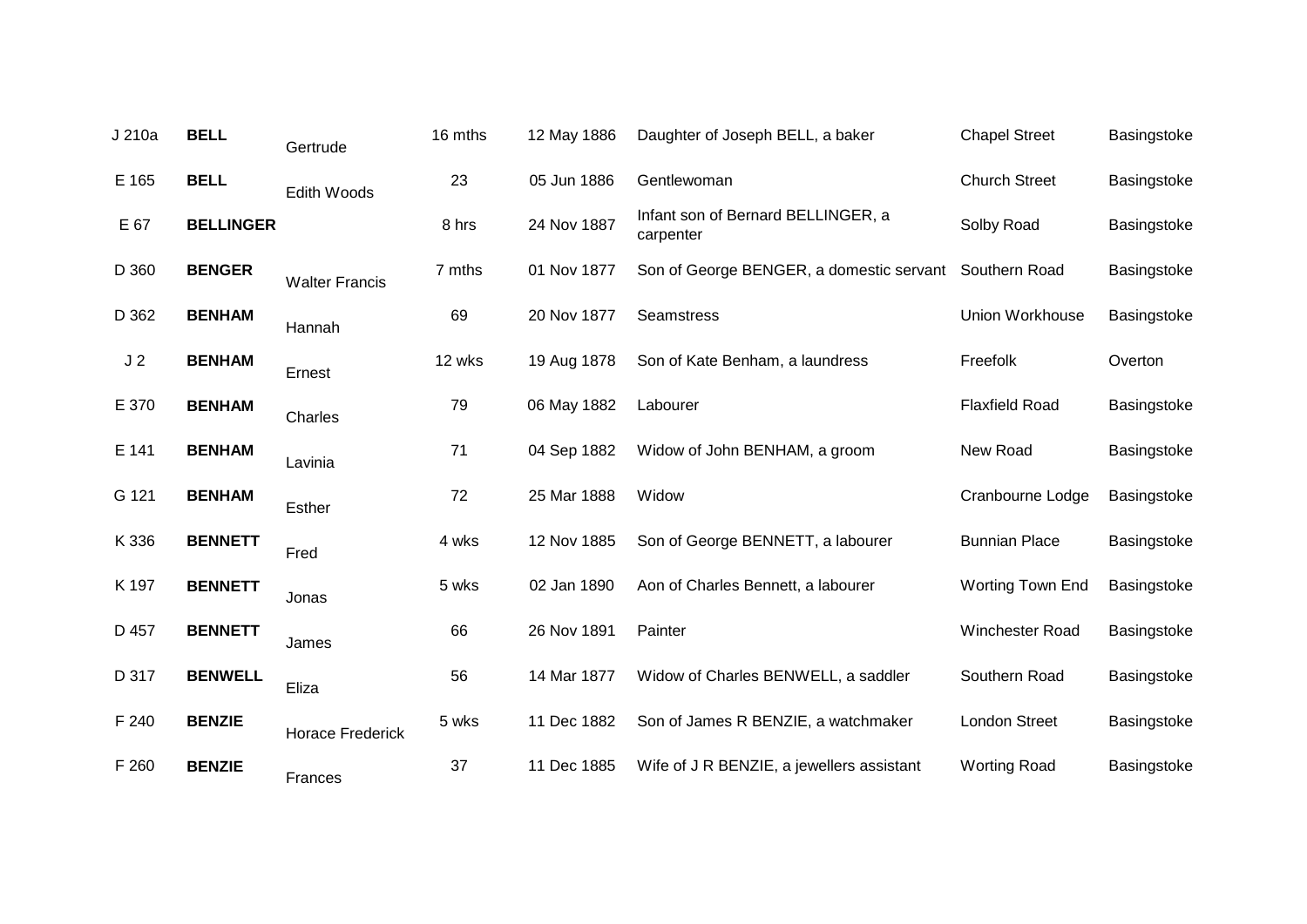| D 477  | <b>BERRY</b>     | Mary                   | 72      | 27 Nov 1883 | Widow                                                    | London Street        | Basingstoke   |
|--------|------------------|------------------------|---------|-------------|----------------------------------------------------------|----------------------|---------------|
| K 271  | <b>BERRY</b>     | Percey Alfred          | 6 mths  | 18 Dec 1883 | Son of William BERRY, a baker                            | Hackwood Road        | Basingstoke   |
| K 270  | <b>BERRY</b>     | <b>Milicent Mary</b>   | 7 mths  | 31 Mar 1885 | Daughter of William BERRY, a baker                       | Hackwood Road        | Basingstoke   |
| K 270  | <b>BERRY</b>     | <b>Alfred Percival</b> | 11 mths | 30 Apr 1888 | Son of William BERRY, a journeymagn baker Hackwood Road  |                      | Basingstoke   |
| K 263  | <b>BERRY</b>     | <b>Herbert Leonard</b> | 22 mths | 11 Dec 1890 | Son of William BERRY, a journeymaqn baker South End Road |                      | Basingstoke   |
| K 271  | <b>BERRY</b>     | William                | 47      | 08 May 1891 | <b>Baker</b>                                             | South End Road       | Basingstoke   |
| L52    | <b>BETTESWOR</b> | <b>Florence Mabel</b>  | 7 mths  | 15 May 1890 | Daughter of A BETTESWORTH, grocer                        | <b>Church Street</b> | Basingstoke   |
| J 118  | <b>BIDDLE</b>    | Mary Ann               | 43      | 22 Dec 1887 | Wife of John BIDDLE, a painter                           | Newtown              | Basingstoke   |
| E 289a | <b>BIGGS</b>     | William                | 70      | 20 Dec 1879 | Gentleman                                                | <b>Church Street</b> | Basingstoke   |
| E 211  | <b>BINFIELD</b>  | Ann                    | 63      | 07 May 1877 | Wife of Charles BINFIELD, a railway porter               | <b>Bunyan Place</b>  | Basingstoke   |
| B 29   | <b>BINFIELD</b>  | Mary                   | 78      | 19 Jan 1878 | Wife of George BINFIELD, a letter carrier                | Goat Lane            | Basingstoke   |
| E 245  | <b>BINFIELD</b>  | George                 | 53      | 20 Jul 1878 | Smith                                                    | New Road             | Basingstoke   |
| D 424  | <b>BINFIELD</b>  | Charles                | 70      | 09 Nov 1878 | Labourer                                                 | Union Workhouse      | Basingstoke   |
| B 41   | <b>BINFIELD</b>  | Caroline               | 54      | 20 Jan 1883 | Widow                                                    | Union Workhouse      | <b>Basing</b> |
| B 120  | <b>BINFIELD</b>  | George                 | 86      | 07 Feb 1885 | Mail postman                                             | Potters Lane         | Basingstoke   |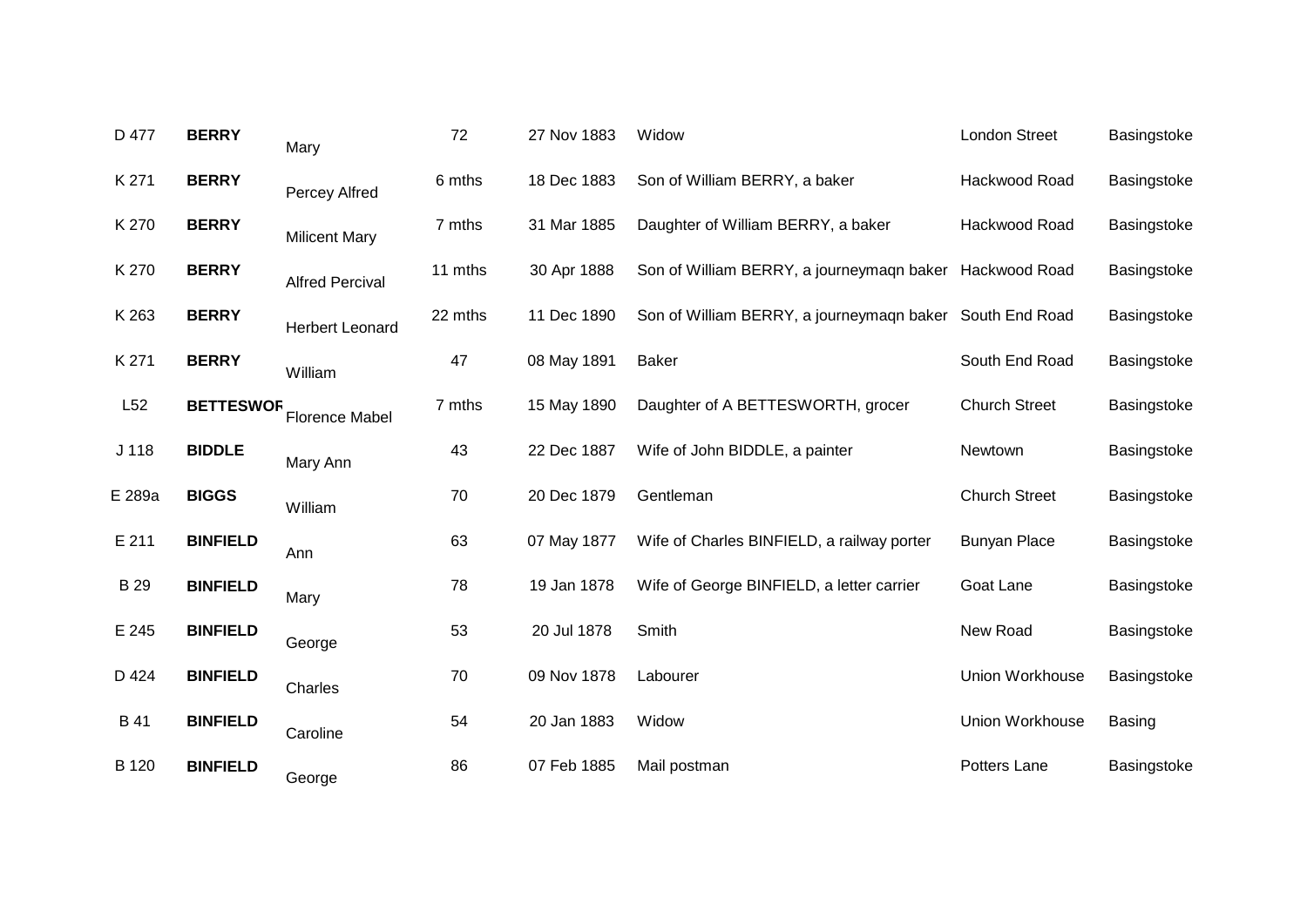| G 238            | <b>BINFIELD</b>  |                                             | Still born     | 01 May 1886 | Child of Annie R BINFIELD, a housekeeper | Flaxfield            | Basingstoke |
|------------------|------------------|---------------------------------------------|----------------|-------------|------------------------------------------|----------------------|-------------|
| E 211            | <b>BINFIELD</b>  | Charles                                     | 59             | 30 May 1888 | Parcel porter                            | <b>Bunnian Place</b> | Basingstoke |
| D 50             | <b>BINFIELD</b>  | Elizabeth                                   | 49             | 06 Jan 1890 | Spinster                                 | <b>Elbow Corner</b>  | Basingstoke |
| K 127a           | <b>BINSTEAD</b>  | Grace                                       | 6 mths         | 17 Dec 1884 | Daughter of Henry BINSTEAD, a signalman  | Newtown              | Basingstoke |
| E 12             | <b>BIRD</b>      | Frederick<br><b>Richard Knight</b>          | 18 wks         | 19 Oct 1886 | Son of Frederick BIRD, a draper          | <b>High Street</b>   | Wimbledon   |
| C 47             | <b>BIRD</b>      | Joseph                                      | 42             | 05 May 1890 | Grocer                                   | Winchfield           | Winchfield  |
| L 55             | <b>BLACKBURN</b> |                                             | Still born     | 12 Nov 1890 | Child of Charles BLACKBURN, a carpenter  | 9 Victoria Street    | Basingstoke |
| J 275            | <b>BLACKBURN</b> | <b>Charles Percival</b>                     | 3 mths         | 04 Mar 1891 | Son of Charles BLACKBURN, a carpenter    | 9 Victoria Street    | Basingstoke |
| E 307            | <b>BLACKFORD</b> | William                                     | 55             | 05 Jul 1879 | Labourer                                 | Reading Road         | Basingstoke |
| E 307            |                  | <b>BLACKFORD</b> William Charles<br>Richard | $\overline{2}$ | 05 Aug 1881 | Son of Jane BLACKFORD                    | <b>Bunnian Place</b> | Basingstoke |
| E 292            | <b>BLACKFORD</b> | Eliza                                       | 26             | 11 Jun 1884 | Domestic servant                         | <b>Bunnian Place</b> | Basingstoke |
| E 392            | <b>BLACKFORD</b> | Mary Ann Eliza                              | 3              | 09 Sep 1887 | Orphan                                   | <b>Bunnian Place</b> | Basingstoke |
| E 291            | <b>BLACKFORD</b> | Sarah                                       | 70             | 19 Sep 1890 | Widow                                    | <b>Bunnian Place</b> | Basingstoke |
| D 404            | <b>BLACKITH</b>  | <b>Gretchen Mary</b>                        | 16 mths        | 08 Dec 1877 | Daughter of Henry BLACKITH, an organist  | Sarum Road           | Basingstoke |
| J <sub>120</sub> | <b>BLATCH</b>    | Ida Kathleen                                | 15 hrs         | 09 Jul 1886 | Daughter of J K BLATCH, a gentleman      | Southern Hay         | Basingstoke |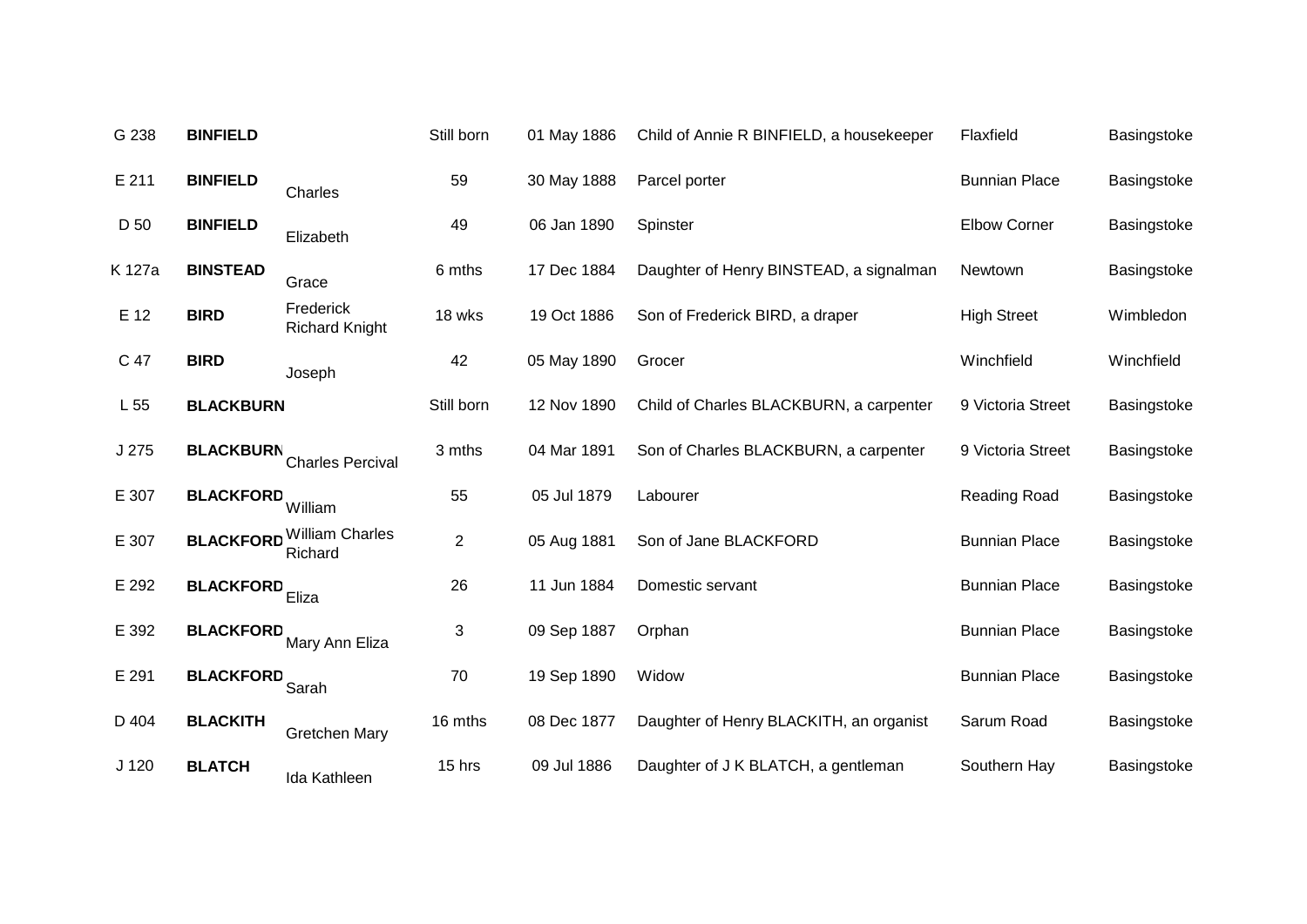| D 463  | <b>BLATCH</b>    |                 | Still born | 17 Dec 1886 | Child of F BLATCH, a gentleman                            | <b>Brook Street</b>           | Basingstoke       |
|--------|------------------|-----------------|------------|-------------|-----------------------------------------------------------|-------------------------------|-------------------|
| K 273  | <b>BLINKHORN</b> | Kate            | 16 mths    | 16 May 1881 | Daughter of Thomas BLINKHORN, a law clerk Winchester Road |                               | Basingstoke       |
| K 273  | <b>BLINKHORN</b> | Edith           | 12         | 23 Aug 1887 | Daughter of Thomas BLINKHORN, a law clerk South View      |                               | Basingstoke       |
| $L$ 4a | <b>BLISSETT</b>  | Katherine       | 3          | 14 Nov 1891 | Daughter of James BLISSETT, a railway<br>porter           | <b>Essex Road</b>             | Basingstoke       |
| D 413  | <b>BLOOME</b>    | John            | 59         | 19 Jul 1887 | Wheelwright                                               | Victoria Street               | Basingstoke       |
| C 120  | <b>BLUCK</b>     | Edith           | 19         | 17 May 1889 | Spinster                                                  | 18 Alexander Road,<br>St John | West<br>Hampstead |
| D 254  | <b>BLUNDELL</b>  | Caroline        | 22         | 09 Nov 1876 | Wife of James BLUNDELL, a railway porter                  | Elbow Corner                  | Basingstoke       |
| F 290  | <b>BLUNDEN</b>   | Louisa Emily    | 12 mths    | 10 Oct 1878 | Daughter of Thomas BLUNDEN, a labourer                    | Newtown                       | Basingstoke       |
| L 144  | <b>BLUNDEN</b>   | William Jesse T | 21 mths    | 20 Dec 1878 | Son of William J BLUNDEN                                  | Reading Road                  | Basingstoke       |
| D 66   | <b>BLUNDEN</b>   |                 | Still born | 23 Jan 1880 | Child of Thomas BLUNDEN, a labourer                       | Newtown                       | Basingstoke       |
| L 144  | <b>BLUNDEN</b>   | Charles Joshua  | 9 mths     | 22 Apr 1882 | Son of William John BLUNDEN, a shoemaker Reading Road     |                               | Basingstoke       |
| F 370  | <b>BLUNDEN</b>   | Frederick       | 45         | 25 May 1882 | Late Wine merchant                                        | Woking                        | Woking            |
| D 367  | <b>BLUNDEN</b>   | Elizabeth       | 44         | 10 Aug 1886 | Wife of James BLUNDEN, a builder                          | Hackwood Road                 | Basingstoke       |
| E 100  | <b>BLUNDEN</b>   | Mary Elizabeth  | 1y 9m      | 30 Sep 1886 | Daughter of William John BLUNDEN, a<br>shoemaker          | Reading Road                  | Basingstoke       |
| D 382  | <b>BLUNDEN</b>   | James           | 78         | 16 Oct 1886 | Parish clerk                                              | <b>Chapel Street</b>          | Basingstoke       |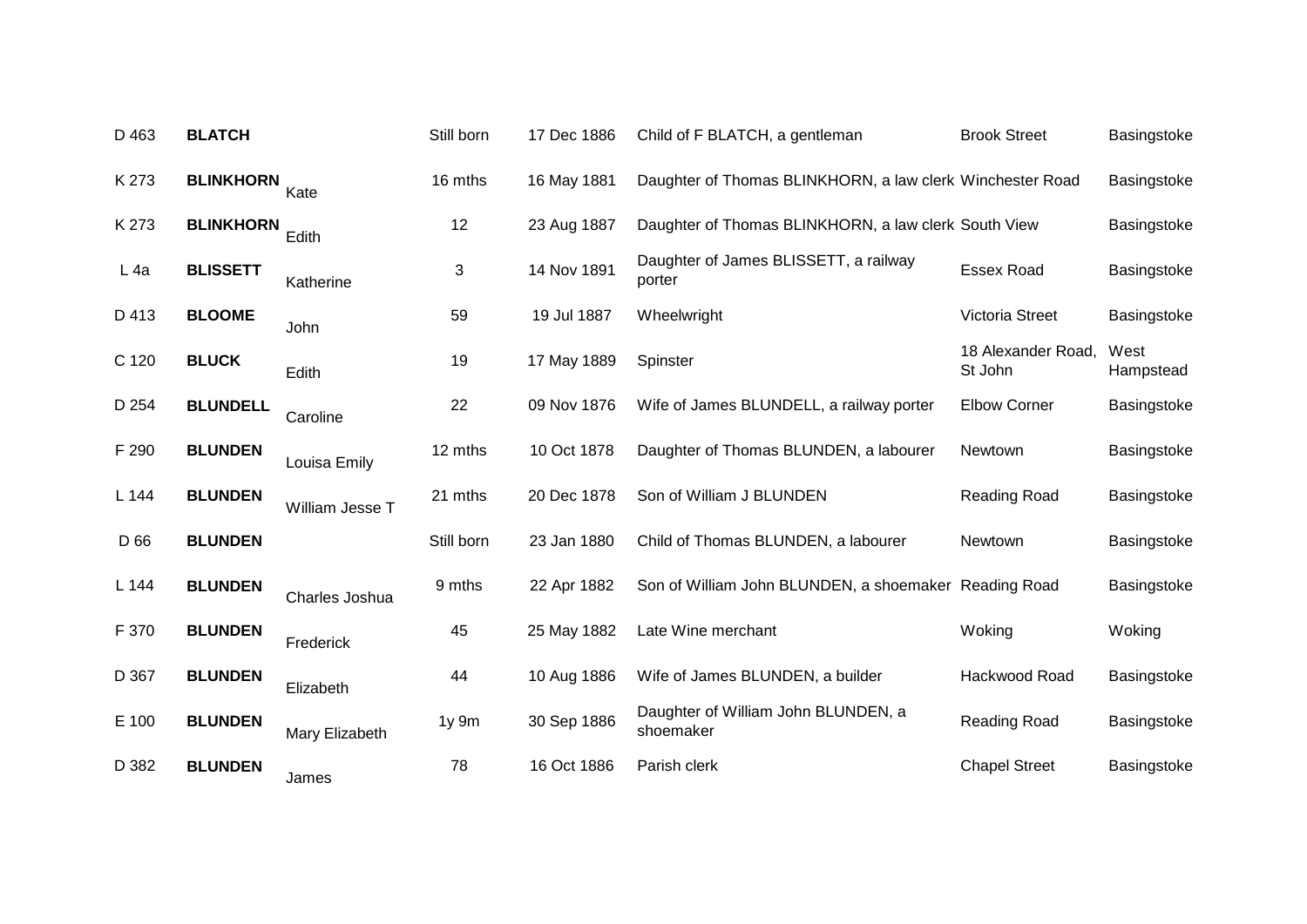| <b>BLUNDEN</b> | Mary                  | 69         | 15 Dec 1886 | Wife of John BLUNDEN, a carpenter         | Newtown               | Basingstoke |
|----------------|-----------------------|------------|-------------|-------------------------------------------|-----------------------|-------------|
| <b>BLUNDEN</b> | <b>Edward John</b>    | 11 mths    | 10 Jun 1887 | Son of Kate BLUNDEN, a housekeeper        | Newtown               | Basingstoke |
| <b>BLUNDEN</b> | Alice                 | 14         | 20 Dec 1887 | Daughter of Thomas BLUNDEN, a labourer    | Newtown               | Basingstoke |
| <b>BLUNDEN</b> | William               | 75         | 01 Nov 1889 | shoemaker                                 | <b>Basing Road</b>    | Basingstoke |
| <b>BLUNDEN</b> | Charlotte             | 76         | 21 Nov 1890 | Widow                                     | <b>Basing Road</b>    | Basingstoke |
| <b>BOHAM</b>   | James                 | 60         | 09 Nov 1876 | <b>Bricklayer</b>                         | Hackwood Road         | Basingstoke |
| <b>BOHAM</b>   | William               | 77         | 02 Mar 1884 | Tailor                                    | Victoria Street       | Basingstoke |
| <b>BOHAM</b>   | Ann                   | 74         | 22 Sep 1885 | Widow                                     | <b>Flaxfield Road</b> | Basingstoke |
| <b>BONE</b>    | Jane                  | 50         | 24 Apr 1877 | Wife of Charles BONE, a labourer          | <b>Bunyan Place</b>   | Basingstoke |
| <b>BONE</b>    | <b>Edward Michael</b> | 8          | 25 Sep 1877 | Son of Gilbert BONE, a horse farrier      | Sarum Hill            | Basingstoke |
| <b>BONE</b>    | Edward                | 8 mths     | 08 Dec 1878 | Son of Harry BONE, a railway porter       | <b>Bunnian Place</b>  | Basingstoke |
| <b>BONE</b>    | Hannah                | 39         | 26 Apr 1879 | Widow of A BONE, a vetenary surgeon       | Cliddesden Road       | Basingstoke |
| <b>BONE</b>    | <b>Edward George</b>  | 14         | 09 Oct 1879 | Son of George BONE, a labourer            | <b>Chapel Street</b>  | Basingstoke |
| <b>BONE</b>    |                       | Still born | 16 Jul 1880 | Child of Gilbert BONE, a vetenary surgeon | Sarum Hill            | Basingstoke |
| <b>BONE</b>    | George                | 79         | 09 Oct 1880 | Late signalman                            | <b>Steam Laundry</b>  | Basingstoke |
|                |                       |            |             |                                           |                       |             |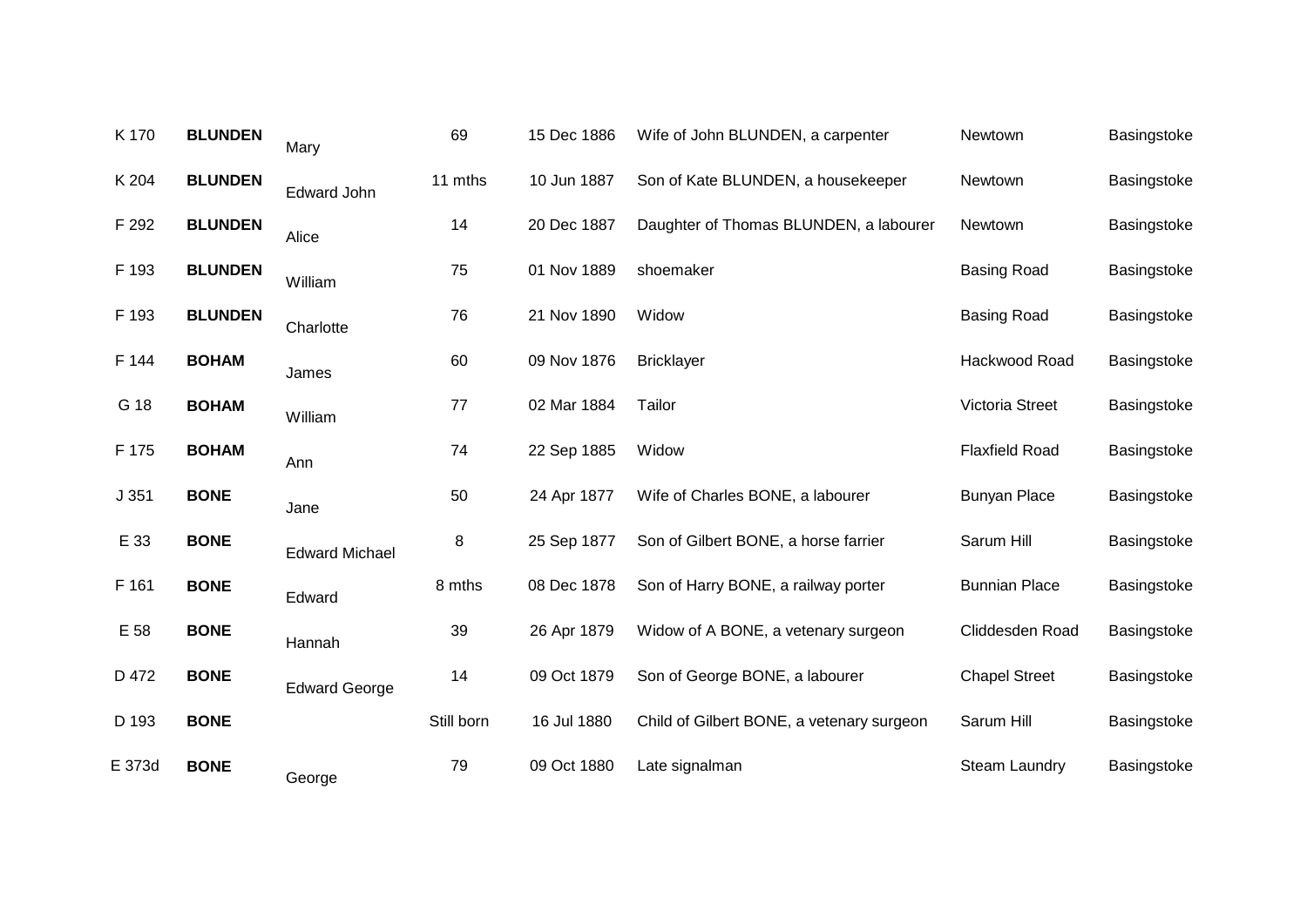| E 373  | <b>BONE</b>     | Amelia                        | 76         | 19 Mar 1887 | Widow                                                  | <b>Basing Road</b>     | Basingstoke   |
|--------|-----------------|-------------------------------|------------|-------------|--------------------------------------------------------|------------------------|---------------|
| B 21   | <b>BONE</b>     | Hannah                        | 77         | 04 Jun 1888 | Widow                                                  | <b>Burgess Road</b>    | Basingstoke   |
| E f373 | <b>BONE</b>     | Albert John                   | 4 mths     | 24 Dec 1890 | Son of George BONE, a timber loader                    | <b>Bunnian Place</b>   | Basingstoke   |
| D 473  | <b>BONE</b>     | George                        | 70         | 22 Dec 1891 | Labourer                                               | <b>Chapel Street</b>   | Basingstoke   |
| F 256  | <b>BOOME</b>    | Evaline M W                   | 35         | 20 Jul 1889 | Wife of P H BOOME, a clerk                             | Rayleigh Road          | Basingstoke   |
| G 97a  | <b>BOURNE</b>   | George                        | 62         | 06 Jul 1878 | Labourer                                               | <b>Basing Road</b>     | Basingstoke   |
| G 222  | <b>BOURNE</b>   | Sarah                         | 63         | 03 Sep 1881 | Widow of George BOURNE, a labourer                     | <b>Basing Road</b>     | Basingstoke   |
| J305   | <b>BOURNE</b>   | Frederick                     | 51         | 14 Mar 1891 | Labourer                                               | Union Workhouse        | <b>Basing</b> |
| F 291  | <b>BOURNE</b>   | Amelia                        | 70         | 13 Jun 1891 | Widow                                                  | Union Workhouse        | Basing        |
| J 380  | <b>BOWLES</b>   | Frances                       | 23         | 14 Nov 1886 | Wife of James BOWLES, a journeyman baker Chapel Street |                        | Basingstoke   |
| D 344  | <b>BOWMAN</b>   |                               | Still born | 19 Mar 1881 | Child of John BOWMAN, a cloth cutter                   | <b>Flaxfield Road</b>  | Basingstoke   |
| J 319  | <b>BOYD</b>     | George                        | 23         | 01 Apr 1876 | Labourer                                               | <b>Bunyan Place</b>    | Basingstoke   |
| C 115  | <b>BOYER</b>    | <b>Eleanor Mary</b><br>Pattie | 7 mths     | 18 Feb 1886 | Daughter of Frederick BOYER, a draper                  | <b>London Street</b>   | Basingstoke   |
| K 64   | <b>BRADBURN</b> | Mary                          | 73         | 09 Feb 1884 | Widow                                                  | <b>Clifton Terrace</b> | Basingstoke   |
| E 332  | <b>BRADBURN</b> | <b>Richard George</b><br>Ps   | 3 mths     | 23 Nov 1889 | Son of Richard BRADBURN, a labourer                    | <b>Bunnian Place</b>   | Basingstoke   |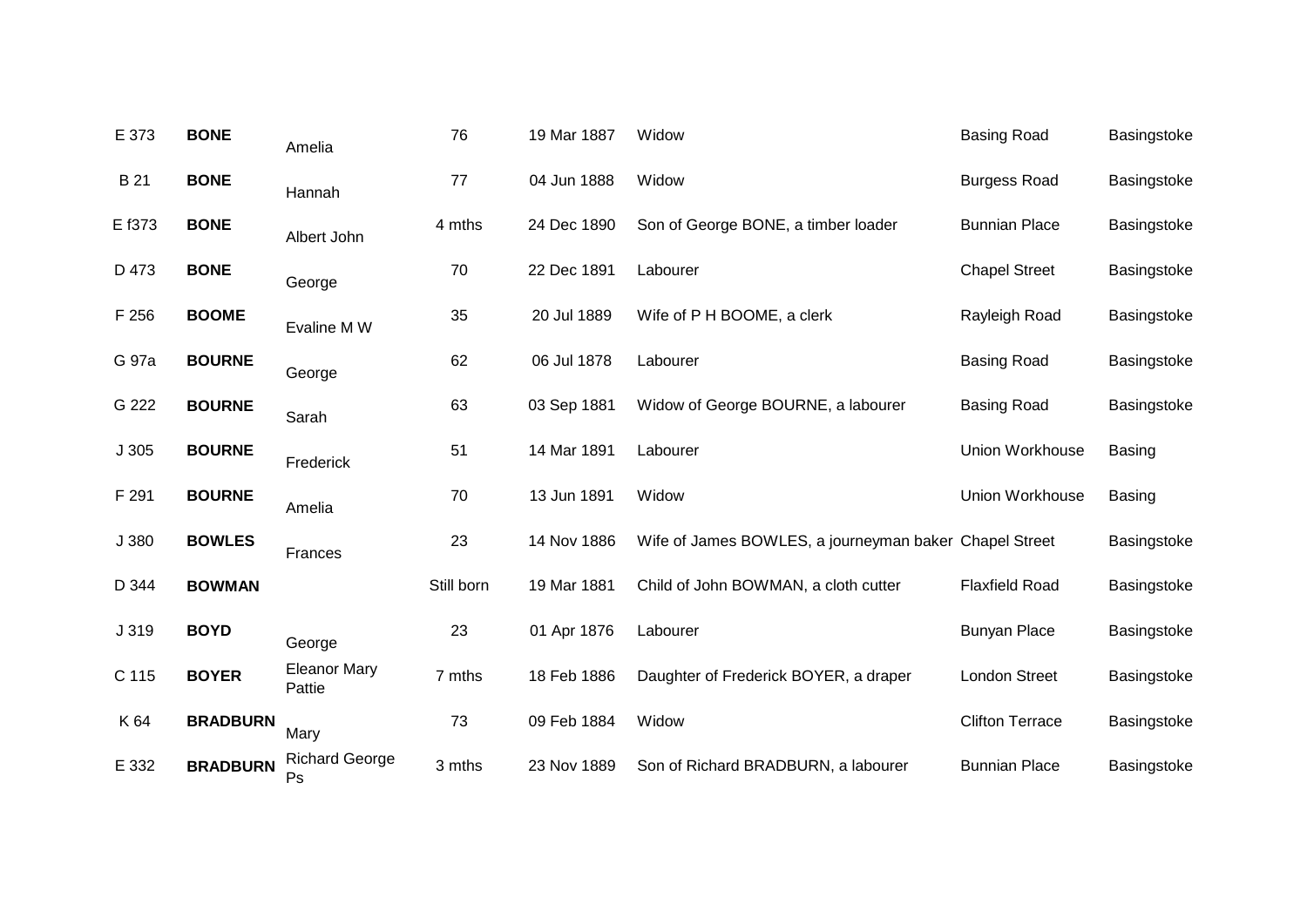| E 271 | <b>BRADBURN</b>  | <b>Frederick Lester</b> | $\overline{2}$ | 17 Jul 1890 | Son of Richard BRADBURN, a labourer                    | <b>Bunnian Place</b>  | Basingstoke   |
|-------|------------------|-------------------------|----------------|-------------|--------------------------------------------------------|-----------------------|---------------|
| E 292 | <b>BRADBURN</b>  | Jane                    | 30             | 13 Sep 1890 | Wife of Richard BRADBURN, a labourer                   | <b>Bunnian Place</b>  | Basingstoke   |
| D 500 | <b>BRANT</b>     | <b>Ernest David</b>     | 3 mths         | 07 Oct 1880 | Son of David BRANT, a labourer                         | Newtown               | Basingstoke   |
| D 500 | <b>BRANT</b>     | <b>Charles George</b>   | 18 days        | 22 Mar 1886 | Son of David BRANT, a labourer                         | Newtown               | Basingstoke   |
| D 487 | <b>BRANT</b>     | <b>Alfred Amos</b>      | 4              | 03 Aug 1886 | Son of David BRANT, a sawyer                           | Newtown               | Basingstoke   |
| D 65  | <b>BRAY</b>      | William                 | 69             | 27 Feb 1890 | Late soldier                                           | Union Workhouse       | <b>Basing</b> |
| K 293 | <b>BRAZIER</b>   | James                   | 56             | 26 Aug 1882 | Inspector, permanent way (LSWR)                        | Reading Road          | Basingstoke   |
| D 394 | <b>BREADMAN</b>  | James                   | 43             | 11 Aug 1876 | Labourer                                               | Union Workhouse       | <b>Basing</b> |
| K 308 | <b>BREADMAN</b>  | William James B         | 17 days        | 10 May 1882 | Son of Ellen BREADMAN, a housemaid                     | <b>Reading Road</b>   | Basingstoke   |
| F 388 | <b>BREADSMOF</b> | sarah                   | 25             | 30 Nov 1885 |                                                        | Union Workhouse       | <b>Basing</b> |
| D 295 | <b>BREEZE</b>    | <b>Sidney James</b>     | 11 mths        | 29 Jan 1885 | Son of T BREEZE, a provision merchant                  | Newtown               | Basingstoke   |
| K 17a | <b>BREEZE</b>    | Leonard Jordan          | 1              | 26 Sep 1886 | Son of Thomas John BREEZE, a grocer                    | Newtown               | Basingstoke   |
| K 17  | <b>BREEZE</b>    | William Sandell         | 7 wks          | 23 Jun 1887 | Son of Thomas John BREEZE, a grocer                    | Newtown               | Basingstoke   |
| K 25a | <b>BREWER</b>    |                         | Still born     | 04 Aug 1885 | Child of H BREWER, a shoemaker                         | Ford's Building       | Basingstoke   |
| C 92  | <b>BRICKWOOD</b> |                         | Still born     | 17 Sep 1886 | Child of A BRICKWOOD, a Sergeant in Royal<br>Artillery | <b>Flaxfield Road</b> | Basingstoke   |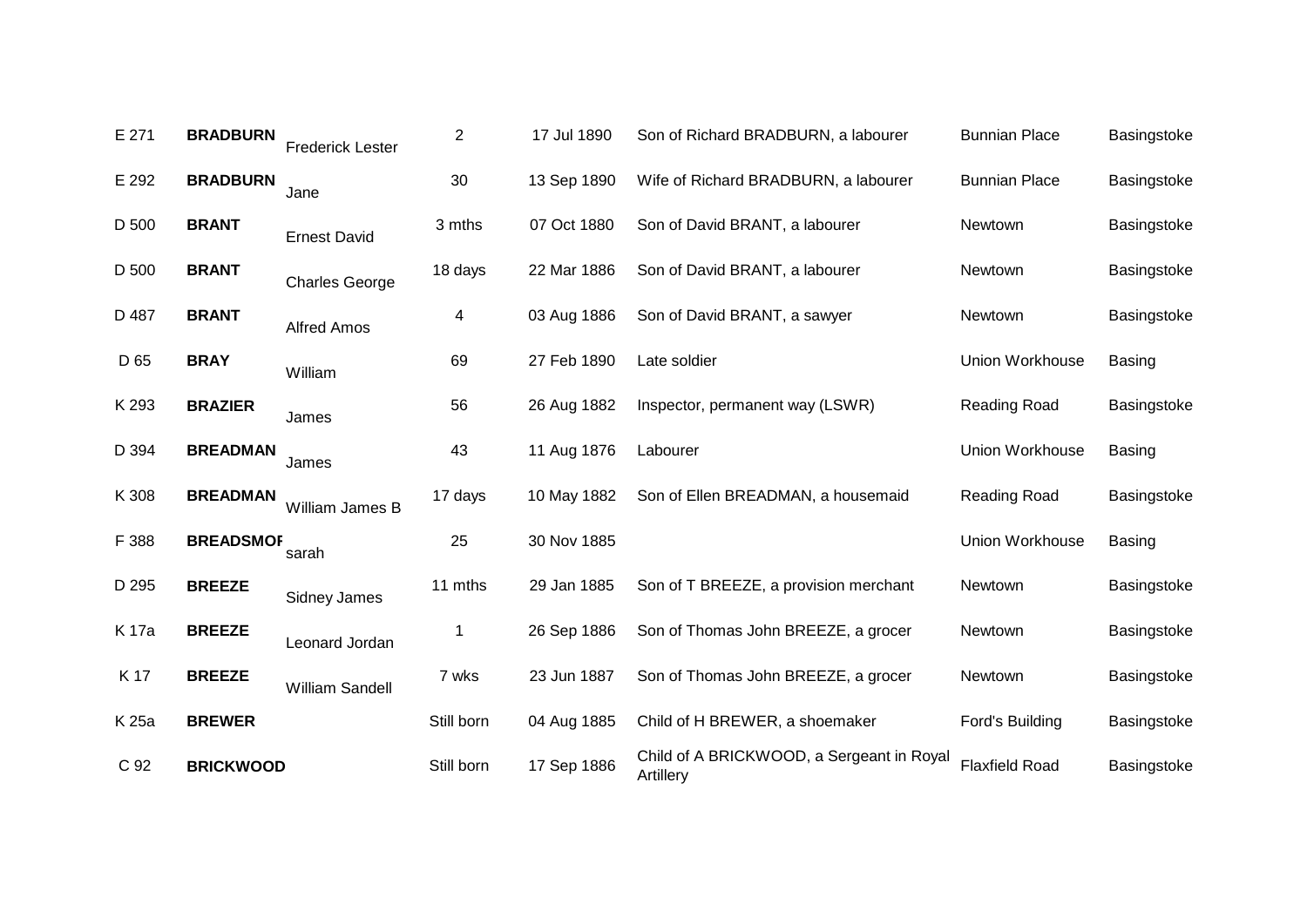| M 51   | <b>BRIDGEMAN</b> | Harold              | 5 mths     | 15 Jan 1887 | Son of K BRIDGEMAN, a dressmaker        | Newtown                  | Basingstoke   |
|--------|------------------|---------------------|------------|-------------|-----------------------------------------|--------------------------|---------------|
| M 46   | <b>BRIDGEMAN</b> | Sarah Jane          | 50         | 19 Aug 1890 | Wife of George BRIDGEMAN, a signalman   | <b>May Street</b>        | Basingstoke   |
| D 465  | <b>BRISTOW</b>   | Amy Elizabeth       | 3 wks      | 02 Oct 1879 | Daughter of Thomas BRISTOW, a gardener  | <b>Cambridge Terrace</b> | Basingstoke   |
| D 92   | <b>BRISTOW</b>   | Martha              | 78         | 07 Apr 1883 | Spinster                                | <b>Church Street</b>     | Basingstoke   |
| C 124  | <b>BRISTOW</b>   | John                | 78         | 27 Dec 1883 | Gentleman                               | <b>Church Street</b>     | Basingstoke   |
| G 132  | <b>BROADHURS</b> | George              | 6          | 06 Jun 1887 | Son of - BROADHURST, a domestic servant | <b>Union Workhouse</b>   | <b>Basing</b> |
| K 281  | <b>BROOKE</b>    | Jane                | 70         | 27 Dec 1881 | Spinster                                | <b>New Street</b>        | Basingstoke   |
| B 116  | <b>BROOKER</b>   | Elizabeth           | 89         | 08 Sep 1889 | Widow                                   | Sherbourne Road          | Basingstoke   |
| E 291a | <b>BROOKER</b>   | Mary Ann            | 72         | 21 Sep 1891 | Wife of James BROOKER, a carter         | Down Grange Farm         | Basingstoke   |
| E 372  | <b>BROWN</b>     | Jane Louisa         | 51         | 13 Jan 1877 | Widow of Samuel BROWN, a shoemaker      | <b>Elbow Corner</b>      | Basingstoke   |
| J300   | <b>BROWN</b>     | Rosa Louise         | 4 mths     | 12 Feb 1878 | Daughter of Mark BROWN, a plumber       | Sherfield                | Sherfield     |
| G 26   | <b>BROWN</b>     | Frances             | 70         | 23 Jan 1879 | Widow of George BROWN                   | Oakridge Farm            | Basingstoke   |
| D 208  | <b>BROWN</b>     | <b>Walter James</b> | 3 mths     | 26 Feb 1882 | Son of William BROWN, a groom           | Sherbourne Road          | Basingstoke   |
| J72    | <b>BROWN</b>     | George              | 46         | 05 Sep 1882 | Labourer                                | <b>Church Street</b>     | Basingstoke   |
| G 31   | <b>BROWN</b>     |                     | Still born | 16 Jan 1883 | Child of George BROWN, a labouter       | Flaxfield                | Basingstoke   |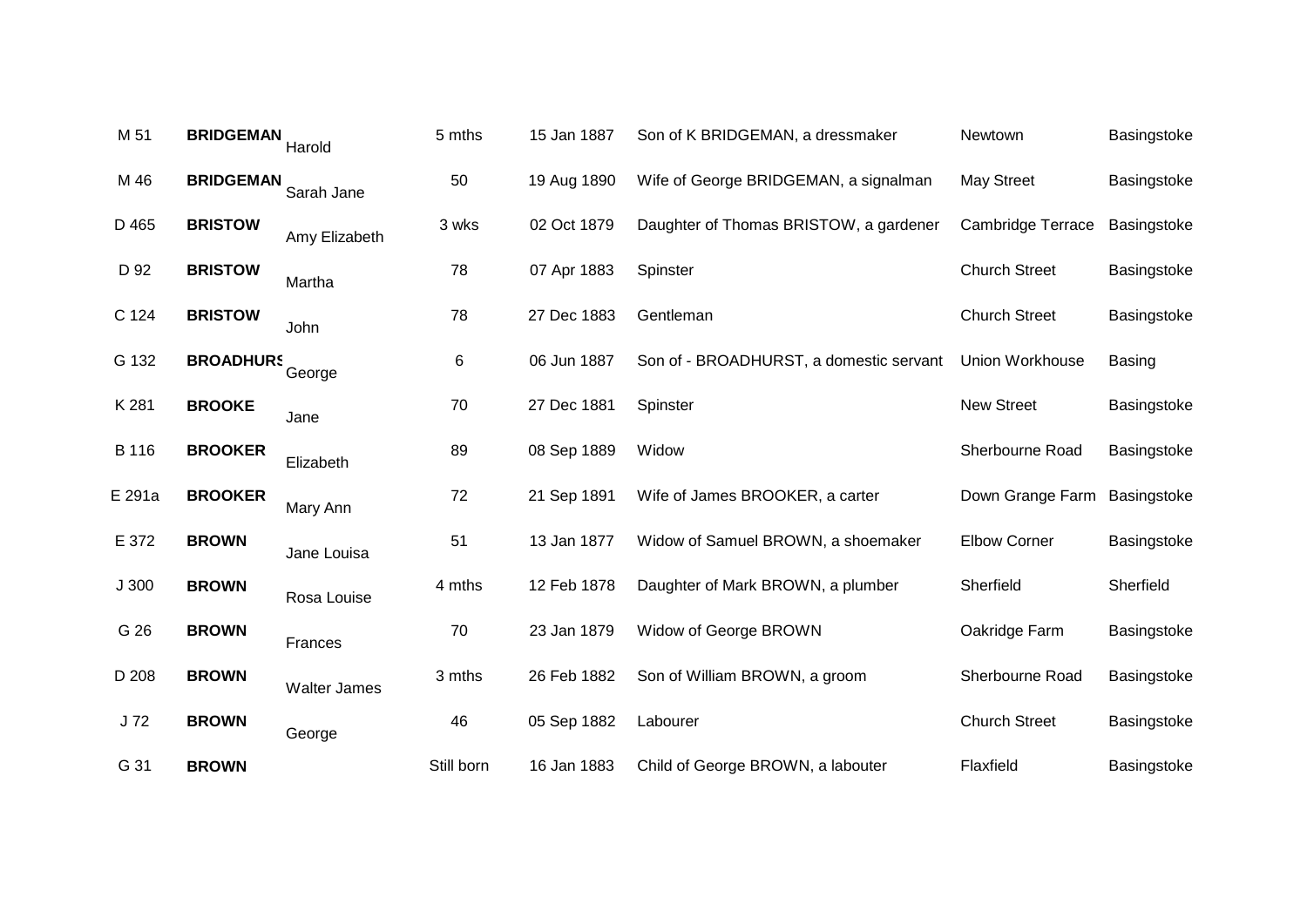| K 131a    | <b>BROWN</b>  | <b>Walter Henry</b> | 1          | 28 Nov 1885 | Son of Obediah BROWN, a stonemason                        | Newtown                  | Basingstoke   |
|-----------|---------------|---------------------|------------|-------------|-----------------------------------------------------------|--------------------------|---------------|
| <b>B4</b> | <b>BROWN</b>  | Edward              | 87         | 27 Dec 1885 | Labourer                                                  | Union Workhouse          | <b>Basing</b> |
| D 419     | <b>BROWN</b>  | Robert James        | 3          | 02 Jan 1886 | Son of James BROWN, a labourer                            | Newtown                  | Basingstoke   |
| F 201     | <b>BROWN</b>  | Emily               | 70         | 05 Jan 1886 | Wife of George BROWN, a corn porter                       | Potters Lane             | Basingstoke   |
| D 419     | <b>BROWN</b>  | Kate Elizabeth      | 12         | 19 Jan 1886 | Daughter of James BROWN, a labourer                       | Newtown                  | Basingstoke   |
| M 54      | <b>BROWN</b>  | Benjamin            | 94         | 09 Feb 1887 | Annuitant                                                 | <b>Shafsbury Terrace</b> | Basingstoke   |
| F 435e    | <b>BROWN</b>  | Benjamin            | 39         | 24 Nov 1887 | Labourer                                                  | <b>Cambridge Terrace</b> | Basingstoke   |
| E 67      | <b>BROWN</b>  | Edward              | 73         | 24 Nov 1887 | Retired blacksmith                                        | Rose Cottage             | Romsey        |
| E 351b    | <b>BROWN</b>  | John                | 60         | 19 Feb 1890 | Labourer                                                  | Union Workhouse          | Basing        |
| F 408j    | <b>BROWN</b>  | Louisa              | 56         | 21 Feb 1890 | Widow                                                     | 1 Norman Place           | Basingstoke   |
| $J$ 101   | <b>BROWN</b>  | George              | 89         | 27 Sep 1890 | Corn porter                                               | Potters Lane             | Basingstoke   |
| E 207     | <b>BROWN</b>  | George              | 47         | 09 May 1891 | Platelayer                                                | <b>Bunnian Place</b>     | Basingstoke   |
| D 436     | <b>BROWNE</b> |                     | Still born | 27 Feb 1877 | Child of E K BROWNE, a Clerk in Holy Orders Southern Road |                          | Basingstoke   |
| K 125     | <b>BROWNE</b> | Eva Jane            | 18         | 03 Oct 1878 | Daughter of Gideon BROWNE, a fitter                       | <b>Hollins Grove</b>     | Basingstoke   |
| B 103     | <b>BROWNE</b> | Jane                | 58         | 01 Mar 1884 | Wife of Gideon BROWNE, a fitter                           | <b>Hollins Grove</b>     | Basingstoke   |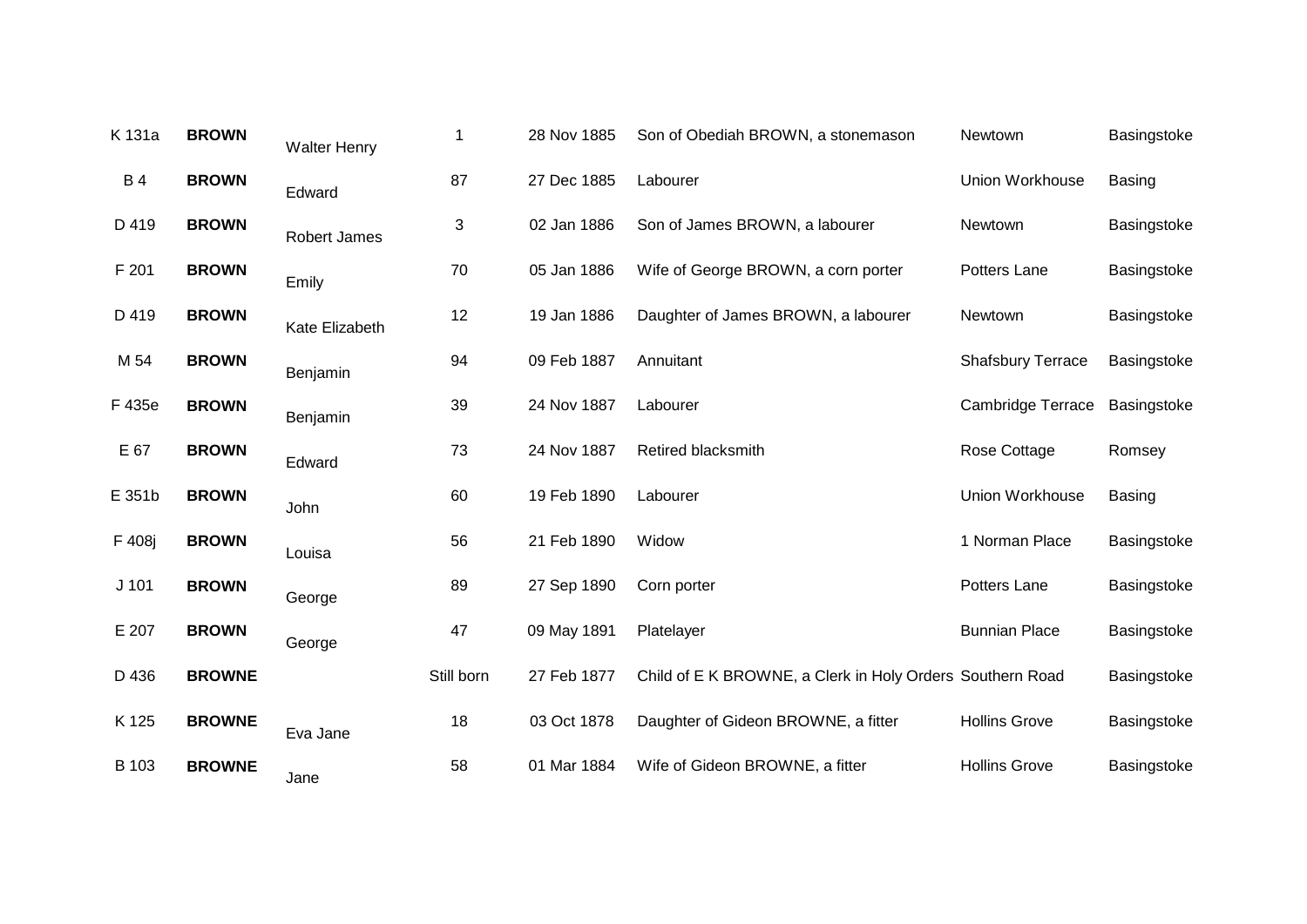| F 435           | <b>BRYANT</b>   |                          | Still born     | 07 Jan 1878 | Child of William BRYANT, a labourer           | <b>Bedford Place</b>    | Basingstoke   |
|-----------------|-----------------|--------------------------|----------------|-------------|-----------------------------------------------|-------------------------|---------------|
| K 2862          | <b>BUCKLAND</b> | Percy Arthur             | 3y 9m          | 19 Nov 1885 | Son of William BUCKLAND, a toy shop<br>keeper | <b>Wote Street</b>      | Basingstoke   |
| J <sub>58</sub> | <b>BUCKSEY</b>  | <b>Florence May</b>      | 14 mths        | 14 Aug 1878 | Daughter of Harry BUCKSEY, a railway porter   | <b>Basing Road</b>      | Basingstoke   |
| D 361           | <b>BUCKSEY</b>  | Elizabeth Ann            | 5              | 06 Apr 1884 | Daughter of George BUCKSEY, a groom           | <b>Basing Road</b>      | Basingstoke   |
| J 225a          | <b>BUDD</b>     | Emily                    | 67             | 27 May 1886 | Wife of James BUDD, a gentleman               | The Cedars              | Basingstoke   |
| D 126           | <b>BUDD</b>     | Hannah                   | 75             | 31 Mar 1891 | Widow                                         | Union Workhouse         | <b>Basing</b> |
| $J$ 404         | <b>BUDDEN</b>   | Thomas                   | 66             | 20 Mar 1877 | <b>Builder</b>                                | London Street           | Basingstoke   |
| E 323           | <b>BULPIT</b>   |                          | Still born     | 25 Oct 1889 | Child of Charles BULPIT, a salesman           | Newtown                 | Basingstoke   |
| D 205a          | <b>BULPITT</b>  | <b>Frederick William</b> | $\overline{c}$ | 20 Apr 1876 | Son of William BULPITT, a labourer            | Hackwood Road           | Basingstoke   |
| D 423           | <b>BULPITT</b>  | Sarah                    | 75             | 19 Sep 1877 | Wife of William BULPITT, a labourer           | Union Workhouse         | <b>Basing</b> |
| F 162           | <b>BULPITT</b>  | Emma Alice               | 3 mths         | 18 Mar 1878 | Daughter of George BULPITT, a labourer        | <b>Worting Town End</b> | Basingstoke   |
| F 160           | <b>BULPITT</b>  | William                  | 73             | 22 Jun 1884 | Shepherd                                      | <b>Worting Town End</b> | Basingstoke   |
| D 408           | <b>BULPITT</b>  | William                  | 85             | 02 May 1885 | Labourer                                      | Union Workhouse         | <b>Basing</b> |
| J281            | <b>BULPITT</b>  | Esther                   | 73             | 02 Jun 1888 | Servant                                       | <b>London Street</b>    | Basingstoke   |
| J 359           | <b>BULPITT</b>  | David                    | 60             | 15 Jun 1890 | Labourer                                      | <b>Brook Street</b>     | Basingstoke   |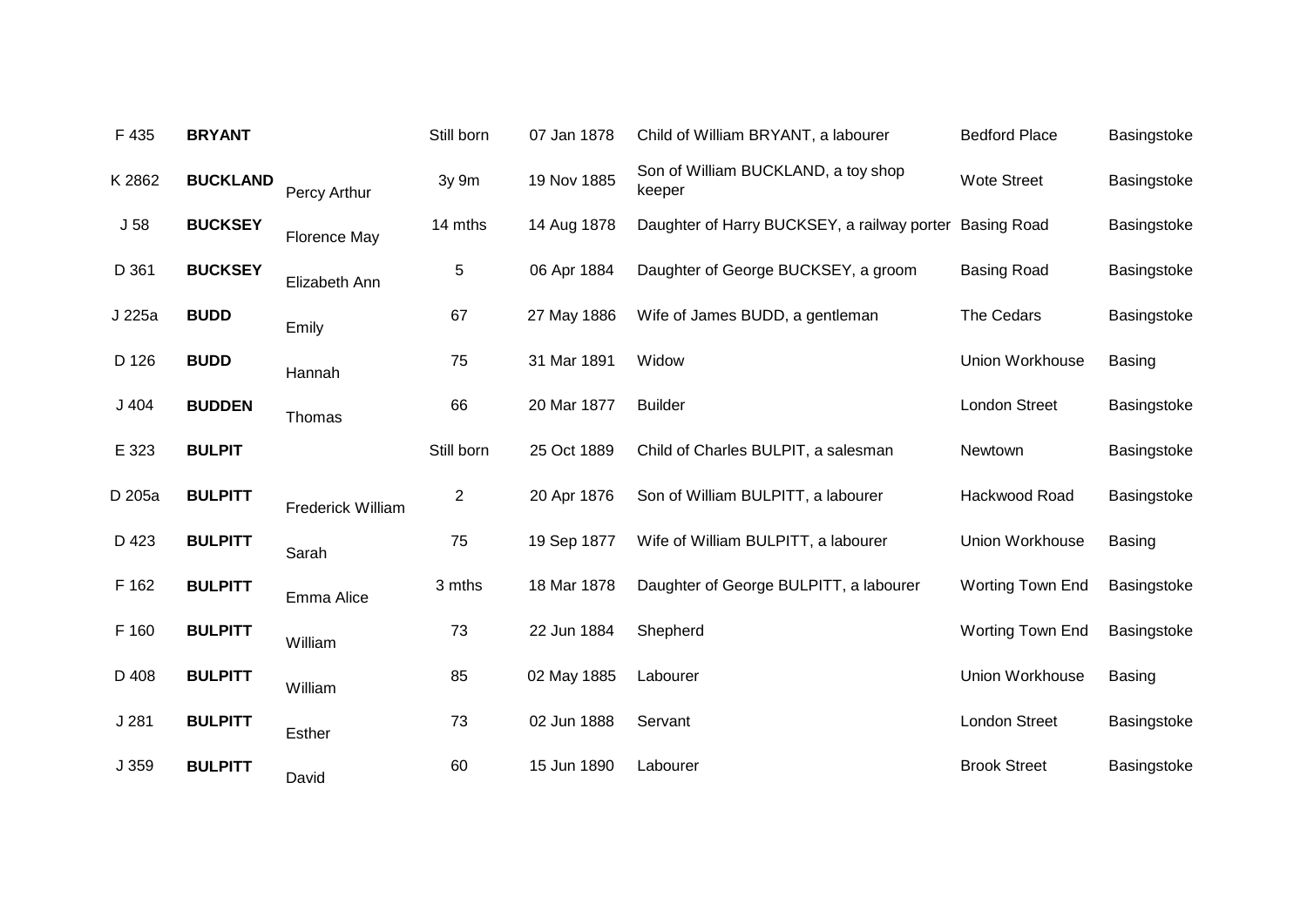| D 198            | <b>BUNDEY</b>    | William Henry | 1y 10m  | 04 Jan 1881 | Son of William BUNDY, a porter (GWR)              | <b>Bunnian Place</b>     | Basingstoke |
|------------------|------------------|---------------|---------|-------------|---------------------------------------------------|--------------------------|-------------|
| J <sub>7</sub>   | <b>BUNDEY</b>    | Frances Jane  | 15 days | 07 Jan 1881 | Daughter of William BUNDY, a porter (GWR)         | <b>Bunnian Place</b>     | Basingstoke |
| J 137            | <b>BUNE</b>      | Charlotte     | 77      | 21 Jul 1889 | Widow                                             | <b>Winchester Street</b> | Basingstoke |
| J <sub>100</sub> | <b>BURNISTON</b> | Edward        | 67      | 09 Feb 1890 | Carpenter                                         | <b>May Street</b>        | Basingstoke |
| E 183            | <b>BURNS</b>     | Sarah         | 81      | 09 Feb 1889 | Widow                                             | <b>Flaxfield Road</b>    | Basingstoke |
| L <sub>5a</sub>  | <b>BURROWS</b>   | Ellen         | 17      | 19 Sep 1883 | Servant                                           | <b>Market Place</b>      | Basingstoke |
| K 37b            | <b>BURROWS</b>   | Charles       | 1 day   | 09 Jun 1885 | Son of Charles BURROWS, a labourer                | 7 Ford's Building        | Basingstoke |
| J 378            | <b>BURROWS</b>   | George Henry  | 24      | 16 Sep 1887 | Journeyman butcher                                | Kings Road               | Reading     |
| D 463            | <b>BURT</b>      | Charles       | 37      | 10 Jul 1886 | Plastere                                          | Newtown                  | Basingstoke |
| D 332a           | <b>BUSHNELL</b>  | Louisa Maude  | 8 mths  | 25 Sep 1880 | Duaghter of Charles BUSHNELL, a railway<br>porter | Newtown                  | Basingstoke |
| L32              | <b>BUSHNELL</b>  | George        | 24      | 04 Dec 1881 | Shunter (LSWR)                                    | Newtown                  | Basingstoke |
| L 32             | <b>BUSHNELL</b>  | George David  | 11 mths | 02 Nov 1882 | Son of Emily BUSHNELL, a widow                    | Newtown                  | Basingstoke |
| D 273            | <b>BUTCHER</b>   | Elizabeth     | 74      | 11 Mar 1886 | Widow                                             | Winchester Road          | Basingstoke |
| F 435 f          | <b>BUTCHER</b>   | Charles       | 28      | 17 Oct 1889 | Late salesman's assistant                         | <b>London Street</b>     | Basingstoke |
| E 110            | <b>BUTLER</b>    | James         | 38      | 16 Oct 1880 | Blacksmith                                        | Southern Road            | Basingstoke |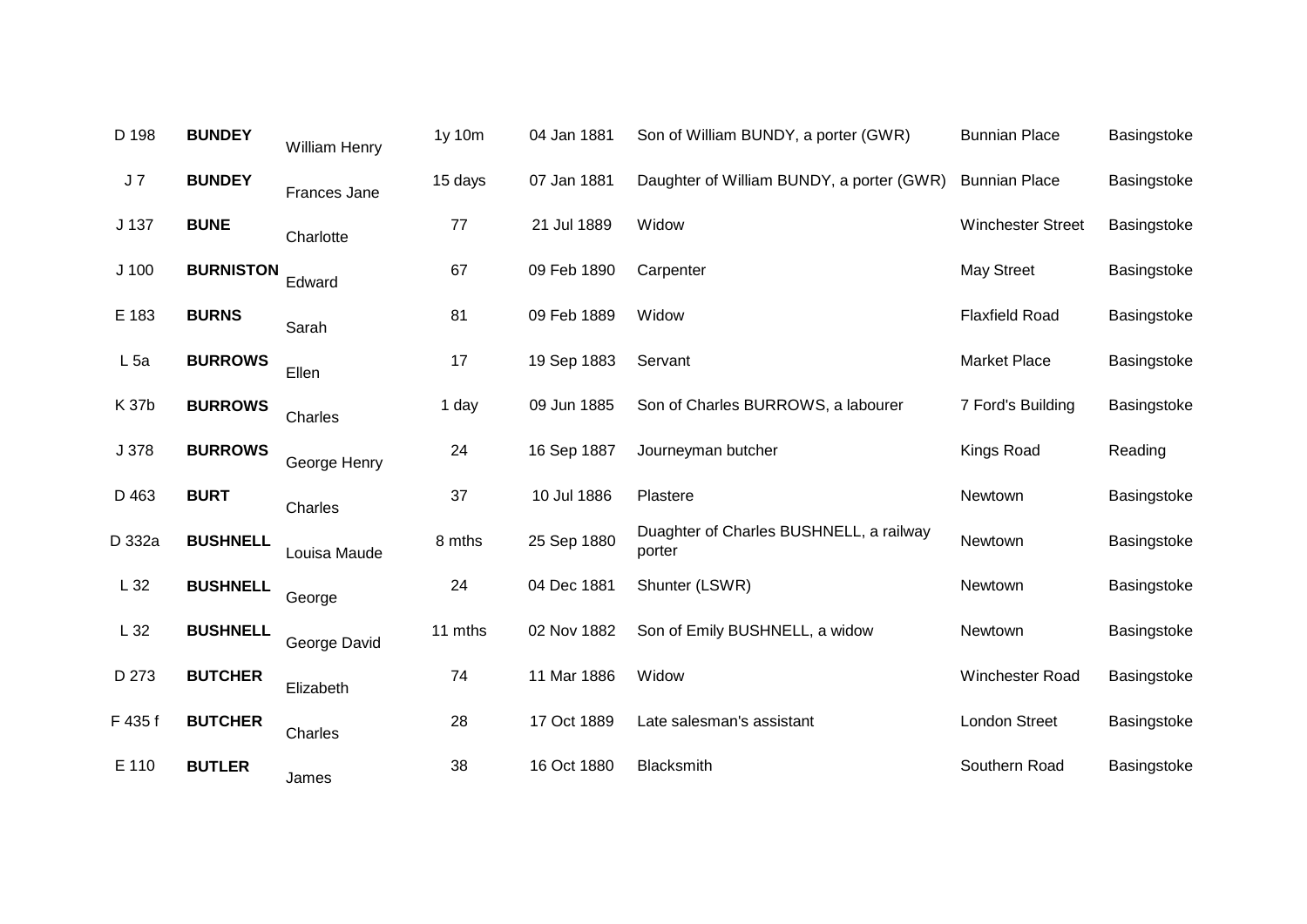| F 280 | <b>BUTLER</b>   | Elizabeth Ann        | 54         | 16 Feb 1888 | Wife of John BUTLER, a farmer           | <b>Bury Farm</b>             | Basingstoke   |
|-------|-----------------|----------------------|------------|-------------|-----------------------------------------|------------------------------|---------------|
| E 60  | <b>BUTLER</b>   | <b>Harriett Mary</b> | 48         | 10 Apr 1891 | Wife of William BUTLER, a corn manager  | 502 Commercial<br>Road       | Portsmouth    |
| E 182 | <b>BUTON</b>    | Lucy                 | 79         | 22 Jan 1878 | Wife of Thomas BUTON, a labourer        | Eastrop                      | Basingstoke   |
| E 152 | <b>BUTT</b>     | Sarah                | 46         | 14 Feb 1878 | Wife of Joseph BUTT, a hawker           | Gas House Row                | Basingstoke   |
| D 32  | <b>BUTT</b>     | Joseph               | 78         | 09 Mar 1886 | Late hawker                             | <b>Union Workhouse</b>       | <b>Basing</b> |
| K 37  | <b>BUTT</b>     | Lily                 | 10 days    | 29 May 1886 | Daughter of Henry BUTT, a labourer      | Ford's Building              | Basingstoke   |
| K 281 | <b>BUTTON</b>   | Mary                 | 71         | 30 Dec 1881 | Late housekeeper                        | <b>Western Terrace</b>       | Basingstoke   |
| K 39  | <b>BYDE</b>     | Charles              | 28         | 01 Oct 1882 | Labourer                                | <b>Bedford Place</b>         | Basingstoke   |
| K43   | <b>BYDE</b>     | George               | 60         | 01 Sep 1884 | Carpenter                               | <b>Bedford Place</b>         | Basingstoke   |
| L 163 | <b>BYDE</b>     | Nelly Elizabeth      | 8          | 23 Dec 1885 | Daughter of George BYDE, deceased       | 42 Winstanley Road Battersea |               |
| D 286 | <b>BYE</b>      | Benjamin             | 41         | 14 Nov 1876 | Shoemaker                               | New Road                     | Basingstoke   |
| K 369 | <b>BYE</b>      | Thomas               | 68         | 27 Mar 1881 | Shoemaker                               | New Road                     | Basingstoke   |
| K 271 | <b>CAMPBELL</b> | <b>Frances Alice</b> | 3          | 26 Nov 1883 | Daughter of William CAMPBELL, a clerk   | Northdown Terrace            | Basingstoke   |
| D 477 | <b>CAMPBELL</b> |                      | Still born | 28 Jul 1884 | 3 children of William CAMPBELL, a clerk | Northdown Terrace            | Basingstoke   |
| J 284 | <b>CANE</b>     | Mary                 | 71         | 20 Dec 1877 | Widow of - CANE, a labourer             | St John                      | Sherbourne    |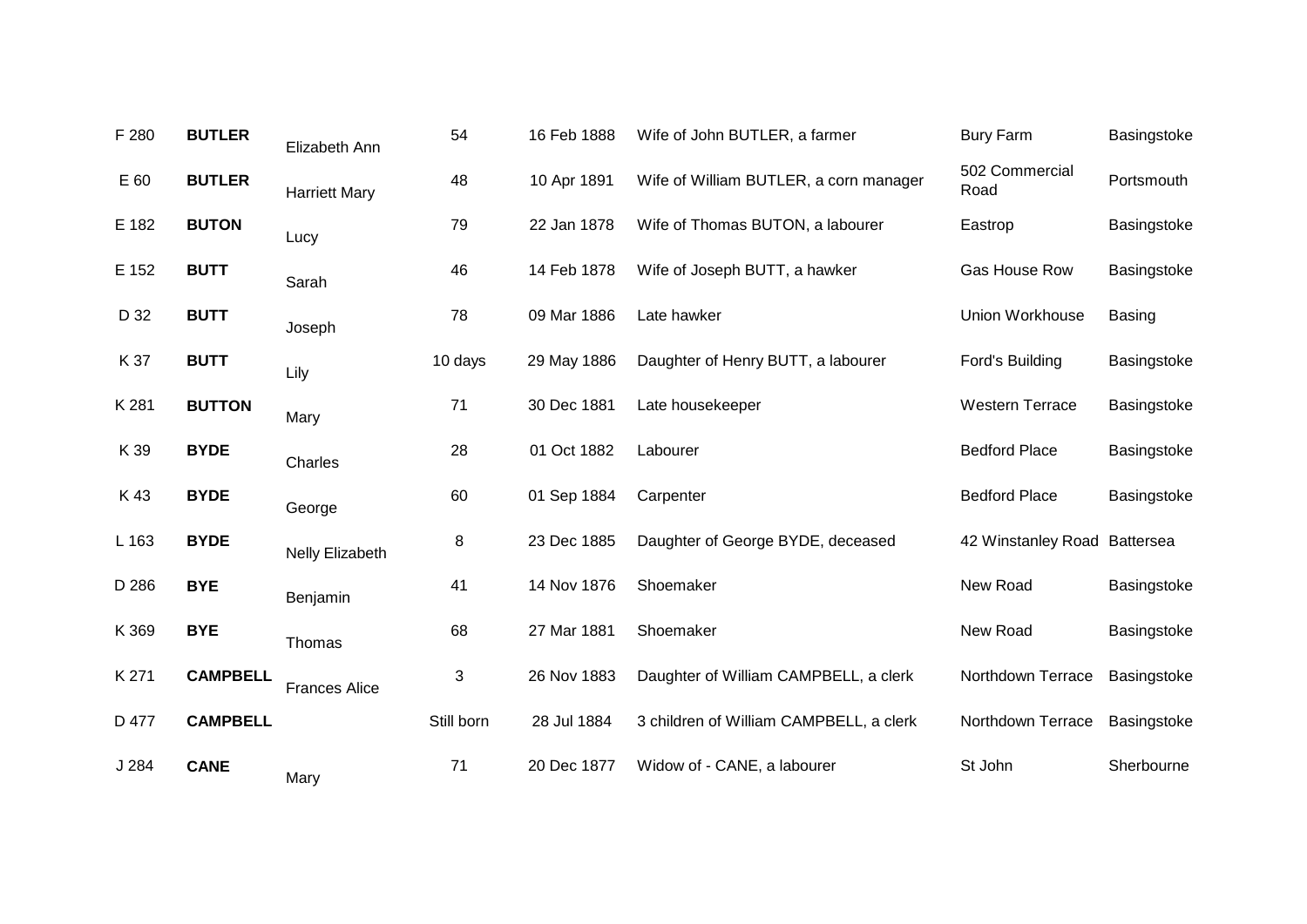| K 269           | <b>CANE</b>      | Irene                 | 6 mths  | 03 Jan 1890 | Daughter of J CANE, a merchant                    | <b>Station Hill</b>       | Basingstoke   |
|-----------------|------------------|-----------------------|---------|-------------|---------------------------------------------------|---------------------------|---------------|
| D 508           | <b>CANNINGS</b>  | Jane                  | 52      | 06 Dec 1883 | Wife of William CANNINGS, a signalman             | Newtown                   | Basingstoke   |
| D 328           | <b>CAPRON</b>    | <b>Beatrice May</b>   | 16 mths | 26 Jun 1877 | Daughter of George CAPRON. A railway<br>porter    | <b>Western Terrace</b>    | Basingstoke   |
| K 85a           | <b>CARWOOD</b>   | <b>Sidney Ward</b>    | 5 mths  | 15 Aug 1887 | Son of William CARWOOD, a railway<br>inspector    | <b>Church Street</b>      | Basingstoke   |
| C 45            | <b>CASTLE</b>    | Frederick             | 7 wks   | 24 Apr 1876 | Son of John CASTLE, a labourer                    | Sherborn Road             | Basingstoke   |
| D 479           | <b>CASTLE</b>    | Lydia Mary            | 1       | 29 May 1877 | Daughter of George CASTLE, a labourer             | Winchester Road           | Basingstoke   |
| E 14            | <b>CASTLE</b>    | Sarah                 | 66      | 18 Jul 1882 | Wife of Thomas CASTLE, a painter                  | May Place                 | Basingstoke   |
| G 192           | <b>CASTLE</b>    | Mary                  | 86      | 22 Apr 1885 | Widow                                             | Winchester Road           | Basingstoke   |
| D 498           | <b>CASTLE</b>    | Lydia Louisa          | 60      | 20 Jan 1887 | Wife of John CASTLE, a shoemaker                  | Hackwood Road             | Basingstoke   |
| E 14            | <b>CASTLE</b>    | Thomas                | 68      | 29 Aug 1888 | Painter                                           | <b>Union Workhouse</b>    | <b>Basing</b> |
| D 498           | <b>CASTLE</b>    | Frank & Francis       | 12x36   | 25 Oct 1889 | Sons of Edward CASTLE, a painter                  | Hackwood Road             | Basingstoke   |
| L <sub>5a</sub> | <b>CASTLE</b>    | Florence Lilian       | 9 mths  | 15 Feb 1890 | Daughter of John Gilbert CASTLE, a<br>stonemason  | <b>Axford Terrace</b>     | Basingstoke   |
| <b>FV</b>       | <b>CASTLEMAN</b> | William               | 84      | 02 Jan 1877 | Gentleman                                         | Greenacres,<br>Hillingdon | Uxbridge      |
| D 299           | <b>CATCHPOLE</b> | <b>Frank Augustus</b> | 12 mths | 09 Nov 1882 | Son of George CATCHPOLE, a jewelers<br>assistant  | <b>Clifton Terrace</b>    | Basingstoke   |
| D 299           | <b>CATCHPOOL</b> | <b>George Miles</b>   | 9 mths  | 18 Dec 1880 | Son of George CATCHPOOL, a jeweler's<br>assistant | <b>Church Square</b>      | Basingstoke   |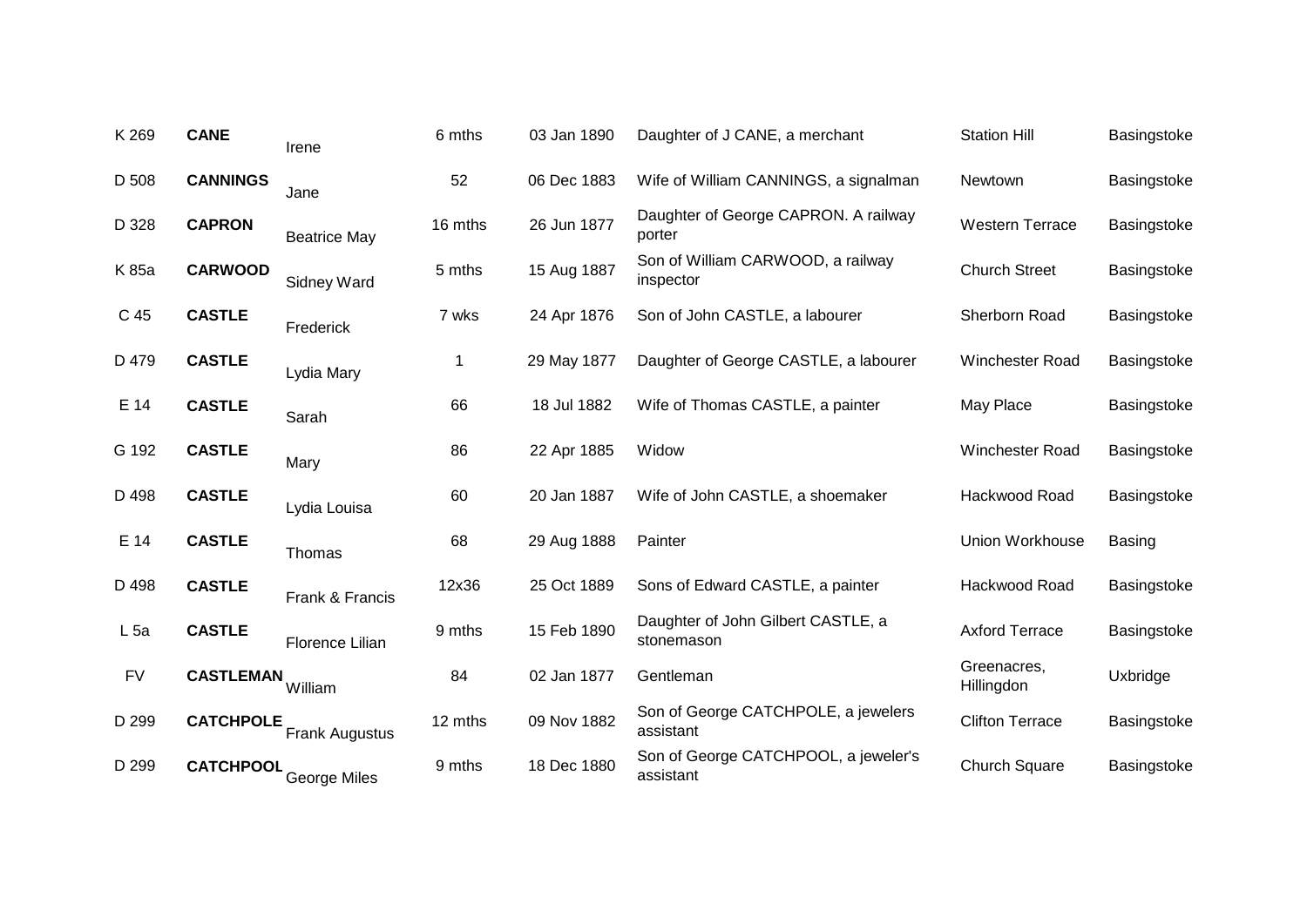| J 379            | <b>CHALLIS</b>     |                         | Still born | 26 Jan 1878 | Child of James CHALLIS, a clerk                     | <b>Bunyan Place</b>  | Basingstoke |
|------------------|--------------------|-------------------------|------------|-------------|-----------------------------------------------------|----------------------|-------------|
| H 56             | <b>CHALLIS</b>     | <b>Emma Curtis</b>      | 33         | 07 Apr 1880 | Gentlewoman                                         | <b>Church Street</b> | Basingstoke |
| J306             | <b>CHALLIS</b>     | Jacob                   | 55         | 06 Jul 1884 | Innkeeper                                           | Reading Road         | Basingstoke |
| L <sub>12</sub>  | <b>CHALLIS</b>     | Jane                    | 22         | 14 Sep 1887 | Wife of Peter CHALLIS, a fireman                    | Newtown              | Basingstoke |
| C 131            | <b>CHAMBERLAIN</b> |                         | 3 wks      | 08 Oct 1879 | Daughter of W CHAMBERLAIN, a blacksmith             | flaxfield            | Basingstoke |
| J 255a           | <b>CHAMBERLA</b>   | Ellen                   | 11 mths    | 13 Dec 1886 | Daughter of William CHAMBERLAIN, a<br>blacksmith    | Flaxfield            | Basingstoke |
| E 84             | <b>CHAMBERLA</b>   | <b>Thomas Charles</b>   | 74         | 08 Oct 1887 | Late plumber                                        | Southern Road        | Basingstoke |
| D 307            | <b>CHAMBERS</b>    | <b>Clifford Stanton</b> | 9 wks      | 29 Sep 1886 | Son of Stanton F Edward Chambers, a stage<br>player | <b>Bunnian Place</b> | Basingstoke |
| G 12             | <b>CHANDLER</b>    | Harriett                | 68         | 15 Apr 1876 | Widow of Richard CHANDLER, a bargeman               | Pear Tree Corner     | Basingstoke |
| D 140            | <b>CHANDLER</b>    | William                 | 57         | 29 May 1877 | Labourer                                            | Gas House Row        | Basingstoke |
| J46              | <b>CHANDLER</b>    | Jane                    | 71         | 19 Jan 1878 | Widow of Richard CHANDLER, a bargeman               | 47 King's Road       | Reading     |
| J <sub>136</sub> | <b>CHANDLER</b>    | Susanna                 | 74         | 23 May 1878 | Domestic servant                                    | Sherborne St John    | Sherborne   |
| $K$ (FV)         | <b>CHANDLER</b>    | Samuel                  | 73         | 17 Jan 1885 | Solicitor                                           | <b>Church Street</b> | Basingstoke |
| J61              | <b>CHANDLER</b>    | Jane                    | 46         | 23 Jan 1886 | Spinster                                            | 6 James Street       | Reading     |
| K 310            | <b>CHANDLER</b>    | Ann                     | 65         | 02 Oct 1886 | Spinster                                            | Knowle Asylum        | Fareham     |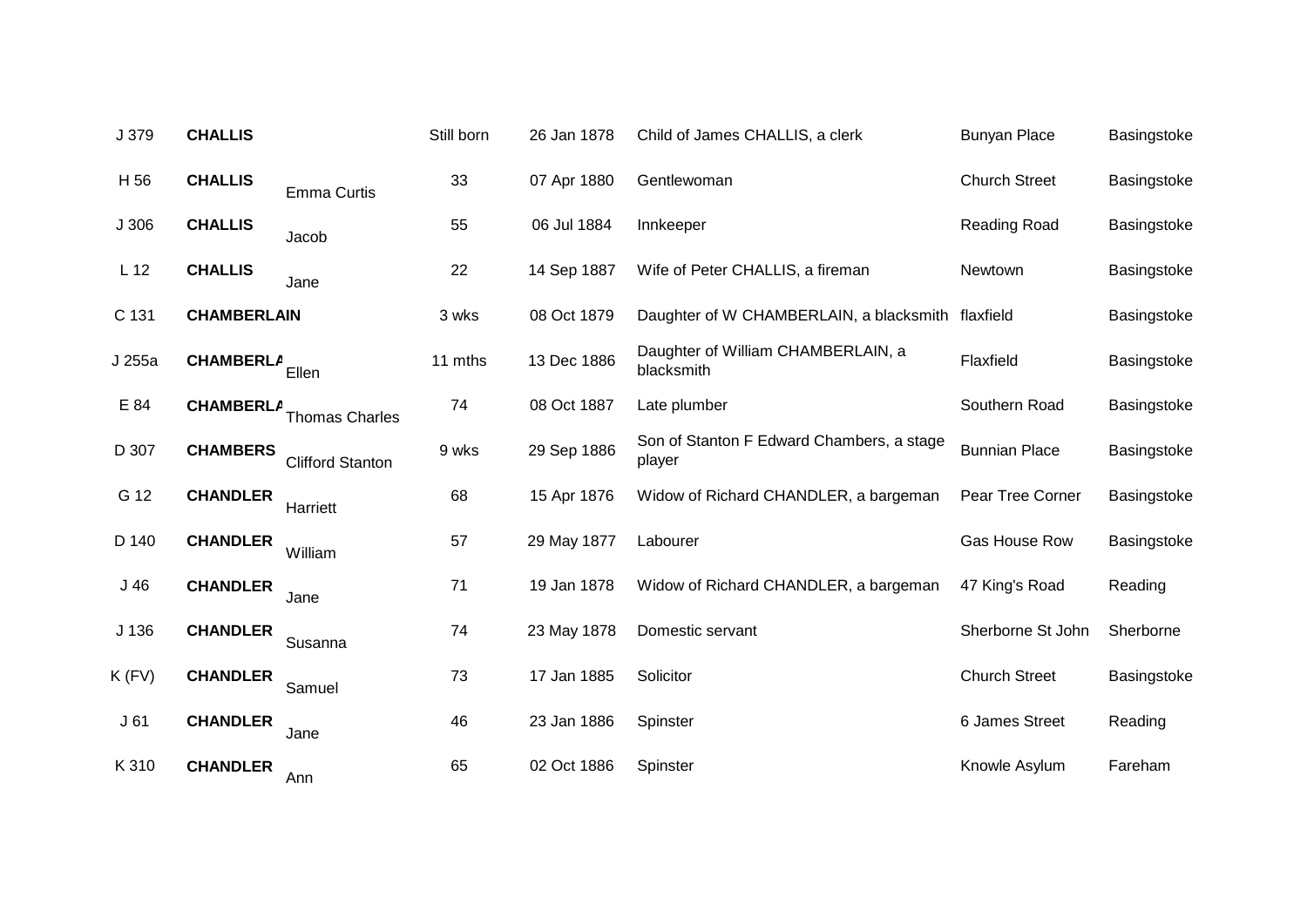| E 341  | <b>CHANDLER</b>  | Jane                   | 70         | 07 Jan 1890 | Wife of William CHANDLER, a station master Hook |                        | Newnham       |
|--------|------------------|------------------------|------------|-------------|-------------------------------------------------|------------------------|---------------|
| E 244  | <b>CHANDLER</b>  | William                | 75         | 26 Jul 1890 | Hawker                                          | Hackwood Road          | Basingstoke   |
| D 272  | <b>CHARSLEY</b>  | John                   | 58         | 30 May 1885 | Gentleman                                       | <b>Burgess Road</b>    | Basingstoke   |
| H 52   | <b>CHATT</b>     | Mary                   | 69         | 25 Mar 1878 | Widow of Thomas CHATT, an innkeeper             | New Road               | Basingstoke   |
| H 31   | <b>CHATT</b>     | <b>Walter Edwin</b>    | 28         | 21 Jul 1878 | Cabman                                          | New Road               | Basingstoke   |
| J 170  | <b>CHEER</b>     | Thomas                 | 73         | 20 Jun 1891 | Late tailor                                     | <b>May Street</b>      | Basingstoke   |
| D 292  | <b>CHESTERMA</b> | Alfred William         | 3          | 20 Dec 1887 | Son of John CHESTERMAN, a carman                | <b>Church Street</b>   | Basingstoke   |
| D 351  | <b>CHEVIS</b>    |                        | Still born | 24 Mar 1879 | Child of George CHEVIS, a carpenter             | Sherborne Road         | Basingstoke   |
| D 326  | <b>CHINN</b>     | Rose                   | 10         | 30 Nov 1876 | Daughter of Robert CHINN, a labourer            | <b>Union Workhouse</b> | <b>Basing</b> |
| J 392  | <b>CHURCH</b>    | Sophia                 | 70         | 17 Jun 1879 | Wife of Thomas CHURCH, a labourer               | <b>Basing Road</b>     | Basingstoke   |
| J 386b | <b>CHURCH</b>    | Thomas                 | 73         | 01 Sep 1879 | Labourer                                        | <b>Basing Road</b>     | Basingstoke   |
| F 408g | <b>CLARK</b>     | Thomas                 | 52         | 16 Sep 1876 | Gardener                                        | <b>Reading Road</b>    | Basingstoke   |
| G 119b | <b>CLARK</b>     | <b>William Gilbert</b> | 10         | 27 Sep 1879 | Son of James CLARK, a shepherd                  | Winchester Road        | Basingstoke   |
| D 208  | <b>CLARK</b>     | William                | 68         | 31 Oct 1881 | Labourer                                        | <b>Union Workhouse</b> | Basing        |
| J 359  | <b>CLARK</b>     | Charlotte              | 75         | 10 Jun 1883 | Widow of George CLARK, a tailor                 | Flaxfield              | Basingstoke   |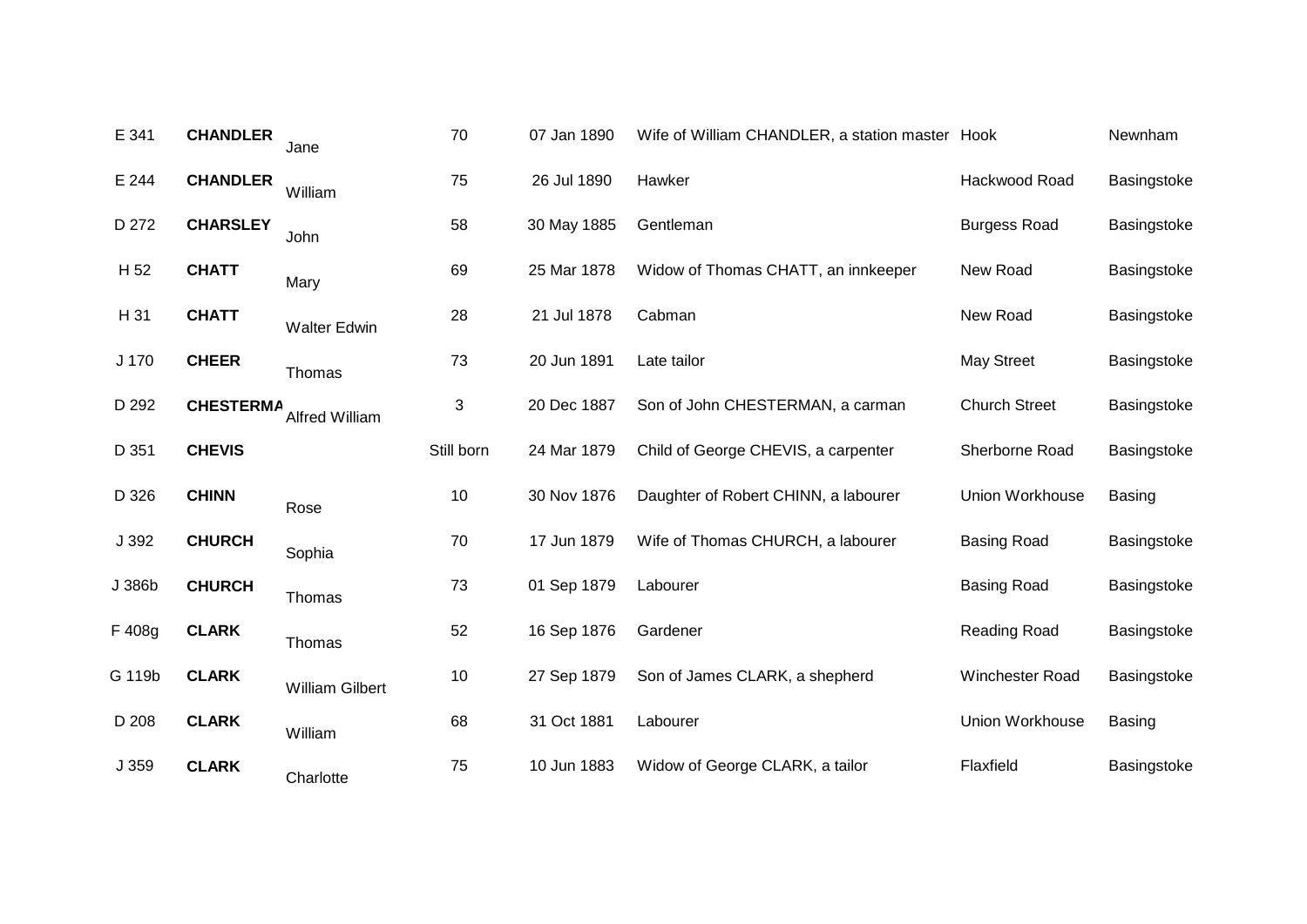| K 218           | <b>CLARK</b>   | Clarissa                       | 63         | 12 Oct 1883 | Widow                                     | Redlands              | Basingstoke   |
|-----------------|----------------|--------------------------------|------------|-------------|-------------------------------------------|-----------------------|---------------|
| K 110           | <b>CLARK</b>   | Rose Annie                     | $1y$ 7 $m$ | 17 Nov 1883 | Daughter of Daniel CLARK, a labourer      | <b>Bunnian Place</b>  | Basingstoke   |
| F 359           | <b>CLARK</b>   | Sissey                         | 3 days     | 16 Feb 1888 | Daughter of George CLARK, an innkeeper    | <b>Wote Street</b>    | Basingstoke   |
| D 258           | <b>CLARK</b>   | Emma                           | 58         | 01 Sep 1888 | Widow                                     | Hackwood Road         | Basingstoke   |
| K 116           | <b>CLARK</b>   | <b>Ernest Frank</b>            | 13 mths    | 28 Feb 1891 | Son of Daniel CLARK, a labourer           | 11 Bunnian Place      | Basingstoke   |
| F <sub>9</sub>  | <b>CLARK</b>   | Ann                            | 79         | 11 Nov 1891 | Widow                                     | Union Workhouse       | <b>Basing</b> |
| M 17            | <b>CLARKE</b>  | Elizabeth                      | 38         | 31 Jul 1884 | Wife of George CLARKE, a pork butcher     | <b>London Street</b>  | Basingstoke   |
| D 221c          | <b>CLAYTON</b> |                                | Still born | 19 Jun 1877 | Child of Robert CLAYTON, a labourer       | Hackwood Road         | Basingstoke   |
| L36             | <b>CLAYTON</b> | Youthistle (Hugh<br>Thistle ?) | $1y$ 9 $m$ | 10 Jan 1881 | Son of George CLAYTON, a labourer         | <b>Blunden's Yard</b> | Basingstoke   |
| L 36            | <b>CLAYTON</b> | <b>Edith Ethel</b>             | 5 mths     | 20 Jan 1881 | Daughter of George CLAYTON, a labourer    | <b>Blunden's Yard</b> | Basingstoke   |
| J <sub>90</sub> | <b>CLAYTON</b> |                                | Still born | 07 Oct 1881 | Child of Robert CLAYTON, a labourer       | Hackwood Road         | Basingstoke   |
| L21             | <b>CLAYTON</b> | Frederick<br>George            | 4          | 25 Nov 1881 | Son of George CLAYTON, a labourer         | New Road              | Basingstoke   |
| J 316           | <b>CLAYTON</b> | Edward                         | 40         | 09 Feb 1884 | Plate layer                               | <b>Bunnian Place</b>  | Basingstoke   |
| D 285           | <b>CLEAKE</b>  | Constance                      | 10 mths    | 24 Dec 1880 | Daughter of Harold CLEAKE, a clerk        | Reading Road          | Basingstoke   |
| D 285           | <b>CLEAKE</b>  |                                | 8 days     | 31 Jan 1881 | Daughter of Harold CLEAKE, a clerk (LSWR) | Reading Road          | Basingstoke   |
|                 |                | <b>Maud Mary</b>               |            |             |                                           |                       |               |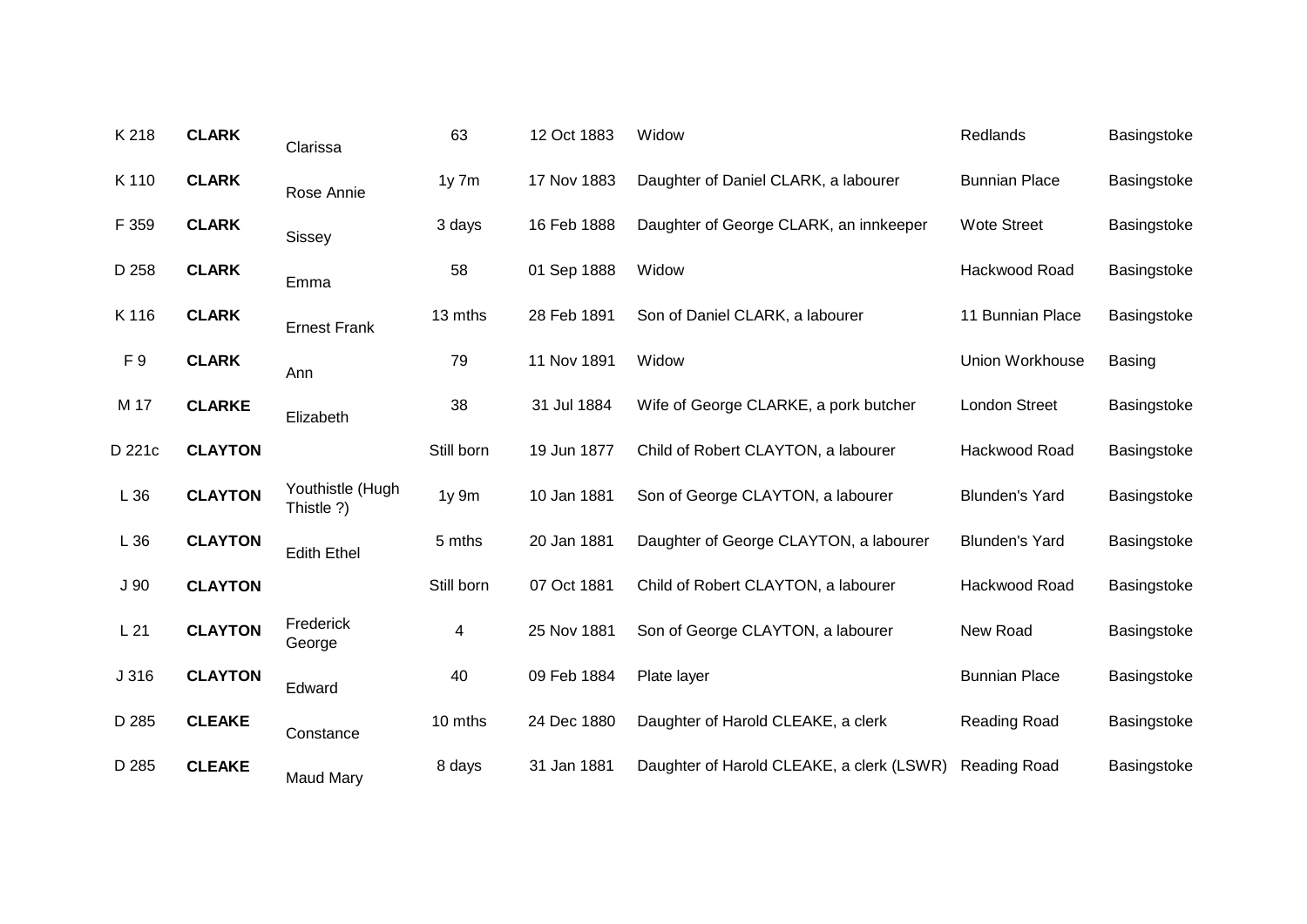| D 285            | <b>CLEAKE</b>   | <b>Arthur Bertie</b> | 3 mths | 01 Sep 1882 | Son of Harold CLEAKE, a clerk                                 | Reading Road             | Basingstoke   |
|------------------|-----------------|----------------------|--------|-------------|---------------------------------------------------------------|--------------------------|---------------|
| D <sub>63</sub>  | <b>CLEEVE</b>   | George Charles       | 6 mths | 17 Jun 1879 | Son of Charles CLEEVE, a labourer                             | <b>Elbow Corner</b>      | Basingstoke   |
| D 27             | <b>CLEEVE</b>   | Mary                 | 82     | 29 Nov 1880 | Widow of George CLEEVE, a labourer                            | Reading Road             | Basingstoke   |
| D 62             | <b>CLEEVE</b>   | Charles              | 48     | 20 Feb 1883 | Labourer                                                      | Union Workhouse          | <b>Basing</b> |
| G 193            | <b>CLEEVE</b>   | Sarah                | 49     | 30 Apr 1883 | Wife of James CLEEVE, a labourer                              | Gas House Road           | Basingstoke   |
| D 279            | <b>CLEEVE</b>   | Lily Jane            | 3      | 08 Dec 1883 | Daughter of Thomas CLEEVE, a labourer                         | Noah's Island            | Basingstoke   |
| D <sub>8</sub>   | <b>CLEEVE</b>   | Maria                | 54     | 31 Jan 1884 | Widow of Charles CLEEVE, a labourer                           | <b>Basing Road</b>       | Basingstoke   |
| G 193            | <b>CLEEVE</b>   | Isabel               | 2 days | 30 Sep 1884 | Daughter of - CLEEVE, a domestic servant                      | Union Workhouse          | <b>Basing</b> |
| G 193            | <b>CLEEVE</b>   | Sarah                | 7 days | 07 Oct 1884 | Daughter of - CLEEVE, a domestic servant                      | Union Workhouse          | <b>Basing</b> |
| G 179            | <b>CLEEVE</b>   | Mary                 | 78     | 29 Jan 1889 | Wife of Henry CLEEVE, a baker                                 | <b>Winchester Street</b> | Basingstoke   |
| G 196            | <b>CLEEVE</b>   | James                | 63     | 21 Nov 1891 | Sawyer                                                        | Union Workhouse          | Basing        |
| J <sub>131</sub> | <b>CLEMENTS</b> | Horace William       | 1      | 13 May 1878 | Son of Maria CLEMENTS, a domestic servant Reading Road        |                          | Basingstoke   |
| F 435b           | <b>CLEMENTS</b> | Clarrissa            | 78     | 23 Aug 1883 | Wife of Richard CLEMENTS, a retired<br>gardener               | Newtown                  | Basingstoke   |
| F 436a           | <b>CLEMENTS</b> | Richard              | 78     | 31 Jan 1884 | Retired gardener                                              | Kempshott Park           | Dummer        |
| D 480            | <b>COCKLIN</b>  | David                | 18     | 25 Apr 1877 | Class Boy, H M Ship Boscowen (a training<br>hulk at Portland) |                          | Portland      |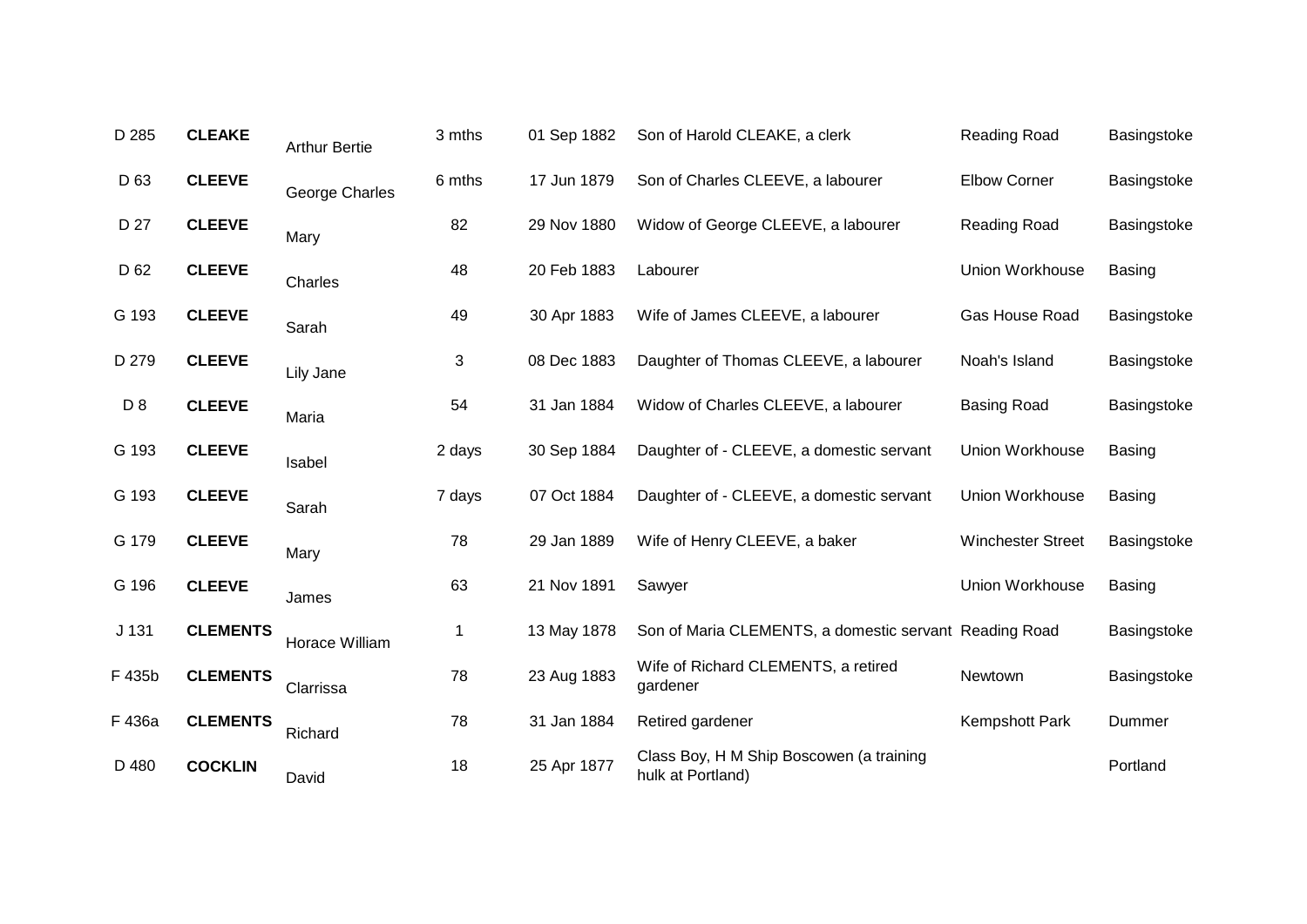| K 137       | <b>COLDREY</b> | George                  | 26         | 22 Jan 1878 | Engineer                                            | Potters Lane             | Basingstoke   |
|-------------|----------------|-------------------------|------------|-------------|-----------------------------------------------------|--------------------------|---------------|
| F 319       | <b>COLDREY</b> | Thomas Leonard<br>James | 18 wks     | 08 Aug 1880 | Son of Thomas COLDREY, a shoemaker                  | <b>Church Street</b>     | Basingstoke   |
| M 51        | <b>COLDREY</b> | Louisa                  | 79         | 26 Jan 1881 | Widow of Benjamin COLDRY, a bargeman                | Newtown                  | Basingstoke   |
| F 341       | <b>COLDREY</b> | Elizabeth               | 79         | 01 Sep 1882 | Widow of James COLDREY, a shoemaker                 | <b>Basing</b>            | <b>Basing</b> |
| B 112       | <b>COLE</b>    | Robert                  | 9          | 27 Dec 1878 | Son of Albert COLE, a dealer                        | Newtown                  | Basingstoke   |
| E 137       | <b>COLE</b>    |                         | Still born | 28 Oct 1884 | Child of Henry COLE, a baker                        | <b>Stanley Terrace</b>   | Basingstoke   |
| J 270a      | <b>COLE</b>    | <b>Sidney Herbert</b>   | 2          | 07 Dec 1885 | Son of Albert COLE, a travellers dealer             | Newtown                  | Basingstoke   |
| G 184       | <b>COLE</b>    |                         | Still born | 17 Jan 1886 | Child of Henry COLE, a baker                        | <b>Stanley Terrace</b>   | Basingstoke   |
| K 17        | <b>COLE</b>    | Mercy                   | 4 days     | 17 Jun 1887 | Daughter of Henry COLE, a labourer                  | <b>Stanley Terrace</b>   | Basingstoke   |
| E 354       | <b>COLEMAN</b> | John                    | 77         | 12 Mar 1881 | gentleman                                           | <b>Church Street</b>     | Basingstoke   |
| J 300a      | <b>COLEMAN</b> | Caroline                | 12 mths    | 03 Apr 1882 | Daughter of Albert COLE, a dealer                   | Ellisfield               | Basingstoke   |
| D 153       | <b>COLEMAN</b> | George                  | 52         | 22 May 1882 | Labourer                                            | Union Workhouse          | <b>Basing</b> |
| K 195       | <b>COLLICK</b> | <b>Ethel Lillian</b>    | 9 mths     | 01 Dec 1887 | Daughter of Henry COLLICK, an engine driver Newtown |                          | Basingstoke   |
| <b>B</b> 94 | <b>COLLIER</b> | William                 | 66         | 07 Jul 1877 | Labourer                                            | <b>Winchester Street</b> | Basingstoke   |
| B 126       | <b>COLLIER</b> | Mary Ann                | 67         | 14 Jan 1878 | Widow of William COLLIER                            | <b>Winchester Street</b> | Basingstoke   |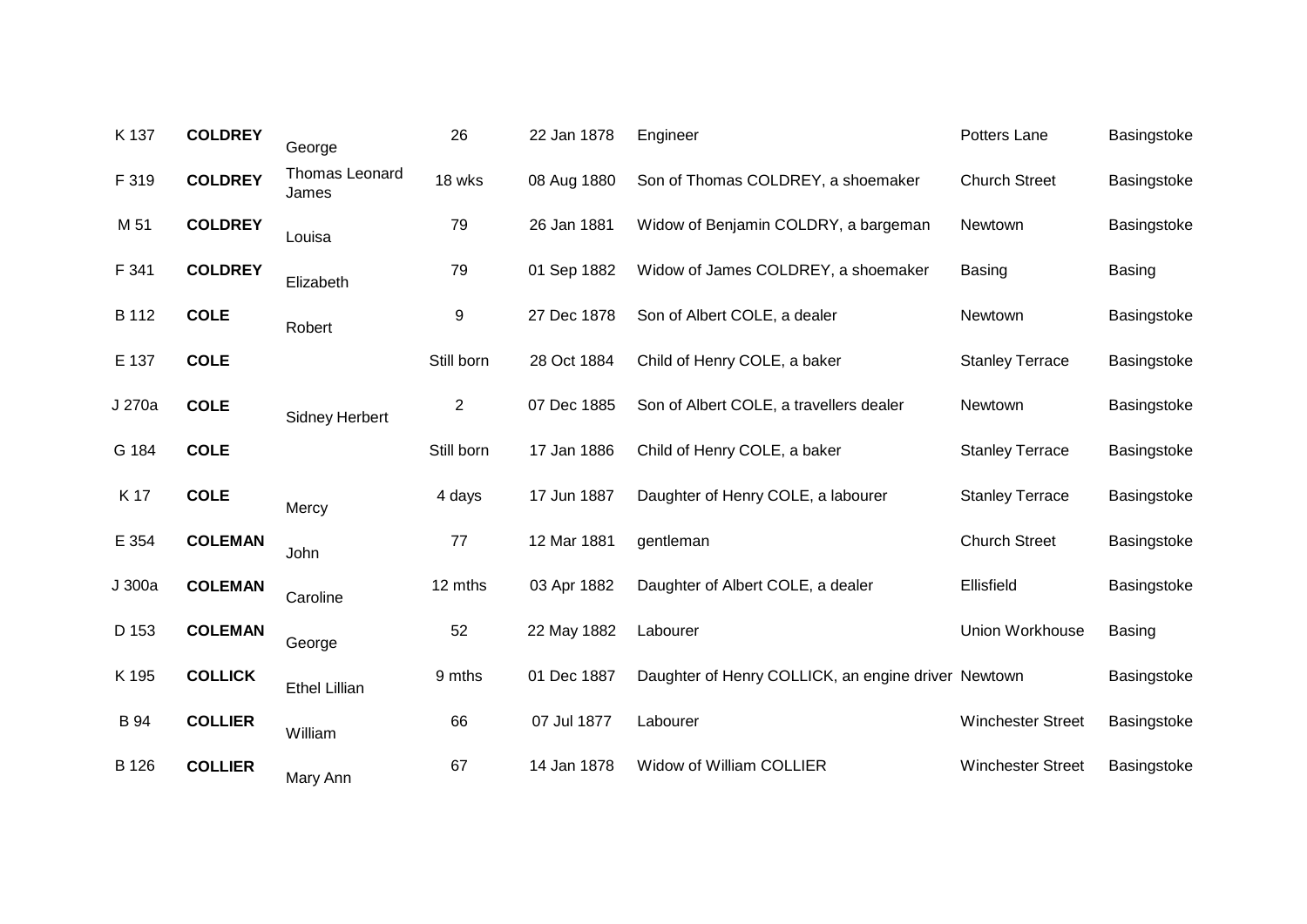| B 126            | <b>COLLIER</b>   |                      | Still born | 28 May 1880 | Child of George COLLIER, a labourer              | <b>Winchester Street</b> | Basingstoke   |
|------------------|------------------|----------------------|------------|-------------|--------------------------------------------------|--------------------------|---------------|
| D 194            | <b>COLLIER</b>   | William George       | 8 mths     | 13 Jan 1881 | Son of Louisa COLLIER, a domestic servant        | Goat Lane                | Basingstoke   |
| A 24             | <b>COLLIER</b>   | Henry                | 66         | 10 Apr 1884 | Labourer                                         | Union Workhouse          | <b>Basing</b> |
| D 40             | <b>COLLIER</b>   | Sarah                | 82         | 05 Sep 1887 | Wife of James COLLIER, a shepherd                | Winchester Road          | Basingstoke   |
| L46              | <b>COLLINS</b>   | <b>Alfred George</b> | 9 wks      | 05 Jan 1881 | Son of George COLLINS, a tinman                  | New Road                 | Basingstoke   |
| K 357            | <b>COLLINS</b>   | <b>Delleariffe</b>   | 42         | 06 Mar 1887 | Wife of Joseph George COLLINS, a<br>shoemaker    | <b>Clifton Terrace</b>   | Basingstoke   |
| D 246            | <b>COMFORT</b>   | Owen Harold          | 5          | 30 Sep 1889 | Son of Frederick COMFORT, an umbrella<br>maker   | <b>Stanley Terrace</b>   | Basingstoke   |
| J <sub>121</sub> | <b>COMPLIN</b>   | Kate                 | 24         | 14 Nov 1889 | Milliner's                                       | <b>Church Street</b>     | Basingstoke   |
| G 185            | <b>CONSTABLE</b> | Percival Stephen     | 9          | 18 Feb 1885 | Son of Joseph CONSTABLE, a railway guard         | Newtown                  | Basingstoke   |
| <b>B</b> 18      | <b>COOK</b>      | Charles              | 42         | 22 Jul 1877 | Labourer                                         | <b>Bunyan Place</b>      | Basingstoke   |
| F 265            | <b>COOK</b>      |                      | Still born | 21 Feb 1880 | Child of John COOK, an innkeeper                 | <b>London Street</b>     | Basingstoke   |
| D 440            | <b>COOK</b>      | Richard              | 67         | 24 Jan 1881 | Labourer                                         | Reading Road             | Basingstoke   |
| D 344            | <b>COOK</b>      |                      | Still born | 19 Mar 1881 | Child of James COOK, a soldier in 83<br>Regiment | <b>Gas House Lane</b>    | Basingstoke   |
| J <sub>40</sub>  | <b>COOK</b>      | Sarah Alice          | 9 mths     | 02 Jun 1882 | Daughter of Charles CROOK, a fitter              | <b>Bunnian Place</b>     | Basingstoke   |
| G 193            | <b>COOK</b>      |                      | Still born | 02 Oct 1884 | Child of Thomas COOK, a labourer                 | <b>Newtown</b>           | Basingstoke   |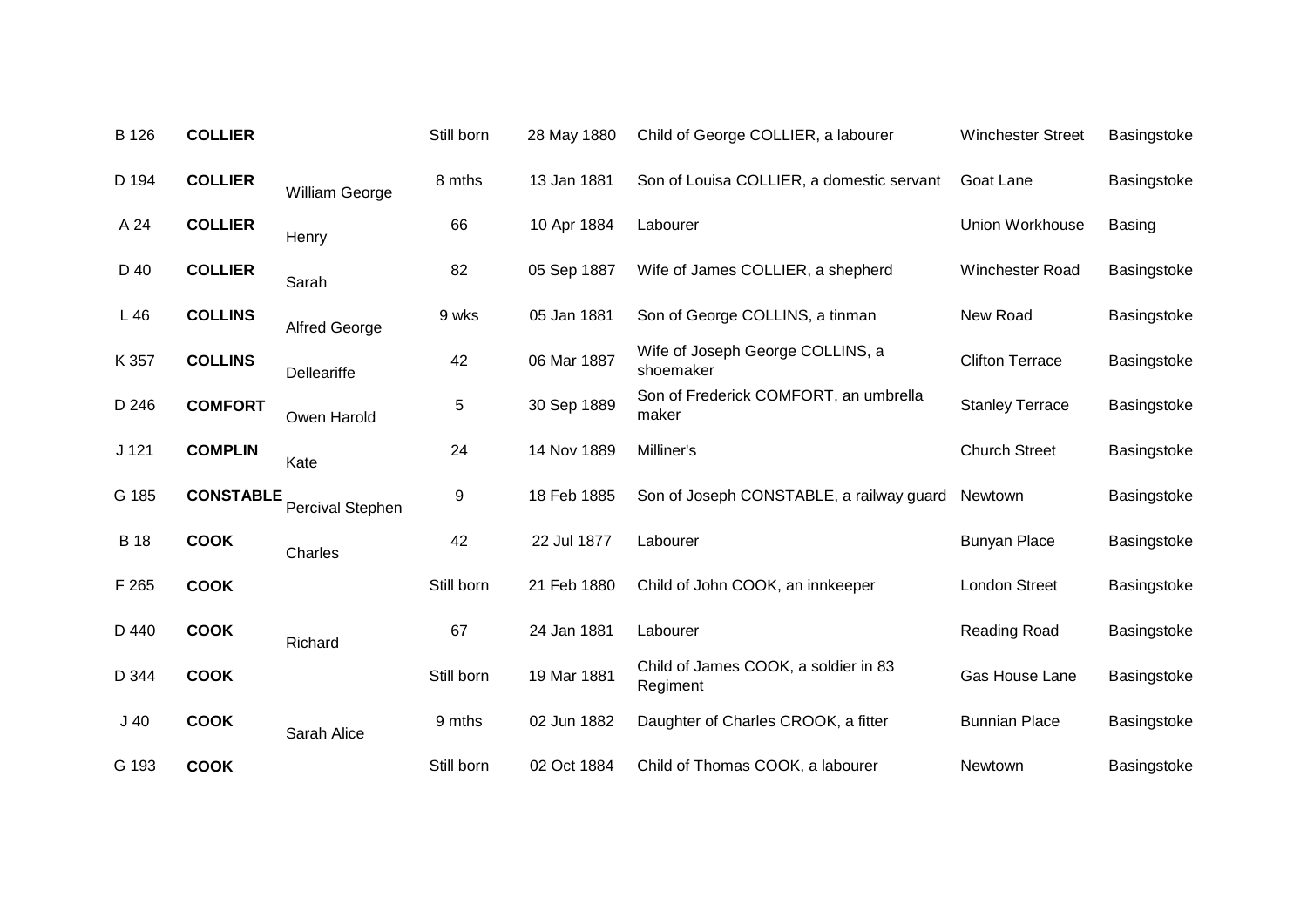| <b>B</b> 51     | <b>COOK</b>    | Ann                   | 75             | 16 Mar 1885 | Widow                                            | Union Workhouse          | <b>Basing</b> |
|-----------------|----------------|-----------------------|----------------|-------------|--------------------------------------------------|--------------------------|---------------|
| F 199a          | <b>COOK</b>    |                       | Still born     | 25 May 1886 | Child of Thomas COOK, a labourer                 | Newtown                  | Basingstoke   |
| K 290           | <b>COOK</b>    | William               | 51             | 28 May 1886 | Labourer                                         | Southern Road            | Basingstoke   |
| D 41            | <b>COOK</b>    | John                  | 62             | 14 Jun 1887 | Shepperd                                         | North Ham                | Basingstoke   |
| $J$ 141         | <b>COOK</b>    | <b>Frances Edith</b>  | $\overline{c}$ | 01 Nov 1887 | Daughter of George F COOK, an evangelist         | Church Lane              | Basingstoke   |
| K 335           | <b>COOK</b>    |                       | Still born     | 15 Nov 1888 | Child of Thomas COOK, a labourer                 | Newtown                  | Basingstoke   |
| D 496a          | <b>COOK</b>    | Mary                  | 72             | 01 Mar 1890 | Widow                                            | <b>Reading Road</b>      | Basingstoke   |
| K 22            | <b>COOKMAN</b> | Charles               | 65             | 20 Feb 1877 | Hall keeper                                      | <b>Church Street</b>     | Basingstoke   |
| D 392           | <b>COOMBS</b>  | James                 | 57             | 26 Sep 1877 | Shoemaker                                        | Union Workhouse          | <b>Basing</b> |
| C <sub>66</sub> | <b>COOPER</b>  | Sarah                 | 82             | 10 Sep 1877 | Widow of Late Charles COOPER, a gardener         | <b>Hartley Row</b>       |               |
| D 378           | <b>COOPER</b>  | Henry                 | 62             | 01 Jan 1879 | Hawker                                           | <b>Union Workhouse</b>   | Basingstoke   |
| D 318           | <b>COOPER</b>  |                       | Still born     | 19 Jun 1880 | Child of George COOPER, a labourer               | <b>Elbow Corner</b>      | Basingstoke   |
| J 195a          | <b>COOPER</b>  | Andrew                | 5 mths         | 03 Mar 1885 | Son of George COOPER, a maltster                 | <b>Elbow Corner</b>      | Basingstoke   |
| K 29a           | <b>COOPER</b>  | <b>Beatrice Alice</b> | 20 mths        | 16 Mar 1886 | Daughter of Henry COOPER, a grocers<br>assistant | 6 Stanley Terrace        | Basingstoke   |
| K 212           | <b>COOPER</b>  | Lucy Jane             | 67             | 13 May 1886 | Wife of S L COOPER, a carpenter                  | <b>Cambridge Terrace</b> | Basingstoke   |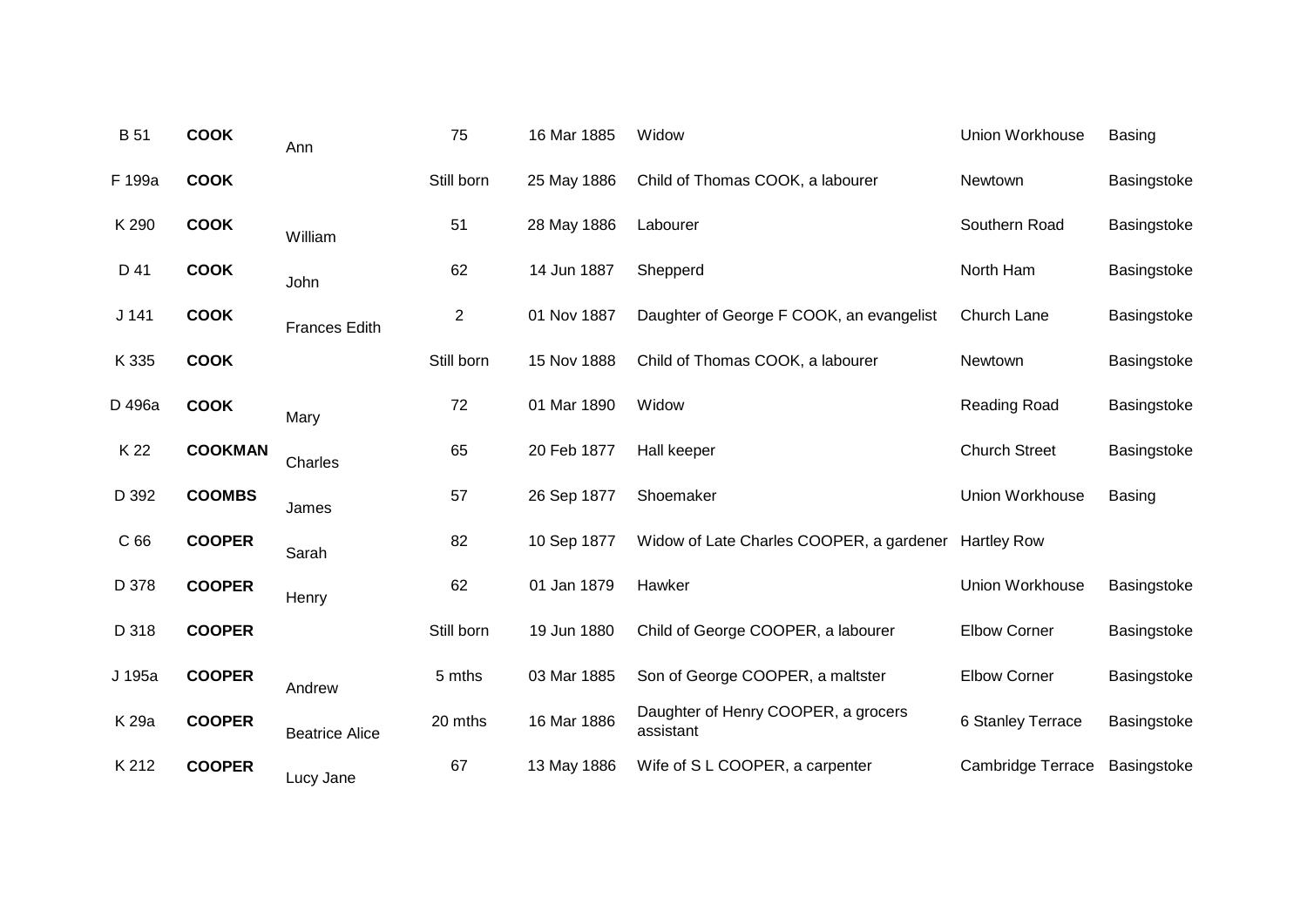| K 29a            | <b>COOPER</b> |                       | Still born | 27 Aug 1886 | Child of Henry COOPER, a gtocers assistant                | 6 Stanley Terrace              | Basingstoke   |
|------------------|---------------|-----------------------|------------|-------------|-----------------------------------------------------------|--------------------------------|---------------|
| F 408d           | <b>COOPER</b> | <b>Elizabeth Kate</b> | 20         | 05 May 1887 | Spinster                                                  | Winchester Hospital Winchester |               |
| D 41             | <b>COOPER</b> |                       | Still born | 14 Jun 1887 | Child of Stephen COOPER, a labourer                       | Potters Lane                   | Basingstoke   |
| D 431a           | <b>COOPER</b> | <b>Bertrim</b>        | 13 mths    | 05 Jul 1887 | Son of Daniel COOPER, a labourer                          | <b>Elbow Corner</b>            | Basingstoke   |
| J 346a           | <b>COOPER</b> |                       | Still born | 09 Aug 1887 | Child of Henry COOPER, a grocers assistant                | <b>Essex Road</b>              | Basingstoke   |
| <b>B</b> 38      | <b>COOPER</b> |                       | Still born | 30 Jun 1888 | Child of Stephen COOPER, a carter                         | Kingsclere Road                | Basingstoke   |
| D 430            | <b>COOPER</b> | Harry                 | 12         | 21 Jul 1888 | Son of Daniel COOPER, a labourer                          | Newtown                        | Basingstoke   |
| D 414            | <b>COOPER</b> | Joseph                | 70         | 27 Dec 1888 | Hoopmaker                                                 | Union Workhouse                | <b>Basing</b> |
| G 154            | <b>COOPER</b> |                       | Still born | 20 Jul 1889 | Child of Stephen COOPER, a labourer                       | Sherbourne Road                | Basingstoke   |
| D 280b           | <b>COOPER</b> |                       | Still born | 04 May 1890 | Child of Sn COOPER, a labourer<br>??????????????????????? | Merton Farm                    | Basingstoke   |
| F 158            | <b>COOPER</b> |                       | Still born | 15 Dec 1890 | Child of S COOPER, a labourer                             | <b>Merton Farm</b>             | Basingstoke   |
| J <sub>125</sub> | <b>COOPER</b> | <b>Isaac</b>          | 67         | 22 May 1891 | Labourer                                                  | Worting Town End               | Basingstoke   |
| L 69             | <b>COOPER</b> |                       | Still born | 14 Aug 1891 | Child of Stephen COOPER, a carter                         | <b>Merton Farm</b>             | Basingstoke   |
| J 195a           | <b>COOPER</b> |                       | Still born | 17 Oct 1891 | Child of George COOPER, a labourer                        | <b>Elbow Corner</b>            | Basingstoke   |
| <b>K88a</b>      | <b>COPE</b>   | Richard               | 3 hrs      | 20 Jun 1876 | Son of John COPE, a moulder                               | Goat Lane                      | Basingstoke   |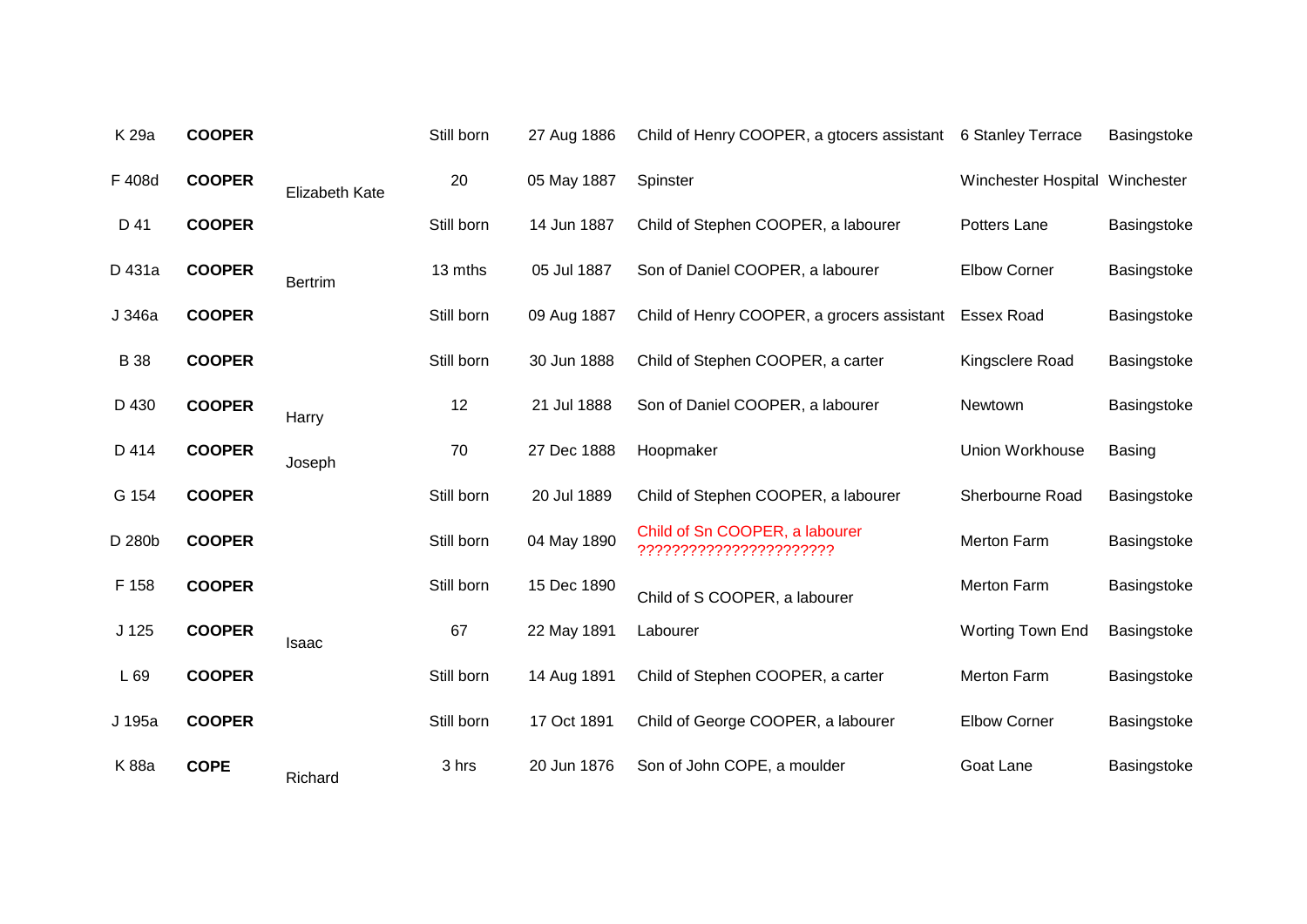| D 451          | <b>COPE</b>     | <b>William Charles</b>  | 8 mths     | 23 Sep 1876 | Son of William COPE, a labourer                             | Flexpool                   | Basingstoke   |
|----------------|-----------------|-------------------------|------------|-------------|-------------------------------------------------------------|----------------------------|---------------|
| D 466          | <b>COPE</b>     | Martha                  | 12 days    | 18 Jul 1877 | Daughter of William COPE, a labourer                        | Flexpool                   | Basingstoke   |
| D 466          | <b>COPE</b>     | Henry                   | 7 wks      | 23 Aug 1877 | Son of William COPE, a labourer                             | Flexpool                   | Basingstoke   |
| L <sub>5</sub> | <b>COPE</b>     | William                 | 74         | 28 Jul 1891 | Labourer                                                    | <b>Flaxfield Road</b>      | Basingstoke   |
| L 48           | <b>CORBETT</b>  | Mary                    | 40         | 21 May 1887 | Wife of Cornelius CORBETT, a coachman                       | Jay's Farm                 | Basingstoke   |
| F 259          | <b>CORPS</b>    | Sarah                   | 75         | 22 Apr 1880 | Widow of Henry CORPS, a miller                              | London Road                | Basingstoke   |
| E 294          | <b>COTTRELL</b> | Henry                   | 26         | 19 Aug 1878 | Railway porter                                              | <b>Bunyan Place</b>        | Basingstoke   |
| E 273          | <b>COTTRELL</b> | Henry                   | 65         | 15 Nov 1881 | Drayman                                                     | <b>Bunnian Place</b>       | Basingstoke   |
| K 190          | <b>COTTRELL</b> |                         | Still born | 23 Dec 1886 | Child of E COTTRELL, a hire carter                          | <b>Essex Road</b>          | Basingstoke   |
| D 96           | <b>COULSON</b>  | William                 | 68         | 31 Oct 1889 | Labourer                                                    | Union Workhouse            | <b>Basing</b> |
| D 267          | <b>COUPE</b>    | Matilda P               | 36         | 17 Nov 1883 | Spinster                                                    | <b>Basing Road</b>         | Basingstoke   |
| E 347          | <b>COUPE</b>    | Matilda Ann             | 68         | 29 May 1884 | Wife of R COUPE, a half pay officer                         | <b>Basing Road</b>         | Basingstoke   |
| E 347          | <b>COUPE</b>    | Robert                  | 78         | 26 Dec 1888 | Late Major in British Army                                  | <b>Basing Road</b>         | Basingstoke   |
| E 304          | <b>COURTNEY</b> | Emily                   | 27         | 30 Nov 1886 | Wife of Harry McDougall COURTNEY, a Clerk<br>in Holy Orders | <b>Wellesley Provinces</b> |               |
| K 233          | <b>COUSINS</b>  | <b>Frederick Arthur</b> | 6          | 18 May 1876 | Son of Frederick COUSINS, a draper                          | Church Lane                | Basingstoke   |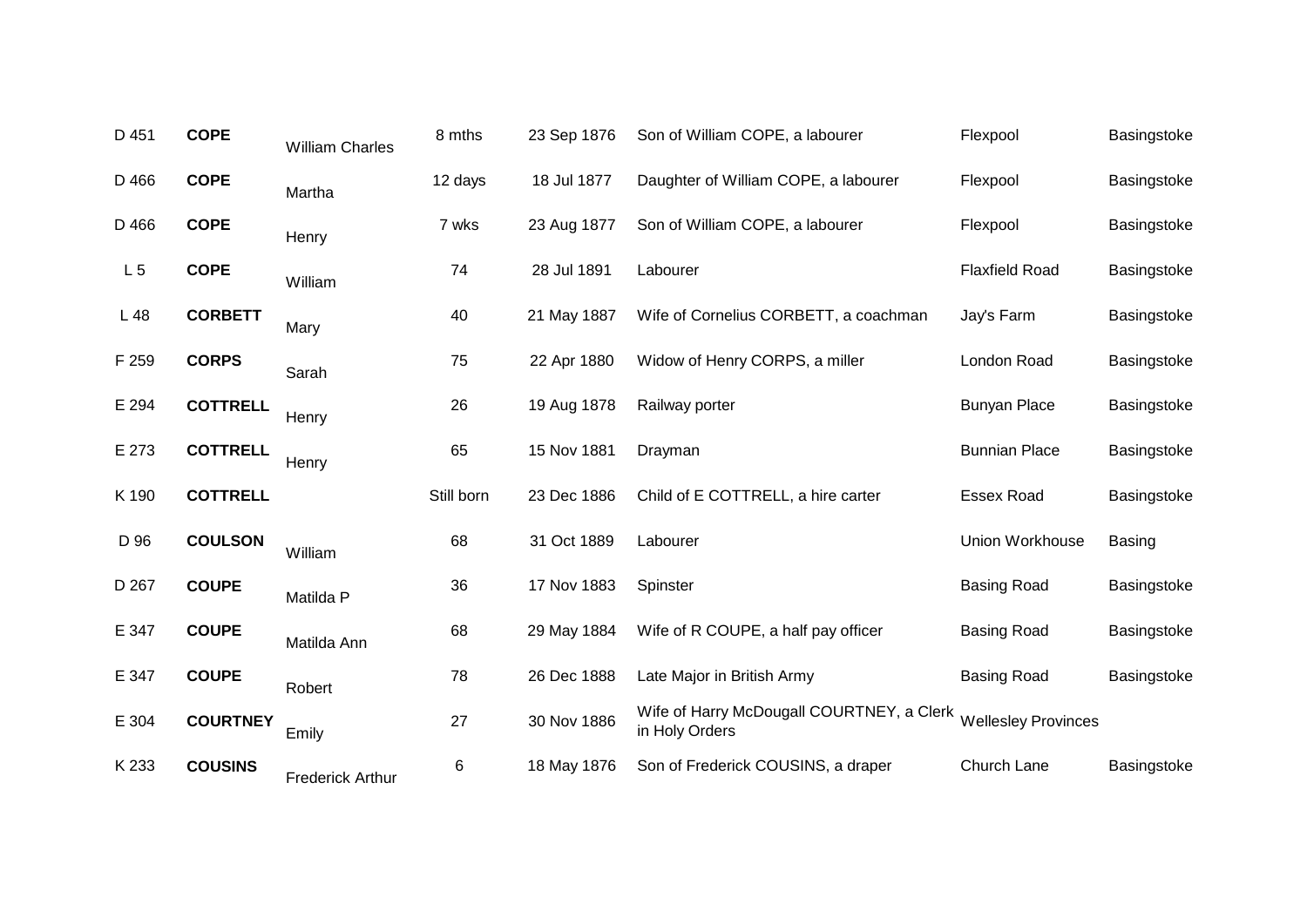| D 268           | <b>COUSINS</b> | William       | 57         | 08 Feb 1877 | Horse trainer                             | Flexpool               | Basingstoke   |
|-----------------|----------------|---------------|------------|-------------|-------------------------------------------|------------------------|---------------|
| D 282           | <b>COUSINS</b> | Annie         | 74         | 04 Aug 1883 | Widow of William COUSINS, a horse trainer | <b>Flaxfield Road</b>  | Basingstoke   |
| J 346           | <b>COVEY</b>   | James William | 48         | 13 Jan 1884 | Engine driver                             | Junction Road          | Basingstoke   |
| G 110           | <b>COWDERY</b> | Jethro        | 9 wks      | 23 Feb 1877 | Son of Jethro COWDERY, a labourer         | Newtown                | Basingstoke   |
| F 225           | <b>COWDERY</b> | Lizzie        | 12         | 18 Apr 1878 | Daughter of Charles Cowdery, a coachsmith | Victoria Street        | Basingstoke   |
| K 57            | <b>COWDREY</b> | Charles       | 40         | 28 Mar 1883 | <b>Blacksmith</b>                         | Cedar Terrace          | Basingstoke   |
| D 209           | <b>COWDREY</b> | Rhoda         | 5          | 22 Jan 1884 | Daughter of Thomas COWDREY, a painter     | White Hart Inn         | Basingstoke   |
| D 416           | <b>COWDREY</b> |               | Still born | 03 May 1887 | Child of Thomas COWDREY, a labourer       | <b>Spring Cottage</b>  | Basingstoke   |
| G 131           | <b>COWDREY</b> | Chrales       | 79         | 07 Mar 1890 | Sawyer                                    | <b>Union Workhouse</b> | <b>Basing</b> |
| D 68            | <b>COWDREY</b> |               | Still born | 07 Nov 1891 | Child of Edith COWDREY, a servant         | Union Workhouse        | <b>Basing</b> |
| G 110           | <b>COWDRY</b>  | George        | 2 days     | 27 Nov 1879 | Son of Jethro COWDRY, a labourer          | Newtown                | Basingstoke   |
| D 501           | <b>COX</b>     | Alfred        | 22         | 20 Apr 1877 | Ironmongers assistant                     | Church Place           | Basingstoke   |
| H 22            | <b>COX</b>     | Sarah         | 75         | 20 Dec 1879 | Widow of J COX, a blacksmith              | <b>Flaxfield Road</b>  | Basingstoke   |
| L <sub>57</sub> | <b>COX</b>     | Elizabeth     | 73         | 03 Jan 1881 | Wife of John Cox, a bricklayer            | Victoria Street        | Basingstoke   |
| H 55            | <b>COX</b>     | Charles       | 39         | 15 Mar 1881 | Carpenter                                 | <b>Chapel Street</b>   | Basingstoke   |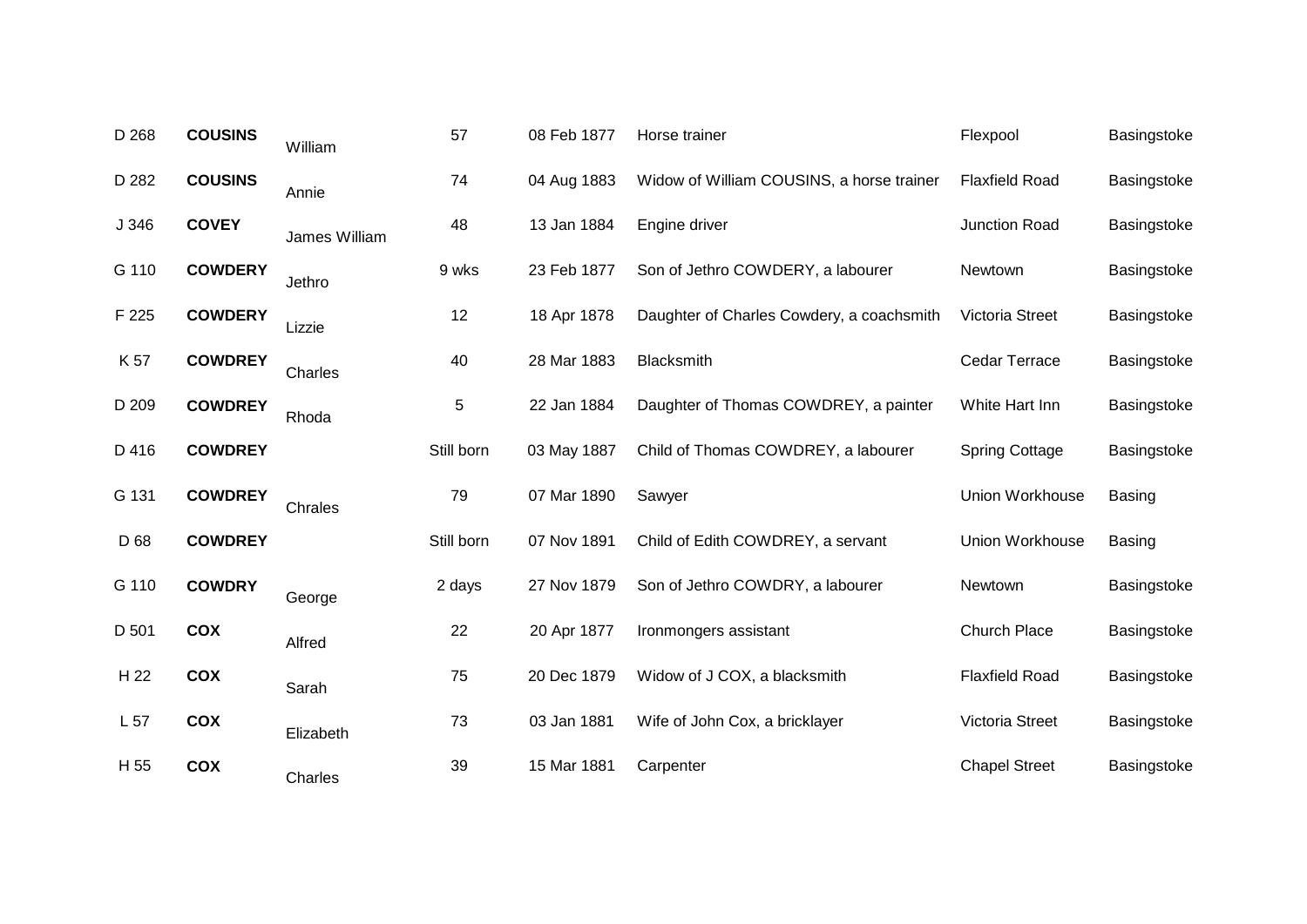| D 198           | COX              | John              | 78             | 15 Jul 1882 | <b>Bricklayer</b>                                       | Victoria Street         | Basingstoke   |
|-----------------|------------------|-------------------|----------------|-------------|---------------------------------------------------------|-------------------------|---------------|
| F 441           | <b>COX</b>       | Sarah             | 62             | 21 Jul 1882 | Wife of - COX, a carpenter                              | Union Workhouse         | Basing        |
| H 65            | <b>COX</b>       | <b>Grace Mary</b> | 1 day          | 10 May 1884 | Daughter of Alfred COX, a commercial<br>traveller       | <b>Church Street</b>    | Basingstoke   |
| H 75            | COX              | Florence May      | 19             | 11 Mar 1888 | Spinster                                                | <b>Chapel Street</b>    | Basingstoke   |
| G 207           | COX              | George            | 39             | 19 Jul 1888 | Labourer                                                | Union Workhouse         | <b>Basing</b> |
| D 199           | <b>COX</b>       | Thomas            | 52             | 26 Sep 1889 | Labourer                                                | London Road             | Basingstoke   |
| D 239           | <b>CRANE</b>     | Caroline          | 56             | 28 Aug 1877 | Domestic servant                                        | <b>Church Street</b>    | Basingstoke   |
| C <sub>55</sub> | <b>CRANSTON</b>  | William           | 82             | 19 Nov 1880 | <b>Builder</b>                                          | Reading Road            | Basingstoke   |
| D 213           | <b>CRANSTONE</b> | Jane              | 65             | 21 Nov 1884 | Widow of William CRANSTONE, a late builder Reading Road |                         | Basingstoke   |
| D 435           | <b>CRESSWELL</b> | Annie             | 3 days         | 14 Sep 1887 | Daughter of John CRESSWELL, a labourer                  | <b>Bury Farm</b>        | Basingstoke   |
| D 236           | <b>CROSSWELL</b> | Timothy           | 66             | 08 Sep 1881 | Labourer                                                | <b>Cottage Hospital</b> | Basingstoke   |
| H 48            | <b>CRUMPLIN</b>  | Henry             | 43             | 21 Mar 1887 | Gardener                                                | Victoria Street         | Basingstoke   |
| D 85            | <b>CULLAM</b>    | Joseph Walter     | 8 mths         | 22 Apr 1878 | Son of John CULLAM, a labourer                          | Gas House Row           | Basingstoke   |
| C 15            | <b>CULLUM</b>    | James David       | 3 mths         | 01 Jan 1880 | Son of George CULLUM, a labourer                        | Gas House Row           | Basingstoke   |
| J 245b          | <b>CULLUM</b>    | Charles           | $\overline{c}$ | 16 Jan 1887 | Son of John CULLUM, a labourer                          | Reading Road            | Basingstoke   |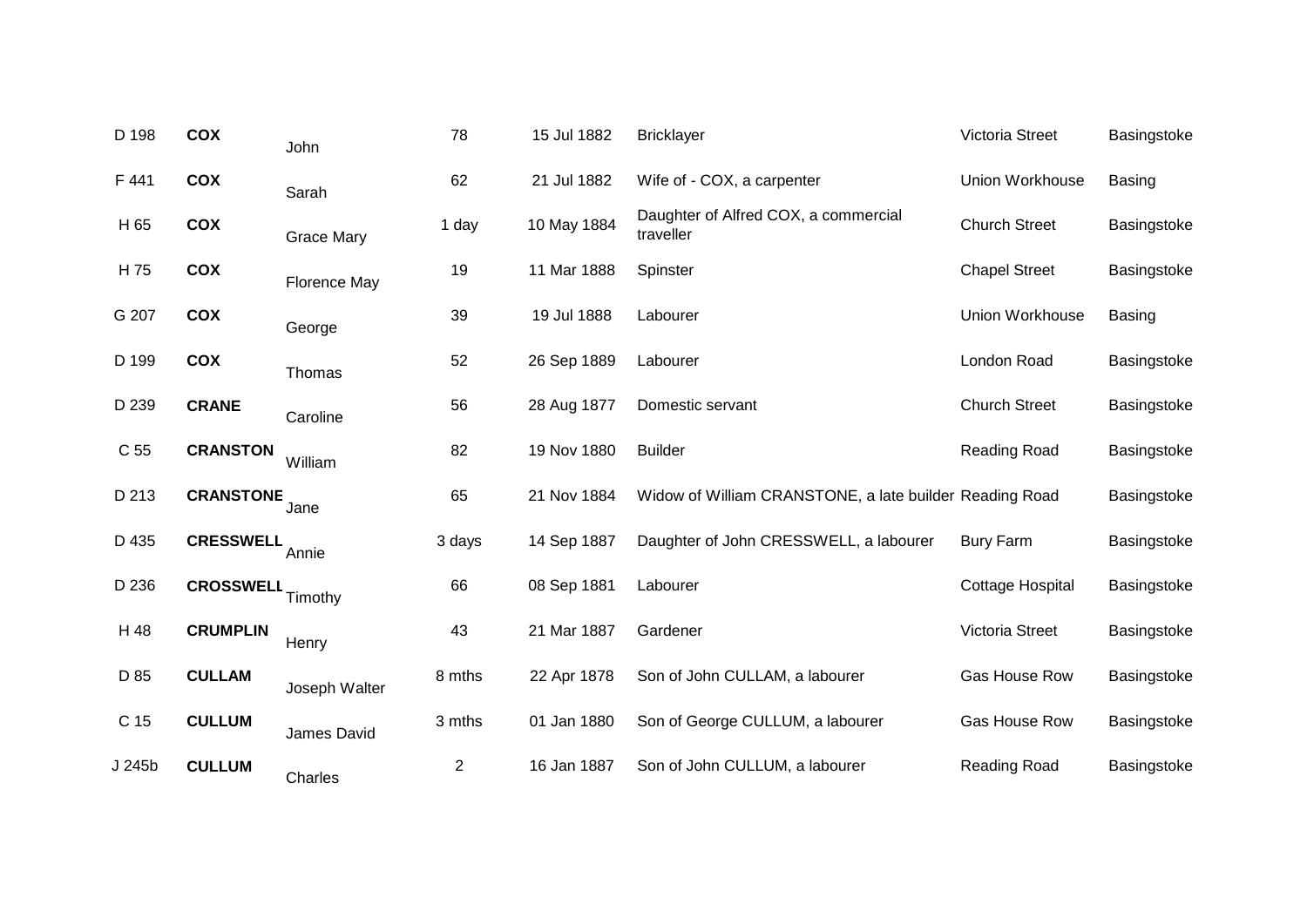| G 212           | <b>CUMMINGS</b> | Frederick           | 26         | 25 Feb 1885 | Labourer                                                    | Union Workhouse      | <b>Basing</b> |
|-----------------|-----------------|---------------------|------------|-------------|-------------------------------------------------------------|----------------------|---------------|
| J315            | <b>CURTIS</b>   | Mary Ann            | 44         | 24 Mar 1877 | Wife of Charles CURTIS, a baker                             | <b>Church Street</b> | Basingstoke   |
| D 520           | <b>CURTIS</b>   | James               | 32         | 19 Jan 1878 | Ostler                                                      | Victoria Street      | Basingstoke   |
| K 344           | <b>CURTIS</b>   | <b>Harry George</b> | 7 mths     | 28 Feb 1878 | Son of Elizabeth CURTIS, a domestic servant Victoria Street |                      | Basingstoke   |
| B 130           | <b>CURTIS</b>   | Mary                | 61         | 10 Jan 1880 | Laundress                                                   | <b>Chapel Street</b> | Basingstoke   |
| <b>B</b> 66a    | <b>CURTIS</b>   | Ellen               | 68         | 02 Aug 1882 | Spinster                                                    | Victoria Street      | Basingstoke   |
| K 57            | <b>CURTIS</b>   |                     | Still born | 28 Mar 1883 | Child of Joseph CURTIS, a butler                            | <b>Bunnian Place</b> | Basingstoke   |
| B 81            | <b>CURTIS</b>   | <b>Bertha</b>       | 12         | 05 Mar 1884 | Orphan                                                      | Union Workhouse      | <b>Basing</b> |
| D 186           | <b>CURTIS</b>   | Elizabeth           | 61         | 16 Oct 1886 | Widow                                                       | Victoria Street      | Basingstoke   |
| F 135a          | <b>CURTIS</b>   | Sarah Ann           | 70         | 11 Feb 1888 | Spinster                                                    | Thatcham             | Thatcham      |
| <b>B</b> 96     | <b>CURTIS</b>   | Elizabeth           | 67         | 15 Oct 1888 | Laundress                                                   | Knowle Asylum        | Fareham       |
| J 191           | <b>DALLMAN</b>  | Mary Ann            | 69         | 21 Jul 1886 | Wife of John DALLMAN, a coal manager                        | 7 Junction Road      | Basingstoke   |
| E 351           | <b>DANIELS</b>  | Elija               | 67         | 27 Sep 1879 | Hotel keeper                                                | Red Lion             | Basingstoke   |
| E 351a          | <b>DANIELS</b>  | Ellen               | 67         | 23 Feb 1889 | Spinster                                                    | London Street        | Basingstoke   |
| L <sub>18</sub> | <b>DARLOUR</b>  |                     | Still born | 18 Jul 1889 | Child of Frederick DARLOUR, a labourer                      | Mount Pleasant       | Basingstoke   |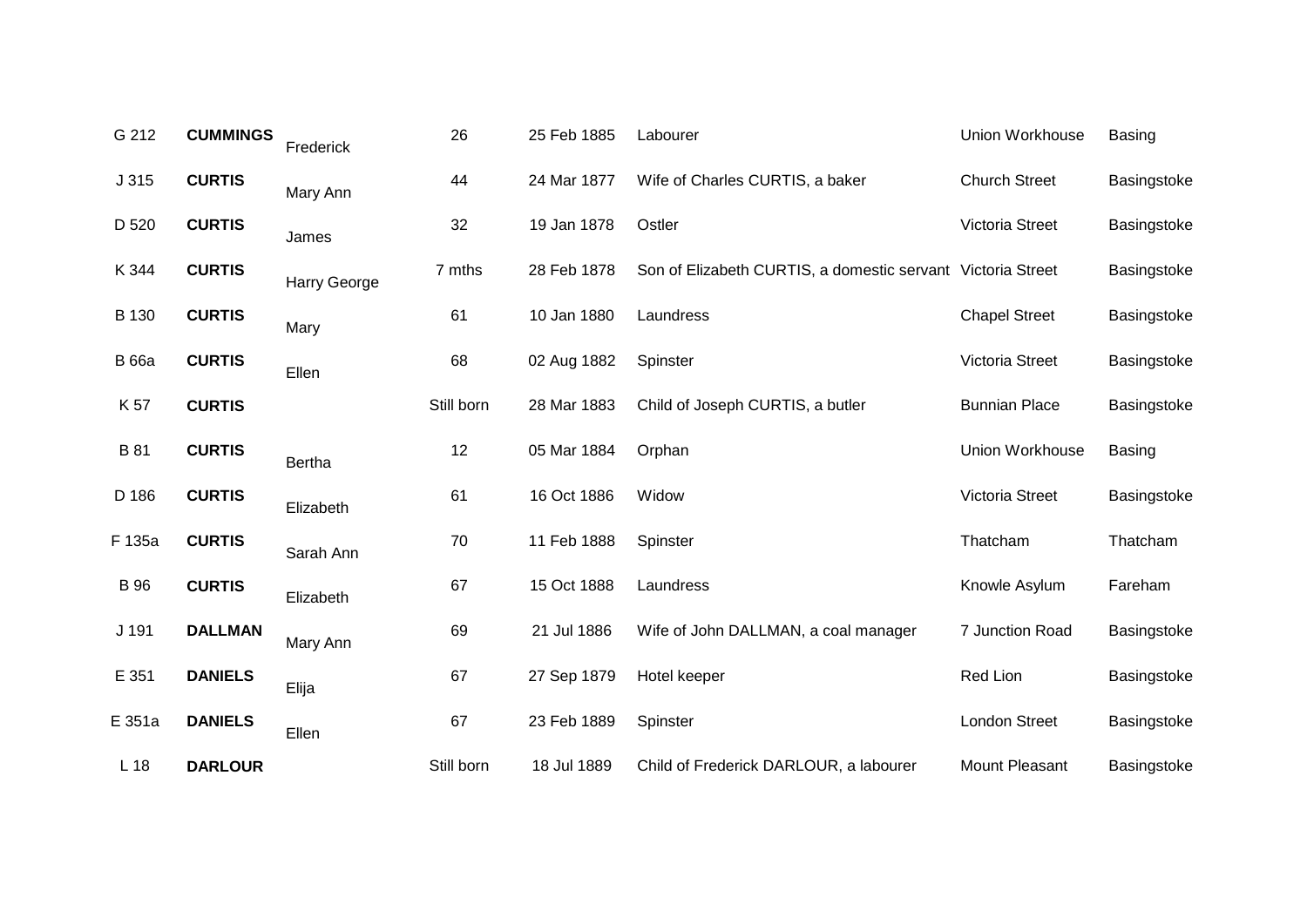| D 429       | <b>DARLOW</b>  |                     | Still born | 16 Jul 1890 | Child of Frederick DARLOW, a labourer | <b>New Street</b>                      | Basingstoke |
|-------------|----------------|---------------------|------------|-------------|---------------------------------------|----------------------------------------|-------------|
| F 436b      | <b>DAVIS</b>   | <b>Ethel Mary</b>   | 8 mths     | 14 May 1884 | Daughter of A DAVIS, a stonemason     | Potters Lane                           | Basingstoke |
| G 237       | <b>DAVIS</b>   | John Edward         | 22         | 06 Mar 1888 | <b>Draper</b>                         | <b>Police Station</b>                  | Basingstoke |
| E 159       | <b>DAWKINS</b> | Elizabeth           | 48         | 13 Aug 1885 | Wife of John DAWKINS, a wheelwright   | <b>Flaxfield Road</b>                  | Basingstoke |
| D 483       | <b>DAWKINS</b> | Henry               | 75         | 29 Mar 1886 | Retired gamekeeper                    | <b>Flaxfield Road</b>                  | Basingstoke |
| F 421       | <b>DAY</b>     | Elizabeth           | 62         | 12 Feb 1877 | Widow of John Day, a pensioner        | <b>Worting End</b>                     | Basingstoke |
| L 38a       | <b>DAY</b>     | Henry James         | 8 mths     | 16 Feb 1889 | Son of David DAY, a labourer          | <b>Bedford Place</b>                   | Basingstoke |
| <b>B</b> 55 | <b>DEAN</b>    | Sarah               | 83         | 21 Aug 1881 | Widow of James DEAN, a labourer       | <b>Chapel Street</b>                   | Basingstoke |
| M 23        | <b>DEAN</b>    | John                | 76         | 23 Dec 1889 | Leather cutter                        | <b>Union Workhouse</b>                 | Basing      |
| D 366       | <b>DEANE</b>   | George<br>Frederick | 62         | 20 Mar 1887 | Tailor                                | <b>New Street</b>                      | Basingstoke |
| M 23        | <b>DEANE</b>   | Elizabeth           | 76         | 30 Jan 1888 | Wife of John DEAN, a leather cutter   | <b>Basing Road</b>                     | Basingstoke |
| H 48        | <b>DEANE</b>   | Jane                | 63         | 26 Mar 1888 | Widow                                 | Potters Lane                           | Basingstoke |
| J 362       | <b>DEAVES</b>  | Amelia              | 79         | 26 Mar 1885 | Widow                                 | Pest Houses                            | Basingstoke |
| J68         | <b>DEAVIN</b>  | Ellen Louisa        | 33         | 07 Sep 1889 | Wife of William DEAVIN, a clerk       | <b>Church Street</b>                   | Basingstoke |
| F 68        | <b>DEAVIN</b>  | William             | 44         | 06 Feb 1890 | Clerk                                 | Bridge Road, Pear<br><b>Tree Green</b> | Southampton |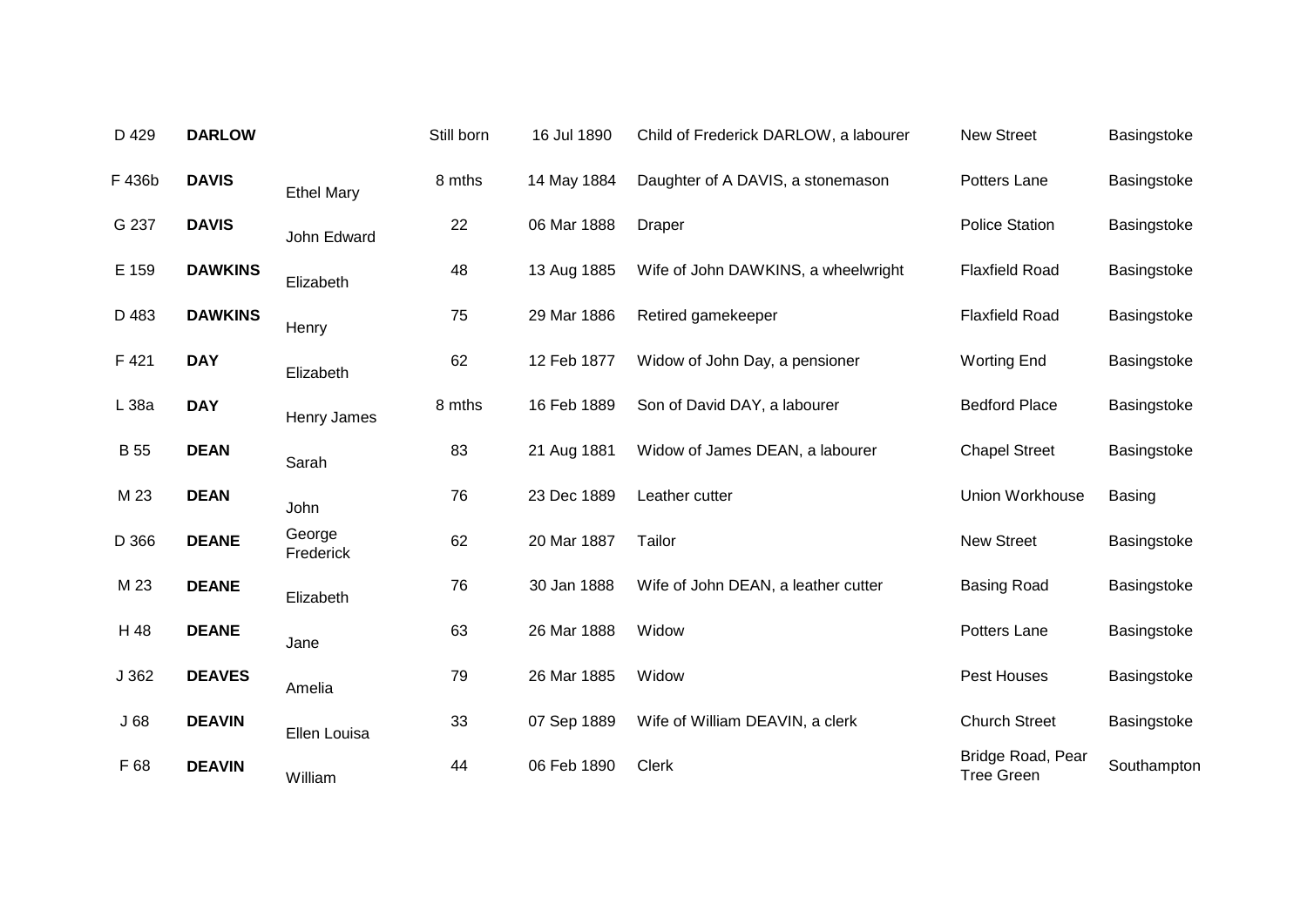| J 378a | <b>DEWEY</b>     |              | Still born | 09 Jun 1882 | Child of George DEWEY. A groom                | <b>Skippetts</b>      | Basingstoke |
|--------|------------------|--------------|------------|-------------|-----------------------------------------------|-----------------------|-------------|
| K 108a | <b>DEWEY</b>     | Samuel       | 3 wks      | 08 May 1883 | Son of George DEWEY, a groom                  | <b>Skippetts</b>      | Basingstoke |
| G 140  | <b>DIBLEY</b>    | Anna         | 46         | 01 Apr 1876 | Wife of Henry DIBLEY, a labourer              | Ford's Building       | Basingstoke |
| J 408b | <b>DIBLEY</b>    | Elizabeth    | 65         | 03 Jul 1884 | Wife of G DIBLEY, a labourer                  | <b>Bunnian Place</b>  | Basingstoke |
| D 258  | <b>DIBLEY</b>    | James        | 74         | 02 Jun 1888 | Labourer                                      | <b>Bunnian Place</b>  | Basingstoke |
| G 221  | <b>DIBLEY</b>    | Henry        | 58         | 09 Dec 1888 | Labourer                                      | Ford's Building       | Basingstoke |
| G 221  | <b>DIBLEY</b>    | Lily         | 5 hrs      | 18 Mar 1889 | Daughter of George DIBLEY, a labourer         | Goat Lane             | Basingstoke |
| B 64   | <b>DICKENSON</b> | Margaret Ann | 56         | 22 Mar 1884 | Widow                                         | <b>Bedford Place</b>  | Basingstoke |
| D 235  | <b>DICKER</b>    | Jesse        | 49         | 14 Mar 1882 | Innkeeper                                     | Clarken Green         | Oakley      |
| F 88   | <b>DICKER</b>    | Maurice      | 18         | 02 Sep 1890 | Groom                                         | Maplederwell          | Basingstoke |
| D 325a | <b>DIDDEMS</b>   | George       | 10 days    | 05 Oct 1891 | Son of George DIDDEMS, an engine driver       | Junction Road         | Basingstoke |
| E 378a | <b>DIGHTON</b>   | Alice        | 52         | 19 Dec 1885 | Licenced Hawker                               | Wheatsheaf Yard       | Basingstoke |
| E 46   | <b>DIGWEED</b>   | Lizzie       | 10         | 30 Jan 1887 | Daughter of James DIGWEED, a labourer         | <b>Flaxfield Road</b> | Basingstoke |
| E 21   | <b>DIGWEED</b>   | Jane         | 9          | 05 Sep 1889 | Daughter of James DIGWEED, a groom            | <b>Flaxfield Road</b> | Basingstoke |
| K 299  | <b>DIGWEED</b>   | Caroline     | 2 hrs      | 11 Oct 1891 | Daughter of Hannah DIGWEED, a factory<br>hand | <b>Flaxfield Road</b> | Basingstoke |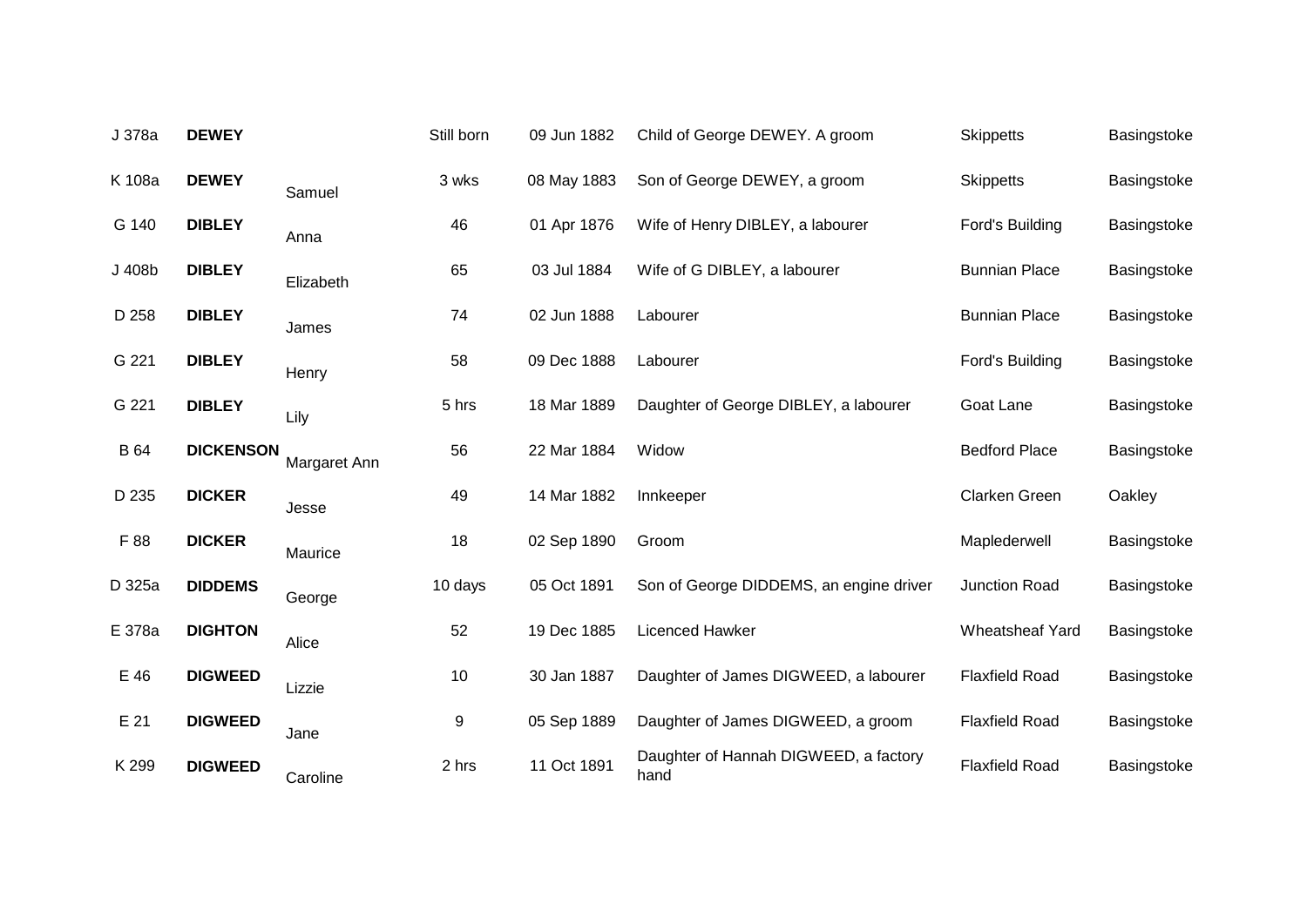| F 78            | <b>DIMES</b>  | Stephen              | 80         | 29 Jan 1890 | Labourer                               | Norn Hill                | Basingstoke |
|-----------------|---------------|----------------------|------------|-------------|----------------------------------------|--------------------------|-------------|
| G 170           | <b>DIXON</b>  | Annie Eliza          | 18         | 15 Dec 1891 | Servant                                | Victory Inn              | Basingstoke |
| L 67            | <b>DOLING</b> | Emma Eliza           | 6          | 03 Apr 1883 | Daughter of John DOLING, a breaksman   | Newtown                  | Basingstoke |
| F 99            | <b>DOLTON</b> | Ellen Jane           | 3 mths     | 04 Jan 1878 | Daughter of William DOLTON, a labourer | <b>Chapel Street</b>     | Basingstoke |
| D 152           | <b>DOLTON</b> | George               | 40         | 13 Feb 1884 | Labourer                               | Cliddesden Road          | Basingstoke |
| D 162           | <b>DOLTON</b> | Sarah                | 80         | 06 Jul 1887 | Wife of John DOLTON, a labourer        | <b>Flaxfield Road</b>    | Basingstoke |
| D 152           | <b>DOLTON</b> | Caroline             | 6          | 18 Oct 1887 | Daughter of Elizabeth DOLTON, a widow  | Cliddesden Road          | Basingstoke |
| H 84            | <b>DOLTON</b> | Mabel                | 5 mths     | 16 Mar 1891 | Daughter of William DOLTON, a labourer | <b>Chapel Street</b>     | Basingstoke |
| F 167           | <b>DOMAN</b>  | Ann                  | 55         | 18 Jan 1878 | Gentlewoman                            | <b>Winchester Street</b> | Basingstoke |
| K 179           | <b>DOMAN</b>  | James                | 54         | 14 Jul 1881 | Grocers assistant                      | <b>Wote Street</b>       | Basingstoke |
| D 236           | <b>DOMAN</b>  |                      | Still born | 27 Sep 1881 | Child of Charles DOMAN, a painter      | Hackwood Road            | Basingstoke |
| F 54            | <b>DOMAN</b>  | <b>Walter Edward</b> | 41         | 01 Sep 1885 | Printer                                | <b>Church Street</b>     | Basingstoke |
| C <sub>21</sub> | <b>DOMAN</b>  | Daisy                | 13 days    | 01 Aug 1887 | Daughter of Charles DOMAN, a painter   | Hackwood Road            | Basingstoke |
| K 188           | <b>DOMAN</b>  | <b>Isabel Pamela</b> | 40         | 29 Apr 1890 | Wife of Charles DOMAN, a painter       | Hackwood Road            | Basingstoke |
| J 181           | <b>DOMAN</b>  | Frank                | 1          | 04 Mar 1891 | Son of Charles DOMAN, a painter        | <b>New Street</b>        | Basingstoke |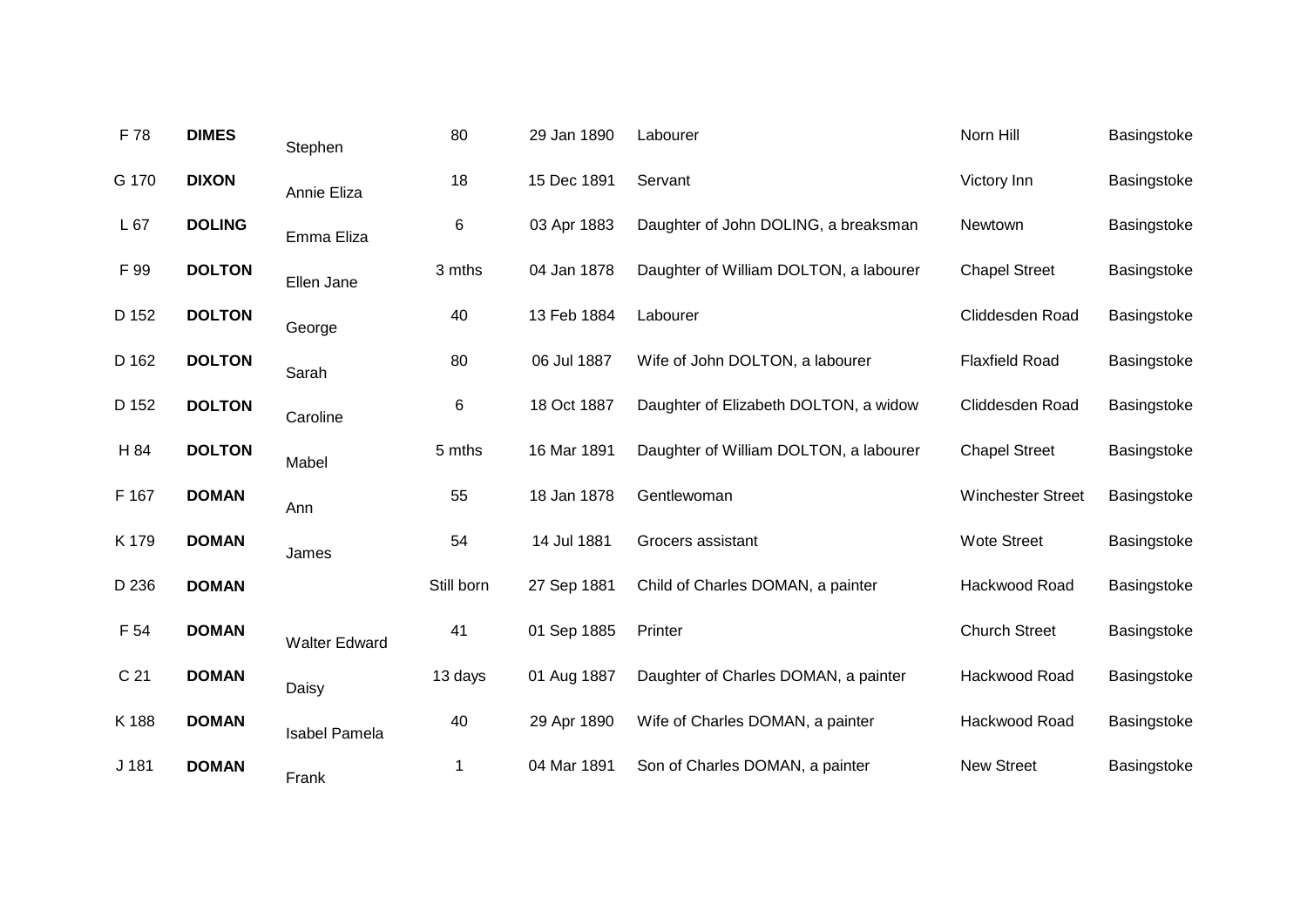| E 198        | <b>DOMAN</b>   | Mary Ann               | 90             | 26 Mar 1891 | Widow                                   | <b>Winchester Street</b> | Basingstoke |
|--------------|----------------|------------------------|----------------|-------------|-----------------------------------------|--------------------------|-------------|
| $L$ 112      | <b>DOSWELL</b> | Bertram                | 14 mths        | 24 Dec 1887 | Son of George DOSWELL, a labourer       | Norman Place             | Basingstoke |
| L 111        | <b>DOSWELL</b> | Ellen                  | 28             | 12 Jun 1888 | Wife of James DOSWELL, a labourer       | <b>Bunnian Place</b>     | Basingstoke |
| F 99         | <b>DOULTON</b> | Lilly                  | 3 mths         | 22 Mar 1886 | Daughter of William DOULTON, a labourer | <b>Chapel Street</b>     | Basingstoke |
| J 290        | <b>DOWLING</b> | Elizabeth              | 58             | 02 Feb 1891 | Wife of J DOWLING, a corn merchant      | South View               | Basingstoke |
| K 88a        | <b>DOWN</b>    | Thomas William         | 3 wks          | 26 May 1876 | Son of Thomas DOWN, a railway porter    | Flexpool                 | Basingstoke |
| E 362a       | <b>DOWNEY</b>  | Reginald<br>Matthew    | 3              | 26 Mar 1885 | Son of Daniel DOWNEY, a loco foreman    | <b>Basing Road</b>       | Basingstoke |
| E 362a       | <b>DOWNEY</b>  | <b>Charles Stewart</b> | $\overline{c}$ | 19 Dec 1890 | Son of D DOWNEY, a loco foreman         | <b>Clifton Terrace</b>   | Basingstoke |
| K 99         | <b>DOWNS</b>   | Ann                    | 35             | 04 Dec 1876 | Wife of Thomas DOWNS, a railway porter  | <b>Bunyan Place</b>      | Basingstoke |
| K 286x307    | <b>DOWNS</b>   | Henry                  | 70             | 16 Sep 1880 | gentleman                               | Winchester Road          | Basingstoke |
| <b>B</b> 106 | <b>DOWNS</b>   | Elizabeth              | 75             | 15 Sep 1882 | Widow of Henty DOWNS, a auctioneer      | Winchester Road          | Basingstoke |
| D 338        | <b>DOWSE</b>   | Henry James            | 45             | 11 Jul 1888 | Labourer                                | Newtown                  | Basingstoke |
| D 471        | <b>DRAPER</b>  | William                | 83             | 07 Dec 1878 | Labourer                                | <b>Chapel Street</b>     | Basingstoke |
| D 484        | <b>DRAPER</b>  | Hannah                 | 83             | 12 Dec 1886 | Widow                                   | <b>London Street</b>     | Basingstoke |
| H 66         | <b>DREW</b>    | Frank James            | 1              | 18 Apr 1876 | Son of Charles DREW, a whitesmith       | Hackwood Road            | Basingstoke |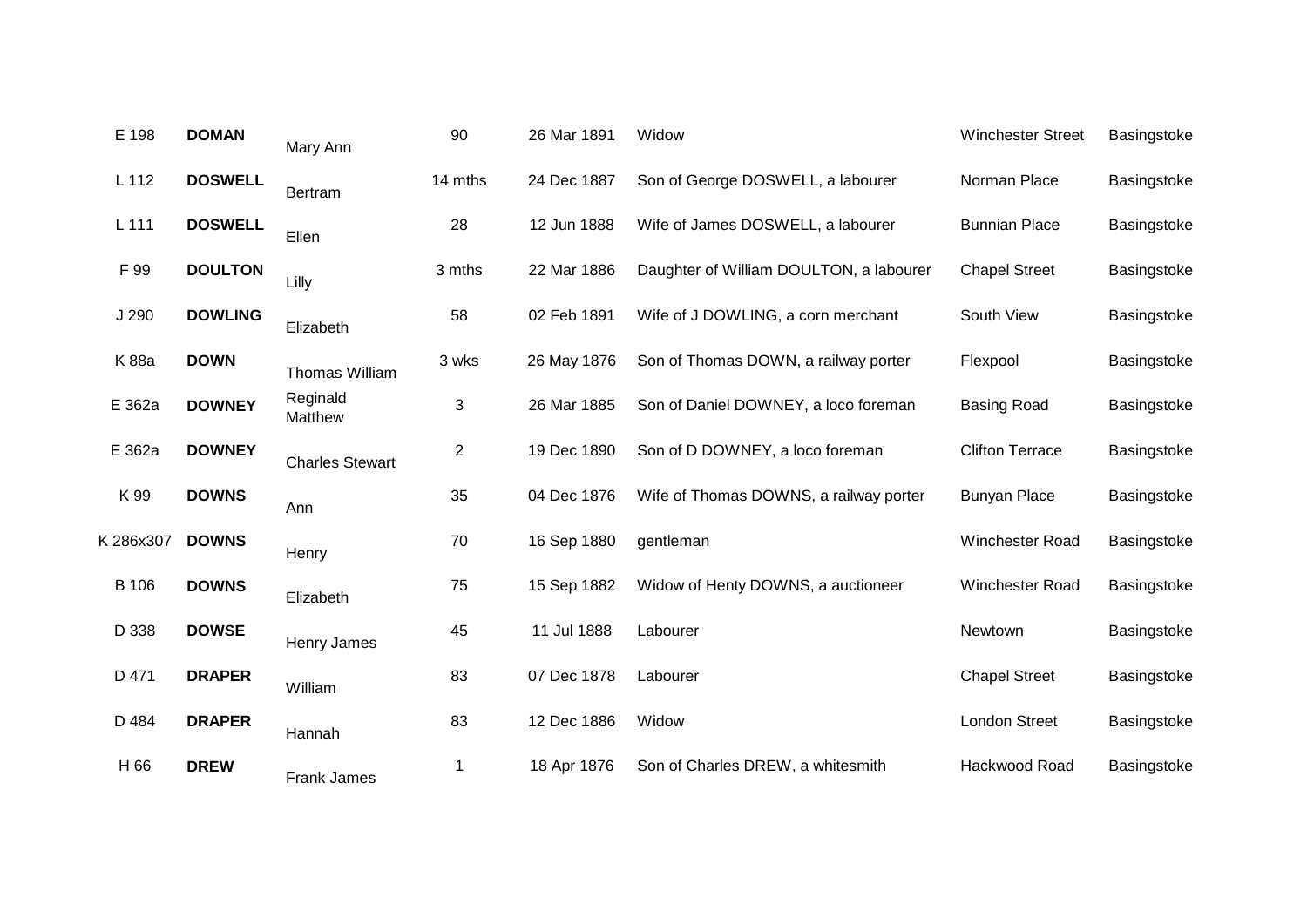| E 195           | <b>DREW</b>      | Martha              | 68         | 01 Mar 1884 | Domestic servant                   | Newtown              | Basingstoke |
|-----------------|------------------|---------------------|------------|-------------|------------------------------------|----------------------|-------------|
| D 494           | <b>DRINKWATE</b> | Sarah Elizabeth     | 70         | 26 Feb 1886 | Spinster                           | Sarum Hill           | Basingstoke |
| D 299           | <b>DRY</b>       |                     | Still born | 17 Dec 1880 | Child of John DRY, a labourer      | <b>London Street</b> | Basingstoke |
| D 223           | <b>DRY</b>       |                     | Still born | 06 Dec 1881 | Child of John DRY, a labourer      | Cliddesden Road      | Basingstoke |
| D 468           | <b>DRY</b>       |                     | Still born | 06 Mar 1883 | Child of John DRY, a labourer      | Newtown              | Basingstoke |
| D 260           | <b>DRY</b>       | William             | 75         | 26 Mar 1885 | <b>Bricklayer</b>                  | Southern Road        | Basingstoke |
| D 245           | <b>DRY</b>       | Mary                | 75         | 09 Feb 1887 | Widow                              | Newtown              | Basingstoke |
| K 29a           | <b>DRY</b>       | <b>Frank Ernest</b> | 7 mths     | 10 Aug 1887 | Son of Sarah Ann DRY, a servant    | Newtown              | Basingstoke |
| L71             | <b>DRY</b>       | Benjamin David      | 1 day      | 13 Dec 1887 | Son of John DRY, a labourer        | Newtown              | Basingstoke |
| J 219           | <b>DTANLEY</b>   | Thomas James        | 33         | 01 Sep 1889 | <b>Baker</b>                       | Southern Road        | Basingstoke |
| D 407           | <b>DUDMAN</b>    | James               | 12         | 30 Jun 1877 | Son of James DUDMAN, a gardener    | New Road             | Basingstoke |
| G <sub>2b</sub> | <b>DUDMAN</b>    | Mary                | 66         | 07 Jan 1884 | Widow of ? DUDMAN, a labourer      | Newtown              | Basingstoke |
| <b>B</b> 24     | <b>DUDMAN</b>    | Henry               | 49         | 26 Jun 1888 | Labourer                           | Potters Lane         | Basingstoke |
| B 24            | <b>DUDMAN</b>    | Mary Ann            | 49         | 23 Feb 1891 | Widow                              | Potters Lane         | Basingstoke |
| K 206x200       | <b>DUDNEY</b>    | Ann                 | 65         | 17 May 1879 | Wife of Thomas DUDNEY, a gentleman | Mapledurwell         | Basingstoke |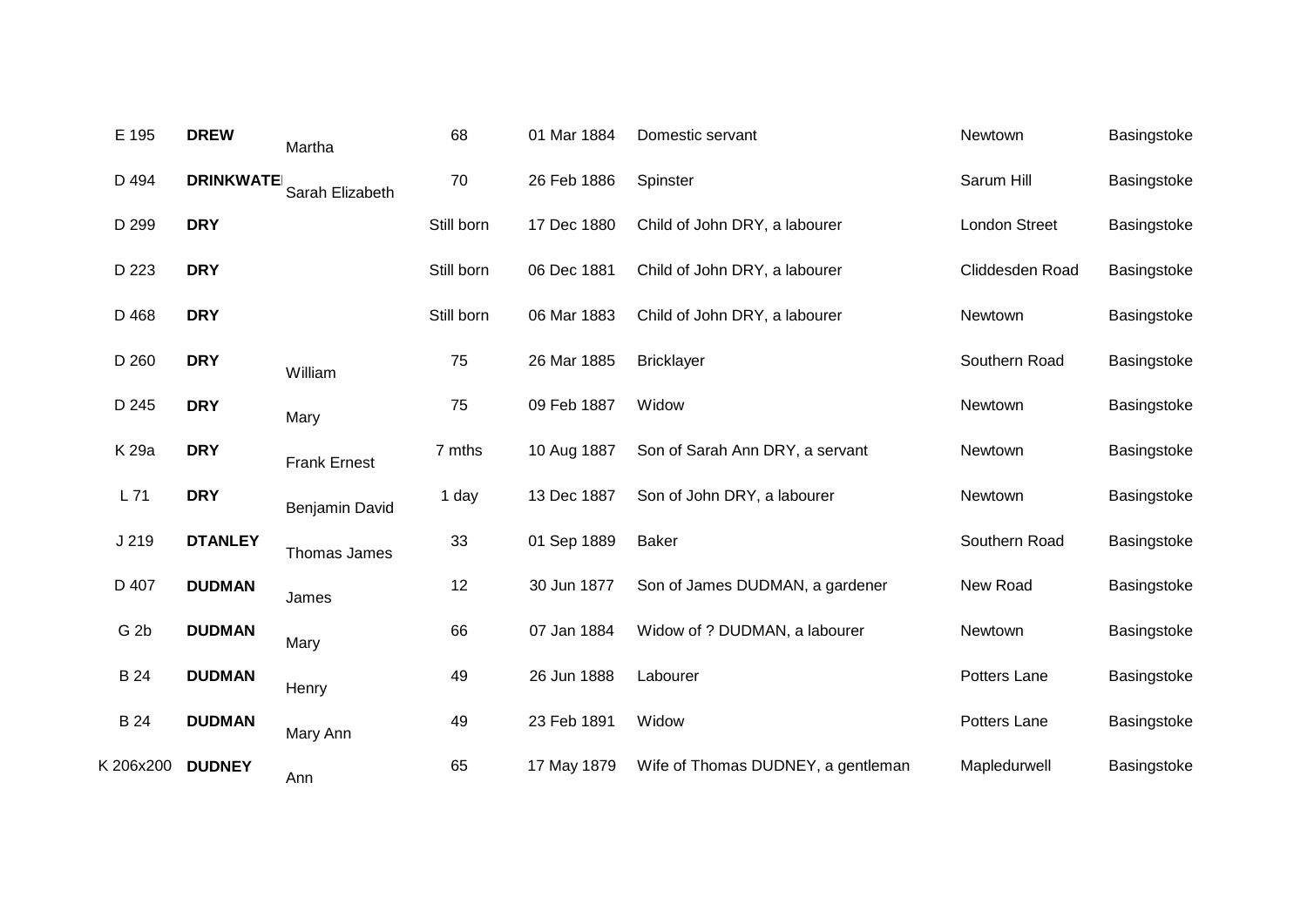| K 206x200 | <b>DUDNEY</b>   | Thomas               | 65                      | 02 Jun 1879 | Watercress merchant                                        | Mapledurwell          | Basingstoke |
|-----------|-----------------|----------------------|-------------------------|-------------|------------------------------------------------------------|-----------------------|-------------|
| K 61a     | <b>DUFFIN</b>   | <b>Helen Louise</b>  | 9 mths                  | 23 Mar 1880 | Daughter of Eli DUFFIN, a labourer                         | Newtown               | Basingstoke |
| E 108     | <b>DUKE</b>     | <b>Thomas Tucker</b> | 23                      | 29 Aug 1878 | Tailor                                                     | Sarum Hill            | Basingstoke |
| F 354     | <b>DUNSTAN</b>  | Annie                | 27                      | 31 Jul 1876 | Wife of Joseph DUNSTAN, a railway guard<br>(GWR)           | <b>Chapel Street</b>  | Basingstoke |
| H 43      | <b>DUNSTON</b>  | Thomas               | 38                      | 07 Sep 1881 | Labourer                                                   | <b>Church Street</b>  | Basingstoke |
| M 26      | <b>DYER</b>     | Ann                  | 68                      | 12 Sep 1888 | Wife of George Dyer, a labourer                            | Worting               | Basingstoke |
| D 147     | <b>EALING</b>   | Samuel               | 95                      | 28 Mar 1876 | Bargeman                                                   | Union Workhouse       | Basingstoke |
| E 337     | <b>ECKETT</b>   | <b>Walter George</b> | 3 mths                  | 03 Jun 1879 | Son of J ECKETT, a gardener                                | 1 Stanley Gardens     | Basingstoke |
| E 312     | <b>ECKOTT</b>   | Jesse                | $\overline{\mathbf{4}}$ | 14 Dec 1876 | Son of John ECKOTT, a gardener                             | Flexpool              | Basingstoke |
| E 242     | <b>EDGERTON</b> | Hannah               | 74                      | 28 Dec 1877 | Widow of John EDGERTON, a maltster                         | <b>Flaxfield Road</b> | Basingstoke |
| J 284     | <b>EDNEY</b>    |                      | Still born              | 16 Jan 1878 | Children of J EDNEY, a furniture dealer                    | Caston Road           | Basingstoke |
| K a93     | <b>EDNEY</b>    | Laurence John        | 2 mths                  | 21 Dec 1882 | Son of Thomas John EDNEY, a furniture<br>dealer            | <b>High Street</b>    | Basingstoke |
| H 93a     | <b>EDNEY</b>    |                      | 1 day                   | 22 Aug 1883 | Child of Thomas John EDNEY, a furniture<br>dealer          | <b>High Street</b>    | Basingstoke |
| D 478     | <b>EDWARDS</b>  | Henry                | 14 days                 | 09 Oct 1877 | Son of Henry Edwards, a commercial traveller Hackwood Road |                       | Basingstoke |
| J 165a    | <b>EDWARDS</b>  | Henry George         | 10 days                 | 12 Apr 1879 | Son of Annie EDWARDS, a seamstress                         | Cliddesden Road       | Basingstoke |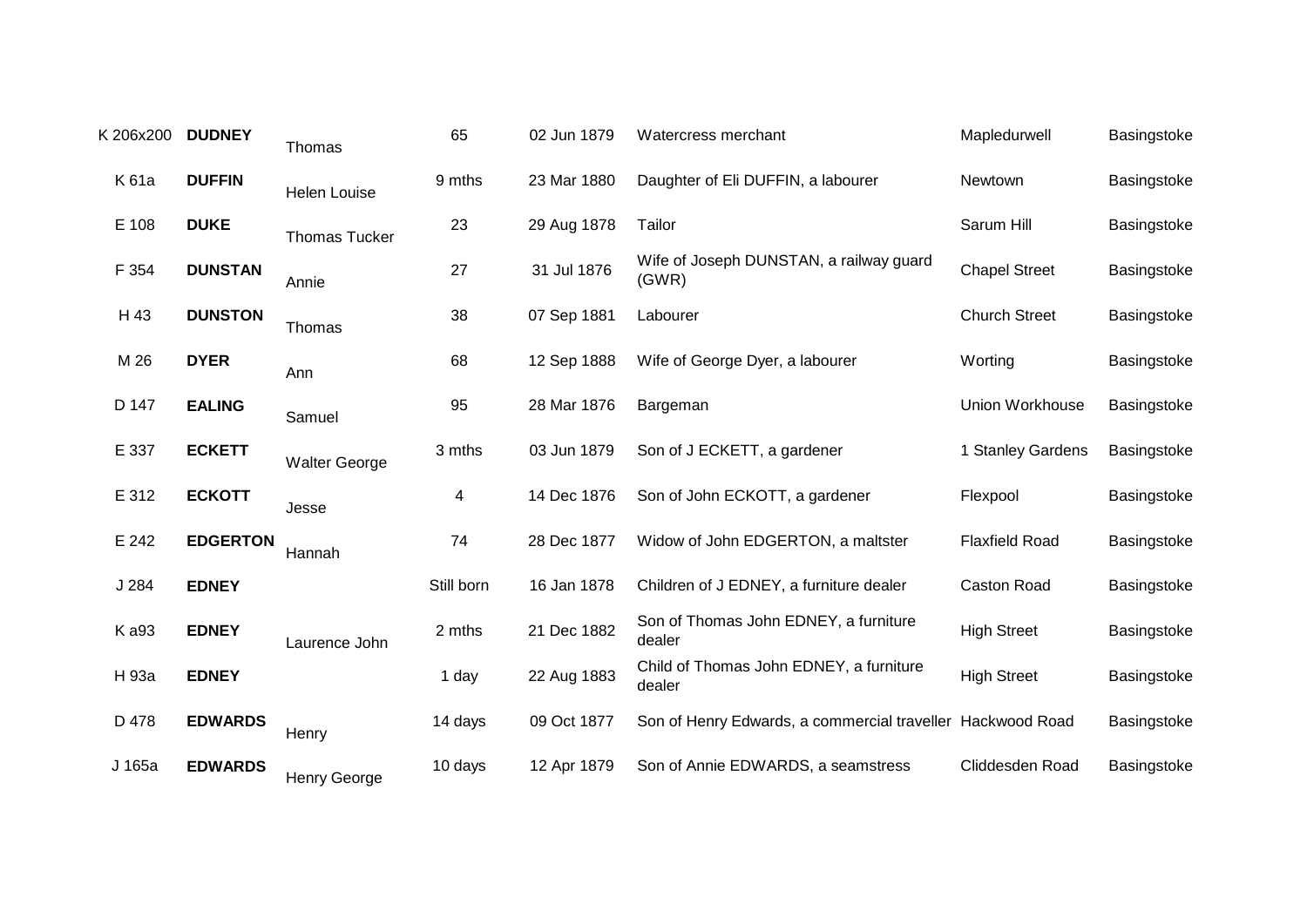| G 60a      | <b>EGLETON</b>      | Ann           | 87         | 16 Jan 1879 | Widow of Richard Egleton, a porter     | Reading Road             | Basingstoke |
|------------|---------------------|---------------|------------|-------------|----------------------------------------|--------------------------|-------------|
| J 399a     | <b>ELLIS</b>        | Elizabeth     | 66         | 17 May 1883 | Wife of John ELLIS, a retired dairyman | South End Road           | Basingstoke |
| E 50       | <b>ELLIS</b>        | Maria         | 70         | 13 Mar 1884 | Wife of William ELLIS, labourer        | <b>Flaxfield Road</b>    | Basingstoke |
| J 398      | <b>ELLIS</b>        | John          | 82         | 02 Jan 1891 | Retired dairyman                       | South End Road           | Basingstoke |
| D 357      | <b>ELTON</b>        | William       | 16 mths    | 17 Sep 1880 | Son of William ELTON, a chimney sweep  | Reading Road             | Basingstoke |
| D 357      | <b>ELTON</b>        | Ruth          | 5 mths     | 07 Aug 1885 | Daughter of John ELTON, a sweep        | Reading Road             | Basingstoke |
| D 356      | <b>ELTON</b>        | Mary Ann      | 43         | 10 Jul 1889 | Wife of John ELTON, a sweep            | Reading Road             | Basingstoke |
| D 356      | <b>ELTON</b>        | Arthur        | 13 days    | 22 Jul 1889 | Son of John ELTON, a sweep             | Reading Road             | Basingstoke |
| <b>B37</b> | <b>ELTON</b>        | Joseph        | 85         | 15 Aug 1889 | Sweep                                  | Hackwood Road            | Basingstoke |
| E 93       | <b>ELTON</b>        |               | Still born | 14 Mar 1891 | Child of George ELTON, a labourer      | Mount Pleasant           | Basingstoke |
| J 191      | <b>ELTON</b>        | Elizabeth Ann | 29         | 23 Mar 1891 | Wife of George ELTON, a labourer       | New Road                 | Basingstoke |
| B 41       | <b>ELWICK</b>       | Sarah         | 66         | 10 Mar 1883 | Wife of Henry ELWICK, a labourer       | Union Workhouse          | Basingstoke |
| D 467      | <b>ENGLEFIELD</b>   | William       | 78         | 26 Oct 1880 | Labourer                               | <b>Winchester Street</b> | Basingstoke |
| D 468      | <b>ENGLEFIELD</b>   | Mary          | 80         | 05 Mar 1883 | Widow                                  | Newtown                  | Basingstoke |
| D 495      | ENGLEFIELD<br>Sarah |               | 54         | 19 May 1888 | Wife of Charles RNGLEFIELD, a labourer | Newtown                  | Basingstoke |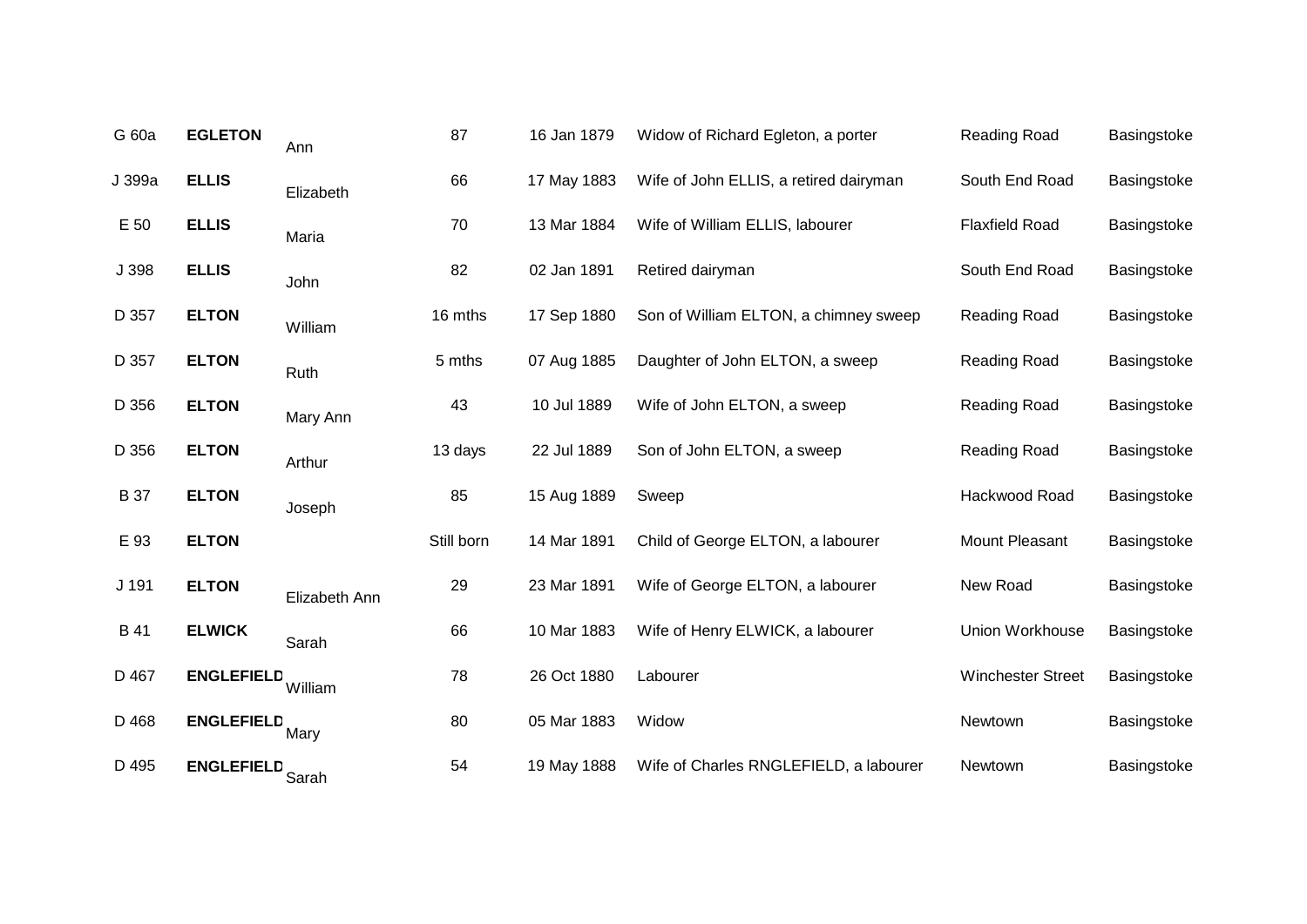| D 429        | <b>ENGLEFIELD</b> | Eliza                 | 41         | 24 Oct 1890 | Wife of - ENGLEFIELD, a labourer                             | Union Workhouse          | <b>Basing</b> |
|--------------|-------------------|-----------------------|------------|-------------|--------------------------------------------------------------|--------------------------|---------------|
| <b>B</b> 98a | <b>EVANS</b>      | Sarah Ann             | 25         | 04 May 1889 | Milliner                                                     | Knowle Asylum            | Fareham       |
| G 180        | <b>EVERARD</b>    |                       | Still born | 10 Jul 1888 | Twin children of Henry EVERARD, a<br>bootmaker               | <b>Winchester Street</b> | Basingstoke   |
| K 258        | <b>FAIRS</b>      | <b>Thomas Carlton</b> | 24         | 24 Feb 1877 | Chemist                                                      | Oat Street               | Basingstoke   |
| F 230        | <b>FARMER</b>     |                       | Still born | 21 May 1876 | Child of Henry Farmer, a labourer                            | <b>Worting End</b>       | Basingstoke   |
| F 381        | <b>FARMER</b>     |                       | Still born | 22 Apr 1884 | Child of Henry FARMER, a labourer                            | <b>Worting End</b>       | Basingstoke   |
| <b>B</b> 96  | <b>FARMER</b>     |                       | Still born | 12 Oct 1888 | Child of Henry FARMER, a labourer                            | Hackwood Road            | Basingstoke   |
| E 82         | <b>FARRELL</b>    | Thomas O              | 41         | 15 Nov 1881 | Coachman                                                     | <b>Church Street</b>     | Basingstoke   |
| F 183        | <b>FAULKNER</b>   | Mary Ann              | 45         | 18 Dec 1878 | Late domestic servant                                        | <b>Flaxfield Road</b>    | Basingstoke   |
| $J$ 146      | <b>FAULKNER</b>   | James Edmund          | 7 mths     | 09 Nov 1880 | Son of J FAULKNER, a railway labourer                        | <b>Basing Road</b>       | Basingstoke   |
| J 147        | <b>FAULKNER</b>   | Joseph Frederick      | 18 mths    | 02 Jan 1883 | Son of Joseph FAULKNER, a railway labourer Basing Road       |                          | Basingstoke   |
| E 313        | <b>FENCOTT</b>    | Jane                  | 60         | 08 Jun 1878 | Wife of John FENCOTT, a coachbuilder                         | <b>Winchester Street</b> | Basingstoke   |
| E 122        | <b>FENCOTT</b>    | John                  | 76         | 14 Jan 1892 | Retired coach builder                                        | <b>High Street</b>       | Basingstoke   |
| D 391        | <b>FENNELL</b>    | Jesse Ellen           | 12 mths    | 18 Dec 1878 | Daughter of John FENNELL, an engine driver 8 Clifton Terrace |                          | Basingstoke   |
| K 33         | <b>FERGUSON</b>   | James                 | 34         | 28 Sep 1876 | Late Engine driver                                           | <b>Station Hill</b>      | Basingstoke   |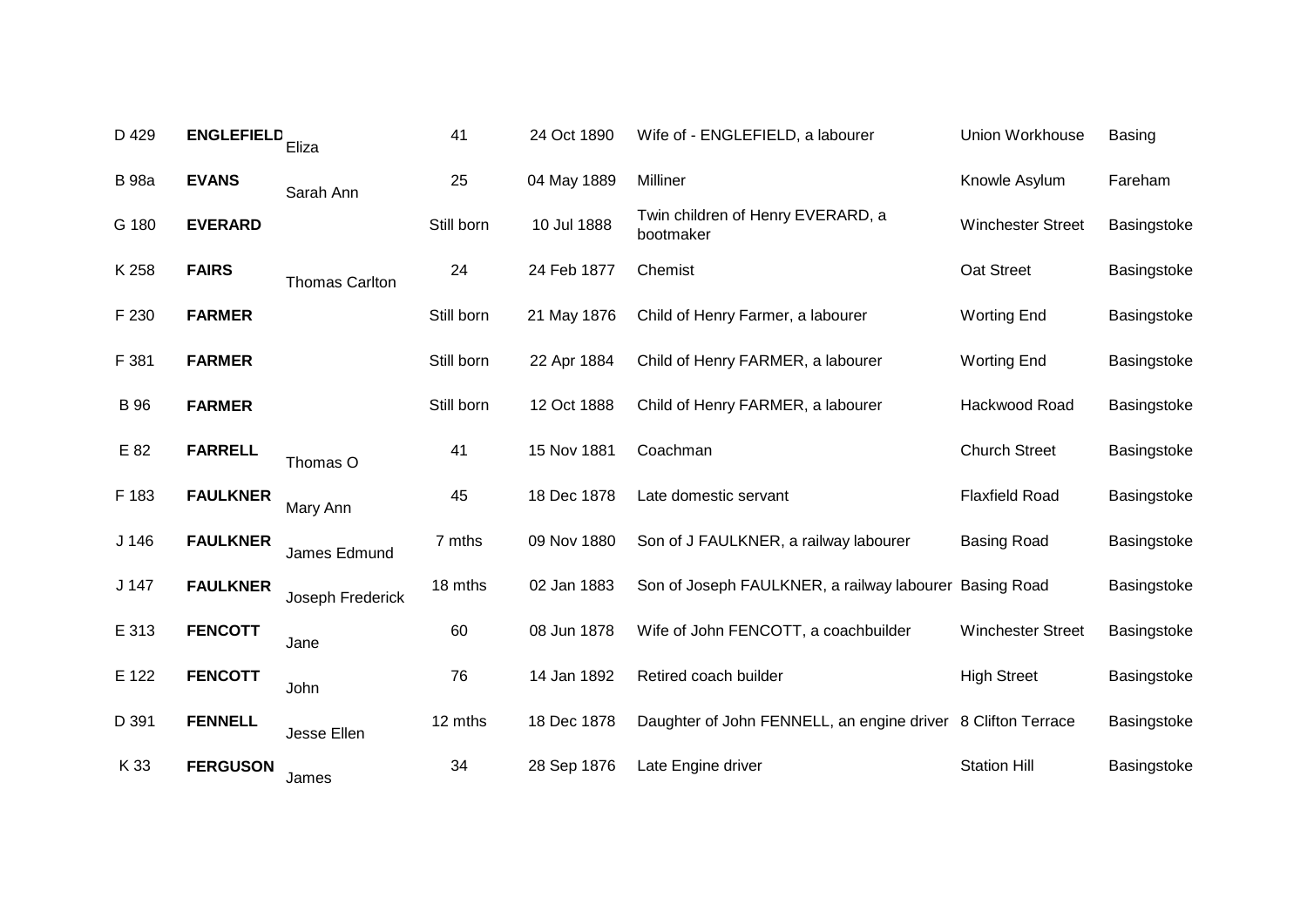| K 145          | <b>FESTING</b> | Maurice               | 38         | 21 Nov 1879 | Late grocers assistant              | Newtown               | Basingstoke          |
|----------------|----------------|-----------------------|------------|-------------|-------------------------------------|-----------------------|----------------------|
| K 145          | <b>FESTING</b> | <b>Francis Greene</b> | $1y$ 7 $m$ | 29 Feb 1880 | Son of Elizabeth FESTING, a widow   | Newtown               | Basingstoke          |
| D 178          | <b>FEW</b>     |                       | Still born | 02 Apr 1880 | Child of William FEW, a bootmaker   | <b>Flaxfield Road</b> | Basingstoke          |
| $J\,7$         | <b>FEW</b>     |                       | Still born | 08 Jan 1881 | Child of William FEW, a shoemaker   | <b>Flaxfield Road</b> | Basingstoke          |
| D 343          | <b>FEW</b>     |                       | Still born | 10 Apr 1882 | Child of William FEW, an innkeeper  | <b>Flaxfield Road</b> | Basingstoke          |
| K 121          | <b>FEW</b>     | Fred                  | 7 wks      | 08 Nov 1887 | Son of Thomas FEW, a bootmaker      | Church Lane           | Basingstoke          |
| K 152          | <b>FEW</b>     | Thomas                | 31         | 23 May 1891 | Boot maker                          | <b>Church Oakley</b>  | <b>Church Oakley</b> |
| K 222          | <b>FIELD</b>   | Charles               | 74         | 03 Mar 1879 | Labourer                            | Cliddesden Road       | Basingstoke          |
| D 33           | <b>FIELD</b>   | Elizabeth             | 72         | 07 Dec 1889 | Widow                               | <b>Flaxfield Road</b> | Basingstoke          |
| M 32           | <b>FIELD</b>   | <b>Bridget</b>        | 67         | 29 Dec 1891 | Widow                               | Cliddesden Road       | Basingstoke          |
| F 263          | <b>FIGGINS</b> |                       | Still born | 15 Apr 1888 | Child of G T FIGGINS, a porter      | Winchester Road       | Basingstoke          |
| E 359a         | <b>FIRMAN</b>  | Jane                  | 55         | 04 Mar 1889 | Domestic servant                    | Newtown               | Basingstoke          |
| E 79           | <b>FISHER</b>  | Charlotte             | 68         | 16 Dec 1877 | Widow of William FISHER, a labourer | <b>Bedford Place</b>  | Basingstoke          |
| J 396b         | <b>FLANKLY</b> | Joseph                | 35         | 17 Jul 1876 | Artist                              | Hackwood House        | Basingstoke          |
| D <sub>2</sub> | <b>FLAXMAN</b> | Sarah                 | 40         | 08 Jun 1889 | Wife of G R FLAXMAN, a cheesemonger | Union Workhouse       | <b>Basing</b>        |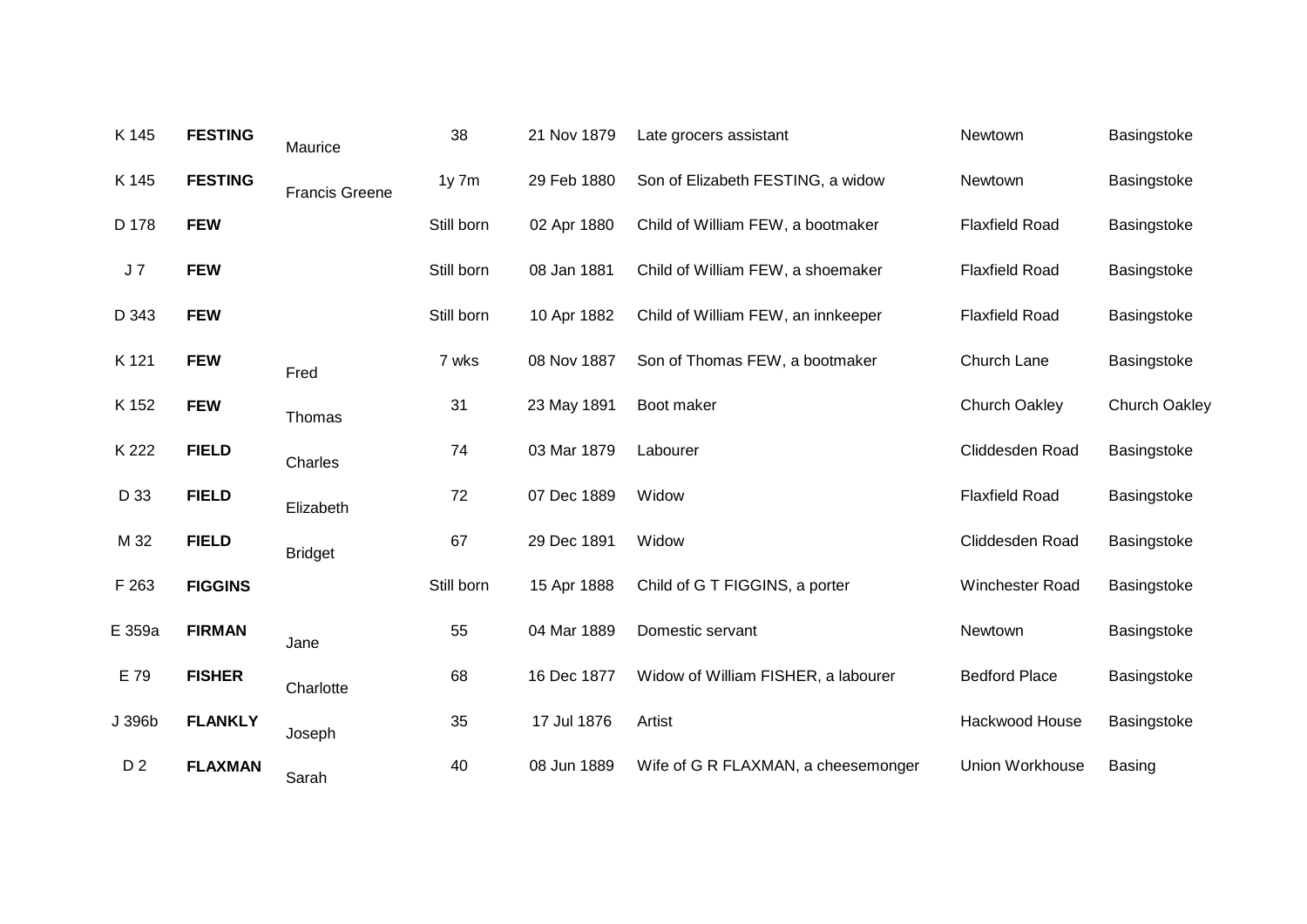| K74              | <b>FLEETWOOD</b> | Lucy                  | 60         | 06 Sep 1890 | Widow of William FLEETWOOD, a railway<br>surveyor | London Street        | Basingstoke |
|------------------|------------------|-----------------------|------------|-------------|---------------------------------------------------|----------------------|-------------|
| F 286            | <b>FLETCHER</b>  |                       | Still born | 12 Apr 1887 | Child of John FLETCHER, a gardener                | Victoria Street      | Basingstoke |
| K 359            | <b>FLETCHER</b>  | Eveline M             | 5 mths     | 31 Aug 1889 | Saughter of J FLETCHER, a labourer                | <b>May Street</b>    | Basingstoke |
| D 217            | <b>FLETCHER</b>  | John Henry            | 4 mths     | 31 Jan 1891 | Son of J FLETCHER, a labourer                     | <b>May Street</b>    | Basingstoke |
| G 171            | <b>FLYNN</b>     | Christopher           | 6 mths     | 16 Jan 1890 | Son of D ?????????? FLYNN, a gardener             | <b>Bunnian Place</b> | Basingstoke |
| E 333            | <b>FORD</b>      | John William          | 16 mths    | 27 Apr 1877 | Son of Charles FORD, a labourer                   | New Road             | Basingstoke |
| E 343a           | <b>FORD</b>      | Sarah Ann             | 66         | 18 Jun 1882 | Widow of William FORD, a hairdresser              | Newtown              | Basingstoke |
| E 333            | <b>FORD</b>      | <b>Arthur Bertie</b>  | 5 mths     | 20 Oct 1885 | Son of Charles FORD, a labourer                   | Newtown              | Basingstoke |
| G 238            | <b>FORD</b>      | Annie                 | 22 hrs     | 23 Apr 1886 | Daughter of Charles FORD, a labourer              | Newtown              | Basingstoke |
| J 109            | <b>FORD</b>      | Charles               | 36         | 26 Dec 1886 | Labourer                                          | Newtown              | Basingstoke |
| J a317           | <b>FORD</b>      |                       | Still born | 17 May 1887 | Child of Thomas FORD, an insurance agent          | <b>Essex Road</b>    | Basingstoke |
| F 393a           | <b>FOSBERRY</b>  | Sarah Ann             | 23         | 02 May 1887 | Wife of George FOSBERRY, a journeyman<br>baker    | New Road             | Basingstoke |
| D 263            | <b>FOSSETT</b>   | Elizabeth             | 54         | 05 Dec 1890 | Wife of Richard FOSSETT, a tailor                 | <b>Twittells</b>     | Basingstoke |
| D 420            | <b>FOSTER</b>    | <b>William Dennis</b> | 3          | 28 Sep 1876 | Son of Daniel FOSTER, a sawyer                    | <b>Chapel Street</b> | Basingstoke |
| J <sub>171</sub> | <b>FOSTER</b>    | Hester                | 6          | 26 Mar 1877 | Daughter of David Foster, a sawyer                | <b>Chapel Street</b> | Basingstoke |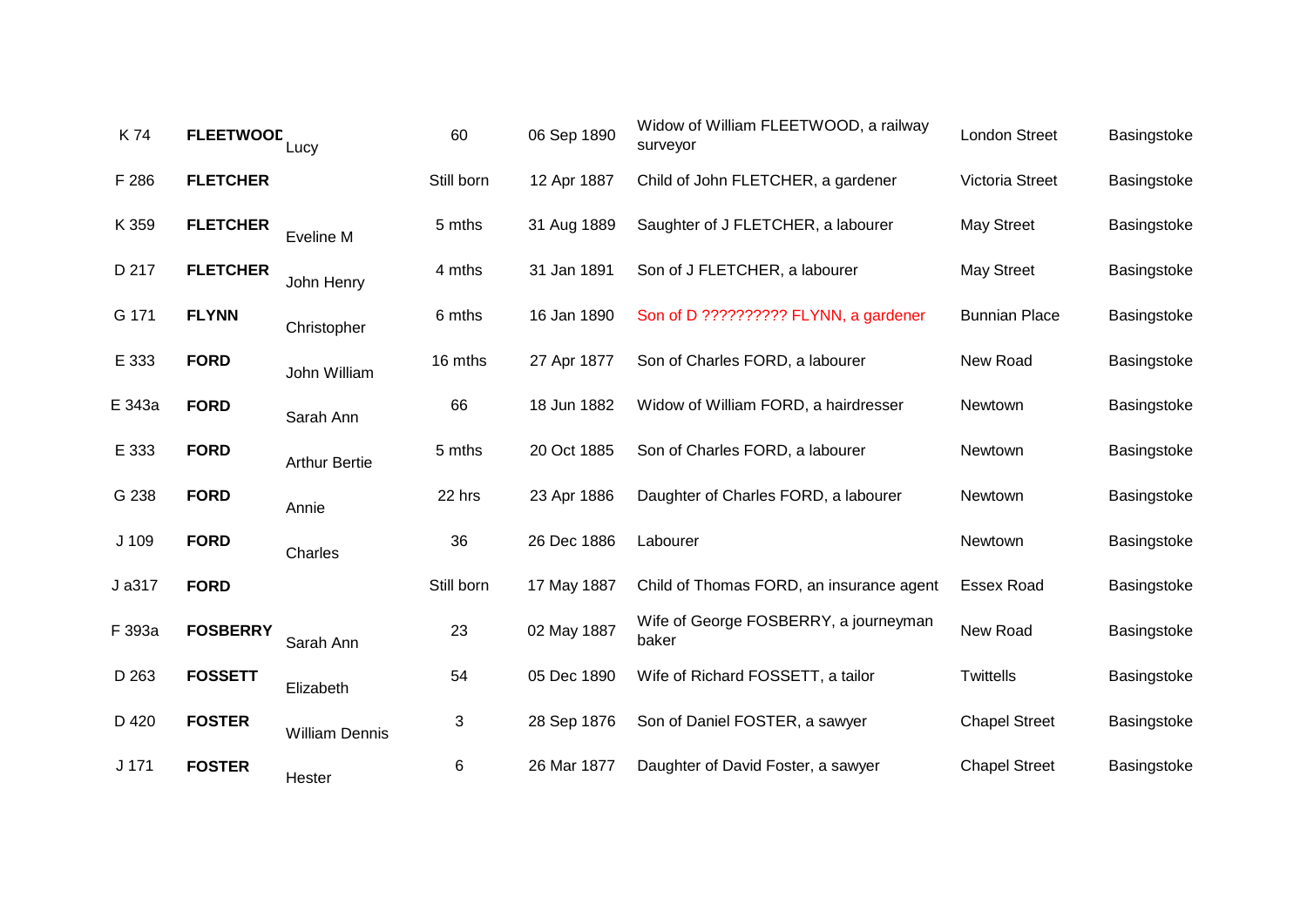| J 186  | <b>FOSTER</b>   |                   | Still born | 15 Oct 1885   | Child of Daniel FOSTER, a sawyer               | <b>Chapel Street</b> | Basingstoke |
|--------|-----------------|-------------------|------------|---------------|------------------------------------------------|----------------------|-------------|
| J 187  | <b>FOSTER</b>   | Mary Ann          | 37         | 08 Jul 1886   | Wife of Daniel FOSTER, a hire carter           | <b>Chapel Street</b> | Basingstoke |
| J 167  | <b>FOWLER</b>   | Daniel            | 70         | 27 Oct 1891   | <b>Brickmaker</b>                              | Ford's Building      | Basingstoke |
| K70    | <b>FRANCIS</b>  | Milicent          | 73         | 10 April 1877 | Widow of Henry FRANCIS, an innkeeper           | <b>Church Street</b> | Basingstoke |
| K 204  | <b>FRANCIS</b>  | <b>Edith Mary</b> | 10 mths    | 28 Feb 1886   | Daughter of Charles FRANCIS, a labourer        | Winchester Road      | Basingstoke |
| K 228  | <b>FRANCIS</b>  | Mary Ann          | 32         | 19 Sep 1888   | Wife of Charles FRANCIS, a porter              | Winchester Road      | Basingstoke |
| K 228  | <b>FRANCIS</b>  |                   | Still born | 19 Sep 1888   | Child of Charles FRANCIS, a porter             | Winchester Road      | Basingstoke |
| J 342  | <b>FRANKHAM</b> | Prudence          | 1          | 13 Mar 1883   | Daughter of John FRANKHAM, a brickmaker        | Union Workhouse      | Basingstoke |
| J 299  | <b>FRANKLIN</b> | William           | 89         | 07 Apr 1877   | Labourer                                       | Sherfield Green      | Sherfield   |
| F 392a | <b>FRANKLIN</b> | Arthur            | 50         | 26 Jan 1878   | Auctioneers clerk                              | <b>New Street</b>    | Basingstoke |
| K89    | <b>FRANKLIN</b> | Dora Annie        | 6 wks      | 08 Apr 1878   | Daughter of Thomas FRANKLIN, a<br>coachbuilder | Southern Road        | Basingstoke |
| F 48   | <b>FRANKLIN</b> | Albert William    | 3 wks      | 15 Mar 1879   | Son of Thomas FRANKLIN, a coachmaker           | Southern Road        | Basingstoke |
| J 299  | <b>FRANKLIN</b> | Mary              | 84         | 01 May 1879   | Widow of W FRANKLIN, a labourer                | Sherfield Green      | Basingstoke |
| C 64   | <b>FRANKLIN</b> | Jane              | 78         | 22 May 1880   | Widow of John Franklin                         | <b>London Street</b> | Basingstoke |
| F 355  | <b>FRANKLIN</b> | Mary Ann          | 9 days     | 05 Jun 1880   | Daughter of william FRANKLIN, a labourer       | Newtown              | Basingstoke |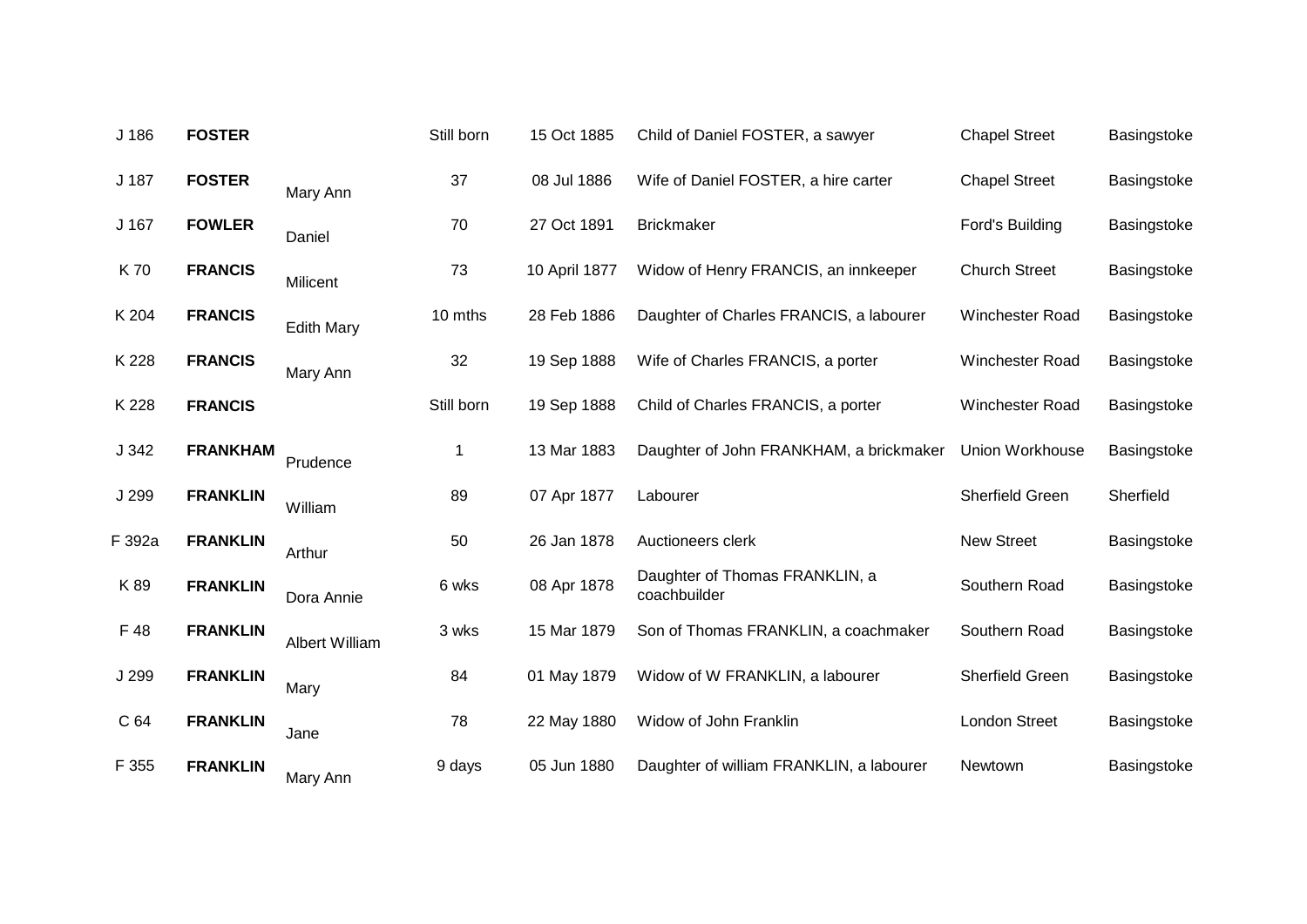| M 10   | <b>FRANKLIN</b>  | Elfrida           | 74     | 12 Aug 1880 | Wife of D L FRANKLIN, a carpenter                    | Wimbledon<br>Common            | Wimbledon     |
|--------|------------------|-------------------|--------|-------------|------------------------------------------------------|--------------------------------|---------------|
| G 166  | <b>FRANKLIN</b>  | Elizabeth         | 68     | 26 Aug 1881 | Widow of Thomas FRANKLIN, an army<br>pensioner       | <b>Church Street</b>           | Basingstoke   |
| D 153  | <b>FRANKLIN</b>  | Elizabeth         | 80     | 21 May 1882 | Widow                                                | <b>Reading Road</b>            | Basingstoke   |
| D 103  | <b>FRANKLIN</b>  | Louisa            | 14     | 20 Oct 1882 | Spinster                                             | Union Workhouse                | Basingstoke   |
| K 326  | <b>FRANKLIN</b>  | Elizabeth         | 73     | 08 Apr 1884 | Widow                                                | <b>Church Street</b>           | Basingstoke   |
| J 376  | <b>FRANKLIN</b>  | Ann               | 67     | 20 Feb 1886 | Wife of Daniel FRANKLIN, a labourer                  | Victoria Street                | Basingstoke   |
| L 157  | <b>FRANKLIN</b>  | Mary              | 73     | 02 Oct 1886 | Widow                                                | 11 Western Terrace Basingstoke |               |
| M 10   | <b>FRANKLIN</b>  | Daniel            | 76     | 27 Jan 1887 | Carpenter                                            | Newtown                        | Basingstoke   |
| F 435e | <b>FRANKLIN</b>  |                   | 2 days | 24 Nov 1887 | Son of William FRANKLIN, a Labourer                  | <b>Basing Road</b>             | Basingstoke   |
| K 335  | <b>FRANKLIN</b>  | Elizabeth         | 69     | 15 Nov 1888 | Wife of William FRANKLIN, a carpenter                | <b>Flaxfield Road</b>          | Basingstoke   |
| B 84   | <b>FRANKLIN</b>  | Daniel            | 68     | 01 Jan 1890 | Labourer                                             | Union Workhouse                | <b>Basing</b> |
| F 355  | <b>FRANKLIN</b>  | <b>Emily Jane</b> | 7 mths | 02 Feb 1890 | Daughter of William FRANKLIN, a gas stoker           | <b>Brook Street</b>            | Basingstoke   |
| F 217  | <b>FRANKLIN</b>  | Elizabeth         | 59     | 05 Mar 1891 | Wife of Charles FRANKLIN, a gentleman                | Sarum Hill                     | Basingstoke   |
| K 291  | <b>FREEMANTL</b> | Andrew            | 50     | 24 Feb 1879 | Labourer                                             | Union Workhouse                | Basingstoke   |
| K 345  | <b>FRENCH</b>    | William L         | 4 mths | 21 Dec 1876 | Son of William W FRENCH, an ironmongers<br>assistant | Oat Street                     | Basingstoke   |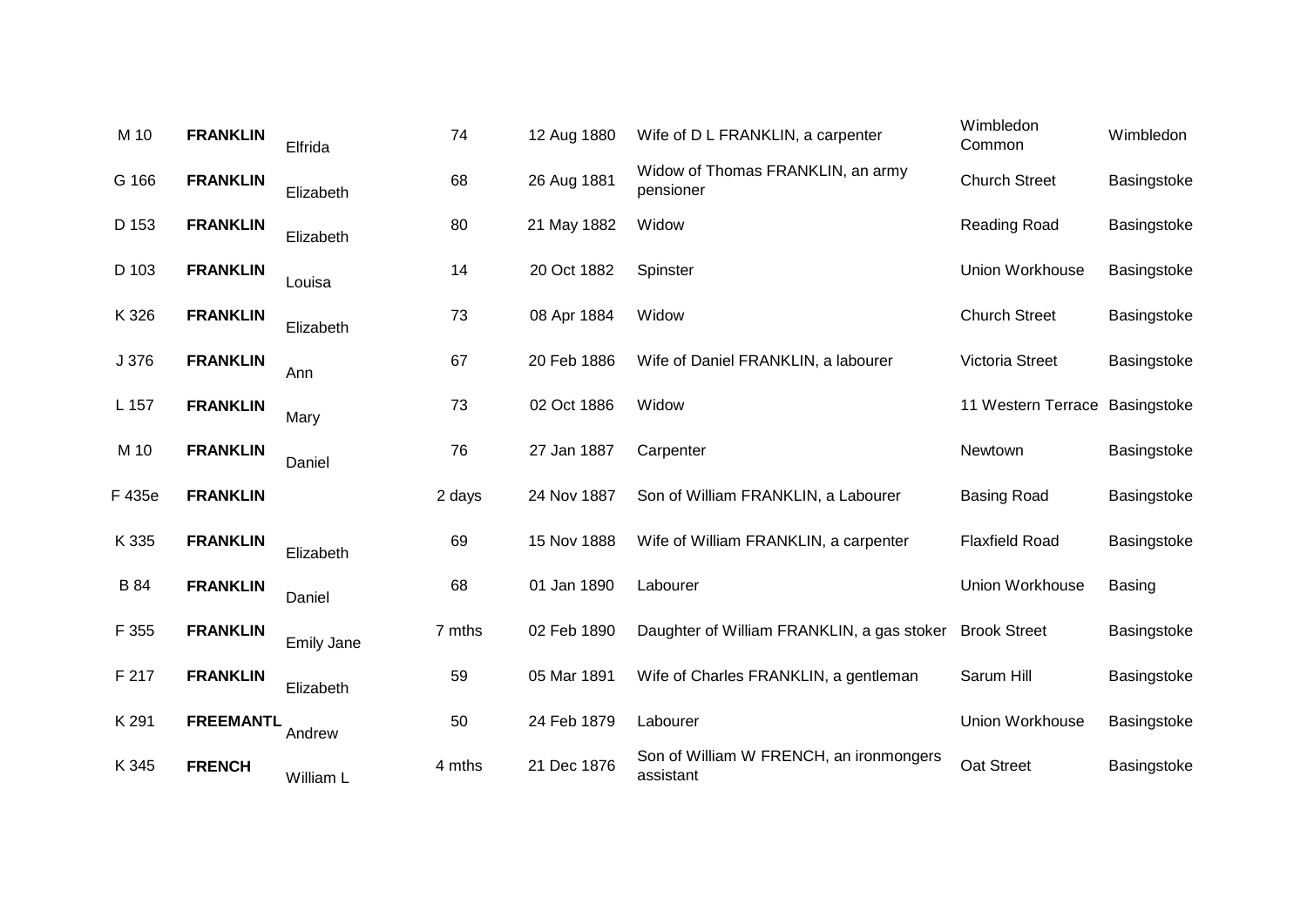| K 296          | <b>FREWIN</b>    | David                 | 66         | 23 Jul 1886 | Labourer                                       | <b>Elbow Corner</b>   | Basingstoke   |
|----------------|------------------|-----------------------|------------|-------------|------------------------------------------------|-----------------------|---------------|
| J 330a         | <b>FROOME</b>    | Jason                 | 51         | 26 Sep 1883 | Shoemaker                                      | Newtown               | Basingstoke   |
| K 80           | <b>FROWTING</b>  | Sarah                 | 91         | 25 Oct 1885 | Widow                                          | New Road              | Basingstoke   |
| C 40           | <b>FRUIN</b>     | Sophia                | 81         | 17 Feb 1878 | Widow of William FRUIN, a labourer             | Pest Houses           | Basingstoke   |
| D 48           | <b>FRY</b>       | Dinah                 | 78         | 05 Aug 1888 | Widow                                          | Union Workhouse       | <b>Basing</b> |
| D 68           | <b>FRY</b>       |                       | Still born | 07 Nov 1891 | Child of Henry FRY, a servant                  | 2 Vyne Road           | Basingstoke   |
| E 358          | <b>FRYER</b>     | <b>William Henry</b>  | 25         | 07 Aug 1889 | Gentleman                                      | Railway Hotel         | Swanage       |
| E 323          | <b>FULKER</b>    | <b>Alice Mary</b>     | 23         | 25 Oct 1889 | Servant                                        | <b>Bedford Place</b>  | Basingstoke   |
| K 117          | <b>FULLBROOK</b> | Hepzibah              | 17         | 24 May 1880 | Daughter of Edward FULLBROOK, a<br>wheelwright | <b>Flaxfield Road</b> | Basingstoke   |
| D 422          | <b>FUTELL</b>    | <b>William George</b> | 4 mths     | 11 Feb 1878 | Son of John FUTELL, a groom                    | <b>Wote Street</b>    | Basingstoke   |
| E 264          | <b>GABELL</b>    | <b>Frank Arthur</b>   | 6 mths     | 23 Sep 1880 | Son of Alfred GABELL, a postmaster             | Hackwood Road         | Basingstoke   |
| J 344          | <b>GAGE</b>      | Lydia                 | 44         | 14 Aug 1883 | Wife of George GAGE, a schoolmaster            | Hackwood Road         | Basingstoke   |
| J 336          | <b>GAGE</b>      | Edgar William         | 24         | 30 Sep 1889 | <b>Clerk</b>                                   | Hackwood Road         | Basingstoke   |
| M <sub>1</sub> | <b>GAIGER</b>    | Henry                 | 43         | 16 Apr 1882 | Cab driver                                     | Hackwood Road         | Basingstoke   |
| J 75a          | <b>GAIGER</b>    | Bob                   | 7 mths     | 03 Jul 1885 | Son of M A GAIGER, a needlewoman               | Hackwood Road         | Basingstoke   |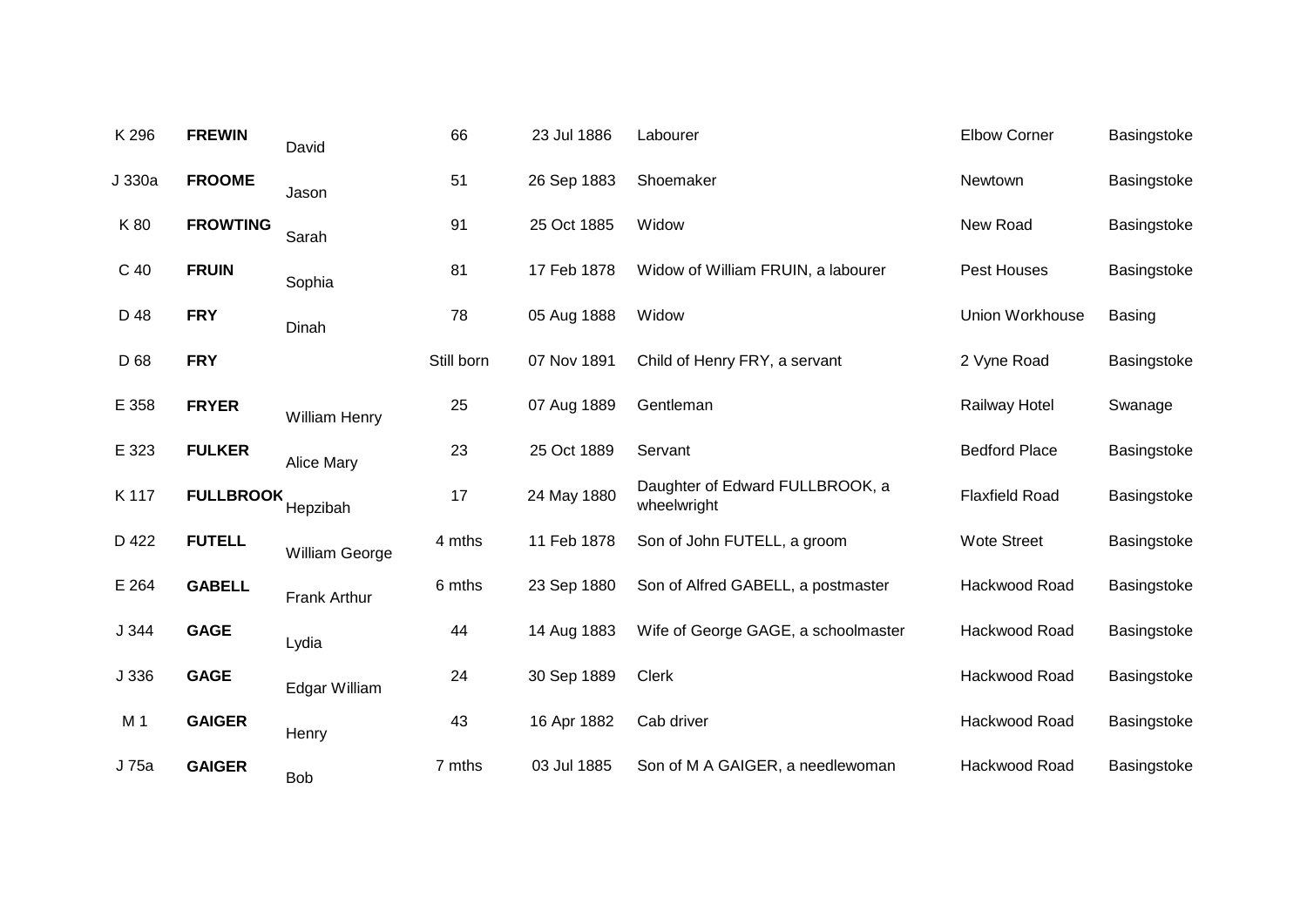| D 189           | <b>GAINES</b>   | <b>Arthur Frank</b> | 9 wks      | 04 Dec 1878 | Son of Frank GAINES, a labourer          | <b>Chapel Street</b>           | Basingstoke |
|-----------------|-----------------|---------------------|------------|-------------|------------------------------------------|--------------------------------|-------------|
| D <sub>63</sub> | <b>GAINES</b>   | Alice               | 11         | 02 Sep 1880 | Daughter of Charles CLEEVE, a labourer   | <b>Elbow Corner</b>            | Basingstoke |
| F 126           | <b>GAINES</b>   | Frank               | 34         | 24 Feb 1890 | <b>Gas Stoker</b>                        | <b>Phoenix Park</b><br>Terrace | Basingstoke |
| H 73            | <b>GALE</b>     | Mary Ann            | 49         | 21 Oct 1885 | Widow                                    | New Road                       | Basingstoke |
| E 203           | <b>GALPIN</b>   | George Isaac        | 44         | 06 Jun 1890 | Innkeeper                                | Flaxfield                      | Basingstoke |
| K 137           | <b>GANDY</b>    | Sarah               | 68         | 25 Jan 1878 | Widow of Henry GANDY, a labourer         | Hackwood Road                  | Basingstoke |
| F 107a          | <b>GANT</b>     | <b>Bessie Annie</b> | 23         | 08 Feb 1884 | Spinster                                 | <b>Wote Street</b>             | Basingstoke |
| K 141           | <b>GARDENER</b> |                     | 5 mins     | 05 Feb 1884 | Child of Kate GARDENER, a factory hand   | Reading Road                   | Basingstoke |
| K 33a           | <b>GARDENER</b> | Edith               | 6 wks      | 15 Dec 1885 | Daughter of Simon GARDENER, a servant    | <b>Worting End</b>             | Basingstoke |
| D 169           | <b>GARDINER</b> | Louisa Brazier      | 5 mths     | 23 Feb 1884 | Daughter of Henry GARDINER, a painter    | <b>Essex Road</b>              | Basingstoke |
| G 218           | <b>GARDNER</b>  | Jane                | 50         | 10 Jun 1882 | Widow of William GARDNER, an innkeeper   | Hackwood Road                  | Basingstoke |
| E 141           | <b>GARDNER</b>  |                     | Still born | 06 Sep 1882 | Child of Harry GARDNER, a painter        | Reading Road                   | Basingstoke |
| K 165a          | <b>GAY</b>      | Catherine           | 76         | 10 Dec 1886 | Gentlewoman                              | Newtown                        | Basingstoke |
| E 199a          | <b>GAYDEN</b>   | Kate                | 1 week     | 22 Oct 1880 | Daughter of A W GAYDEN, a jeweller       | <b>London Street</b>           | Basingstoke |
| D 410           | <b>GENETT</b>   |                     | Still born | 22 Mar 1877 | Child of C GENILL ??, a domestic servant | Flexpool                       | Basingstoke |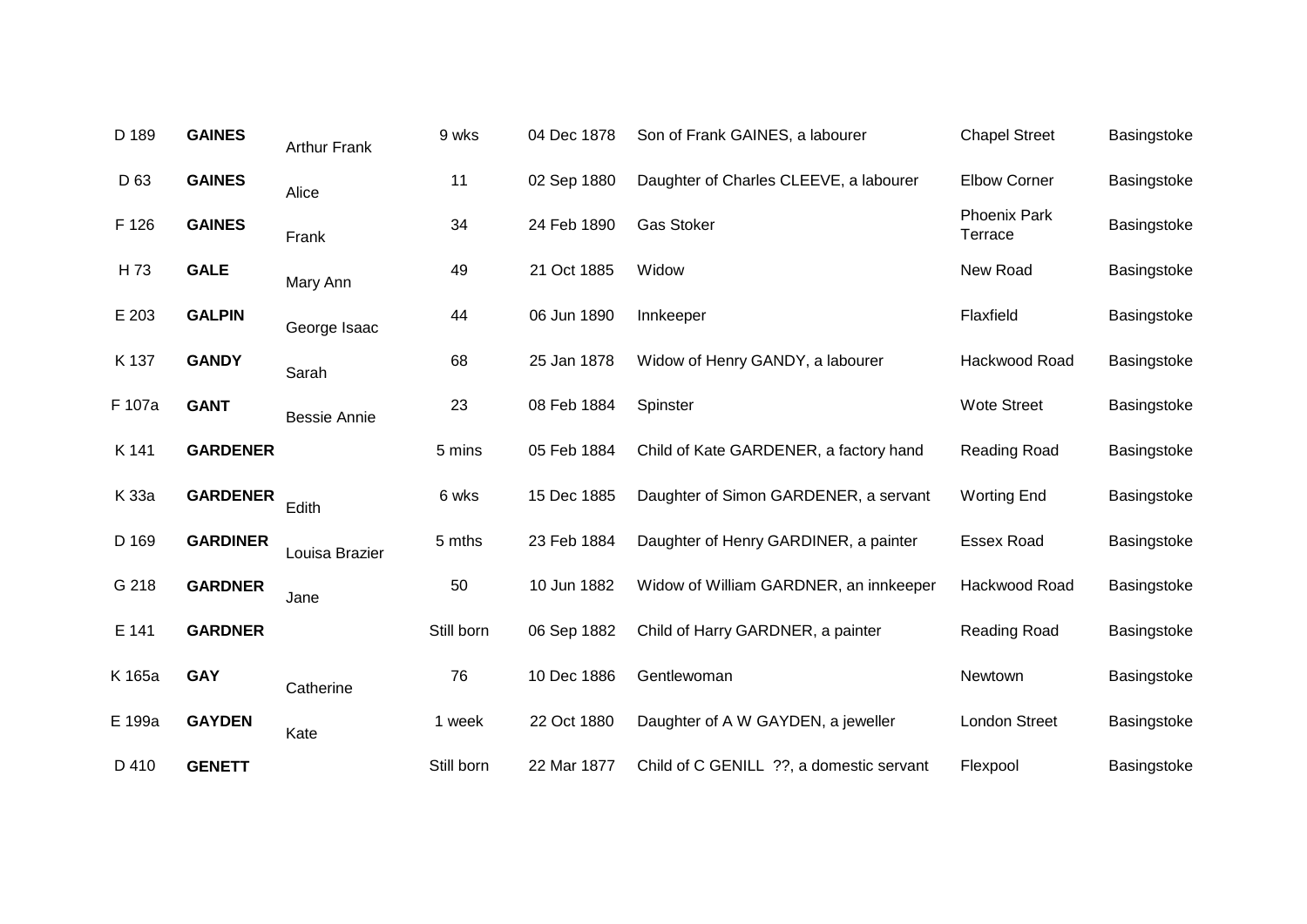| G 45             | <b>GEORGE</b>    | <b>Florence Edith</b>  | 3      | 07 Mar 1878 | Daughter of James GEORGE, a painter                 | <b>Flaxfield Road</b> | Basingstoke   |
|------------------|------------------|------------------------|--------|-------------|-----------------------------------------------------|-----------------------|---------------|
| D343             | <b>GEORGE</b>    | <b>Frederick Clark</b> | 9 mths | 11 Apr 1882 | Son of Frederick GEORGE, a tailor                   | <b>Reading Road</b>   | Basingstoke   |
| D 414            | <b>GEORGE</b>    | <b>Frederick Clark</b> | 44     | 18 Dec 1888 | Tailor                                              | Victoria Street       | Basingstoke   |
| K 274            | <b>GIBBENS</b>   | Elizabeth              | 55     | 24 Feb 1884 | Wife of James GIBBENS, a labourer                   | Hackwood Road         | Basingstoke   |
| D 136            | <b>GIBBINS</b>   | Jane                   | 6 mths | 11 Aug 1876 | Daughter of Jane GIBBINS, a domestic<br>servant     | Union Workhouse       | <b>Basing</b> |
| F 89             | <b>GIBBS</b>     | Henry                  | 27     | 05 Jun 1878 | Labourer                                            | Union Workhouse       | Basingstoke   |
| D 348            | <b>GILHAM</b>    | Maria                  | 69     | 03 Dec 1877 | Widow of John GILHAM, a labourer                    | Union Workhouse       | Basingstoke   |
| D 80             | <b>GILHAM</b>    | Sarah                  | 66     | 21 Jul 1881 | Widow of - GILHAM                                   | Gas House Road        | Basingstoke   |
| J <sub>130</sub> | <b>GILKES</b>    | John Joseph            | 32     | 22 Sep 1881 | <b>Baker</b>                                        | <b>Wote Street</b>    | Basingstoke   |
| G 98             | <b>GILKES</b>    | John                   | 76     | 07 Dec 1882 | Baker                                               | <b>Wote Street</b>    | Basingstoke   |
| F 145            | <b>GILKES</b>    | Ann                    | 78     | 09 Jan 1883 | Spinster                                            | <b>Wote Street</b>    | Basingstoke   |
| G 179            | <b>GILLEN</b>    | Henry                  | 63     | 29 Dec 1888 | Labourer                                            | Union Workhouse       | <b>Basing</b> |
| K 245            | <b>GLANVILLE</b> | Milicent               | 3 wks  | 15 Jun 1876 | Daughter of Edwin GLANVILLE, a grocer               | Oat Street            | Basingstoke   |
| K 239            | <b>GLANVILLE</b> | <b>Emeline Kate</b>    | 1y 10m | 03 Apr 1883 | Daughter of Edwin GLANVILLE, a grocer               | <b>Wote Street</b>    | Basingstoke   |
| K 41a            | <b>GLASTONBU</b> | <b>Charley Herbert</b> | 6 wks  | 27 Aug 1882 | Son of Henry GLASTONBURY, an engine<br>driver (GWR) | Newtown               | Basingstoke   |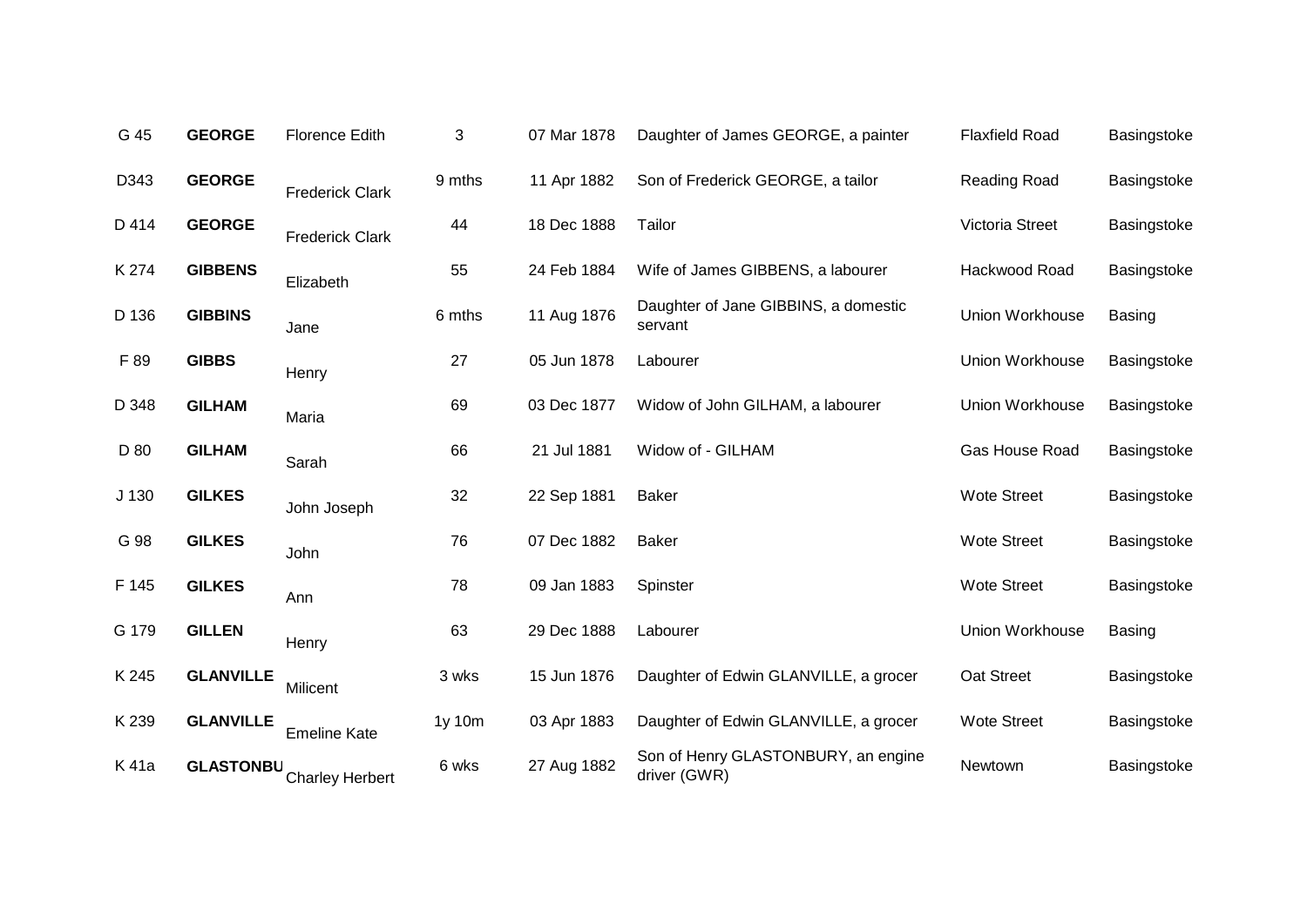| K41a             | <b>GLASTONBU</b> | Arthur                             | 24 hrs         | 27 Sep 1883 | Son of Henry GLASTONBURY, an engine<br>driver (GWR) | Longcroft                      | Basingstoke |
|------------------|------------------|------------------------------------|----------------|-------------|-----------------------------------------------------|--------------------------------|-------------|
| J343             | <b>GODDARD</b>   | John                               | 67             | 19 Feb 1882 | <b>Blacksmith</b>                                   | <b>Basing Road</b>             | Basingstoke |
| F 388            | <b>GODDARD</b>   | <b>Mabel Minnie</b>                | 12 wks         | 04 Jan 1886 | Daughter of James GODDARD, a smith                  | Reading Road                   | Basingstoke |
| J 334            | <b>GODDARD</b>   | Mary Ann                           | 74             | 31 Jan 1888 | Widow                                               | <b>Basing Road</b>             | Basingstoke |
| J 388            | <b>GODDARD</b>   | Edwin                              | 13 mths        | 11 Oct 1889 | Son of James GODDARD, a smith                       | Reading Road                   | Basingstoke |
| D 261            | <b>GODDEN</b>    | John                               | 49             | 15 Jan 1885 | Carpenter                                           | Newtown                        | Basingstoke |
| K 45a            | <b>GODFREY</b>   | <b>Robert Stanley</b>              | 5 mths         | 20 Aug 1882 | Son of John GODFREY, a fireman (GWR)                | <b>Phoenix Park</b><br>Terrace | Basingstoke |
| D 251            | <b>GODLY</b>     | <b>Arthur Edward</b>               | $\overline{7}$ | 18 Mar 1877 | Son of Henry GODLY, a painter                       | New Road                       | Basingstoke |
| D 368            | <b>GODWIN</b>    | John Alfred<br><b>Victor Neale</b> | $\overline{2}$ | 23 Jul 1887 | Son of ? ? GODWIN, a carpenter                      | Newtown                        | Basingstoke |
| G 123            | <b>GOFFE</b>     | Jane                               | 81             | 04 Jan 1883 | Widow of Joseph GOFFE, a hay trusser                | Winchester Road                | Basingstoke |
| J 349            | <b>GOMME</b>     | Ann                                | 77             | 04 Apr 1884 | Widow                                               | Hackwood Road                  | Basingstoke |
| J <sub>256</sub> | <b>GOODALL</b>   | Jane                               | 42             | 22 Jul 1882 | Wife of Daniel GOODALL, a sawyer                    | <b>Flaxfield Road</b>          | Basingstoke |
| J241             | <b>GOODALL</b>   | George                             | 43             | 27 Aug 1882 | Sawyer                                              | Newtown                        | Basingstoke |
| J 226            | <b>GOODALL</b>   | Jane                               | 44             | 17 Feb 1884 | Wife of Daniel GOODALL, a sawyer                    | Flaxfield                      | Basingstoke |
| D 208            | <b>GOODYEAR</b>  | George                             | 72             | 11 Oct 1881 | Labourer                                            | Union Workhouse                | Basing      |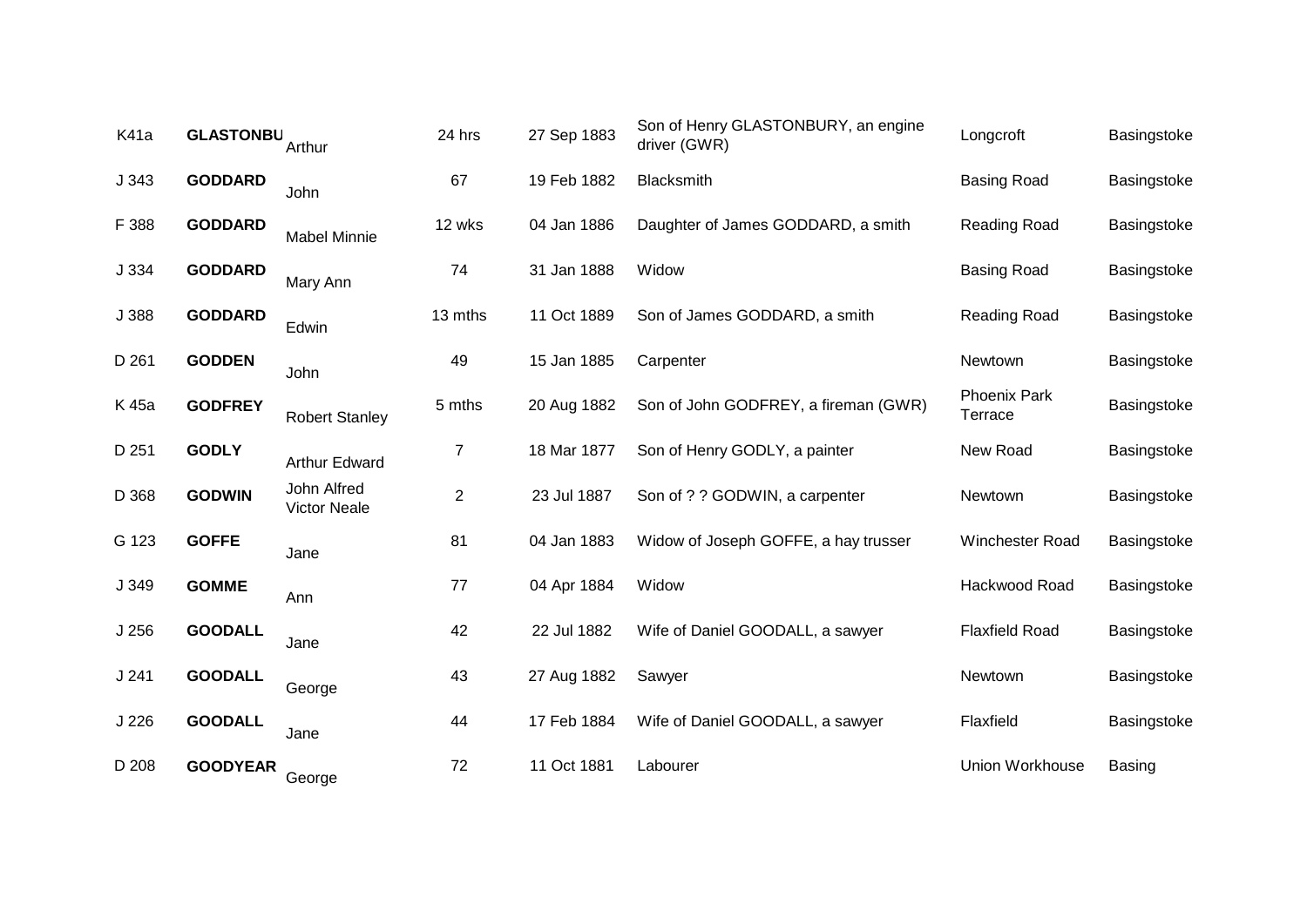| M 15   | <b>GOODYEAR</b> | Mary Ann              | 63         | 21 Dec 1887 | Wife of Henry GOODYEAR, a labourer                    | Worting Town End     | Basingstoke |
|--------|-----------------|-----------------------|------------|-------------|-------------------------------------------------------|----------------------|-------------|
| F 85   | <b>GOODYEAR</b> | <b>Ethel Florence</b> | 11 wks     | 09 Jan 1890 | Daughter of Charles GOODYEAR, a drayman Chapel Street |                      | Basingstoke |
| D 503  | <b>GOODYEAR</b> | <b>Albert Edwin</b>   | 2 mths     | 23 Jan 1890 | Son of James Thomas GOODYEAR, a<br>cooper             | <b>Elbow Corner</b>  | Basingstoke |
| K 153  | <b>GORDON</b>   | Eliza                 | 40         | 23 Nov 1886 | Widow                                                 | <b>Reading Road</b>  | Basingstoke |
| E 244  | <b>GOSLING</b>  |                       | Still born | 29 Jul 1890 | Child of Edward GOSLING, a baker                      | <b>Bedford Place</b> | Basingstoke |
| F 291  | <b>GOSLING</b>  |                       | Still born | 25 Jul 1891 | Child of Edward GOSLING, a baker                      | <b>Bedford Place</b> | Basingstoke |
| G 32   | <b>GRADDEN</b>  | James                 | 7 mths     | 04 Jan 1883 | Son of William GRADDEN, a mason                       | Hackwood Road        | Basingstoke |
| G 32   | <b>GRADDEN</b>  | John                  | 7 mths     | 25 Jan 1883 | Son of William Gradden, a mason                       | Hackwood Road        | Basingstoke |
| G 33   | <b>GRADDEN</b>  | Charles               | 41         | 08 Feb 1883 | <b>Builder</b>                                        | New Wimbledon        | Wimbledon   |
| G 17   | <b>GRADDEN</b>  | John                  | 14 mths    | 23 Feb 1891 | Son of John GRADDEN                                   | Hackwood Road        | Basingstoke |
| G 49   | <b>GRADDEN</b>  | Maria                 | 67         | 11 Apr 1891 | Widow                                                 | Hackwood Road        | Basingstoke |
| D 164  | <b>GRANT</b>    | Thomas                | 48         | 12 Apr 1879 | Labourer                                              | Union Workhouse      | Basingstoke |
| M 50   | <b>GRANT</b>    | Eliza Matilda         | 78         | 13 Aug 1888 | Widow                                                 | Lymington            | Lymington   |
| G 190a | <b>GRAY</b>     |                       | Still born | 07 Apr 1879 | Child of W A GRAY, a clerk                            | 14 Bunian Place      | Basingstoke |
| E 109  | <b>GRAY</b>     | Charles John          | 60         | 09 Oct 1886 | Cab driver                                            | Gas House Road       | Basingstoke |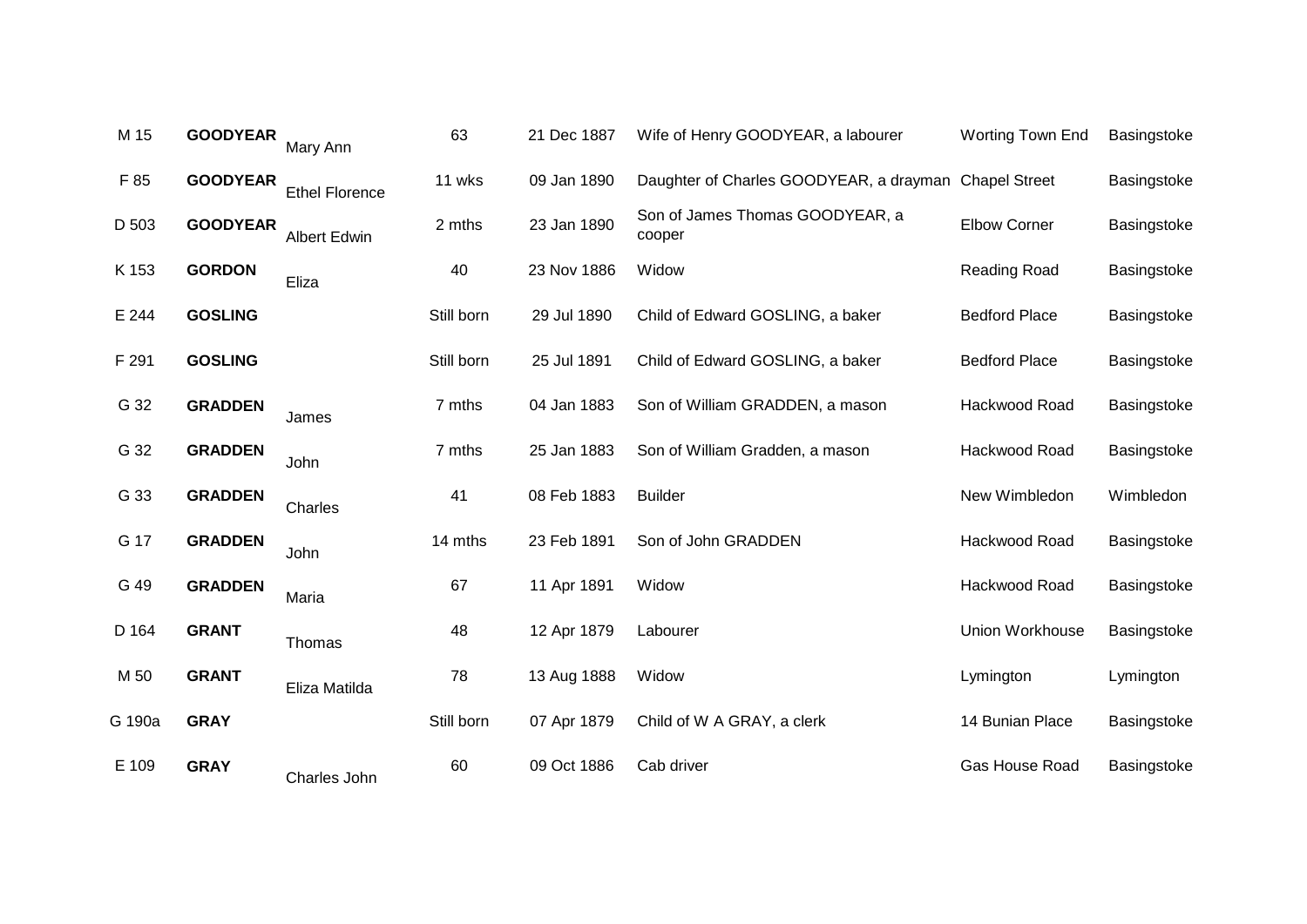| G 218a | <b>GREEN</b>     | Eliza               | 63         | 23 Feb 1878 | Widow of Richard GREEN, an accountant                      | New Street               | Basingstoke   |
|--------|------------------|---------------------|------------|-------------|------------------------------------------------------------|--------------------------|---------------|
| D 363  | <b>GREEN</b>     | <b>Emily Louise</b> | 3 mths     | 18 Nov 1878 | Daughter of Arthur GREEN, a railway porter                 | 4 Norman Place           | Basingstoke   |
| L71    | <b>GREEN</b>     | <b>Arthur Frank</b> | 11 days    | 17 Jun 1879 | Son of Arthur GREEN, a railway porter                      | Hackwood Road            | Basingstoke   |
| E 181  | <b>GREEN</b>     | Martha              | 53         | 17 Oct 1881 | Wife of James GREEN, a dealer                              | <b>Flaxfield Road</b>    | Basingstoke   |
| F 436a | <b>GREEN</b>     | Mary Ann            | 22         | 13 Oct 1882 | Wife of George Green, a labourer                           | Wreclesham               | Farnham       |
| G 239  | <b>GREEN</b>     | Edward              | 76         | 18 Apr 1885 | Labourer                                                   | <b>Chapel Street</b>     | Basingstoke   |
| E 181  | <b>GREEN</b>     | James               | 55         | 07 Jun 1885 | Dealer                                                     | <b>Flaxfield Road</b>    | Basingstoke   |
| E 333  | <b>GREEN</b>     | Martha              | 77         | 24 Apr 1886 | Widow                                                      | Union Workhouse          | <b>Basing</b> |
| C 92   | <b>GREEN</b>     | Elizabeth           | 74         | 15 Sep 1886 | Widow                                                      | <b>Worting Road</b>      | Basingstoke   |
| L71    | <b>GREEN</b>     | Walter John         | 7 mths     | 12 Mar 1887 | Son of Arthur GREEN, a porter                              | The Folly                | Basingstoke   |
| K 219  | <b>GREEN</b>     | Louisa              | 43         | 18 Feb 1890 | Wife of Alfred GREEN, a china merchant                     | <b>Winchester Street</b> | Basingstoke   |
| E 320  | <b>GREENAWAY</b> | Susan Eliza         | 6 mths     | 04 Feb 1877 | Daughter of George GREENAWAY, a hawker Chapel Street       |                          | Basingstoke   |
| F 79a  | <b>GREGORY</b>   | <b>Ethel May</b>    | 3 mths     | 21 Aug 1884 | Daughter of Elizabeth Ellen GREGORY, a<br>domestic servant | Newtown                  | Basingstoke   |
| E 320  | <b>GRENAWAY</b>  | Mary Ann            | $2y$ 6 $w$ | 16 Jan 1880 | Daughter of G GRENAWAY, an auctioneer                      | <b>Chapel Street</b>     | Basingstoke   |
| E 272  | <b>GREY</b>      | William             | 58         | 17 Feb 1877 | Domestic servant                                           | <b>Bunyan Place</b>      | Basingstoke   |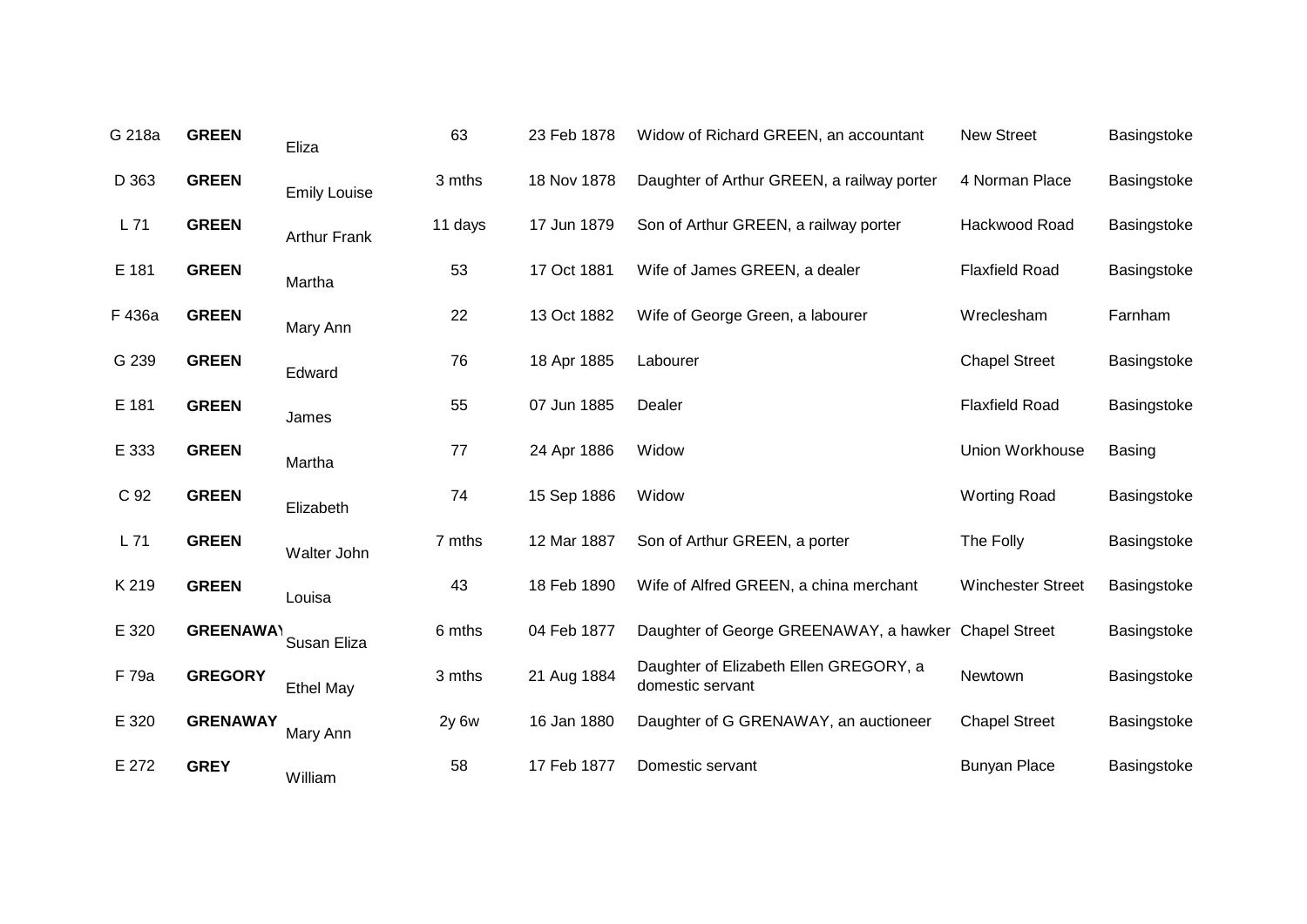| E 106  | <b>GRIEVES</b>   | Elizabeth             | 62         | 29 Feb 1884 | Spinster                                  | Union Workhouse       | <b>Basing</b> |
|--------|------------------|-----------------------|------------|-------------|-------------------------------------------|-----------------------|---------------|
| E 362  | <b>GRIFFEN</b>   | Mary-Ann              | 61         | 08 Aug 1876 | Wife of Edward GRIFFIN, a gardener        | <b>Cross Street</b>   | Basingstoke   |
| E 352  | <b>GRIFFIN</b>   | Sarah                 | 53         | 14 Mar 1878 | Waitress                                  | <b>Flaxfield Road</b> | Basingstoke   |
| E 344  | <b>GRIFFIN</b>   | Caroline              | 57         | 26 Aug 1878 | Widow of William GRIFFIN, a carpenter     | Potters Lane          | Basingstoke   |
| E 352a | <b>GRIFFIN</b>   | Thomas                | 51         | 15 Aug 1879 | Harness maker                             | Flaxfield             | Basingstoke   |
| E 362  | <b>GRIFFIN</b>   | Edward                | 64         | 30 Sep 1880 | Labourer                                  | Flaxfield             | Basingstoke   |
| K 62   | <b>GRIFFIN</b>   | Hannah                | 75         | 28 Mar 1890 | Wife of Thomas GGRIFFIN, a labourer       | Worting Town End      | Basingstoke   |
| F 303  | <b>GRIFFITHS</b> | <b>Florence Fanny</b> | 9 mths     | 17 Aug 1876 | Daughter of John GRIFFITHS, a wheelwright | <b>Chapel Street</b>  | Basingstoke   |
| J 331  | <b>GRIFFITHS</b> | Arthur Llewellyn      | 14 mths    | 12 May 1883 | Son of David GRIFFITHS, a tailor          | <b>Basing Road</b>    | Basingstoke   |
| G 222  | <b>GRIGG</b>     |                       | Still born | 29 Nov 1883 | Child of George GRIGG, a sawyer           | Newtown               | Basingstoke   |
| F 68   | <b>GROVES</b>    |                       | Still born | 04 Feb 1890 | Child of James GROVES, a linen draper     | <b>Market Place</b>   | Basingstoke   |
| D 319  | <b>GUTHRIE</b>   | Sarah                 | 60         | 29 Apr 1881 | Widow of - GUTHRIE, a brace maker         | Flaxfield             | Basingstoke   |
| F 158  | <b>HADLEY</b>    | Mary Ann              | 78         | 05 Jan 1891 | Wife of Samuel HADLEY, a late engineer    | Pest House            | Basingstoke   |
| G 19   | <b>HAILSTONE</b> | Eva Annie             | 4y 6m      | 12 Feb 1883 | Daughter of Albert HAILSTONE, a clerk     | <b>Hollands Grove</b> | Basingstoke   |
| D 290  | <b>HAILSTONE</b> | Arthur John           | 15 mths    | 13 Jan 1885 | Son of A HAILSTONE, a clerk               | <b>Henry Place</b>    | Basingstoke   |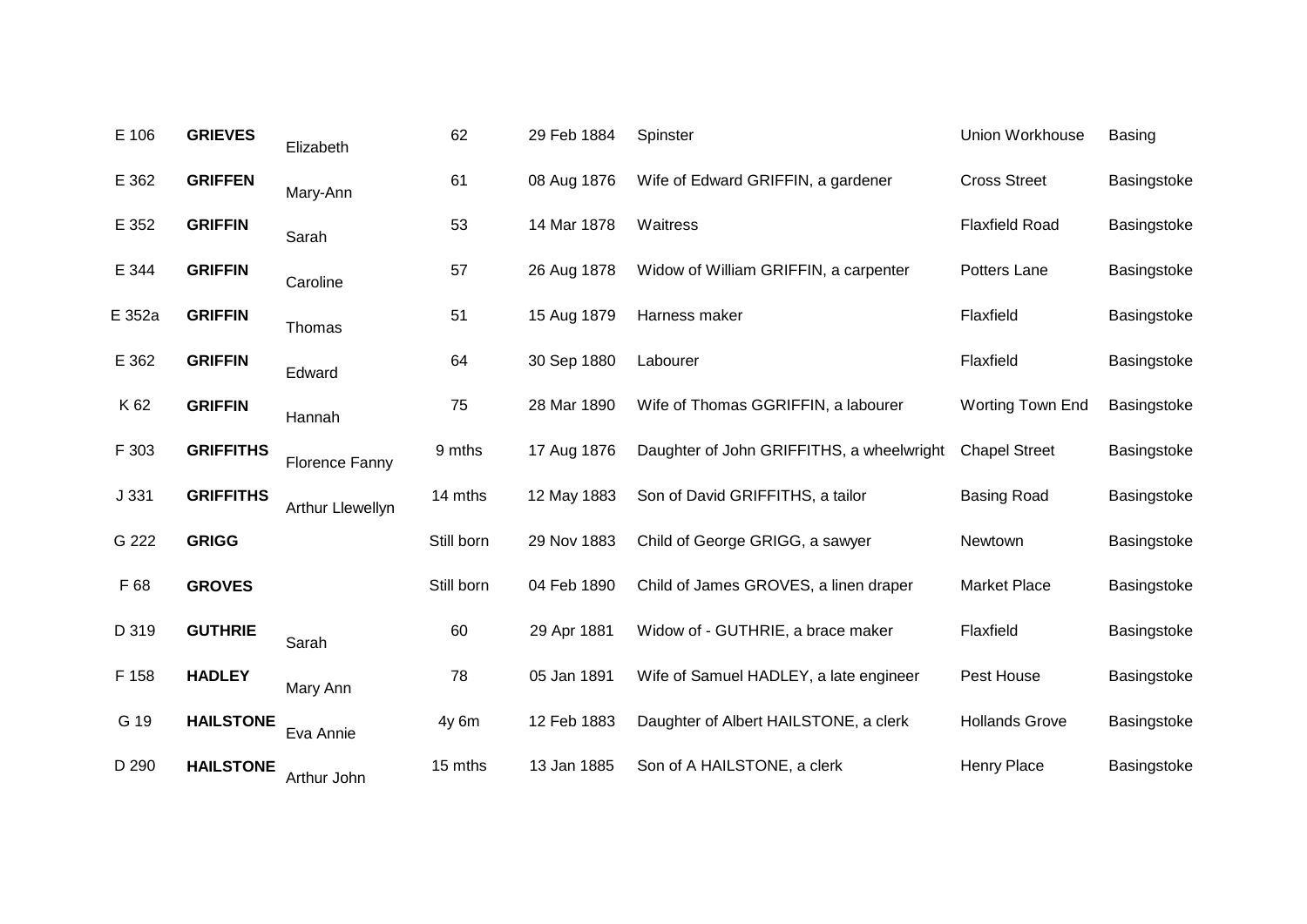| J <sub>41</sub>  | <b>HAILSTONE</b> | Lydia                | 61         | 31 Jul 1887 | Wife of Charles HAILSTONE, an engineer  | <b>Bunnian Place</b>           | Basingstoke |
|------------------|------------------|----------------------|------------|-------------|-----------------------------------------|--------------------------------|-------------|
| K 236            | <b>HAINES</b>    | Sarah                | 59         | 28 Dec 1891 | Wife of Robert HAINES, a blacksmith     | <b>Windover Street</b>         | Basingstoke |
| K 77a            | <b>HALE</b>      | Harriet              | 40         | 15 Jun 1882 | Wife of William Hale, an innkeeper      | London Street                  | Basingstoke |
| E 235            | <b>HALFACRE</b>  | Alice Jane           | 9 mths     | 28 May 1879 | ]Daughter of A HALFACRE, a coachsmith   | <b>Chapel Street</b>           | Basingstoke |
| J <sub>156</sub> | <b>HALFACRE</b>  | <b>Edith Ellen</b>   | $1y$ 6 $m$ | 10 May 1884 | Daughter of Alfred HALFACRE, a labourer | <b>Chapel Street</b>           | Basingstoke |
| E 155            | <b>HALL</b>      | Lavinia Ann          | 25         | 15 Feb 1877 | Wife of Walter HALL, a labourer         | <b>Church Street</b>           | Basingstoke |
| J205             | <b>HALL</b>      | Edwin                | 15         | 15 May 1877 | Son of David HALL, a gardener           | <b>Chapel Street</b>           | Basingstoke |
| F 390            | <b>HALL</b>      | Maude May            | 2 days     | 04 Jun 1880 | Daughter of Henry HALL, a printer       | Hackwood Road                  | Basingstoke |
| A 10             | <b>HALL</b>      | Elizabeth            | 71         | 11 Apr 1888 | Widow                                   | <b>Church Street</b>           | Basingstoke |
| D 325b           | <b>HALL</b>      | Rosa Jane            | 6 mths     | 17 Jun 1891 | Daughter of William HALL, a plumber     | 1 Mount Pleasant               | Basingstoke |
| F 368            | <b>HAM</b>       | Susan                | 41         | 24 Dec 1883 | Wife of Henry HAM. A printer            | Hackwood Road                  | Basingstoke |
| F 390            | <b>HAM</b>       | <b>Edwin Ambrose</b> | 7 mths     | 28 Jan 1882 | Son of Henry HAM, a printer             | Hackwood Road                  | Basingstoke |
| L6               | <b>HAMILTON</b>  | Sarah                | 31         | 07 Jun 1890 | Wife of William HAMILTON, a labourer    | <b>Phoenix Park</b><br>Terrace | Basingstoke |
| D 410            | <b>HANKIN</b>    |                      | Still born | 09 Apr 1877 | Child of James HANKIN, a labourer       | <b>Elbow Corner</b>            | Basingstoke |
| D 182            | <b>HANKIN</b>    | Henry                | 64         | 14 Nov 1879 | Labourer                                | Union Workhouse                | Basingstoke |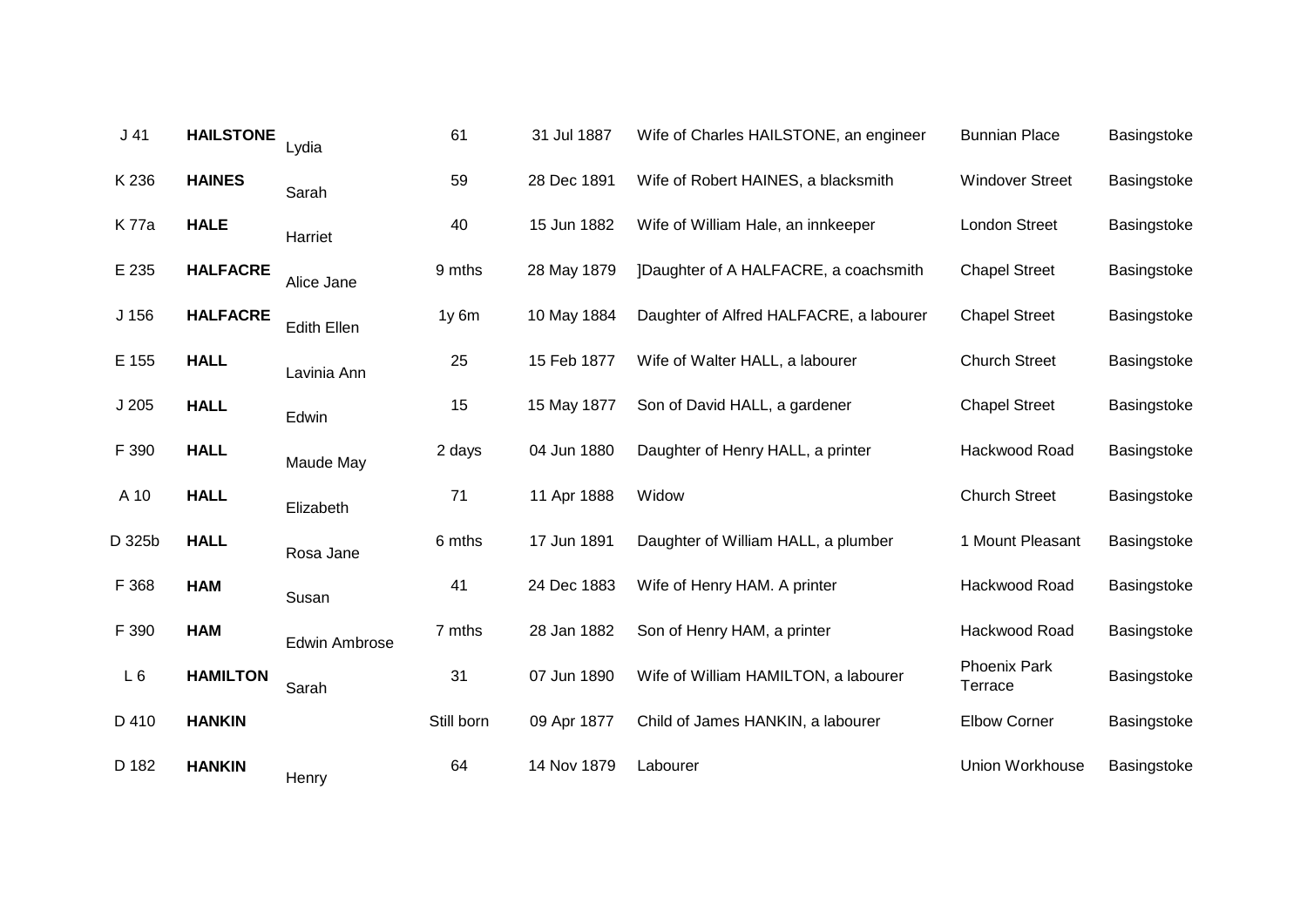| F 178           | <b>HARDIMAN</b> | William              | 40         | 03 Mar 1878 | Labourer                                            | <b>Worting End</b>       | Basingstoke |
|-----------------|-----------------|----------------------|------------|-------------|-----------------------------------------------------|--------------------------|-------------|
| F 131           | <b>HARDIMAN</b> | Stephen              | 76         | 26 Apr 1879 | Labourer                                            | <b>Elbow Corner</b>      | Basingstoke |
| F 132           | <b>HARDIMAN</b> | <b>Albert Edward</b> | 9 mths     | 26 Apr 1879 | Son of J HARDIMAN, a labourer                       | <b>Elbow Corner</b>      | Basingstoke |
| K 156           | <b>HARDING</b>  | Cornellius           | 67         | 25 Jun 1884 | Gentleman                                           | Victoria Street          | Basingstoke |
| J 135a          | <b>HARDING</b>  |                      | 1 day      | 03 Nov 1884 | Child of Henry HARDING, a machinist                 | Victoria Street          | Basingstoke |
| D 443           | <b>HARDING</b>  | Sophia               | 75         | 04 Dec 1890 | Spinster                                            | Union Workhouse          | Basingstoke |
| L <sub>58</sub> | <b>HARDY</b>    | <b>Edith Mary</b>    | 10 mths    | 30 Aug 1880 | Daughter of Richard HARDY, a clothiers<br>assistant | <b>Worting Road</b>      | Basingstoke |
| D 397           | <b>HARDY</b>    |                      | Still born | 10 Jan 1891 | Child of Caroline HARDEY, a single woman            | St Thomas Home           | Basingstoke |
| C <sub>2</sub>  | <b>HARE</b>     | Frances Louisa       | 74         | 14 Oct 1890 | Widow of ??????? HARE, LLD                          | 1 Regent Park<br>Terrace | London NW   |
| <b>B</b> 60     | <b>HARFIELD</b> | Alfred               | 8 mths     | 15 Aug 1880 | Son of George HARFIELD, a labourer                  | <b>Basing Road</b>       | Basingstoke |
| K 379           | <b>HARFIELD</b> | Elizabeth            | 33         | 14 Dec 1885 | Wife of G HARFIELD, a soldier                       | Newtown                  | Basingstoke |
| D 340a          | <b>HARLAND</b>  | Adria Ann            | 17         | 29 Apr 1891 | Needlewoman                                         | St Thomas Home           | Basingstoke |
| D 153           | <b>HARLETT</b>  |                      | Still born | 12 Jul 1882 | Twin Children of John HARLETT, a labourer           | Victoria Street          | Basingstoke |
| G 210           | <b>HARMAN</b>   | James                | 63         | 17 Jan 1891 | Labourer                                            | Gas House Road           | Basingstoke |
| D 500           | <b>HARMSWOR</b> | Elizabeth            | 84         | 13 Apr 1880 | Servant                                             | Union Workhouse          | Basingstoke |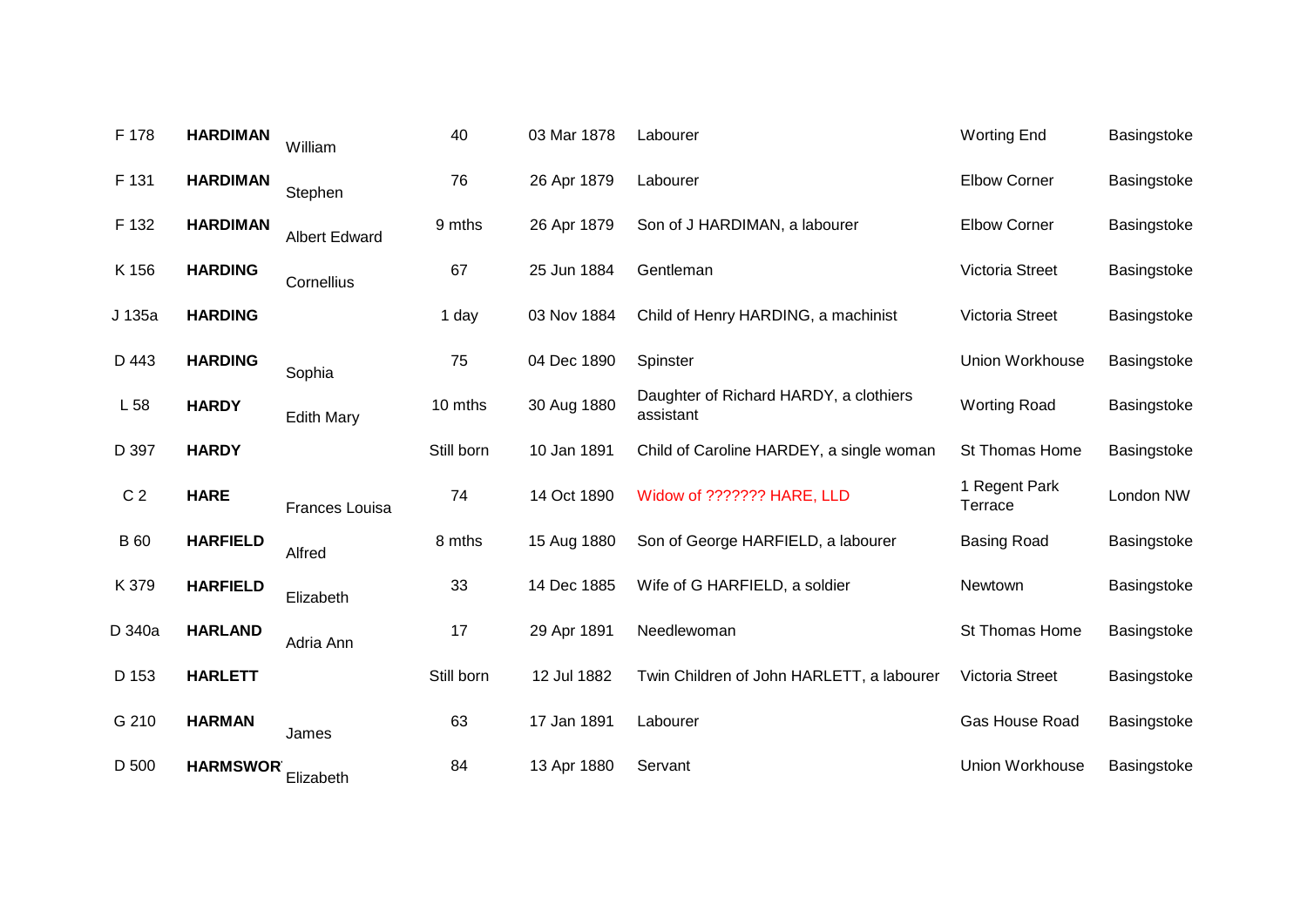| F 447a      | <b>HARMSWOR</b> | Alice                 | $\overline{7}$ | 19 Feb 1885 | Daughter of Abraham HARMSWORTH, a<br>gardener    | Hackwood Road            | Basingstoke   |
|-------------|-----------------|-----------------------|----------------|-------------|--------------------------------------------------|--------------------------|---------------|
| E 267a      | <b>HARMSWOR</b> | Abraham               | 62             | 04 Feb 1887 | Gardener                                         | Union Workhouse          | <b>Basing</b> |
| D 200       | <b>HARMSWOR</b> | Mary                  | 75             | 06 Sep 1890 | Widow                                            | Gas House Road           | Basingstoke   |
| J 135       | <b>HARMSWOR</b> | Amelia                | 59             | 07 Nov 1891 | Wife of Benjamin HARMSWORTH, a<br>shoemaker      | Hackwood Road            | Basingstoke   |
| K 331       | <b>HARPER</b>   | Thomas                | 50             | 26 Mar 1886 | Drover                                           | Juntion Inn              | Basingstoke   |
| D 26        | <b>HARRIS</b>   | Elizabeth             | 86             | 03 May 1876 | Widow of John HARRIS, a gentleman                | <b>Winchester Street</b> | Basingstoke   |
| H 332       | <b>HARRIS</b>   | Ann                   | 76             | 29 Mar 1878 | Widow of - HARRIS, a grocers porter              | <b>Back Lane</b>         | Basingstoke   |
| E 215       | <b>HARRIS</b>   | Ada Jane              | 24             | 19 May 1883 | Dress maker                                      | May Place                | Basingstoke   |
| <b>B</b> 90 | <b>HARRIS</b>   |                       | Still born     | 21 Mar 1888 | Child of Henry HARRIS, a blacksmith              | Newtown                  | Basingstoke   |
| K 311       | <b>HARRIS</b>   | Sarah                 | 54             | 10 Apr 1888 | Spinster                                         | <b>Winchester Street</b> | Basingstoke   |
| G 131       | <b>HARRISON</b> | Fanny                 | 26             | 13 Mar 1890 | Cook                                             | Worting Town End         | Basingstoke   |
| J203        | <b>HARRISON</b> | <b>Caroline Agnes</b> | 5              | 19 Nov 1891 | Daughter of James William HARRISON, a<br>printer | Rayleigh Road            | Basingstoke   |
| F 37        | <b>HARRISON</b> | Mary Ann              | 30             | 01 Dec 1891 | Wife of James William HARRISON, a printer        | Rayleigh Road            | Basingstoke   |
| J 326       | <b>HART</b>     |                       | Still born     | 06 Feb 1879 | Child of Henry H HART, a bailiff                 | Cliddesden Road          | Basingstoke   |
| E 318a      | <b>HARTGILL</b> | Tom                   | 5              | 05 May 1880 | Son of Henry Hartgill, a carpenter               | Sarum Hill               | Basingstoke   |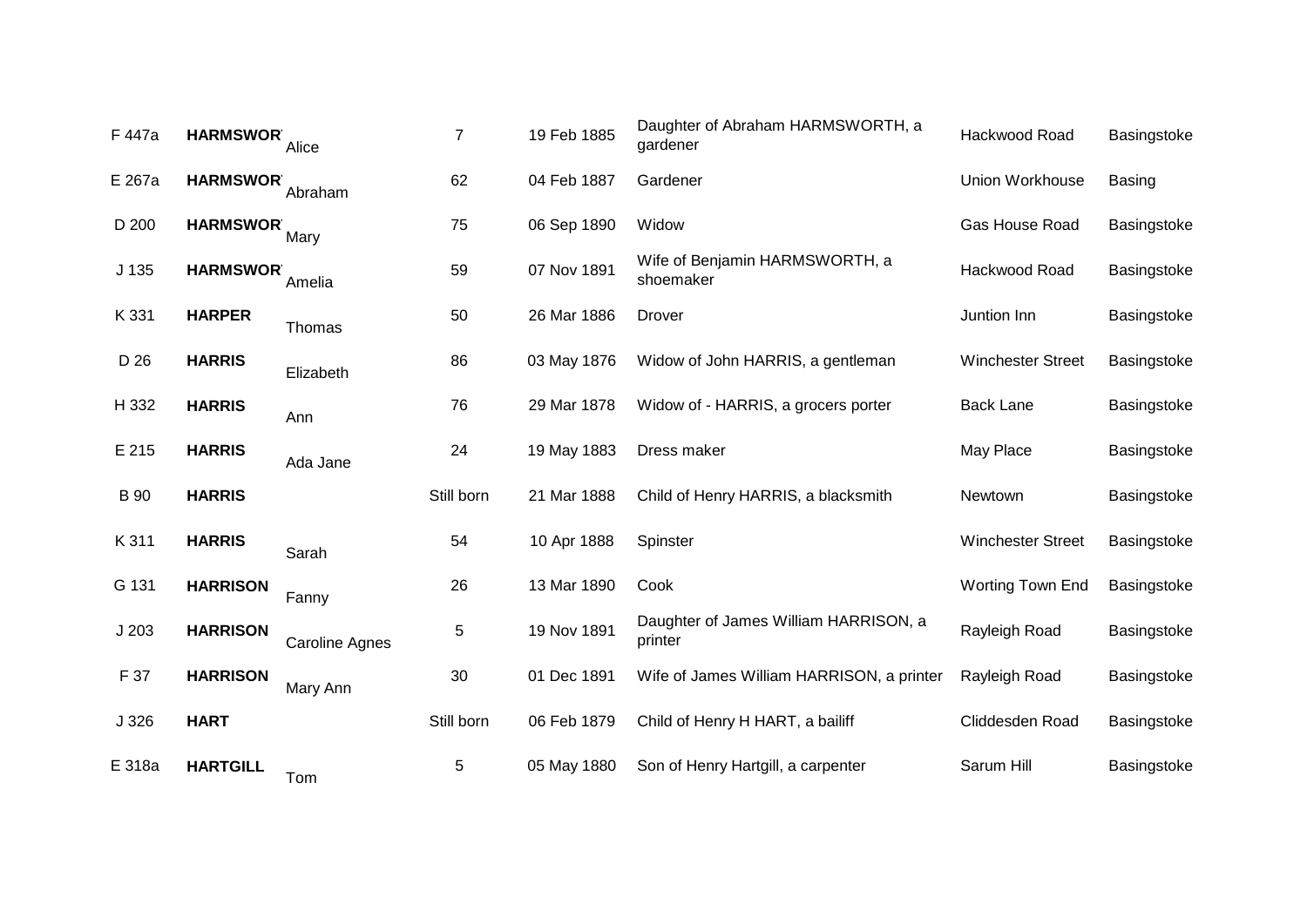| E 318a           | <b>HARTGILL</b> | Jane                  | 10 mins | 20 Aug 1889 | Daughter of Henry HARTGILL, a carpenter                        | <b>May Street</b>        | Basingstoke |
|------------------|-----------------|-----------------------|---------|-------------|----------------------------------------------------------------|--------------------------|-------------|
| F 183            | <b>HARVEY</b>   | Annie Honorah         | 38      | 06 Apr 1878 | Wife of John HARVEY, a station agent (GWR) Basingstoke Station |                          | Basingstoke |
| E 373a           | <b>HATT</b>     | Ann                   | 66      | 11 Jan 1879 | Wife of Richard M HATT, an upholsterer                         | <b>Bedford Place</b>     | Basingstoke |
| J <sub>105</sub> | <b>HATT</b>     | <b>Richard Morley</b> | 57      | 10 Jul 1879 | Cabinet maker                                                  | <b>Bedford Place</b>     | Basingstoke |
| F 397            | <b>HATT</b>     | Hannah                | 81      | 01 Nov 1879 | Widow of R Morley HATT, a labourer                             | <b>Union Workhouse</b>   | Basingstoke |
| J 109            | <b>HATT</b>     | Mary Ann              | 42      | 15 Dec 1886 | Wife of Charles William HATT, a labourer                       | <b>Brook Street</b>      | Basingstoke |
| E 335            | <b>HATT</b>     | <b>Ethel May</b>      | 6 wks   | 24 Dec 1886 | Daughter of Charles William HATT, a labourer Brook Street      |                          | Basingstoke |
| J 403b           | <b>HATTAN</b>   | Daniel                | 59      | 20 Jan 1888 | Labourer                                                       | Newtown                  | Basingstoke |
| J 399b           | <b>HATTON</b>   | Mary                  | 60      | 28 Dec 1890 | Widow                                                          | <b>May Street</b>        | Basingstoke |
| D 309            | <b>HAWK</b>     | Sarah                 | 58      | 11 May 1886 | Wife of George HAWK, a tinman                                  | Newtown                  | Basingstoke |
| D 309            | <b>HAWKE</b>    | George                | 60      | 22 Mar 1887 | Tinman                                                         | <b>Cambridge Terrace</b> | Basingstoke |
| D 441            | <b>HAYDEN</b>   | Lucy                  | 55      | 26 Jun 1880 | Wife of James HAYDEN, an innkeeper                             | <b>Chapel Street</b>     | Basingstoke |
| D 442            | <b>HAYDEN</b>   | James                 | 64      | 16 May 1886 | Innkeeper                                                      | <b>Rising Sun</b>        | Basingstoke |
| E 378b           | <b>HAYDEN</b>   | John                  | 41      | 11 May 1889 | Blacksmirh                                                     | <b>Flaxfield Road</b>    | Basingstoke |
| E 370            | <b>HAYDON</b>   |                       | 8 hrs   | 29 Mar 1887 | Child of John HAYDON, a blacksmith                             | <b>Flaxfield Road</b>    | Basingstoke |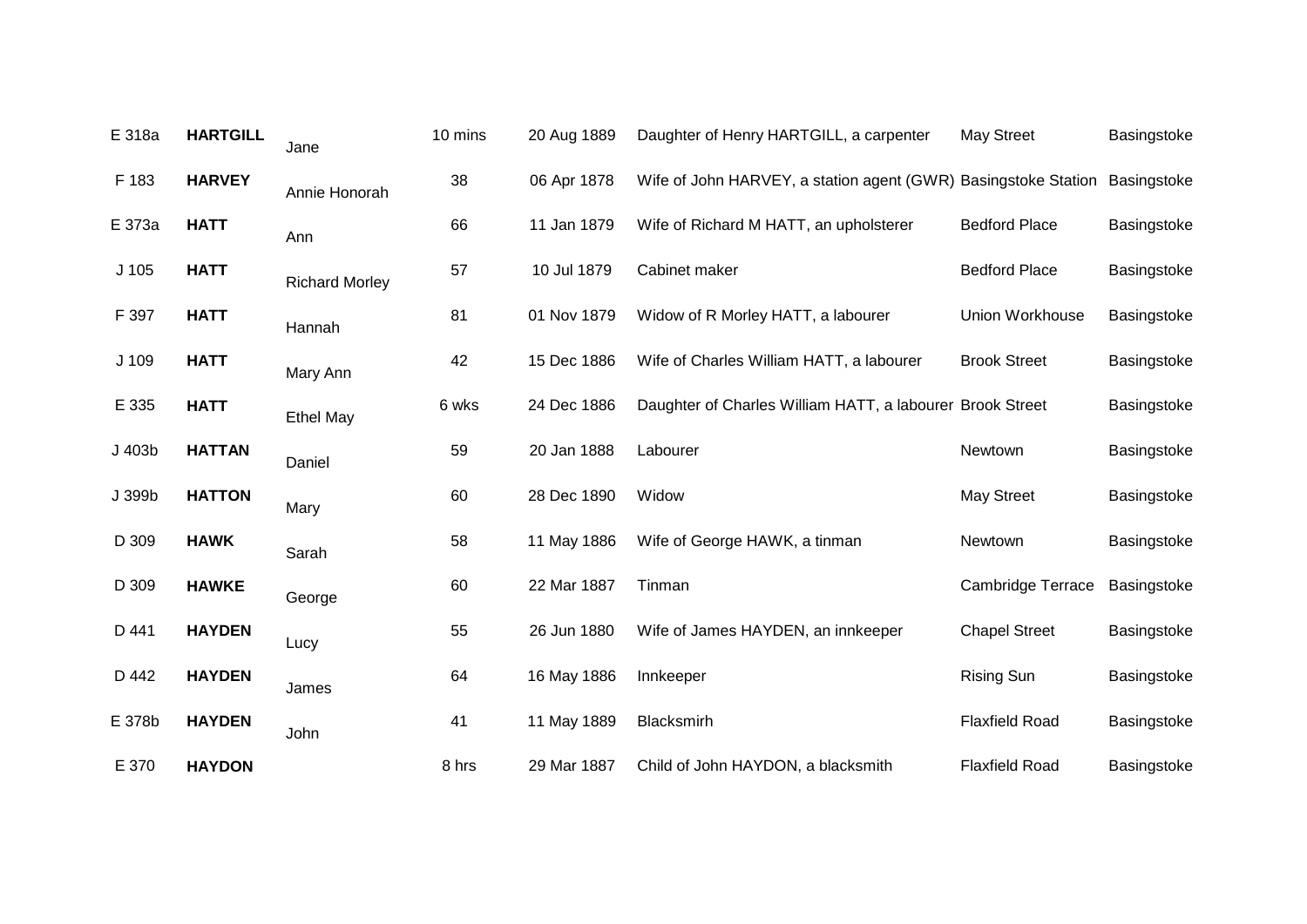| D 410          | <b>HAYES</b>   |                       | Still born | 22 Mar 1877 | Child of Henry DAY, a transfer clerk             | Victoria Street          | Basingstoke |
|----------------|----------------|-----------------------|------------|-------------|--------------------------------------------------|--------------------------|-------------|
| D 343          | <b>HAYES</b>   |                       | Still born | 27 Feb 1878 | Child of John F HAYES, a clerk (LSWR)            | <b>Church Street</b>     | Basingstoke |
| D 421          | <b>HAYES</b>   | <b>Herbert Murray</b> | 3 mths     | 29 Aug 1878 | Son of H R HAYES, a surgeon                      | <b>Winchester Street</b> | Basingstoke |
| F 141          | <b>HAYES</b>   |                       | Still born | 06 Dec 1878 | Child of John F HAYES, a clerk (LSWR)            | 1 Longcroft Building     | Basingstoke |
| F 253          | <b>HAYES</b>   |                       | Still born | 05 Aug 1879 | Child of John HAYES. A clerk (LSWR)              | Newtown                  | Basingstoke |
| D 178          | <b>HAYES</b>   |                       | Still born | 01 May 1880 | Child of John HAYES. A clerk (LSWR)              | Newtown                  | Basingstoke |
| D 222          | <b>HAYES</b>   |                       | Still born | 13 Apr 1881 | Child of John Frederick HAYED, a clerk<br>(LSWR) | Newtown                  | Basingstoke |
| E 376a         | <b>HAYES</b>   |                       | Still born | 05 Feb 1882 | Child of John HAYES. A clerk (LSWR)              | Newtown                  | Basingstoke |
| E 326          | <b>HAYES</b>   |                       | Still born | 09 Nov 1882 | Child of T J HAYES, a clerk                      | Junction Road            | Basingstoke |
| F 47           | <b>HAYNES</b>  | Caroline              | 36         | 12 Aug 1880 | Wife of William HAYNES, a blacksmith             | <b>Western Terrace</b>   | Basingstoke |
| E 101          | <b>HAYWARD</b> | Mary Ann              | 84         | 28 Feb 1887 | Widow                                            | <b>London Street</b>     | Basingstoke |
| D <sub>3</sub> | <b>HAZEL</b>   | Letitia               | 81         | 18 Apr 1885 | Widow                                            | <b>Clifton Terrace</b>   | Basingstoke |
| F 51           | <b>HAZEL</b>   | Mary Ann              | 66         | 24 Oct 1891 | Wife of James HAZE:, a general dealer            | Gas House Road           | Basingstoke |
| L28            | <b>HAZELL</b>  | Henry                 | 53         | 18 Feb 1878 | Carpenter                                        | <b>Hollands Grove</b>    | Basingstoke |
| D 77           | <b>HAZELL</b>  | Asa Charlotte         | 6 wks      | 29 Apr 1878 | Daughter of James HAZELL, a labourer             | <b>Basing Road</b>       | Basingstoke |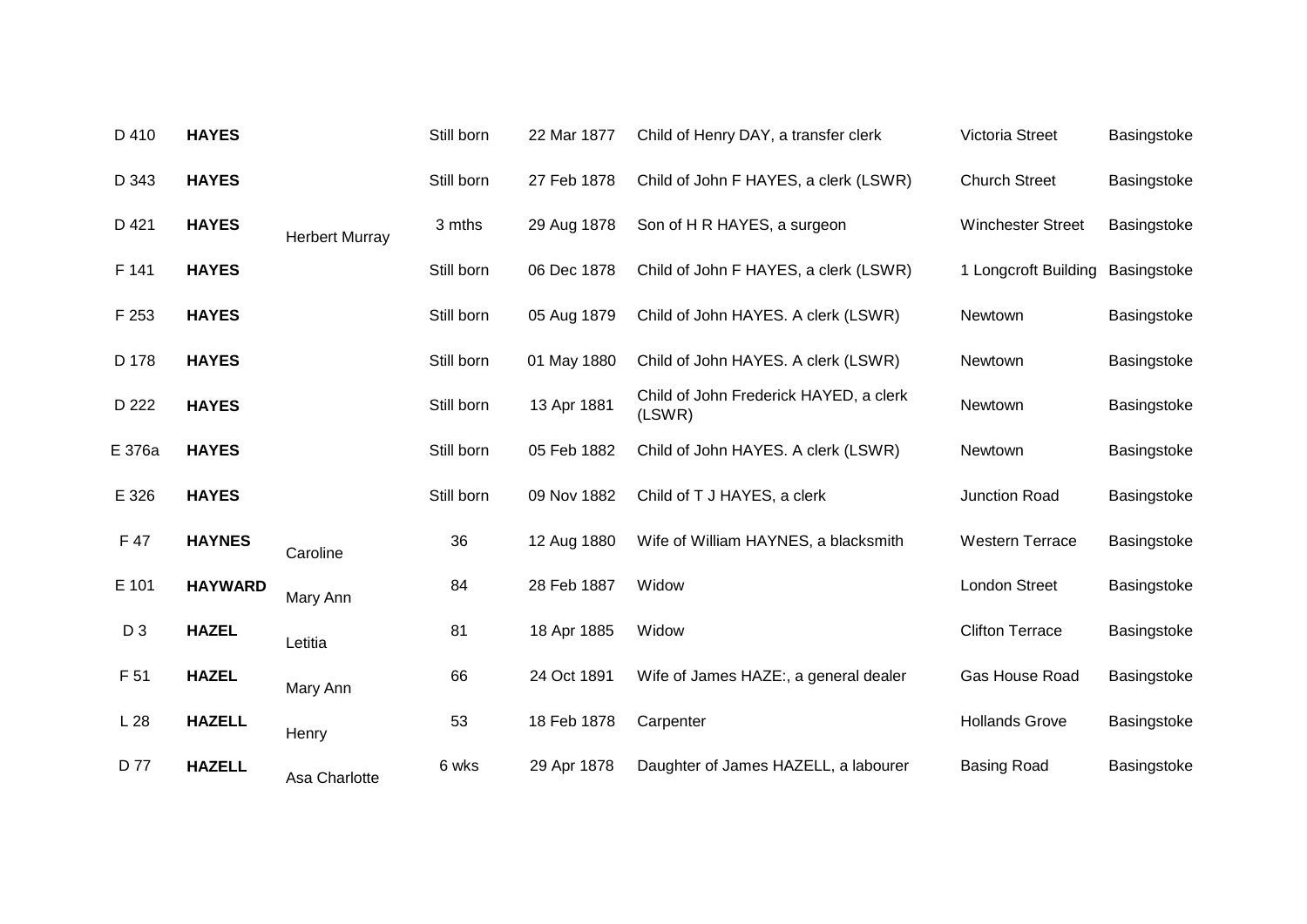| <b>FV</b>        | <b>HEADREACH</b> | Katherine  | 42         | 06 Mar 1880 | Gentlewoman                                           | 249 Cornwall Road      | <b>Notting Hill</b> |
|------------------|------------------|------------|------------|-------------|-------------------------------------------------------|------------------------|---------------------|
| D 460            | <b>HEDGES</b>    | Daniel     | 27         | 19 Jun 1883 | Cellarman                                             | Victoria Street        | Basingstoke         |
| E 177            | <b>HEDGES</b>    |            | 1h 30m     | 13 Nov 1887 | Infant daughter of Rose HEDGES, a domestic<br>servant | Victoria Street        | Basingstoke         |
| E 126            | <b>HEDGES</b>    | Daniel     | 7 days     | 15 Oct 1888 | Son of Thomas HEDGES, a labourer                      | Newtown                | Basingstoke         |
| $L_{30a}$        | <b>HEDGES</b>    | Frederick  | 16 mths    | 09 Mar 1890 | Son of John HEDGES, a labourer                        | Flaxfield              | Basingstoke         |
| $L_{30a}$        | <b>HEDGES</b>    | Gertrude   | 12 days    | 02 Feb 1891 | Daughter of John HEDGES, a labourer                   | Newtown                | Basingstoke         |
| J <sub>185</sub> | <b>HEDGES</b>    |            | Still born | 20 Dec 1891 | Child of - HEDGES, a labourer                         | Ford's Building        | Basingstoke         |
| D 283            | <b>HENNING</b>   | Lilly      | 2 mths     | 30 Nov 1876 | Daughter of Joshua ? HENNING, a labourer              | Hackwood Road          | Basingstoke         |
| A7               | <b>HENSLER</b>   | Charles    | 71         | 18 Jul 1883 | Labourer                                              | <b>Union Workhouse</b> | <b>Basing</b>       |
| L71              | <b>HENWOOD</b>   | Elizabeth  | 78         | 17 Nov 1878 | Widow of Thomas HENWOOD, a labourer                   | <b>Brook Street</b>    | Basingstoke         |
| D 349            | <b>HENWOOD</b>   | Elizabeth  | 26         | 13 Jun 1879 | Domestic servant                                      | <b>Flaxfield Road</b>  | Basingstoke         |
| J221             | <b>HENWOOD</b>   |            | Still born | 21 Jan 1888 | Child of Henry HENWOOD, a labourer                    | Newtown                | Basingstoke         |
| D 306            | <b>HENWOOD</b>   | Hannah     | 60         | 23 Sep 1891 | Widow                                                 | Victoria Street        | Basingstoke         |
| E 312            | <b>HERBERT</b>   | Edith Emma | 12 days    | 18 Jan 1877 | Daughter of Edward HERBERT, a baker &<br>grocer       | <b>Church Street</b>   | Basingstoke         |
| E 56             | <b>HERBERT</b>   | Nathaniel  | 67         | 25 Oct 1877 | Labourer                                              | Reading Road           | Basingstoke         |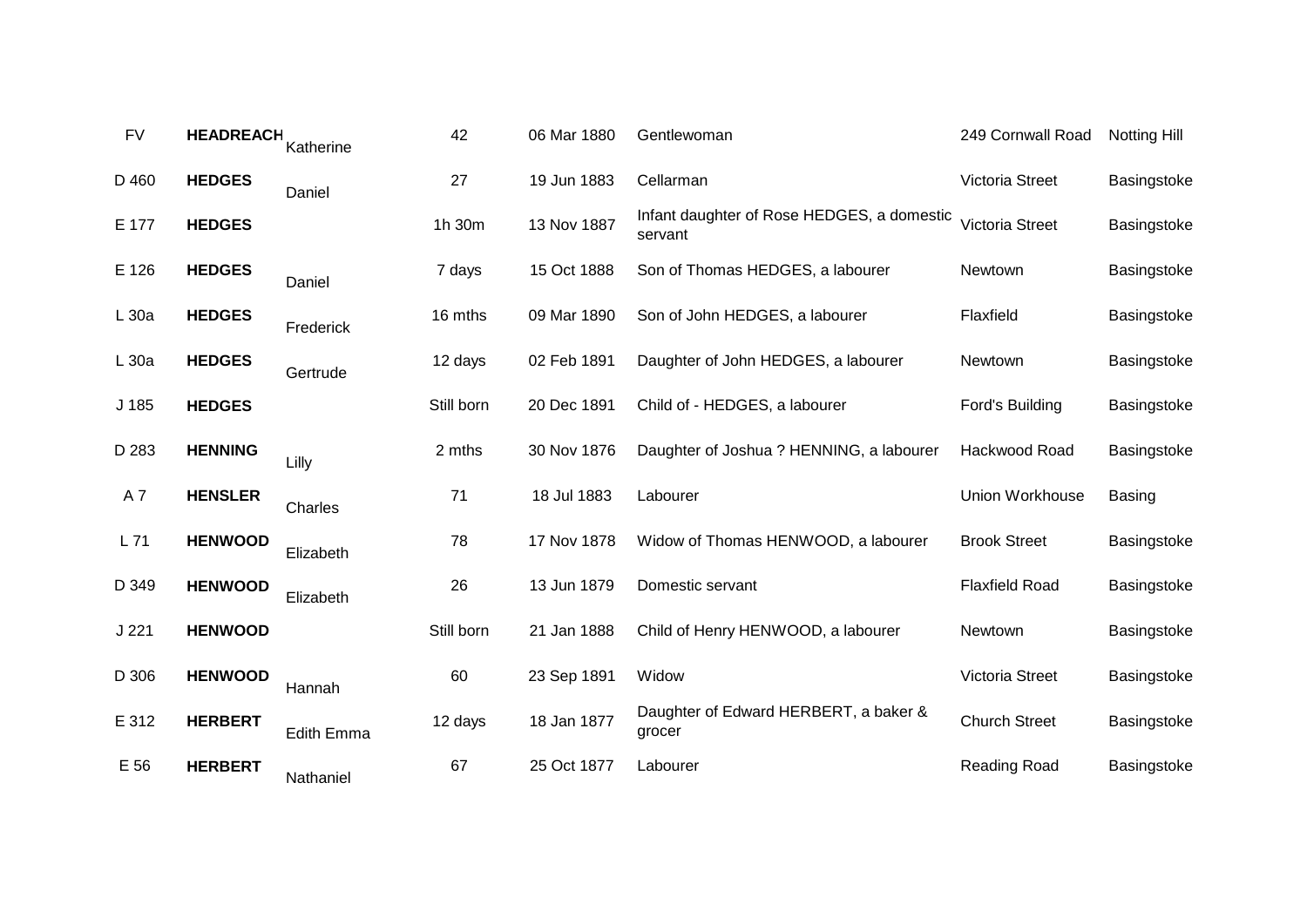| K 377           | <b>HERBERT</b> | Edward<br>Nathaniel     | 43     | 28 Feb 1884 | Baker                                                   | <b>Church Street</b>   | Basingstoke |
|-----------------|----------------|-------------------------|--------|-------------|---------------------------------------------------------|------------------------|-------------|
| E 81            | <b>HERBERT</b> | Ann                     | 82     | 28 Nov 1889 | Widow                                                   | Reading Road           | Basingstoke |
| D 296           | <b>HEWETT</b>  | (Sister) Hannah         | 55     | 20 Aug 1877 | <b>Lady Superior</b>                                    | St Thomas' Home        | Basingstoke |
| L <sub>57</sub> | <b>HEWITT</b>  | Mary                    | 51     | 08 Jan 1881 | Wife of Charles HEWITT, a coal merchant                 | <b>Bunnian Place</b>   | Basingstoke |
| J <sub>37</sub> | <b>HEWITT</b>  | Amelia                  | 51     | 12 Feb 1891 | Wife of Charles HEWITT, a coal merchant                 | <b>Burgess Road</b>    | Basingstoke |
| D 45            | <b>HIBBERD</b> | Abigail                 | 54     | 07 Dec 1883 | Wife of Henry HIBBERD, a labourer                       | <b>Basing Road</b>     | Basingstoke |
| D 238           | <b>HIBBERD</b> | Joseph                  | 61     | 13 Mar 1884 | Labourer                                                | Hackwood Road          | Basingstoke |
| K 51            | <b>HIBBERD</b> | Ellen                   | 32     | 29 Apr 1886 | Wife of Thomas HIBBERD, a machinist                     | Winchester Road        | Basingstoke |
| K 55            | <b>HIBBERD</b> | Sarah Ann               | 68     | 16 Dec 1886 | Wife of Thomas NIBBERD, a traction engine<br>proprietor | <b>Winchester Road</b> | Basingstoke |
| <b>B70</b>      | <b>HIBBERD</b> | May Eve                 | 9      | 18 Feb 1888 | Daughter of George HIBBERD, a painter                   | <b>Bunnian Place</b>   | Basingstoke |
| <b>B</b> 38     | <b>HIBBERD</b> | George                  | 46     | 30 Jun 1888 | Painter                                                 | <b>Bunnian Place</b>   | Basingstoke |
| K 240           | <b>HIBBERD</b> | <b>Archibald Harald</b> | 48 hrs | 23 Oct 1888 | Son of Joshua HIBBERD, a machinist                      | Selby Road             | Basingstoke |
| G 179           | <b>HIBBERD</b> |                         | 20 hrs | 19 Feb 1889 | Twin children of Henry HIBBERD, a<br>policeman          | Victoria Street        | Basingstoke |
| K 50            | <b>HIBBERD</b> | Jane Annie              | 19     | 06 Sep 1889 | Daughter of Henry HIBBERD, a loco hand                  | <b>Windsor Street</b>  | Saisbury    |
| K 20            | <b>HIBBERD</b> | George                  | 8 hrs  | 02 Aug 1890 | Son of Tom HIBBERD, a machinist                         | <b>White House</b>     | Basingstoke |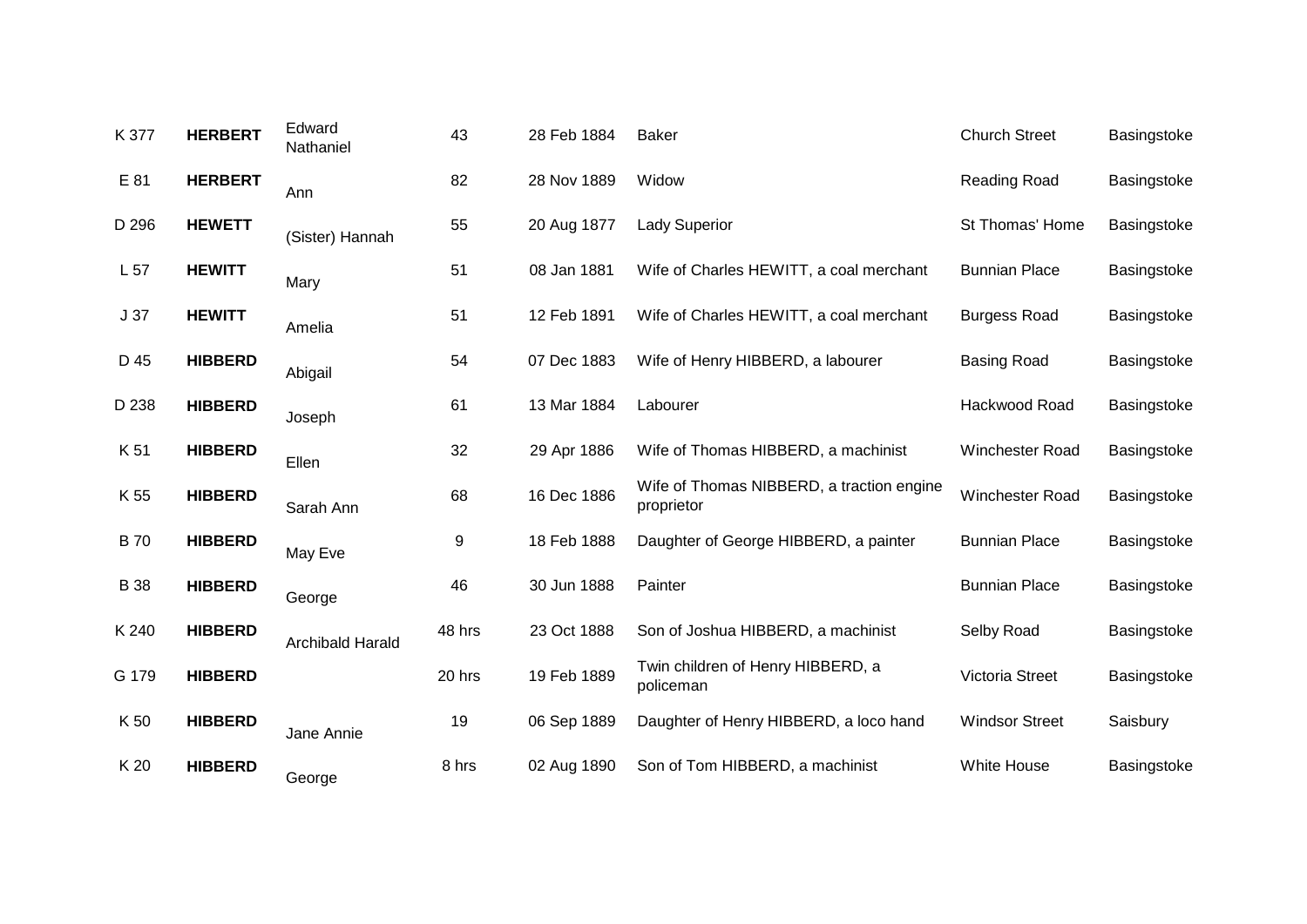| J <sub>105</sub> | <b>HIDE</b>      |                   | Still born | 10 Jul 1879 | Child of Elizabeth HIDE, a domestic servant | New Road               | Basingstoke   |
|------------------|------------------|-------------------|------------|-------------|---------------------------------------------|------------------------|---------------|
| F 112            | <b>HIGGENS</b>   |                   | Still born | 02 Aug 1878 | Child of Joseph HIGGENS, a hairdresser      | <b>Market Place</b>    | Basingstoke   |
| E 107            | <b>HIGGINS</b>   | William           | 48         | 07 Mar 1884 | Innkeeper                                   | <b>Church Street</b>   | Basingstoke   |
| J 285            | <b>HILL</b>      |                   | Still born | 12 Mar 1878 | Child of John B HILL, a draper's assistant  | South View             | Basingstoke   |
| F 93a            | <b>HILL</b>      | John Gilbert      | 8          | 10 Jan 1884 | Son of John B HILL, a draper                | <b>Wote Street</b>     | Basingstoke   |
| F 172            | <b>HILL</b>      | Eliza             | 50         | 08 Jun 1884 | Wife of Soloman HILL, a labourer            | <b>Bury Farm</b>       | Basingstoke   |
| K 322            | <b>HILL</b>      | David             | 58         | 17 May 1890 | Labourer                                    | <b>Union Workhouse</b> | <b>Basing</b> |
| K 118            | <b>HILL</b>      | Agnes Gertrude    | 18         | 12 Dec 1891 | Spinster                                    | Hook                   | Newnham       |
| H 78             | <b>HILLIER</b>   | Helena            | 78         | 19 Feb 1884 | Widow                                       | Sarum Hill             | Basingstoke   |
| J 185            | <b>HILLS</b>     | Louisia           | 55         | 19 Dec 1891 | Widow                                       | <b>May Street</b>      | Basingstoke   |
| J 374            | <b>HINES</b>     | <b>Phillis</b>    | 95         | 11 Nov 1876 | Widow of Thomas HINES, a farmer             | Oat Street             | Basingstoke   |
| C 136a           | <b>HISCOCK</b>   | Alfred William    | 22 mths    | 22 Mar 1890 | Son of William HISCOCK, a groom             | New Road               | Basingstoke   |
| J 386a           | <b>HITCHCOCK</b> | Magdeline Mary    | 5 mths     | 14 Mar 1887 | Daughter of John HITCHCOCK, a tailor        | <b>Flaxfield Road</b>  | Basingstoke   |
| F 408d           | <b>HITCHCOCK</b> | John Henry Piller | 48         | 03 May 1887 | Tailor                                      | <b>Flaxfield Road</b>  | Basingstoke   |
| F411             | <b>HITCHCOCK</b> | Henry John Peter  | 20         | 17 Dec 1888 | Labourer                                    | Flaxfield              | Basingstoke   |
|                  |                  |                   |            |             |                                             |                        |               |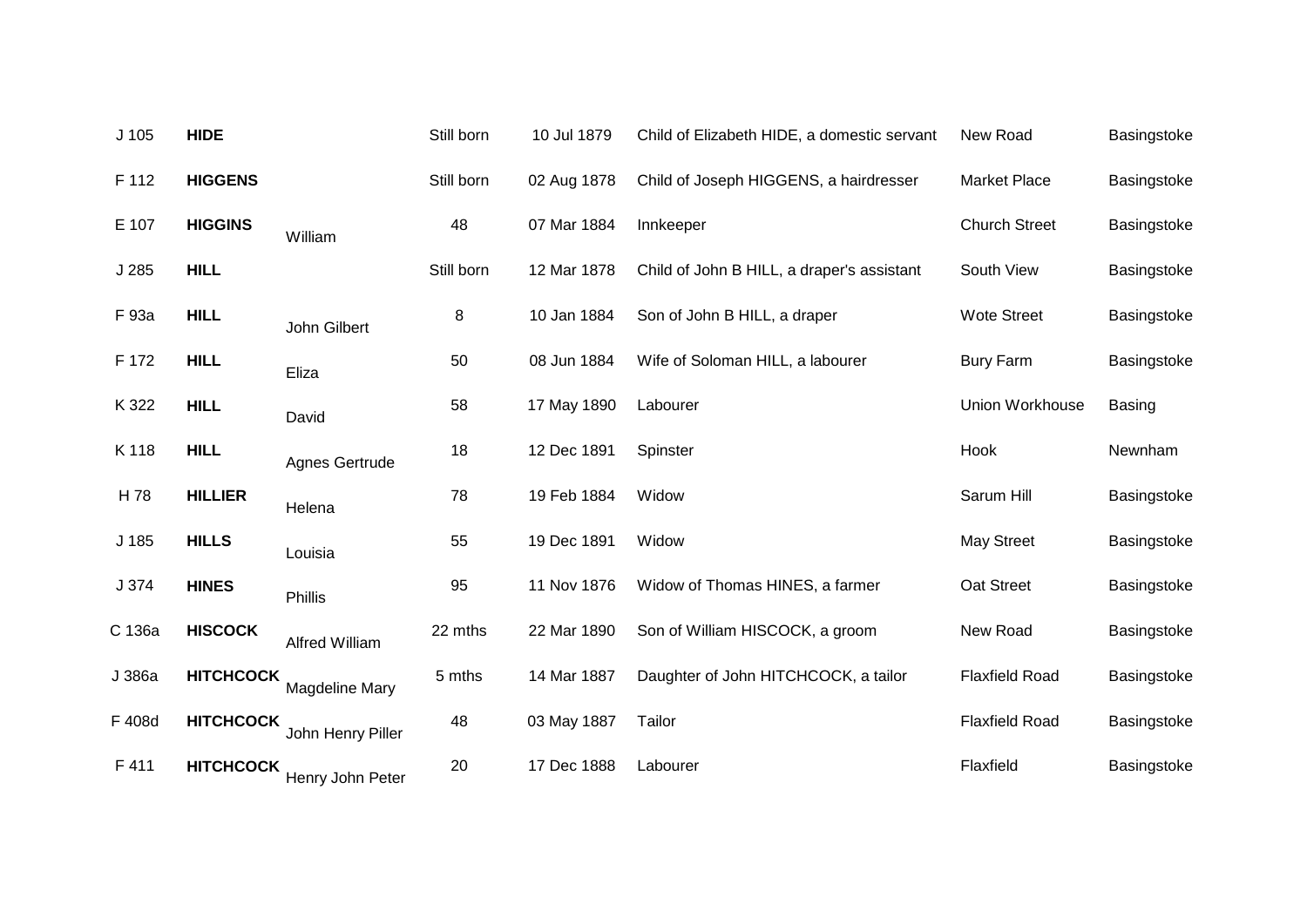| G 24  | <b>HOAR</b>     | Ann                    | 68             | 20 Jan 1882 | Widow                                                   | Union Workhouse         | <b>Basing</b> |
|-------|-----------------|------------------------|----------------|-------------|---------------------------------------------------------|-------------------------|---------------|
| G 23  | <b>HOAR</b>     | James                  | 67             | 07 May 1888 | Pensioner                                               | <b>Union Workhouse</b>  | <b>Basing</b> |
| J 392 | <b>HOARE</b>    |                        | Still born     | 17 Jun 1879 | Child of Elijah HOARE, a tailor                         | Sarum Villa             | Basingstoke   |
| L44   | <b>HOBBS</b>    | <b>Elizabeth Alice</b> | $\overline{2}$ | 18 Feb 1885 | Daughter of James HOBBS, a labourer                     | <b>Worting Town End</b> | Basingstoke   |
| E 246 | <b>HOBBS</b>    | Kate                   | 1y 10m         | 27 Feb 1885 | Daughter of Ellen HOBBS, a servant                      | <b>Worting Town End</b> | Basingstoke   |
| D 397 | <b>HOCKLEY</b>  | Frances Louisa         | 75             | 16 Jan 1891 | Wife of Thomas HOCKLEY, a labourer                      | Newtown                 | Basingstoke   |
| D 353 | <b>HOCKLEY</b>  | Albert James           | 10 mths        | 21 Feb 1891 | Son of George HOCKLEY, a gas stoker                     | Cliddesden Road         | Basingstoke   |
| D 353 | <b>HOCKLEY</b>  |                        | Still born     | 09 Dec 1891 | Child of George HOCKLEY, a gas stoker                   | Cliddesden Road         | Basingstoke   |
| D 318 | <b>HOCKLY</b>   | William                | 65             | 17 Jun 1880 | Carpenter                                               | <b>Station Hill</b>     | Basingstoke   |
| D 435 | <b>HOFFMANN</b> | Frith                  | 2 wks          | 01 Nov 1880 | Son of - HOFFMANN, a surgeon's assistant                | New Street              | Basingstoke   |
| J 323 | <b>HOLDAWAY</b> | <b>Henry George</b>    | 1              | 10 Jan 1878 | Son of George HOLDAWAY, a moulder                       | Reading Road            | Basingstoke   |
| D 413 | <b>HOLDAWAY</b> |                        | Still born     | 19 Jul 1887 | Child of E T HOLDAWAY, a gardener                       | Winchester Road         | Basingstoke   |
| E 332 | <b>HOLDAWAY</b> | Ellen                  | 22 hrs         | 01 Oct 1890 | Daughter of Edward HOLDAWAY, a gardener Winchester Road |                         | Basingstoke   |
| C 75  | <b>HOLDER</b>   | Sarah                  | 55             | 30 Oct 1879 | Wife of Henry J HOLDER, a bricklayer                    | Flaxfield               | Basingstoke   |
| K 294 | <b>HOLDER</b>   | <b>Blanche Mary</b>    | 15 mths        | 16 Jun 1884 | Daughter of Thomas HOLDER, a labourer                   | <b>Flaxfield Road</b>   | Basingstoke   |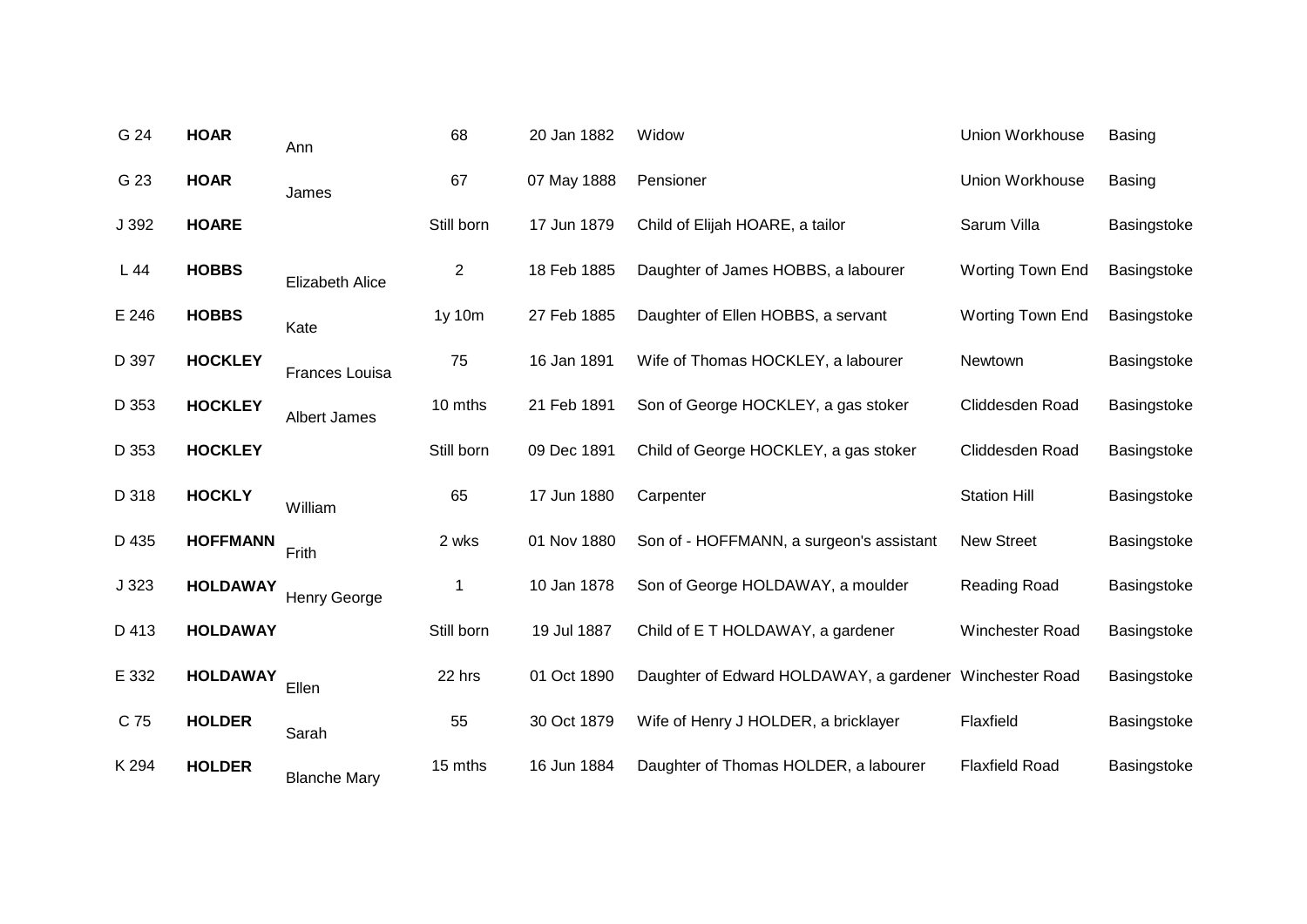| K 294  | <b>HOLDER</b>   | <b>Sidney George</b>   | 8 wks      | 06 Mar 1885 | Son of Thomas HOLDER, a labourer                   | <b>Flaxfield Road</b>    | Basingstoke |
|--------|-----------------|------------------------|------------|-------------|----------------------------------------------------|--------------------------|-------------|
| D 192  | <b>HOLDER</b>   | Richard                | 45         | 14 Jun 1888 | Carpenter                                          | Victoria Street          | Basingstoke |
| D 113  | <b>HOLDER</b>   | James                  | 567        | 14 Nov 1889 | <b>Bricklayer</b>                                  | <b>Union Workhouse</b>   | Basingstoke |
| J 348a | <b>HOLLEY</b>   | Mary Jemima            | 19 mths    | 30 Jan 1879 | Daughter of H HOLLEY, a baker                      | <b>Winchester Street</b> | Basingstoke |
| D 119  | <b>HOLLIS</b>   |                        | Still born | 17 Aug 1879 | Child of Edward HOLLIS, a butcher                  | <b>Hadleigh Terrace</b>  | Basingstoke |
| L 72   | <b>HOLLIS</b>   | <b>Elizabeth Emily</b> | 4 mths     | 25 Jan 1887 | Daughter of Edward HOLLIS, a journeyman<br>butcher | Southern Road            | Basingstoke |
| D 482  | <b>HOLLOWAY</b> | Charles                | 51         | 15 May 1876 | Painter                                            | Potters Lane             | Basingstoke |
| K 114  | <b>HOLLOWAY</b> | William                | 73         | 02 May 1885 | <b>Blacksmith</b>                                  | Newtown                  | Basingstoke |
| C 136  | <b>HOLLOWAY</b> | Sarah                  | 70         | 24 Mar 1887 | Widow                                              | <b>Winchester Road</b>   | Basingstoke |
| G 92   | <b>HOLMES</b>   | Emma                   | 58         | 01 Jul 1882 | Wife of James HOLMES                               | Viables Farm             | Basingstoke |
| D 194  | <b>HOOPER</b>   | Mary                   | 51         | 06 Mar 1880 | Widow                                              | <b>Union Workhouse</b>   | Basingstoke |
| D 194  | <b>HOPGOOD</b>  |                        | Still born | 09 Dec 1880 | Child of R HOPGOOD, a machinist                    | Norn Hill                | Basingstoke |
| E 45   | <b>HOPKINS</b>  | Thomas                 | 1          | 22 Apr 1876 | Son of Charles HOPKINS, a railway porter           | <b>Cambridge Terrace</b> | Basingstoke |
| J 356  | <b>HOPKINS</b>  | Edwin G                | 1y 10m     | 04 Oct 1883 | Son of George HOPKINS, a signalman                 | <b>Flaxfield Road</b>    | Basingstoke |
| K 141a | <b>HORDER</b>   | Margaretta<br>Florence | 3 mths     | 25 Mar 1880 | Daughter of W F HORDER, a grocers<br>assistant     | <b>Station Hill</b>      | Basingstoke |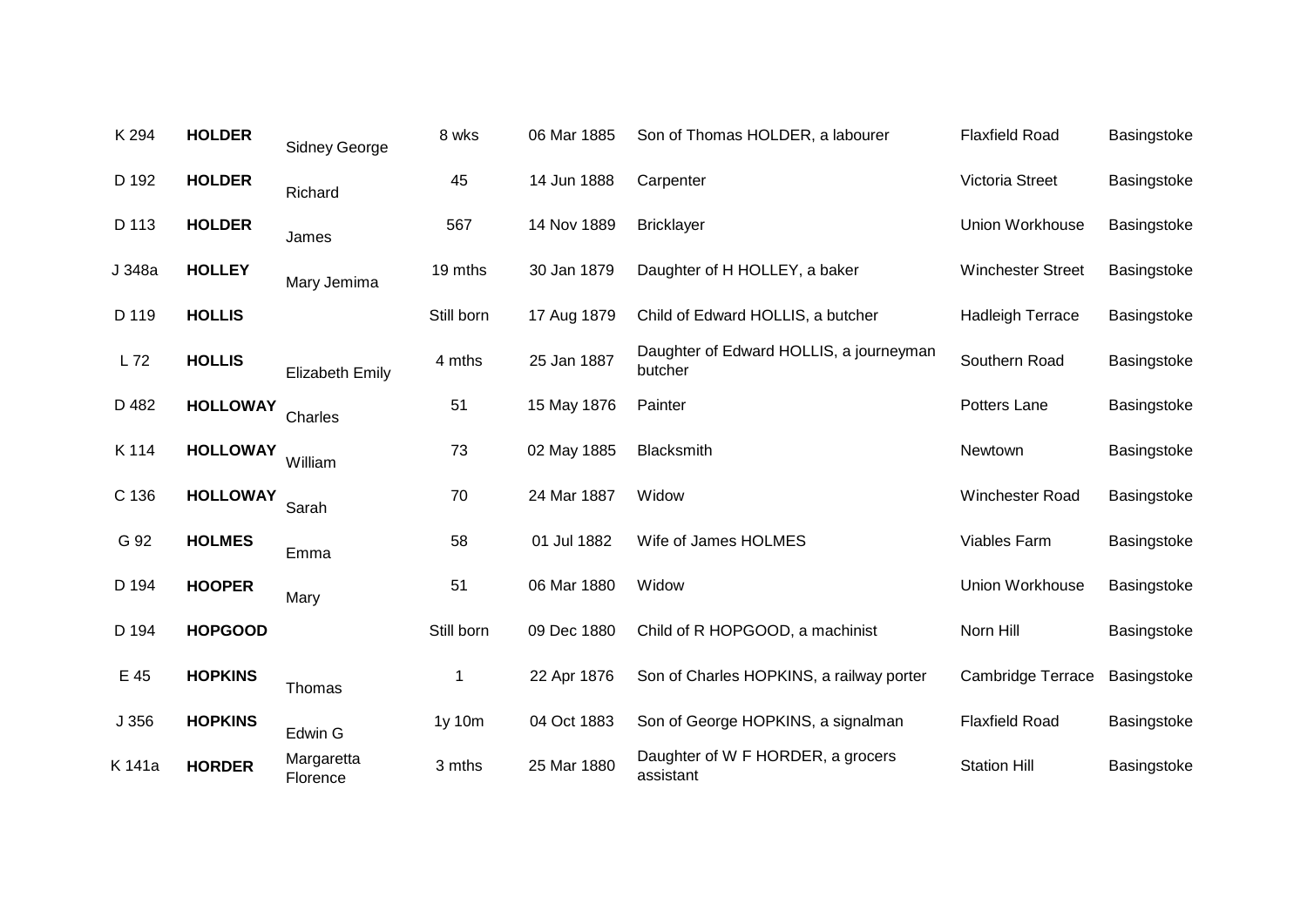| E 158  | <b>HORNE</b>   | Ethel                          | 9 mths     | 20 Jul 1891 | Daughter of Henry HORNE, a tailor                      | <b>Cambridge Terrace</b>       | Basingstoke |
|--------|----------------|--------------------------------|------------|-------------|--------------------------------------------------------|--------------------------------|-------------|
| K 368  | <b>HOSKING</b> | Jean Olivier                   | 8          | 06 Sep 1880 | Son of William Thomas HOSKING, a<br>gentleman          | Monk Sherbourne                | Sherbourne  |
| F 134  | <b>HOSKINS</b> |                                | Still born | 10 Nov 1877 | Child of Thomas HOSKINS, a cellarman at<br><b>LSWR</b> | <b>Hadley Terrace</b>          | Basingstoke |
| D 307  | <b>HOUSE</b>   | Emma                           | 15 mths    | 22 Jun 1886 | Daughter of Charles HOUSE, a labourer                  | Newtown                        | Basingstoke |
| D 293  | <b>HOUSE</b>   | Charles                        | 33         | 23 Dec 1888 | Pensioner                                              | Newtown                        | Basingstoke |
| J71    | <b>HOWAT</b>   | John                           | 57         | 09 Sep 1880 | Draper                                                 | <b>Essex Road</b>              | Basingstoke |
| J71    | <b>HOWAT</b>   | <b>Fanny Queenie</b>           | 16         | 16 Aug 1883 | Spinster                                               | <b>Essex Road</b>              | Basingstoke |
| F 201  | <b>HOWAT</b>   | Eugenie Jessie<br>Baby         | 19         | 29 Sep 1890 | Spinster                                               | <b>Essex Road</b>              | Basingstoke |
| E 17   | <b>HOWE</b>    | <b>Beatrice Mary</b><br>Murray | 31         | 09 Dec 1876 | Wife of Lear G B HOWE, a bank inspector                | <b>Tabor Cottage</b>           | Basingstoke |
| K 339  | <b>HOWES</b>   | Ann Susan                      | 50         | 07 Apr 1885 | Wife of James Charles HOWES, a tailor                  | <b>Flaxfield Road</b>          | Basingstoke |
| F 419a | <b>HUDSON</b>  | Sarah Jane                     | 73         | 27 Mar 1886 | Widow                                                  | Knowle Asylum                  | Fareham     |
| K 183  | <b>HUGHES</b>  | Mary Amelia                    | 27         | 11 Jun 1884 | Wife of J M HUGHRS, a tailor                           | Winchester Road                | Basingstoke |
| J 337a | <b>HUGHES</b>  | Sarah Jane                     | 30         | 17 Jun 1884 | Late nurse                                             |                                | Owestry     |
| D 143  | <b>HUGHES</b>  | Jane                           | 33         | 18 Feb 1891 | Wife of Henry HUGHES, a carter                         | Winchester Hospital Winchester |             |
| F 230  | <b>HUNT</b>    | Elizabeth                      | 78         | 20 May 1876 | Widow of HUNT, a labourer                              | Flexpool                       | Basingstoke |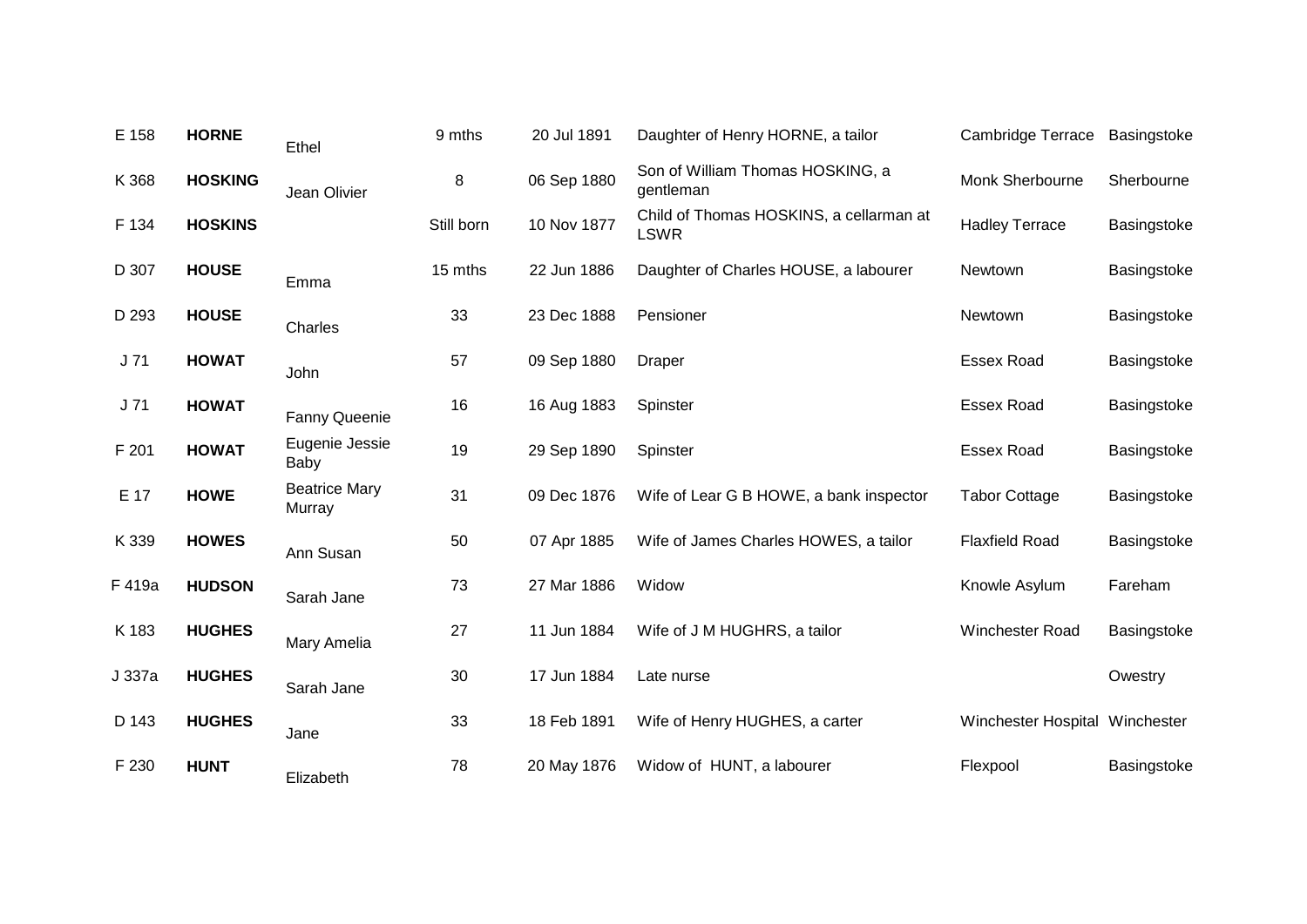| <b>B</b> 46 | <b>HUNT</b>      | John             | 38         | 12 Apr 1878 | Labourer                             | Union Workhouse          | Basingstoke |
|-------------|------------------|------------------|------------|-------------|--------------------------------------|--------------------------|-------------|
| D 375       | <b>HUNT</b>      | Joseph           | 76         | 16 Aug 1878 | Gentleman                            | South View               | Basingstoke |
| G 198       | <b>HUNT</b>      | James            | 80         | 11 Apr 1880 | Labourer                             | Gas House Road           | Basingstoke |
| K 169       | <b>HUNT</b>      | Henry Edwin      | 21         | 05 Feb 1882 | Moulder                              | Reading Road             | Basingstoke |
| E 303       | <b>HUNT</b>      | Elizabeth        | 71         | 14 Dec 1886 | Widow                                | Reading Road             | Basingstoke |
| <b>B</b> 13 | <b>HUNT</b>      | Mary Ann         | 84         | 24 Apr 1890 | Widow                                | 17 Cambridge<br>Terrace  | Basingstoke |
| L23         | <b>HUNTLEY</b>   | Stephen          | 75         | 03 Jun 1884 | Retired blacksmith                   | Southern Road            | Basingstoke |
| D 435       | <b>HURST</b>     | Alfred John      | 19 days    | 11 Aug 1885 | Son of Isaac HURST, a labourer       | Reading Road             | Basingstoke |
| D 77        | <b>HUSSEY</b>    | Frederick        | 72         | 10 May 1882 | <b>Retired hairdresser</b>           | <b>Worting Road</b>      | Basingstoke |
| F 46        | <b>HUSSEY</b>    |                  | Still born | 13 Sep 1883 | Child of Frederick HUSSEY, a butcher | <b>Church Street</b>     | Basingstoke |
| F 363       | <b>HUTCHINGS</b> | Ann              | 47         | 29 Jul 1876 | Widow of Edwin HUTCHINGS, a tailor   | <b>Chapel Street</b>     | Basingstoke |
| L 100       | <b>HUTCHINGS</b> | <b>Tom Smail</b> | 5 mths     | 17 Mar 1877 | Son of John HUTCHINGS, a tailor      | Winchester Road          | Basingstoke |
| L 98        | <b>HUTCHINGS</b> | Rhoda Smail      | 2          | 01 Apr 1882 | Daughter of John HUTHINGS, a tailor  | <b>Winchester Street</b> | Basingstoke |
| K 267       | <b>HUTCHINGS</b> |                  | 1 hour     | 13 Oct 1884 | Child of John HUTCHINGS, a tailor    | <b>Winchester Street</b> | Basingstoke |
| D 354a      | <b>HUTCHINGS</b> | Mary Ann         | 73         | 30 Dec 1891 | Wife of - HUTCHINGS, a labourer      | Winchester Road          | Basingstoke |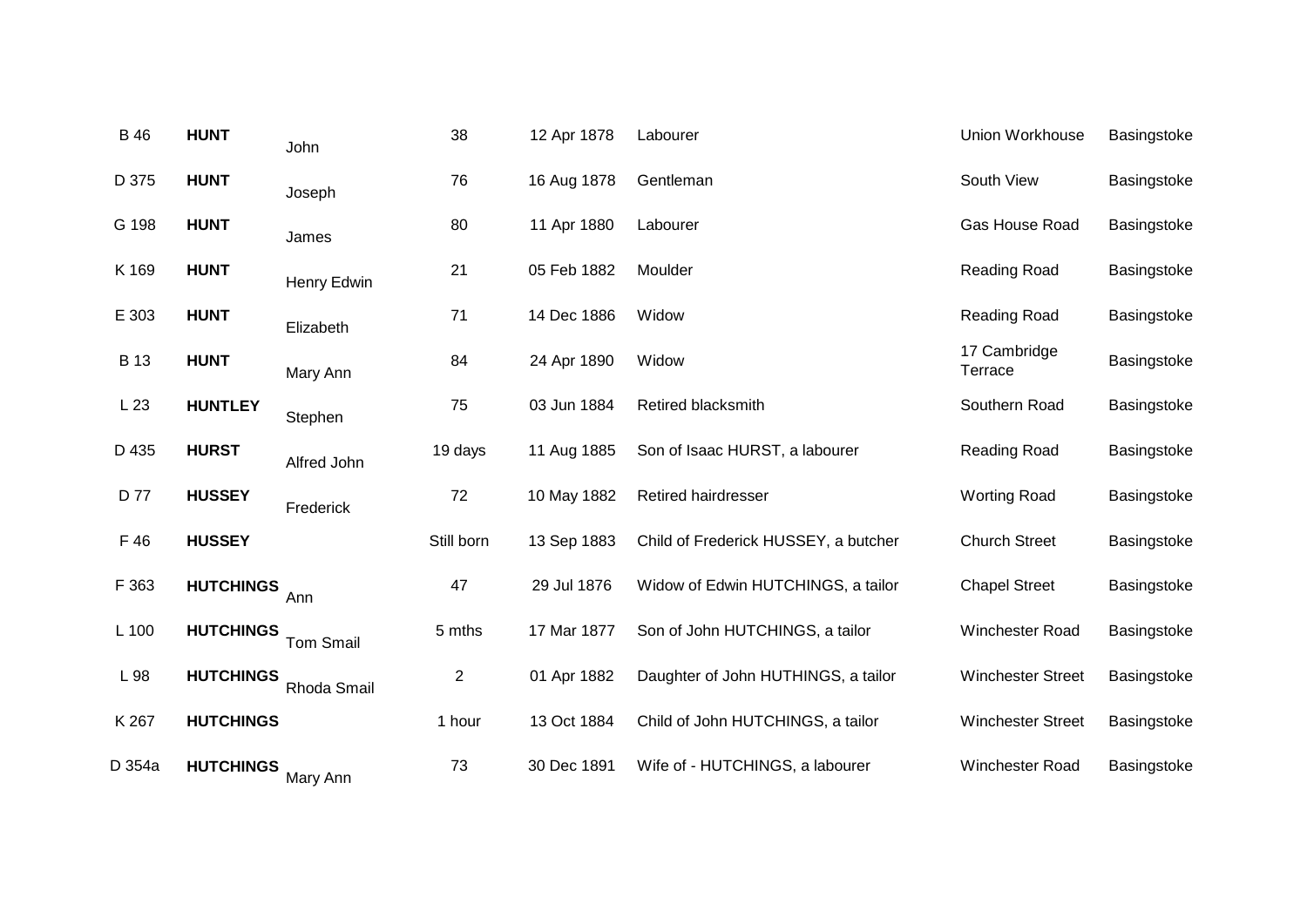| E 13           | <b>HUTT</b>    | George            | 65             | 30 Dec 1876 | Store keeper                             | Oat Street              | Basingstoke |
|----------------|----------------|-------------------|----------------|-------------|------------------------------------------|-------------------------|-------------|
| J 393b         | <b>HUTT</b>    |                   | Still born     | 26 Aug 1880 | Child of Richard HUTT, an engineer       | Reading Road            | Basingstoke |
| E 13           | <b>HUTT</b>    | Albert            | 13 days        | 27 Jan 1891 | Son of S A HUTT, fancy business (shop?)  | <b>Station Hill</b>     | Basingstoke |
| J <sub>0</sub> | <b>HUTTON</b>  | Sarah             | 83             | 17 Feb 1879 | Widow of Thomas HUTTON, a cooper         | Totterdown              | Basingstoke |
| K142           | <b>HUTTON</b>  | William John Hill | 14 mths        | 19 Mar 1881 | Son of William James HUTTON, a carpenter | <b>Bath Terrace</b>     | Basingstoke |
| D 399          | <b>HUTTON</b>  | Mary Ann          | 22             | 06 Oct 1882 | Wife of Albert HUTTON, a baker           | <b>Basing Road</b>      | Basingstoke |
| E 137          | <b>ILLSLEY</b> | Elizabeth         | 85             | 25 Oct 1884 | Widow                                    | Pest Houses             | Basingstoke |
| F 420b         | <b>ILLSLEY</b> | David             | 83             | 20 Mar 1889 | Labourer                                 | Hackwood Road           | Basingstoke |
| F77            | <b>ILLSLEY</b> | John Edward       | 72             | 12 Oct 1891 | Labourer                                 | <b>Basing Road</b>      | Basingstoke |
| D 424          | <b>ILSLEY</b>  | Thomas            | 1 day          | 09 Nov 1878 | Son of Jane ILSLEY, a domestic servant   | North Ham               | Basingstoke |
| H 28           | <b>ILSLEY</b>  | Emma              | 59             | 11 Nov 1880 | Wife of Thomas ILSLEY, an innkeeper      | <b>Basing Road</b>      | Basingstoke |
| H 28           | <b>ILSLEY</b>  | Thomas            | 77             | 04 Feb 1885 | <b>Retired carrier</b>                   | Sarum Hill              | Basingstoke |
| F 53b          | <b>ILSLEY</b>  | Rose              | 9 mths         | 21 Feb 1885 | Daughter of James ILSLEY, a labourer     | <b>Worting Town End</b> | Basingstoke |
| L 55           | <b>ILSLEY</b>  | Thomas            | 26             | 03 Nov 1886 | Labourer                                 | Winchester Road         | Basingstoke |
| K 261          | <b>ILSLEY</b>  | Frank             | $\overline{7}$ | 13 Jan 1887 | Son of James ILSLEY, a labourer          | <b>Worting End</b>      | Basingstoke |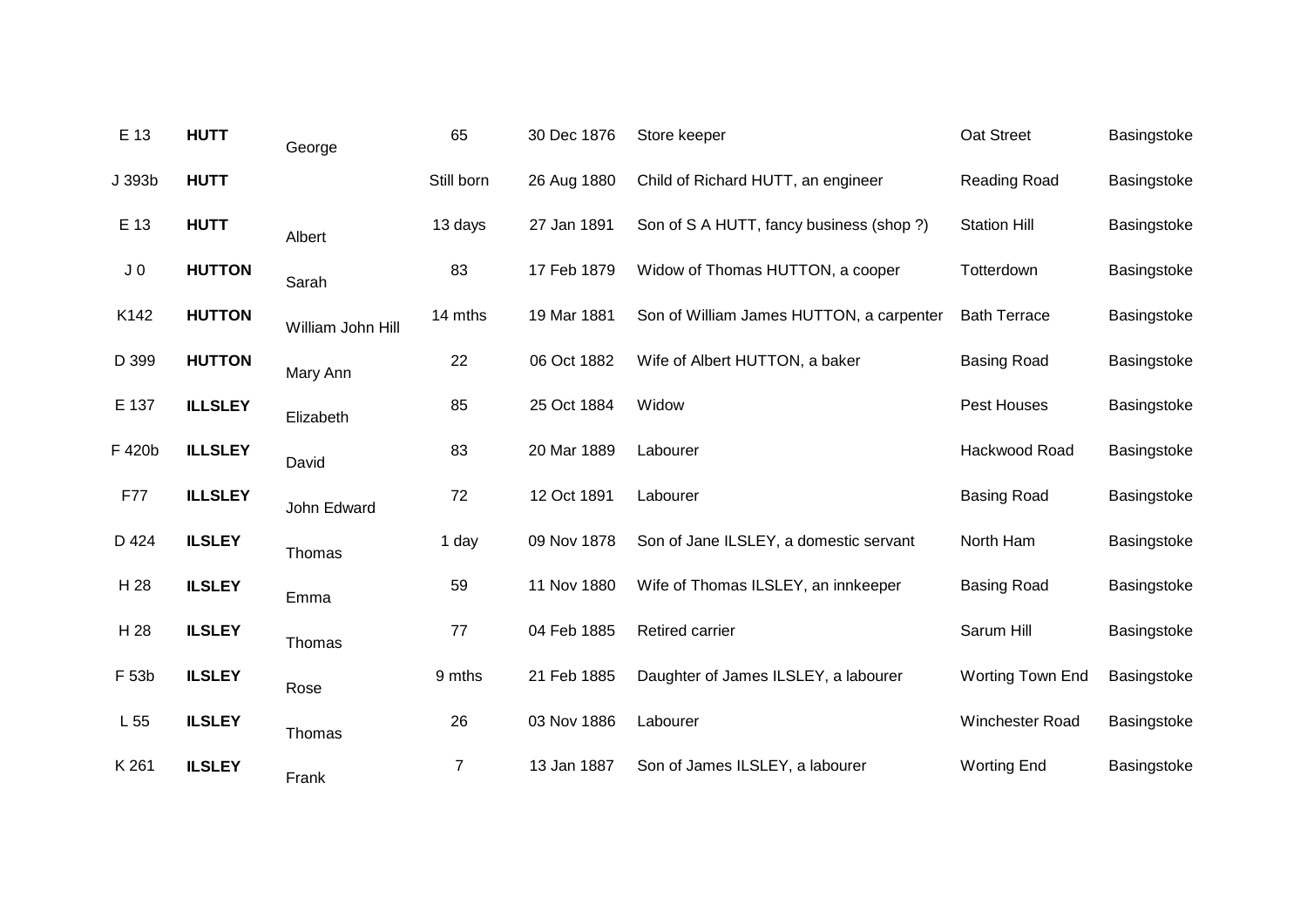| K 261       | <b>ILSLEY</b>  |                      | Still born     | 31 Jan 1889 | Child of James ILSLEY, a labourer              | Worting Town End       | Basingstoke |
|-------------|----------------|----------------------|----------------|-------------|------------------------------------------------|------------------------|-------------|
| F 106       | <b>ILSLEY</b>  | James                | 75             | 07 Dec 1889 | Labourer                                       | <b>Chapel Street</b>   | Basingstoke |
| F?          | <b>ISLEY</b>   | Ellen Florence       | 8 wks          | 05 Sep 1877 | Daughter of William ISLEY, a labourer          | Winchester Road        | Basingstoke |
| E 73        | <b>JACKSON</b> | Mary Matilda         | 14             | 30 Apr 1883 | Daughter of James JACKSON, a general<br>dealer | Reading Road           | Basingstoke |
| D 249       | <b>JACKSON</b> | <b>Florence Kate</b> | 16             | 29 Jul 1887 | Son of Henry JACKSON, a draper                 | <b>Church Street</b>   | Basingstoke |
| E 73        | <b>JACKSON</b> | Fanny                | 32             | 07 Nov 1889 | Wife of James JACKSON, a general dealer        | Reading Road           | Basingstoke |
| D 393       | <b>JACOBS</b>  | Henry                | 86             | 21 Dec 1878 | Harness maker                                  | Union Workhouse        | Basingstoke |
| J 1905      | <b>JACOBS</b>  | Bertha May           | $\overline{c}$ | 11 Jan 1879 | Daughter of William JACOBS, a harness<br>maker | Hackwood Road          | Basingstoke |
| J 178       | <b>JACOBS</b>  | Jane                 | 63             | 23 Dec 1882 | Wife of Charles JACOBS, a carpenter            | Victoria Street        | Basingstoke |
| G 85        | <b>JACOBS</b>  | John                 | 71             | 27 Jun 1885 | Harness maker                                  | <b>London Street</b>   | Basingstoke |
| G 66        | <b>JACOBS</b>  | Ann                  | 59             | 30 Nov 1885 | Widow                                          | <b>London Street</b>   | Basingstoke |
| D 205       | <b>JAMES</b>   | Thomas               | 7 mths         | 28 Apr 1879 | Son of Thomas James, a labourer                | <b>Windover Street</b> | Basingstoke |
| D 200       | <b>JAMES</b>   |                      | 2 days         | 06 Sep 1890 | Daughter of J W JAMES, a railway porter        | <b>Bunnian Place</b>   | Basingstoke |
| G 190a      | <b>JANES</b>   | <b>Albert Oswald</b> | 8 mths         | 07 Apr 1879 | Son of Albert Janes, a draper                  | <b>Church Square</b>   | Basingstoke |
| <b>B</b> 60 | <b>JEANES</b>  | Jessie               | 1 hour         | 15 Aug 1880 | Daughter of George JEANES, a tailor            | Hackwood Road          | Basingstoke |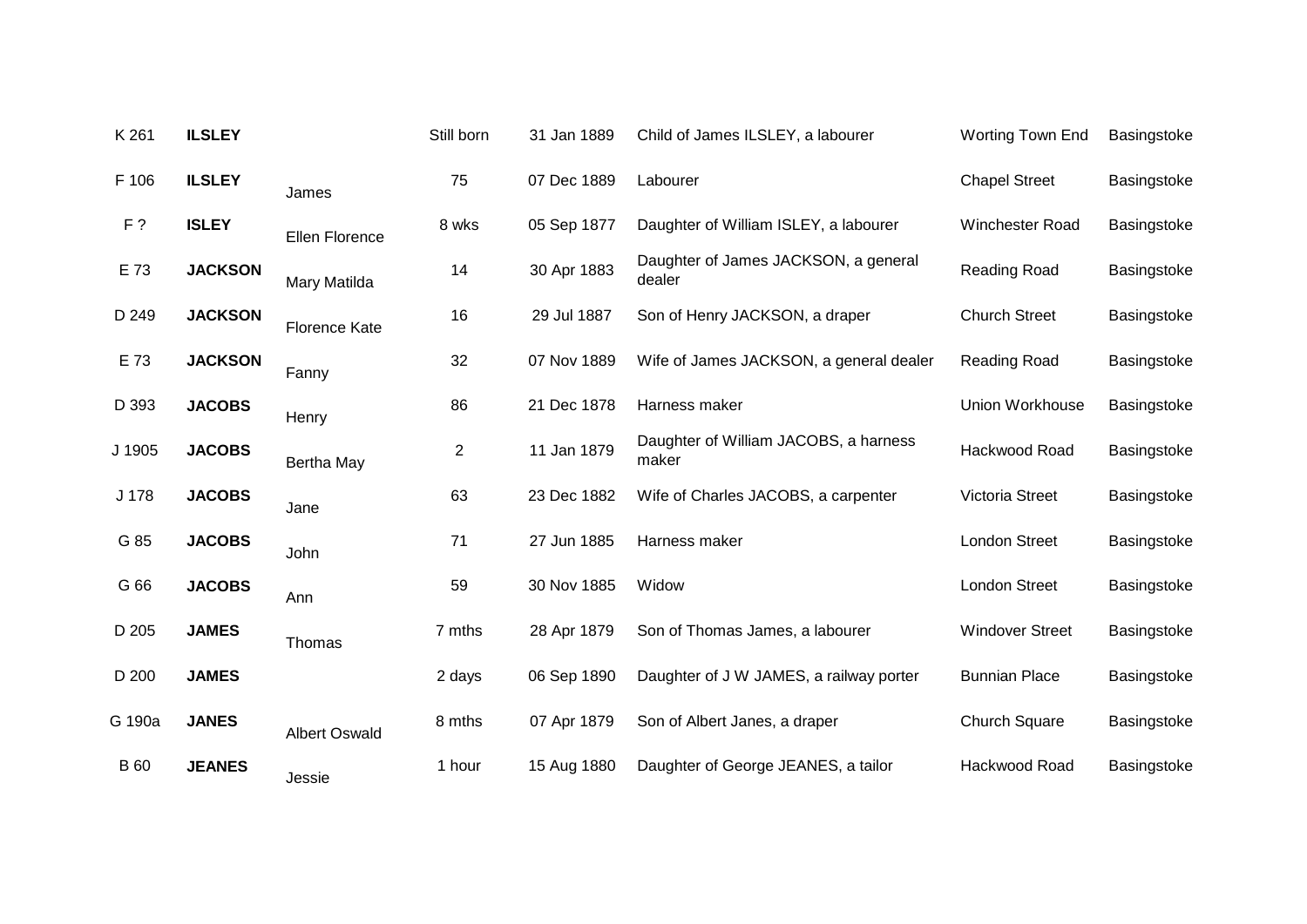| K 148           | <b>JEANES</b>   | George                         | 46         | 11 Jan 1888 | Tailor                                          | Knowle Asylum                  | Fareham     |
|-----------------|-----------------|--------------------------------|------------|-------------|-------------------------------------------------|--------------------------------|-------------|
| D 337           | <b>JEFF</b>     | William                        | 53         | 07 Jul 1884 | Tailor                                          | Southern Road                  | Basingstoke |
| G <sub>1b</sub> | <b>JEFFERY</b>  | Charles                        | 71         | 14 May 1880 | Labourer                                        | Gas House Road                 | Basingstoke |
| F 93a           | <b>JEFFERY</b>  | <b>Edward Henry</b>            | 4 mths     | 29 Aug 1885 | Son of E G JEFFERY, a labourer                  | Newtown                        | Basingstoke |
| G 154           | <b>JEFFERY</b>  | Lizzie                         | 87         | 20 Jul 1889 | Widow                                           | <b>Flaxfield Road</b>          | Basingstoke |
| D 521a          | <b>JEFFERY</b>  | Fred                           | 20 days    | 28 Jun 1891 | Son of Frederick JEFFERYS, a tailor             | 20 Essex Road                  | Basingstoke |
| D 251           | <b>JEFFREY</b>  | Alfred                         | 44         | 18 Jun 1885 | Coachman                                        | Bramley's                      | Basingstoke |
| D 458           | <b>JEFFREYS</b> | James                          | 77         | 11 Jan 1892 | Shoemaker                                       | Winchester Road                | Basingstoke |
| G a1            | <b>JEFFRIES</b> | Lucy                           | 48         | 31 Jul 1883 | Widow of Charles JEFFRIES, a pensioner          | Gas House Road                 | Basingstoke |
| G 146           | <b>JEFFRIES</b> | Ann                            | 64         | 31 Mar 1885 | Wife of James JEFFRIES, a shoemaker             | <b>Winchester Road</b>         | Basingstoke |
| J 358           | <b>JENKINS</b>  | Mary                           | 55         | 09 Jan 1884 | Wife of ? JENKINS, a salesman                   | Sarum Hill                     | Basingstoke |
| D 271           | <b>JENNINGS</b> | <b>Ida Mittie</b><br>Constance | 6 mths     | 24 Jan 1881 | Daughter of John Jennings, a timber<br>merchant | <b>Burgess Road</b>            | Basingstoke |
| $L$ 1a          | <b>JENNINGS</b> | Charlie                        | 14         | 23 Jan 1883 | <b>Errand Boy</b>                               | <b>Phoenix Park</b><br>Terrace | Basingstoke |
| E 170           | <b>JENNINGS</b> |                                | Still born | 15 Jan 1884 | Child of A JENNINGS, a carpenter                | <b>Cambridge Terrace</b>       | Basingstoke |
| F 435d          | <b>JENNINGS</b> | Ada Emily                      | 5 wks      | 20 Feb 1884 | Daughter of Alfred JENNINGS, a carpenter        | Cambridge Terrace              | Basingstoke |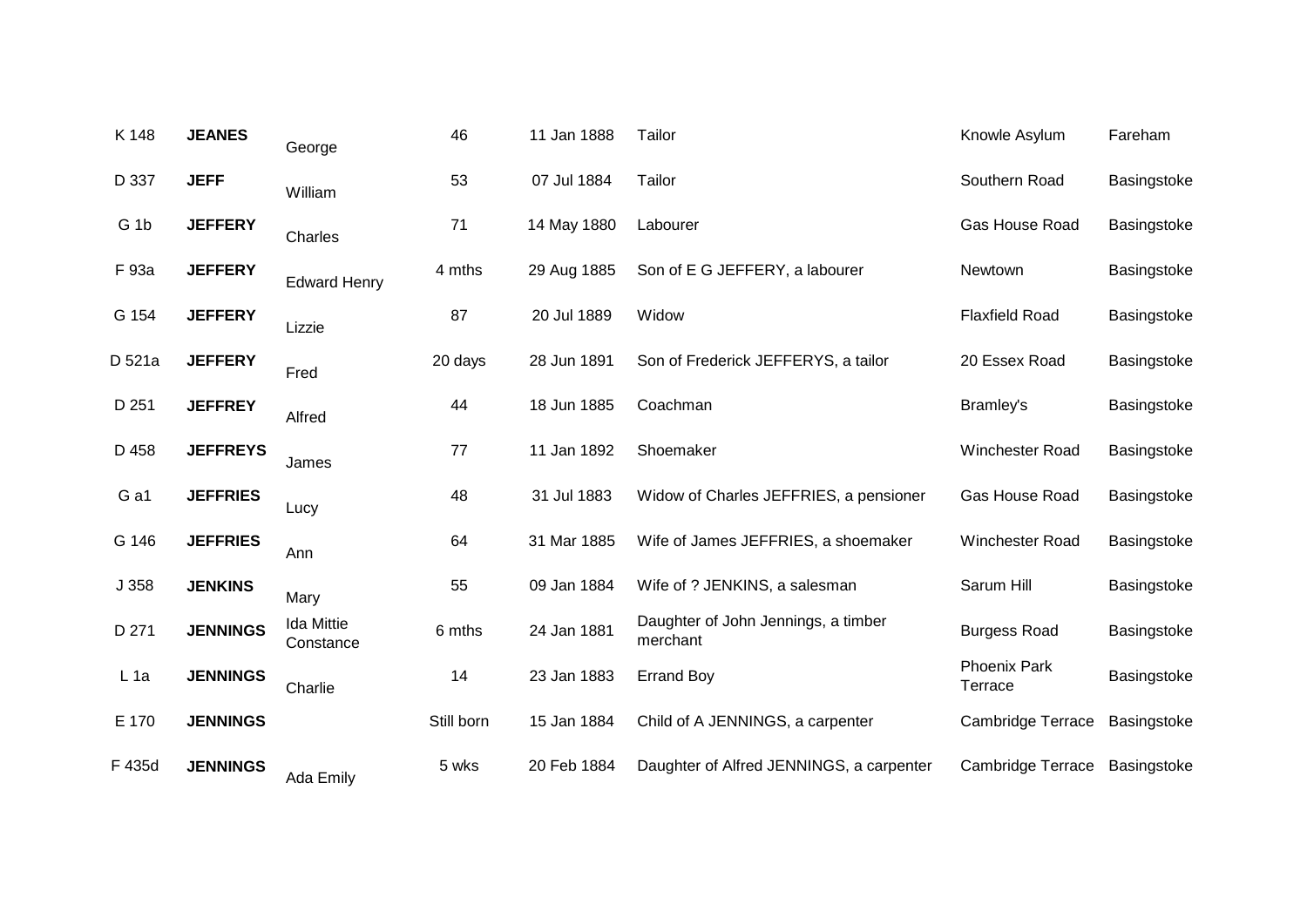| F 411       | <b>JENNINGS</b> | Louisa               | 56         | 12 Sep 1884 | Widow of George JENNINGS, a labourer            | <b>Chapel Street</b>           | Basingstoke |
|-------------|-----------------|----------------------|------------|-------------|-------------------------------------------------|--------------------------------|-------------|
| <b>B</b> 58 | <b>JENNINGS</b> | Edward               | 70         | 01 Dec 1886 | Carpenter                                       | Newtown                        | Basingstoke |
| F 388       | <b>JENNINGS</b> |                      | Still born | 12 May 1887 | Child of John JENNINGS, a carpenter             | Sherbourne Road                | Basingstoke |
| F 408e      | <b>JENNINGS</b> |                      | Still born | 17 Dec 1888 | Twin children of George JENNINGS, a<br>labourer | <b>Chapel Street</b>           | Basingstoke |
| F 448b      | <b>JENNINGS</b> |                      | Still born | 15 Mar 1889 | Child of Alfred JENNINGS, a carpenter           | <b>Cambridge Terrace</b>       | Basingstoke |
| F 158       | <b>JENNINGS</b> |                      | 12 days    | 06 Jan 1891 | Son of Maria JENNINGS, a single woman           | <b>Phoenix Park</b><br>Terrace | Basingstoke |
| F 202       | <b>JESSE</b>    | Samuel               | 31         | 24 Jun 1876 | Corn dealer                                     | <b>Church Street</b>           | Basingstoke |
| F 203       | <b>JESSE</b>    | Mary Ann             | 60         | 30 Nov 1881 | Widow of Henry Jesse, a corn dealer             | 14 Chatham Place               | Basingstoke |
| E 265       | <b>JEWELL</b>   | Hannah               | 65         | 15 Sep 1876 | Widow of Charles JEWELL, a labourer             | <b>Winchester Street</b>       | Basingstoke |
| E 57        | <b>JOHNSON</b>  | Annie                | 35         | 02 Sep 1881 | Wife of Charles Johnson, a labourer             | Cliddesden Road                | Basingstoke |
| K 123       | <b>JOHNSON</b>  | Sydney               | 3          | 24 Jan 1890 | Son of Ellen Johnson, a domestic servant        | Potters Lane                   | Basingstoke |
| J 380a      | <b>JONES</b>    | Herbert              | 13         | 31 Jul 1884 | Son of Isaac JONES, an ironmonger               | <b>Wote Street</b>             | Basingstoke |
| G 98        | <b>JONES</b>    | <b>Ernest Walter</b> | 5 wks      | 26 Jan 1885 | Son of Amelia JONES, a servant                  | Cliddesden Road                | Basingstoke |
| D 280       | <b>JONES</b>    | Mary Ellen           | 4 mths     | 29 Oct 1885 | Daughter of George JONES, a wheelwright         | Newtown                        | Basingstoke |
| D 309a      | <b>JONES</b>    | Mary                 | 40         | 07 Dec 1889 | Wife of George JONES, a wheelwright             | Newtown                        | Basingstoke |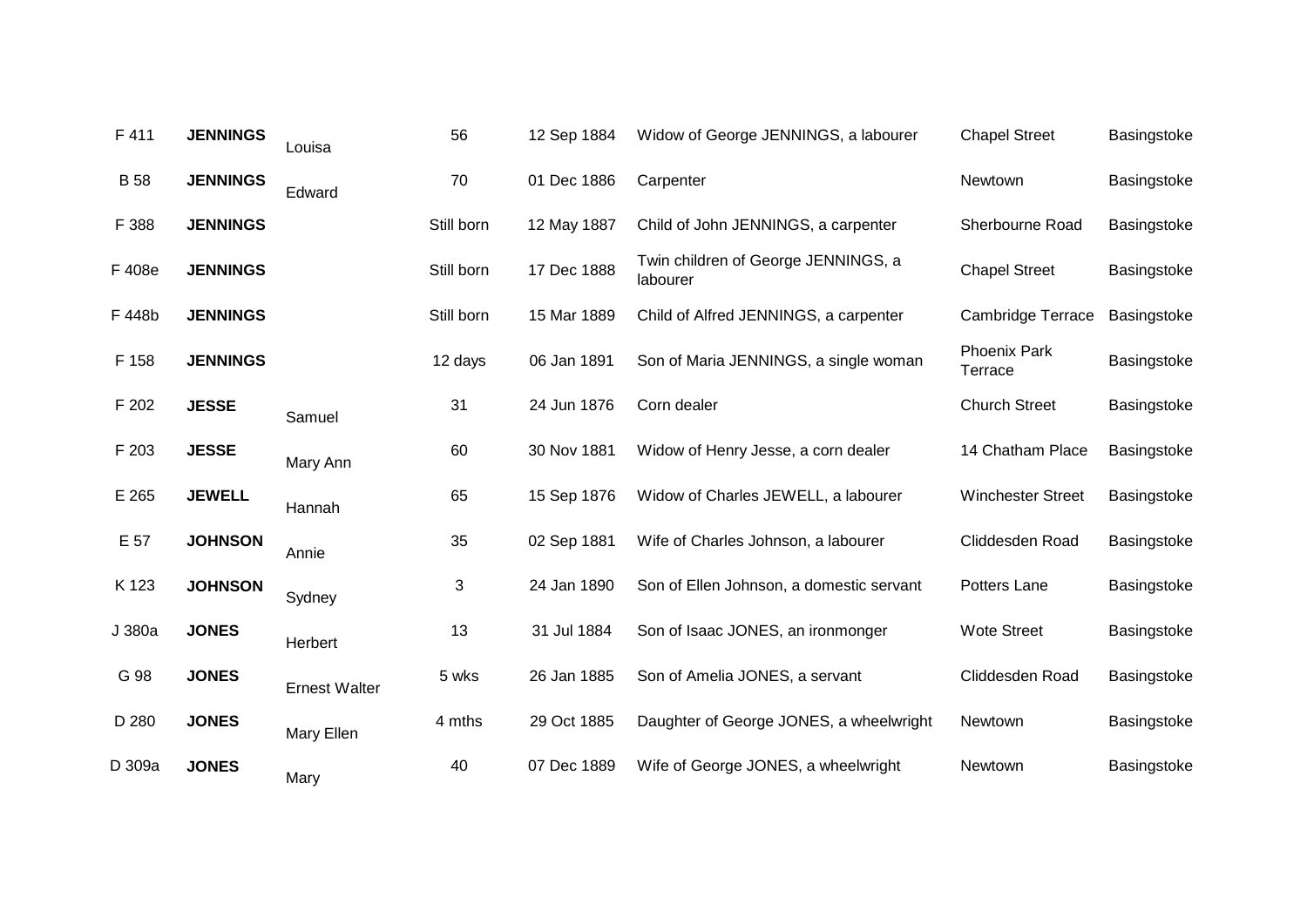| F 309  | <b>JOYCE</b>   |                      | Still born | 15 Oct 1877 | Child of George JOYCE, a coal merchant           | <b>Church Street</b> | Basingstoke |
|--------|----------------|----------------------|------------|-------------|--------------------------------------------------|----------------------|-------------|
| K 189  | <b>JOYCE</b>   | James                | 65         | 13 Jul 1886 | Turner                                           | <b>Church Street</b> | Basingstoke |
| J 397a | <b>JOYCE</b>   | Lucy                 | 6          | 10 Jan 1888 | Daughter of Alfred JOYCE, a platelayer           | Gas House Road       | Basingstoke |
| D 437  | <b>JUDD</b>    | Rhoda                | 10 mths    | 30 Apr 1888 | Daughter of Thomas JUDD, a gardener              | Hackwood Road        | Basingstoke |
| E 1657 | <b>JULIAN</b>  | Anne                 | 58         | 07 Apr 1885 | Wife of H M JULIAN, an ironmonger                | <b>Church Street</b> | Basingstoke |
| D 257  | <b>JUSTICE</b> | Annie                | 3y 7m      | 16 Jul 1883 | Daughter of Charles JUSTICE, an engine<br>driver | Newtown              | Basingstoke |
| B 129  | <b>KEARSEY</b> | John                 | 59         | 10 May 1881 | Merchant                                         | <b>Wote Street</b>   | Basingstoke |
| B 129  | <b>KEARSEY</b> | Elizabeth            | 67         | 19 Jun 1890 | Widow of John KEARSEY, a merchant                | New Road             | Eastrop     |
| L42    | <b>KEEL</b>    | George               | 63         | 30 Mar 1882 | Labourer                                         | Newtown              | Basingstoke |
| J 91   | <b>KEELING</b> | Maria                | 83         | 07 Mar 1885 | Spinster                                         | <b>Worting Road</b>  | Basingstoke |
| E 30b  | <b>KEMP</b>    | <b>Arthur Sidney</b> | 8 mths     | 29 Dec 1882 | Son of Edward KEMP, a butler                     | Cliddesden Road      | Basingstoke |
| K 329  | <b>KEMP</b>    | Jane                 | 60         | 07 Mar 1887 | Servant                                          | <b>Basing Road</b>   | Basingstoke |
| D 280  | <b>KENNEAR</b> | John Thomas          | 6 mths     | 02 Mar 1882 | Son of George KINNEAR, a whitesmith              | <b>Bedford Place</b> | Basingstoke |
| D 450  | <b>KENT</b>    | Edward               | 1          | 14 Apr 1877 | Son of George KENT, a carpenter                  | Sydenham Place       | Basingstoke |
| B 121  | <b>KENT</b>    | Louisa               | 45         | 20 Jul 1878 | Wife of Joseph KENT, a baker                     | <b>London Street</b> | Basingstoke |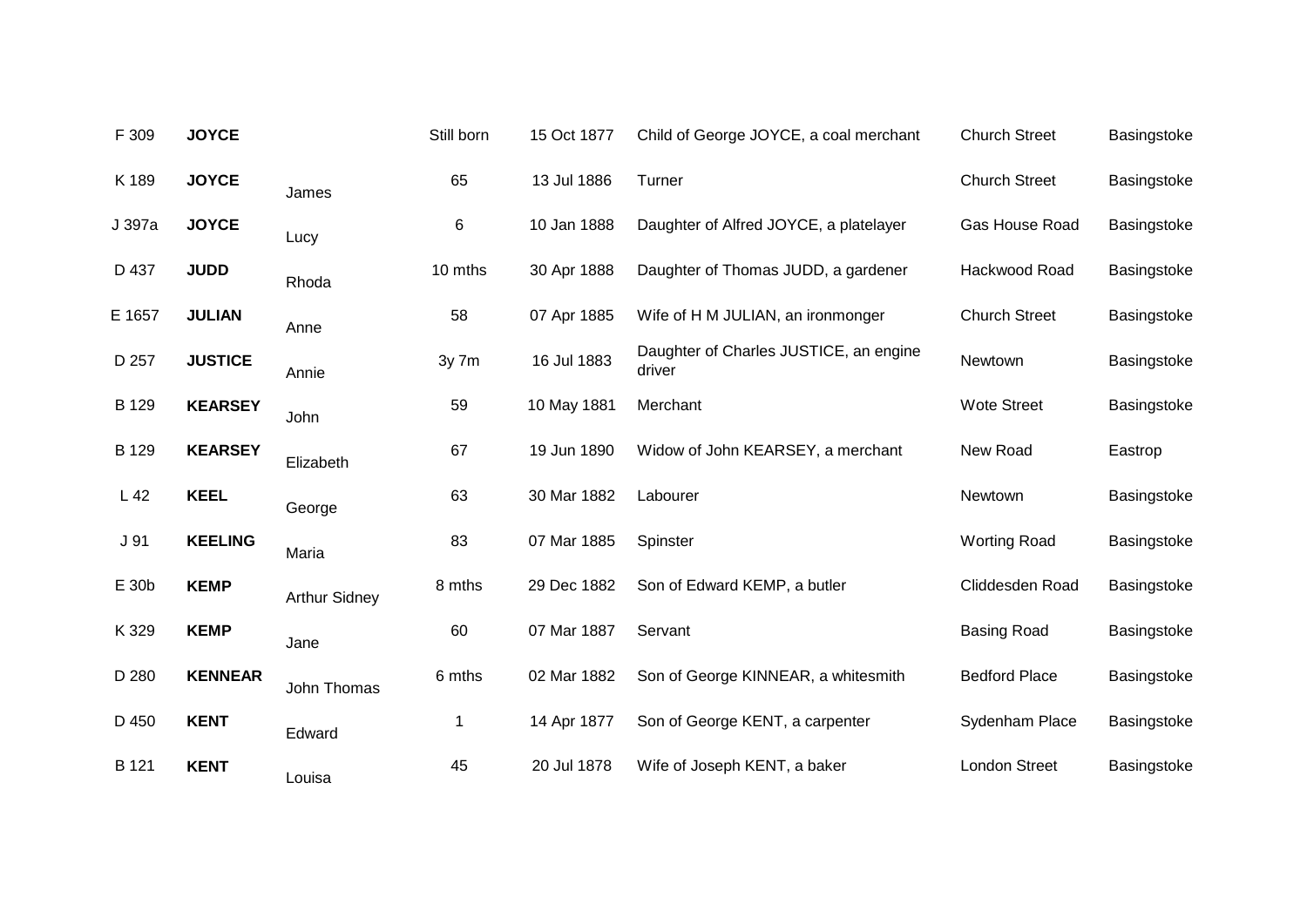| D 450           | <b>KENT</b>     | <b>Francis Greene</b>  | 5 wks      | 25 Aug 1882 | Son of George KENT, a carpenter                           | Sarum Hill           | Basingstoke |
|-----------------|-----------------|------------------------|------------|-------------|-----------------------------------------------------------|----------------------|-------------|
| J443            | <b>KENT</b>     | Sarah Jane             | 22         | 07 Feb 1887 | Daughter of Joseph KENT, a baker                          | <b>London Street</b> | Basingstoke |
| K 69a           | <b>KERRIDGE</b> | James                  | 6y 7m      | 30 Sep 1881 | Son of James KERRIDGE, a labourer                         | Winchester Road      | Basingstoke |
| F 391           | <b>KERRIDGE</b> | Annie                  | $2y$ 8 $m$ | 13 Jun 1882 | Daughter of John KERRIDGE, a groom                        | Winchester Road      | Basingstoke |
| K 118           | <b>KERSLEY</b>  | Alice                  | 20         | 12 Jan 1884 | Daughter of Richard KERSLEY, a wheelwright Hollands Grove |                      | Basingstoke |
| E 103           | <b>KERWOOD</b>  | Edith                  | 17         | 24 Jun 1886 | Dressmaker                                                | Newtown              | Basingstoke |
| C 103           | <b>KERWOOD</b>  | Elizabeth              | 55         | 07 Dec 1888 | Wife of John KERWOOD, a late fireman                      | <b>Brook Street</b>  | Basingstoke |
| C 69            | <b>KERWOOD</b>  | John                   | 65         | 07 Mar 1890 | Late fireman                                              | <b>May Street</b>    | Basingstoke |
| $L_3$           | <b>KETTLE</b>   | <b>Charles William</b> | 65         | 07 Apr 1891 | Engineer                                                  | <b>Church Street</b> | Basingstoke |
| F 404           | <b>KEVORN</b>   | Eliza                  | 56         | 15 May 1881 | Wife of James KEVORN, a tailor                            | Goat Lane            | Basingstoke |
| J 328a          | <b>KIMBER</b>   | William                | 10 hrs     | 01 Feb 1884 | Son of James KIMBER, a blacksmith                         | Cliddesden Road      | Basingstoke |
| L <sub>22</sub> | <b>KINCHEN</b>  |                        | Still born | 30 May 1882 | Child of Charles KINCHEN, a labourer                      | <b>Chapel Street</b> | Basingstoke |
| D 135           | <b>KINCHIN</b>  | <b>Betsey</b>          | 54         | 18 May 1881 | Wife of William KINCHIN, a labourer                       | Newtown              | Basingstoke |
| E 367           | <b>KINDEN</b>   | Mary                   | 44         | 26 Apr 1882 | Wife of Charles Kinden, an innkeeper                      | <b>Bunnian Place</b> | Basingstoke |
| E 202           | <b>KING</b>     | <b>Richard Henry</b>   | 63         | 06 Jul 1876 | Solicitor                                                 | <b>Brook Street</b>  | Basingstoke |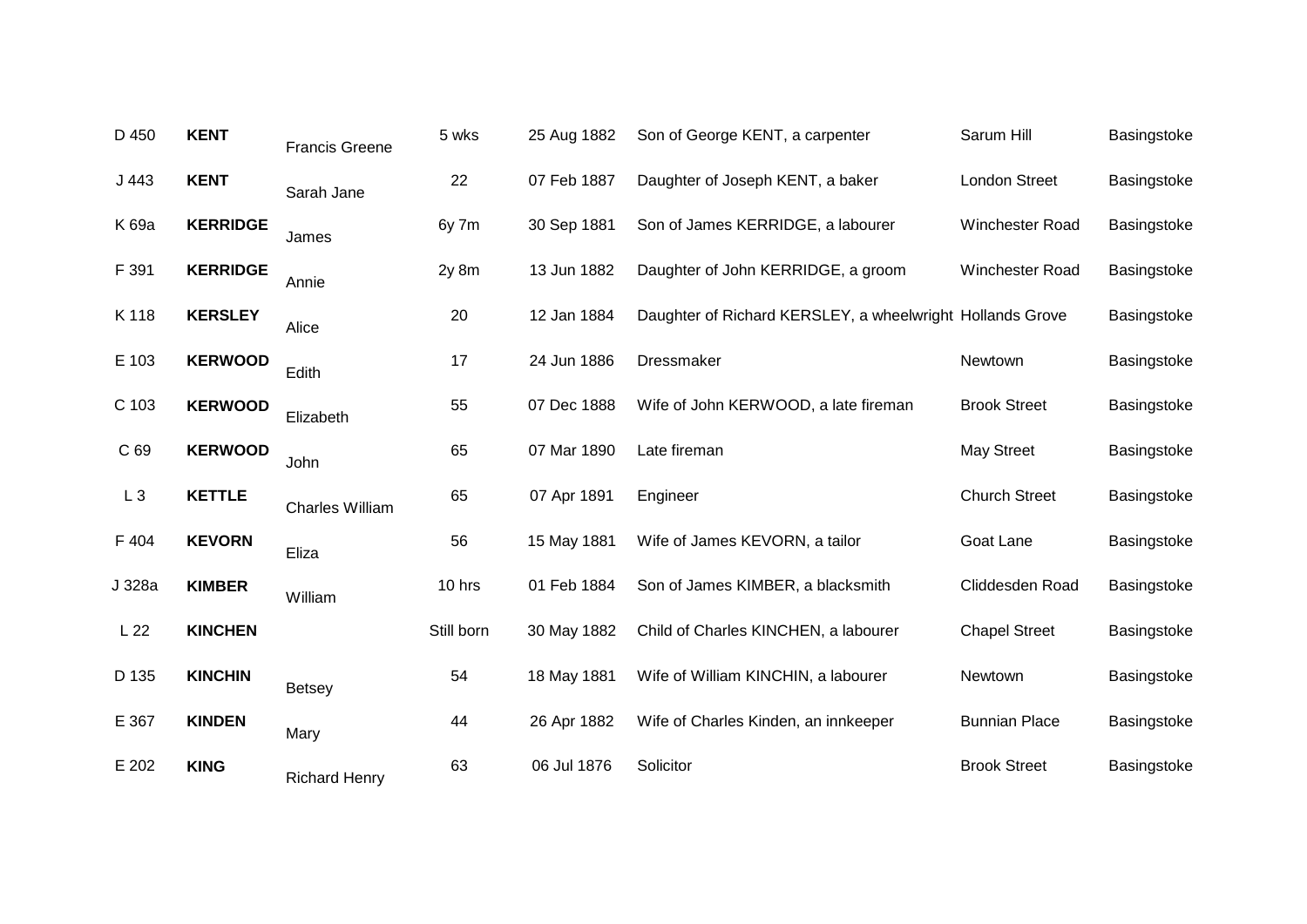| J 386b           | <b>KING</b>     | Lavinia                | 28         | 07 Feb 1878 | Wife of William J KING, a cabinet maker            | Sydenham Place       | Basingstoke |
|------------------|-----------------|------------------------|------------|-------------|----------------------------------------------------|----------------------|-------------|
| G 19             | <b>KING</b>     | Minnie                 | 4 wks      | 12 Mar 1881 | Daughter of William James KING, a cabinet<br>maker | Hackwood Road        | Basingstoke |
| G 19             | <b>KING</b>     | <b>Charles William</b> | 9 mths     | 26 Apr 1884 | Son of William KING, a cabinet maker               | Hackwood Road        | Basingstoke |
| F 31             | <b>KING</b>     | Mary Ann               | 66         | 02 Apr 1887 | Widow                                              | Newtown              | Basingstoke |
| K 214            | <b>KING</b>     | Edward                 | 55         | 09 Dec 1887 | Shoemaker                                          | New Road             | Eastrop     |
| G 171            | <b>KING</b>     | Florence               | 18 mths    | 20 Feb 1890 | Daughter of - King, a fireman                      | 1 May Street         | Basingstoke |
| D 278            | <b>KING</b>     | Frederick<br>Charles   | 33         | 15 Apr 1890 | <b>Bricklayer</b>                                  | Flaxfield            | Basingstoke |
| F 235a           | <b>KING</b>     | Maria                  | 30         | 28 Feb 1891 | Wife of - KING, a fireman                          | Newtown              | Basingstoke |
| K 207            | <b>KINGHAM</b>  | Emma Elizabeth         | 22 mths    | 19 Oct 1889 | Daughter of Alfred KINGHAM, a carpenter            | 1 Mortimer Lane      | Basingstoke |
| K 207            | <b>KINGHAM</b>  |                        | Still born | 06 Feb 1890 | Child of Alfred KINGHAM, a carpenter               | Mortimer Lane        | Basingstoke |
| C 27             | <b>KINGSTON</b> | Ann                    | 74         | 24 Jan 1889 | Widow                                              | Hackwood Road        | Basingstoke |
| D 280a           | <b>KINNEAR</b>  | Jane L                 | 41         | 16 Apr 1884 | Wife of George KINNEAR, a whitesmith               | <b>Bedford Place</b> | Basingstoke |
| J <sub>106</sub> | <b>KINNEAR</b>  | Ethel                  | 1 wk       | 16 Apr 1884 | Daughter of George KINNEAR, a whitesmith           | <b>Bedford Place</b> | Basingstoke |
| G 31             | <b>KIRBY</b>    | Mary Caroline          | 1 mth      | 16 Jan 1883 | Daughter of William KIRBY, an examiner<br>(LSWR)   | Newtown              | Basingstoke |
| E 74             | <b>KIRBY</b>    | Mary Prudence          | 55         | 29 Mar 1883 | Wife of John KIRKBY, an inspector (LSWR)           | Church Lane          | Basingstoke |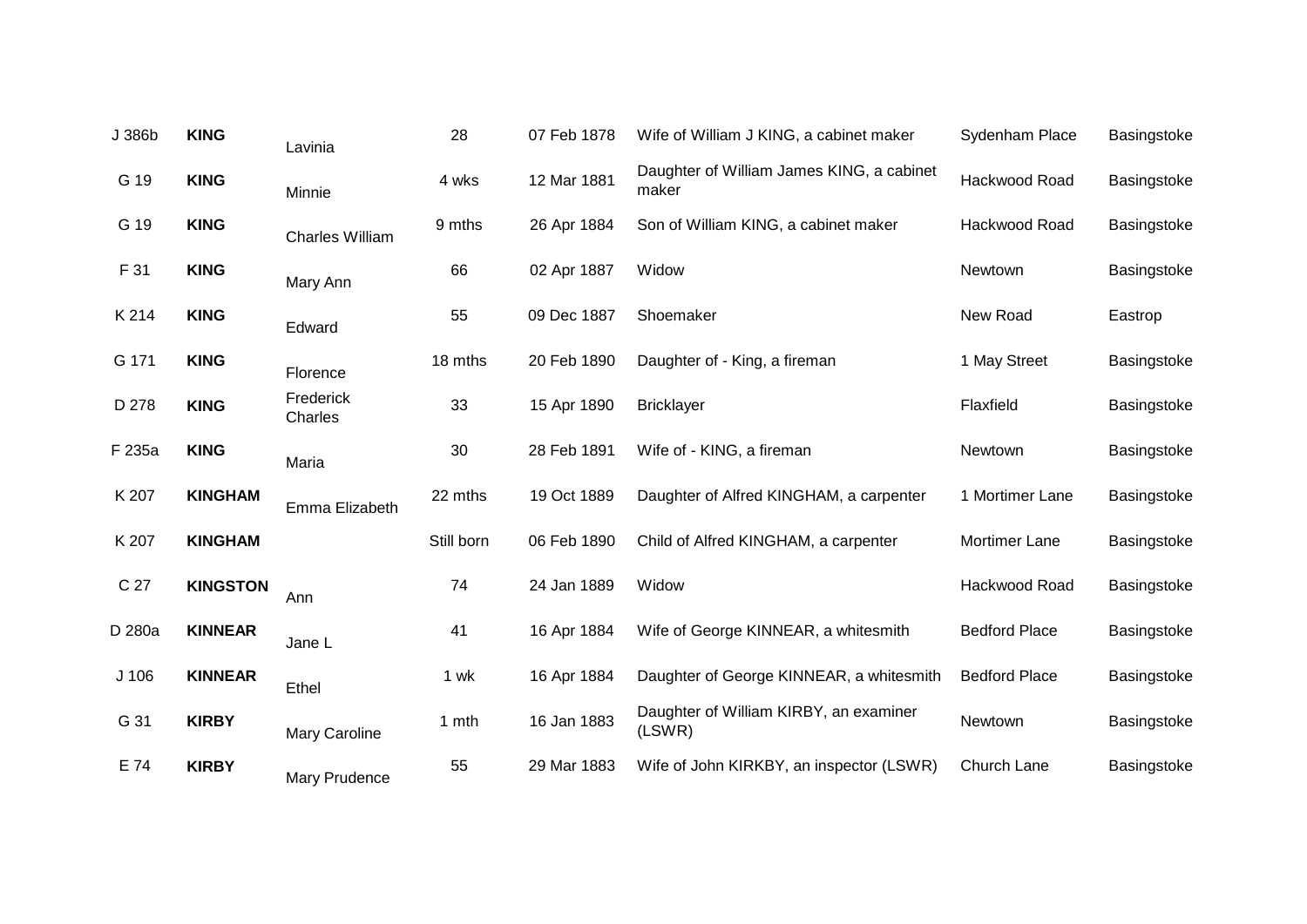| E 74         | <b>KIRBY</b>      | John James                | 56         | 01 Jun 1884 | Loco foreman (LSWR)                  | <b>Church Street</b> | Basingstoke |
|--------------|-------------------|---------------------------|------------|-------------|--------------------------------------|----------------------|-------------|
| H 47         | <b>KIRBY</b>      | Caroline                  | 67         | 22 Jan 1891 | Wife of Thomas KIRBY, a warehouseman | Junction Road        | Basingstoke |
| D 287        | <b>KIRK</b>       | Sophia                    | 71         | 29 Apr 1882 | Widow of Benjamin KIRK, an innkeeper | <b>Cross Street</b>  | Basingstoke |
| D 286        | <b>KITTERIDGE</b> | Alice                     | 86         | 30 May 1882 | Annuitant                            | <b>Burgess Road</b>  | Basingstoke |
| <b>B</b> 107 | <b>KNIGHT</b>     |                           | Still born | 26 Apr 1884 | Child of William KNIGHT, a carter    | Winchester Road      | Basingstoke |
| D 308        | <b>KNIGHT</b>     | Olive                     | 20         | 02 May 1884 | Wife of William KNIGHT, a carter     | Winchester Road      | Basingstoke |
| E 157        | <b>KNIGHT</b>     | Sarah Charlotte<br>Hannah | 62         | 28 Nov 1884 | Wife of Henry KNIGHT, a coachman     | Shrubbery Lodge      | Basingstoke |
| G 184        | <b>KNIGHT</b>     | Henry                     | 77         | 17 Jan 1886 | Gardener                             | Junction Road        | Basingstoke |
| K 212a       | <b>KNIGHT</b>     | Edith Emma                | 9 wks      | 15 Apr 1891 | Daughter of Thomas KNIGHT, a carter  | <b>Buckskin Farm</b> | Basingstoke |
| J 377        | <b>KNIGHT</b>     | Horace                    | 2 days     | 05 Sep 1891 | Son of William KNIGHT, a signwriter  | Cambridge Terrace    | Basingstoke |
| D 340b       | <b>KNIGHT</b>     | William                   | 70         | 01 Oct 1891 | Gardener                             | <b>May Street</b>    | Basingstoke |
| D 195        | <b>KNOWLES</b>    | Peter                     | 64         | 06 Nov 1876 | Railway porter                       | <b>Bunyan Place</b>  | Basingstoke |
| D 250        | <b>KNOWLES</b>    | Richard                   | 30         | 24 Feb 1877 | Labourer                             | <b>Bunyan Place</b>  | Basingstoke |
| J 192        | <b>KNOWLES</b>    | Peter                     | 43         | 24 Oct 1878 | Labourer                             | <b>Bunnian Place</b> | Basingstoke |
| D 211        | <b>KNOWLES</b>    | Eliza                     | 67         | 23 Nov 1882 | Widow                                | <b>Chapel Street</b> | Basingstoke |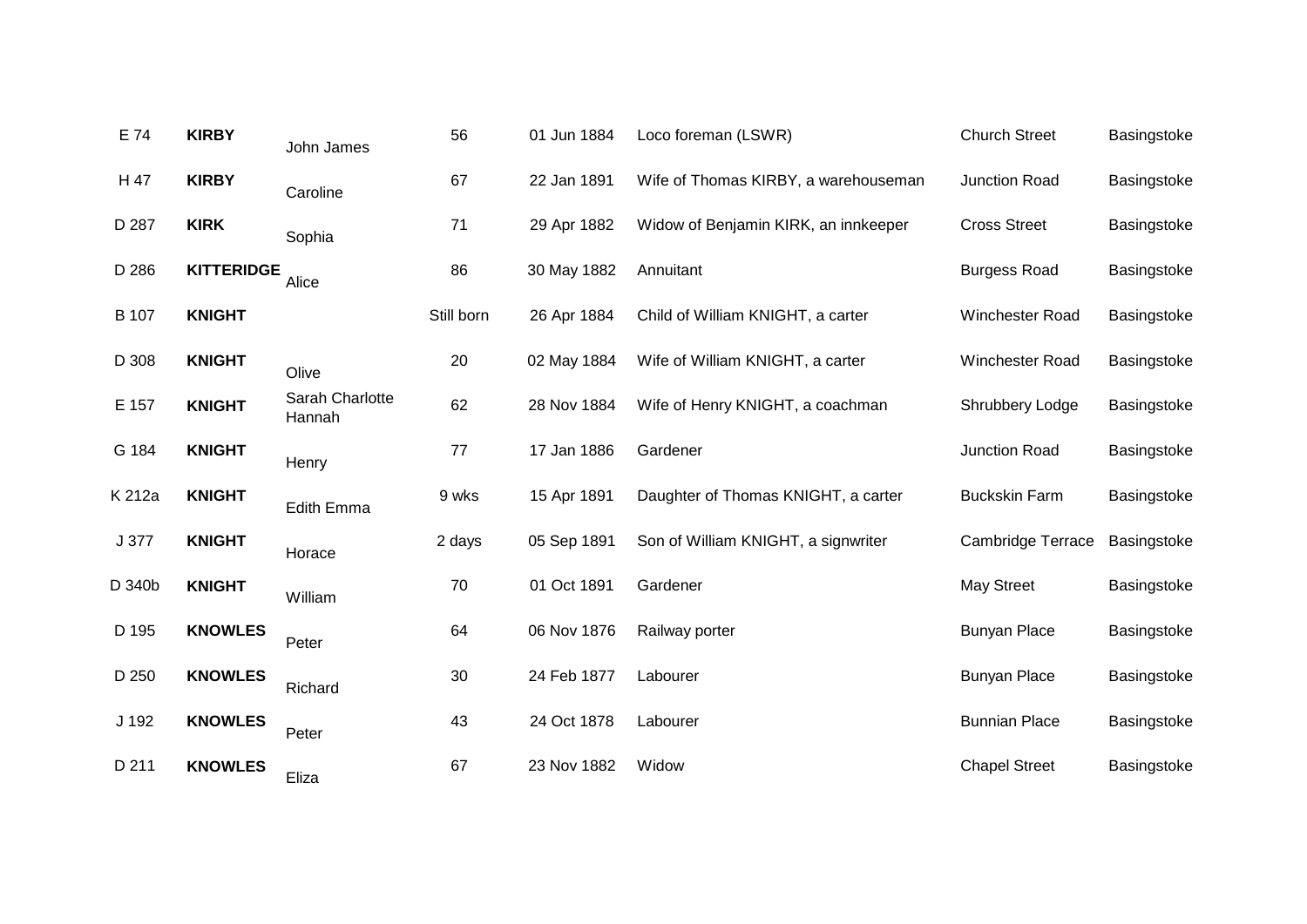| <b>LAKER</b>   | Sarah Ann                | 14              | 26 May 1889 | Spinster                                       | Worthing                      | Worthing      |
|----------------|--------------------------|-----------------|-------------|------------------------------------------------|-------------------------------|---------------|
| <b>LAMB</b>    | Roger                    | 85              | 31 Oct 1887 | Gentleman                                      | <b>New Street</b>             | Basingstoke   |
| <b>LAMBDEN</b> | David                    | 27              | 19 Jul 1882 | Servant                                        | 21 Kensington Park<br>Gardens |               |
| <b>LAMBDEN</b> | Emma Ruth                | 21              | 20 Nov 1883 | Spinster                                       | <b>Church Street</b>          | Basingstoke   |
| <b>LAMBDEN</b> | William                  | 63              | 04 Jun 1891 | Shoemaker                                      | <b>Church Street</b>          | Basingstoke   |
| <b>LAMBERT</b> | <b>Elizabeth Harriet</b> | 1 mth           | 05 Dec 1882 | Daughter of Frederick LAMBERT, a groom         | <b>Hollands Grove</b>         | Basingstoke   |
| <b>LAMBERT</b> |                          | Still born      | 31 Oct 1885 | Child of F LAMBERT, a horse breaker            | <b>Station Hill</b>           | Basingstoke   |
| <b>LAMPERT</b> | George                   | 71              | 08 Mar 1877 | Labourer                                       | Union Workhouse               | <b>Basing</b> |
|                | James                    | 5 mths          | 29 Feb 1888 | Son of James LAMSDOWN, a bricklayer            | Newtown                       | Basingstoke   |
| <b>LANE</b>    | Joseph                   | 74              | 26 Sep 1883 | Hoopmaker                                      | Sherbourne Road               | Basingstoke   |
| <b>LANE</b>    | Amelia                   | 68              | 06 Dec 1887 | Widow                                          | Sopers Grove                  | Basingstoke   |
| <b>LANSLEY</b> |                          | Still born      | 19 Mar 1891 | Child of Henry LANSLEY, a clerk                | <b>Essex Road</b>             | Basingstoke   |
| <b>LAVER</b>   | Florence Ann             | 21 mths         | 23 Feb 1878 | Daughter of Thomas LAVER, a railway porter     | <b>Bunyan Place</b>           | Basingstoke   |
| <b>LAVER</b>   | <b>Thomas Harry</b>      | 9 mths          | 02 Apr 1878 | Son of Thomas Henry LAVER, a railway<br>porter | <b>Bunyan Place</b>           | Basingstoke   |
| <b>LAWES</b>   | <b>Ernest Stephen</b>    | 7 wks           | 01 Sep 1877 | Son of Stephen LAWES, a cabinet maker          | Hackwood Road                 | Basingstoke   |
|                |                          | <b>LAMSDOWN</b> |             |                                                |                               |               |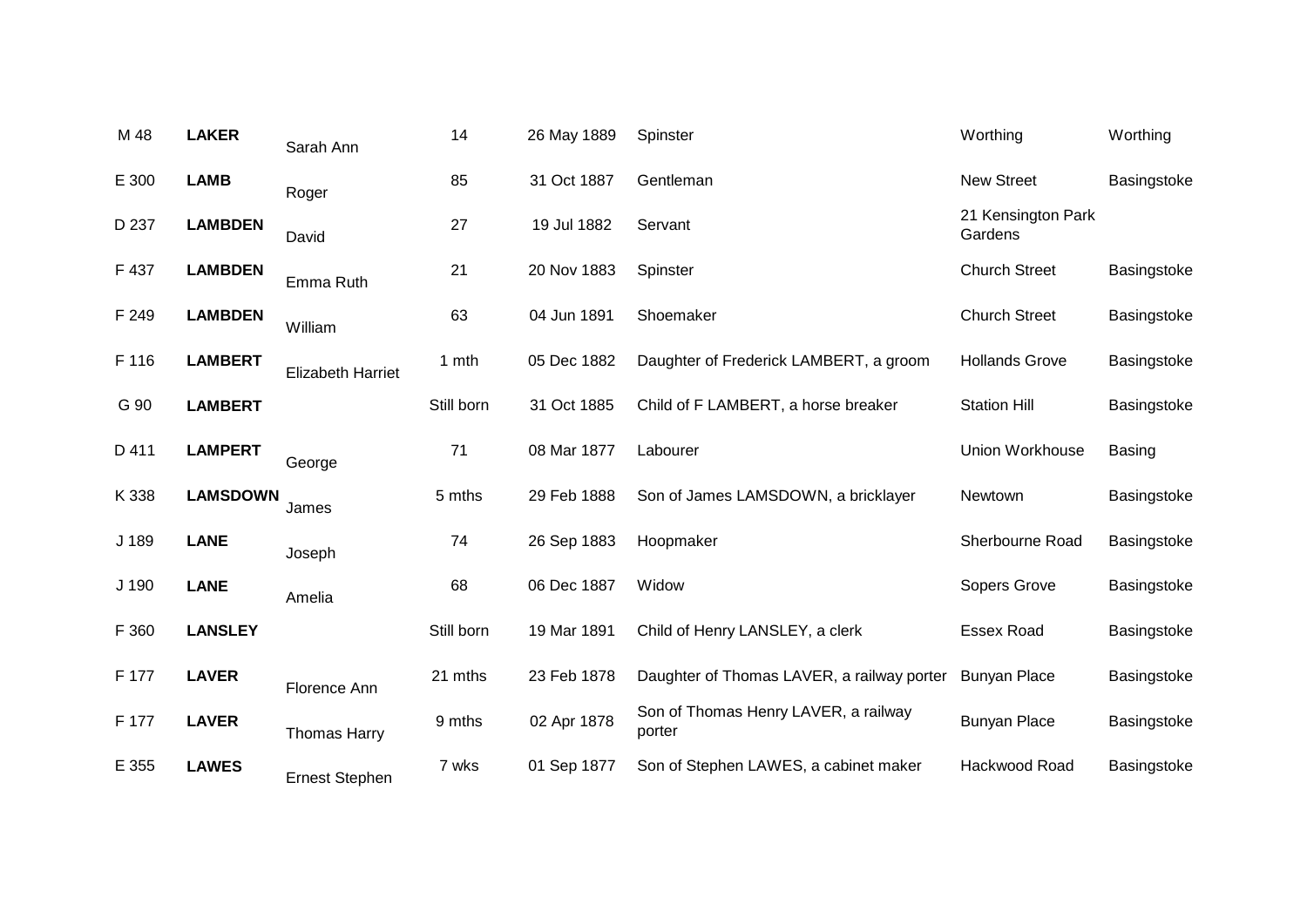| D 305           | <b>LAWES</b>    | Lydia Mary     | 46             | 18 May 1878 | Wife of Charles LAWES, an ostler       | <b>London Street</b> | Basingstoke   |
|-----------------|-----------------|----------------|----------------|-------------|----------------------------------------|----------------------|---------------|
| D 156a          | <b>LAWES</b>    | Alice Jane     | 7 mths         | 31 Aug 1878 | Daughter of Edward LAWES, a bricklayer | Worting Town End     | Basingstoke   |
| L 137           | <b>LAWES</b>    | Lily Louisa    | $\overline{c}$ | 19 Dec 1878 | Daughter of Stephen LAWES, a labourer  | Potters Lane         | Basingstoke   |
| E 356           | <b>LAWES</b>    | Hepzibah       | 63             | 01 Mar 1881 | Widow of Harry LAWES, a coal merchant  | Cliddesden Road      | Basingstoke   |
| C <sub>21</sub> | <b>LAWES</b>    | Ann            | 86             | 16 Apr 1881 | Widow of William LAWES, a carpenter    | <b>London Street</b> | Basingstoke   |
| E 355           | <b>LAWES</b>    | Mary Anne      | 11 mths        | 23 Mar 1882 | Son of Stephen LAWES, a cabinet maker  | Hackwood Road        | Basingstoke   |
| D 205           | <b>LAWES</b>    | Charles        | 42             | 10 May 1883 | Innkeeper                              | Red Lion Tap         | Basingstoke   |
| D 291           | <b>LAWES</b>    | Mirriam Jane   | 48             | 10 Apr 1884 | Wife of Leonard LAWES, a coachman      | New Road             | Basingstoke   |
| B 121           | <b>LAWRENCE</b> |                | Still born     | 25 Jul 1878 | Child of James LAWRENCE, a labourer    | Gas House Row        | Basingstoke   |
| E 126           | <b>LAWRENCE</b> |                | 5 hrs          | 23 Sep 1884 | Child of J LAWRENCE, a labourer        | Worting              | Basingstoke   |
| E 126           | <b>LAWRENCE</b> |                | 24 hrs         | 23 Sep 1884 | Child of J LAWRENCE, a labourer        | Worting              | Basingstoke   |
| A <sub>6</sub>  | <b>LAWRENCE</b> | Frederick John | 3 wks          | 17 Aug 1885 | Son of James LAWRENCE, a labourer      | Gas House Road       | Basingstoke   |
| A 5             | <b>LAWRENCE</b> | James          | 53             | 20 Aug 1887 | Labourer                               | Gas House Road       | Basingstoke   |
| D 429           | <b>LAWRENCE</b> | William        | 65             | 16 Jul 1890 | Bargeman                               | Union Workhouse      | <b>Basing</b> |
| A 37            | <b>LAWRENCE</b> | Amy            | 34             | 23 Mar 1891 | Wife of Alfred LAWRENCE, am innkeeper  | <b>London Street</b> | Basingstoke   |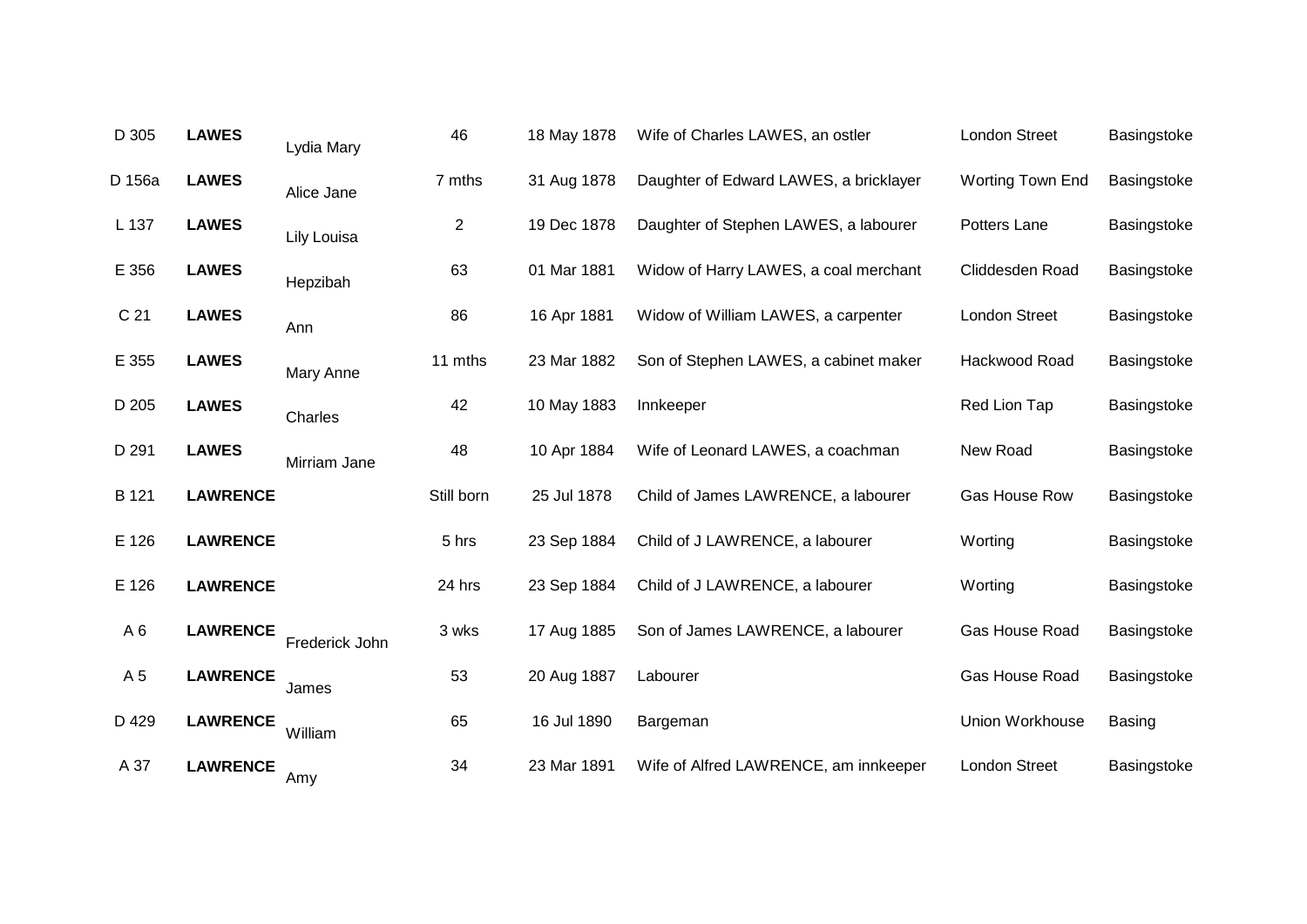| J 297  | <b>LAWSON</b>     | John                | 54             | 18 May 1880 | Ticket collector (LSWR)                                  | <b>Bedford Place</b>  | Basingstoke |
|--------|-------------------|---------------------|----------------|-------------|----------------------------------------------------------|-----------------------|-------------|
| G 19   | <b>LEADBETTEI</b> | Emily               | 19 days        | 15 Feb 1883 | Daughter of Robert LEADBETTER                            | Gas House Road        | Basingstoke |
| F 159  | <b>LEADBETTEI</b> | Mary Ann            | 8 wks          | 01 Mar 1884 | Daughter of Robert LEADBETTER, a labourer Gas House Road |                       | Basingstoke |
| G 65   | <b>LEAR</b>       |                     | Still born     | 04 Nov 1880 | Child of G LEAR, a solicitor                             | <b>Cross Street</b>   | Basingstoke |
| E 315  | <b>LEAR</b>       | Kate                | 37             | 15 Jul 1884 | Wife of George LEAR, a solicitor                         | <b>Cross Street</b>   | Basingstoke |
| E 328  | <b>LEAR</b>       | Willoughby<br>James | 18             | 04 Dec 1890 | Son of George LEAR, a solicitor                          | <b>Cross Street</b>   | Basingstoke |
| D 281  | <b>LEAVER</b>     | Ernest Herman       | 16 mths        | 07 Jun 1884 | Son of Edwin LEAVER, a railway clerk                     | Junction Road         | Basingstoke |
| E 103  | <b>LEAVER</b>     |                     | Still born     | 24 Jun 1886 | Child of Henry LEAVER, a railway porter                  | <b>Bunnian Place</b>  | Basingstoke |
| C 77   | <b>LEAVEY</b>     | Elizabeth Mary      | $\overline{c}$ | 20 Mar 1878 | Daughter of William LEAVEY, an innkeeper                 | <b>Flaxfield Road</b> | Basingstoke |
| D 444  | <b>LEAVEY</b>     | Ann                 | 49             | 27 Aug 1879 | Wife of William LEAVEY, a carpenter                      | Sherbourne Road       | Basingstoke |
| L 14a  | <b>LEAVEY</b>     | Alfred              | 29             | 08 May 1886 | Innkeeper                                                | Cliddesden Road       | Basingstoke |
| E 39   | <b>LEAVEY</b>     | Sarah               | 70             | 21 Feb 1889 | Wife of William LEAVEY, a late greengrocer               | <b>Wote Street</b>    | Basingstoke |
| E 39   | <b>LEAVEY</b>     | William             | 66             | 05 Sep 1889 | Late greengrocer                                         | <b>Wote Street</b>    | Basingstoke |
| J a318 | <b>LEECH</b>      | Nathan Reuben       | 50             | 02 Jun 1887 | Shoemaker                                                | New Road              | Basingstoke |
| E 18   | <b>LEES</b>       | Mary Laybourne      | 69             | 15 Nov 1881 | Wife of William LEES, a painter                          | South View            | Basingstoke |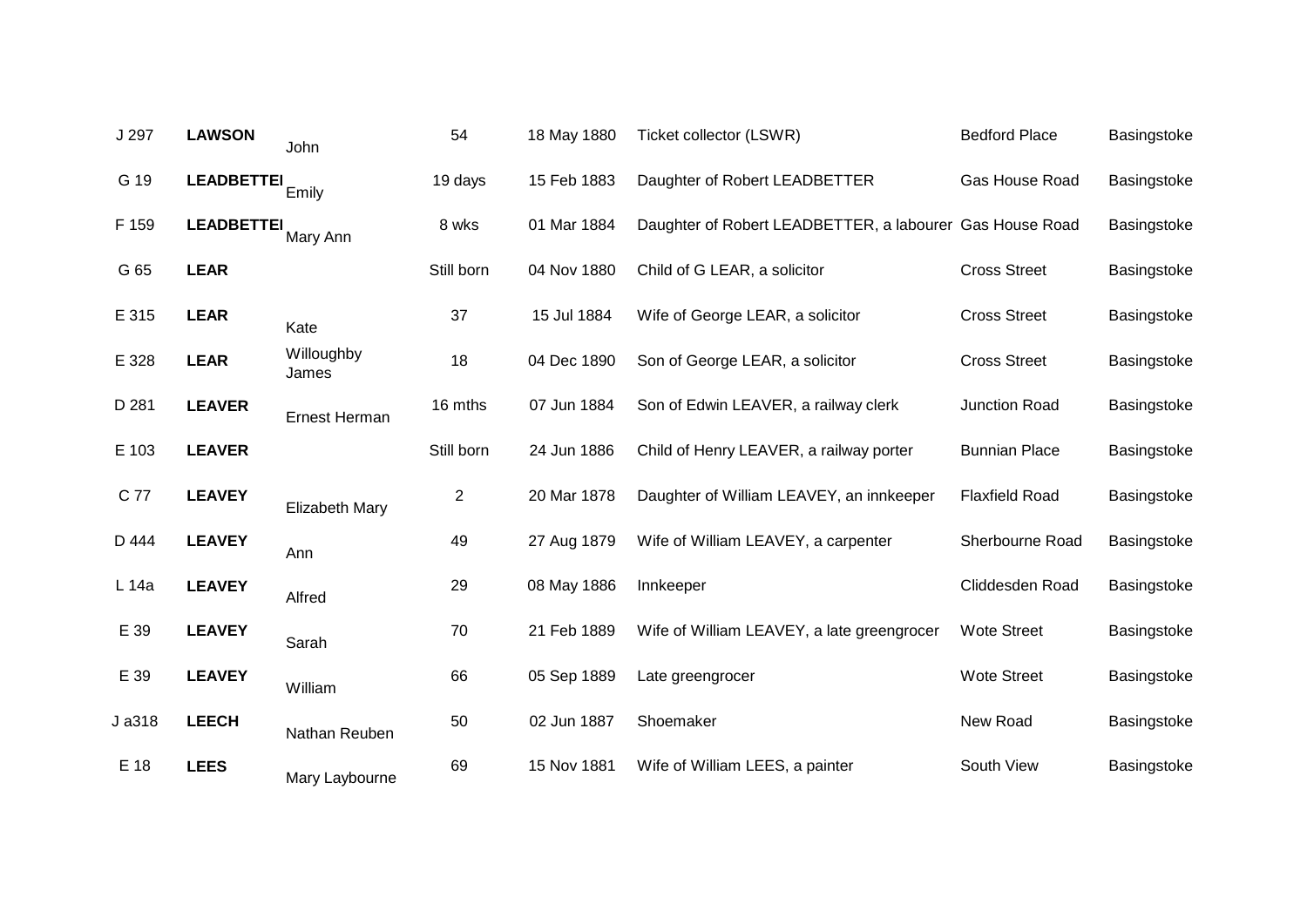| K 350           | <b>LEMAN</b>      | Elizabeth   | 77             | 06 Jan 1881 | Widow of Abraham Leman, a wine merchant  | <b>Winchester Street</b> | Basingstoke   |
|-----------------|-------------------|-------------|----------------|-------------|------------------------------------------|--------------------------|---------------|
| $E$ 11          | <b>LEWES</b>      | Flora       | 1              | 08 Jul 1876 | Daughter of Walter LEWES, a labourer     | Flexpool                 | Basingstoke   |
| E 11            | <b>LEWIS</b>      | Fanny       | 1 mth          | 11 Sep 1882 | Daughter of Louisa LEWIS, a housekeeper  | <b>Flaxfield Road</b>    | Basingstoke   |
| F 436b          | <b>LITCHFIELD</b> | Mary Ann    | 47             | 28 Aug 1880 | Wife of William LITCHFIELD, an innkeeper | <b>Wote Street</b>       | Basingstoke   |
| E 291           | <b>LITTLE</b>     | Elizabeth   | 52             | 11 Oct 1890 | Spinster                                 | Union Workhouse          | <b>Basing</b> |
| D 333           | <b>LOCK</b>       | Ernest      | $\overline{c}$ | 17 Mar 1881 | Son of George LOCK                       | Worting Town End         | Basingstoke   |
| F 384a          | <b>LODWIDGE</b>   | John Walken | 68             | 04 Jun 1888 | Gentleman                                | Winchester Road          | Basingstoke   |
| F 134           | <b>LONG</b>       | Anna Maria  | 77             | 29 Oct 1877 | Wife of Thomas LONG, an upholsterer      | Potters Lane             | Basingstoke   |
| J 149           | <b>LONG</b>       | Thomas      | 83             | 05 Jul 1881 | Carpenter                                | Union Workhouse          | <b>Basing</b> |
| G 132           | <b>LONG</b>       | Sarah       | 72             | 15 Jan 1887 | Wife of F LONG, a labourer               | Union Workhouse          | <b>Basing</b> |
| J <sub>92</sub> | <b>LOVELOCK</b>   | Richard     | 53             | 25 Jan 1891 | Cellarman                                | <b>Chapel Street</b>     | Basingstoke   |
| D 151           | <b>LOVERIDGE</b>  |             | Still born     | 22 Oct 1883 | Child of William LOVERIDGE, a cutter     | <b>Winchester Street</b> | Basingstoke   |
| J324            | <b>LOVERIDGE</b>  | William     | 35             | 16 Mar 1886 | Umbrella maker                           | <b>Winchester Street</b> | Basingstoke   |
| F 232           | <b>LOVERIDGE</b>  | Frank       | 5 mths         | 29 Nov 1890 | Son of Alfred LOVERIDGE, a butcher       | <b>Wote Street</b>       | Basingstoke   |
| E 101           | <b>LUCAS</b>      | John        | 24 hrs         | 12 Feb 1887 | Son of William Lucas, a labourer         | <b>Bedford Place</b>     | Basingstoke   |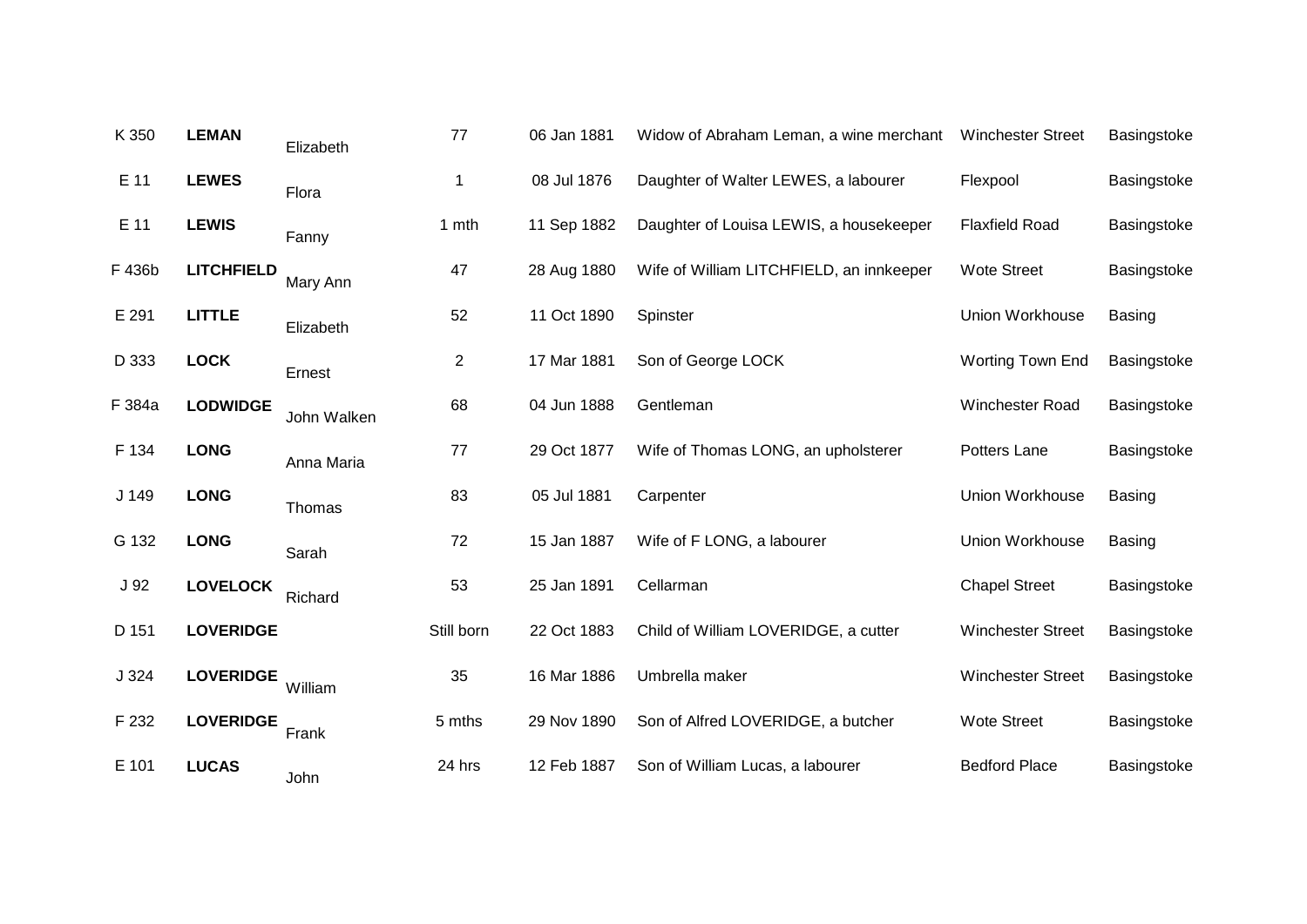| L 99  | <b>LUNN</b>     | <b>Albert Henry</b>  | 11               | 21 Apr 1877 | Son of Daniel LUNN, a carpenter      | <b>Winchester Street</b> | Basingstoke |
|-------|-----------------|----------------------|------------------|-------------|--------------------------------------|--------------------------|-------------|
| G 50  | <b>LUNN</b>     | Daniel               | 64               | 11 Jan 1879 | Farmer                               | <b>Brook Street</b>      | Basingstoke |
| L 85  | <b>LUNN</b>     | Mary Ann             | 13 mths          | 28 Mar 1879 | Daughter of Daniel LUNN, a carpenter | Winchester Road          | Basingstoke |
| F 67  | <b>LUNN</b>     | Sarah                | 70               | 05 Mar 1880 | Gentlewoman                          | Sarum Hill               | Basingstoke |
| L 84  | <b>LUNN</b>     | Frank                | $\overline{2}$   | 17 Mar 1882 | Son of Daniel LUNN, a carpenter      | Winchester Road          | Basingstoke |
| J271  | <b>LUNN</b>     | Charles              | 45               | 08 Jun 1882 | Grocers porter                       | <b>Flaxfield Road</b>    | Basingstoke |
| J324  | <b>LUNN</b>     | Charles              | 50               | 19 Mar 1887 | Labourer                             | Newtown                  | Basingstoke |
| G 99  | <b>LUXFORD</b>  | Ann                  | 64               | 09 Jan 1879 | Wife of John LUXFORD, a town crier   | Goat Lane                | Basingstoke |
| J 389 | <b>LYLE</b>     | Katherine            | 2y <sub>5m</sub> | 07 Feb 1880 | Daughter of T J LYLE, a draper       | <b>Market Place</b>      | Basingstoke |
| J 394 | <b>LYLE</b>     | Lelia Maud           | $1y$ 4 $m$       | 23 Nov 1880 | Daughter of T J LYLE, a draper       | <b>Market Place</b>      | Basingstoke |
| J 397 | <b>LYLE</b>     | <b>Ernest Arthur</b> | 6 mths           | 01 Apr 1882 | Son of T J LYLE, a linen draper      | <b>Market Place</b>      | Basingstoke |
| D 284 | <b>LYLE</b>     | Thomas James         | 32               | 20 Apr 1882 | Draper                               | <b>Market Place</b>      | Basingstoke |
| L 95  | <b>MACCABEE</b> | Elizabeth            | 78               | 10 Oct 1879 | Widow of H MACCABEE                  | Victoria Street          | Basingstoke |
| E 85  | <b>MACCABEE</b> | Rose Ellen           | 15               | 14 Jul 1889 | General servant                      | Victoria Street          | Basingstoke |
| F 194 | <b>MANN</b>     | Charlie              | 3                | 19 Aug 1876 | Son of George MANN, a labourer       | Gas House Row            | Basingstoke |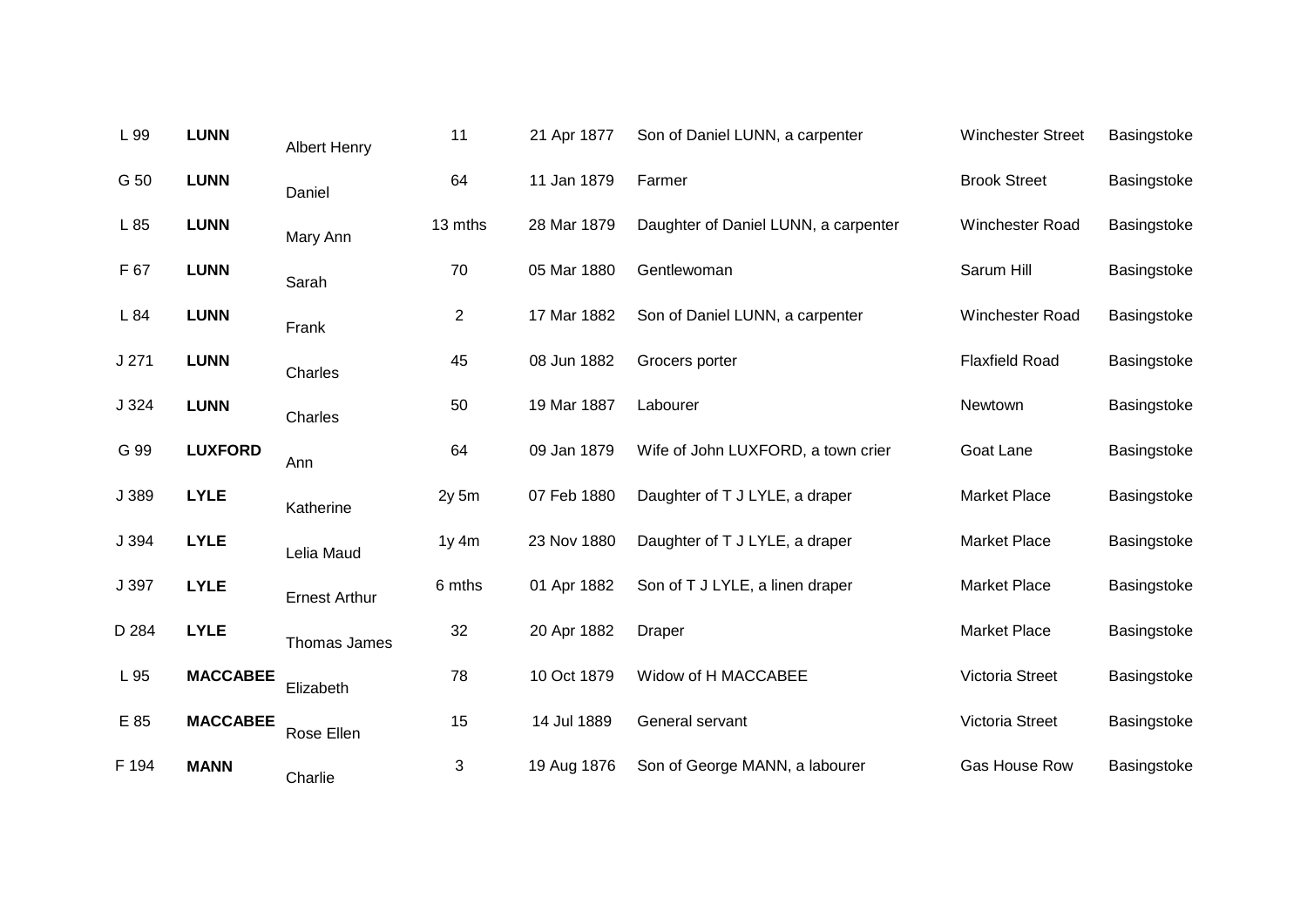| E 174a          | <b>MANN</b>      | Rosina               | 37         | 04 Mar 1880 | Wife of George MANN, a labourer      | Gas House Road         | Basingstoke   |
|-----------------|------------------|----------------------|------------|-------------|--------------------------------------|------------------------|---------------|
| F 66b           | <b>MANSFIELD</b> | <b>William Henry</b> | 4 days     | 02 Feb 1885 | Son of H J MANSFIELD, an innkeeper   | London Road            | Basingstoke   |
| J <sub>25</sub> | <b>MARCHAM</b>   | Henry                | 66         | 15 Apr 1881 | Labourer                             | <b>Bunnian Place</b>   | Basingstoke   |
| K 355           | <b>MARES</b>     | Julia Hannah F       | 31         | 27 Jan 1879 | Wife of John MARES, a draper         | <b>Castons Road</b>    | Basingstoke   |
| A 37            | <b>MARLOW</b>    | Mary Ann             | 7 mths     | 30 Apr 1877 | Daughter of David MARLOW, a labourer | Hackwood Road          | Basingstoke   |
| D 492           | <b>MARLOW</b>    | William              | 32         | 29 Dec 1882 | Painter                              | Hackwood Road          | Basingstoke   |
| E 41            | <b>MARLOW</b>    | Charles              | 56         | 03 Jul 1885 | Labourer                             | Victoria Street        | Basingstoke   |
| D 208b          | <b>MARLOW</b>    | George               | 34         | 04 May 1890 | Labourer                             | Hackwood Road          | Basingstoke   |
| E 133           | <b>MARLOW</b>    | Joseph               | 72         | 22 Mar 1891 | Gardener                             | Cliddesden Road        | Basingstoke   |
| D 175           | <b>MARLOW</b>    | Harriett             | 73         | 14 Nov 1891 | Widow                                | Union Workhouse        | <b>Basing</b> |
| D a447          | <b>MARLOW</b>    | Harriett             | 61         | 28 Dec 1891 | Wife of John MARLOW, an innkeeper    | <b>Engineers Arms</b>  | Basingstoke   |
| G 220           | <b>MARPOLE</b>   | Spurgeon Evan        | 5 wks      | 07 May 1888 | Son of John MARPOLE, an innkeeper    | London Street          | Basingstoke   |
| C 108           | <b>MARSH</b>     |                      | Still born | 17 Feb 1885 | Child of F MARSH, a horse dealer     | Horwoods               | Basingstoke   |
| E 169           | <b>MARSHALL</b>  | George               | 56         | 03 Aug 1878 | Gardener                             | <b>Stanley Terrace</b> | Basingstoke   |
| F 98            | <b>MARSHALL</b>  | Eliza                | 66         | 16 Jun 1882 | Widow of George MARSHALL, a gardener | <b>Church Street</b>   | Basingstoke   |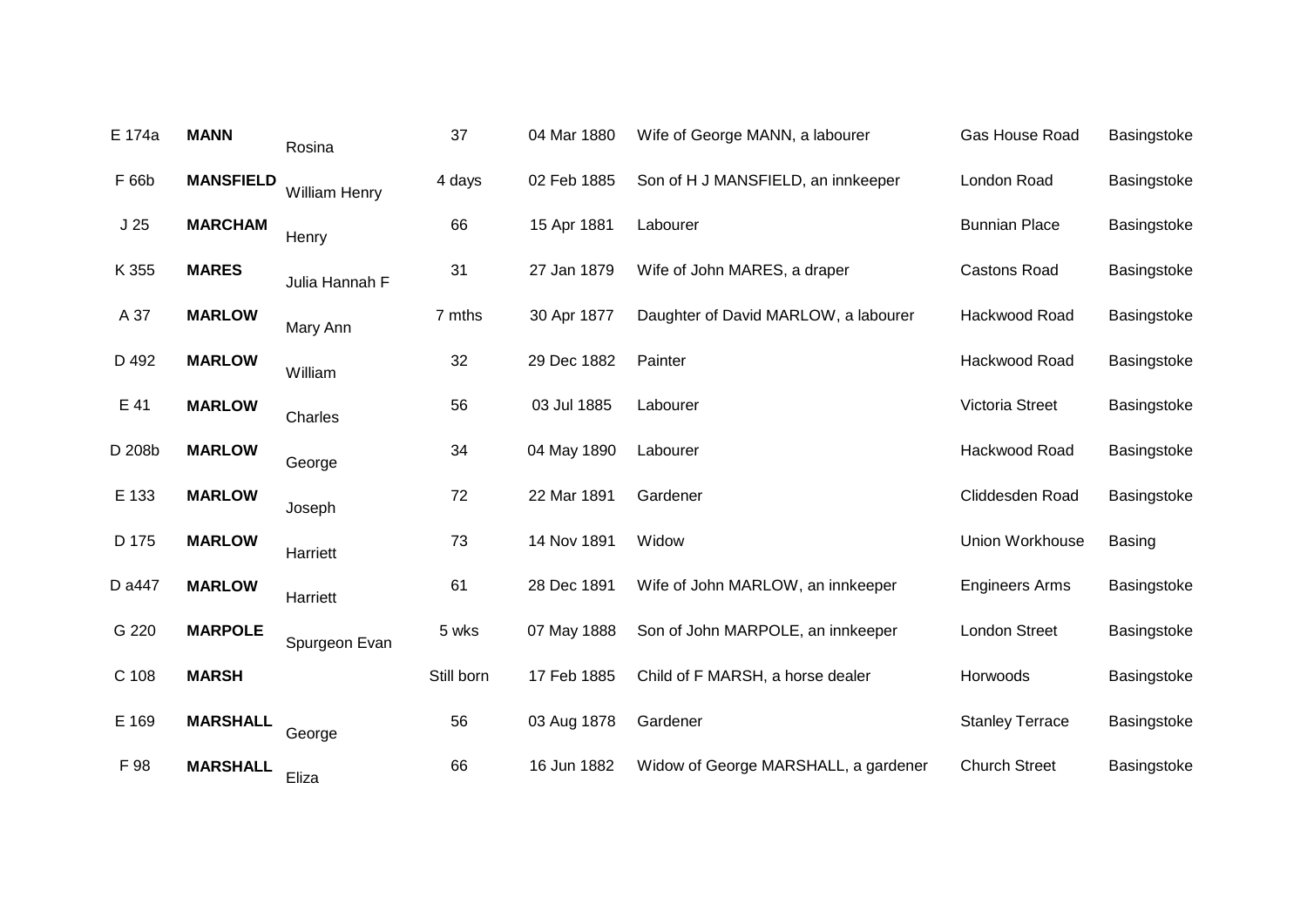| F 120  | <b>MARSHALL</b> | William              | 39             | 07 Nov 1884 | Labourer                                 | Potters Lane         | Basingstoke |
|--------|-----------------|----------------------|----------------|-------------|------------------------------------------|----------------------|-------------|
| K 144  | <b>MARTIN</b>   | Rachel               | 65             | 07 Apr 1883 | Wife of Thomas MARTIN, a baker           | Church Lane          | Basingstoke |
| J 427b | <b>MARTIN</b>   | Henry                | 85             | 15 Mar 1888 | Labourer                                 | <b>Essex Road</b>    | Basingstoke |
| E 219  | <b>MASLIN</b>   | Alfred               | 38             | 31 May 1888 | Groom                                    | <b>Reading Road</b>  | Basingstoke |
| D 460  | <b>MASON</b>    | <b>Frank Charles</b> | 1 mth          | 03 Dec 1884 | Son of Fanny MASON, a dressmaker         | Victoria Street      | Basingstoke |
| F 235  | <b>MASON</b>    | Ann                  | 71             | 19 Apr 1890 | Widow                                    | <b>May Street</b>    | Basingstoke |
| D 410  | <b>MATON</b>    | Edward               | 33             | 03 Mar 1877 | Groom                                    | Union Workhouse      | Basingstoke |
| L 103  | <b>MATTHEWS</b> | Thomas               | $\overline{2}$ | 06 Oct 1876 | Son of Edward Matthews, a grocers porter | <b>Wilton Place</b>  | Basingstoke |
| L 117  | <b>MATTHEWS</b> | Albert               | 5 days         | 29 Jan 1877 | Son of ? MATTHEWS, a grocers porter      | <b>Wilton Place</b>  | Basingstoke |
| G 211  | <b>MATTHEWS</b> | James                | 27             | 23 Mar 1886 | Railway porter                           | Newtown              | Basingstoke |
| F 216a | <b>MATTHEWS</b> | Charlotte            | 44             | 03 Sep 1891 | Spinster                                 | <b>Railway Arms</b>  | Basingstoke |
| F 209  | <b>MATTHEWS</b> | <b>Alfred James</b>  | 41             | 20 Dec 1891 | Pensioner Army                           | <b>May Street</b>    | Basingstoke |
| K 227  | <b>MAY</b>      | Henry                | 66             | 09 Oct 1879 | Labourer                                 | <b>Bedford Place</b> | Basingstoke |
| E 377  | <b>MAY</b>      | Ann                  | 55             | 02 Mar 1881 | Wife of Francis MAY, a police pensioner  | Newtown              | Basingstoke |
| E 377a | <b>MAY</b>      | Francis              | 60             | 25 Apr 1883 | <b>Police Pensioner</b>                  | <b>Elbow Corner</b>  | Basingstoke |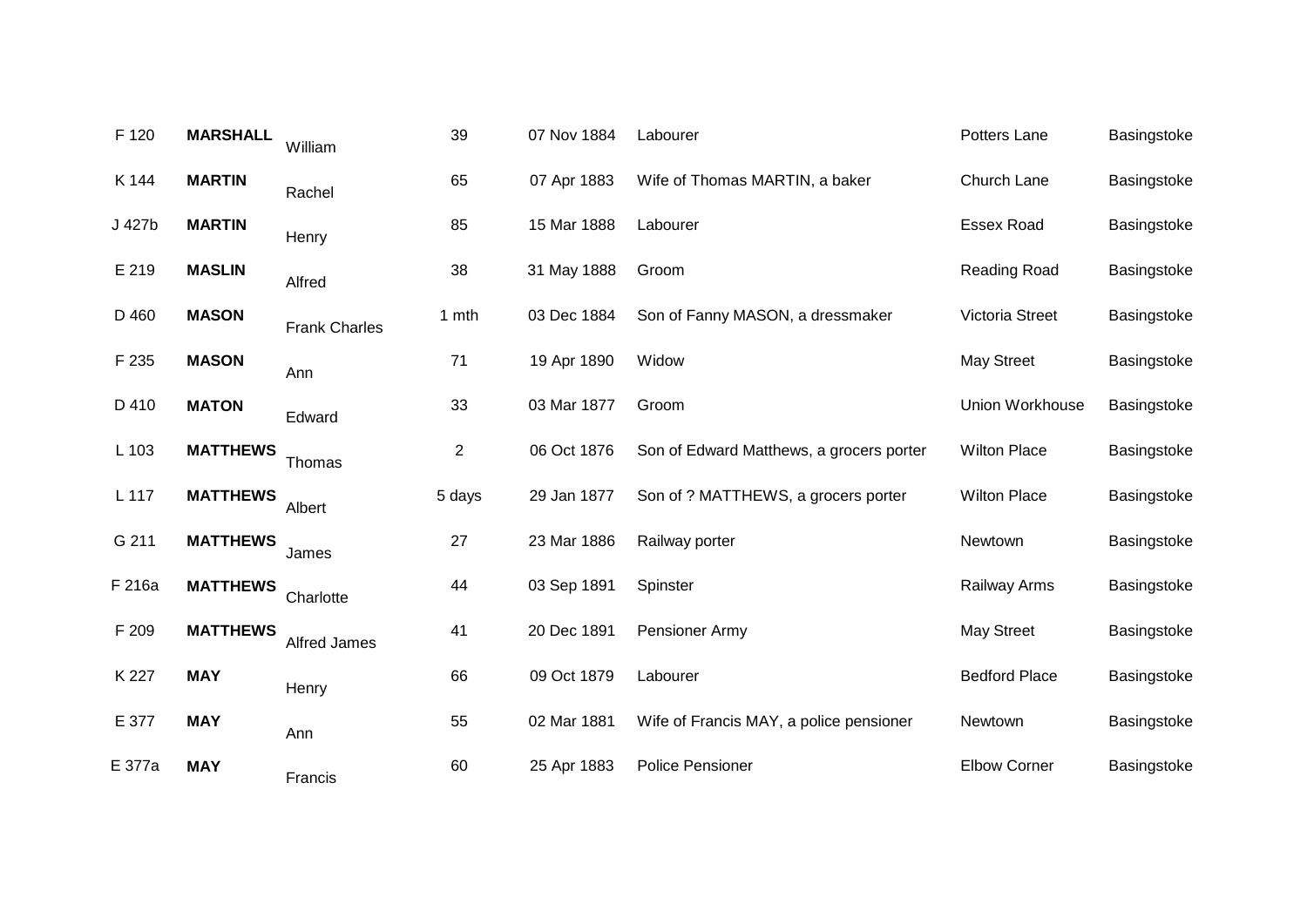| D 481 | <b>MAYROFF</b>    | Mary                  | 53             | 19 Oct 1876 | Wife of Thomas MAYROFF, a labourer              | Hackwood Road                  | Basingstoke   |
|-------|-------------------|-----------------------|----------------|-------------|-------------------------------------------------|--------------------------------|---------------|
| G 147 | <b>MEALY</b>      | James                 | 81             | 25 Nov 1890 | Retired baker                                   | 52 De Beauvoir<br>Road         | Reading       |
| F 52  | <b>MEER</b>       | Sarah                 | 65             | 21 Sep 1882 | Wife of John MEER, a policeman (GWR)            | <b>Chapel Street</b>           | Basingstoke   |
| D 207 | <b>MEGRUFF</b>    | Thomas                | 60             | 29 Jan 1881 | Labourer                                        | Union Workhouse                | <b>Basing</b> |
| K 66  | <b>MEIKLE</b>     | <b>Robert Douglas</b> | 23             | 16 Nov 1879 | Painter                                         | Victoria Street                | Basingstoke   |
| J73   | <b>MERCER</b>     | Elizabeth             | 74             | 17 May 1877 | Widow of Henry MERCER, a labourer               | Totterdown                     | Basingstoke   |
| D 409 | <b>MERCER</b>     | George                | 3              | 13 Dec 1878 | Son of Charles MERCER, a railway porter         | 16 Bunnian Place               | Basingstoke   |
| D 236 | <b>MERCER</b>     | Albert John           | 4              | 08 Oct 1881 | Son of Charles MERCER, a railway porter         | <b>Phoenix Park</b><br>Terrace | Basingstoke   |
| J 75  | <b>MERCER</b>     | <b>Sidney James</b>   | $\overline{2}$ | 11 Oct 1881 | Son of Charles MERCER, a railway porter         | <b>Phoenix Park</b><br>Terrace | Basingstoke   |
| D 212 | <b>MERCER</b>     | James                 | 74             | 08 Dec 1884 | Labourer                                        | <b>Infectious Hospital</b>     | Basingstoke   |
| K 25a | <b>MERCER</b>     | William Joseph        | 10 wks         | 04 Aug 1885 | Son of David MERCER, a porter                   | <b>Phoenix Park</b><br>Terrace | Basingstoke   |
| J75   | <b>MERCER</b>     | Charles               | 36             | 10 Nov 1887 | Porter (GWR)                                    | <b>Phoenix Park</b><br>Terrace | Basingstoke   |
| D 372 | <b>MERRYFIELD</b> | Minnie                | 18 mths        | 09 Mar 1882 | Daughter of Thomas MERRYFIELD, a<br>boilermaker | Norman Place                   | Basingstoke   |
| E 94  | <b>MILEHAM</b>    | Maria                 | 63             | 19 Dec 1890 | Wife of James MILAM, a labourer                 | Worting Town End               | Basingstoke   |
| E 203 | <b>MILER</b>      | <b>Thomas Page</b>    | 63             | 05 Jun 1890 | Wheel tapper                                    | <b>Bath Terrace</b>            | Basingstoke   |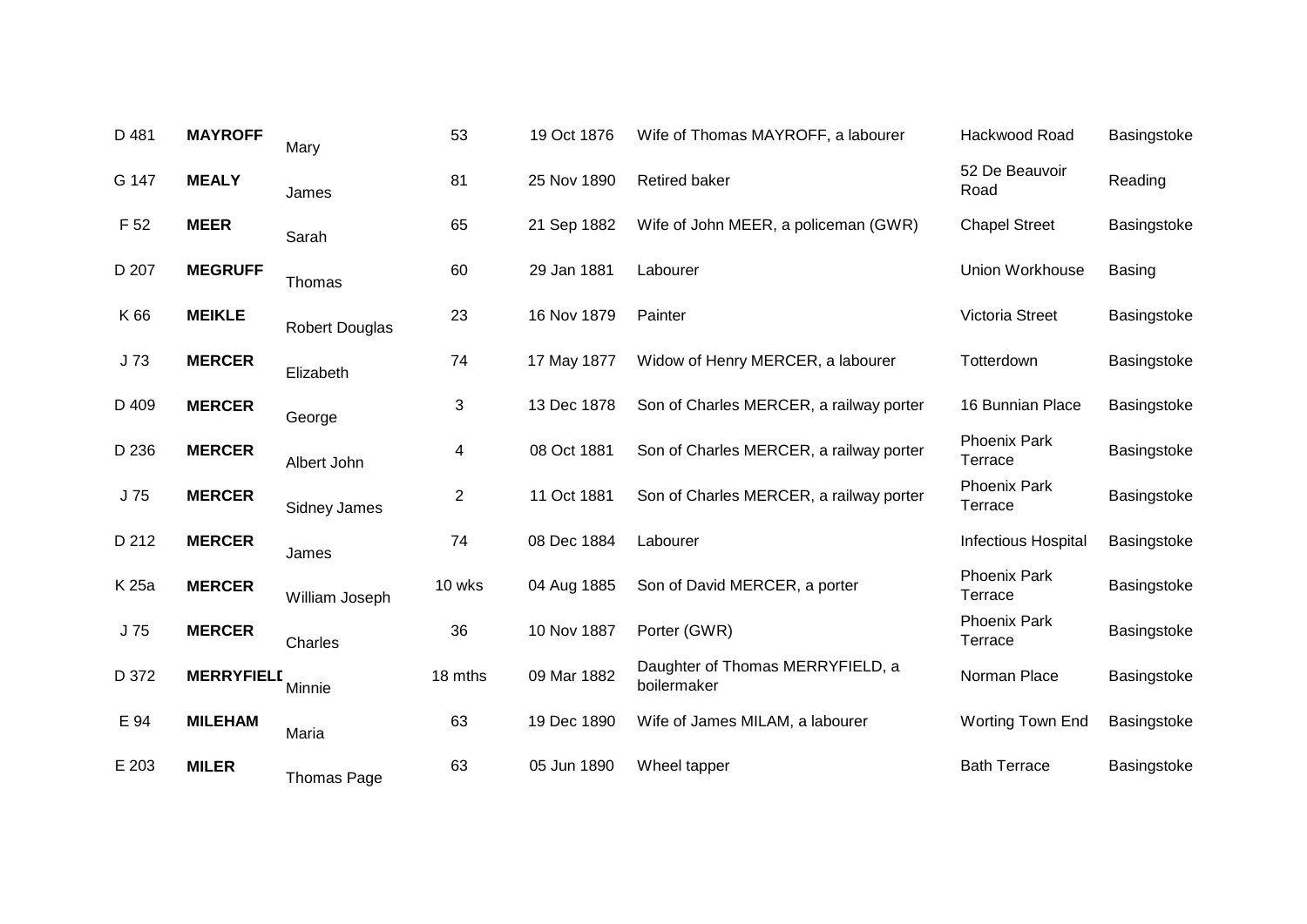| H 49  | <b>MILES</b>    | Louisa          | 23      | 15 Dec 1886 | Spinster                                        | Winchester Road          | Basingstoke |
|-------|-----------------|-----------------|---------|-------------|-------------------------------------------------|--------------------------|-------------|
| E 303 | <b>MILES</b>    | Kate            | 22      | 17 Nov 1890 | Spinster                                        | <b>Church Street</b>     | Basingstoke |
| J 186 | <b>MILLARD</b>  | James Lawrence  | 14 mths | 28 Sep 1876 | Son of J E MILLARD, a Clerk in Holy Orders      | Vicarage                 | Basingstoke |
| F 309 | <b>MILLER</b>   | William         | 50      | 05 Oct 1877 | Labourer                                        | Ford's Building          | Basingstoke |
| F 123 | <b>MILLER</b>   | Caroline        | 46      | 28 Jun 1878 | Wife of Charles MILLER, an engine driver        | 5 Basing Road            | Basingstoke |
| D 434 | <b>MILLER</b>   | Elizabeth Annie | 4 mths  | 21 Nov 1884 | Daughter of - MILLER, a railway porter          | Newtown                  | Basingstoke |
| J 282 | <b>MILLS</b>    | George          | 29      | 26 Mar 1877 | Watchmaker                                      | Victoria Street          | Basingstoke |
| J 297 | <b>MILLS</b>    | Lizzie          | 22      | 02 Apr 1877 | Drapers assistant                               | Victoria Street          | Basingstoke |
| D 197 | <b>MILLS</b>    | Thomas          | 80      | 29 Dec 1879 | Labourer                                        | <b>Union Workhouse</b>   | Basingstoke |
| M 20  | <b>MILLS</b>    | Ann             | 64      | 16 Mar 1886 | Wife of George MILLS, a jeweller                | Victoria Street          | Basingstoke |
| D 383 | <b>MILLS</b>    | Rosa Nelly      | 2 mths  | 12 Jan 1888 | Daughter of A MILLS, a postman                  | <b>Winchester Street</b> | Basingstoke |
| K 330 | <b>MILLWARD</b> | Henry           | 76      | 12 Dec 1876 | Late schoolmaster                               | <b>Winchester Street</b> | Basingstoke |
| K 309 | <b>MILLWARD</b> | Ann             | 79      | 05 Jan 1877 | Widow of Henry MILLWARD, a late<br>schoolmaster | <b>Winchester Street</b> | Basingstoke |
| J87   | <b>MILSOM</b>   | Anne            | 62      | 13 Apr 1891 | Wife of William MILSOM, a plumber               | Southern Road            | Basingstoke |
| L 123 | <b>MILTON</b>   | Robert          | 72      | 13 Jul 1889 | Gentleman                                       | <b>Essex Road</b>        | Basingstoke |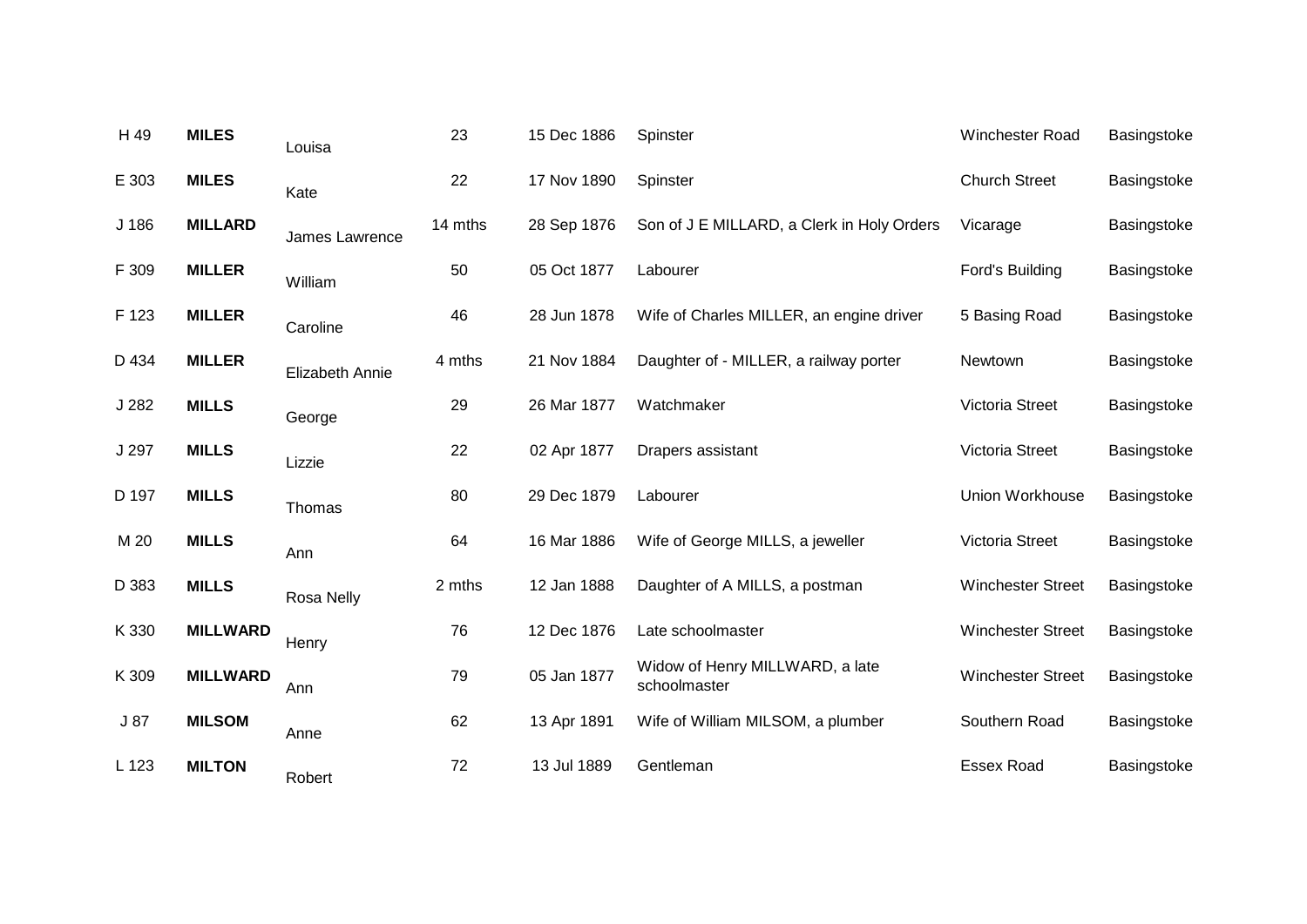| F 306     | <b>MILTON</b>   | Sarah                 | 72         | 07 Mar 1891 | Widow of Robert MILTON, a gentleman              | <b>Essex Road</b>        | Basingstoke |
|-----------|-----------------|-----------------------|------------|-------------|--------------------------------------------------|--------------------------|-------------|
| E 253     | <b>MILWARD</b>  | Elizabeth             | 44         | 05 Jun 1884 | Wife of Alfred MILWARD, a boot factor            | <b>Winchester Street</b> | Basingstoke |
| J 290     | <b>MITCHELL</b> | Elsie Fanny           | 14 mths    | 02 Jun 1890 | Daughter of Charles John MITCHELL, a<br>watchman | <b>Bunnian Place</b>     | Basingstoke |
| G 194     | <b>MONGER</b>   | Maria                 | 66         | 23 Apr 1885 | Wife of Henry MONGER, a labourer                 | Goat Lane                | Basingstoke |
| G 97a     | <b>MOODY</b>    | William               | 83         | 22 Oct 1878 | Confectioner                                     | <b>Winchester Street</b> | Basingstoke |
| D 224     | <b>MOODY</b>    | James                 | 66         | 02 Dec 1880 | Labourer                                         | Union Workhouse          | Basingstoke |
| K 176     | <b>MOODY</b>    | Charles               | 72         | 03 Apr 1883 | Carpenter                                        | Winchester Road          | Basingstoke |
| G 85      | <b>MOODY</b>    | James                 | 55         | 18 Mar 1886 | Retired confectioner                             | Sherbourne               | Basingstoke |
| G7        | <b>MOODY</b>    | William               | 27         | 10 Oct 1887 | Watchmaker                                       | <b>Ainsworth Street</b>  | Cambridge   |
| <b>FV</b> | <b>MOODY</b>    | James                 | 62         | 26 Oct 1888 | Upholsterer                                      | <b>London Street</b>     | Basingstoke |
| D 164     | <b>MOORE</b>    |                       | Still born | 05 Dec 1879 | Child of William MOORE, a labourer               | <b>Windover Street</b>   | Basingstoke |
| D 198     | <b>MOORE</b>    | Susan                 | 11 hours   | 15 Jul 1882 | Daughter of William MOORE, a labourer            | <b>High Bank</b>         | Basingstoke |
| D 493     | <b>MOORE</b>    | Sarah Ann             | 62         | 20 Sep 1885 | Wife of Robert MOORE, a labourer                 | Goat Lane                | Basingstoke |
| D 244     | <b>MOORE</b>    | Olive                 | 44         | 28 Mar 1889 | Wife of John MOORE, a labourer                   | Hackwood Road            | Basingstoke |
| K 380     | <b>MOORE</b>    | <b>Ethel Florence</b> | 2          | 23 Nov 1889 | Daughter of William MOORE, a labourer            | <b>Reading Road</b>      | Basingstoke |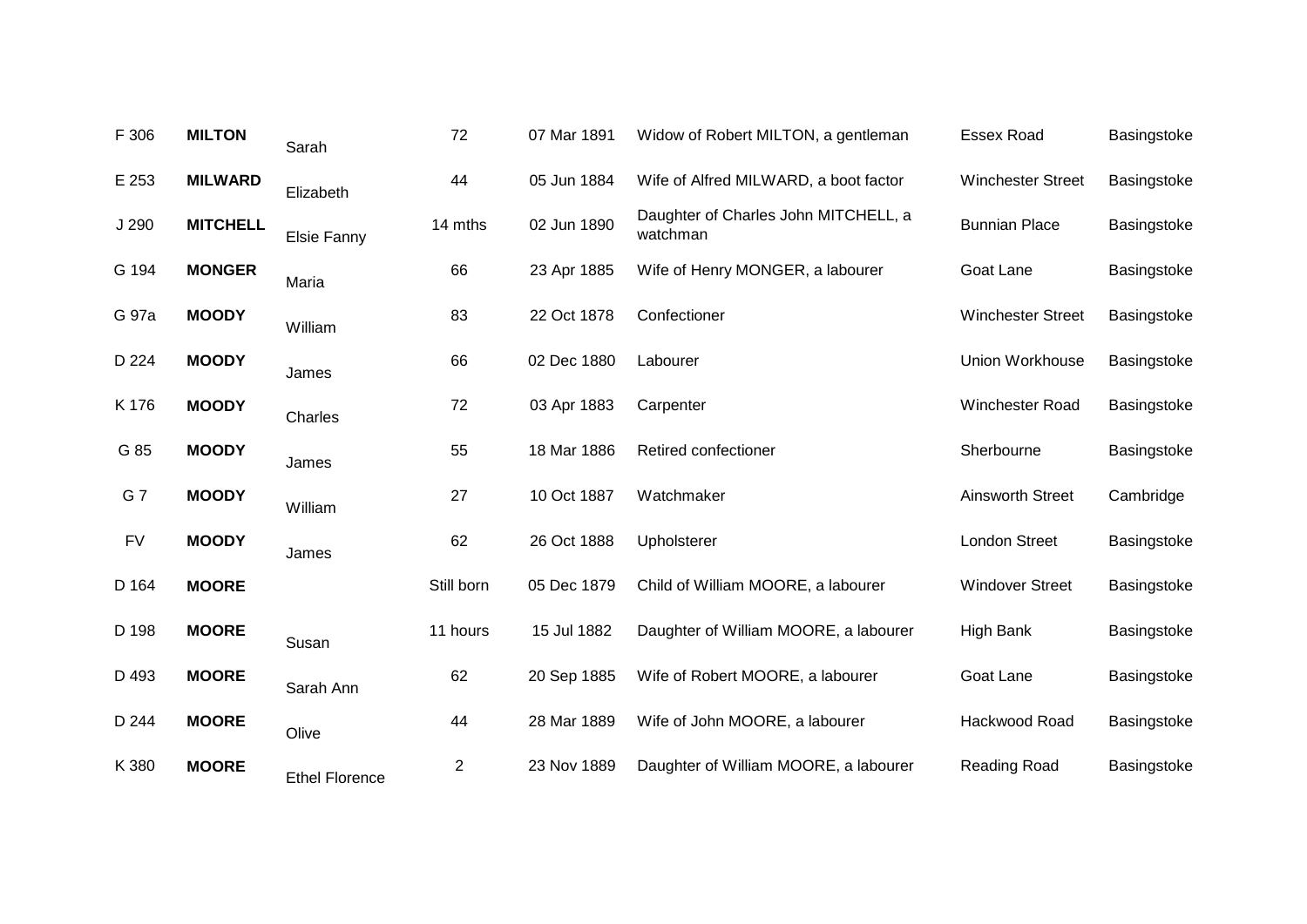| E 166           | <b>MORRIS</b>  | Fanny                           | 70         | 08 Dec 1879 | Widow of Robert MORRIS, a cabinet maker   | <b>Church Street</b>   | Basingstoke   |
|-----------------|----------------|---------------------------------|------------|-------------|-------------------------------------------|------------------------|---------------|
| J 163           | <b>MOSDELL</b> | Benjamin                        | 4 mths     | 05 Sep 1876 | Son of Henry MOSDELL, a grocers porter    | New Road               | Basingstoke   |
| J323            | <b>MOSDELL</b> |                                 | Still born | 11 Jan 1878 | Child of John William MOSDELL, a labourer | <b>Church Square</b>   | Basingstoke   |
| D 334           | <b>MOSDELL</b> | John                            | 26         | 23 Jun 1879 | Labourer                                  | <b>Flaxfield Road</b>  | Basingstoke   |
| D 220           | <b>MOSDELL</b> | Mary Elizabeth                  | 9 mths     | 01 Mar 1880 | Daughter of G MOSDELL, a labourer         | Southern Road          | Basingstoke   |
| D 223           | <b>MOSDELL</b> |                                 | Still born | 30 Nov 1881 | Child of Eli MOSDELL, a labourer          | Gas House Road         | Basingstoke   |
| D 334           | <b>MOSDELL</b> | Elizabeth Louiser               | 3          | 25 Oct 1883 | Daughter of John MOSDELL, deceased        | Union Workhouse        | <b>Basing</b> |
| D 464           | <b>MOSDELL</b> | Benjamin Sidney                 | 7 mths     | 26 Dec 1883 | Son of Henry MOSDELL, a labourer          | New Road               | Basingstoke   |
| D 464           | <b>MOSDELL</b> | <b>Ernest Frank</b>             | 4 mths     | 04 Dec 1884 | Son of Henry MOSDELL, a labourer          | New Road               | Basingstoke   |
| D 464           | <b>MOSDELL</b> | <b>Elizabeth Rose</b>           | 7 mths     | 20 Mar 1885 | Daughter of Henry MOSDELL, a labourer     | New Road               | Basingstoke   |
| D 476           | <b>MOSDELL</b> | Sarah                           | 37         | 31 Jul 1886 | Wife of Henry MOSDELL, a labourer         | New Road               | Basingstoke   |
| D 476           | <b>MOSDELL</b> |                                 | Still born | 31 Jul 1886 | Child of Henry MOSDELL, a labourer        | New Road               | Basingstoke   |
| D 173           | <b>MOSS</b>    | William                         | 13         | 26 Feb 1877 | Son of William MOSS, a labourer           | Union Workhouse        | Basingstoke   |
| F 140           | <b>MOTH</b>    | <b>Ernest Russell</b><br>Walter | 9 mths     | 05 May 1877 | Son of Francis MOTH, a bricklayer         | <b>Western Terrace</b> | Basingstoke   |
| G <sub>3a</sub> | <b>MOULE</b>   | Charles                         | 56         | 27 Mar 1880 | Tailor                                    | Adelaide Terrace       | Basingstoke   |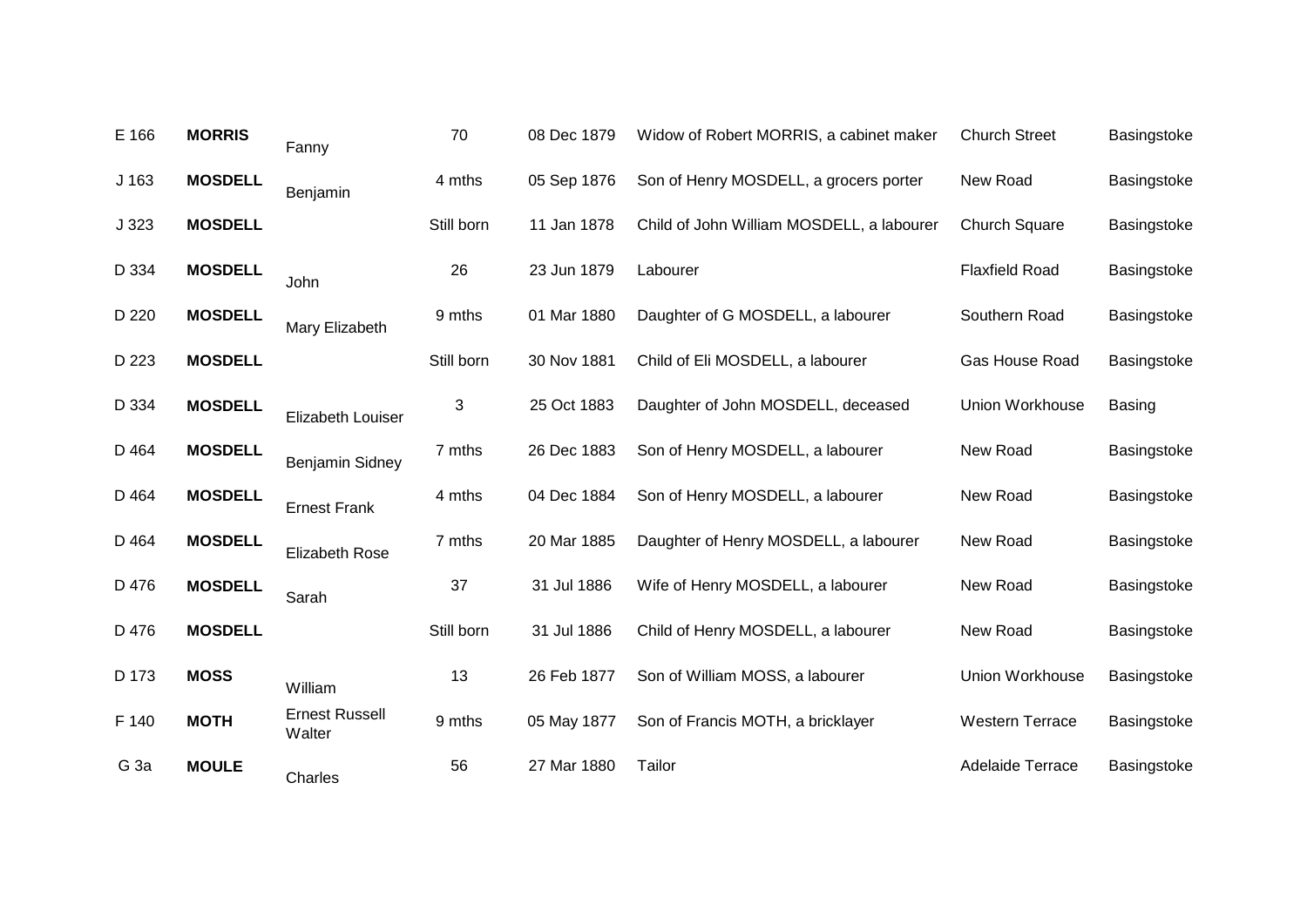| F 408e          | <b>MOULE</b>  | Mary Ann             | 22         | 17 Jun 1880 | Daughter of H E MOULE, a widow                  | <b>Flaxfield Road</b> | Basingstoke   |
|-----------------|---------------|----------------------|------------|-------------|-------------------------------------------------|-----------------------|---------------|
| D 366           | <b>MUDGE</b>  | Mary Ann             | 3          | 03 Mar 1891 | Daughter of Charles MUDGE, a labourer           | Newtown               | Basingstoke   |
| J 275           | <b>MUDGE</b>  | Annie Eliza          | 9 mths     | 14 Mar 1891 | Daughter of Charles MUDGE, a labourer           | Newtown               | Basingstoke   |
| E 200           | <b>MUNDAY</b> | Frederick            | 3          | 02 Mar 1878 | Son of Robert MUNDAY, a labourer                | Newtown               | Basingstoke   |
| E 247           | <b>MUNDAY</b> | Robert               | 50         | 31 Mar 1878 | Labourer                                        | Newtown               | Basingstoke   |
| L 30            | <b>MUNDAY</b> | Ann                  | 71         | 22 Jan 1886 | Wife of James MUNDY, a farmer                   | Jay's Farm            | Basingstoke   |
| F 338           | <b>MUNDAY</b> | Kate Ellen Emily     | 13 days    | 17 Jan 1889 | Daughter of Leonard John MUNDAY, an<br>engineer | <b>May Street</b>     | Basingstoke   |
| L 29            | <b>MUNDY</b>  | Alice Elizabeth      | 6          | 25 Jan 1883 | Daughter of Caroline Munday SMITH,<br>deceased  | Jay's Farm            | Basingstoke   |
| F 46            | <b>MUNDY</b>  | <b>Isaac</b>         | 44         | 13 Sep 1883 | Late clerk                                      | Newtown               | Basingstoke   |
| L <sub>13</sub> | <b>MUNDY</b>  | Edwin                | 21 mths    | 28 Apr 1887 | Son of Henry MUNDY. A builder                   | <b>Essex Road</b>     | Basingstoke   |
| L 83            | <b>MUNDY</b>  | Fanny                | 69         | 17 Oct 1889 | Wife of David MUNDY, a farmer                   | Jay's Farm            | Basingstoke   |
| F 45            | <b>MUNGER</b> | Charles<br>Frederick | $1y$ 7 $m$ | 30 Nov 1880 | Son of Charles MUNGER, a labourer               | Flaxfield             | Basingstoke   |
| D 171           | <b>MUNGER</b> | Harry                | 74         | 14 Jan 1890 | Labourer                                        | May Street            | Basingstoke   |
| M 30            | <b>MURPHY</b> | Ann                  | 58         | 04 May 1891 | Wife of John MURPHY, a hawker                   | Worting Town End      | Basingstoke   |
| M 31            | <b>MURPHY</b> | John                 | 60         | 08 Jan 1892 | Hawker                                          | Union Workhouse       | <b>Basing</b> |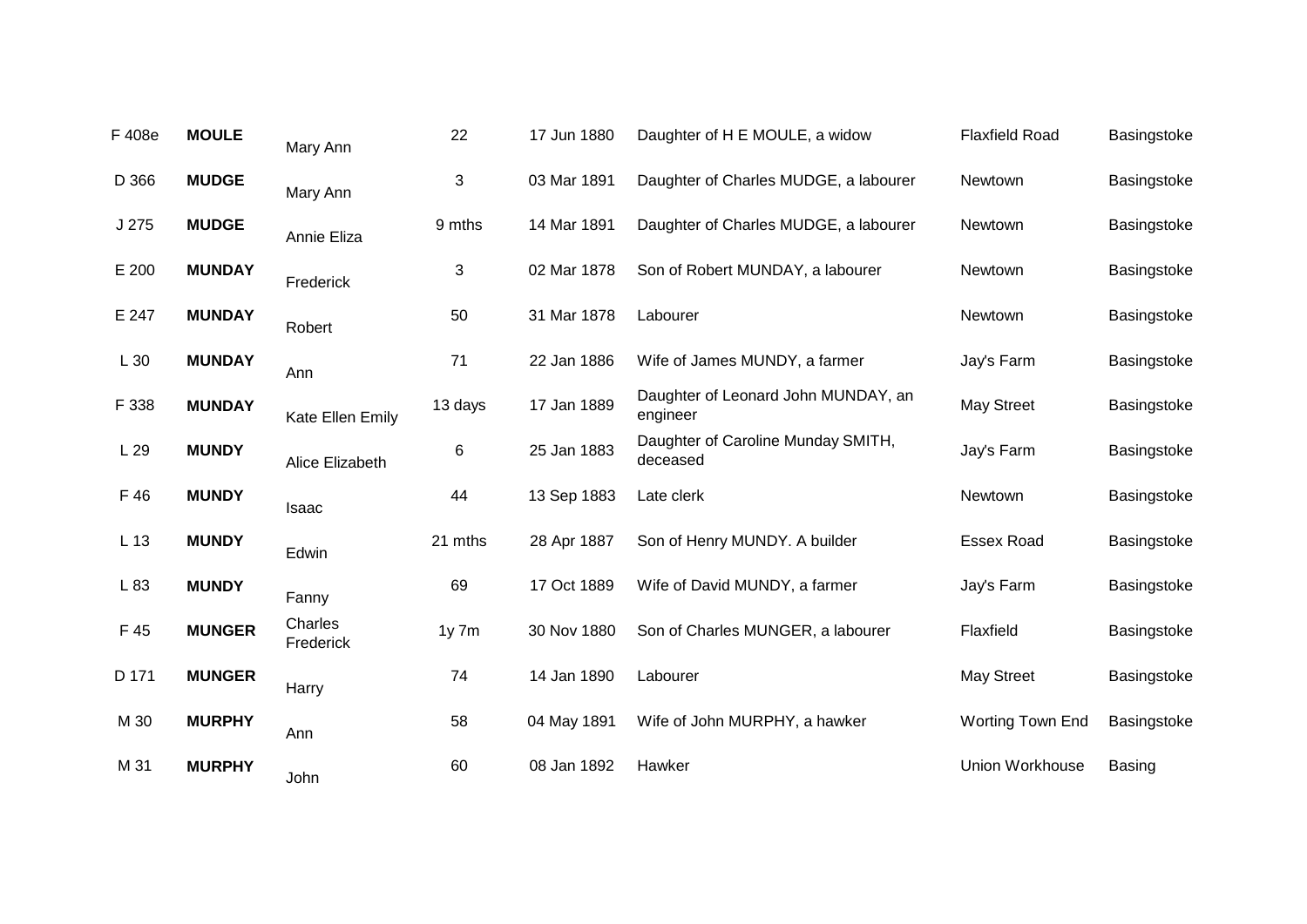| J 381            | <b>MURRELL</b>   | Thomas         | 76         | 06 Aug 1880 | Carpenter                                       | Hackwood Road            | Basingstoke |
|------------------|------------------|----------------|------------|-------------|-------------------------------------------------|--------------------------|-------------|
| J 387a           | <b>MURRELL</b>   | Mary Ann       | 78         | 10 Jun 1882 | Widow of Thomas MURRELL, a carpenter            | Cliddesden Road          | Basingstoke |
| L <sub>22</sub>  | <b>MUSSELL</b>   | Elizabeth Mary | 7          | 30 May 1882 | Daughter of Henry MUSSELL, a clerk              | <b>Church Square</b>     | Basingstoke |
| J <sub>166</sub> | <b>MUSSELLWF</b> | Ada Mary       | 19         | 17 Feb 1883 | Daughter of William MUSSELLWHITE, a<br>builder  | <b>Cross Street</b>      | Basingstoke |
| J 196            | <b>MUSSELWHI</b> | John           | 74         | 07 Apr 1876 | <b>Builder</b>                                  | <b>Cross Street</b>      | Basingstoke |
| J 150a           | <b>MYLAND</b>    |                | Still born | 22 Apr 1876 | Child of George MYLAND, a railway porter        | <b>Bunyan Place</b>      | Basingstoke |
| E 121            | <b>MYLAND</b>    | Annie          | 13         | 16 May 1876 | Daughter of John MYLAND, a labourer             | <b>Worting End</b>       | Basingstoke |
| E196             | <b>MYLAND</b>    | William        | 74         | 27 May 1876 | Labourer                                        | <b>Worting End</b>       | Basingstoke |
| K 191            | <b>MYLAND</b>    | Elizabeth Mary | 7 mths     | 21 Jun 1877 | Daughter of Fanny Myland, a domestic<br>servant | <b>Winchester Street</b> | Basingstoke |
| D 259            | <b>MYLAND</b>    |                | Still born | 28 Aug 1877 | Child of George MYLAND, a railway porter        | <b>Bunyan Place</b>      | Basingstoke |
| J <sub>90</sub>  | <b>MYLAND</b>    |                | Still born | 12 Dec 1878 | Child of George MYLAND, a railway porter        | <b>Bunnian Place</b>     | Basingstoke |
| C 114            | <b>MYLAND</b>    | Mary Jane      | 1y 10m     | 13 May 1880 | Daughter of David MYLAND, a railway porter      | Norn Hill                | Basingstoke |
| D 163            | <b>MYLAND</b>    |                | Still born | 27 Jul 1880 | Child of George MYLAND, a railway porter        | <b>Bunnian Place</b>     | Basingstoke |
| D 222            | <b>MYLAND</b>    |                | Still born | 28 Aug 1881 | Child of George MYLAND, a railway porter        | <b>Bunnian Place</b>     | Basingstoke |
| K 120            | <b>MYLAND</b>    | William        | 61         | 17 Apr 1885 | Labourer                                        | Hackwood Road            | Basingstoke |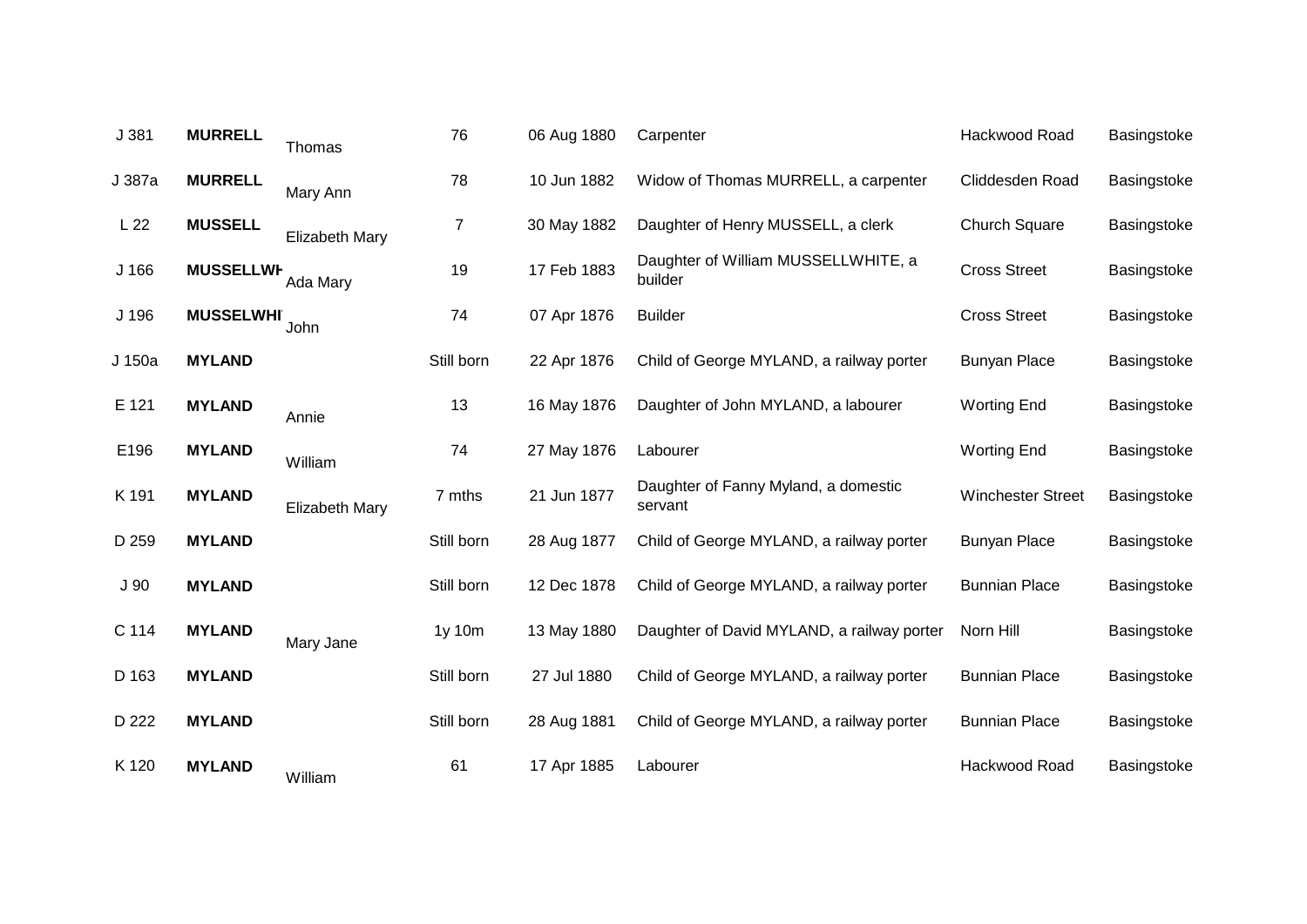| K 115     | <b>MYLAND</b>  | Alma                 | 3 mths  | 23 Jan 1886 | Daughter of John MYLAND, a wheelwright   | Newtown                   | Basingstoke |
|-----------|----------------|----------------------|---------|-------------|------------------------------------------|---------------------------|-------------|
| K 115     | <b>MYLAND</b>  | George William       | 5 wks   | 04 Aug 1887 | Son of John MYLAND, a wheelwright        | Newtown                   | Basingstoke |
| L 33      | <b>MYLAND</b>  | David                | 53      | 20 Apr 1889 | Railway servant                          | <b>Henry Place</b>        | Basingstoke |
| F 322     | <b>NESBITT</b> | David                | 50      | 30 Jul 1882 | Furniture dealer                         | Flaxfield                 | Basingstoke |
| J 393b    | <b>NEVILL</b>  | Elizabeth            | 89      | 24 Aug 1880 | Spinster                                 | <b>London Street</b>      | Basingstoke |
| G 222     | <b>NEVILL</b>  | Daniel               | 5 mths  | 07 Aug 1888 | Son of Daniel NEVILL, a labourer         | <b>Reading Road</b>       | Basingstoke |
| J401      | <b>NEVILLE</b> | Ernest               | 1       | 11 Apr 1883 | Son of Charles NEVILLR, an engine driver | Steam Mill Terrace        | Basingstoke |
| J401      | <b>NEVILLE</b> | <b>Ernest Percy</b>  | 11 mths | 13 May 1885 | Son of Charles NEVILLE, an engine driver | <b>Steam Mill Terrace</b> | Basingstoke |
| K 269     | <b>NEW</b>     | Sarah                | 76      | 09 Feb 1888 | Widow                                    | <b>Burgess Road</b>       | Basingstoke |
| E 30      | <b>NEWBY</b>   | John                 | 68      | 09 Dec 1883 | Coachman                                 | New Street                | Basingstoke |
| D 216     | <b>NEWEL</b>   | <b>William Henry</b> | 71      | 05 Nov 1890 | Blacksmirh                               | Flaxfield                 | Basingstoke |
| J 371     | <b>NEWELL</b>  | Ann                  | 90      | 08 Feb 1886 | Late nurse                               | <b>Brook Street</b>       | Basingstoke |
| J 360     | <b>NEWELL</b>  | James                | 70      | 22 Feb 1886 | Labourer                                 | <b>Bunnian Place</b>      | Basingstoke |
| K 157     | <b>NEWMAN</b>  | Louisa               | 2 mths  | 27 Nov 1876 | Daughter of William NEWMAN, a labourer   | Totterdown                | Basingstoke |
| K 375x396 | <b>NEWMAN</b>  | George               | 39      | 09 Mar 1878 | Accountant                               | White House               | Basingstoke |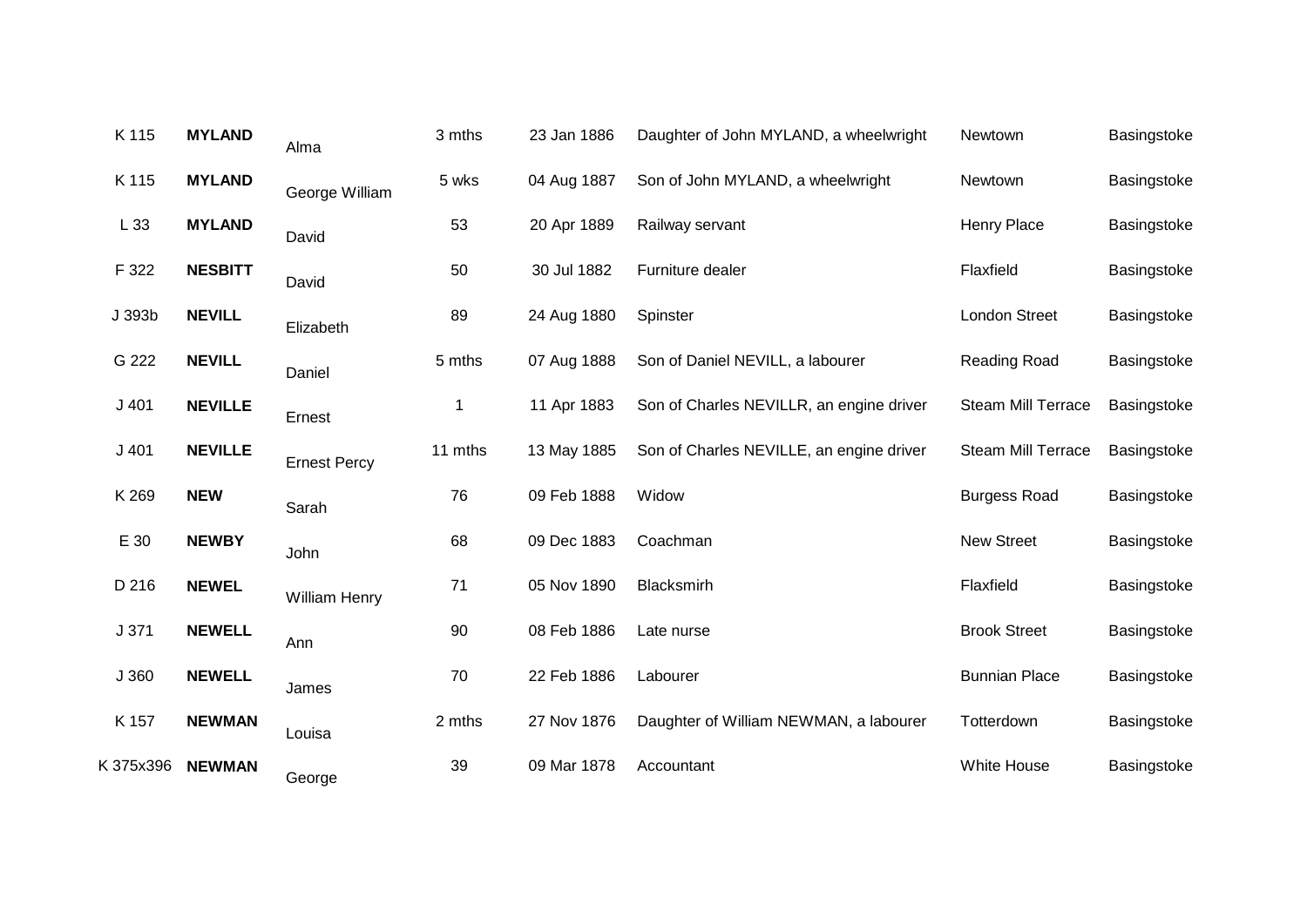| K 141  | <b>NEWMAN</b>    | Jesse               | 4 days     | 30 Dec 1884 | Son of Jesse NEWMAN, a furnaceman                  | <b>Basing Road</b>     | Basingstoke |
|--------|------------------|---------------------|------------|-------------|----------------------------------------------------|------------------------|-------------|
| K 133  | <b>NEWMAN</b>    | William             | 69         | 19 Sep 1887 | Labourer                                           | Reading Road           | Basingstoke |
| D 231  | <b>NEWMAN</b>    | George              | 87         | 15 Dec 1887 | Carman                                             | <b>Bunnian Place</b>   | Basingstoke |
| F 284  | <b>NEWMAN</b>    |                     | Still born | 21 Aug 1888 | Child of F G NEWMAN, a blacksmith                  | <b>Bedford Place</b>   | Basingstoke |
| J 255a | <b>NEWMAN</b>    |                     | Still born | 15 Sep 1888 | Child of Frederick NEWMAN, a porter                | <b>Bunnian Place</b>   | Basingstoke |
| F 78   | <b>NEWMAN</b>    |                     | Still born | 29 Jan 1890 | Child of Frederick NEWMAN, an innkeeper            | New Inn                | Basingstoke |
| D 265  | <b>NEYLAN</b>    | Ellen Lucy          | 34         | 30 Apr 1890 | Spinster                                           | Winchester Road        | Basingstoke |
| F 146  | <b>NICHOLLS</b>  | Thomas              | 80         | 17 Feb 1879 | Stableman                                          | <b>Bunnian Place</b>   | Basingstoke |
| $L$ 40 | <b>NICHOLS</b>   | Charlotte           | 57         | 14 Dec 1883 | Widow                                              | Sarum Hill             | Basingstoke |
| D 415  | <b>NORTHCOTE</b> |                     | Still born | 24 Dec 1881 | Child of - NORTHCOTE, a gentleman                  | <b>Castons Road</b>    | Basingstoke |
| D 415  | <b>NORTHCOTE</b> | Louisa Henrietta    | 37         | 31 Dec 1881 | Wife of - NORTHCOTE, a gentleman                   | <b>Castons Road</b>    | Basingstoke |
| J 270  | <b>OFFER</b>     | Albert John         | 2 mths     | 26 Mar 1878 | Son of George OFFER, a carpenter                   | <b>Clifton Terrace</b> | Basingstoke |
| D 427  | <b>O'KEEFE</b>   | Arthur              | 28         | 23 Jun 1876 | Tailor                                             | Union Workhouse        | Basingstoke |
| K 111  | <b>OLIVE</b>     | Maple Kate<br>Walsh | 9 wks      | 28 Dec 1880 | Daughter of Enida Higgins OLIVE, a cloth<br>cutter | <b>Church Street</b>   | Basingstoke |
| D 84   | <b>OLIVER</b>    | Ida Bella           | 9          | 04 Mar 1877 | Daughter of George OLIVER, a groom                 | Potters Lane           | Basingstoke |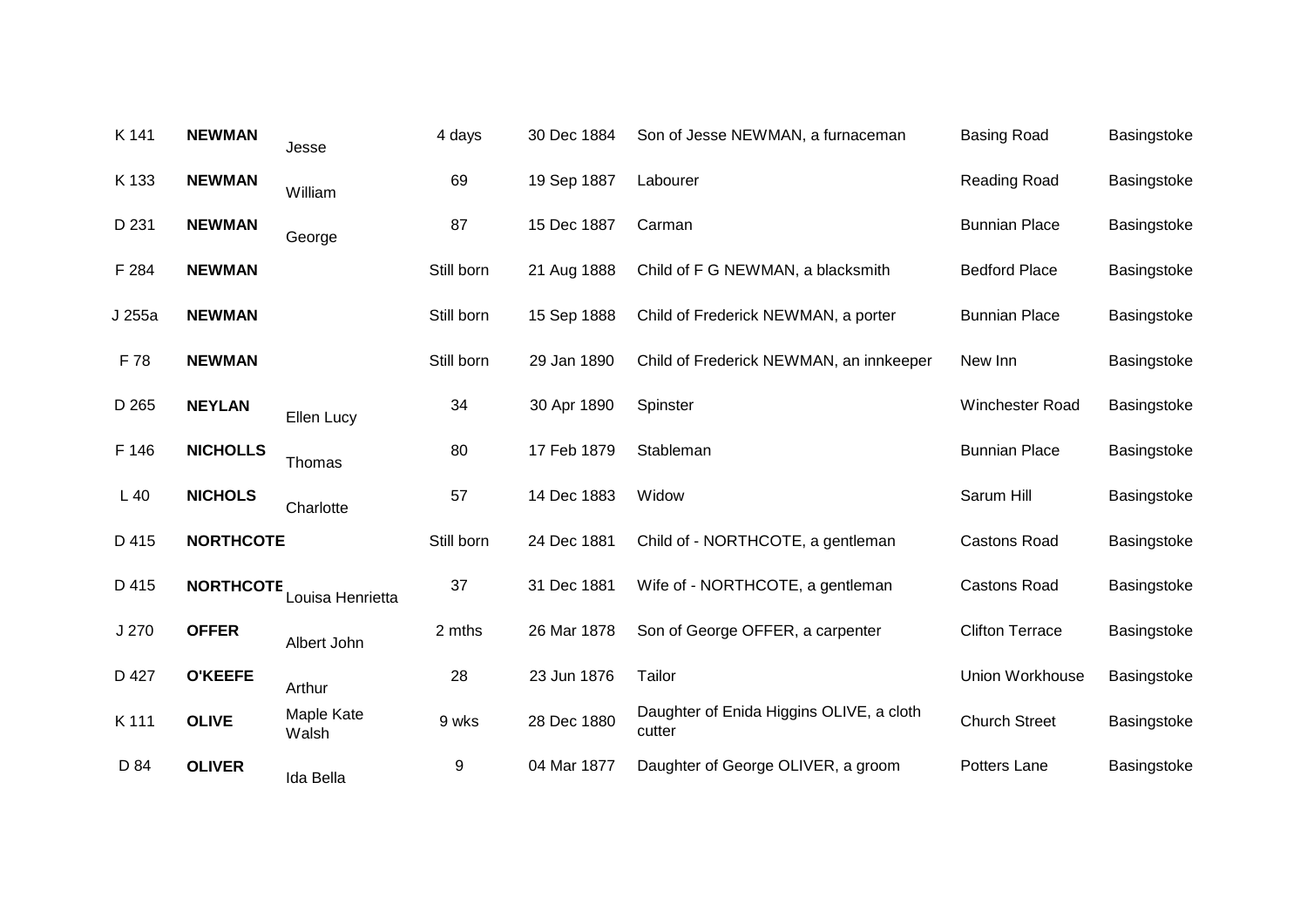| F 49   | <b>OLIVER</b> | James                | 68         | 09 Feb 1884  | ex policeman                             | Victoria Street                 | Basingstoke   |
|--------|---------------|----------------------|------------|--------------|------------------------------------------|---------------------------------|---------------|
| D 490a | <b>OLIVER</b> |                      | Still born | 29 Apr 1887  | Child of David OLIVER, a postman         | <b>Worting Town End</b>         | Basingstoke   |
| J221   | <b>OLIVER</b> | William              | 79         | 21 Jan 1888  | Labourer                                 | <b>Station Hill</b>             | Basingstoke   |
| F 350  | <b>ORFORD</b> | Elizabeth            | 45         | 10 Dec 1876  | Widow of Charles ORFORD, an innkeeper    | <b>Brook Street</b>             | Basingstoke   |
| D 425  | <b>OSMAN</b>  | Frances              | 81         | 20 Aug 1876  | Wife of William OSMAN, a groom           | Cliddesden Road                 | Basingstoke   |
| D 439  | <b>OSMAN</b>  | William              | 80         | 15 Mar 1877  | Groom                                    | Union Workhouse                 | <b>Basing</b> |
| K 264  | <b>OTHEN</b>  | Sarah                | 61         | 31 Aug 1876  | Wife of Charles OTHENS, a merchant clerk | <b>London Street</b>            | Basingstoke   |
| K 257  | <b>OTHEN</b>  | Charles<br>Alexander | 73         | 11 Mar 1877  | Merchant clerk                           | <b>London Street</b>            | Basingstoke   |
| J361   | <b>OWEN</b>   | John                 | 29         | 22 Jan 1880  | Son of John OWEN, a confectioner         | <b>High Street</b>              | Basingstoke   |
| E 351  | <b>OWEN</b>   | Ann                  | 58         | 245 Feb 1889 | Widow of William OWEN, a labourer        | London Street                   | Basingstoke   |
| D 313  | <b>PACE</b>   | <b>Edmund Howard</b> | $1y$ 7 $m$ | 03 Jul 1880  | Son of Arthur PACE, a clerk              | Selborne Villa                  | Basingstoke   |
| D 377  | <b>PAGE</b>   | George               | 52         | 13 Nov 1877  | Labourer                                 | Union Workhouse                 | Basingstoke   |
| J 396c | <b>PAGE</b>   | Kate                 | 10 wks     | 26 Oct 1877  | Daughter of Edward PAGE, a labourer      | <b>Wote Street</b>              | Basingstoke   |
| C 77   | <b>PAGE</b>   |                      | Still born | 20 Mar 1878  | Child of Jane Page, a domestic servant   | <b>Wote Street</b>              | Basingstoke   |
| G 203  | <b>PAGE</b>   | Richard              | 84         | 25 Nov 1884  | Late cellarman                           | 20 Dawlish St,<br>Wandsworth Rd | South Lambeth |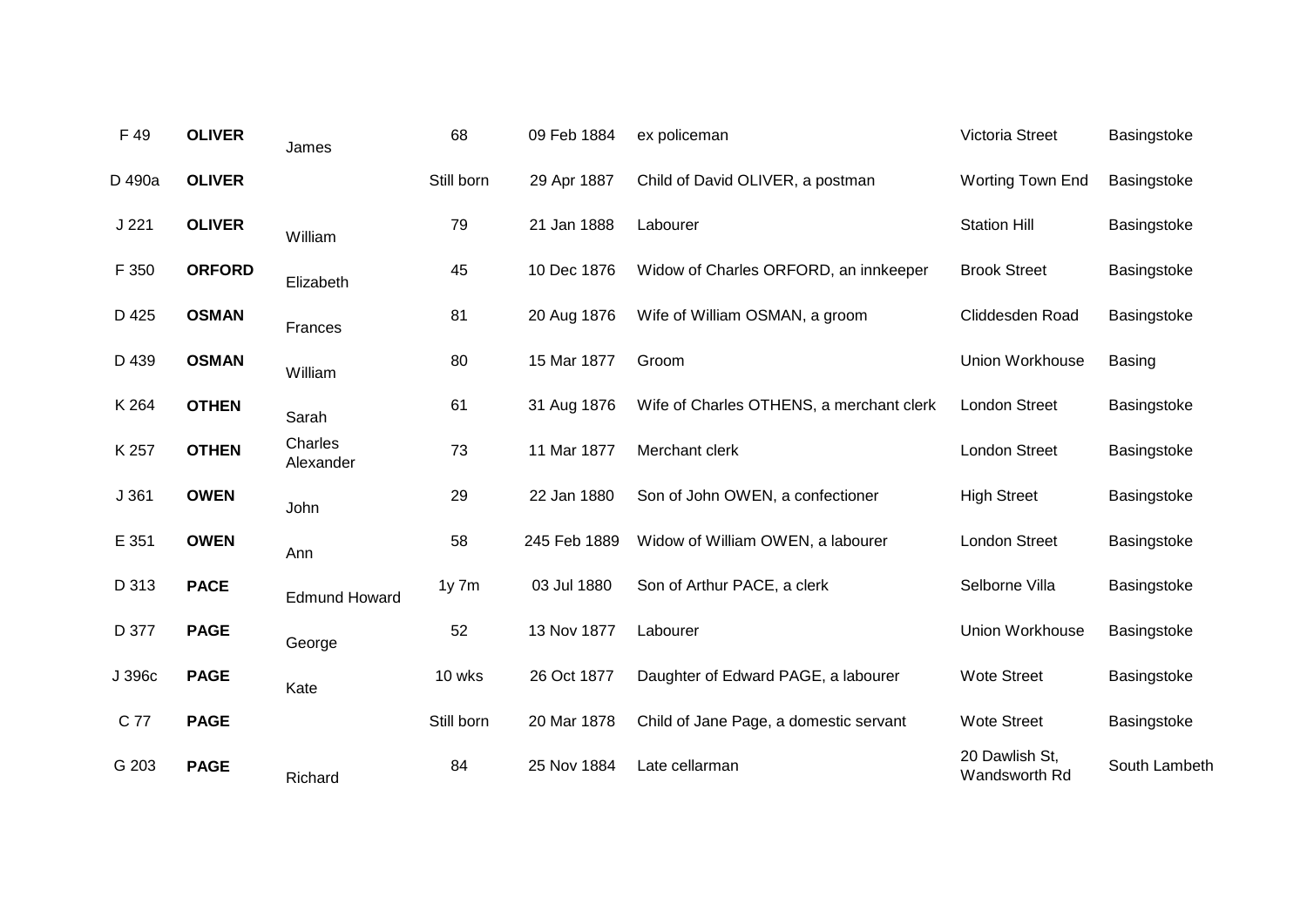| B 130           | <b>PAGET</b>   |                       | Still born | 10 Jan 1880   | Child of Edward PAGET, a rope manufacturer Church Street |                      | Basingstoke   |
|-----------------|----------------|-----------------------|------------|---------------|----------------------------------------------------------|----------------------|---------------|
| D 221a          | <b>PAICE</b>   | <b>Charles Edward</b> | 7 mths     | 18 Jun 1877   | Son of Edward PAICE                                      | <b>Elbow Corner</b>  | Basingstoke   |
| D 194           | <b>PAICE</b>   | Charles               | 27         | 14 Feb 1880   | Labourer                                                 | Union Workhouse      | Basingstoke   |
| K 132           | <b>PAICE</b>   | Mary Ann              | 65         | 28 Feb 1884   | Gentlewoman                                              | <b>London Street</b> | Basingstoke   |
| <b>B</b> 84     | <b>PAICE</b>   |                       | Still born | 31 Dec 1889   | Child of E PAICE, a drayman                              | <b>Chapel Street</b> | Basingstoke   |
| D 443           | <b>PAICE</b>   | Elizabeth             | 68         | 05 Nov 1890   | Widow                                                    | Union Workhouse      | <b>Basing</b> |
| H 57            | <b>PAINTER</b> | Martha                | 75         | 10 April 1877 | Wife of William PAINTER, a carpenter                     | <b>Bunyan Place</b>  | Basingstoke   |
| D 376           | <b>PAINTER</b> | Alice                 | 3 hrs      | 24 Oct 1879   | Daughter of J PAINTER, a labourer                        | Goat Lane            | Basingstoke   |
| D 376           | <b>PAINTER</b> | Ada Ellen             | 4          | 19 Nov 1885   | Daughter of J PAINTER, a labourer                        | Goat Lane            | Basingstoke   |
| F 229           | <b>PAINTER</b> | Richard               | 45         | 24 Dec 1891   | Labourer                                                 | Winchester Road      | Basingstoke   |
| L <sub>52</sub> | <b>PALMER</b>  | Alice                 | 2 days     | 18 May 1890   | Daughter of George PALMER, a groom                       | New Road             | Basingstoke   |
| F 177           | <b>PANE</b>    |                       | Still born | 23 Feb 1878   | Child of Thomas PANE, a railway porter                   | <b>Basing Road</b>   | Basingstoke   |
| J89             | <b>PARFETT</b> | George                | 36         | 11 Apr 1876   | Labourer                                                 | <b>Bunyan Place</b>  | Basingstoke   |
| J 89            | <b>PARFETT</b> | Kate                  | 3          | 11 Mar 1877   | Daughter of George PARFETT, a labourer                   | <b>Bunyan Place</b>  | Basingstoke   |
| F 247           | <b>PARIS</b>   | Arthur John           | 2          | 03 Nov 1886   | Son of William PARIS, a labourer                         | Gas House Road       | Basingstoke   |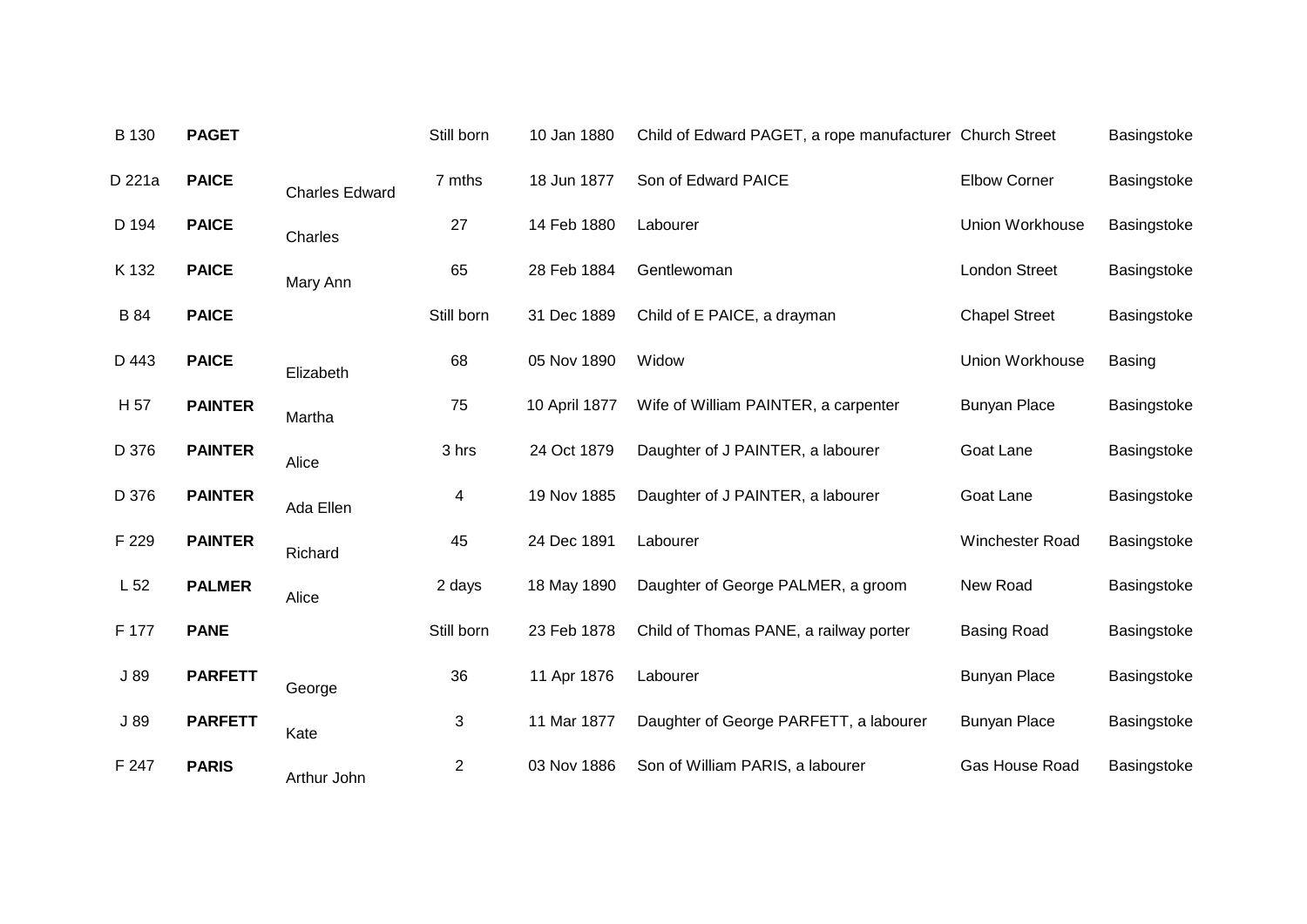| J <sub>17</sub>  | <b>PARIS</b>     | Edith          | 14 days    | 08 Nov 1888 | Daughter of Annie PARIS, a single woman         | Reading Road            | Basingstoke   |
|------------------|------------------|----------------|------------|-------------|-------------------------------------------------|-------------------------|---------------|
| J 386a           | <b>PARKER</b>    | Ada            | 3 mths     | 07 Dec 1885 | Daughter of John Henry PARKER, a<br>boilermaker | New Road                | Basingstoke   |
| E 149            | <b>PARKER</b>    | Elizabeth      | 48         | 29 Jan 1889 | Wife of William PARKER, an engine driver        | <b>Essex Road</b>       | Basingstoke   |
| K 299            | <b>PARKER</b>    | Ann            | 77         | 11 Oct 1891 | Spinster                                        | Victoria Street         | Basingstoke   |
| D 223            | <b>PARKHOUSE</b> | Joseph         | 20         | 09 Nov 1881 | Labourer                                        | Union Workhouse         | <b>Basing</b> |
| D 135            | <b>PARTRIDGE</b> |                | Still born | 18 May 1881 | Child of Thomas PARTRIDGE, a dairyman           | <b>Worting Town End</b> | Basingstoke   |
| J <sub>141</sub> | <b>PAY</b>       | Patience Edith | 11 days    | 02 Nov 1887 | Daughter of F PAY, a colporteur                 | <b>Church Street</b>    | Basingstoke   |
| E 177            | <b>PAYNE</b>     | Frances        | 61         | 11 Mar 1886 | Innkeepers wife                                 | <b>Bunnian Place</b>    | Basingstoke   |
| E 177            | <b>PAYNE</b>     | William Edward | 6 mths     | 13 Nov 1887 | Son of Joseph PAYNE, a porter (LSWR)            | <b>Bedford Place</b>    | Basingstoke   |
| D 252            | <b>PEARCE</b>    | Jonathan       | 75         | 20 Feb 1880 | Labourer                                        | <b>Chapel Street</b>    | Basingstoke   |
| D 226            | <b>PEARCE</b>    | Elizabeth      | 68         | 03 Mar 1887 | Widow                                           | <b>Chapel Street</b>    | Basingstoke   |
| D 293a           | <b>PEARCE</b>    |                | 8 hrs      | 09 Aug 1890 | Son of - PEARCE, a tailoress                    | Victoria Street         | Basingstoke   |
| F 68             | <b>PEARSE</b>    |                | Still born | 04 Feb 1890 | Child of William PEARSE, a shoe manager         | <b>Church Street</b>    | Basingstoke   |
| J <sub>128</sub> | <b>PEARSON</b>   |                | 20 hrs     | 19 Dec 1888 | Child of William PEARSON, a clerk               | <b>Church Street</b>    | Basingstoke   |
| J <sub>146</sub> | <b>PEAT</b>      |                | Still born | 04 Mar 1879 | Child of Charles PEAT, a coachman               | Southern Road           | Basingstoke   |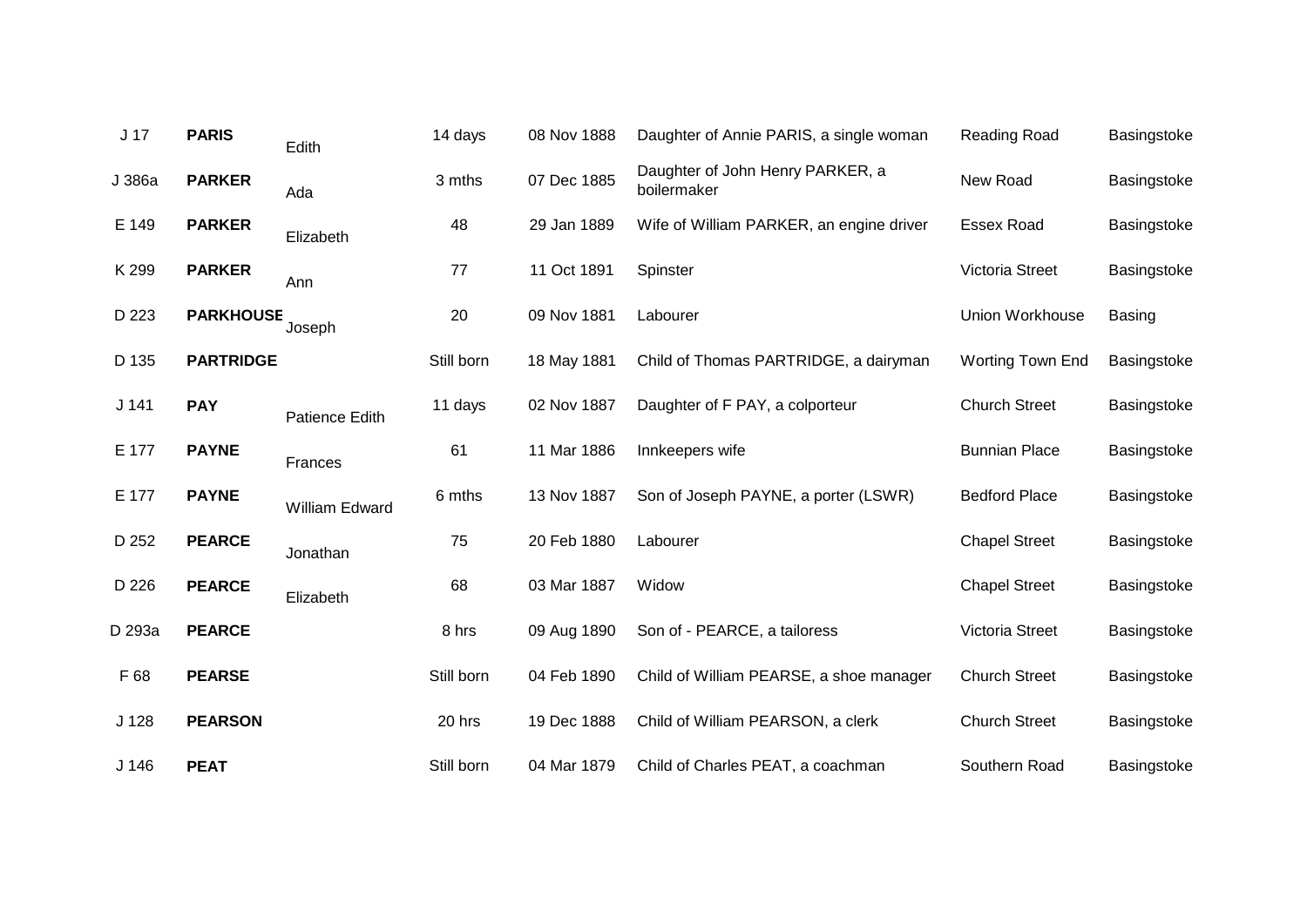| L 94             | <b>PENNY</b>      | Cecil John         | 11 mths    | 10 Mar 1881 | Son of Arthur PENNY, a groom                                         | Newtown                  | Basingstoke  |
|------------------|-------------------|--------------------|------------|-------------|----------------------------------------------------------------------|--------------------------|--------------|
| D 85             | <b>PERCHILL</b>   | Ann                | 65         | 31 Dec 1879 | Widow of J B PERCHILL, a brickmaker                                  | Norn Hill                | Basingstoke  |
| K 319            | <b>PERDUE</b>     | <b>Edith Alice</b> | 13 mths    | 23 Oct 1889 | Daughter of George PERDUE, a bricklayer                              | Newtown                  | Basingstoke  |
| J 269            | <b>PERKS</b>      | Eliza Jane         | 8          | 23 May 1878 | Daughter of Thomas PERKS, a butcher                                  | Cliddesden Road          | Basingstoke  |
| D 134            | <b>PERKS</b>      | Thomas             | 40         | 30 Jun 1878 | <b>Butcher</b>                                                       | Cliddesden Road          | Basingstoke  |
| E 169            | <b>PERKS</b>      | George             | 3          | 01 Aug 1878 | Son of Charlotte PERKS, a seamstress                                 | Cliddesden Road          | Basingstoke  |
| D <sub>151</sub> | <b>PERKS</b>      | Alfred             | 1y 10m     | 02 Jun 1879 | Son of Charlotte PERKS, a needlewoman<br>(same person as seamstress) | Cliddesden Road          | Basingstoke  |
| D 167            | <b>PERKS</b>      | Sarah Ann          | 17         | 21 Jul 1885 | Spinster                                                             | Cliddesden Road          | Basingstoke  |
| <b>FV</b>        | <b>PERN</b>       | Harriet            | 38         | 10 May 1880 | Wife of William PERN, a clerk                                        | Mapledurwell             | Mapledurwell |
| G 111            | <b>PERSEY</b>     | Mary               | 81         | 07 Jan 1887 | Widow                                                                | <b>Church Street</b>     | Basingstoke  |
| C8               | <b>PESCOTT</b>    | Hannah             | 75         | 25 May 1876 | Widow of George PESCOTT, a harness<br>maker                          | <b>Winchester Street</b> | Basingstoke  |
| F 306            | <b>PHILLIMORE</b> |                    | 14 hrs     | 09 May 1888 | Son of George PHILLIMORE, a grocers porter Winchester Road           |                          | Basingstoke  |
| F 420b           | <b>PHILLIMORE</b> |                    | Still born | 08 Apr 1889 | Child of George PHILLIMORE, a grocers<br>porter                      | Winchester Road          | Basingstoke  |
| D 431            | <b>PICKUP</b>     | Richard            | 80         | 14 Sep 1882 | Stone sawyer                                                         | Union Workhouse          | Basing       |
| G 51             | <b>PIDGEON</b>    | Eliza              | 77         | 16 Nov 1878 | Wife of Jacob PIDGEON, a labourer                                    | Hackwood Road            | Basingstoke  |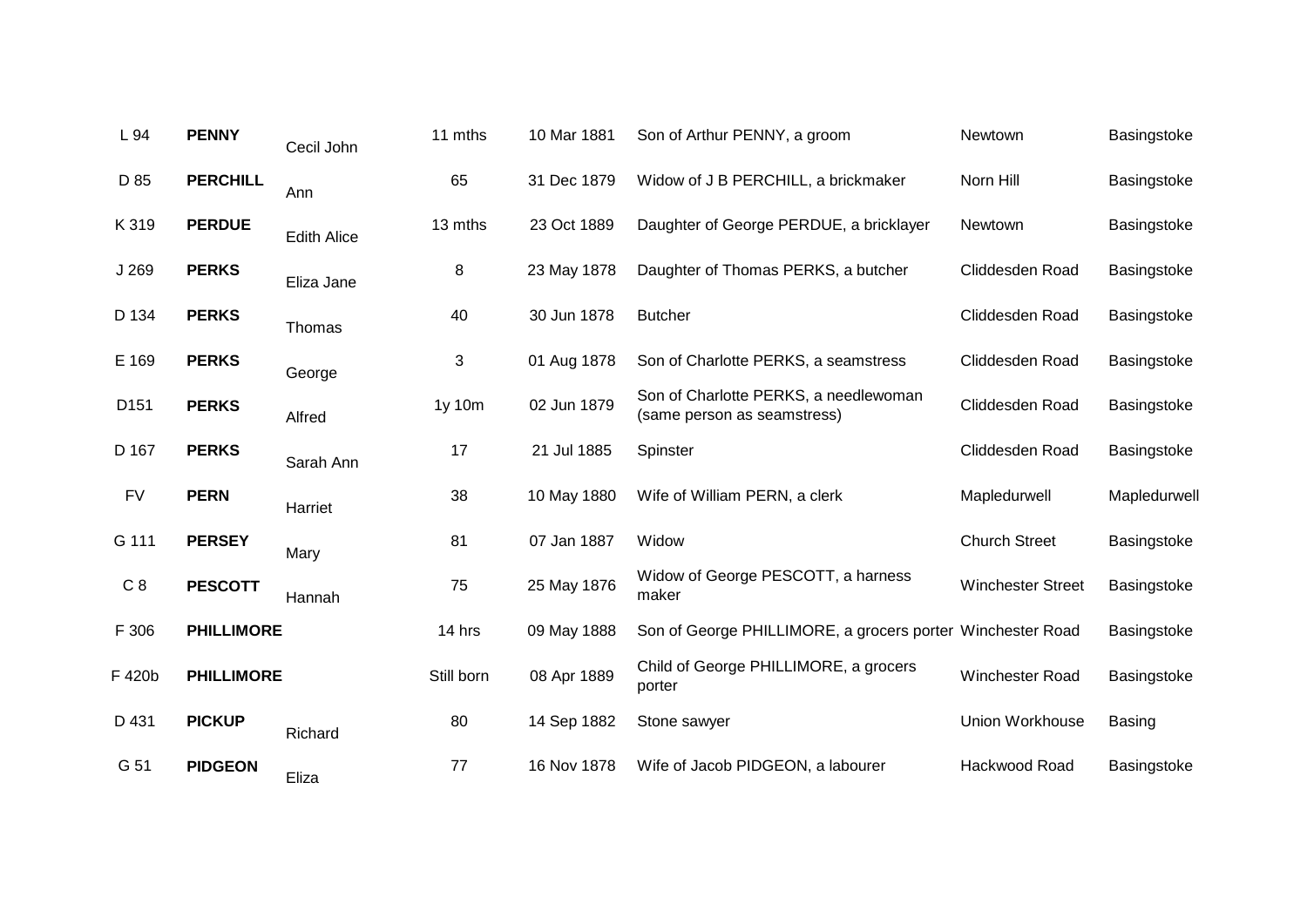| G 67  | <b>PIDGEON</b> | Jacob                | 77         | 24 May 1879 | <b>Bricklayer</b>                        | Union Workhouse      | Basingstoke |
|-------|----------------|----------------------|------------|-------------|------------------------------------------|----------------------|-------------|
| D 207 | <b>PIERCE</b>  | James                | 80         | 12 May 1881 | Labourer                                 | Union Workhouse      | Basingstoke |
| E 176 | <b>PIGDEN</b>  |                      | 1 day      | 03 Jan 1885 | Child of George PIGDEN, a gas stoker     | Cliddesden Road      | Basingstoke |
| D 381 | <b>PIGDEN</b>  | Jane                 | 58         | 25 Oct 1888 | Wife of Richard PIGDEN, a grocers porter | Victoria Street      | Basingstoke |
| G 40  | <b>PIGDEN</b>  | <b>Francis Eliza</b> | 77         | 02 Apr 1889 | Widow                                    | <b>London Street</b> | Basingstoke |
| K 288 | <b>PINK</b>    | Jane                 | 56         | 04 Jun 1884 | Wife of John PINK, a carrier             | <b>Basing Road</b>   | Basingstoke |
| D 178 | <b>PIPER</b>   |                      | Still born | 13 Mar 1880 | Child of William PIPER, a labourer       | <b>Basing Road</b>   | Basingstoke |
| K 158 | <b>PIPER</b>   | Charlotte            | 16         | 18 Jul 1880 | Daughter William PIPER, a labourer       | <b>Basing Road</b>   | Basingstoke |
| D 269 | <b>PIPER</b>   | Florence Jane        | 7 mths     | 11 Nov 1882 | Daughter of George PIPER, a porter       | Sewagw Farm          | Basingstoke |
| D 269 | <b>PIPER</b>   | <b>Ethel Mary</b>    | 15 days    | 07 Nov 1885 | Daughter of George PIPER, a labourer     | Sewage Farm          | Basingstoke |
| F 388 | <b>PIPER</b>   |                      | Still born | 12 May 1887 | Child of James PIPER, a labourer         | Gas House Road       | Basingstoke |
| G 23  | <b>PIPER</b>   |                      | Still born | 07 May 1888 | Child of James PIPER, a labourer         | Gas House Road       | Basingstoke |
| D 215 | <b>PIPER</b>   |                      | Still born | 24 May 1890 | Child of James PIPER, a labourer         | Soper's Grove        | Basingstoke |
| D 269 | <b>PIPER</b>   | Ellen                | 9 days     | 12 May 1891 | Daughter of George PIPER, a labourer     | <b>Fencott Place</b> | Basingstoke |
| E 232 | <b>PITHER</b>  | Ada                  | 18         | 13 Dec 1883 | <b>Tailoress</b>                         | <b>Chapel Street</b> | Basingstoke |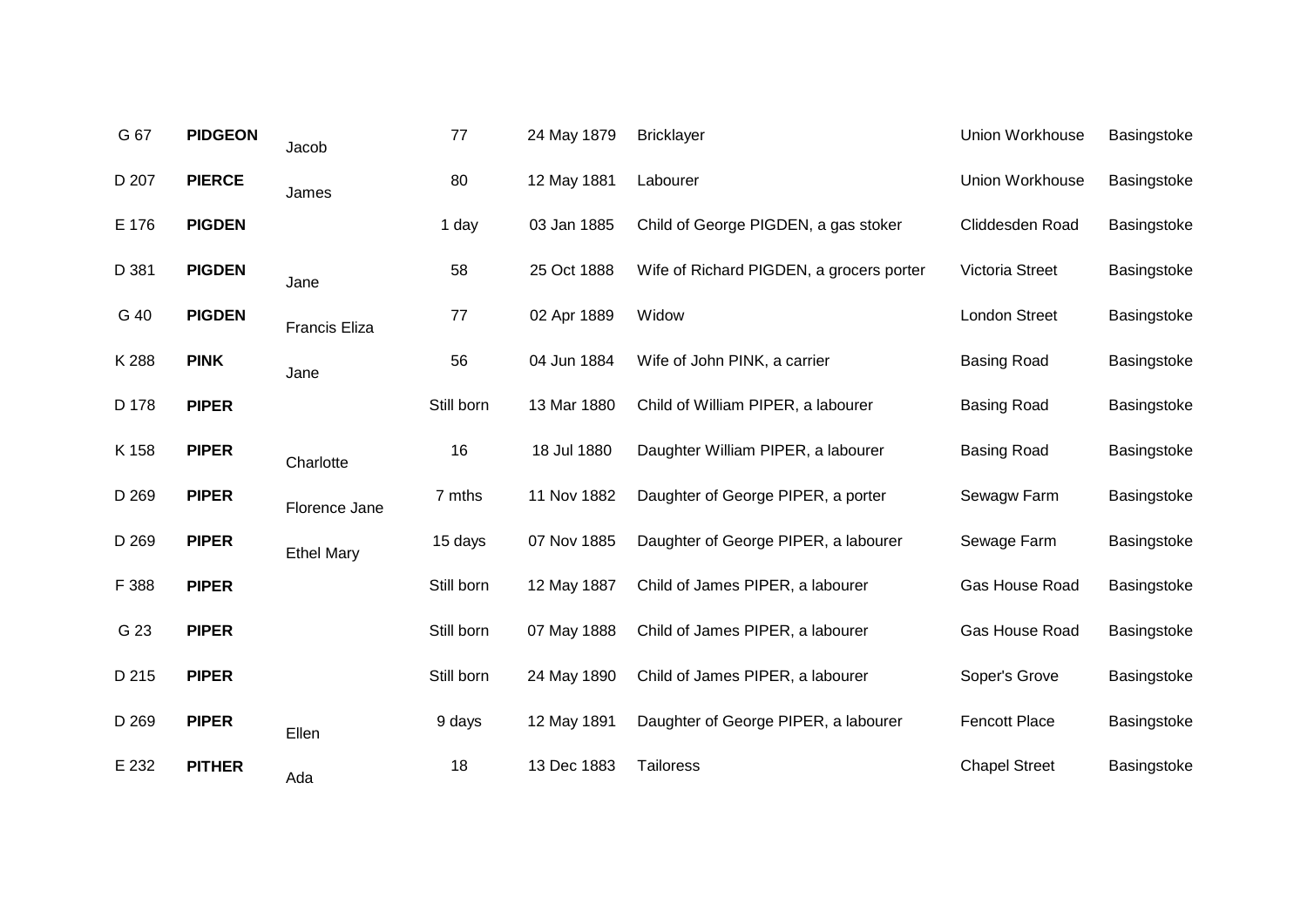| J 332  | <b>PITHER</b>  |                      | Still born | 09 Mar 1890 | Child of William PITHER, a groom        | <b>Bunnian Place</b>     | Basingstoke |
|--------|----------------|----------------------|------------|-------------|-----------------------------------------|--------------------------|-------------|
| C 76   | <b>PITTARD</b> | <b>Arthur James</b>  | 4 mths     | 22 Apr 1876 | Son of James PITTARD, a painter         | Southern Road            | Basingstoke |
| E 40   | <b>PITTARD</b> | James                | 81         | 24 Sep 1887 | Labourer                                | 4 Southern Road          | Basingstoke |
| E 76   | <b>PITTARD</b> | Minnie Charlotte     | 17 mths    | 29 Oct 1888 | Daughter of James PITTARD, a painter    | Southern Road            | Basingstoke |
| C 42   | <b>PITTARD</b> | Alfred Sydney        | 11 mths    | 17 Feb 1891 | Son of James PITTARD, a painter         | Southern Road            | Basingstoke |
| E 95   | <b>POINTER</b> | <b>Thomas Alfred</b> | 4 mths     | 26 Nov 1878 | Son of Thomas POINTER, a labourer       | 7 Ford's Building        | Basingstoke |
| E 95   | <b>POINTER</b> | <b>Edith Alice</b>   | 5 mths     | 18 Jan 1880 | Daughter of P POINTER, a labourer       | Newtown                  | Basingstoke |
| K 114a | <b>POINTER</b> | William James B      | 15 mths    | 21 Nov 1885 | Son of William POINTER, a labourer      | Potters Lane             | Basingstoke |
| F 95   | <b>POINTER</b> | Alice Kate           | 3 days     | 19 Jan 1889 | Daughter of Thomas POINTER, a labourer  | Reading Road             | Basingstoke |
| J322   | <b>POINTER</b> | Eliza                | 65         | 23 Jun 1889 | Wife of James POINTER, a late bailiff   | Newtown                  | Basingstoke |
| J 309  | <b>POINTER</b> | James                | 77         | 15 May 1890 | Late bailiff                            | Knowle Asylum            | Fareham     |
| K 114a | <b>POINTER</b> | Alice Grace          | 14 mths    | 07 Mar 1891 | Saughter of William POINTER, a labourer | Potters Lane             | Basingstoke |
| E 120  | <b>POINTER</b> | Rose Lily            | 4          | 14 Mar 1891 | Daughter of J POINTER, a labourer       | Reading Road             | Basingstoke |
| H 13   | <b>POLLARD</b> | Charles              | 25         | 08 Jan 1887 | Journeyman printer                      | <b>Cambridge Terrace</b> | Basingstoke |
| E 233  | <b>POND</b>    | George               | 77         | 04 Apr 1886 | Late pig killer                         | New Road                 | Basingstoke |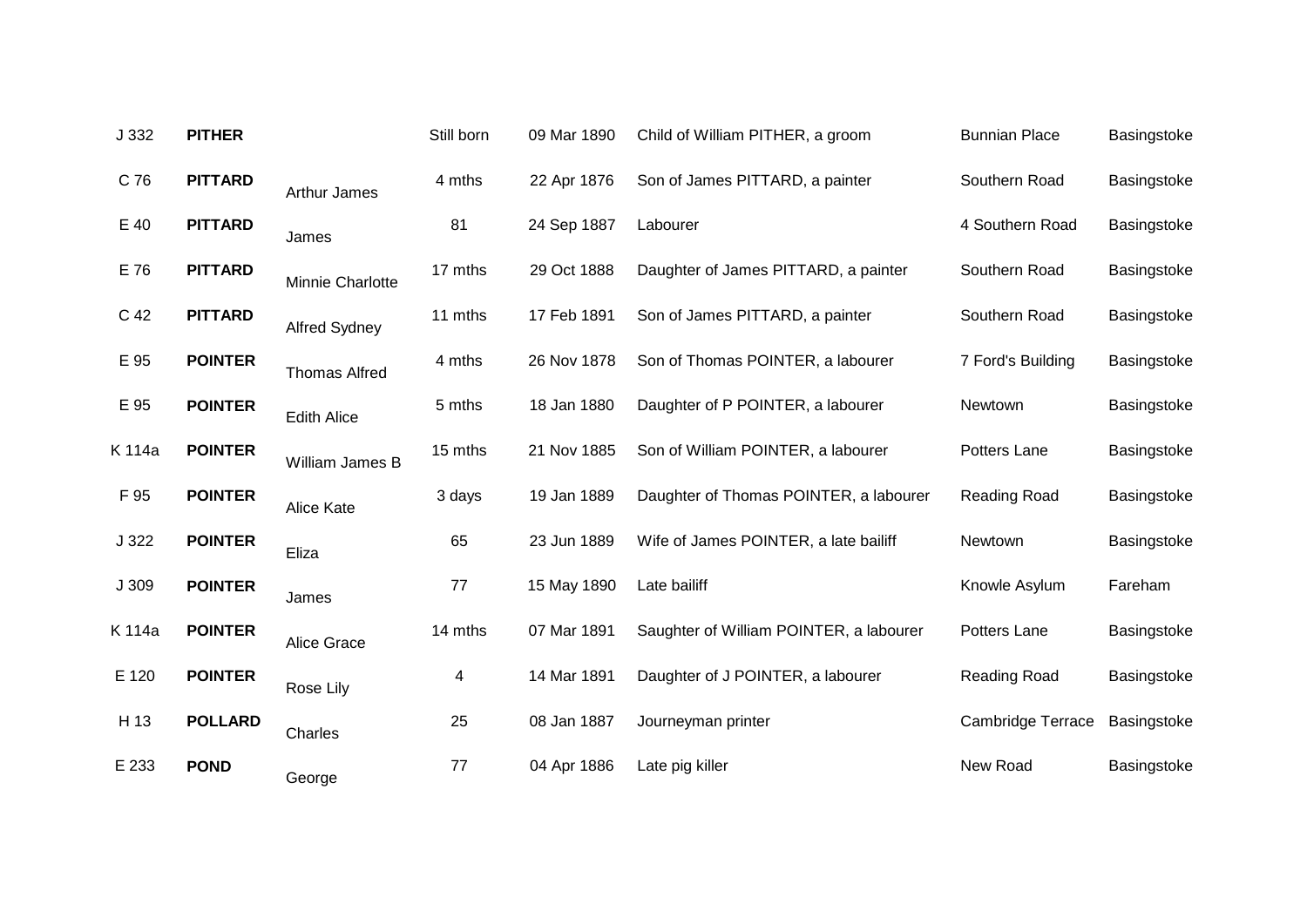| E 233  | <b>POND</b>     | Dinah                           | 73         | 01 Feb 1887 | Widow                                             | New Road              | Basingstoke |
|--------|-----------------|---------------------------------|------------|-------------|---------------------------------------------------|-----------------------|-------------|
| K 53a  | <b>POOLE</b>    | Dora                            | 19 mths    | 08 Aug 1881 | Daughter of - POOLE, a tailor                     | <b>Basing Road</b>    | Basingstoke |
| J 396a | <b>POPE</b>     | James                           | 30         | 08 Jun 1877 | Linen draper                                      | <b>Market Place</b>   | Basingstoke |
| F 48   | <b>PORTER</b>   |                                 | Still born | 09 Apr 1878 | Child of George J Porter, a grocer                | <b>Flaxfield Road</b> | Basingstoke |
| E 224a | <b>PORTER</b>   | Rose                            | 3 mths     | 07 Aug 1878 | Daughter of William PORTER, a gardener            | <b>Bedford Place</b>  | Basingstoke |
| E 102  | <b>PORTER</b>   | Richard                         | 10 mths    | 23 Sep 1880 | Son of Emma PORTER, a tailoress                   | New Road              | Basingstoke |
| J 76   | <b>PORTNELL</b> | <b>Florence May</b><br>Phillips | 11         | 02 Oct 1883 | Daughter of ? PORTNELL, a Primitive<br>Minister   | <b>Flaxfield Road</b> | Basingstoke |
| J 188  | <b>PORTNELL</b> | Mary Sarah                      | 36         | 31 Jan 1884 | Wife of Charles PORTNELL, a Primitive<br>Minister | <b>Flaxfield Road</b> | Basingstoke |
| D 448  | <b>POSTLE</b>   | Martha                          | 3 mths     | 01 Mar 1886 | Daughter of william POSTLE, a porter              | Gas House Road        | Basingstoke |
| D 463a | <b>POSTLE</b>   | William                         | 46         | 10 Jul 1890 | Railway porter                                    | Gas House Road        | Basingstoke |
| D 459  | <b>POTTS</b>    | Ann                             | 58         | 07 Oct 1879 | Wife of James POTTS, a pensioner                  | <b>Bunnian Place</b>  | Basingstoke |
| D 102  | <b>POULTER</b>  | Charles                         | 55         | 10 Oct 1877 | Painter                                           | Totterdown            | Basingstoke |
| D 168  | <b>POULTER</b>  | Mary Ann                        | 70         | 20 Jan 1885 | Widow of Charles POULTER, a painter               | Reading Road          | Basingstoke |
| D 225  | <b>POULTON</b>  | Charles                         | 81         | 05 Mar 1878 | Innkeeper                                         | <b>Church Street</b>  | Basingstoke |
| D 524  | <b>POUND</b>    | David                           | 68         | 21 Dec 1876 | Labourer                                          | <b>New Street</b>     | Basingstoke |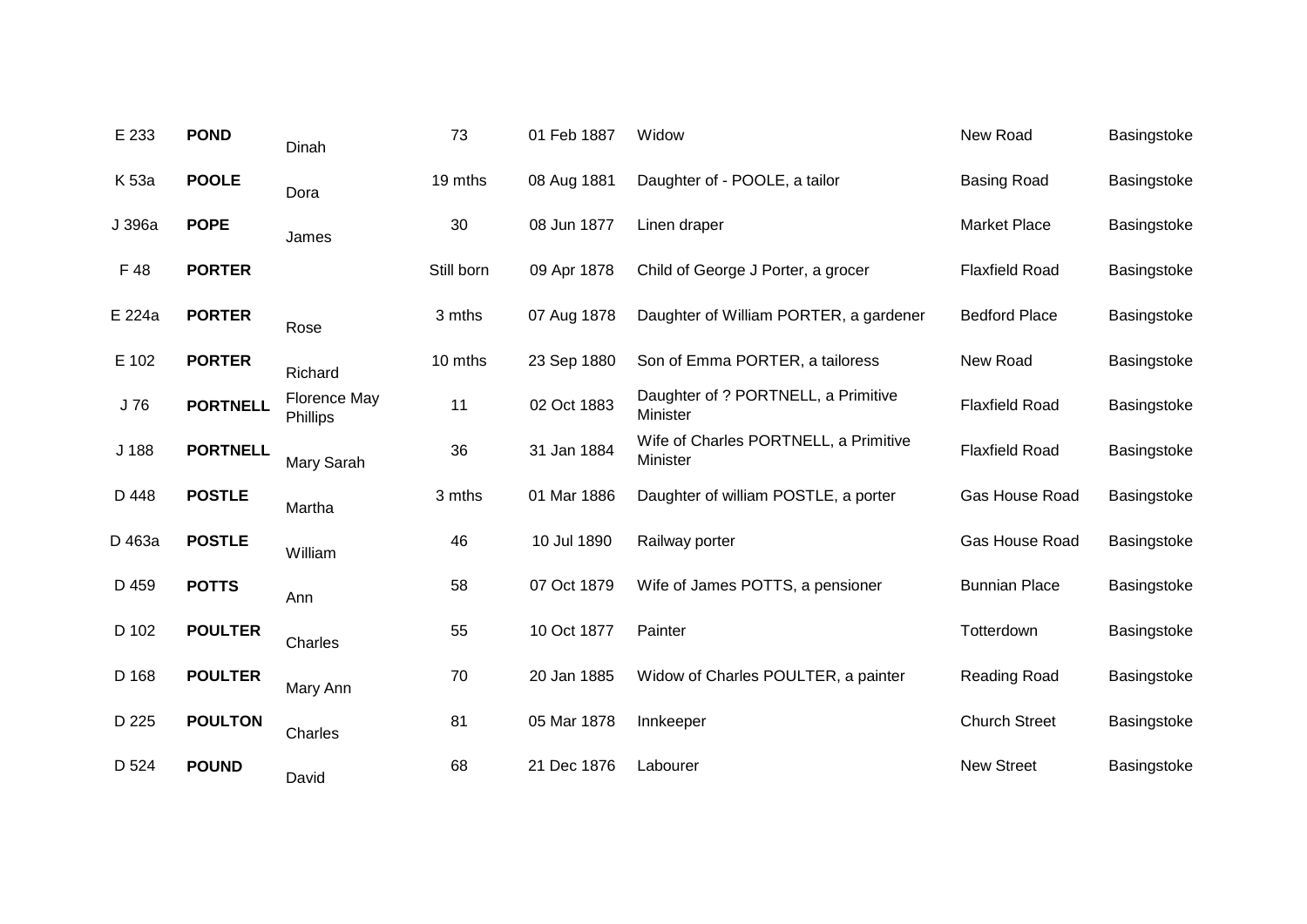| K 175           | <b>POUND</b>  |                             | Still born | 10 Feb 1891 | Child of Daniel POUND, a labourer         | <b>Basing Road</b>         | Basingstoke   |
|-----------------|---------------|-----------------------------|------------|-------------|-------------------------------------------|----------------------------|---------------|
| D 151           | <b>POVEY</b>  | Annie Kate                  | 8 mths     | 08 Mar 1882 | Daughter of Joseph POVEY, a horse trainer | Victoria Street            | Basingstoke   |
| D 163           | <b>POWELL</b> | Thomas                      | 56         | 09 Sep 1878 | Labourer                                  | Hackwood Road              | Basingstoke   |
| E 352a          | <b>POWELL</b> |                             | Still born | 15 Aug 1879 | Child of Frank POWELL, a labourer         | Hackwood Road              | Basingstoke   |
| F 204           | <b>POWELL</b> | <b>Henry Mills</b>          | 60         | 28 Oct 1882 | <b>Professor of Music</b>                 | <b>London Street</b>       | Basingstoke   |
| J <sub>26</sub> | <b>POWELL</b> | Florence<br><b>Beatrice</b> | 16 mths    | 14 Jan 1885 | Daughter of William POWELL, a builder     | <b>Lower Brook Street</b>  | Basingstoke   |
| D 149           | <b>POWELL</b> | Henry                       | 16         | 18 May 1885 | Labourer                                  | <b>Union Workhouse</b>     | <b>Basing</b> |
| D 266b          | <b>POWELL</b> | <b>Walter William</b>       | 7 mths     | 26 May 1885 | Son of Frederick POWELL, a bricklayer     | Hackwood Road              | Basingstoke   |
| G 35            | <b>POWELL</b> | Alice                       | 29         | 31 Jul 1886 | Wife of Thomas POWELL, a bricklayer       | Newtown                    | Basingstoke   |
| M 18            | <b>POWELL</b> | Elizabeth                   | 52         | 04 Apr 1888 | Domestic servant                          | Hackwood Road              | Basingstoke   |
| D 149           | <b>POWELL</b> | Thomas James                | 16 days    | 17 Apr 1889 | Son of Annie POWELL, a factory hand       | Ford's Building            | Basingstoke   |
| D 149           | <b>POWELL</b> | Louisa Frances              | 4 mths     | 01 Oct 1891 | Daughter of A POWELL, a factory hand      | Ford's Building            | Basingstoke   |
| D 315           | <b>POWERS</b> | Ernest J                    | 5 mths     | 31 Oct 1876 | Son of Thomas POWERS, a saddler           | <b>Winchester Street</b>   | Basingstoke   |
| D 315           | <b>POWERS</b> | Thomas                      | 43         | 17 Mar 1885 | Harness maker                             | <b>Infectious Hospital</b> | Basingstoke   |
| D 299           | <b>POWERS</b> | Harry                       | 14 mths    | 04 Jul 1885 | Son of George POWERS, a bricklayer        | <b>Worting End</b>         | Basingstoke   |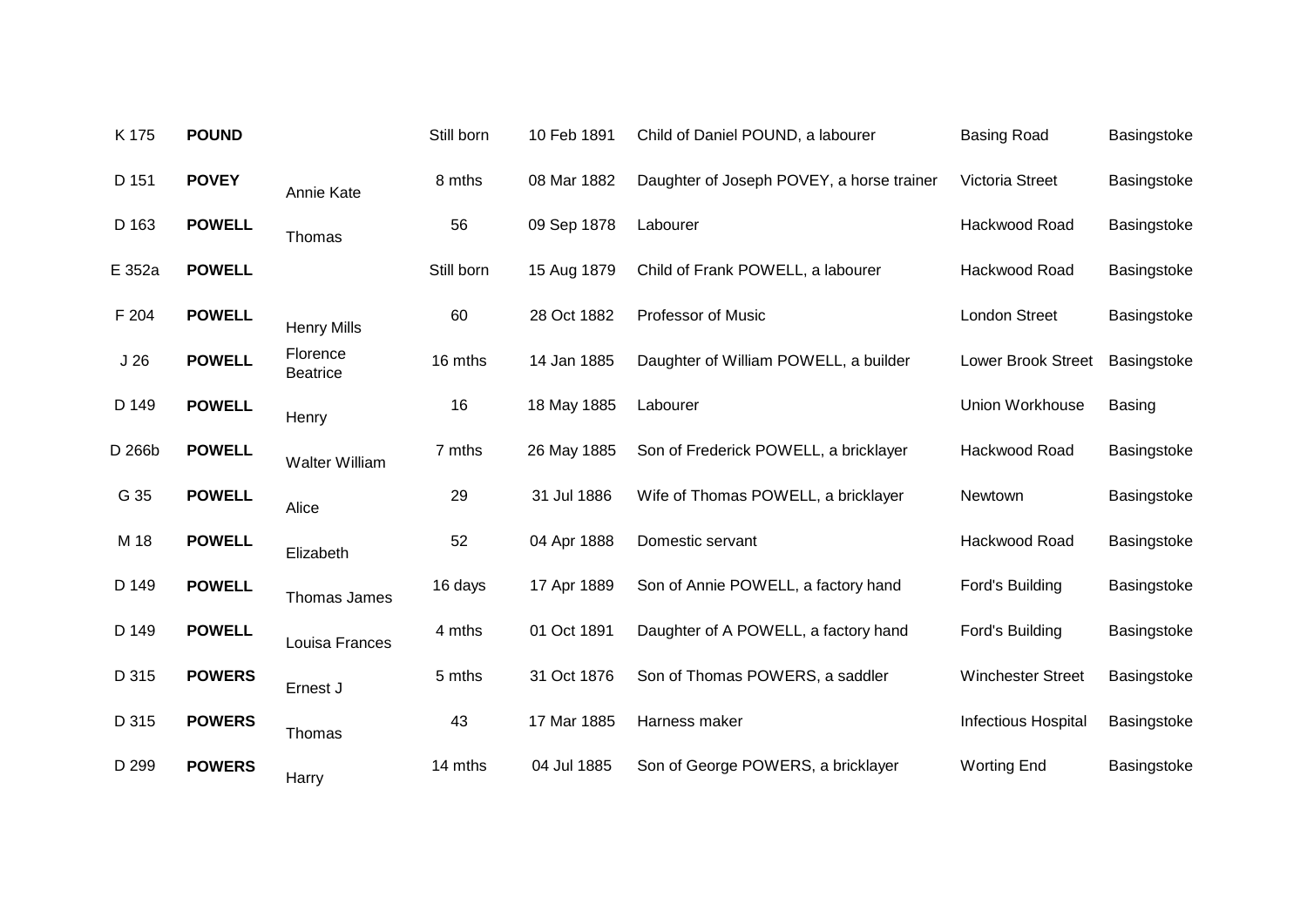| D 228           | <b>POWERS</b>   | Alice Mary Maud     | 4          | 31 Mar 1887 | Daughter of George POWERS, a bricklayer            | <b>Worting Town End</b>  | Basingstoke |
|-----------------|-----------------|---------------------|------------|-------------|----------------------------------------------------|--------------------------|-------------|
| D 228           | <b>POWERS</b>   | Arthur              | 8 mths     | 15 Mar 1888 | Son of George POWERS, a bricklayer                 | <b>Worting Town End</b>  | Basingstoke |
| F 286           | <b>POYNTER</b>  | Sarah               | 91         | 10 Apr 1887 | Widow                                              | Ford's Building          | Basingstoke |
| G 180           | <b>PRATT</b>    | Ann <sub>S</sub>    | 79         | 23 Jun 1888 | Widow                                              | <b>London Street</b>     | Basingstoke |
| J <sub>42</sub> | <b>PRESLEY</b>  | <b>Henry George</b> | 20 mths    | 28 Mar 1891 | Son of George PRESLEY, a labourer                  | May Street               | Basingstoke |
| E 198           | <b>PRESLEY</b>  | Frank               | 24 hrs     | 25 Oct 1891 | Son of George PRESLEY, a wheelwright               | <b>May Street</b>        | Basingstoke |
| E 19            | <b>PRESTOE</b>  | William             | 79         | 14 Feb 1885 | Gardener                                           | Longcroft                | Basingstoke |
| E 19            | <b>PRESTON</b>  | Sarah               | 73         | 27 Sep 1877 | Wife of William PRESTON, a gardener                | <b>Cornwall Place</b>    | Basingstoke |
| D 208           | <b>PRETTY</b>   |                     | Still born | 29 Oct 1881 | Child of Thomas PRETTY, a gardener                 | Sherbourne Road          | Basingstoke |
| D 208           | <b>PRETTY</b>   |                     | Still born | 17 Mar 1883 | Child of Thomas PRETTY, a gardener                 | Sherbourne Road          | Basingstoke |
| E 373b          | <b>PRICHARD</b> | William             | 77         | 02 Jul 1880 | Carpenter                                          | <b>Flaxfield Road</b>    | Basingstoke |
| K79             | <b>PRICKTOE</b> | Helen               | 4          | 19 Aug 1876 | Daughter of James PRICKTOE, a grocers<br>assistant | <b>London Street</b>     | Basingstoke |
| K79             | <b>PRICKTOE</b> | John                | 75         | 24 Aug 1880 | Retired blacksmith                                 | <b>London Street</b>     | Basingstoke |
| M <sub>2</sub>  | <b>PRIDMORE</b> |                     | 30 mins    | 25 Feb 1887 | Child of Frederick PRIDMORE, a clerk               | <b>Winchester Street</b> | Basingstoke |
| E 101           | <b>PRIDMORE</b> |                     | 10 mins    | 27 May 1891 | Child of Frederick PRIDMORE, a clerk               | <b>High Street</b>       | Basingstoke |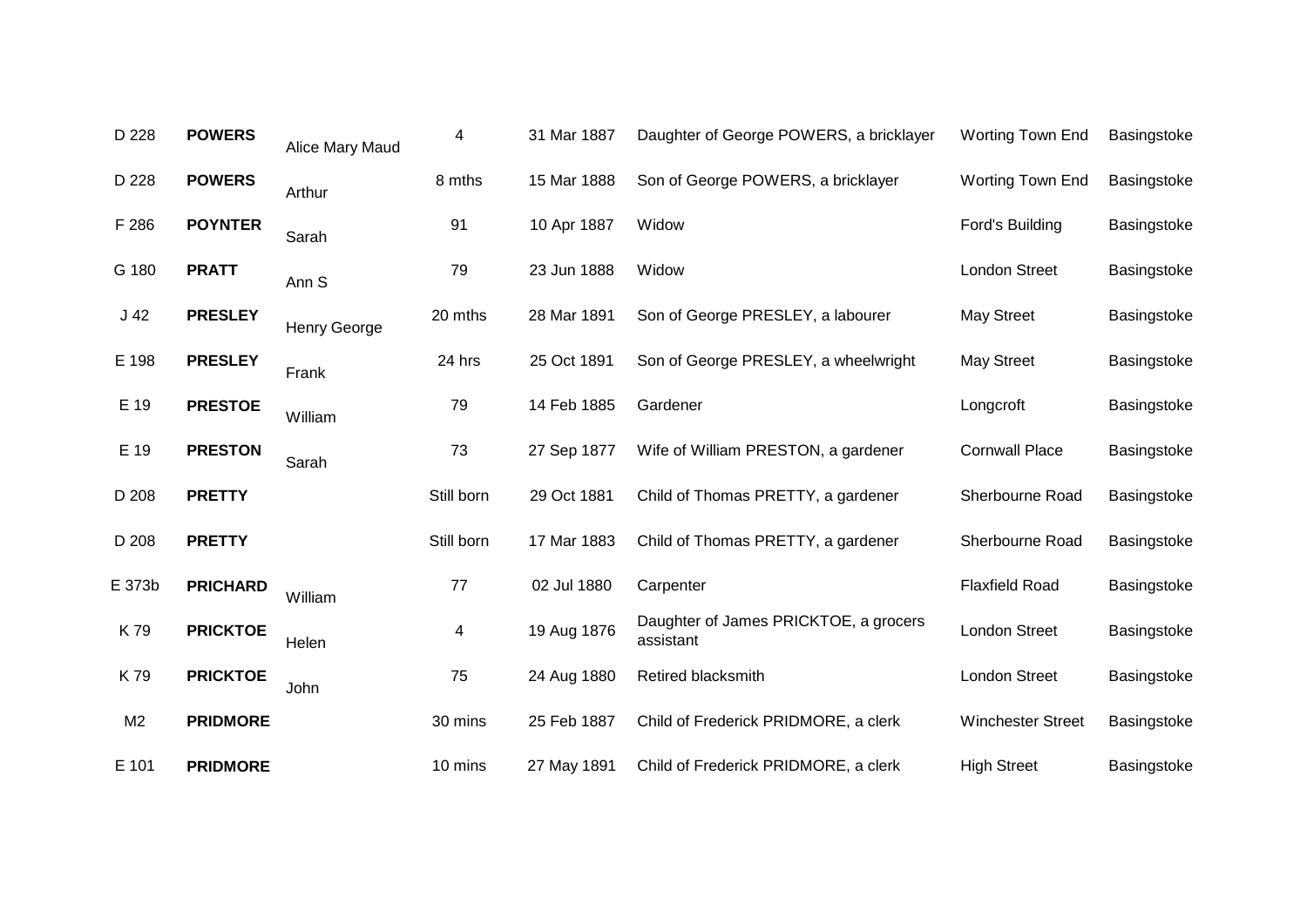| G 121  | <b>PRINCE</b>    |                     | Still born | 25 Mar 1888 | Child of Edward Stephen PRINCE, a gardener London Street |                        | Basingstoke   |
|--------|------------------|---------------------|------------|-------------|----------------------------------------------------------|------------------------|---------------|
| D 487  | <b>PRIOR</b>     | <b>Emily Louise</b> | 63         | 28 Oct 1879 | Wife of James PRIOR, a lablourer                         | Union Workhouse        | Basingstoke   |
| D 178  | <b>PRIOR</b>     | Richard             | 32         | 12 Feb 1880 | Labourer                                                 | Union Workhouse        | Basingstoke   |
| D 500  | <b>PRIOR</b>     | James               | 68         | 12 Apr 1880 | Labourer                                                 | Union Workhouse        | Basingstoke   |
| E 198  | <b>PRISLEY</b>   | Willie              | 2 days     | 19 Nov 1890 | Son of George PRISLEY, a wheelwright                     | May Street             | Basingstoke   |
| E 353  | <b>PRITCHARD</b> | Jane                | 13         | 29 Jul 1878 | Daughter of Charles PRITCHARD, a<br>hallkeeper           | <b>Church Street</b>   | Basingstoke   |
| E 364  | <b>PRITCHARD</b> | Eliza               | 75         | 06 Jan 1883 | Widow of Benjamin PRITCHARD, a carpenter Flaxfield       |                        | Basingstoke   |
| E 368  | <b>PRITCHARD</b> | Mary                | 82         | 31 Dec 1883 | Widow of George PRITCHARD, a builder                     | <b>Wote Street</b>     | Basingstoke   |
| D 14   | <b>PRITCHARD</b> | James               | 76         | 22 May 1886 | Tailor                                                   | Union Workhouse        | <b>Basing</b> |
| E 368  | <b>PRITCHARD</b> | William             | 56         | 28 Mar 1887 | Carpenter                                                | Victoria Street        | Basingstoke   |
| E 373a | <b>PRITCHARD</b> | Elizabeth           | 69         | 04 Jul 1891 | Widow                                                    | Barge Inn              | Basingstoke   |
| K 97b  | <b>PROUTON</b>   | James               | 4 mths     | 11 May 1885 | Son of Alice PROUTON, a factory hand                     | Gas House Road         | Basingstoke   |
| D 467  | <b>PUMMELL</b>   | Caroline            | 76         | 13 Oct 1880 | Widow of John PUMMELL, a labourer                        | Union Workhouse        | <b>Basing</b> |
| C 128  | <b>PUMMELL</b>   | Abraham             | 79         | 05 Apr 1883 | Labourer                                                 | Union Workhouse        | <b>Basing</b> |
| F 403a | <b>PUNTIS</b>    | John                | 47         | 15 Oct 1886 | <b>Station Master</b>                                    | <b>Railway Station</b> | Basingstoke   |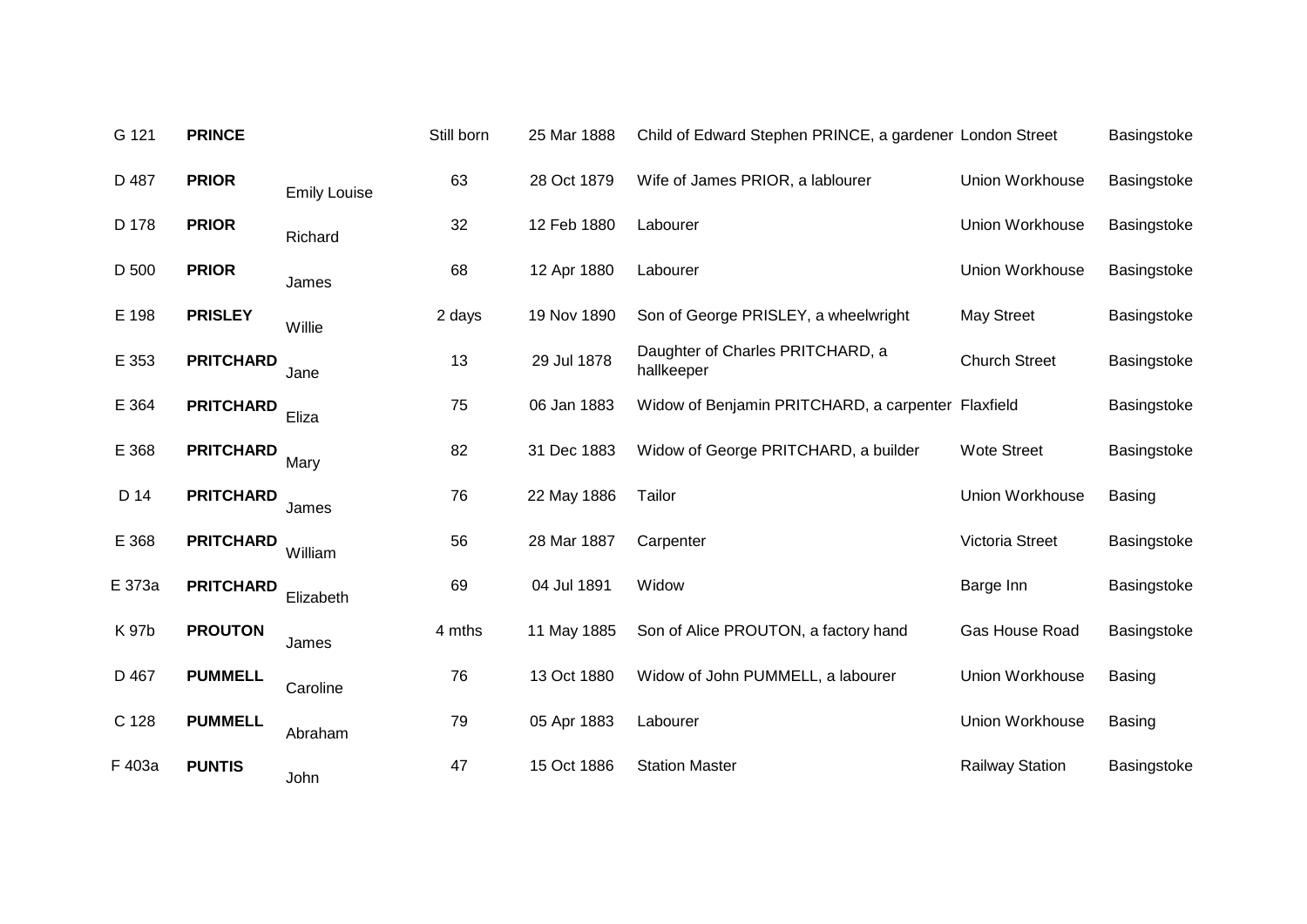| G 193 | <b>PURDAY</b>  |                | Still born | 30 Apr 1883 | Child of Henry PURDAY, a labourer       | Gas House Road       | Basingstoke   |
|-------|----------------|----------------|------------|-------------|-----------------------------------------|----------------------|---------------|
| K 260 | <b>PURDEY</b>  | Ann            | 11 mths    | 24 Feb 1877 | Daughter of Henry PURDEY, a labourer    | Reading Road         | Basingstoke   |
| K 267 | <b>PURDEY</b>  | Ellen          | 34         | 13 Oct 1884 | Wife of Henry PORDEY, a labourer        | Norman Place         | Basingstoke   |
| D 224 | <b>PURDUE</b>  | William        | 71         | 23 Nov 1880 | Labourer                                | Union Workhouse      | <b>Basing</b> |
| D 283 | <b>PURDUE</b>  |                | 6 days     | 03 Oct 1882 | Child of Robert PERDUE, a bricklayer    | Hackwood Road        | Basingstoke   |
| D 283 | <b>PURDUE</b>  | Caroline       | 9 mths     | 23 Jun 1883 | Daughter of Robert PERDUE, a bricklayer | Hackwood Road        | Basingstoke   |
| D 255 | <b>PURDUE</b>  | Eliza          | 40         | 30 Jan 1885 | Wife of Robert PURDUE, a bricklayer     | Hackwood Road        | Basingstoke   |
| K 323 | <b>PURDUE</b>  | William        | 3          | 27 Jul 1887 | Son of Edmund PURDUE, a bricklayer      | Newtown              | Basingstoke   |
| K 340 | <b>PURDUE</b>  | George         | 41         | 17 Nov 1889 | <b>Bricklayer</b>                       | Newtown              | Basingstoke   |
| D 480 | <b>PURNELL</b> | David          | 65         | 05 Nov 1876 | Bargeman                                | Potters Lane         | Basingstoke   |
| G 27  | <b>PURSEY</b>  | Ann            | 61         | 26 Apr 1891 | Housekeeper                             | 9 Cliddesden Road    | Basingstoke   |
| K 309 | <b>PURVER</b>  | Jane           | 60         | 01 Apr 1878 | Laundress                               | Victoria Street      | Basingstoke   |
| F 146 | <b>PURVER</b>  |                | Still born | 17 Feb 1879 | Child of Thomas PURVER, a coach trimmer | Southern Road        | Basingstoke   |
| K 30  | <b>PURVER</b>  | Mary           | 65         | 27 Aug 1885 | Spinster                                | Victoria Street      | Basingstoke   |
| H 4   | <b>PYLE</b>    | Horace William | 10 wks     | 12 Mar 1878 | Son of William PYLE, a stonemason       | <b>London Street</b> | Basingstoke   |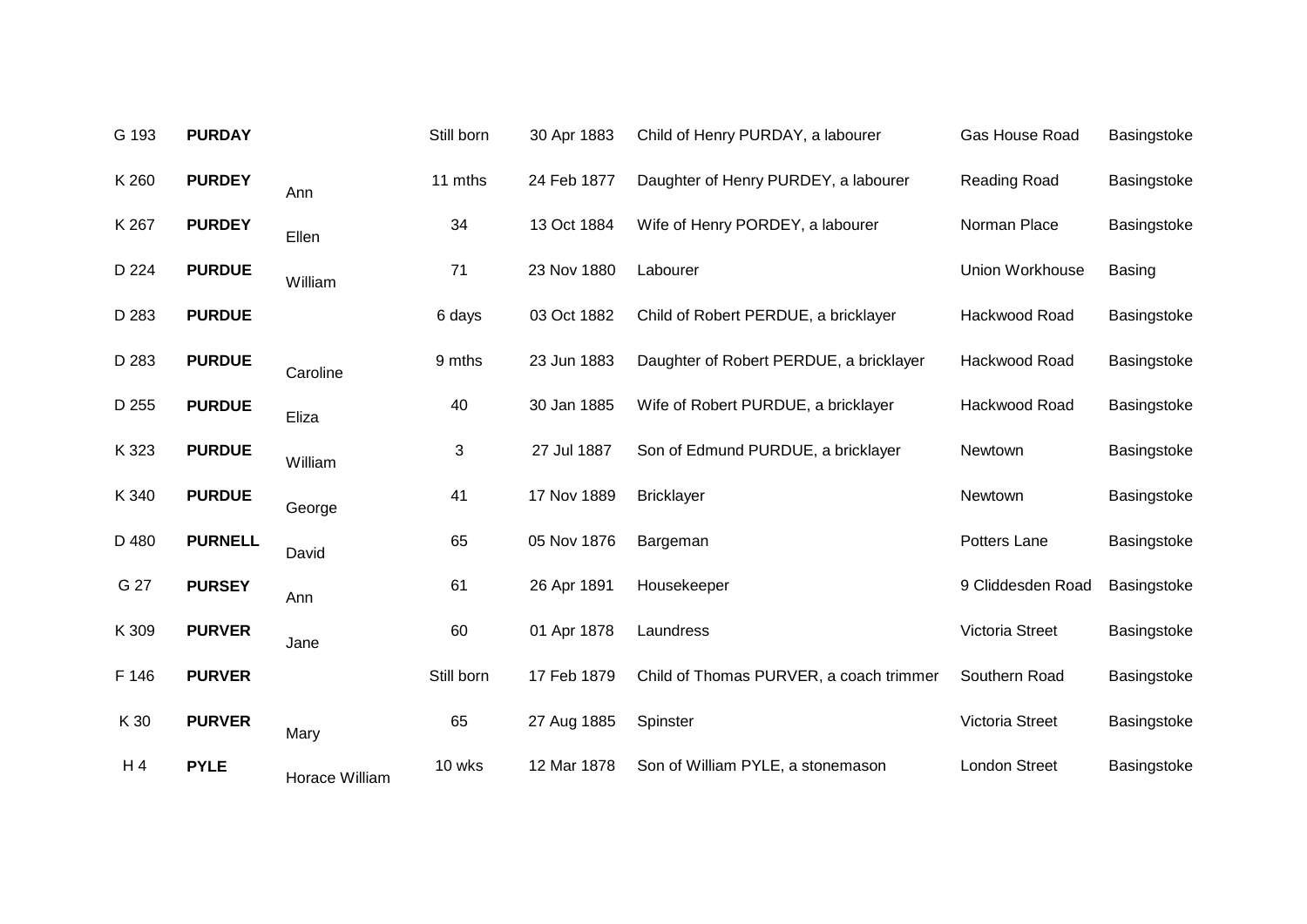| <b>PYLE</b>    | Mary Ann        | 60         | 07 Mar 1889 | Widow of William PYLE, a painter      | church Path               | Basingstoke                                                 |
|----------------|-----------------|------------|-------------|---------------------------------------|---------------------------|-------------------------------------------------------------|
| <b>RADLEY</b>  | Annie Elizabeth | 11         | 08 Jun 1888 | Daughter of Samuel RADLEY, a clerk    | 40 Coleman Road           | Peckham                                                     |
| <b>RALPH</b>   | Ellen           | 2 mths     | 02 Oct 1880 | Daughter of Charles RALPH, a painter  | <b>Steam Mill Terrace</b> | Basingstoke                                                 |
| <b>RALPH</b>   | Catherine       | 32         | 17 May 1882 | Wife of Charles RALPH, a labourer     | <b>Steam Mill Terrace</b> | Basingstoke                                                 |
| <b>RAMAGE</b>  | Leonard James   | 17         | 01 Feb 1886 | Son of William RAMAGE, a photographer | <b>Church Street</b>      | Basingstoke                                                 |
| <b>RAMPTON</b> | Mary Ann        | 20 mths    | 27 Feb 1878 | Daughter of - RAMPTON, a charwoman    | Newtown                   | Basingstoke                                                 |
| <b>RAMPTON</b> | Lydia           | 68         | 02 Mar 1887 |                                       |                           | Basingstoke                                                 |
| <b>RANDALL</b> | Thomas          | 22         | 31 Jan 1878 | Son of Peter RANDALL, a platelayer    | <b>Bunyan Place</b>       | Basingstoke                                                 |
| <b>RANDALL</b> | Elizabeth       | 65         | 17 Nov 1883 | Wife of David RANDALL, a dealer       | Reading Road              | Basingstoke                                                 |
| <b>RANDALL</b> | David           | 55         | 23 Dec 1889 | Dealer                                | Reading Road              | Basingstoke                                                 |
| <b>RANDALL</b> | Peter           | 50         | 14 Feb 1891 | Labourer                              | <b>Union Workhouse</b>    | <b>Basing</b>                                               |
| <b>RANDELL</b> | Benjamin        | 85         | 23 Jun 1877 | Labourer                              | Union Workhouse           | <b>Basing</b>                                               |
| <b>RANDELL</b> | Hannah          | 68         | 20 Mar 1881 | Wife of Peter RANDELL, a platelayer   | <b>Bunnian Place</b>      | Basingstoke                                                 |
| <b>RANDELL</b> |                 | Still born | 02 Apr 1888 | Child of David RANDELL, a dealer      | Reading Road              | Basingstoke                                                 |
| <b>RANDLE</b>  | Fanny           | 37         | 21 Jan 1883 | Wife of Jesse RANDLE, a packer        | <b>Bunnian Place</b>      | Basingstoke                                                 |
|                |                 |            |             |                                       |                           | Wife of George RAMPTON, a railway labourer Worting Town End |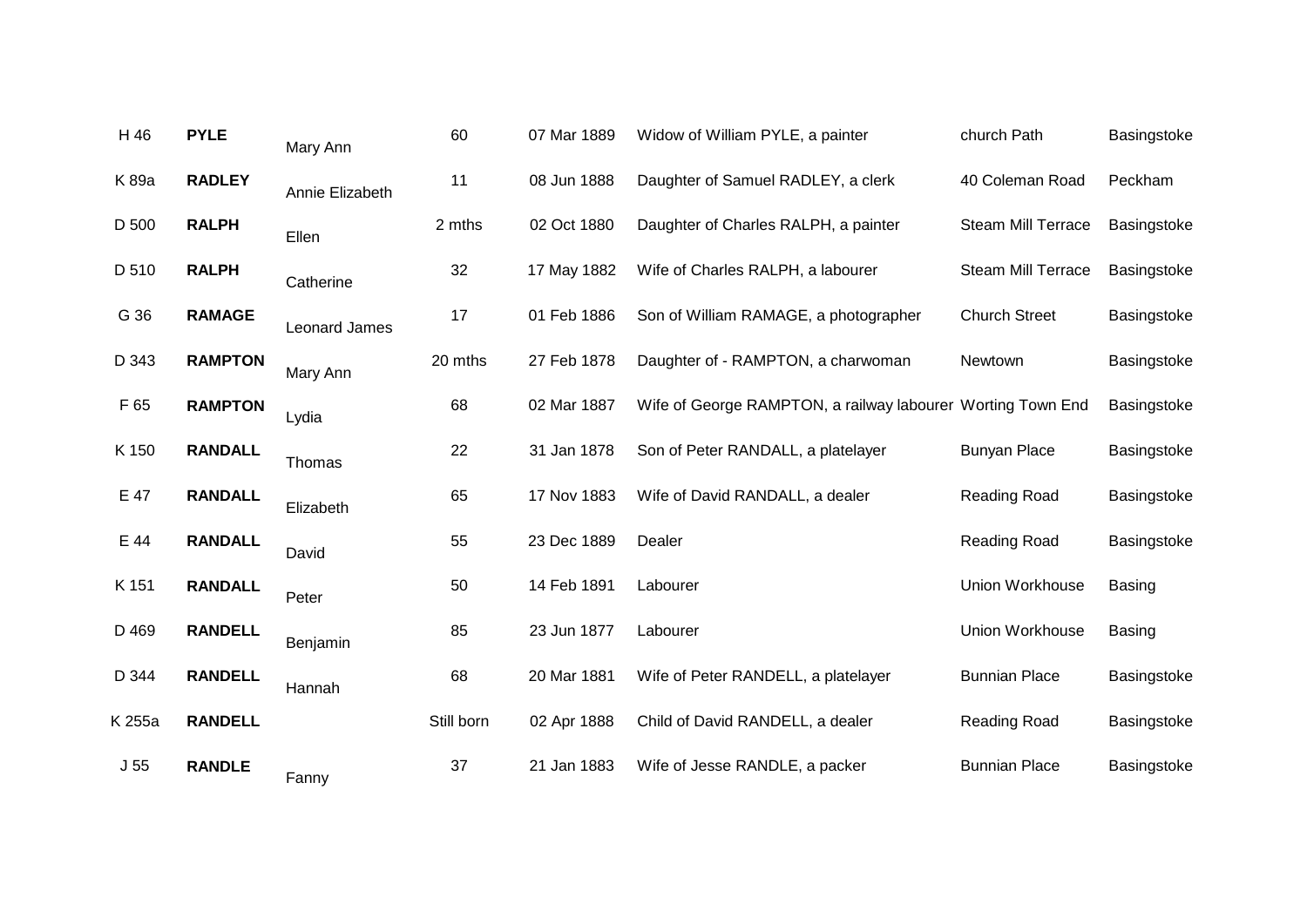| F 150a | <b>RANSOM</b>   | Hannah               | 73             | 13 Nov 1883 | Wife of John RANSOM, a merchant                   | <b>Hawthorn Cottage</b>        | Basingstoke   |
|--------|-----------------|----------------------|----------------|-------------|---------------------------------------------------|--------------------------------|---------------|
| D 330  | <b>RASTIN</b>   | Ethel                | 4 wks          | 25 Mar 1882 | Daughter of Frederick RASTIN, a railway<br>porter | <b>Phoenix Park</b><br>Terrace | Basingstoke   |
| J 339  | <b>RAWLINGS</b> | Caroline             | 4              | 12 Mar 1878 | Daughter of Job RAWLINGS                          | Newtown                        | Basingstoke   |
| D 152  | <b>RAWLINGS</b> | Job                  | 60             | 18 Apr 1885 | Labourer                                          | Union Workhouse                | <b>Basing</b> |
| D 201  | <b>RAY</b>      | Alfred               | 15             | 03 Apr 1885 | Errand boy                                        | <b>Bunnian Place</b>           | Basingstoke   |
| J 296  | <b>READWIN</b>  | Charles              | 56             | 10 Oct 1886 | Tailor                                            | Flaxfield                      | Basingstoke   |
| J 160  | <b>READWIN</b>  | Arthur               | 21             | 25 Jan 1890 | <b>Clerk</b>                                      | <b>Flaxfield Road</b>          | Basingstoke   |
| J 342  | <b>REDGATE</b>  | <b>Miriam Mabel</b>  | $\overline{c}$ | 29 Apr 1882 | Daughter of James Redgate                         | <b>Hollands Grove</b>          | Basingstoke   |
| B 41   | <b>REDGATE</b>  | <b>Bertha</b>        | 9 mths         | 15 Mar 1883 | Daughter of Thomas REDGATE, a smith               | <b>Hollands Grove</b>          | Basingstoke   |
| J 350  | <b>REDGATE</b>  | <b>Thomas Robert</b> | 43             | 06 Aug 1884 | Smith                                             | <b>Hollands Grove</b>          | Basingstoke   |
| M 56   | <b>REDGRAVE</b> | Luke Longman         | 78             | 01 Mar 1884 | Gentleman                                         | <b>Wote Street</b>             | Basingstoke   |
| F 435b | <b>REDGROVE</b> | Richard<br>Longman   | 59             | 05 Aug 1882 | Church sexton                                     | Potters Lane                   | Basingstoke   |
| M 68   | <b>REDGROVE</b> | John                 | 64             | 29 Jan 1888 | Tailor                                            | Potters Lane                   | Basingstoke   |
| D 474  | <b>REED</b>     | Maria                | 41             | 05 Aug 1882 | Wife of James REED, a coachman                    | Cliddesden Road                | Basingstoke   |
| D 79   | <b>REED</b>     | Thomas               | 73             | 21 May 1883 | Labourer                                          | Union Workhouse                | Basingstoke   |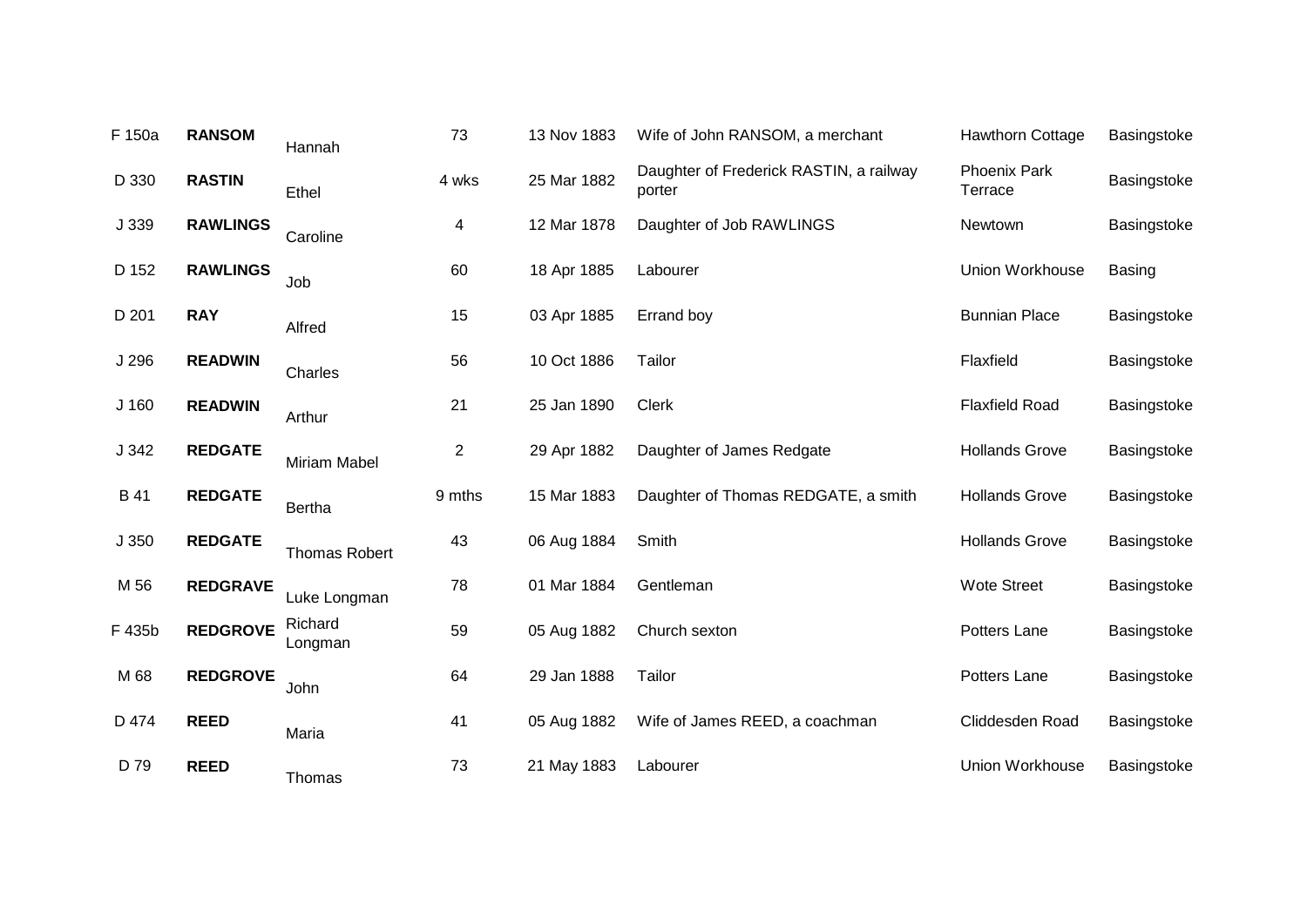| K 196            | <b>REEVE</b>     | Elizabeth              | 65         | 01 May 1886 | Wife of S L REEVE, a telegraph inspector          | <b>Station Hill</b>    | Basingstoke   |
|------------------|------------------|------------------------|------------|-------------|---------------------------------------------------|------------------------|---------------|
| H <sub>5</sub>   | <b>REEVES</b>    |                        | Still born | 20 Nov 1876 | Child of Richard REEVES, a clothiers<br>assistant | <b>Western Terrace</b> | Basingstoke   |
| F 216            | <b>RENOUF</b>    | Maria                  | 79         | 23 Jul 1886 | Widow                                             | Church Lane            | Basingstoke   |
| J <sub>143</sub> | <b>RICE</b>      | Eliza                  | 62         | 20 Nov 1884 | Widow of Charles RICE, a labourer                 | <b>Flaxfield Road</b>  | Basingstoke   |
| K 85a            | <b>RICE</b>      |                        | Still born | 16 Aug 1887 | Child of William RICE, a maltster                 | Newtown                | Basingstoke   |
| L 48             | <b>RICE</b>      | Sarah                  | 30         | 23 Feb 1888 | Wife of William RICE, a maltster                  | Newtown                | Basingstoke   |
| J 330            | <b>RICHARDS</b>  | <b>Ernest Couzzen</b>  | 4 days     | 15 Mar 1890 | Son of - RICHARDS, a Captain, American<br>Navy    | <b>Station Hill</b>    | Basingstoke   |
| D 351            | <b>RICHMAN</b>   | William                | 59         | 22 Mar 1879 | Fishmonger                                        | Union Workhouse        | Basingstoke   |
| F446             | <b>ROALF</b>     | <b>William Charles</b> | 4 mths     | 02 Jul 1883 | Son of Joshua ROALF, an engine driver             | <b>Bunnian Place</b>   | Basingstoke   |
| D 65             | <b>ROBERTSON</b> | Thomas                 | 51         | 24 Feb 1890 | Labourer                                          | Union Workhouse        | <b>Basing</b> |
| D 346            | <b>ROE</b>       | Arthur Edward          | 16 mths    | 05 Dec 1881 | Son of George ROE, an engine driver               | <b>Reading Road</b>    | Basingstoke   |
| K72              | <b>ROGERS</b>    | <b>Frank Herbert</b>   | 1 mth      | 14 Oct 1876 | Son of Frederick ROGERS, a printer                | <b>New Street</b>      | Basingstoke   |
| K 69             | <b>ROGERS</b>    | Jane                   | 39         | 26 Nov 1876 | Wife of Frederick ROGERS, a printer               | <b>New Street</b>      | Basingstoke   |
| G <sub>2a</sub>  | <b>ROGERS</b>    | William                | 76         | 12 Jun 1878 | Shoemaker                                         | <b>Reading Road</b>    | Basingstoke   |
| E 247a           | <b>ROGERS</b>    | Emma Elizabeth         | 7 wks      | 09 Aug 1878 | Daughter of Sarah ROGERS, a servant               | Goat Lane              | Basingstoke   |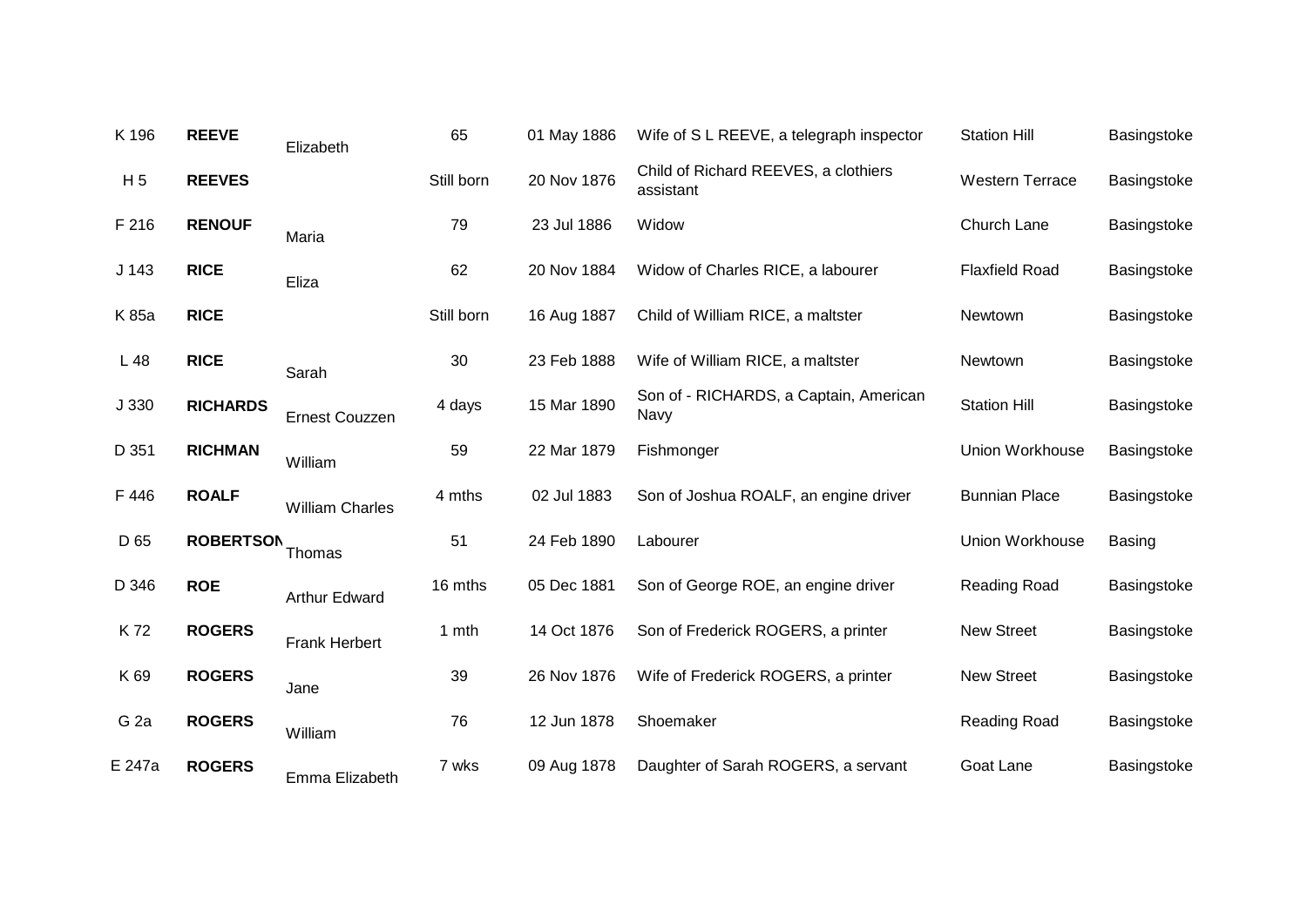| D 435       | <b>ROGERS</b> |                       | Still born | 02 Nov 1880 | Child of F J ROGERS, a printer            | <b>New Street</b>        | Basingstoke |
|-------------|---------------|-----------------------|------------|-------------|-------------------------------------------|--------------------------|-------------|
| D 223       | <b>ROGERS</b> | Edward                | 36 hrs     | 13 Dec 1881 | Son of F J ROGERS. A printer              | <b>New Street</b>        | Basingstoke |
| F446        | <b>ROGERS</b> |                       | Still born | 08 Jul 1883 | Child of T J ROGERS, a printer            | <b>New Street</b>        | Basingstoke |
| K 289       | <b>ROGERS</b> | Alfred                | 37         | 07 Jan 1884 | Pensioner                                 | Reading Road             | Basingstoke |
| E 151       | <b>ROGERS</b> |                       | 1 hour     | 11 Aug 1884 | Child of John Wesley ROGERS, a sawyer     | <b>Chapel Street</b>     | Basingstoke |
| G 10        | <b>ROGERS</b> | Mary                  | 74         | 10 Oct 1884 | Widow of William ROGERS, a shoemaker      | Reading Road             | Basingstoke |
| F 66a       | <b>ROGERS</b> | Anne                  | 70         | 13 Dec 1884 | Spinster                                  | 4 Warwick Court          | Holborn     |
| K 175       | <b>ROGERS</b> | Thomas                | 82         | 10 Feb 1891 | Timber measurer                           | New Road                 | Basingstoke |
| K 175       | <b>ROGERS</b> | Sarah                 | 87         | 05 Aug 1891 | Widow                                     | New Road                 | Basingstoke |
| D 467       | <b>ROLAND</b> |                       | Still born | 14 Oct 1880 | Child of Joseph ROLAND, a gas fitter      | Newtown                  | Basingstoke |
| D 289       | <b>ROPER</b>  | Lilian Matilda        | 3 wks      | 27 Sep 1876 | Daughter of Josse Roper, a merchant clerk | Southern Road            | Basingstoke |
| J446        | <b>ROSE</b>   | <b>Esther Fanny</b>   | 4 mths     | 24 Sep 1881 | Daughter of Fanny ROSE, a needlewoman     | Newtown                  | Basingstoke |
| F414        | <b>ROSE</b>   |                       | Still born | 05 Nov 1884 | Child of William ROSE, a labourer         | Cliddesden Road          | Basingstoke |
| J 276       | <b>ROSE</b>   | <b>Caroline Betsy</b> | 32         | 10 Dec 1885 | Wife of William ROSE, a labourer          | Cliddesden Road          | Basingstoke |
| <b>B</b> 84 | <b>ROSE</b>   | Mary                  | 2 mths     | 18 Feb 1886 | Daughter of William ROSE, a labourer      | <b>Cambridge Terrace</b> | Basingstoke |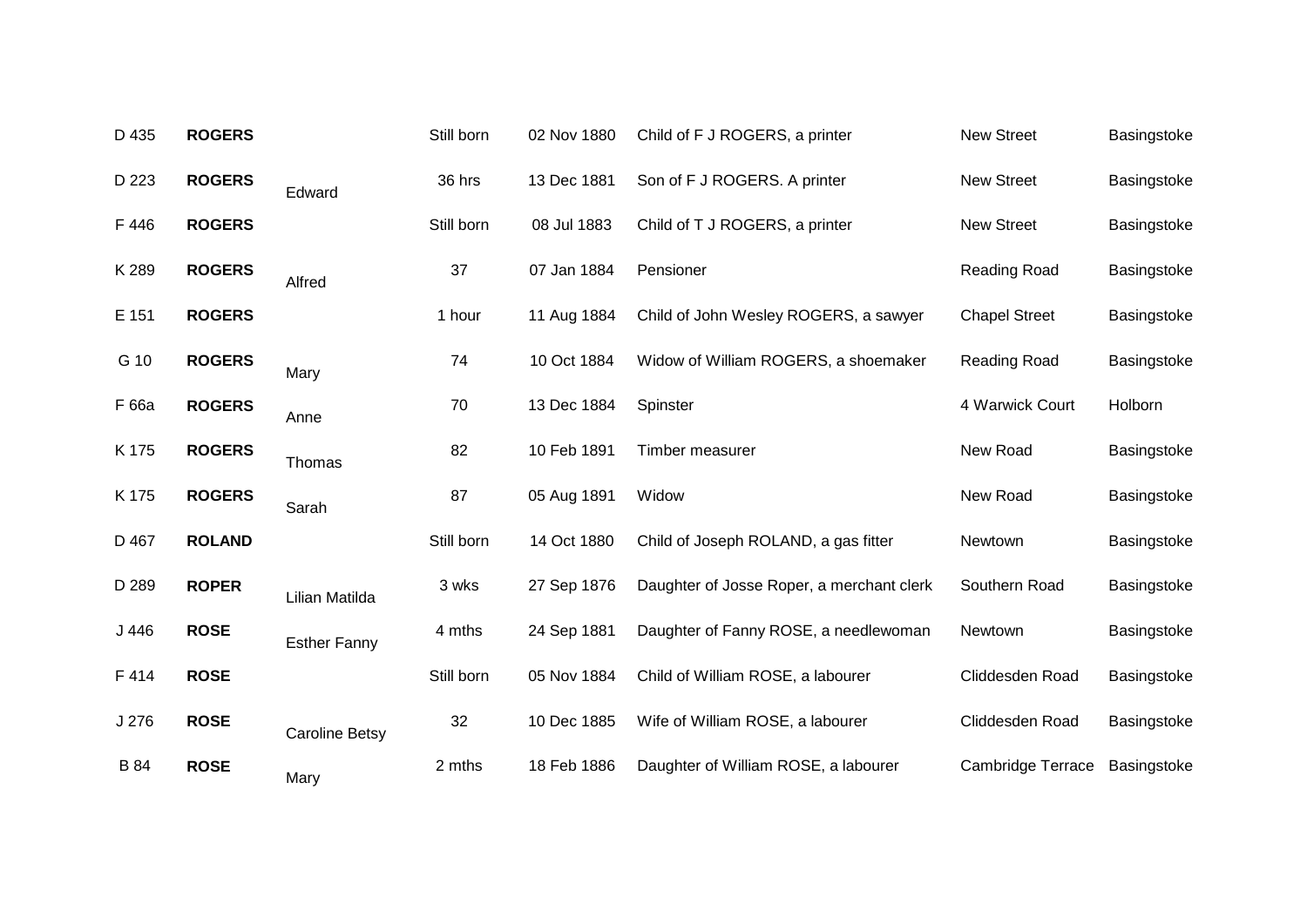| J246             | <b>ROSE</b>    | Eliza               | 33     | 26 Jun 1886 | Wife of George ROSE, a labourer                          | Ford's Building                | Basingstoke |
|------------------|----------------|---------------------|--------|-------------|----------------------------------------------------------|--------------------------------|-------------|
| L 17             | <b>ROSE</b>    | Jane                | 53     | 27 Nov 1887 | Wife of Henry ROSE, a labourer                           | <b>Elbow Corner</b>            | Basingstoke |
| F 263            | <b>ROSE</b>    | George              | 53     | 15 Apr 1888 | Labourer                                                 | Hackwood Road                  | Basingstoke |
| F 212            | <b>RUFFELL</b> | Elizabeth           | 4 mths | 22 Nov 1881 | Daughter of Annie RUFFELL, a housekeeper                 | Gas House Road                 | Basingstoke |
| D 449            | <b>RUMBOLD</b> | William             | 1      | 13 Jun 1884 | Son of William RUMBOLD, a porter (LSWR)                  | Newtown                        | Basingstoke |
| D 10             | <b>RUMBOLD</b> | <b>Edward James</b> | 6      | 07 Jan 1888 | Son of Edward RUMBOLD, a dairyman                        | West Ham                       | Basingstoke |
| J 377            | <b>RUMBOLD</b> | Rosa                | 17     | 05 Sep 1891 | Servant                                                  | <b>Church Street</b>           | Basingstoke |
| M 7              | <b>RUMMEY</b>  | Charles             | 39     | 23 Jul 1887 | Labourer                                                 | <b>Worting Town End</b>        | Basingstoke |
| D 487            | <b>RUSHTON</b> | William             | 2 days | 16 Feb 1882 | Son of Fanny RUSHTON, a domestic servant Windover Street |                                | Basingstoke |
| J <sub>112</sub> | <b>RUSSELL</b> | Rebecca             | 74     | 21 Jan 1887 | Wife of John RUSSELL, a gentleman                        | <b>Essex Road</b>              | Basingstoke |
| F 88             | <b>RUTT</b>    | William             | 36     | 14 Mar 1882 | Labourer                                                 | <b>Bedford Place</b>           | Basingstoke |
| K 298            | <b>RUTT</b>    | Hannah              | 68     | 19 Feb 1887 | Widow of Thomas RUTT, a late innkeeper                   | <b>Bedford Place</b>           | Basingstoke |
| K 240            | <b>RUTT</b>    | Thomas              | 46     | 28 Jan 1888 | <b>Clerk</b>                                             | <b>Bedford Place</b>           | Basingstoke |
| G 172            | <b>RUTTY</b>   | Lawrence Forder     | 5 days | 16 Jan 1877 | Son of A J RUTTY, a Clerk in Holy Orders                 | Queen Grammar<br>School        | Basingstoke |
| K 213            | <b>RUTTY</b>   | Annie               | 59     | 01 Mar 1889 | Widow                                                    | <b>Phoenix Park</b><br>Terrace | Basingstoke |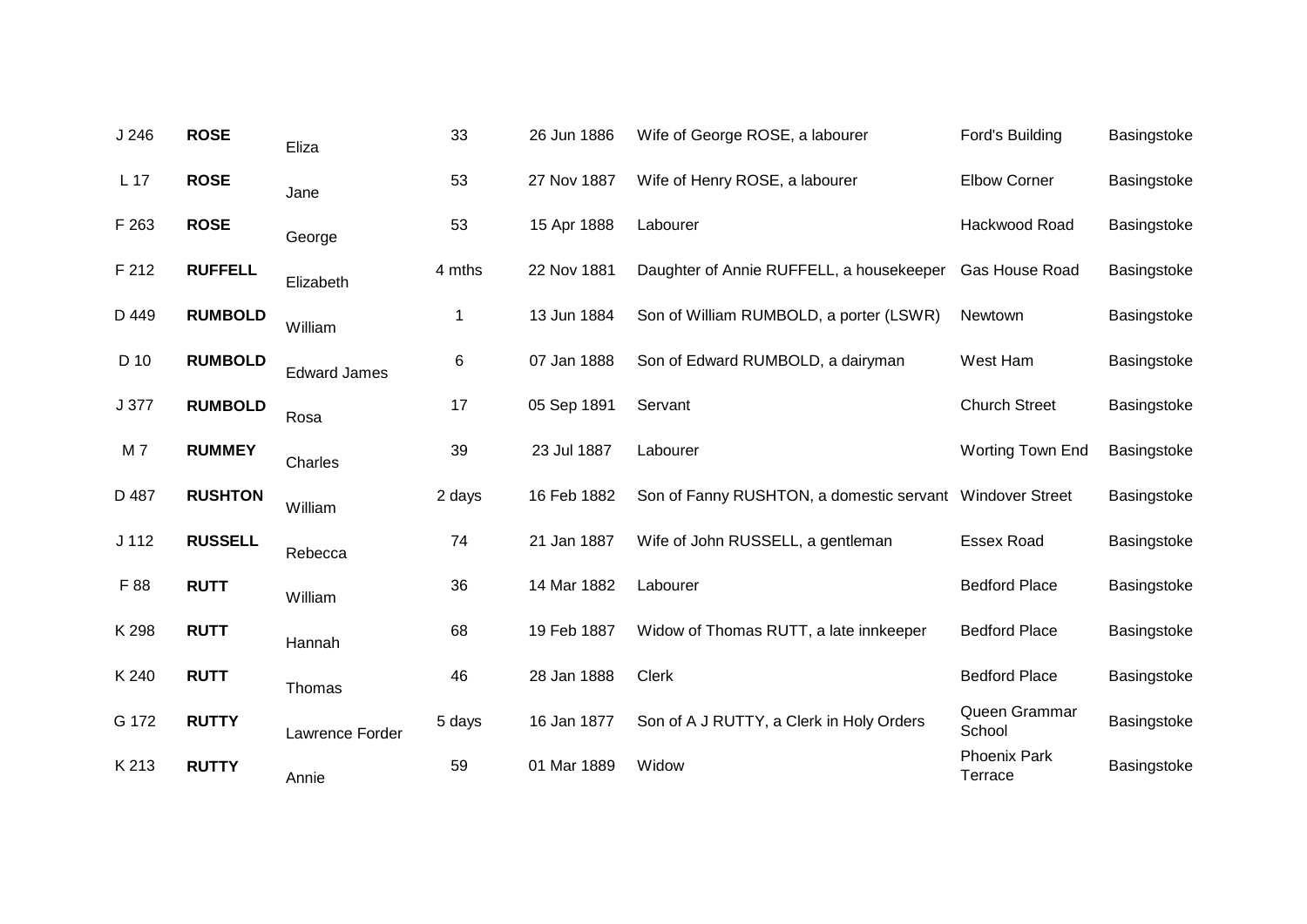| D 214            | <b>SACKLEY</b>   | Kezia               | 56         | 15 Mar 1890 | Wife of Alfred SACKLEY, a blacksmith             | <b>Chapel Street</b> | Basingstoke |
|------------------|------------------|---------------------|------------|-------------|--------------------------------------------------|----------------------|-------------|
| H 64             | <b>SADLER</b>    | Jane                | 19         | 27 Aug 1879 | Daughter of R SADLER, a bricklayer               | Victoria Terrace     | Basingstoke |
| J <sub>145</sub> | <b>SAPP</b>      | Arkas               | 40         | 11 Oct 1886 | Chemist & druggist                               | <b>Market Place</b>  | Basingstoke |
| E 24             | <b>SARGOOD</b>   | George Thomas       | 35         | 03 Feb 1880 | Boot manufacturer                                | <b>Wote Street</b>   | Basingstoke |
| K 136            | <b>SAUNDERS</b>  | <b>Alfred James</b> | 11 wks     | 07 Sep 1878 | Son of Henry SAUNDERS, a moulder                 | <b>Bath Terrace</b>  | Basingstoke |
| K 122            | <b>SAUNDERS</b>  | John                | 58         | 05 Jan 1879 | Smith                                            | Newtown              | Basingstoke |
| K 129            | <b>SAUNDERS</b>  | Lillie Emma         | 2 mths     | 09 Feb 1880 | Daughter of J SAUNDERS, a machinist              | <b>Wilton Place</b>  | Basingstoke |
| J <sub>131</sub> | <b>SAVAGE</b>    | Edith               | 11 mths    | 16 Jun 1877 | Daughter of F SAVAGE, a labourer                 | Potters Lane         | Basingstoke |
| K 65a            | <b>SAVAGE</b>    | Joseph              | 4          | 18 Feb 1880 | Son of Joseph SAVAGE, a painter                  | Victoria Street      | Basingstoke |
| J <sub>132</sub> | <b>SAVAGE</b>    | John                | 42         | 28 Mar 1880 | Labourer                                         | Potters Lane         | Basingstoke |
| J 132            | <b>SAVAGE</b>    |                     | Still born | 14 Apr 1883 | Child of - SAVAGE, a widow                       | Potters Lane         | Basingstoke |
| K 277            | <b>SAVAGE</b>    | Henry               | 75         | 25 Oct 1884 | Tailor                                           | Victoria Street      | Basingstoke |
| K 65             | <b>SAVAGE</b>    | Alfred              | 16         | 09 Jan 1889 | Shoemakers assistant                             | Southern Road        | Basingstoke |
| F 347            | <b>SCHOFIELD</b> | John                | 67         | 15 Mar 1887 | Late engine driver                               | <b>Wote Street</b>   | Basingstoke |
| J 354a           | <b>SCHOFIELD</b> |                     | 20 hrs     | 10 May 1887 | Infant son of John SCHOFIELD, a coal<br>merchant | <b>Bunnian Place</b> | Basingstoke |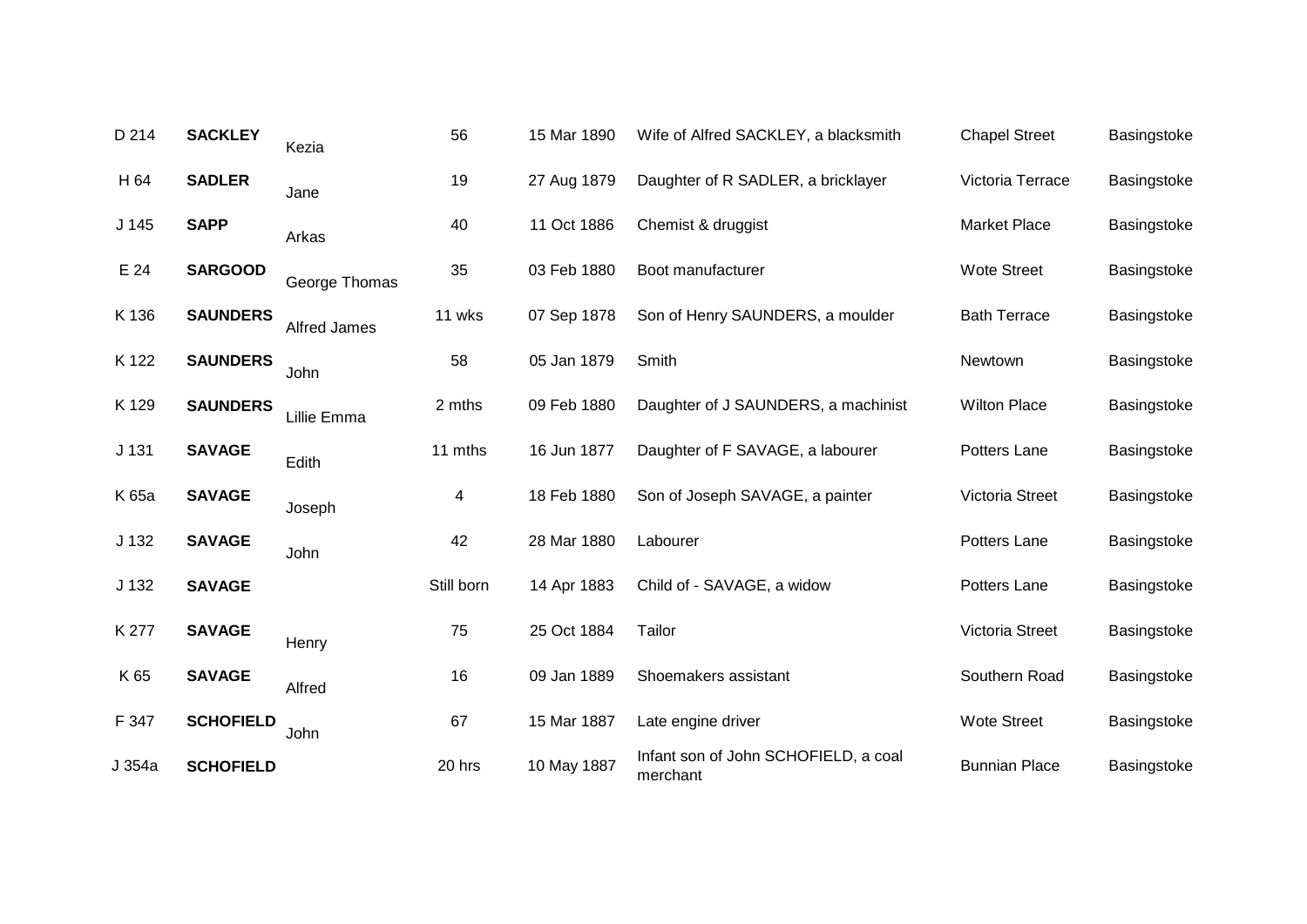| J 354a          | <b>SCHOFIELD</b> | Agnes Mabel          | 8 wks          | 21 Sep 1889 | Daughter of John SCHOFIELD, a coal<br>merchant | <b>Bunnian Place</b>  | Basingstoke |
|-----------------|------------------|----------------------|----------------|-------------|------------------------------------------------|-----------------------|-------------|
| F 22            | <b>SCUTTER</b>   | Walter               | 3 mths         | 05 Apr 1881 | Son of Richard SCUTTER, a baker                | Hackwood Road         | Basingstoke |
| F 36            | <b>SCUTTER</b>   | Louisa               | 57             | 31 Mar 1882 | Single woman                                   | Union Workhouse       | Basing      |
| J <sub>22</sub> | <b>SCUTTER</b>   |                      | Still born     | 16 Apr 1886 | Child of Richard SCUTTER, a pork butcher       | <b>Wote Street</b>    | Basingstoke |
| E 269           | <b>SCUTTER</b>   | Sarah                | 31             | 20 Apr 1886 | Wife of Richard SCUTTER, a pork butcher        | <b>Wote Street</b>    | Basingstoke |
| $L$ 1 $b$       | <b>SCUTTER</b>   | <b>Alfred George</b> | 5 mths         | 21 Jun 1888 | Son of Arthur SCUTTER, a labourer              | <b>Hollands Grove</b> | Basingstoke |
| F 127           | <b>SEAL</b>      | Sarah Morford S      | 44             | 06 Apr 1878 | Widow of Charles William SEAL, a farmer        | <b>Worting Road</b>   | Basingstoke |
| H 50            | <b>SEAL</b>      | Edward               | 22             | 22 Nov 1883 | Green Grocer                                   | <b>Church Street</b>  | Basingstoke |
| H 50            | <b>SEAL</b>      | Edward               | 67             | 02 Oct 1888 | Fishmonger                                     | <b>Church Street</b>  | Basingstoke |
| L 37            | <b>SEENEY</b>    | <b>Sidney George</b> | 6 mths         | 04 May 1881 | Son of George SEENEY, a letter carrier         | New Road              | Basingstoke |
| L14             | <b>SEENEY</b>    | Mary                 | 37             | 29 Jul 1884 | Wife George SEENEY, a letter carrier           | New Road              | Basingstoke |
| L14             | <b>SEENEY</b>    |                      | Still born     | 29 Jul 1884 | Child of George SEENEY, A letter carrier       | New Road              | Basingstoke |
| L37             | <b>SEENEY</b>    | Thomas               | 10 wks         | 04 Sep 1886 | Son of George SEENEY, a letter carrier         | New Road              | Basingstoke |
| J 339           | <b>SELF</b>      | William Joseph       | $\overline{c}$ | 19 Sep 1881 | Son of William SELF, a labourer                | Ford's Building       | Basingstoke |
| J 333           | <b>SELWAY</b>    | Amy Harriett         | 12 wks         | 03 Oct 1880 | Daughter of Cornelius SELWAY, a machinist      | Newtown               | Basingstoke |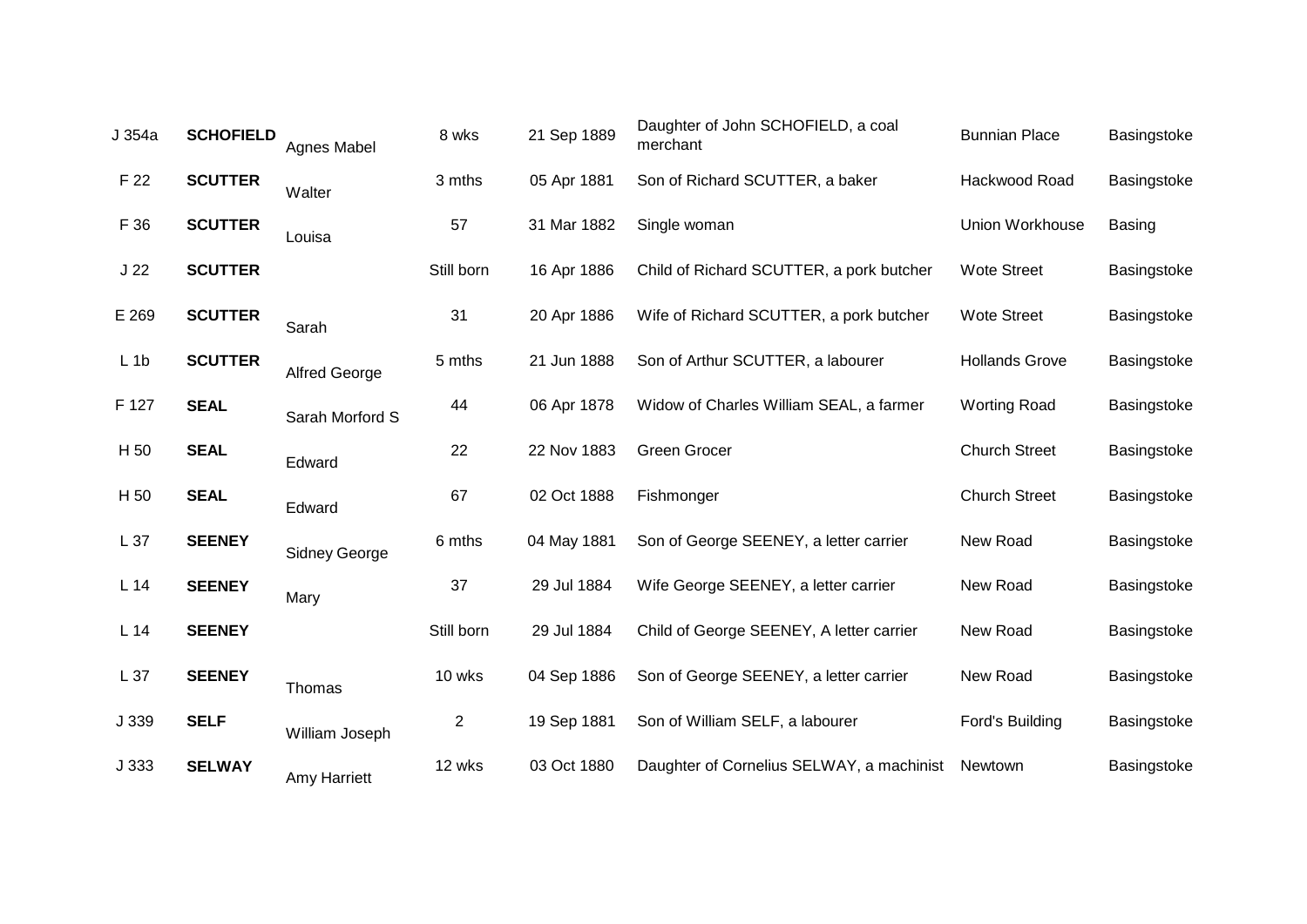| E 224a          | <b>SERLE</b>     |                         | Still born | 16 Jun 1880 | Child of Charles SERLE, a labourer       | <b>Bedford Place</b> | Basingstoke |
|-----------------|------------------|-------------------------|------------|-------------|------------------------------------------|----------------------|-------------|
| J367            | <b>SHACKELFO</b> | Susannah                | 79         | 26 Feb 1884 | Bonnet maker                             | Hackwood Road        | Basingstoke |
| F 236           | <b>SHACKELFO</b> | William James           | 36         | 23 Jan 1886 | Labourer                                 | Pest Houses          | Basingstoke |
| D 395           | <b>SHACKLEFO</b> | Isaac                   | 39         | 15 May 1878 | Labourer                                 | Union Workhouse      | Basingstoke |
| D 480           | <b>SHARPE</b>    |                         | Still born | 05 Nov 1876 | Child of Charles SHARPE, a railway clerk | Newtown              | Basingstoke |
| J <sub>20</sub> | <b>SHEFFORD</b>  | Robert                  | 75         | 04 Feb 1891 | Labourer                                 | Cliddesden Road      | Basingstoke |
| J 150a          | <b>SHEPHARD</b>  | John                    | 1 day      | 04 Nov 1884 | Son of William SHEPHARD, a labourer      | <b>Church Square</b> | Basingstoke |
| C 130           | <b>SHEPHERD</b>  | John                    | 61         | 27 Jul 1876 | Labourer                                 | Union Workhouse      | Basingstoke |
| H 35            | <b>SHEPHERD</b>  | <b>Charlotte Malpas</b> | 60         | 18 Jan 1878 | Gentlewoman                              | <b>Gloster Road</b>  | Cirencester |
| F 392b          | <b>SHEPPARD</b>  | Thomas                  | 72         | 05 Jun 1886 | Stonemason                               | Reading Road         | Basingstoke |
| F 283           | <b>SHERGOLD</b>  | Philip                  | 48         | 08 Jan 1880 | Innkeeper                                | <b>Wote Street</b>   | Basingstoke |
| K89             | <b>SHORT</b>     | Percy Robert            | 20 mths    | 09 Apr 1878 | Son of Samuel Short, a draper            | <b>London Street</b> | Basingstoke |
| K89             | <b>SHORT</b>     | <b>Grace Marguerite</b> | 5 mths     | 26 Dec 1879 | Daughter of S SHORT, a clothier          | <b>Market Place</b>  | Basingstoke |
| J345            | <b>SHORT</b>     | William                 | 41         | 13 Jul 1881 | Grocers assistant                        | Knowle Asylum        | Fareham     |
| D 325           | <b>SHURLOCK</b>  | Phillis                 | 16         | 27 Dec 1881 | Laundress                                | St Thomas Home       | Basingstoke |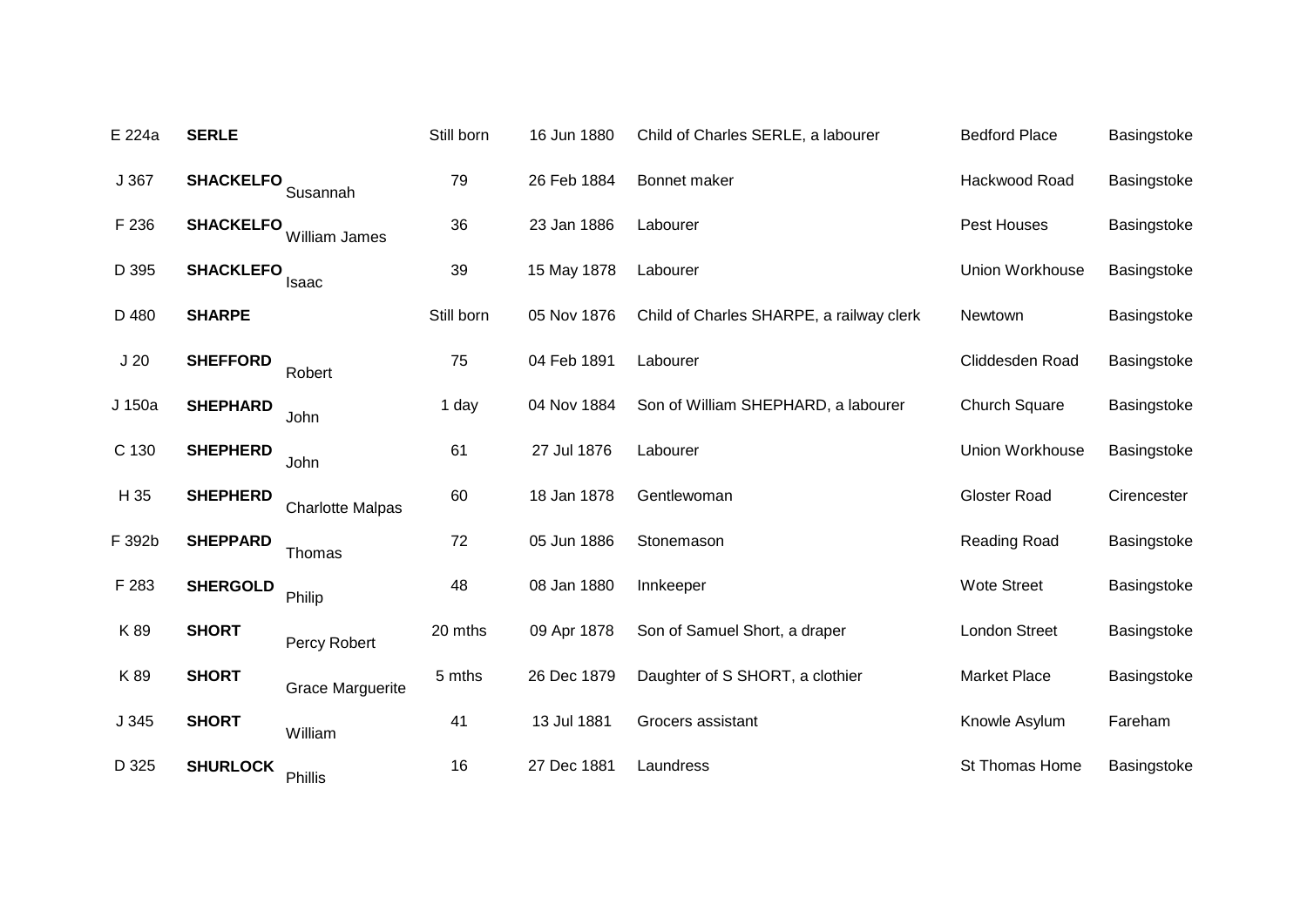| D 497        | <b>SILVER</b>   | Daniel                           | 65         | 26 Jun 1877 | Pensioner                                           | Union Workhouse        | <b>Basing</b> |
|--------------|-----------------|----------------------------------|------------|-------------|-----------------------------------------------------|------------------------|---------------|
| F 96         | <b>SILVER</b>   | George                           | 73         | 28 Oct 1882 | Late Shepherd                                       | <b>Wote Street</b>     | Basingstoke   |
| <b>B</b> 107 | <b>SIMMONDS</b> | Amelia                           | 3          | 04 May 1878 | Daughter of Thomas J SIMMONDS, a lath<br>cleaver    | Newtown                | Basingstoke   |
| B 107        | <b>SIMMONDS</b> | Alice Annie                      | 1          | 08 May 1878 | Daughter of Thomas J SIMMONDS, a lath<br>cleaver    | Newtown                | Basingstoke   |
| <b>B</b> 107 | <b>SIMMONDS</b> | Alban                            | 7 mths     | 26 Apr 1884 | Son of Thomas G SIMMONDS, a lath cleaver            | Newtown                | Basingstoke   |
| <b>B75</b>   | <b>SIMMONDS</b> | <b>Arthur Ralph</b>              | 7 mths     | 22 Mar 1886 | Son of T J SIMMONDS, a lath cleaver                 | Newtown                | Basingstoke   |
| <b>B75</b>   | <b>SIMMONDS</b> | Eliza                            | 42         | 12 Dec 1886 | Wife of T J SIMMONDS, a lath cleaver                | Newtown                | Basingstoke   |
| <b>B75</b>   | <b>SIMMONDS</b> | Ellen Elizabeth<br><b>Biddle</b> | 5 mths     | 11 Dec 1889 | Daughter of Mary Ann SIMMONDS, a servant May Street |                        | Basingstoke   |
| E 125        | <b>SIMMS</b>    | Giles Jones                      | 44         | 23 Jun 1877 | Tailor                                              | <b>Church Street</b>   | Basingstoke   |
| K 73a        | <b>SIMPSON</b>  | Rose Eloner                      | 4          | 12 Jun 1882 | Daughter of David SIMPSON, a gamekeeper             | Hackwood Park          | Basingstoke   |
| D 42         | <b>SIMPSON</b>  | James                            | 35         | 28 Nov 1882 | Shoemaker                                           | <b>Stanley Terrace</b> | Basingstoke   |
| J 180a       | <b>SIMPSON</b>  | <b>Alice Muriel</b><br>Daisey    | 11 mths    | 10 Feb 1883 | Daughter of Charles SIMSON, a clerk                 | 9 Castons Road         | Basingstoke   |
| J240         | <b>SIMPSON</b>  | <b>Charles Pike</b>              | 40         | 17 Nov 1890 | Brewer's clerk                                      | <b>Chequers Road</b>   | Eastrop       |
| D 148        | <b>SIMS</b>     |                                  | Still born | 08 Jun 1877 | Child of Robert SIMS, a carpenter                   | <b>London Street</b>   | Basingstoke   |
| E 104        | <b>SIMS</b>     | Jacob                            | 78         | 19 Apr 1879 | Labourer                                            | Potters Lane           | Basingstoke   |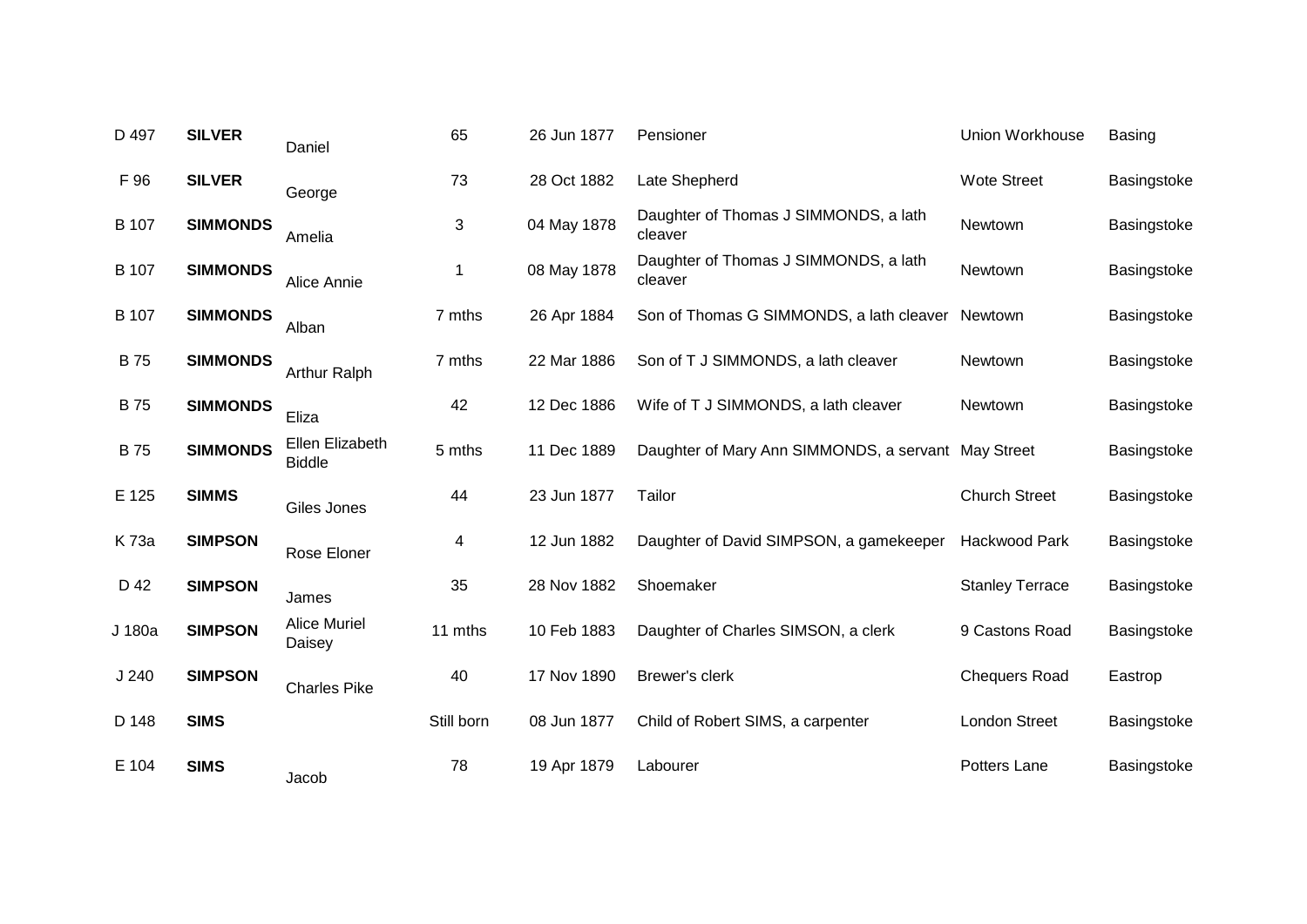| F 69             | <b>SIMS</b>       | Robert                         | 42             | 17 Oct 1882 | <b>Builder</b>                                  | London Street                  | Basingstoke      |
|------------------|-------------------|--------------------------------|----------------|-------------|-------------------------------------------------|--------------------------------|------------------|
| F 69             | <b>SIMS</b>       | Sarah                          | 55             | 27 Nov 1889 | Widow of R SIMS, a builder                      | 40 Waylan Street               | Reading          |
| D 293a           | <b>SIMS</b>       |                                | Still born     | 23 Jun 1891 | Child of Edward SIMS, a carpenter               | Cambridge Terrace              | Basingstoke      |
| D 259            | <b>SKEATES</b>    | Luke                           | 48             | 26 Oct 1888 | Labourer                                        | <b>Basing Road</b>             | Basingstoke      |
| D 223            | <b>SKINNER</b>    |                                | Still born     | 24 Jan 1882 | Child of John SKINNER, a horse driver<br>(LSWR) | Newtown                        | Basingstoke      |
| F 338            | <b>SKINNER</b>    | Maud Elizabeth                 | 2 mths         | 30 Nov 1882 | Daughter of Thomas SKINNER, a lifter<br>(LSWR)  | <b>Chapel Street</b>           | Basingstoke      |
| J <sub>140</sub> | <b>SKINNER</b>    | <b>Eveline Florence</b><br>May | $\overline{2}$ | 04 Jan 1889 | Daughter of A ???? SKINNER, a labourer          | New Road                       | <b>Battersea</b> |
| F 360            | <b>SKINNER</b>    | Rose Sarah                     | 11 mths        | 21 Mar 1891 | Daughter of Thomas SKINNER, an examiner         | <b>Phoenix Park</b><br>Terrace | Basingstoke      |
| E 96             | <b>SLARK</b>      | John                           | 57             | 19 Oct 1890 | Railway porter                                  | <b>Hollins Grove</b>           | Basingstoke      |
| J 396b           | <b>SLATER</b>     | William                        | 82             | 06 Nov 1882 | gentleman                                       | <b>Burgess Road</b>            | Basingstoke      |
| M <sub>6</sub>   | <b>SLAYMAKER</b>  | Martha                         | 57             | 18 Jan 1886 | Wife of George SLAYMAKER, a gas stoker          | Gas House Road                 | Basingstoke      |
| D 433            | <b>SMALLBONE</b>  | <b>William Ernest</b>          | 9 mths         | 02 Feb 1886 | Son of James SMALLBONESm a goods<br>porter      | Newtown                        | Basingstoke      |
| K 283            | <b>SMALLBONE</b>  | David                          | 44             | 15 Mar 1887 | Labourer                                        | Newtown                        | Basingstoke      |
| E 347            | <b>SMALLBONES</b> |                                | Still born     | 25 Dec 1888 | Child of James SMALLBONES, a porter             | Newtown                        | Basingstoke      |
| D 476a           | <b>SMALLBONE</b>  | James                          | 45             | 09 Jun 1891 | Goods porter (LSWR)                             | Mortimer Lane                  | Basingstoke      |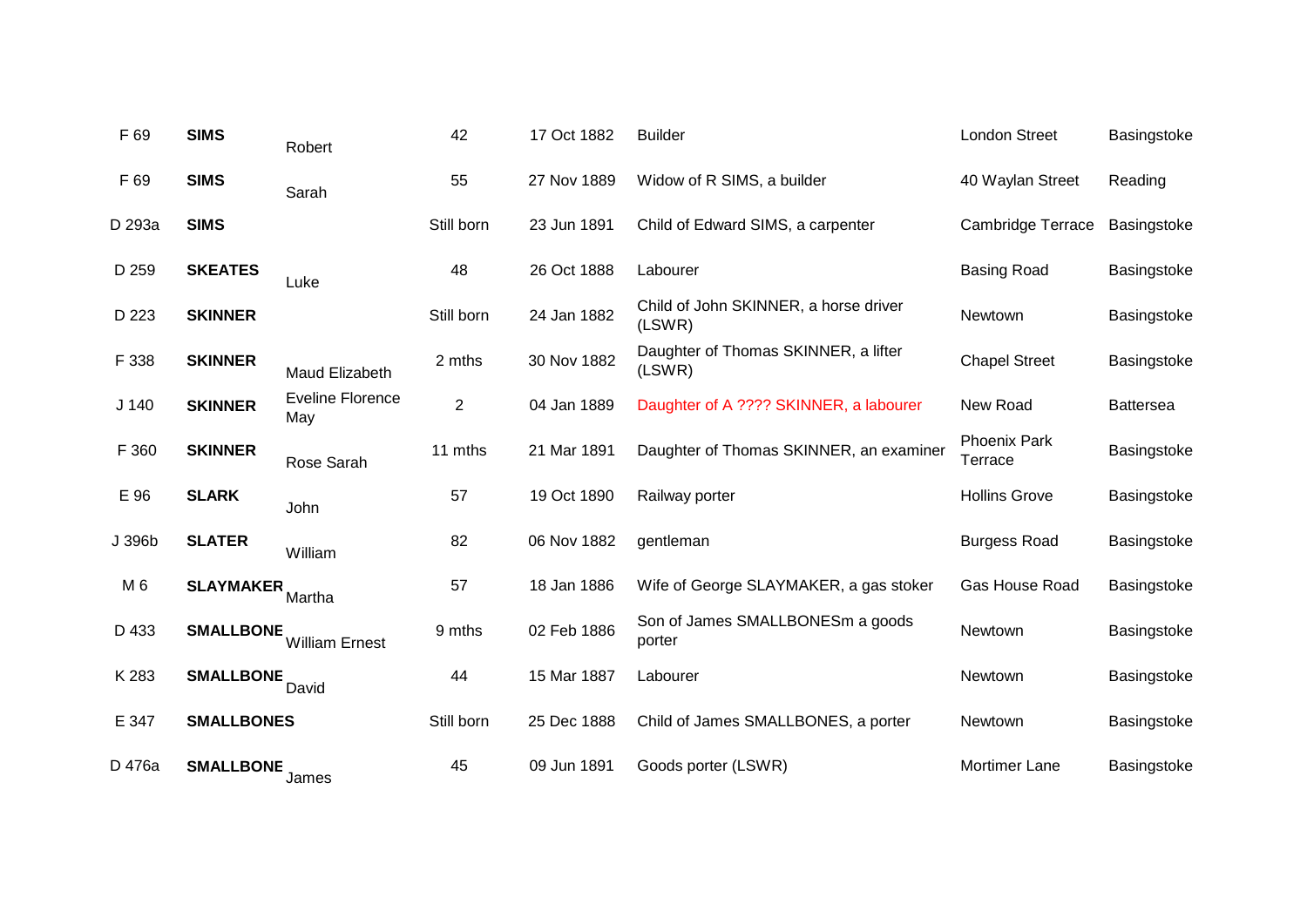| F 396           | <b>SMITH</b> | George              | 9 wks   | 18 Apr 1876 | Son of George SMITH, a labourer        | <b>Worting End</b>    | Basingstoke         |
|-----------------|--------------|---------------------|---------|-------------|----------------------------------------|-----------------------|---------------------|
| E 192           | <b>SMITH</b> | William             | 73      | 01 Sep 1876 | Labourer                               | Flexpool              | Basingstoke         |
| D 196           | <b>SMITH</b> | William             | 11      | 16 Oct 1876 | Son of William SMITH, a railway porter | New Road              | Basingstoke         |
| <b>B</b> 66     | <b>SMITH</b> | Amelia              | 86      | 10 Jul 1877 | Widow of John SMITH. A carpenter       | Hackwood Road         | Basingstoke         |
| J 379           | <b>SMITH</b> | William             | 57      | 25 Jan 1878 | Labourer                               | <b>Bunyan Place</b>   | Basingstoke         |
| D 181           | <b>SMITH</b> | Maria               | 82      | 12 Jun 1878 | Wife of James SMITH, a late postman    | Hackwood Road         | Basingstoke         |
| L 81            | <b>SMITH</b> | Samuel George       | 24      | 16 Jun 1878 | Grocers assistant                      | 27 Delancy Street     | <b>Regents Park</b> |
| D 118           | <b>SMITH</b> | Thomas              | 77      | 02 Aug 1878 | Labourer                               | <b>Flaxfield Road</b> | Basingstoke         |
| C <sub>51</sub> | <b>SMITH</b> | <b>Esther Annie</b> | 3 mths  | 03 Nov 1878 | Daughter of David SMITH, a labourer    | New Road              | Basingstoke         |
| K 154           | <b>SMITH</b> | Ann                 | 50      | 07 May 1879 | Wife of James SMITH, a labourer        | Worting Town End      | Basingstoke         |
| F 435a          | <b>SMITH</b> | Mary                | 51      | 23 Dec 1879 | Domestic servant                       | Union Workhouse       | Basingstoke         |
| K 173x166       | <b>SMITH</b> | Alice               | 24      | 16 Jul 1880 | Daughter of Ann SMITH, a widow         | <b>London Street</b>  | Basingstoke         |
| L29             | <b>SMITH</b> | Caroline            | 26      | 25 Oct 1880 | Wife of John Smith, a basketmaker      | <b>Bath Terrace</b>   | Basingstoke         |
| B 115           | <b>SMITH</b> | Jane                | 50      | 12 Jan 1881 | Wife of George SMITH, a groom          | <b>Chapel Street</b>  | Basingstoke         |
| K173x166        | <b>SMITH</b> | <b>Sidney James</b> | 13 mths | 18 Jan 1881 | Son of G W SMITH, a merchant           | <b>Wote Street</b>    | Basingstoke         |
|                 |              |                     |         |             |                                        |                       |                     |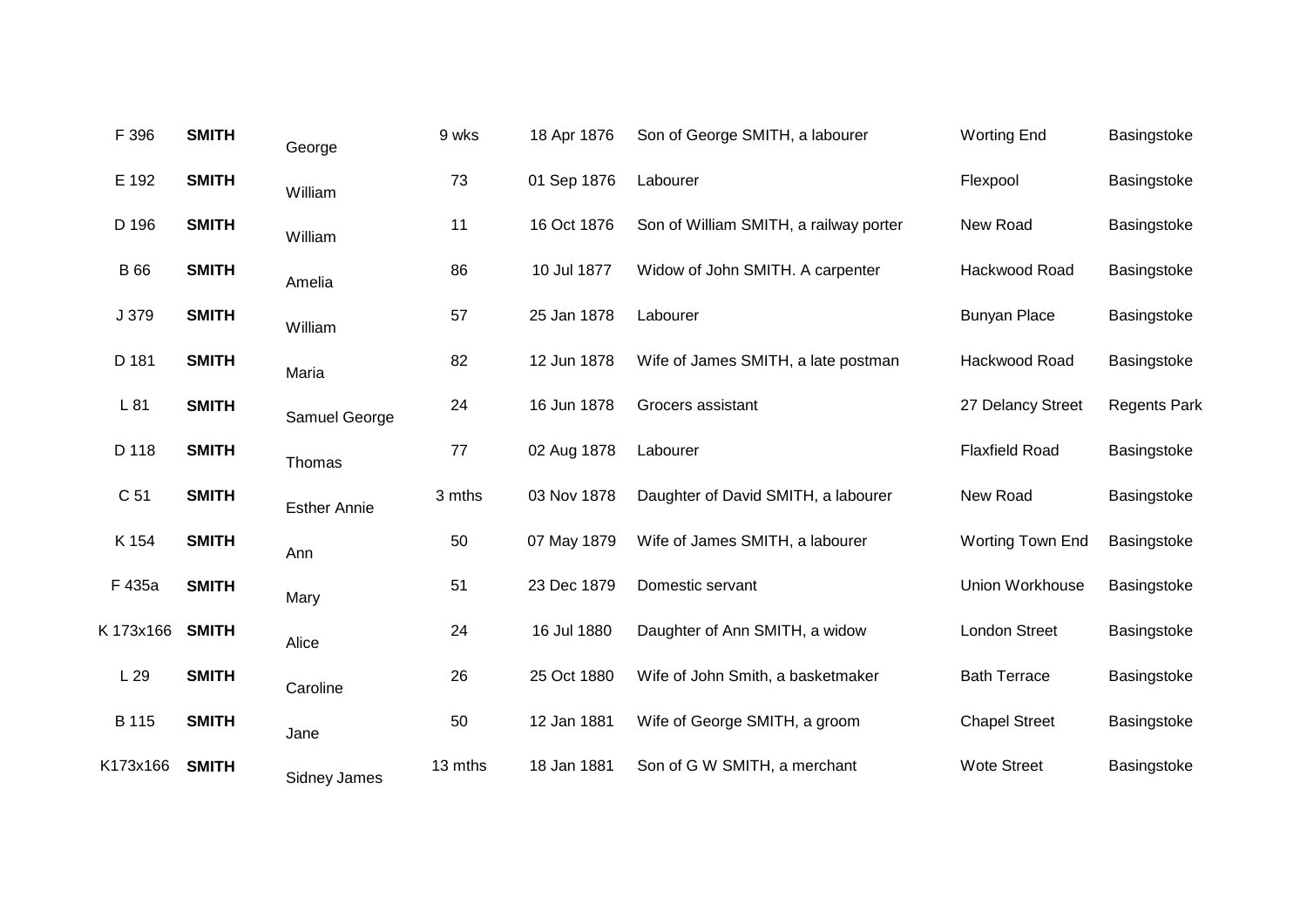| L 29        | <b>SMITH</b> | Carrie Munday        | 5 mths  | 21 Mar 1881 | Daughter of John SMITH, a basket maker | Old Basing               | Basingstoke |
|-------------|--------------|----------------------|---------|-------------|----------------------------------------|--------------------------|-------------|
| H 20        | <b>SMITH</b> | Rebecca              | 82      | 09 Aug 1882 | Widow of - SMITH                       | Hackwood Road            | Basingstoke |
| E 190       | <b>SMITH</b> | Eliza                | 40      | 30 Aug 1882 | Spinster                               | Flaxfield                | Basingstoke |
| D 95        | <b>SMITH</b> | Mary                 | 76      | 16 Jun 1883 | Widow of Charles SMITH, a labourer     | Flaxfield                | Basingstoke |
| $K$ (FV)    | <b>SMITH</b> | William              | 28      | 31 Jan 1885 | Draper                                 | Winchester Road          | Basingstoke |
| J 337b      | <b>SMITH</b> | Annie Elizabeth      | 8 mths  | 09 Feb 1885 | Daughter of E SMITH, a factory hand    | <b>Elbow Corner</b>      | Basingstoke |
| J 291       | <b>SMITH</b> | William              | 75      | 17 Nov 1885 | Labourer                               | <b>Reading Road</b>      | Basingstoke |
| <b>B</b> 83 | <b>SMITH</b> | George               | 58      | 27 Dec 1885 | Labourer                               | <b>Chapel Street</b>     | Basingstoke |
| E 134       | <b>SMITH</b> | Maria                | 81      | 29 Mar 1886 | Widow                                  | <b>Flaxfield Road</b>    | Basingstoke |
| L 82        | <b>SMITH</b> | Susan                | 10 days | 26 May 1886 | Daughter of William Smith, a printer   | <b>Station Hill</b>      | Basingstoke |
| J 427a      | <b>SMITH</b> | Mary                 | 69      | 20 Jul 1886 | Wife of Charles SMITH, an innkeeper    | Rose Inn                 | Basingstoke |
| D 275       | <b>SMITH</b> | John                 | 73      | 21 Mar 1888 | Domestic servant                       | <b>Basing Road</b>       | Basingstoke |
| D 58        | <b>SMITH</b> | Jonathan             | 70      | 06 Apr 1888 | Labourer                               | Union Workhouse          | Basing      |
| D 309       | <b>SMITH</b> | <b>Thomas Ernest</b> | 4       | 02 Jun 1888 | Son of Thomas SMITH, a labourer        | <b>Cambridge Terrace</b> | Basingstoke |
| L41         | <b>SMITH</b> | David                | 72      | 22 Jul 1888 | Labourer                               | New Road                 | Basingstoke |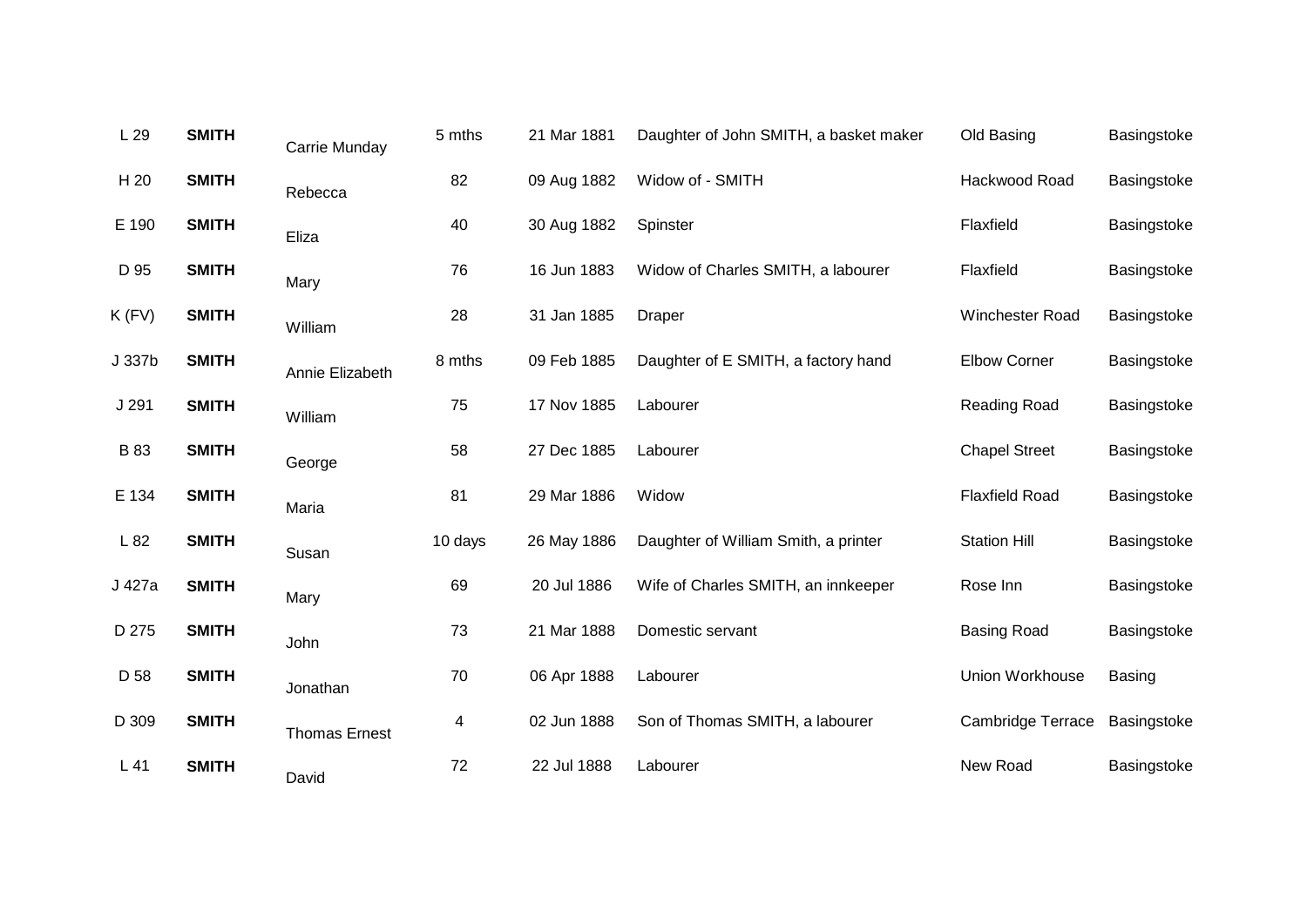| D 428     | <b>SMITH</b>     | Mary                  | 44         | 09 Nov 1888 | Dressmaker                                      | Flaxfield                      | Basingstoke   |
|-----------|------------------|-----------------------|------------|-------------|-------------------------------------------------|--------------------------------|---------------|
| D 325a    | <b>SMITH</b>     | <b>Frank Percy</b>    | 3 mths     | 12 Feb 1889 | Son of Thomas SMITH, a labourer                 | <b>Cambridge Terrace</b>       | Basingstoke   |
| K 180     | <b>SMITH</b>     | <b>Ernest Charles</b> | 10 mths    | 18 Jun 1889 | Son of J W SMITH, a corn merchant               | Mill House                     | <b>Basing</b> |
| <b>FV</b> | <b>SMITH</b>     | James                 | 81         | 12 Sep 1889 | Gentleman                                       | Winchester Road                | Basingstoke   |
| C 87      | <b>SMITH</b>     |                       | Still born | 05 Jun 1890 | Child of William SMITH. A labourer              | Sherbourne Road                | Basingstoke   |
| K 180     | <b>SMITH</b>     | Edwin                 | 5          | 13 Jun 1890 | Son of George William SMITH, a corn<br>merchant | Mill House                     | <b>Basing</b> |
| D 264     | <b>SMITH</b>     | <b>Henry Stuart</b>   | 10         | 15 Nov 1890 | Son of John SMITH, a carpenter                  | Loddon Cottage                 | Basingstoke   |
| L 32a     | <b>SMITH</b>     |                       | Still born | 13 Feb 1891 | Child of Charles SMITH, a grocers assistant     | Sarum Villas                   | Basingstoke   |
| J202      | <b>SMITH</b>     | Charlotte             | 74         | 02 Jan 1892 | Widow                                           | <b>Phoenix Park</b><br>Terrace | Basingstoke   |
| C 90      | <b>SNELGROVE</b> | Willie                | 5y 7m      | 06 Sep 1884 | Son of W SNELGROVE, a whitesmith                | Hackwood Road                  | Basingstoke   |
| J88       | <b>SNELL</b>     | Elizabeth             | 47         | 22 May 1881 | Wife of William SNELL, a sawyer                 | <b>Bunnian Place</b>           | Basingstoke   |
| D 177     | <b>SNELLING</b>  | Mary                  | 10 mths    | 20 Nov 1876 | Daughter of Robert SNELLING                     | Newtown                        | Basingstoke   |
| D 428     | <b>SNOW</b>      | Stephen Samuel        | 10 mths    | 16 Aug 1887 | Son of Stephen Samuel SNOW, a sawyer            | <b>Bunnian Place</b>           | Basingstoke   |
| J 318b    | <b>SNOW</b>      | <b>William Henry</b>  | 2 hrs      | 14 Jan 1892 | son of Charles SNOW, a signalman                | 16 May Street                  | Basingstoke   |
| E 167     | <b>SOUTH</b>     | Henry                 | 25         | 06 Dec 1877 | Draughtsman                                     | 66 Union Street                | Exeter        |
|           |                  |                       |            |             |                                                 |                                |               |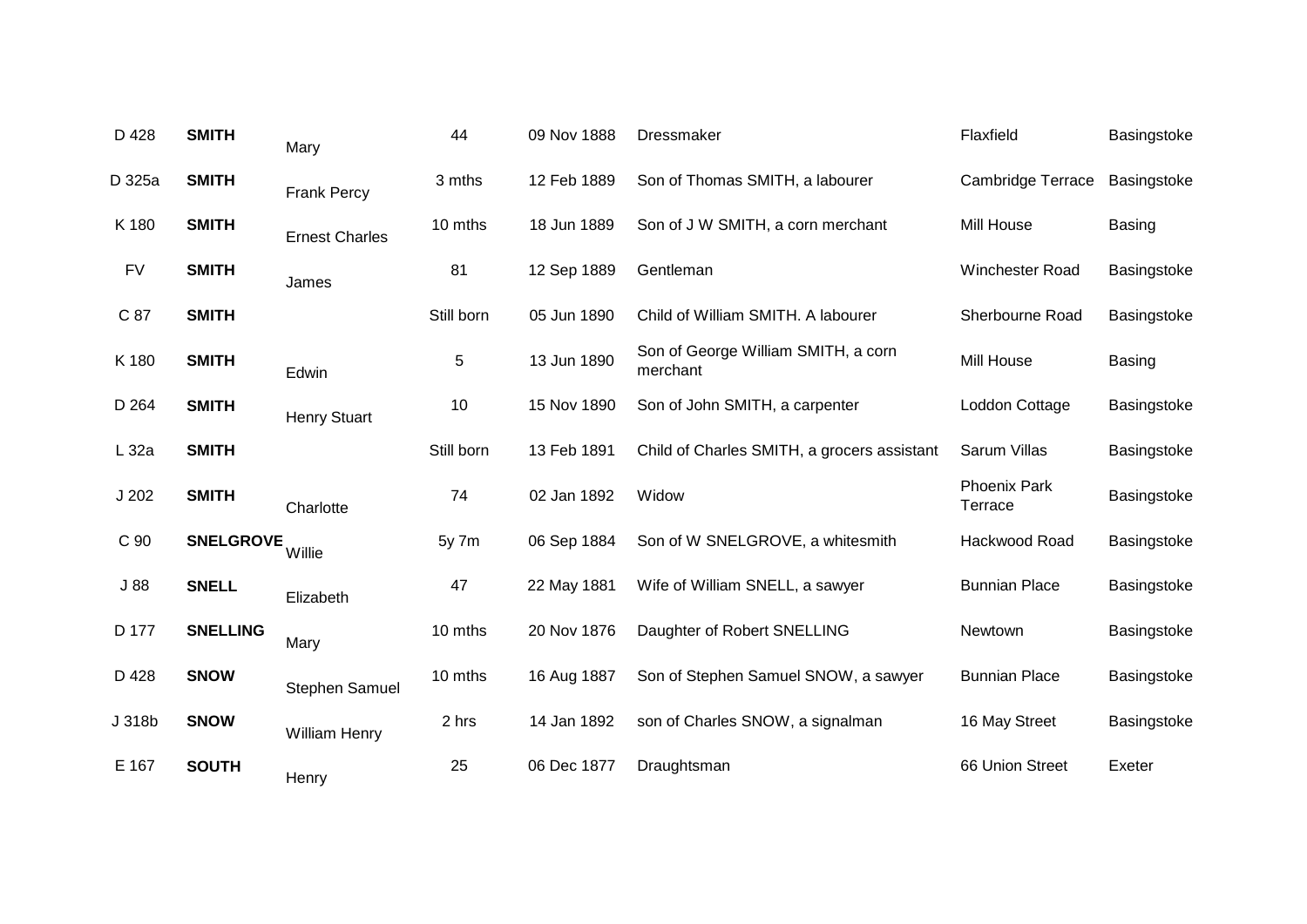| E 343  | <b>SPARKS</b>  | Maria               | 8 mths     | 05 Mar 1891 | Daughter of Henry SPARKS, a breaksman     | <b>Phoenix Park</b><br>Terrace | Basingstoke   |
|--------|----------------|---------------------|------------|-------------|-------------------------------------------|--------------------------------|---------------|
| D 470  | <b>SPENCER</b> |                     | Still born | 26 Apr 1877 | Child of James Spencer, a gardener        | Worting                        | Basingstoke   |
| E 376  | <b>SPENCER</b> | William             | 31         | 25 Oct 1877 | <b>Clerk</b>                              | <b>Bunion Place</b>            | Basingstoke   |
| E 376a | <b>SPENCER</b> | Hannah              | 63         | 05 Feb 1882 | Widow of William SPENCER, a brewer        | <b>Bunnian Place</b>           | Basingstoke   |
| D 208a | <b>SPENCER</b> | John                | 68         | 17 Apr 1884 | Labourer                                  | <b>Hollins Grove</b>           | Basingstoke   |
| D a251 | <b>SPICER</b>  | John                | 30         | 02 Mar 1883 | Labourer                                  | Union Workhouse                | <b>Basing</b> |
| D 189  | <b>SPIER</b>   | Ellen               | 6 mths     | 06 Dec 1878 | Daughter of George G SPIER, a storekeeper | <b>Steam Mill Terrace</b>      | Basingstoke   |
| D 189  | <b>SPIER</b>   | Edith               | 3 mths     | 23 Jan 1880 | Daughter of G SPIER, a storekeeper        | <b>Steam Mill Terrace</b>      | Basingstoke   |
| K 240  | <b>SPIERS</b>  | <b>Alfred Henry</b> | 14 mths    | 13 Mar 1882 | Son of Rebecca SPIERS, a widow            | <b>Windover Street</b>         | Basingstoke   |
| L 57   | <b>STACEY</b>  | <b>Emily Purdue</b> | 18 mths    | 07 Jan 1888 | Daughter of Alice STACEY, a dressmaker    | The Folly                      | Basingstoke   |
| K 168  | <b>STACEY</b>  | Sarah Jane          | 69         | 10 Jun 1890 | Spinster                                  | Sarum Hill                     | Basingstoke   |
| C 35   | <b>STAGG</b>   | George              | 36         | 08 Mar 1877 | Ostler                                    | <b>London Street</b>           | Basingstoke   |
| E 32   | <b>STAGG</b>   | Thomas              | 47         | 20 Mar 1879 | Cabman                                    | Hackwood Road                  | Basingstoke   |
| D 209  | <b>STAMP</b>   | George              | 64         | 19 Nov 1880 | Thatcher                                  | Union Workhouse                | Basingstoke   |
| D 236  | <b>STAMP</b>   | Sarah               | 67         | 10 Oct 1881 | Widow                                     | Union Workhouse                | Basing        |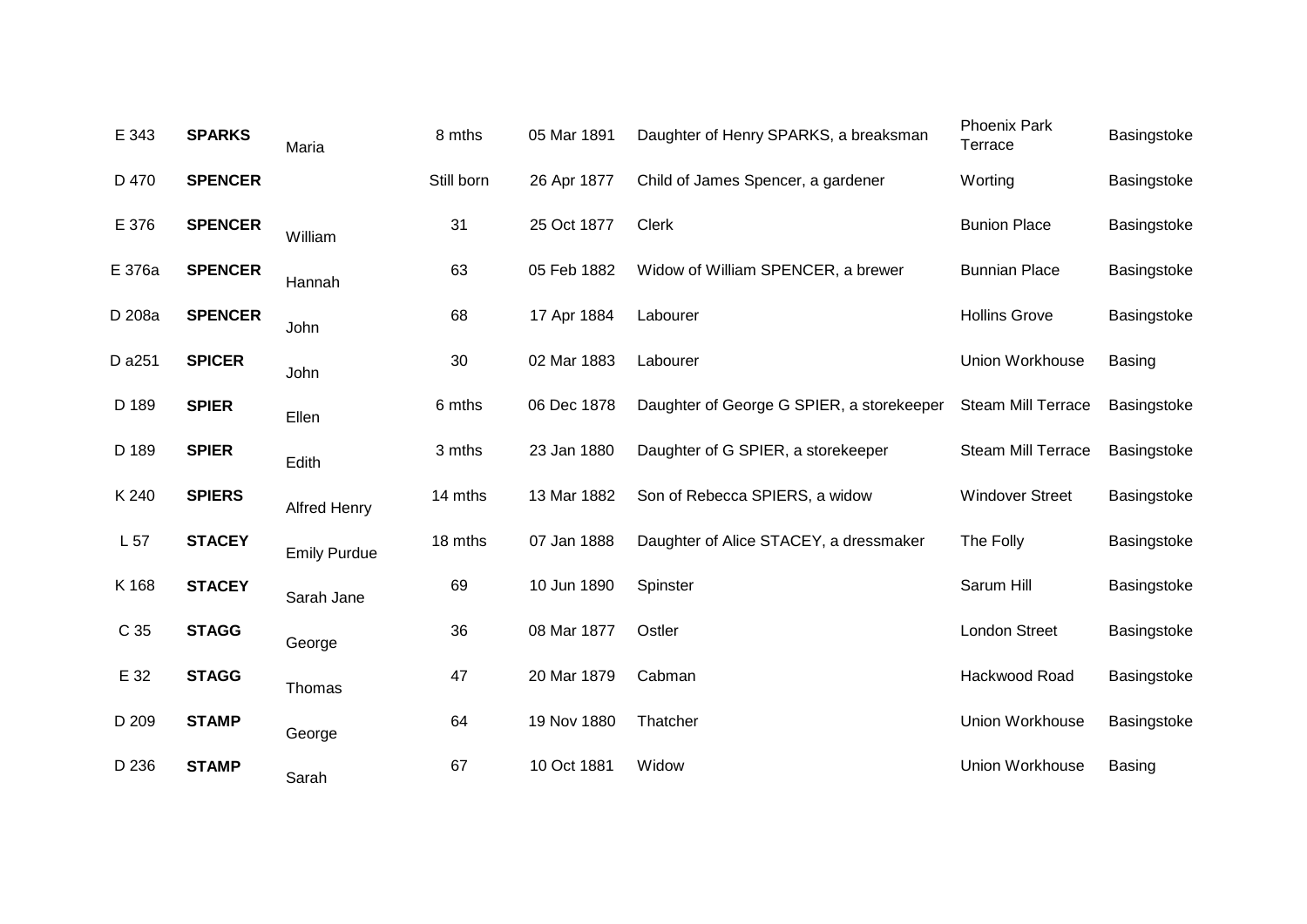| A 12            | <b>STAMP</b>      | Edward               | 73         | 31 Oct 1883 | Labourer                                                 | Union Workhouse                | <b>Basing</b> |
|-----------------|-------------------|----------------------|------------|-------------|----------------------------------------------------------|--------------------------------|---------------|
| L <sub>18</sub> | <b>STAMP</b>      | Frank                | 1y 10m     | 18 Jul 1889 | Son of David STAMP, a timber loader                      | <b>Phoenix Park</b><br>Terrace | Basingstoke   |
| L <sub>18</sub> | <b>STAMP</b>      | Henry                | 12 mths    | 28 Feb 1891 | Son of David STAMP, a timber loader                      | <b>Phoenix Park</b><br>Terrace | Basingstoke   |
| D 154           | <b>STAMP</b>      | Eliza                | 52         | 05 Sep 1891 | Wife of James STAMP, a labourer                          | Reading Road                   | Basingstoke   |
| D 106a          | <b>STANCLIFFE</b> | Reginald             | 6 wks      | 03 Oct 1878 | Son of William C STANCLIFFE, a revenue<br>officer        | <b>Caston Road</b>             | Basingstoke   |
| D 345           | <b>STARR</b>      | William              | 5 mths     | 20 Mar 1882 | Son of Joshua STARR, a stoker (GWR)                      | Newtown                        | Basingstoke   |
| F 306           | <b>STARR</b>      | Richard              | 74         | 09 May 1888 | Labourer                                                 | Reading Road                   | Basingstoke   |
| E 85            | <b>STARR</b>      | Frederick            | 8 mths     | 09 Mar 1891 | Son of Joseph STARR, a porter                            | Sherbourne Road                | Basingstoke   |
| F 408a          | <b>STARR</b>      | Lily                 | 7 days     | 06 Aug 1891 | Daughter of Jesse STARR, a coalman                       | <b>Basing Road</b>             | Basingstoke   |
| C 111           | <b>STEPHENS</b>   | <b>Elsie Marian</b>  | 18 mths    | 01 Apr 1884 | Daughter of G E STEVENS, a coal merchant                 | <b>Bridport Lodge</b>          | Basingstoke   |
| C 111           | <b>STEPHENS</b>   | <b>Lilian Butler</b> | 3y 10m     | 13 Dec 1884 | Daughter of J E STEPHENS. A coal merchant Bridport Lodge |                                | Basingstoke   |
| C 78            | <b>STEPHENS</b>   |                      | Still born | 14 Apr 1888 | Child of J E STEPHENS, a coal merchant                   | Waterfield                     | Basingstoke   |
| F 448b          | <b>STEPHENS</b>   | John Edward          | 40         | 22 Aug 1890 | <b>Coal Merchant</b>                                     | Wakefield                      | Basingstoke   |
| E 150           | <b>STEVENS</b>    | <b>Ethel Rose</b>    | 5          | 22 Nov 1883 | Daughter of A P STEVENS, a grocer                        | <b>Wote Street</b>             | Basingstoke   |
| D 437           | <b>STEVENS</b>    | William              | 45         | 16 Mar 1884 | Labourer                                                 | Newtown                        | Basingstoke   |
|                 |                   |                      |            |             |                                                          |                                |               |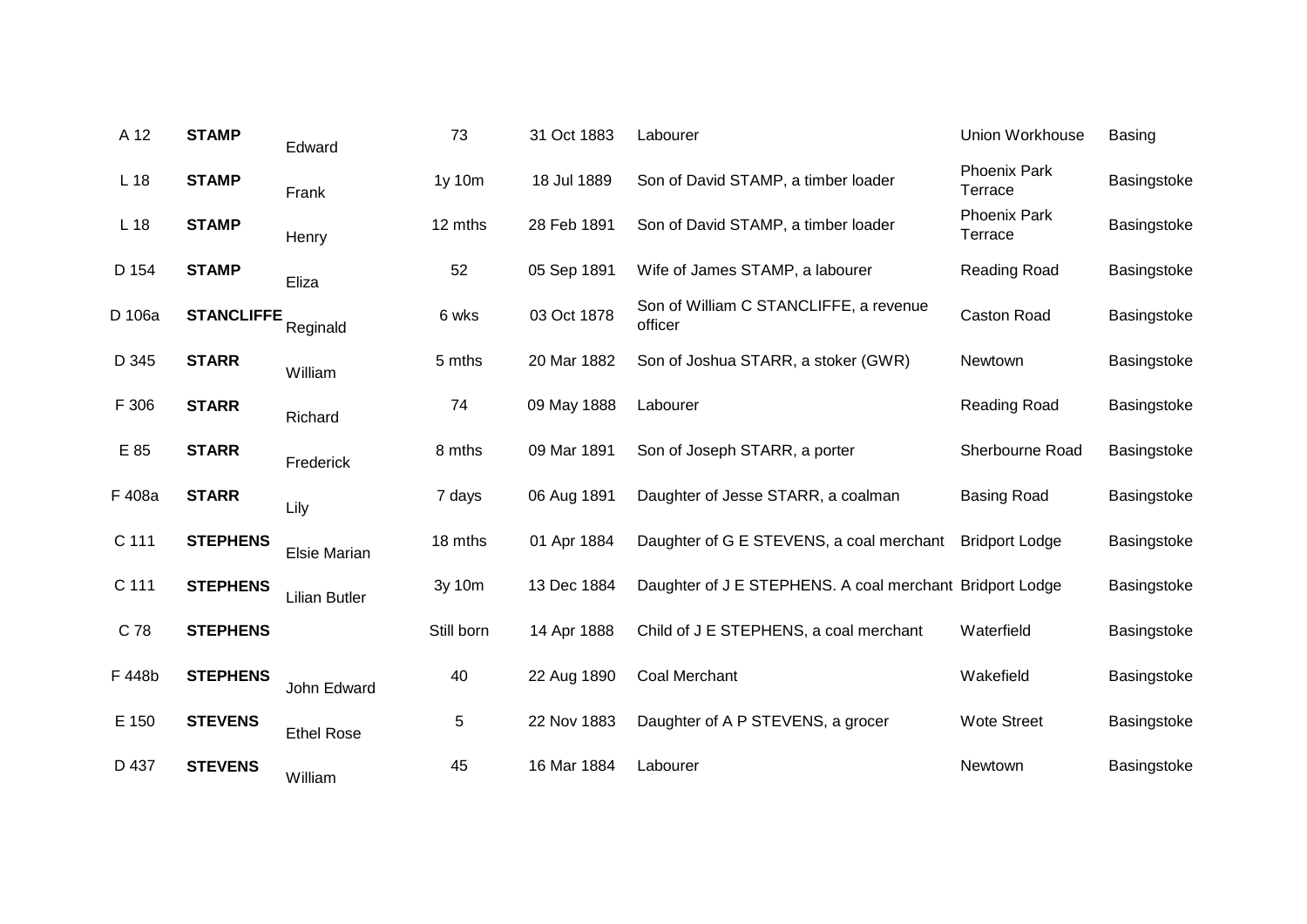| <b>Grave No</b> | <b>Surname</b>   | <b>Other Names</b>  | <u>Age</u> | <b>Burial Date</b> | <b>Occupation, or Relationship</b>                  |                          | <b>Address</b> |
|-----------------|------------------|---------------------|------------|--------------------|-----------------------------------------------------|--------------------------|----------------|
| E 318a          | <b>STRONG</b>    |                     | Still born | 20 Aug 1889        | Child of George Thomas STRONG, a fireman Essex Road |                          | Basingstoke    |
| M 53            | <b>STRONG</b>    | Frank William       | 18 mths    | 24 Oct 1888        | Son of A STRONG, a widow                            | <b>Axford Terrace</b>    | Basingstoke    |
| M 52            | <b>STRONG</b>    | James               | 38         | 08 Jun 1888        | Shoemaker                                           | <b>Axford Terrace</b>    | Basingstoke    |
| G 164a          | <b>STRONG</b>    | Elizabeth           | 14 hrs     | 18 Oct 1879        | Daughter of T Strong, a labourer                    | Down Grange<br>Cottage   | Basingstoke    |
| D 397           | <b>STRATTON</b>  | Elizabeth Fanny     | 14         | 10 Jan 1891        | Daughter of S A STRATTON, a widow                   | <b>Elbow Corner</b>      | Basingstoke    |
| J 380b          | <b>STRATTON</b>  | Henry               | 38         | 03 May 1885        | Labourer                                            | <b>Elbow Corner</b>      | Basingstoke    |
| <b>B</b> 130a   | <b>STRATTON</b>  | Emma                | 40         | 11 May 1877        | Wife of Thomas STRATTON, a domestic<br>servant      | <b>Cambridge Terrace</b> | Basingstoke    |
| K 202           | <b>STRATFORD</b> | Thomas              | 73         | 14 Apr 1884        | Late farmer and maltster                            | Old Basing               | <b>Basing</b>  |
| K 220           | <b>STRATFORD</b> | Thomas<br>Frederick | 11 wks     | 12 Dec 1882        | Son of Thomas STRATFORD, a purveyor                 | <b>Church Street</b>     | Basingstoke    |
| D 347           | <b>STRATFORD</b> | George<br>Frederick | 14         | 24 Oct 1881        | Son of William STRATFORD, a carter                  | <b>Bury Farm</b>         | Basingstoke    |
| D 194           | <b>STRATFORD</b> |                     | Still born | 09 Dec 1880        | Child of W STRATFORD, a carter                      | <b>Bury Farm</b>         | Basingstoke    |
| L80             | <b>STONE</b>     | Emma Louisa         | 9 mths     | 09 Apr 1886        | Daughter of Henry STONE, a labourer                 | Ford's Building          | Basingstoke    |
| D 229           | <b>STOKES</b>    |                     | Still born | 15 Jan 1890        | Child of Frances STOKES, a surgeon                  | <b>Church Square</b>     | Basingstoke    |
| D 486           | <b>STOCKER</b>   | George              | 3 hrs      | 28 Dec 1888        | Son of H STOCKER, a whitesmith                      | New Road                 | Basingstoke    |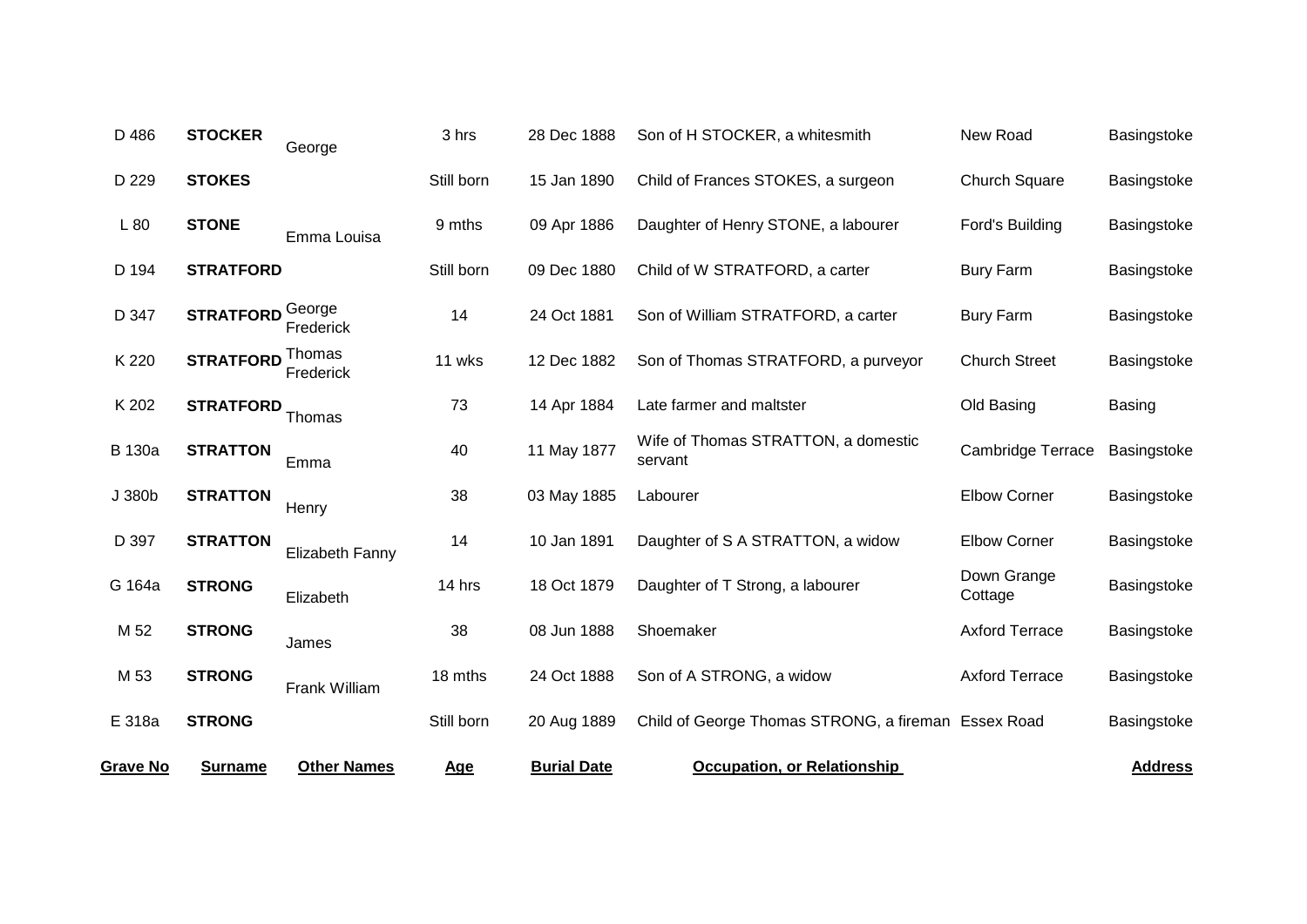| D 208            | <b>SUTTON</b>   |                         | Still born | 11 Oct 1881 | Child of Richard SUTTON, a labourer                                 | Newtown                | Basingstoke        |
|------------------|-----------------|-------------------------|------------|-------------|---------------------------------------------------------------------|------------------------|--------------------|
| K 209            | <b>SUTTON</b>   |                         | Still born | 13 May 1882 | Child of Frederick SUTTON, an engineer                              | Newtown                | Basingstoke        |
| E 364            | <b>SUTTON</b>   |                         | Still born | 17 Jan 1883 | Child of Frederick SUTTON, an engineer                              | Newtown                | Basingstoke        |
| J <sub>115</sub> | <b>SUTTON</b>   |                         | Still born | 03 Sep 1885 | Child of Richard SUTTON, an engineer                                | Newtown                | Basingstoke        |
| E 340            | <b>SWEETING</b> | Thomas                  | 44         | 03 Dec 1878 | Surgeon                                                             | <b>Wote Street</b>     | Basingstoke        |
| K 224            | <b>SYMONS</b>   | Ellen Louisa            | 3 mths     | 11 Aug 1885 | Daughter of Frederick SYMONS, a Captain in<br><b>Salvation Army</b> | Kilburn LW             | Willesden          |
| G 199            | <b>TAPLIN</b>   | <b>Esther Mary</b>      | 15 mths    | 04 May 1878 | Daughter of William TAPLIN, a currier                               | <b>Wote Street</b>     | Basingstoke        |
| D 467            | <b>TAPLIN</b>   |                         | Still born | 26 Oct 1880 | Child of Charles TAPLIN, a gentleman                                | Spring Field Villa     | Basingstoke        |
| B 125            | <b>TAPLIN</b>   | Caroline                | 41         | 20 May 1882 | Wife of Charles TAPLIN, a gentleman                                 | Spring Field Villa     | Basingstoke        |
| K 230            | <b>TAPLIN</b>   | Alfred                  | 23         | 28 Jul 1882 | Reporter                                                            | <b>Wote Street</b>     | Basingstoke        |
| B 125            | <b>TAPLIN</b>   | George                  | 3 mths     | 12 Aug 1882 | Son of Charles TAPLIN, a gentleman                                  | Spring Field Villa     | Basingstoke        |
| <b>FV</b>        | <b>TAPLIN</b>   | Edward                  | 77         | 19 Jul 1884 | Gentleman                                                           | <b>Western Cottage</b> | Basingstoke        |
| E 184            | <b>TAPLIN</b>   | Elizabeth<br>Winchester | 27         | 26 Nov 1884 | Spinster                                                            | <b>Western Cottage</b> | Monk<br>Sherbourne |
| K 224            | <b>TAPLIN</b>   | Richard                 | 76         | 02 Dec 1890 | P O Pensioner                                                       | <b>Wote Street</b>     | Basingstoke        |
| F 387            | <b>TARRANT</b>  | <b>William Edwin</b>    | 6 mths     | 17 Mar 1877 | Son of Robert TARRANT, a carpenter                                  | Potters Lane           | Basingstoke        |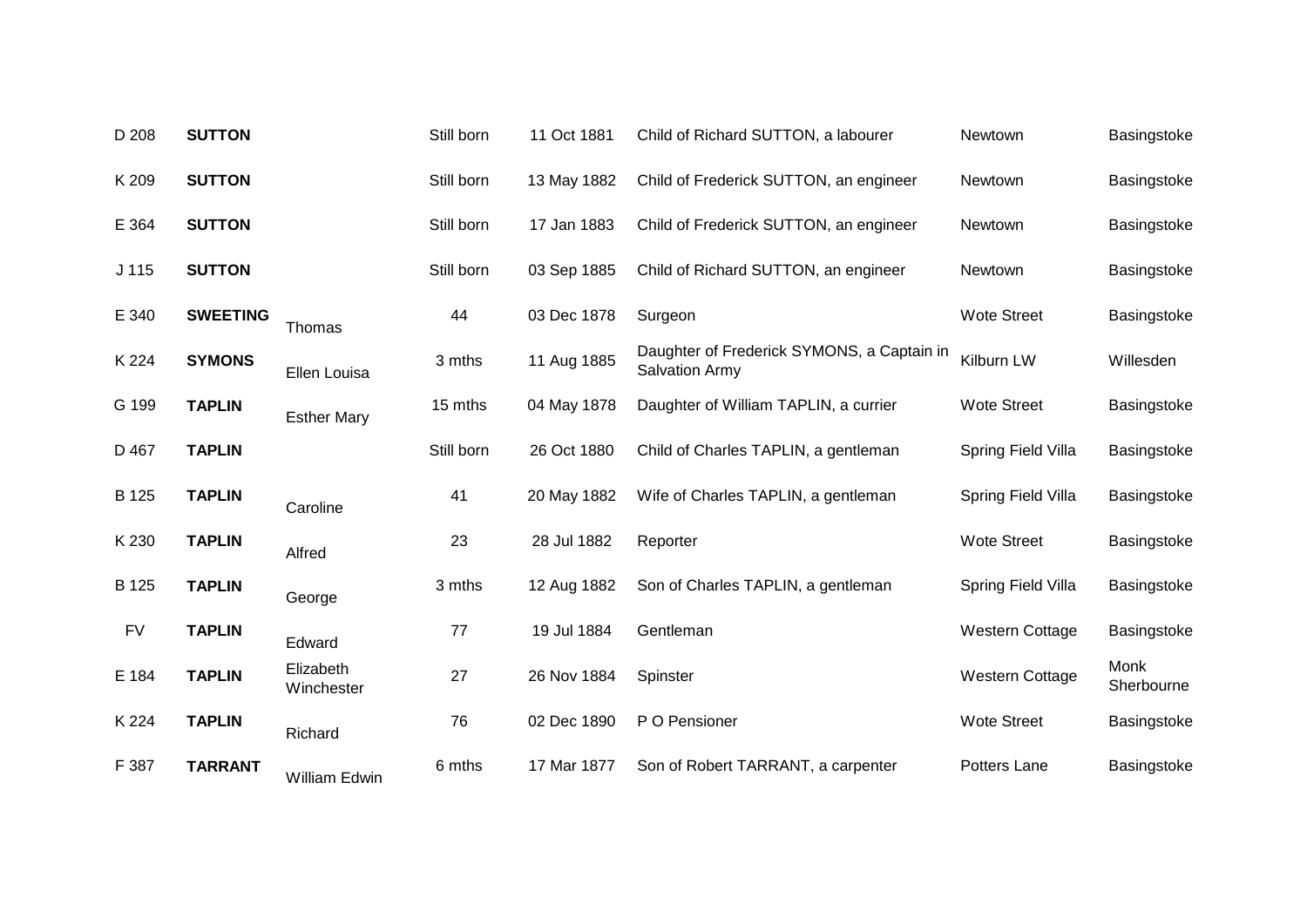| F 387       | <b>TARRANT</b> | Frederick<br>George | $\overline{2}$ | 06 May 1885 | Son of Robert TARRANT, a builder     | Potters Lane          | Basingstoke |
|-------------|----------------|---------------------|----------------|-------------|--------------------------------------|-----------------------|-------------|
| F 355       | <b>TARRANT</b> |                     | Still born     | 01 Feb 1890 | Child of A W TARRANT, a presser      | <b>Flaxfield Road</b> | Basingstoke |
| K 116       | <b>TARRANT</b> |                     | Still born     | 26 Feb 1891 | Child of Henry TARRANt, a clerk      | 30 Sarum Hill         | Basingstoke |
| <b>B</b> 80 | <b>TAYLOR</b>  | Henry               | 62             | 05 May 1877 | Maltster                             | Newtown               | Basingstoke |
| F 435       | <b>TAYLOR</b>  |                     | Still born     | 10 Jan 1878 | Child of George TAYLOR, a clerk      | New Road              | Basingstoke |
| J 285a      | <b>TAYLOR</b>  | George              | 26             | 27 Dec 1878 | <b>Clerk</b>                         | New Road              | Basingstoke |
| G 97a       | <b>TAYLOR</b>  | William             | 8 mths         | 13 Apr 1880 | Son of Henry TAYLOR, a labourer      | <b>Basing Road</b>    | Basingstoke |
| F 422       | <b>TAYLOR</b>  | David               | 60             | 15 May 1881 | Shepherd                             | <b>Bunnian Place</b>  | Basingstoke |
| G 219       | <b>TAYLOR</b>  | Phoebe              | 32             | 27 Aug 1881 | Wife of Henry TAYLOR, a labourer     | <b>Basing Road</b>    | Basingstoke |
| K 294       | <b>TAYLOR</b>  | Mary Ann            | 63             | 28 Jun 1883 | Widow of George TAYLOR, a labourer   | <b>Flaxfield Road</b> | Basingstoke |
| K 87a       | <b>TAYLOR</b>  | Mary                | 64             | 06 Mar 1884 | Widow                                | Reading Road          | Basingstoke |
| K 127a      | <b>TAYLOR</b>  | Ann                 | 48             | 24 Dec 1884 | Wife of Samuel TAYLOR, a labourer    | Potters Lane          | Basingstoke |
| E 240       | <b>TAYLOR</b>  | Sarah               | 62             | 08 Mar 1886 | Wife of Joseph TAYLOR, a surgeon     | New Road              | Basingstoke |
| D 249       | <b>TAYLOR</b>  | Caroline            | 81             | 21 May 1890 | Widow                                | <b>London Street</b>  | Basingstoke |
| F 422       | <b>TAYLOR</b>  | Fanny               | 3              | 01 Mar 1891 | Daughter of Henry TAYLOR, a labourer | Victoria Street       | Basingstoke |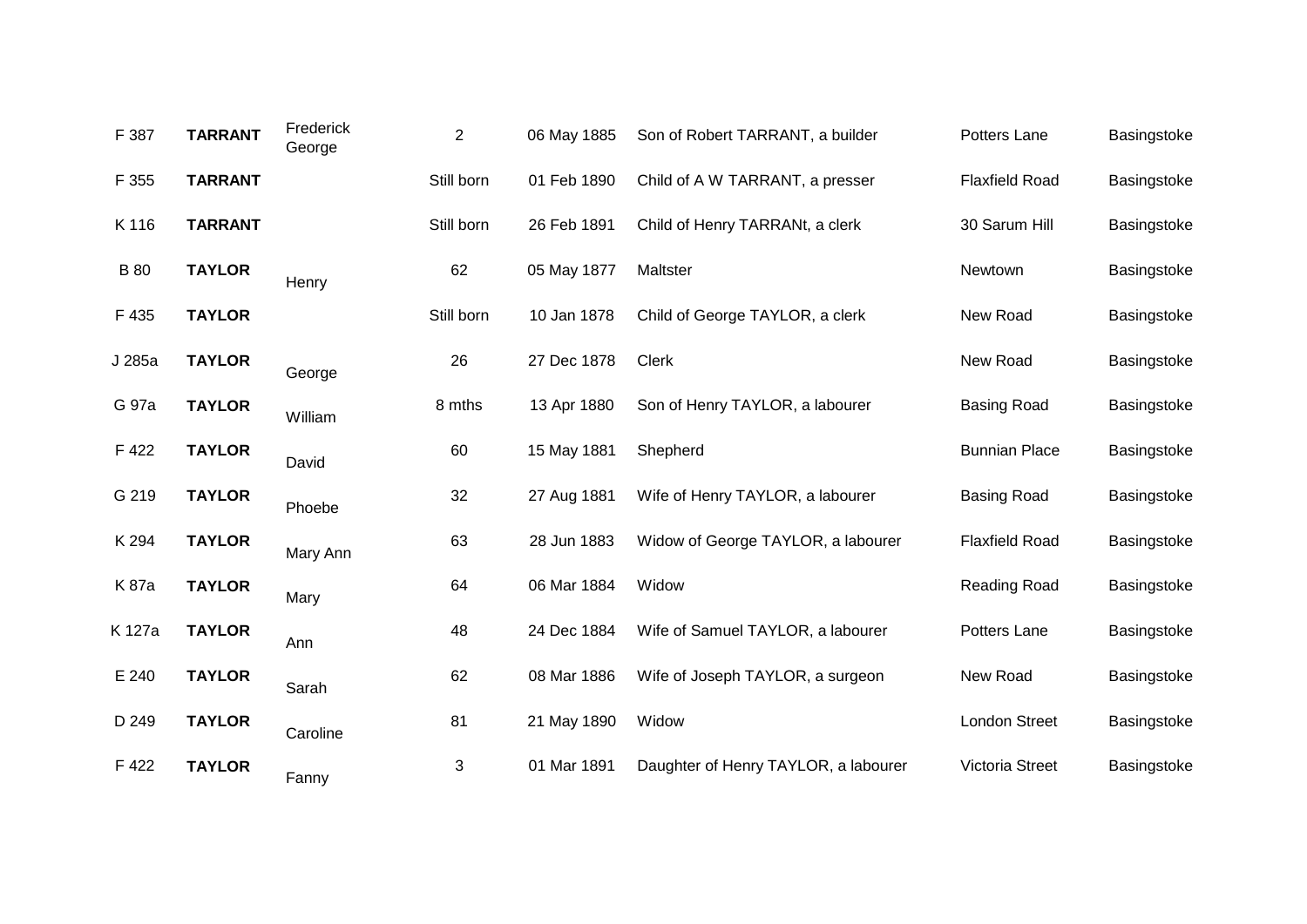| E 186            | <b>TERRY</b>    | Charlotte                       | 51             | 17 May 1883 | Wife of Nathaniel TERRY, a mason                               | New Road                 | Basingstoke     |
|------------------|-----------------|---------------------------------|----------------|-------------|----------------------------------------------------------------|--------------------------|-----------------|
| E 135            | <b>TERRY</b>    | Nathaniel                       | 6 wks          | 15 Jan 1887 | Son of Nathaniel TERRY, a stonemason                           | New Road                 | Basingstoke     |
| D 373            | <b>THATCHER</b> | <b>William Henry</b><br>Charles | 3              | 10 May 1877 | Son of Henry J THATCHER, a solicitor                           | <b>Church Street</b>     | Basingstoke     |
| J 348a           | <b>THATCHER</b> | Arthur                          | $\overline{c}$ | 01 Nov 1877 | Son of Arthur THATCHER, a fitter                               | Newtown                  | Basingstoke     |
| J <sub>326</sub> | <b>THATCHER</b> | Mary Ann                        | 6 wks          | 29 Jan 1879 | Daughter of Arthur THATCHER, a fitter                          | Newtown                  | Basingstoke     |
| F 374            | <b>THATCHER</b> | Mary                            | 67             | 15 May 1879 | Servant                                                        | Pest Houses              | Basingstoke     |
| K 123            | <b>THATCHER</b> | Ellen Jane                      | 10 mths        | 13 Jun 1879 | Daughter of J THATCHER, a manager of<br><b>British Workman</b> | Potters Lane             | Basingstoke     |
| J 348a           | <b>THATCHER</b> | William                         | 4              | 15 Dec 1880 | Son of Arthur THATCHER, a fitter                               | Newtown                  | Basingstoke     |
| E 20             | <b>THATCHER</b> | <b>William Anthony</b>          | 9 wks          | 03 Oct 1883 | Son of William THATCHER, a turner                              | <b>Bunnian Place</b>     | Basingstoke     |
| D 242            | <b>THEOBALD</b> |                                 | Still born     | 23 Aug 1884 | Child of Frederick THEOBALD, an organist                       | <b>Castons Road</b>      | Basingstoke     |
| D 314            | <b>THEWELL</b>  |                                 | Still born     | 23 Jan 1878 | Child of John THEWELL, a gardener                              | Cliddesden Road          | Basingstoke     |
| E 239            | <b>THOMAS</b>   | <b>Harriett Eliza</b>           | 28             | 22 Sep 1877 | Domestic servant                                               | <b>Brompton Hospital</b> | <b>Brompton</b> |
| E 284            | <b>THOMAS</b>   | Benjamin                        | 68             | 16 May 1883 | Carpenter                                                      | 16 Blakes Cottages       | Basingstoke     |
| J 386            | <b>THOMPSON</b> |                                 | Still born     | 09 Sep 1879 | Child of William THOMPSON, a gardener                          | Winchester Road          | Basingstoke     |
| D 490            | <b>THOMPSON</b> | Joseph                          | 24 hours       | 08 Dec 1885 | Son of Henry THOMPSON, a coachman                              | Sherbourne House         | Basingstoke     |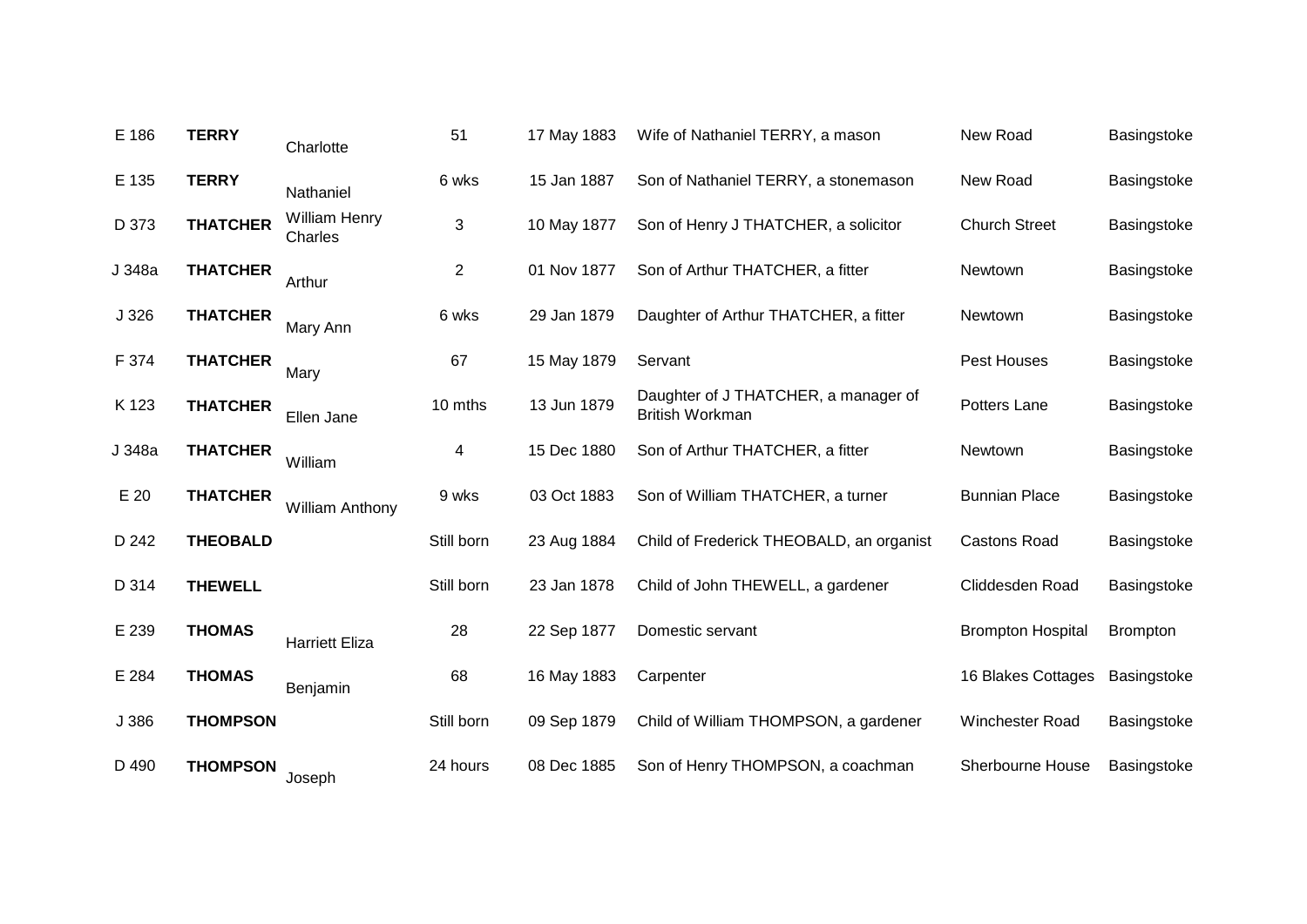| J 294 | <b>THOMPSON</b> | Alfred             | 55         | 22 Mar 1891 | Wheelwright                               | <b>Flaxfield Road</b> | Basingstoke   |
|-------|-----------------|--------------------|------------|-------------|-------------------------------------------|-----------------------|---------------|
| H 32  | <b>THORN</b>    | Charlotte          | 45         | 13 Aug 1878 | Wife of George THORN, an innkeeper        | <b>London Street</b>  | Basingstoke   |
| F 71  | <b>THORNE</b>   | George             | 44         | 10 Jan 1882 | Innkeeper                                 | London Road           | Basingstoke   |
| D 253 | <b>THORNE</b>   | Henry              | 33         | 06 Aug 1884 | Labourer                                  | <b>Bury Farm</b>      | Basingstoke   |
| E 198 | <b>THORNTON</b> | Anie Selina        | 28         | 17 Mar 1890 | Wife of R THORNTON, a decorator           | <b>Oxford Terrace</b> | Basingstoke   |
| E 32  | <b>THUMWOOD</b> |                    | Still born | 20 Mar 1879 | Child of John THUMWOOD, a bricklayer      | 3 Norman Place        | Basingstoke   |
| D 166 | <b>THUMWOOD</b> | William            | 78         | 26 Jul 1879 | Labourer                                  | Union Workhouse       | Basingstoke   |
| D 66  | <b>THUMWOOD</b> |                    | Still born | 27 Jan 1880 | Child of John THUMWOOD, a bricklayer      | Norman Place          | Basingstoke   |
| D 193 | <b>THUMWOOD</b> | William            | 66         | 16 Jul 1880 | Labourer                                  | Norn Hill             | Basingstoke   |
| H 34  | <b>THUMWOOD</b> | Mary               | 85         | 22 Mar 1886 | Widow                                     | Hackwood Road         | Basingstoke   |
| H 76  | <b>THUMWOOD</b> | James              | 55         | 31 Jan 1888 | <b>Army Pensioner</b>                     | Union Workhouse       | <b>Basing</b> |
| J 347 | <b>TIGWELL</b>  |                    | Still born | 27 May 1876 | Child of Henry TIGWELL, a labourer        | <b>Worting End</b>    | Basingstoke   |
| D 239 | <b>TIGWELL</b>  |                    | Still born | 28 Aug 1877 | Child of J E TIGWELL, a builder           | <b>Caston Terrace</b> | Basingstoke   |
| D 352 | <b>TIGWELL</b>  | Charlotte M        | 6 mths     | 14 Dec 1878 | Daughter of Frederick TIGWELL, a labourer | Newtown               | Basingstoke   |
| D 391 | <b>TIGWELL</b>  | <b>Edith Alice</b> | 9 mths     | 27 Dec 1880 | Daughter of Frederick TIGWELL, a labourer | Newtown               | Basingstoke   |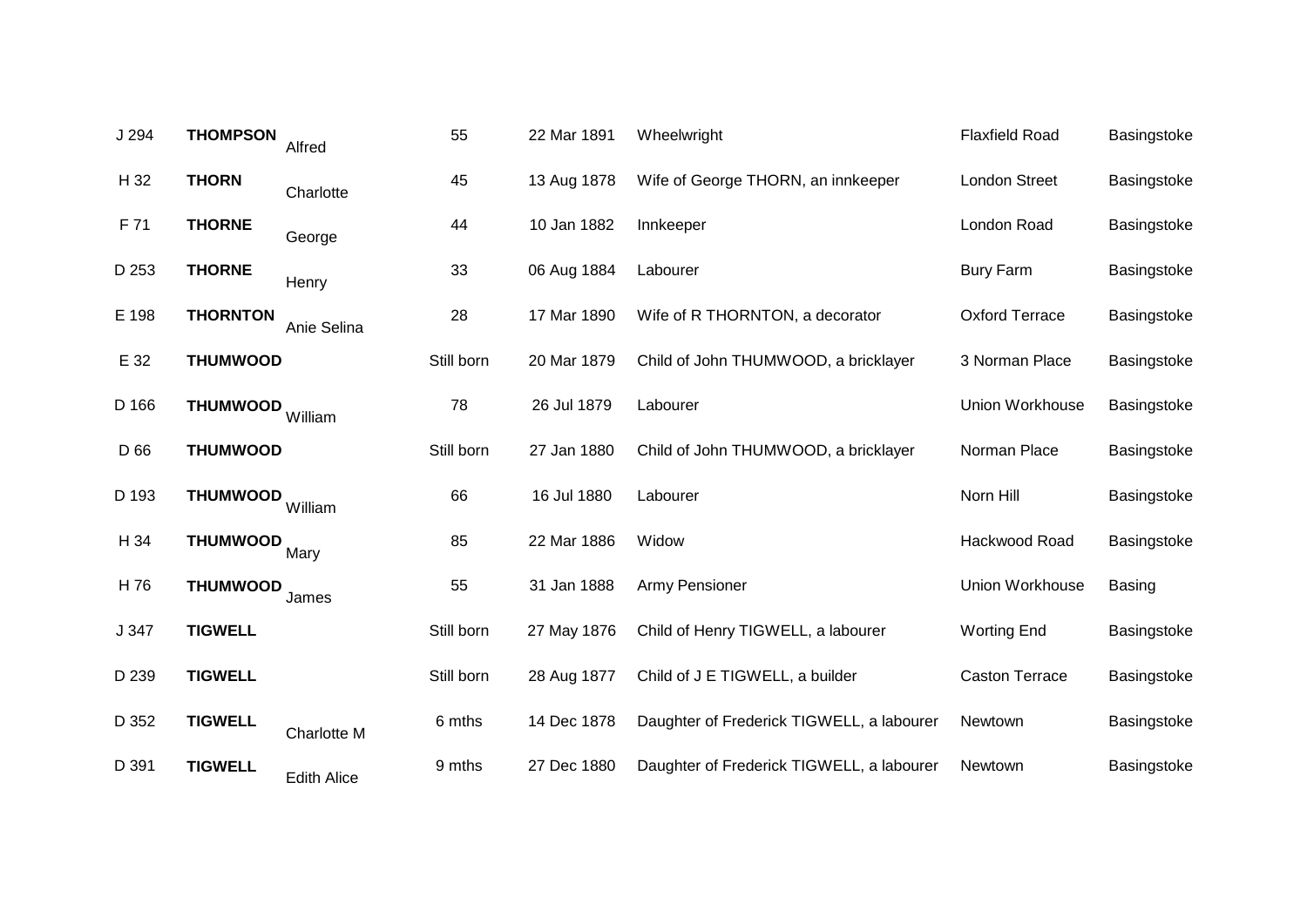| B 115       | <b>TIGWELL</b>   |                      | Still born | 12 Jan 1881 | Child of Joseph TIGWELL, a builder                      | Rayleigh Road           | Basingstoke |
|-------------|------------------|----------------------|------------|-------------|---------------------------------------------------------|-------------------------|-------------|
| L 19        | <b>TIGWELL</b>   | Ellen Bessie         | 5 mths     | 17 Mar 1882 | Daughter of George TIGWELL, a labourer                  | New Road                | Basingstoke |
| L 19        | <b>TIGWELL</b>   |                      | Still born | 25 Nov 1882 | Child of George TIGWELL, a carter                       | New Road                | Basingstoke |
| L 19        | <b>TIGWELL</b>   | Kate Florence        | 17 mths    | 27 Sep 1885 | Daughter of George TIGWELL, a carter                    | Newtown                 | Basingstoke |
| $L$ 11      | <b>TIGWELL</b>   | <b>Edward George</b> | 45         | 12 Sep 1886 | Labourer                                                | Newtown                 | Basingstoke |
| B 91        | <b>TIGWELL</b>   | Kezia                | 58         | 12 Mar 1889 | Widow                                                   | Goat Lane               | Basingstoke |
| D 310       | <b>TIZARD</b>    | Ada                  | 22         | 17 Oct 1881 | Laundress                                               | St Thomas Home          | Basingstoke |
| J 328       | <b>TOLFREE</b>   | William              | 75         | 02 Jun 1881 | Labourer                                                | <b>Worting Town End</b> | Basingstoke |
| L46         | <b>TOLFREE</b>   | Anne Elizabeth       | 19 days    | 27 Aug 1888 | Daughter of Frederick TOLFREE, a clothiers<br>assistant | <b>Stanley Terrace</b>  | Basingstoke |
| <b>B</b> 19 | <b>TOMLINSON</b> | Sally                | 79         | 22 Sep 1889 | Widow                                                   | <b>London Street</b>    | Basingstoke |
| K 355a      | <b>TOOGOOD</b>   | Emma Lilian          | 7 mths     | 21 Feb 1885 | Daughter of Lilian TOOGOOD, a servant                   | Reading Road            | Basingstoke |
| C 127       | <b>TOOMER</b>    | Amy                  | 13 wks     | 12 May 1879 | Daughter of A TOOMER, a blacksmith                      | Sarum Hill              | Basingstoke |
| C 127       | <b>TOOMER</b>    | Ella                 | 6 mths     | 27 Sep 1883 | Daughter of Arthur TOOMER, a blacksmith                 | Sarum Hill              | Basingstoke |
| E 127       | <b>TOOMER</b>    | Emma                 | 48         | 11 Jan 1892 | Wife of A TOOMER, a blacksmith                          | Sarum Hill              | Basingstoke |
| D 61        | <b>TRACEY</b>    | Reynolds             | 73         | 04 May 1883 | Tailor                                                  | Union Workhouse         | Reading     |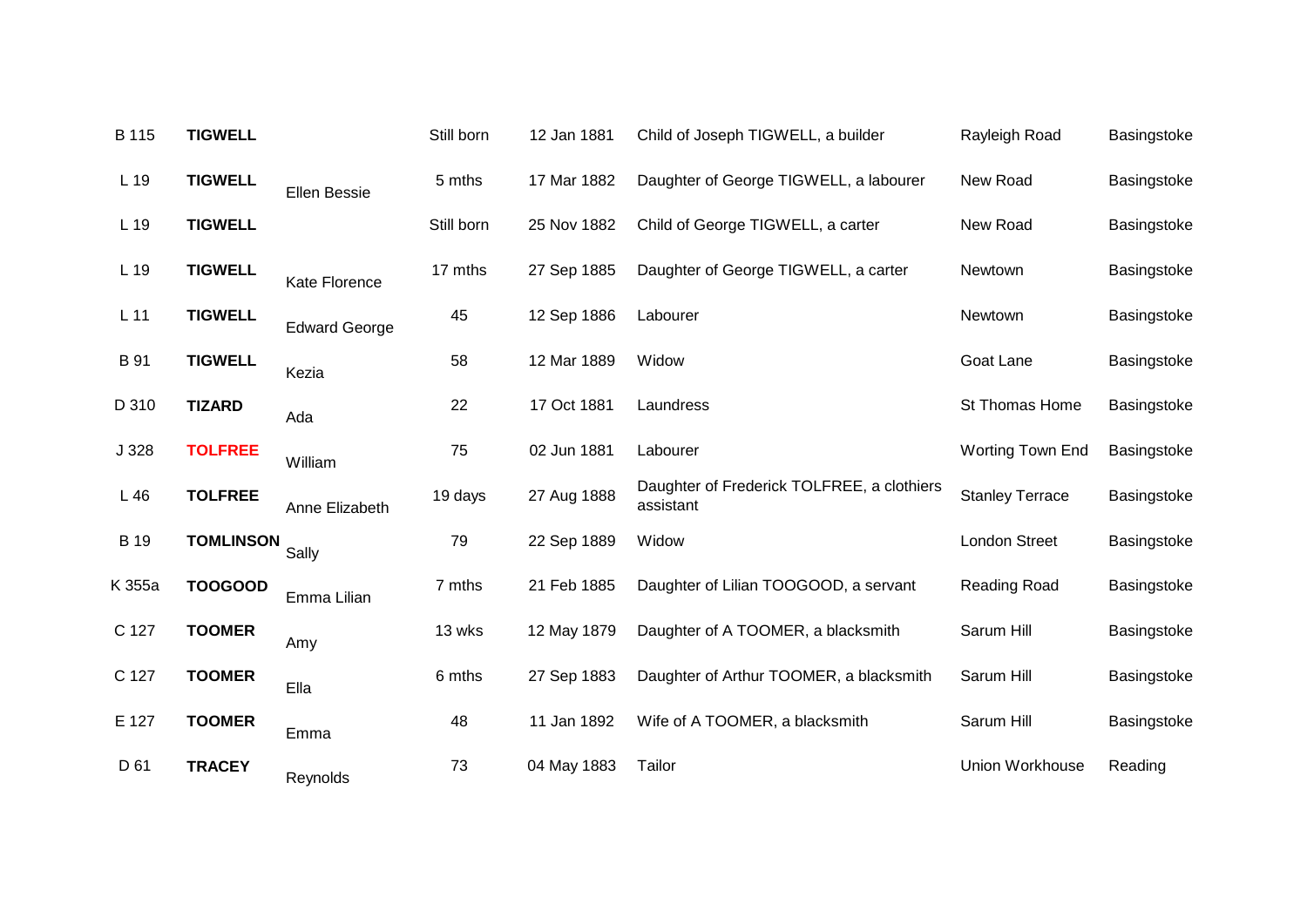| D 179  | <b>TREACHER</b>  | Timothy                | 42         | 26 Oct 1878 | Platelayer                                         | <b>Hollins Grove</b>   | Basingstoke   |
|--------|------------------|------------------------|------------|-------------|----------------------------------------------------|------------------------|---------------|
| D 242  | <b>TREAGUS</b>   | Ellen Rachel           | 6 mths     | 23 Aug 1884 | Daughter of Charles William TREAGUS, a<br>gardener | Hackwood Road          | Basingstoke   |
| $L$ 7a | <b>TREAGUS</b>   | Frederick William      | 4 mths     | 08 Oct 1888 | Son of Charles TREAGUS, a policeman                | Hackwood Road          | Basingstoke   |
| F 309  | <b>TREAK</b>     |                        | Still born | 05 Oct 1877 | Child of William TREAK, a coachman                 | Worting Town End       | Basingstoke   |
| F 74   | <b>TREVETHEN</b> | Jane                   | 52         | 29 Oct 1876 | Wife of William TREVETHEN, a tailor                | <b>Church Street</b>   | Basingstoke   |
| K 103  | <b>TRIMMER</b>   | Harry                  | 7 wks      | 07 Feb 1884 | Son of Esward TRIMMER, an engine driver            | <b>Chapel Street</b>   | Basingstoke   |
| K 97a  | <b>TRIMMER</b>   | Rose                   | 4          | 14 Nov 1884 | Daughter of Edward TRIMMER, an engine<br>driver    | <b>Chapel Street</b>   | Basingstoke   |
| K 109  | <b>TRIMMER</b>   | George                 | 80         | 17 Dec 1889 | Engineer                                           | <b>Chapel Street</b>   | Basingstoke   |
| J261   | <b>TUBB</b>      | Henrietta              | 1          | 13 May 1886 | Daughter of Sarah TUBB, a servant                  | <b>Chapel Street</b>   | Basingstoke   |
| F 64   | <b>TUBB</b>      | Florence               | 17         | 21 Mar 1891 | Spinster                                           | Union Workhouse        | <b>Basing</b> |
| E 269a | <b>TUCKER</b>    | Henry                  | 2 days     | 04 Mar 1882 | Son of William TUCKER, a carpenter                 | <b>Flaxfield Road</b>  | Basingstoke   |
| E 48   | <b>TUERSLEY</b>  | Lavinia                | 34         | 10 Oct 1881 | Wife of Thomas TUERSLEY, a railway<br>inspector    | <b>Stanley Terrace</b> | Basingstoke   |
| E 99   | <b>TUERSLEY</b>  | Thomas                 | 41         | 22 May 1884 | Inspector (LSWR)                                   | <b>Stanley Terrace</b> | Basingstoke   |
| J 240a | <b>TUGGEY</b>    | <b>Percival Butler</b> | 8 mths     | 28 Sep 1886 | Son of David TUGGEY, a gardener                    | Goat Lane              | Basingstoke   |
| K 204  | <b>TURNER</b>    | John Leonard           | 1          | 03 Mar 1877 | Son of John TURNER, a blacksmith                   | Flexpool               | Basingstoke   |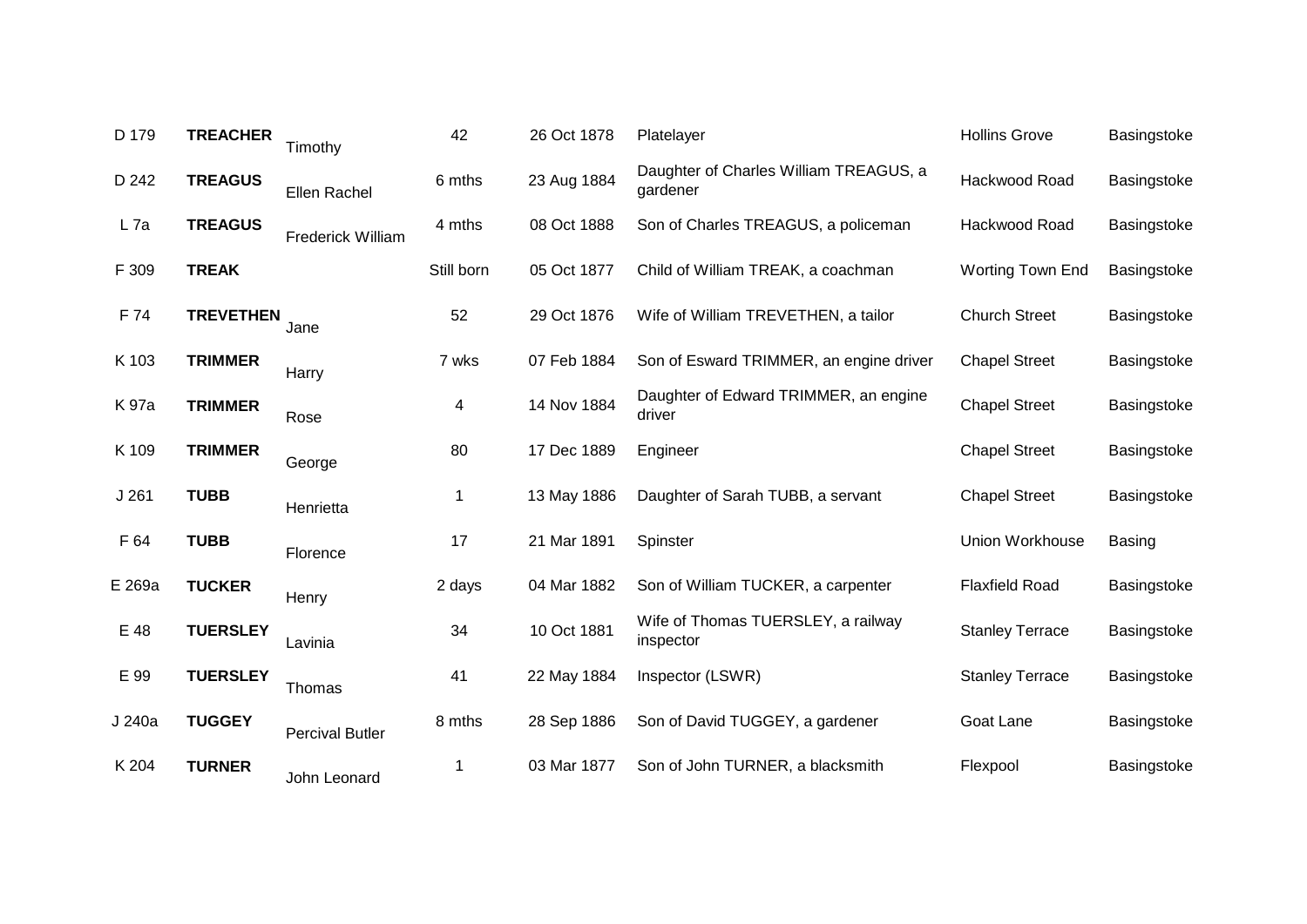| K 204 | <b>TURNER</b>    | Percy Joseph    | 3 days         | 01 Jan 1881 | Son of Joseph TURNER, a blacksmith       | <b>Flaxfield Road</b>    | Basingstoke   |
|-------|------------------|-----------------|----------------|-------------|------------------------------------------|--------------------------|---------------|
| E 41  | <b>TURNER</b>    | William         | 88             | 14 Aug 1885 | Labourer                                 | Union Workhouse          | <b>Basing</b> |
| H 70  | <b>TURNER</b>    |                 | Still born     | 08 Jun 1887 | Child of Joseph Turner, a fitter         | <b>Flaxfield Road</b>    | Basingstoke   |
| E 67  | <b>TUTTY</b>     |                 | Still born     | 24 Nov 1887 | Child of James TUTTY, a clothier         | <b>Winchester Street</b> | Basingstoke   |
| D 10  | <b>TYLER</b>     | Hannah          | 26             | 28 Feb 1887 | Servant                                  | Cliddesden Road          | Basingstoke   |
| E 10  | <b>TYRELL</b>    | Alfred          | 40             | 08 Mar 1877 | Provision merchant                       | Springfield House        | <b>Basing</b> |
| E 9   | <b>TYRELL</b>    | Harold          | 12 hrs         | 14 Nov 1881 | Son of William Md TYRELL, a grocer       | <b>Market Place</b>      | Basingstoke   |
| J 365 | <b>UPHAM</b>     | William         | 70             | 14 Jan 1877 | Groom                                    | Victoria Street          | Basingstoke   |
| D 512 | <b>UPTON</b>     | William         | 52             | 15 Jul 1887 | Retired innkeeper                        | <b>Essex Road</b>        | Basingstoke   |
| J231  | <b>VANDERPLA</b> | Herbert         | 9 hrs          | 26 Jun 1888 | Son of Robert VANDERPLANK, a carpenter   | Newtown                  | Basingstoke   |
| E 185 | <b>VASS</b>      | Caroline Helena | 4 mths         | 10 Jan 1879 | Daughter of Stephen VASS, a labourer     | Potters Lane             | Basingstoke   |
| J 286 | <b>VICCARS</b>   | Mary            | 51             | 13 Aug 1885 | Wife of Alfred VICCARS, a railway porter | <b>Henry Place</b>       | Basingstoke   |
| E 98  | <b>VICKERS</b>   | Ellen           | 19 mths        | 30 Sep 1878 | Daughter of W VICKERS, a labourer        | <b>Church Square</b>     | Basingstoke   |
| G 65  | <b>VICKERS</b>   | Ellen           | 27             | 05 Jun 1880 | Wife of William Vickers, a labourer      | Newtown                  | Basingstoke   |
| G 65  | <b>VICKERS</b>   | Walter          | $\overline{7}$ | 28 Aug 1880 | Son of William VICKERS, a labourer       | <b>Windover Street</b>   | Basingstoke   |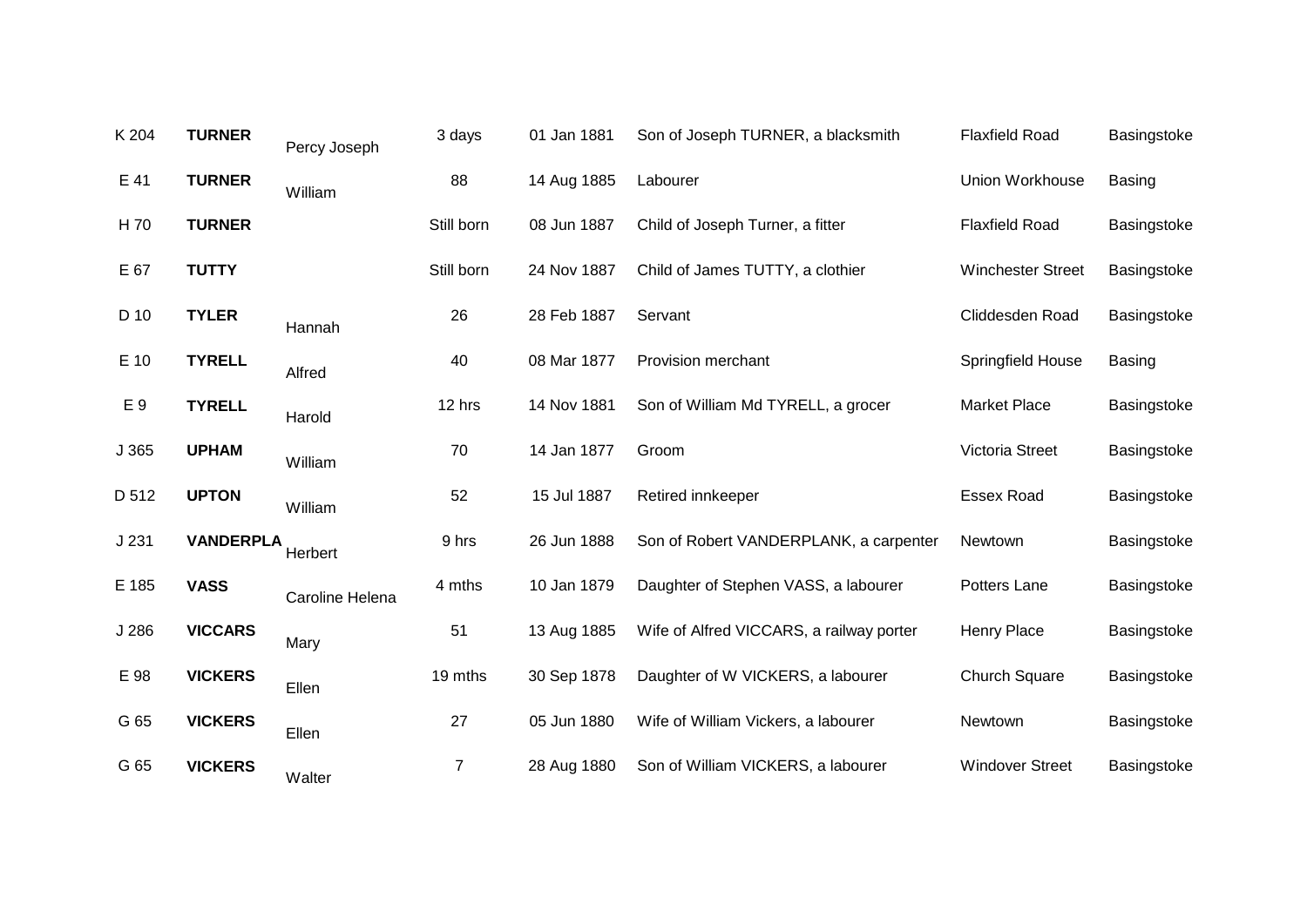| D467             | <b>VICKERS</b>  | Reuben                | $1y$ 7 $m$ | 05 Nov 1880 | Son of William VICKERS, a labourer                | Union Workhouse          | <b>Basing</b> |
|------------------|-----------------|-----------------------|------------|-------------|---------------------------------------------------|--------------------------|---------------|
| <b>FV</b>        | <b>VINE</b>     | Mary Ann              | 70         | 06 Jan 1888 | Spinster                                          | <b>Church Street</b>     | Basingstoke   |
| K 106            | <b>WAGSTAFF</b> | <b>Charles George</b> | 7 mths     | 15 Mar 1885 | Son of Charles WAGSTAFF, a labourer               | <b>Chapel Street</b>     | Basingstoke   |
| J <sub>117</sub> | <b>WAGSTAFF</b> | William John          | 52         | 17 Nov 1889 | Caretaker                                         | <b>Wote Street</b>       | Basingstoke   |
| J 117            | <b>WAGSTAFF</b> |                       | Still born | 28 Aug 1890 | Child of - WAGSTAFF, an ironmonger                | <b>Winchester Street</b> | Basingstoke   |
| D 222            | <b>WAKEHAM</b>  | John                  | 30         | 18 Jul 1881 | Tailor                                            | Southern Road            | Basingstoke   |
| K 134            | <b>WALDEN</b>   | <b>Betsy</b>          | 18         | 15 Jun 1883 | Daughter of Isaac WALTON, a fitter                | Potters Lane             | Basingstoke   |
| K 154            | <b>WALDEN</b>   | <b>Betsy</b>          | 50         | 18 Dec 1884 | Wife of Isaac WALDEN, a fitter                    | Potters Lane             | Basingstoke   |
| C 50             | <b>WALDREN</b>  | William               | 71         | 12 Oct 1882 | Labourer                                          | Union Workhouse          | Basingstoke   |
| F 97             | <b>WALDREN</b>  | James                 | 42         | 16 Oct 1882 | Sergt of Police                                   | Hackwood Road            | Basingstoke   |
| J 255a           | <b>WALDREN</b>  | Charles               | 58         | 15 Sep 1888 | Labourer                                          | <b>Basing Road</b>       | Basingstoke   |
| D 222            | <b>WALKER</b>   |                       | Still born | 29 Jul 1881 | Child of Richard WALKER, a station agent<br>(GWR) | Reading Road             | Basingstoke   |
| K 297            | <b>WALKER</b>   | Elizabeth Letitia     | 39         | 21 Nov 1885 | Wife of - WALKER, a tailor                        | New Road                 | Basingstoke   |
| E 235            | <b>WALL</b>     | Ann                   | 70         | 02 Oct 1879 | Wife of George WALL, a gentleman                  | Cliddesden Road          | Basingstoke   |
| E 235            | <b>WALL</b>     | George                | 84         | 30 Dec 1880 | Gentleman                                         | 18 Alexander Road        | Hampstead     |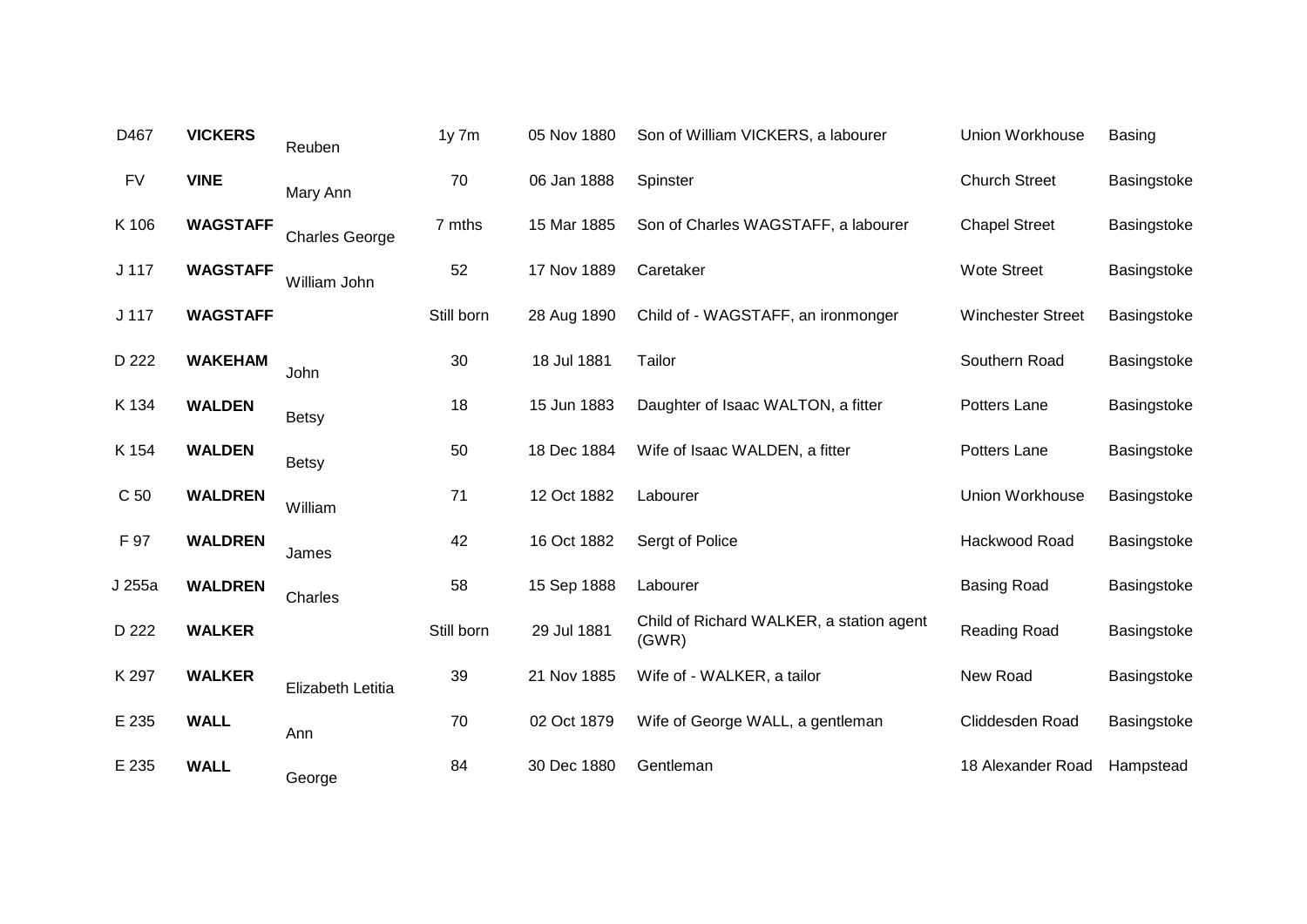| E 359b           | <b>WALLACE</b> | Jane Davidson | 40             | 16 Apr 1887 | Wife of John WALLACE, a farm bailiff           | <b>New Street</b>     | Basingstoke   |
|------------------|----------------|---------------|----------------|-------------|------------------------------------------------|-----------------------|---------------|
| F 392c           | <b>WALLER</b>  | Ann           | 95             | 23 Jul 1877 | Widow of Ralph WALLER, a general dealer        | Oat Street            | Basingstoke   |
| D 149            | <b>WALLER</b>  |               | Still born     | 20 May 1885 | Child of James WALLER, a groom                 | 5 Mount Pleasant      | Basingstoke   |
| F 393a           | <b>WALLER</b>  | Matthew       | 65             | 28 Apr 1887 | Labourer                                       | Union Workhouse       | <b>Basing</b> |
| J <sub>113</sub> | <b>WALLIS</b>  | Sarah Ann     | 55             | 27 Oct 1883 | Wife of William WALLIS, a salesman             | Southern Road         | Basingstoke   |
| J 372a           | <b>WALLIS</b>  | Ellen         | 57             | 02 Nov 1885 | Wife of John WALLIS, a pensioner               | Reading Road          | Basingstoke   |
| F 62             | <b>WALLIS</b>  | James         | 64             | 21 Apr 1886 | Railway porter                                 | Newtown               | Basingstoke   |
| J 114            | <b>WALLIS</b>  | Frederick     | 24             | 21 Aug 1891 | Shoemaker                                      | Southern Road         | Basingstoke   |
| K 208            | <b>WALSH</b>   | Alfred        | 59             | 06 Oct 1887 | Tailors cutter                                 | <b>Brook Street</b>   | Basingstoke   |
| K 336            | <b>WALTER</b>  | Richard       | 12 hrs         | 08 Jun 1886 | Son of Richard WALTER, a slippermaker          | <b>Flaxfield Road</b> | Basingstoke   |
| G 239            | <b>WALTERS</b> |               | Still born     | 12 May 1885 | Child of Richard WALTERS, a slipper maker      | Flaxfield             | Basingstoke   |
| D 256            | <b>WALTERS</b> | Lilian        | $\overline{2}$ | 11 Nov 1885 | Daughter of Richard WALTER, a slipper<br>maker | <b>Flaxfield Road</b> | Basingstoke   |
| E 297            | <b>WANT</b>    | Jesse George  | 10 mths        | 27 Mar 1879 | Son of James WANT, a gardener                  | <b>Church Street</b>  | Basingstoke   |
| G 224            | <b>WARNE</b>   | Thomas        | 86             | 13 Dec 1883 | Gentleman                                      | <b>Church Square</b>  | Basingstoke   |
| D 104            | <b>WARREN</b>  | Ann           | 57             | 03 Mar 1887 | Wife of Charles WARREN, a labourer             | Flaxfield             | Basingstoke   |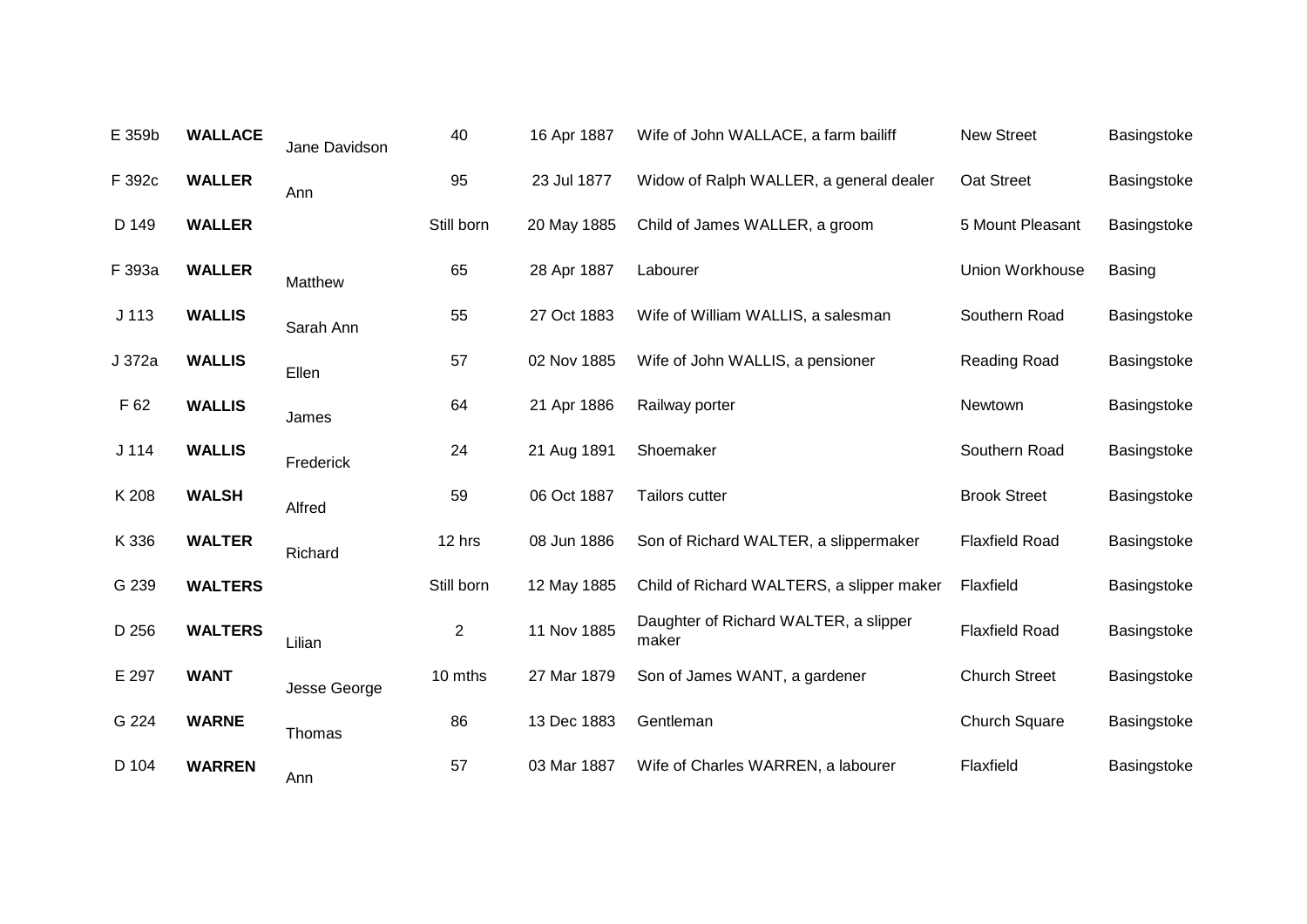| J 417b | <b>WATKINS</b>   | Esmund                  | 56         | 11 Mar 1889 | Gentlewoman                                          | <b>Richmond Road</b>   | Basingstoke |
|--------|------------------|-------------------------|------------|-------------|------------------------------------------------------|------------------------|-------------|
| D 66   | <b>WATMORE</b>   | Charles                 | 73         | 23 Jan 1880 | Blacksmith                                           | Hackwood Road          | Basingstoke |
| K 246  | <b>WATMORE</b>   | Eliza                   | 84         | 13 Apr 1886 | Widow of John WATMORE, a gardener                    | <b>Bunnian Place</b>   | Basingstoke |
| K 252  | <b>WATMORE</b>   | James                   | 57         | 04 Nov 1890 | Inspector of telegraphs                              | Merton                 | Merton      |
| D 118  | <b>WATSON</b>    | Eliza                   | 39         | 25 May 1878 | Wife of Henry WATSON, a painter & grainer            | <b>Church Street</b>   | Basingstoke |
| K 215  | <b>WATSON</b>    | <b>Alfred Mills</b>     | 17         | 20 Nov 1880 | <b>Buiders apprentice</b>                            | <b>Wote Street</b>     | Basingstoke |
| F 95   | <b>WATSON</b>    | Harry George            | 7 wks      | 05 Mar 1881 | Son of John WATSON, an engine driver                 | <b>Clifton Terrace</b> | Basingstoke |
| K 209  | <b>WATSON</b>    | Frederick               | 2 days     | 11 May 1882 | Son of Frederick WATSON, an engineer                 | <b>Wote Street</b>     | Basingstoke |
| K 203  | <b>WATSON</b>    | Kate                    | 16         | 26 May 1883 | Daughter of Joseph Frederick WATSON, a<br>millwright | <b>Wote Street</b>     | Basingstoke |
| F 95   | <b>WATSON</b>    |                         | Still born | 10 Nov 1883 | Child of John WATSON, an engine driver               | <b>Junction Road</b>   | Basingstoke |
| K 209  | <b>WATSON</b>    | Helena Rose             | 4 mths     | 13 Jan 1885 | Daughter of Frederick WATSON, an engineer            | Wote Street            | Basingstoke |
| K 197  | <b>WATSON</b>    | <b>Frederick Bertie</b> | 6 wks      | 18 Jan 1887 | Son of Frederick WATSON, an engineer                 | <b>Wote Street</b>     | Basingstoke |
| K 197  | <b>WATSON</b>    | <b>Francis Alfred</b>   | 9 wks      | 25 Jan 1889 | Son of Frederick WATSON, an engineer                 | <b>Wote Street</b>     | Basingstoke |
| B 116  | <b>WATSON</b>    | <b>Wilfred Stanley</b>  | 7 wks      | 01 Jan 1890 | Son of Frederick WATSON, an engineer                 | <b>Wote Street</b>     | Basingstoke |
| F 408a | <b>WATTERSON</b> | <b>Mabel Edith</b>      | 11 mths    | 03 May 1882 | Daughter of Edward James WATTERSON, a<br>plumber     | <b>Church Street</b>   | Basingstoke |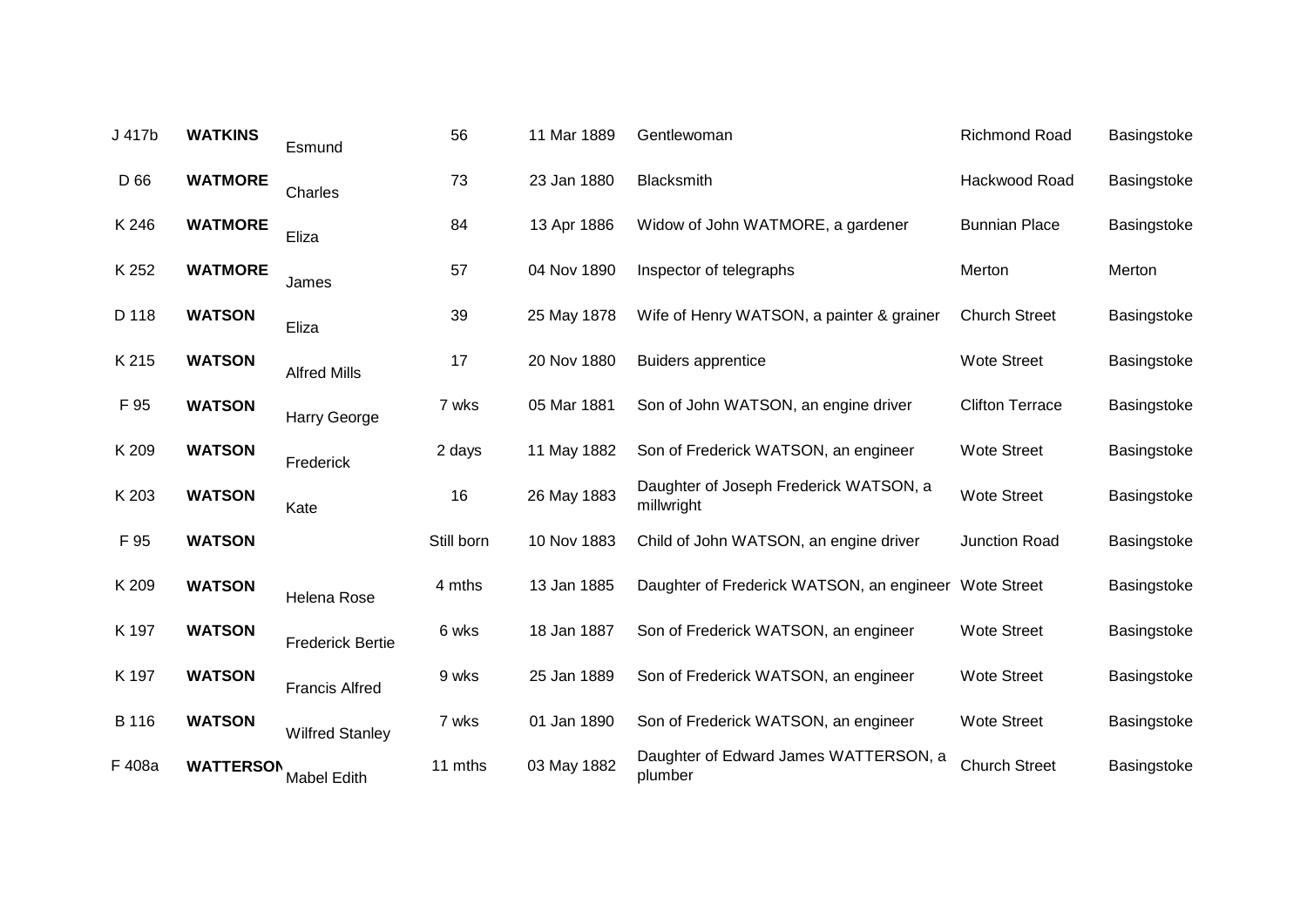| L26        | <b>WATTS</b>   | William David         | 1 mth          | 16 Feb 1882 | Son of Henry WATTS, an engine driver            | Newtown                    | Basingstoke         |
|------------|----------------|-----------------------|----------------|-------------|-------------------------------------------------|----------------------------|---------------------|
| E 314      | <b>WEBB</b>    | Charles               | 62             | 03 Mar 1877 | Surgeon                                         | <b>New Street</b>          | Basingstoke         |
| D 209      | <b>WEBB</b>    | Ann                   | 70             | 23 Sep 1880 | Wife of William WEBB, a labourer                | Union Workhouse            | Basing              |
| E 260      | <b>WEBB</b>    | Kathleen              | 3 hrs          | 26 Jun 1883 | Daughter of Charles WEBB, a surgeon             | <b>New Street</b>          | Basingstoke         |
| D 337      | <b>WEBB</b>    | William               | 1 hour         | 21 Jul 1884 | Spon of Frederick Edward WEBB, a moulder        | Newtown                    | Basingstoke         |
| J 172      | <b>WEBB</b>    | Rebecca               | 60             | 04 Nov 1886 | Wife of J A WEBB, a railway carrier             | <b>Wote Street</b>         | Basingstoke         |
| <b>FV</b>  | <b>WEBB</b>    | Sarah Elizabeth       | 78             | 22 Jan 1890 | Widow of John Wyl????????? WEBB, a<br>gentleman | Archers Road,<br>Inglewood | Southampton         |
| L 35       | <b>WEBB</b>    | <b>William Sidney</b> | 4 days         | 03 Feb 1890 | Son of William WEBB, a clerk                    | <b>Chequers Road</b>       | Eastrop             |
| D 366      | <b>WEBB</b>    | Joseph Alden          | 67             | 13 Nov 1890 | Railway carrier                                 | <b>Chequers Road</b>       | Eastrop             |
| L 69       | <b>WEBB</b>    | <b>Charles Henry</b>  | 36             | 15 Aug 1891 | Carrier                                         | <b>Wote Street</b>         | Basingstoke         |
| E 314 (FV) | <b>WEBB</b>    | <b>Albert Jenkins</b> | 28             | 15 Oct 1891 | Solicitor                                       | 4 Rothwell Street          | <b>Regents Park</b> |
| G 4        | <b>WEBSTER</b> | <b>William Henry</b>  | 10             | 01 Jul 1887 | Son of Joseph WEBSTER, a drill instructor       | <b>Stanley Terrace</b>     | Basingstoke         |
| E 49       | <b>WEEDON</b>  | Emma                  | $\overline{2}$ | 15 Feb 1881 | Daughter of Henry WEEDON, a porter,<br>(LSWR)   | The Folly                  | Basingstoke         |
| D 406      | <b>WEEKS</b>   | <b>Ernest Mark</b>    | 9 mths         | 07 Apr 1876 | Son of Henry WEEKS, a schoolmaster              | <b>Cross Street</b>        | Basingstoke         |
| F 367      | <b>WELLER</b>  | Mary                  | 73             | 04 Dec 1876 | Widow of Henry WELLER, a harness maker          | <b>Church Street</b>       | Basingstoke         |
|            |                |                       |                |             |                                                 |                            |                     |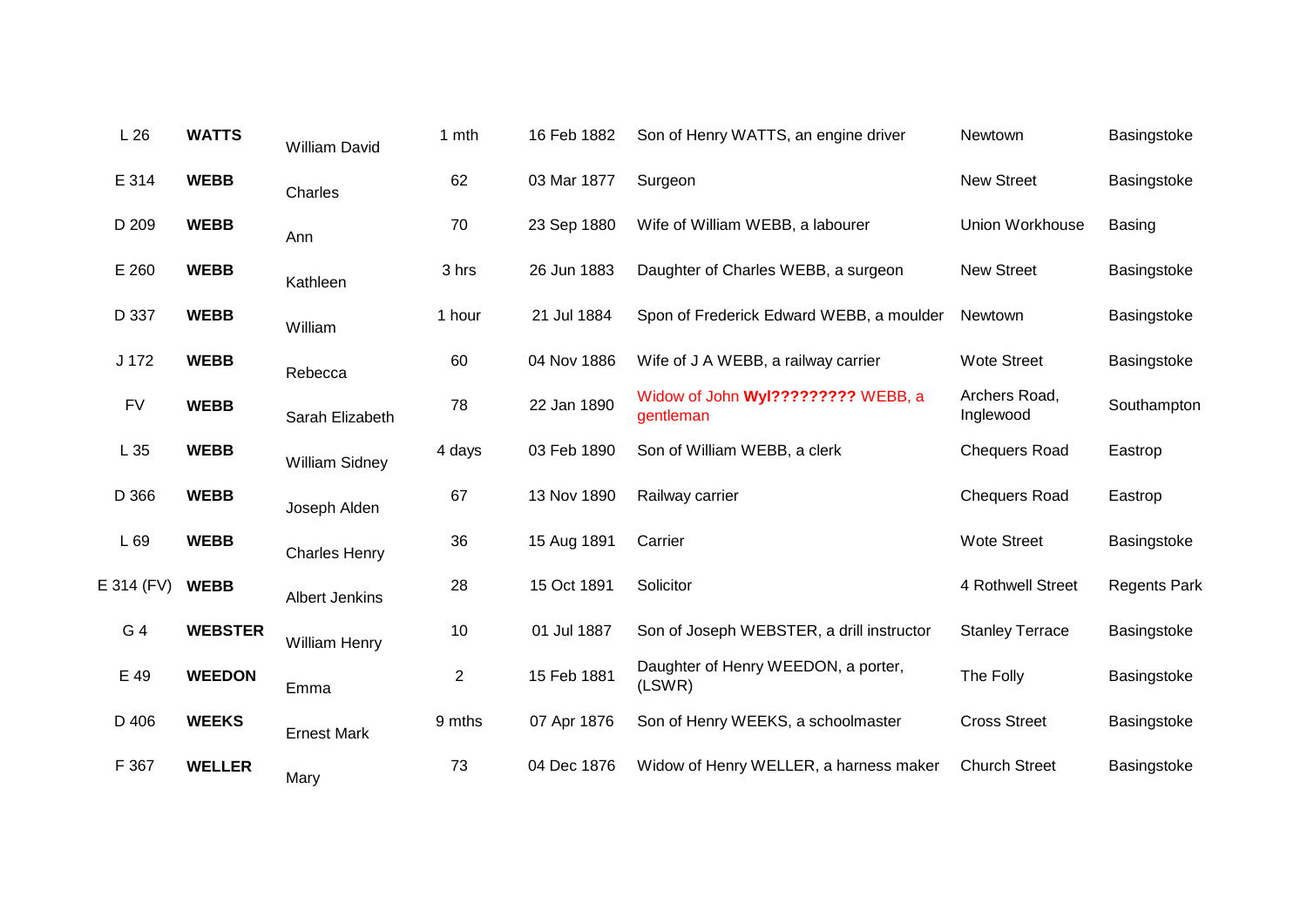| F 179     | <b>WELLS</b>     | Fanny           | 81      | 03 Jan 1880 | Widow of R WELLS, a bricklayer         | <b>Chapel Street</b>     | Basingstoke   |
|-----------|------------------|-----------------|---------|-------------|----------------------------------------|--------------------------|---------------|
| D 388     | <b>WESTBROOK</b> | Caroline        | 74      | 04 Jul 1879 | Gentlewoman                            | <b>Winchester Street</b> | Basingstoke   |
| <b>FV</b> | <b>WESTBROOK</b> | George          | 70      | 14 Sep 1882 | Labourer                               | <b>Wote Street</b>       | Basingstoke   |
| A 24      | <b>WESTBROOK</b> | Kate            | 10      | 15 Apr 1884 |                                        | Union Workhouse          | <b>Basing</b> |
| D 503a    | <b>WESTBROOI</b> | Charles         | 55      | 12 Sep 1891 | Labourer                               | <b>Elbow Corner</b>      | Basingstoke   |
| F 147     | <b>WHATMORE</b>  | Henry James     | 22 mths | 03 Apr 1878 | Son of Frederick WHATMORE, s labourer  | Worting Town End         | Basingstoke   |
| D 67      | <b>WHATMORE</b>  | Phebe           | 74      | 20 Apr 1878 | Wife of Charles WHATMORE, a blacksmith | Hackwood Road            | Basingstoke   |
| D 365     | <b>WHEATLEY</b>  | George          | 74      | 08 Oct 1878 | Blacksmith                             | <b>Union Workhouse</b>   | Basingstoke   |
| E 374     | <b>WHEATLEY</b>  | Joseph          | 48      | 18 Nov 1883 | Wheelwright                            | Union Workhouse          | <b>Basing</b> |
| D 426     | <b>WHEELER</b>   | William         | 32      | 09 Sep 1876 | Groom                                  | <b>London Street</b>     | Basingstoke   |
| $J$ 111   | <b>WHEELER</b>   | Mary            | 7 mths  | 11 Aug 1877 | Daughter of J E WHEELER, a blacksmith  | Cambridge Terrace        | Basingstoke   |
| D 389     | <b>WHEELER</b>   | Caroline Amelia | 14 mths | 31 Aug 1877 | Daughter of John WHEELER, a saddler    | <b>Church Street</b>     | Basingstoke   |
| F 196     | <b>WHEELER</b>   | Charles         | 71      | 21 May 1878 | Labourer                               | <b>Union Workhouse</b>   | Basingstoke   |
| D 178     | <b>WHEELER</b>   | Rose            | 89      | 11 Feb 1880 | Widow of R WHEELER, a whitesmith       | <b>Basing Road</b>       | Basingstoke   |
| K 57a     | <b>WHEELER</b>   | Tommy           | 3       | 14 Jul 1881 | Son of Daniel WHEELER, a labourer      | Down Grange              | Basingstoke   |
|           |                  |                 |         |             |                                        |                          |               |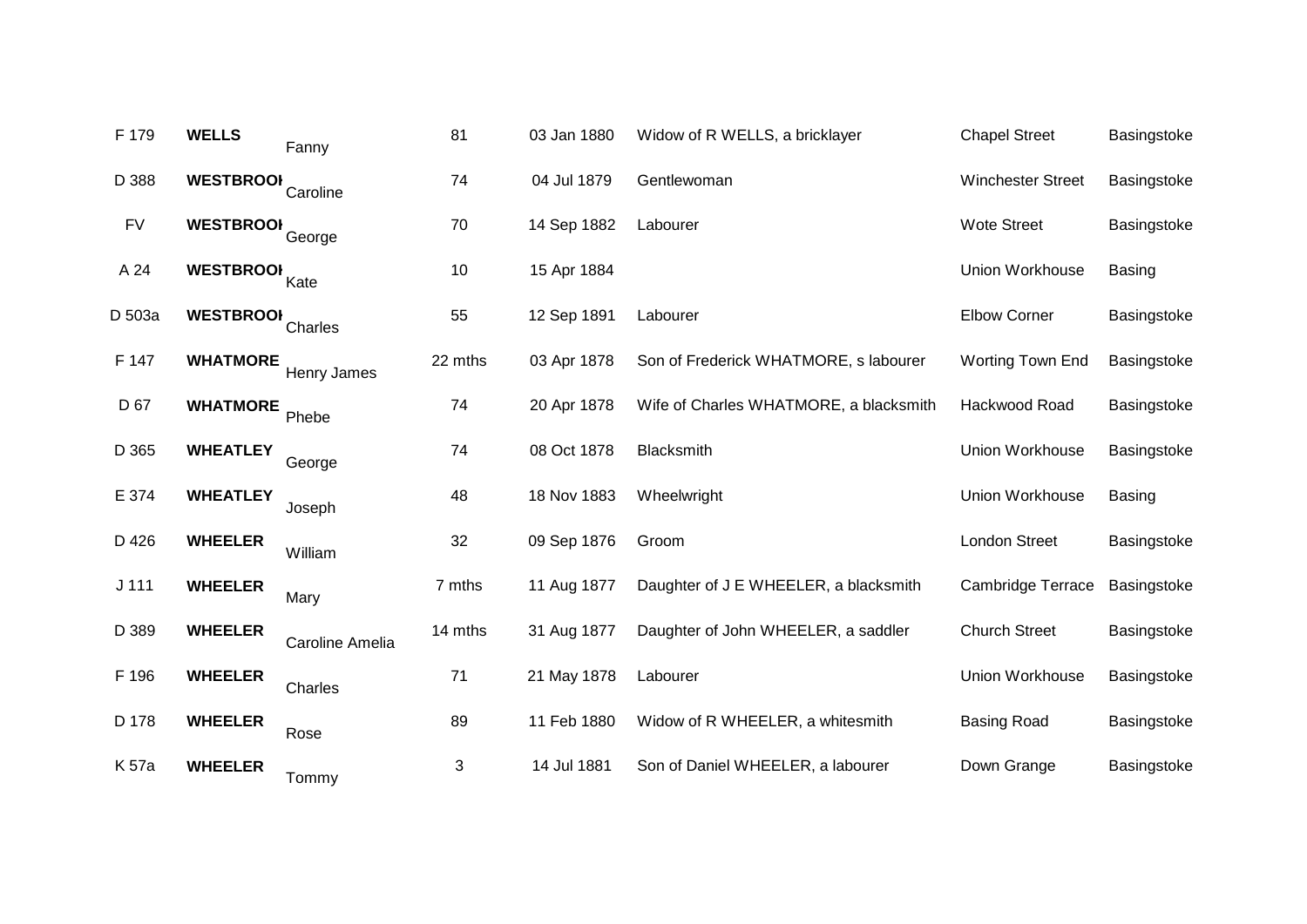| K 57a            | <b>WHEELER</b>   | George William        | 3 wks      | 16 Aug 1883 | Son of Daniel WHEELER, a labourer                               | Down Grange            | Basingstoke |
|------------------|------------------|-----------------------|------------|-------------|-----------------------------------------------------------------|------------------------|-------------|
| E 190            | <b>WHESTETON</b> | Elizabeth             | 76         | 28 Mar 1886 | Wife of Thomas WHESTETON, a labourer<br>??????????????????????? | <b>Elbow Corner</b>    | Basingstoke |
| D 123a           | <b>WHETTLETO</b> | James                 | 5 mths     | 12 Apr 1879 | Son of James WHETTLETON, an iron<br>moulder                     | <b>Bedford Place</b>   | Basingstoke |
| D 496            | <b>WHETTLETO</b> | Laura Lavinia         | 13 mths    | 24 Mar 1889 | Daughter of William Thomas WHETTLETON,<br>a groom               | <b>Elbow Corner</b>    | Basingstoke |
| J 207            | <b>WHICHER</b>   | John                  | 23         | 15 Feb 1877 | Blacksmith                                                      | <b>Clifton Terrace</b> | Basingstoke |
| D 13             | <b>WHISTLER</b>  | Harriett              | 71         | 18 Sep 1889 | Spinster                                                        | <b>Elbow Corner</b>    | Basingstoke |
| J <sub>208</sub> | <b>WHITCHER</b>  |                       | Still born | 04 May 1878 | Child of Charles WHITCHER, a fitter                             | <b>Church Square</b>   | Basingstoke |
| F 397            | <b>WHITCHER</b>  | Maud Elizabeth        | 8 mths     | 08 Aug 1878 | Daughter of Henry WHITCHER, a coachman                          | Gas House Row          | Basingstoke |
| J <sub>104</sub> | <b>WHITCHER</b>  | Henry                 | 3 days     | 31 Oct 1879 | Son of Henry WHITCHER, a coachman                               | <b>Hollands Grove</b>  | Basingstoke |
| J 237            | <b>WHITCHER</b>  | Alice                 | 23         | 05 Feb 1889 | <b>Tailoress</b>                                                | Solby Road             | Basingstoke |
| E 234            | <b>WHITE</b>     | William               | 65         | 28 Apr 1876 | Labourer                                                        | <b>Bunyan Place</b>    | Basingstoke |
| F 408g           | <b>WHITE</b>     |                       | Still born | 16 Sep 1876 | Child of Thomas J WHITE, a bricklayer                           | <b>Chapel Street</b>   | Basingstoke |
| E 123            | <b>WHITE</b>     | William               | 31         | 19 Nov 1876 | Machinist                                                       | <b>Bunyan Place</b>    | Basingstoke |
| E 161            | <b>WHITE</b>     | <b>William Arthur</b> | 1y 9m      | 30 Oct 1877 | Son of John WHITE, a horse breaker                              | <b>Bedford Place</b>   | Basingstoke |
| D 139a           | <b>WHITE</b>     | William               | 54         | 29 Sep 1878 | Railway porter                                                  | <b>Bunyan Place</b>    | Basingstoke |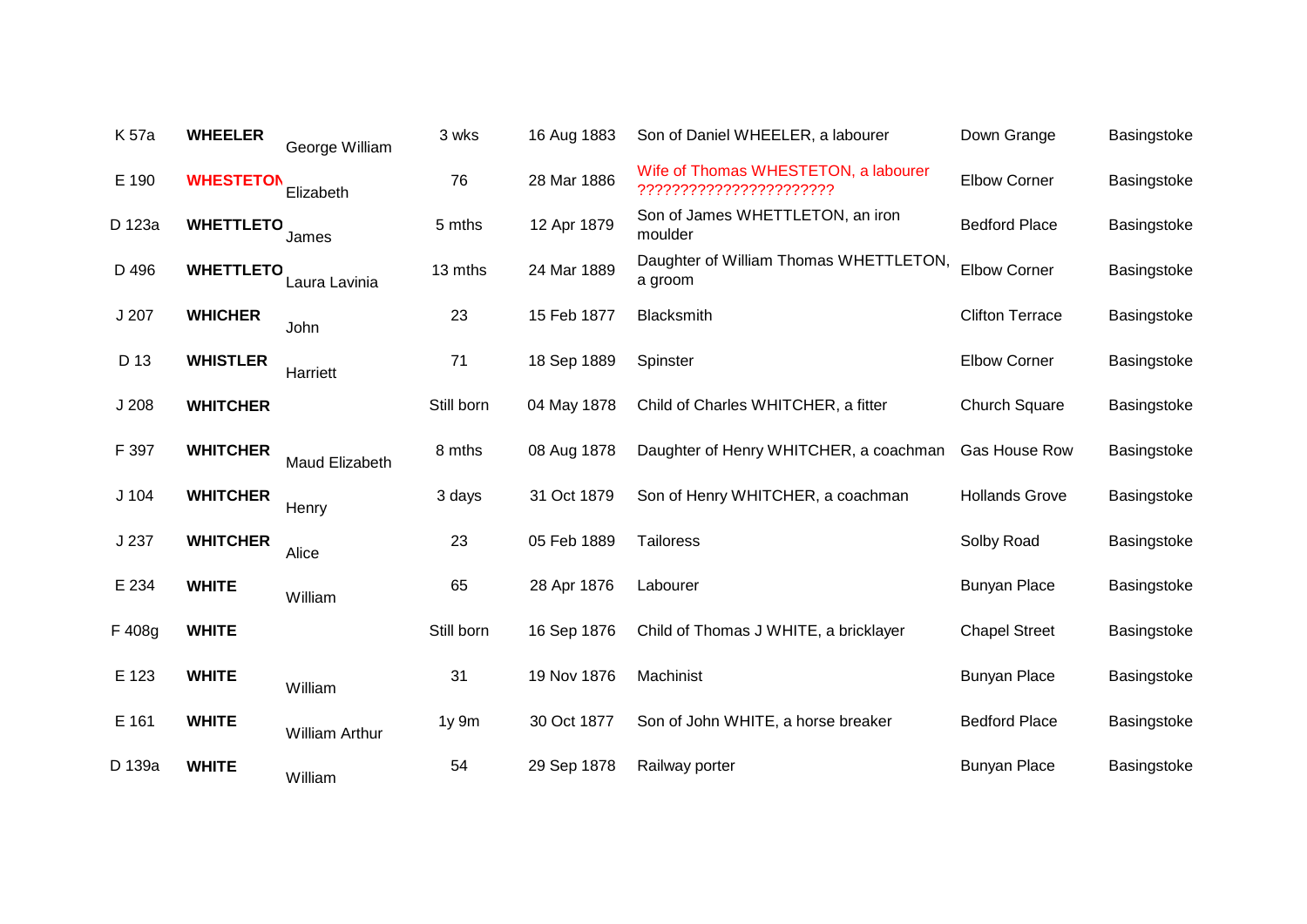| F 59   | <b>WHITE</b> | Isabella Elizabeth   | 10 mths        | 22 Jan 1880 | Daughter of W WHITE, a cooper            | <b>Wote Street</b>             | Basingstoke |
|--------|--------------|----------------------|----------------|-------------|------------------------------------------|--------------------------------|-------------|
| F 390  | <b>WHITE</b> |                      | Still born     | 04 Jun 1880 | Child of Thomas Sims WHITE, a bricklayer | <b>Chapel Street</b>           | Basingstoke |
| D 300  | <b>WHITE</b> | Alfred               | 38             | 04 Jan 1881 | <b>Butler</b>                            | <b>Phoenix Park</b><br>Terrace | Basingstoke |
| D 491  | <b>WHITE</b> | George Henry         | 4 mths         | 02 Feb 1882 | Son of William WHITE, a labourer         | <b>Hadleigh Place</b>          | Basingstoke |
| E 161  | <b>WHITE</b> | <b>Florence May</b>  | $\overline{2}$ | 07 Mar 1882 | Daughter of v John WHITE, a labourer     | <b>Chapel Street</b>           | Basingstoke |
| E 136  | <b>WHITE</b> | Annie Lavinia        | 4              | 07 Feb 1883 | Daughter of John WHITE, a labourer       | <b>Chapel Street</b>           | Basingstoke |
| E 136  | <b>WHITE</b> | Minnie               | 8 mths         | 19 Apr 1883 | Daughter of John WHITE, a labourer       | <b>Chapel Street</b>           | Basingstoke |
| D 523a | <b>WHITE</b> | Katherine A<br>Emily | 6 wks          | 05 Feb 1884 | Daughter of Henry WHITE, a labourer      | Common Gate                    | Basingstoke |
| F 199  | <b>WHITE</b> | Isabella Fenwick     | 72             | 06 Jun 1884 | Widow of Edward WHITE, a timber merchant | <b>New Street</b>              | Basingstoke |
| E 284  | <b>WHITE</b> | Bertha Fanny         | 3              | 10 Apr 1885 | Daughter of William WHITE, a labourer    | <b>Cambridge Terrace</b>       | Basingstoke |
| F 72   | <b>WHITE</b> | Thomas               | 5              | 09 Aug 1887 | Son of Thomas WHITE, a cooper            | New Road                       | Basingstoke |
| E 234  | <b>WHITE</b> | Eliza                | 76             | 20 Dec 1887 | Widow                                    | <b>Goswell Road</b>            | St James    |
| L1     | <b>WHITE</b> | Maria                | 81             | 26 Feb 1889 | Wife of James WHITE, a labourer          | Basingstoke<br>Common          | Basingstoke |
| F 435d | <b>WHITE</b> | William              | 85             | 16 Mar 1889 | Late shepherd                            | Gas House Road                 | Basingstoke |
| E 148  | <b>WHITE</b> | Louisa               | 65             | 09 Feb 1890 | Widow                                    | <b>Bunnian Place</b>           | Basingstoke |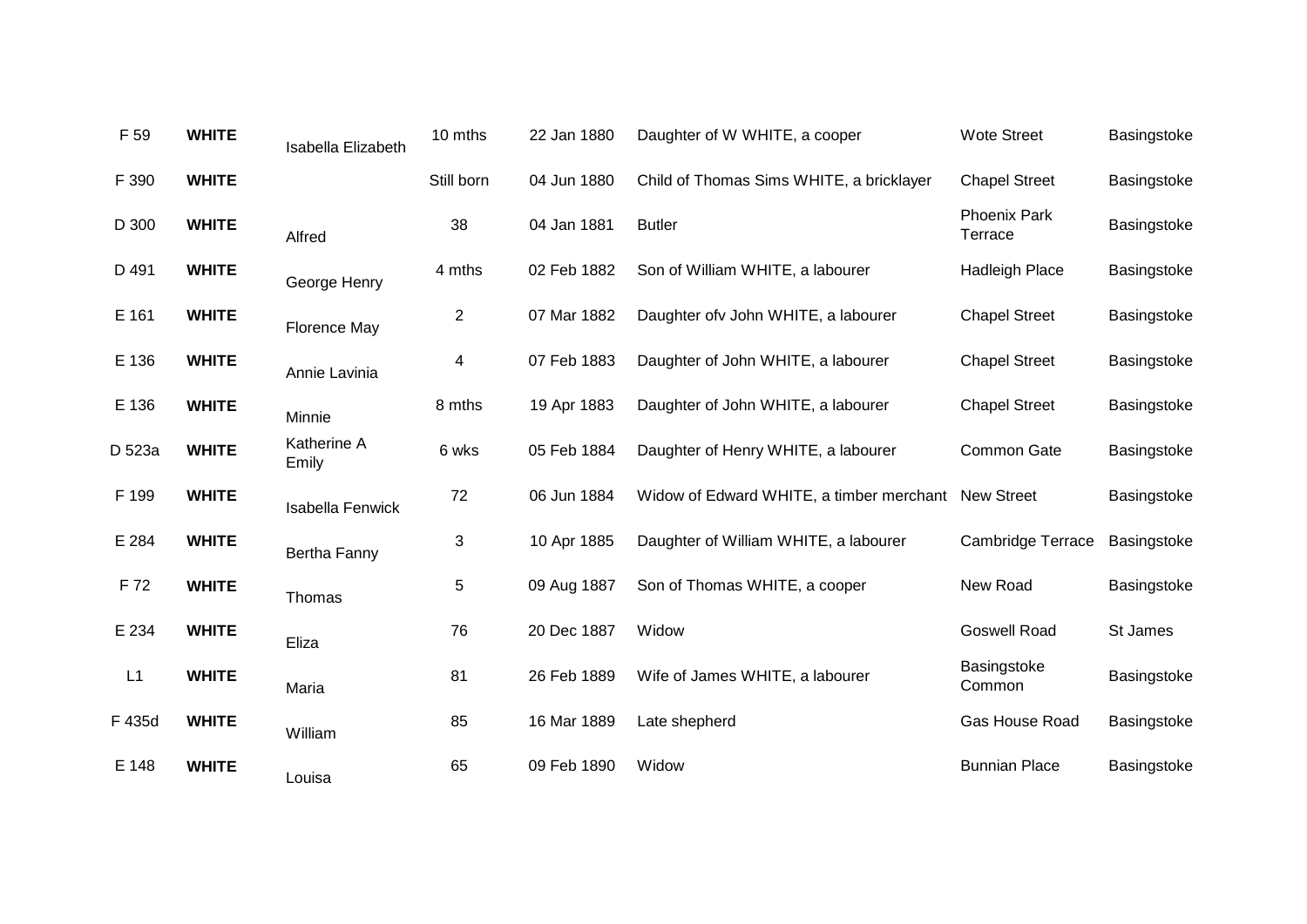| J <sub>57</sub> | <b>WHITE</b>      | Rosa                 | 42             | 28 Jan 1891 | Wife of Frederick White, an auctioneer      | <b>New Street</b>        | Basingstoke |
|-----------------|-------------------|----------------------|----------------|-------------|---------------------------------------------|--------------------------|-------------|
| E 162           | <b>WHITE</b>      | Annie Elizabeth      | 12             | 10 Feb 1891 | Daughter of Henry WHITE, a paper hanger     | <b>Cross Street</b>      | Basingstoke |
| D 324b          | <b>WHITE</b>      | Florence<br>Kathleen | 16 mths        | 25 Feb 1891 | Daughter of Henry WHITE, an engineer        | 10 May Street            | Basingstoke |
| D 519           | <b>WHITE</b>      | Jessie               | 9 hrs          | 10 Dec 1891 | Daughter of Henry WHITE, an engineer        | 10 May Street            | Basingstoke |
| D 248           | <b>WHITTINGTO</b> | Julia Ann            | 27             | 15 Jan 1891 | Wife of Edwin WHITTINGTON, a cleaver        | <b>Basing Road</b>       | Basingstoke |
| D 248           | <b>WHITTINGTC</b> | <b>Gilbert Grace</b> | $\overline{c}$ | 31 Mar 1891 | Son of Edwin WHITTINGTON, a cleaver         | <b>Basing Road</b>       | Basingstoke |
| D 248           | <b>WHITTINGTO</b> | <b>Mary Margaret</b> | 18 mths        | 08 Apr 1891 | Daughter of Wdwin WHITTINGTON, a<br>cleaver | <b>Basing Road</b>       | Basingstoke |
| F 305           | <b>WHITTOCK</b>   | Austin George        | 2 wks          | 23 Sep 1884 | Son of M R WHITTOCK, a blacksmith           | New Road                 | Basingstoke |
| K 98            | <b>WICKENS</b>    | Elizabeth            | 22             | 12 Jun 1877 | Domestic servant                            | <b>Bunyan Place</b>      | Basingstoke |
| K 110           | <b>WICKENS</b>    | Ellen Chapman        | 10 wks         | 11 Feb 1882 | Daughter of George WICKENS, a joiner        | <b>Cambridge Terrace</b> | Basingstoke |
| K 104           | <b>WICKENS</b>    | Jane Binfield        | 60             | 25 Mar 1882 | Wife of Henry WICKENS, a labourer           | <b>Bunnian Place</b>     | Basingstoke |
| E 160           | <b>WICKENS</b>    | Eunice               | 48             | 10 Jan 1884 | Wife of Charles WICKENS, a porter           | Sherbourne Road          | Basingstoke |
| J 318           | <b>WICKENS</b>    | Jane                 | 42             | 23 Jun 1891 | Wife of Richard WICKENS, a tailor           | <b>Flaxfield Road</b>    | Basingstoke |
| K 371           | <b>WIGELSWOR</b>  | Sarah Ann            | 72             | 02 May 1879 | Gentlewoman                                 | Winchester Road          | Basingstoke |
| E 196           | <b>WIGG</b>       | George               | 51             | 28 May 1876 | Sawyer                                      | <b>Chapel Street</b>     | Basingstoke |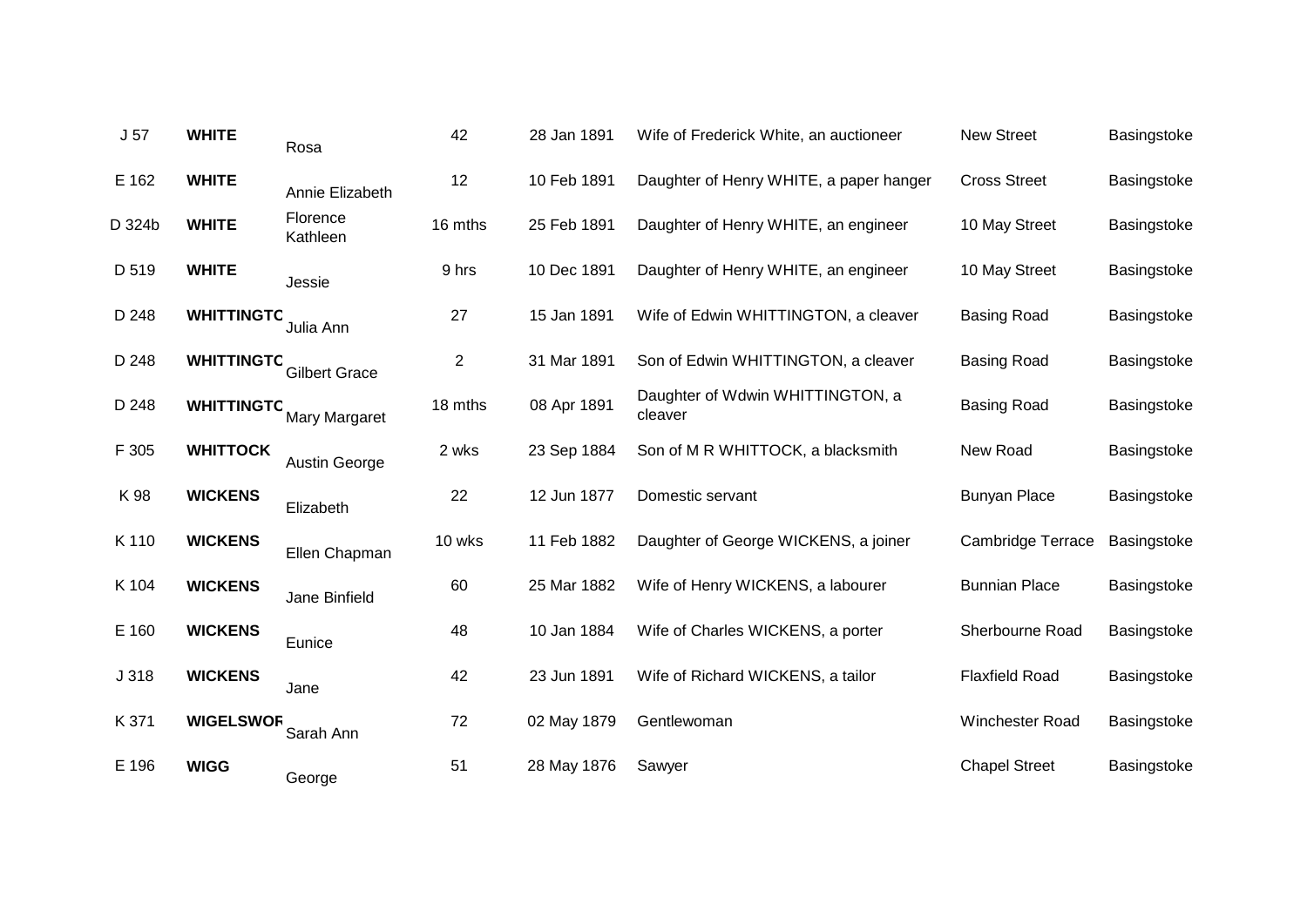| F 331            | <b>WIGG</b>    | Henry                 | 59      | 17 Sep 1880 | Innkeeper                                              | <b>Wote Street</b>     | Basingstoke |
|------------------|----------------|-----------------------|---------|-------------|--------------------------------------------------------|------------------------|-------------|
| E 197            | <b>WIGG</b>    | Ann                   | 74      | 12 Feb 1890 | Wife od David WIGG, a hawker                           | <b>Bunnian Place</b>   | Basingstoke |
| E 335            | <b>WIGMORE</b> | William George        | 2 days  | 01 Jan 1887 | Son of Frederick WIGMORE, a labourer                   | <b>Winchester Road</b> | Basingstoke |
| D 486            | <b>WILD</b>    | George                | 5       | 15 May 1876 | Son of John Wild, a blacksmith                         | Reading Road           | Basingstoke |
| D 119            | <b>WILD</b>    | George                | 64      | 17 Aug 1879 | Labourer                                               | Newtown                | Basingstoke |
| L56              | <b>WILD</b>    | Emma                  | 20      | 13 Nov 1879 | Daughter of John WILD, a gate crossing<br>keeper (GWR) | <b>Bramley</b>         | Basingstoke |
| L 70             | <b>WILD</b>    | John                  | 65      | 29 Dec 1881 | Gate Crossing keeper (GWR)                             | <b>Bramley</b>         | Basingstoke |
| F 436a           | <b>WILD</b>    | Ellen                 | 5 mths  | 22 Jun 1883 | Daughter of John WILD, a labourer                      | Norn Hill              | Basingstoke |
| J 317            | <b>WILD</b>    | George                | 62      | 23 Jan 1885 | Labourer                                               | <b>Basing Road</b>     | Basingstoke |
| D 233            | <b>WILD</b>    | <b>Charles Edward</b> | 11 mths | 31 Jan 1891 | Son of Ada WILD, a needlewoman                         | <b>May Street</b>      | Basingstoke |
| D 68             | <b>WILD</b>    | Martha Mary           | 79      | 07 Nov 1891 | Widow                                                  | <b>London Street</b>   | Basingstoke |
| D 165            | <b>WILDER</b>  | Rachael               | 77      | 22 May 1879 | Housekeeper                                            | Union Workhouse        | Basingstoke |
| J 393a           | <b>WILKINS</b> | Charles               | 65      | 10 Oct 1880 | Labourer                                               | Newtown                | Basingstoke |
| D a251           | <b>WILKINS</b> | Charles               | 19 mths | 31 Dec 1882 | Son of Walter WILKINS, a shopkeeper                    | Newtown                | Basingstoke |
| J <sub>142</sub> | <b>WILKINS</b> | Mary Louisa           | 27      | 09 Mar 1887 | <b>Dressmaker</b>                                      | <b>Western Terrace</b> | Basingstoke |
|                  |                |                       |         |             |                                                        |                        |             |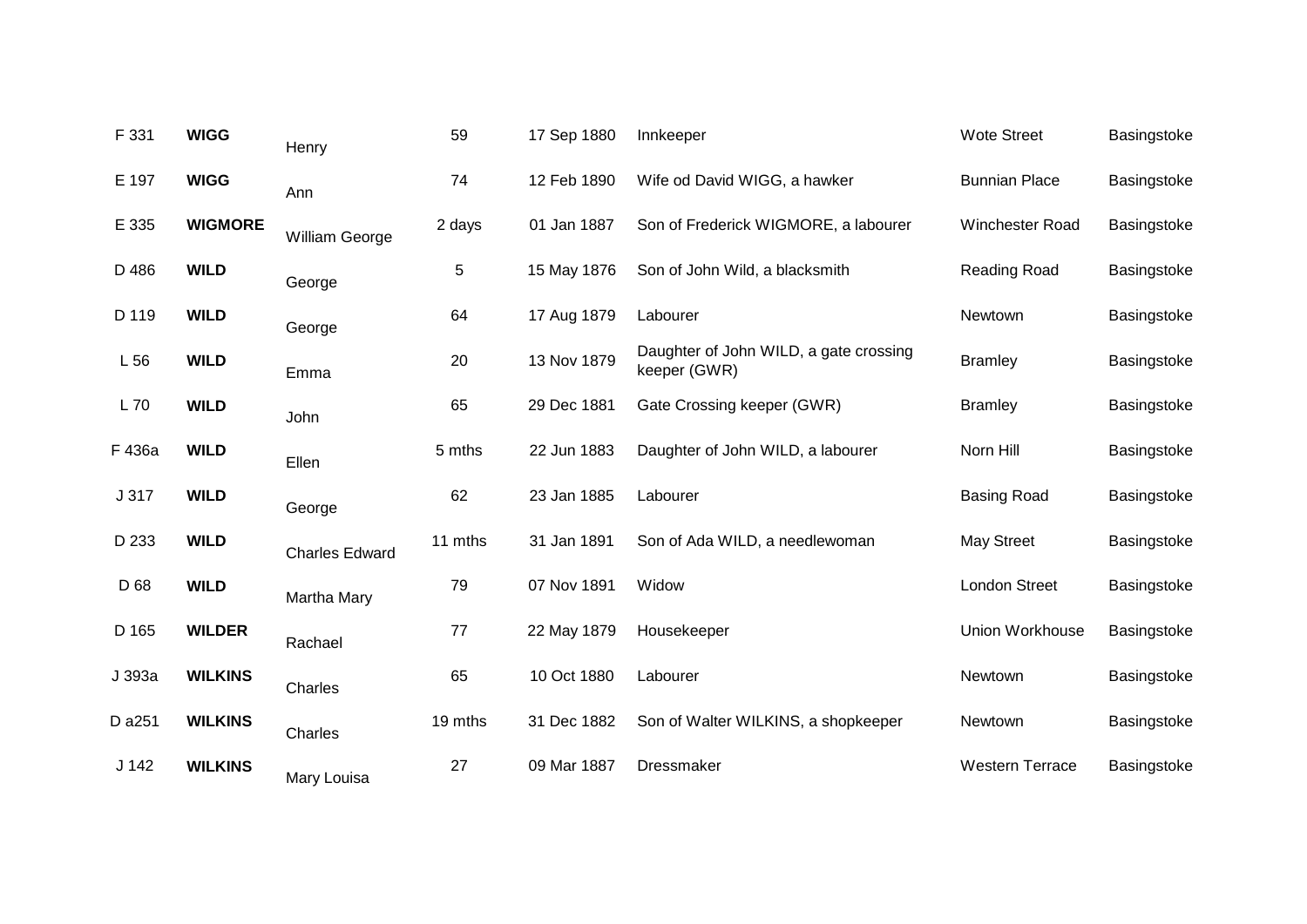| K <sub>9a</sub> | <b>WILLETT</b>  | <b>Albert Frank</b> | 4 mths         | 26 Sep 1886  | Son of Frederick WILLETT, a clothiers<br>assistant         | Newtown                  | Basingstoke   |
|-----------------|-----------------|---------------------|----------------|--------------|------------------------------------------------------------|--------------------------|---------------|
| D 492           | <b>WILLIAMS</b> | Mabel May           | 4              | 21 Aug 1883  | Daughter of Charles WILLIAMS, a<br>boilermaker             | Newtown                  | Basingstoke   |
| D 272           | <b>WILLIAMS</b> | Hilda Eliza         | 3              | 25 Jun 1884  | Daughter of William WILLIAMS, a station<br>master          | <b>Burgess Road</b>      | Basingstoke   |
| F 86            | <b>WILLIS</b>   | Frederick           | 5 wks          | 05 Nov 1877  | Son of George WILLIS, a labourer                           | <b>Flaxfield Road</b>    | Basingstoke   |
| F 355           | <b>WILLIS</b>   | Caroline            | 4 wks          | 1-0 Aug 1878 | Daughter of Mary WILLIS, a laundress                       | <b>Chapel Street</b>     | Basingstoke   |
| E 32            | <b>WILLIS</b>   |                     | Still born     | 20 Mar 1879  | Child of Mary Ann WILLIS, a domestic servant Chapel Street |                          | Basingstoke   |
| C 74            | <b>WILLIS</b>   | Jane                | 66             | 05 Apr 1879  | Wife of W WILLIS, a retired harness maker                  | <b>Cambridge Terrace</b> | Basingstoke   |
| C 74            | <b>WILLIS</b>   | William             | 69             | 24 May 1879  | Harness maker                                              | <b>Cambridge Terrace</b> | Basingstoke   |
| F 114           | <b>WILLIS</b>   | Ann                 | 67             | 07 Feb 1885  | Widow                                                      | <b>Flaxfield Road</b>    | Basingstoke   |
| F 150b          | <b>WILLIS</b>   | <b>Frances Emma</b> | 15 wks         | 17 Feb 1885  | Daughter of G W WILLIS, a silversmith                      | <b>Wote Street</b>       | Basingstoke   |
| F 86            | <b>WILLIS</b>   | Elizabeth Jane      | 8              | 03 Mar 1887  | Daughter of George WILLIS, a labourer                      | Flaxfield                | Basingstoke   |
| G 178           | <b>WILLIS</b>   | Stephen             | 80             | 03 Jun 1890  | Labourer                                                   | Union Workhouse          | <b>Basing</b> |
| F 358           | <b>WILLIS</b>   | William             | 85             | 21 Dec 1890  | <b>Bricklayer</b>                                          | Union Workhouse          | Basing        |
| J 70            | <b>WILSON</b>   | John                | 35             | 17 Sep 1880  | Tailor                                                     | <b>Wote Street</b>       | Basingstoke   |
| D 284           | <b>WILSON</b>   | James               | $\overline{7}$ | 08 Feb 1882  | Son of George WILSON, an engine driver                     | <b>Basing Road</b>       | Basingstoke   |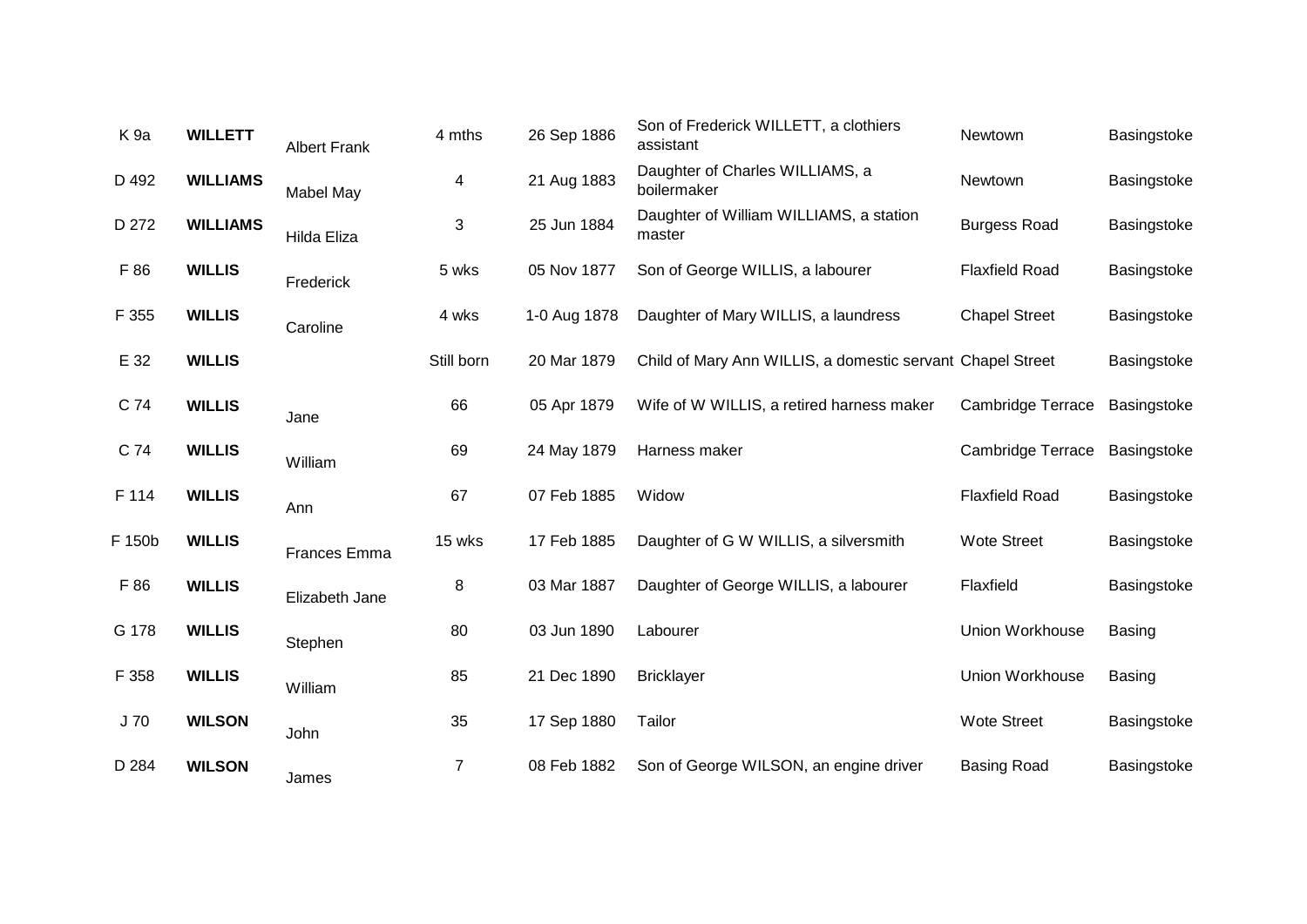| J 397            | <b>WILSON</b>   | Theresa             | 12 wks     | 19 Apr 1882 | Daugghter of George WILSON, an engine<br>driver | <b>Basing Road</b>   | Basingstoke |
|------------------|-----------------|---------------------|------------|-------------|-------------------------------------------------|----------------------|-------------|
| D 270            | <b>WILSON</b>   | Emma Clark          | 15         | 27 Feb 1883 | Daughter of George WilLSON, an engine<br>driver | <b>Basing Road</b>   | Basingstoke |
| E 214            | <b>WILSON</b>   | <b>Mary Field</b>   | 53         | 18 Jan 1888 | Gentlewoman                                     | Goldings             | Basingstoke |
| D 241            | <b>WILSON</b>   | Elizabeth           | 45         | 23 Mar 1889 | Wife of George WILSON, an engineer              | <b>Basing Road</b>   | Basingstoke |
| D 243            | <b>WILSON</b>   | Olive               | 17         | 08 Jun 1889 | General servant                                 | <b>Basing Road</b>   | Basingstoke |
| D 380            | <b>WINDIATE</b> | Elizabeth           | 59         | 06 Jun 1878 | Widow of John WINDIATE, a butcher               | Hackwood Road        | Basingstoke |
| J <sub>117</sub> | <b>WINDIATE</b> | Edith               | 6          | 23 Feb 1887 | Daughter of Walter WINDIATE, a labourer         | Victoria Street      | Basingstoke |
| L 47             | <b>WINTER</b>   | Henry               | 14 days    | 31 Jul 1881 | Son of Thomas WINTER a signalman                | Newtown              | Basingstoke |
| L 47             | <b>WINTER</b>   | Jesse               | 2 days     | 01 Aug 1885 | Son of Thomas WINTER, a signalman               | Newtown              | Basingstoke |
| L5a              | <b>WINTER</b>   |                     | Still born | 19 Apr 1888 | Child of Edward WINTER, a gas fitter            | <b>Reading Road</b>  | Basingstoke |
| D 518a           | <b>WINTER</b>   | William George<br>A | 24 hrs     | 13 Feb 1890 | Son of W E WINTER, a gas fitter                 | Reading Road         | Basingstoke |
| J76              | <b>WINTER</b>   | Elizabeth           | 39         | 14 Jun 1890 | Wife of Thomas WINTER, a signalman              | <b>May Street</b>    | Basingstoke |
| J 76             | <b>WINTER</b>   | Arthur              | 10 days    | 17 Jun 1890 | Son of Thomas WINTER, a signalman               | <b>May Street</b>    | Basingstoke |
| E 359            | <b>WISE</b>     | Frederick           | 58         | 12 Dec 1879 | Captain, Royal Navy                             | <b>London Street</b> | Basingstoke |
| E 132            | <b>WITHERS</b>  | Evelyn Ashley       | 9 mths     | 22 Feb 1888 | Son of - WITHERS, a fitter                      | Newtown              | Basingstoke |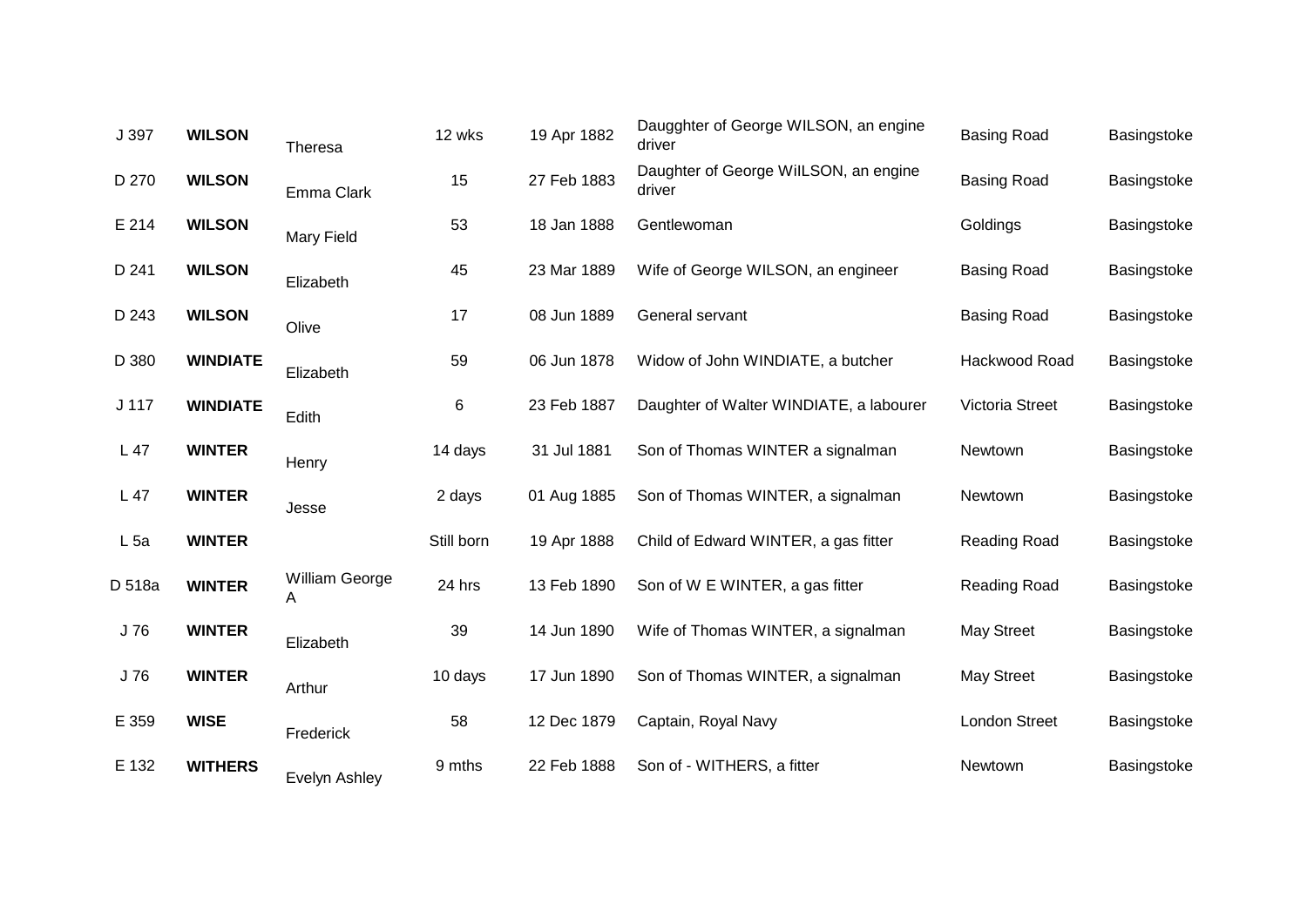| E 182 | <b>WITTS</b>     |                      | Still born     | 21 Jan 1878 | Child of George WITTS, a grocers porter          | <b>Winchester Road</b>  | Basingstoke   |
|-------|------------------|----------------------|----------------|-------------|--------------------------------------------------|-------------------------|---------------|
| F 365 | <b>WITTS</b>     | Harriett             | 19             | 24 Nov 1884 | Daughter of George WITTS, a grocers<br>assistant | Winchester Road         | Basingstoke   |
| D 215 | <b>WITTS</b>     | Charles              | 37             | 29 Mar 1890 | Groom                                            | Sherbourne              | Sherbourne    |
| D 44  | <b>WOOD</b>      | James                | 63             | 17 Apr 1883 | Labourer                                         | Union Workhouse         | <b>Basing</b> |
| K 207 | <b>WOODCOCK</b>  | <b>Emily Sarah</b>   | 55             | 27 Feb 1888 | Widow                                            | <b>Brook Street</b>     | Basingstoke   |
| D 232 | <b>WOODERSO</b>  | <b>Richard James</b> | 39             | 05 Nov 1891 | Plumber                                          | Phoenix Park<br>Terrace | Basingstoke   |
| D 409 | <b>WOODHOUS</b>  | William              | 83             | 12 Dec 1878 | Labourer                                         | Union Workhouse         | Basingstoke   |
| F 357 | <b>WOODHOUS</b>  | <b>Frank Henry</b>   | $\overline{c}$ | 25 Jan 1883 | Son of Joseph WOODHOUSE, a labourer              | Potters Lane            | Basingstoke   |
| F 357 | <b>WOODHOUS</b>  | Albert               | 10 mths        | 25 Jan 1883 | Son of Joseph WOODHOUSE, a labourer              | Potters Lane            | Basingstoke   |
| F 357 | <b>WOODHOUSE</b> |                      | 1 day          | 03 May 1884 | Child of Thomas WOODHOUSE, a labourer            | Potters Lane            | Basingstoke   |
| F421  | <b>WOODMAN</b>   |                      | Still born     | 12 Feb 1877 | Child of John WOODMAN, a schoolmaster            | <b>Worting Road</b>     | Basingstoke   |
| J 383 | <b>WOODMAN</b>   | Dinah                | 76             | 31 Dec 1891 | Wife of George WOODMAN, a shoemaker              | Winchester Road         | Basingstoke   |
| D 364 | <b>WOODS</b>     | <b>Willie Thomas</b> | 6 days         | 05 Sep 1877 | Son of Thomas WOODS, a labourer                  | <b>Chapel Street</b>    | Basingstoke   |
| D 364 | <b>WOODS</b>     |                      | Still born     | 31 Jul 1879 | Child of Thomas WOODS, a labourer                | <b>Chapel Street</b>    | Basingstoke   |
| F 211 | <b>WOODS</b>     | John William         | 14 mths        | 03 Mar 1880 | Son of John WOODS, a detective (LSWR)            | <b>Stanley Terrace</b>  | Basingstoke   |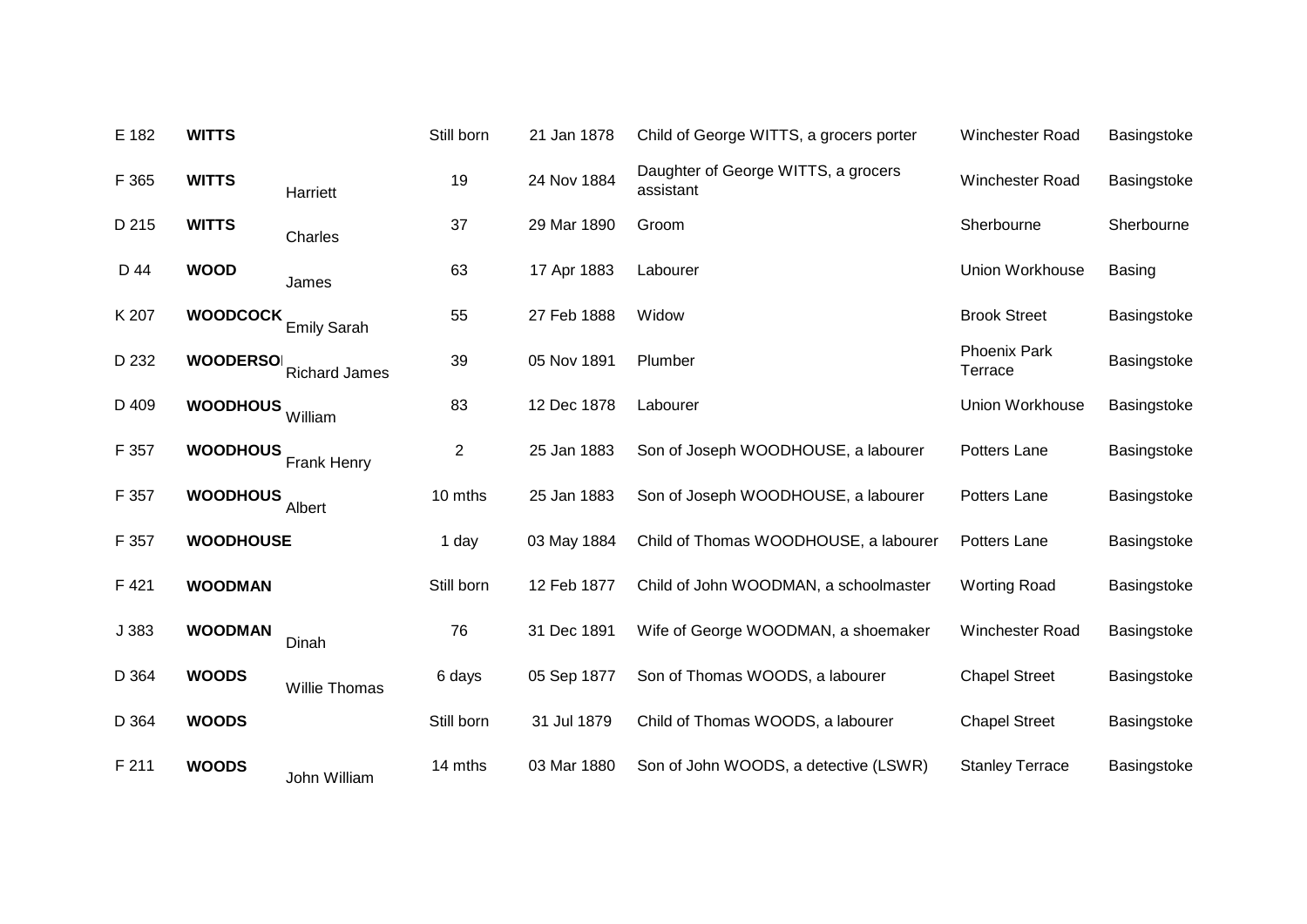| J 315a    | <b>WOODS</b>     | Sidney Thomas        | 3          | 20 Jan 1884 | Son of James WOODS, a labourer                                        | <b>Brook Street</b>      | Basingstoke     |
|-----------|------------------|----------------------|------------|-------------|-----------------------------------------------------------------------|--------------------------|-----------------|
| D 227     | <b>WOODWARD</b>  | John                 | 61         | 07 Oct 1886 | Hawker                                                                | Hackwood Road            | Basingstoke     |
| D 445a    | <b>WOOFF</b>     | <b>Herbert Mark</b>  | 15 mths    | 23 Apr 1885 | Son of Joseph WOOLF, a baker                                          | <b>Bedford Place</b>     | Basingstoke     |
| D 112     | <b>WOOLFORD</b>  | Henry                | 40         | 15 Apr 1878 | Labourer                                                              | Gas House Row            | Basingstoke     |
| K 37a     | <b>WOOLFORD</b>  | <b>Richard Henry</b> | 7 mths     | 06 Aug 1883 | Son of George WOOLFORD, a smith                                       | Flaxfield                | Basingstoke     |
| D 295     | <b>WOOLLEY</b>   | Elizabeth            | 75         | 11 May 1884 | Wife of Robert WOOLLEY, a late gardener                               | Worting Town End         | Basingstoke     |
| K 21a     | <b>WOOLLEY</b>   | Robert               | 74         | 28 Jan 1885 | Labourer                                                              | Union Workhouse          | <b>Basing</b>   |
| D 163     | <b>WOOLNOUGH</b> |                      | Still born | 26 Sep 1878 | Child of J B W WOOLNOUGH, a Clerk in Holy 2 West End Villas<br>Orders |                          | Basingstoke     |
| <b>FV</b> | <b>WORKMAN</b>   | Caroline<br>Susannah | 70         | 27 Sep 1878 | Gentlewoman                                                           | Winchester Road          | Basingstoke     |
| K 337     | <b>WORKMAN</b>   | Alfred               | 9 mths     | 17 Aug 1880 | Son of Frederick WORKMAN, a bailiff                                   | West Ham                 | Basingstoke     |
| <b>FV</b> | <b>WORKMAN</b>   | Caroline             | 81         | 02 Nov 1880 | Widow of Thomas WORKMAN, a gentleman                                  | 4 Bloomsbury Place       | <b>Brighton</b> |
| <b>FV</b> | <b>WORKMAN</b>   | Frances              | 56         | 04 Jan 1883 | Spinster                                                              | 2 College Road           | <b>Brighton</b> |
| E 156     | <b>WRIGHT</b>    | Thomas               | 37         | 16 Sep 1877 | Labourer                                                              | Flexfield                | Basingstoke     |
| K 221     | <b>WRIGHT</b>    | James                | 69         | 07 Sep 1879 | Coachman                                                              | <b>Winchester Street</b> | Basingstoke     |
| F 29      | <b>WRIGHT</b>    | Thomas               | 82         | 27 Dec 1882 | Gentleman                                                             | Winchester Road          | Basingstoke     |